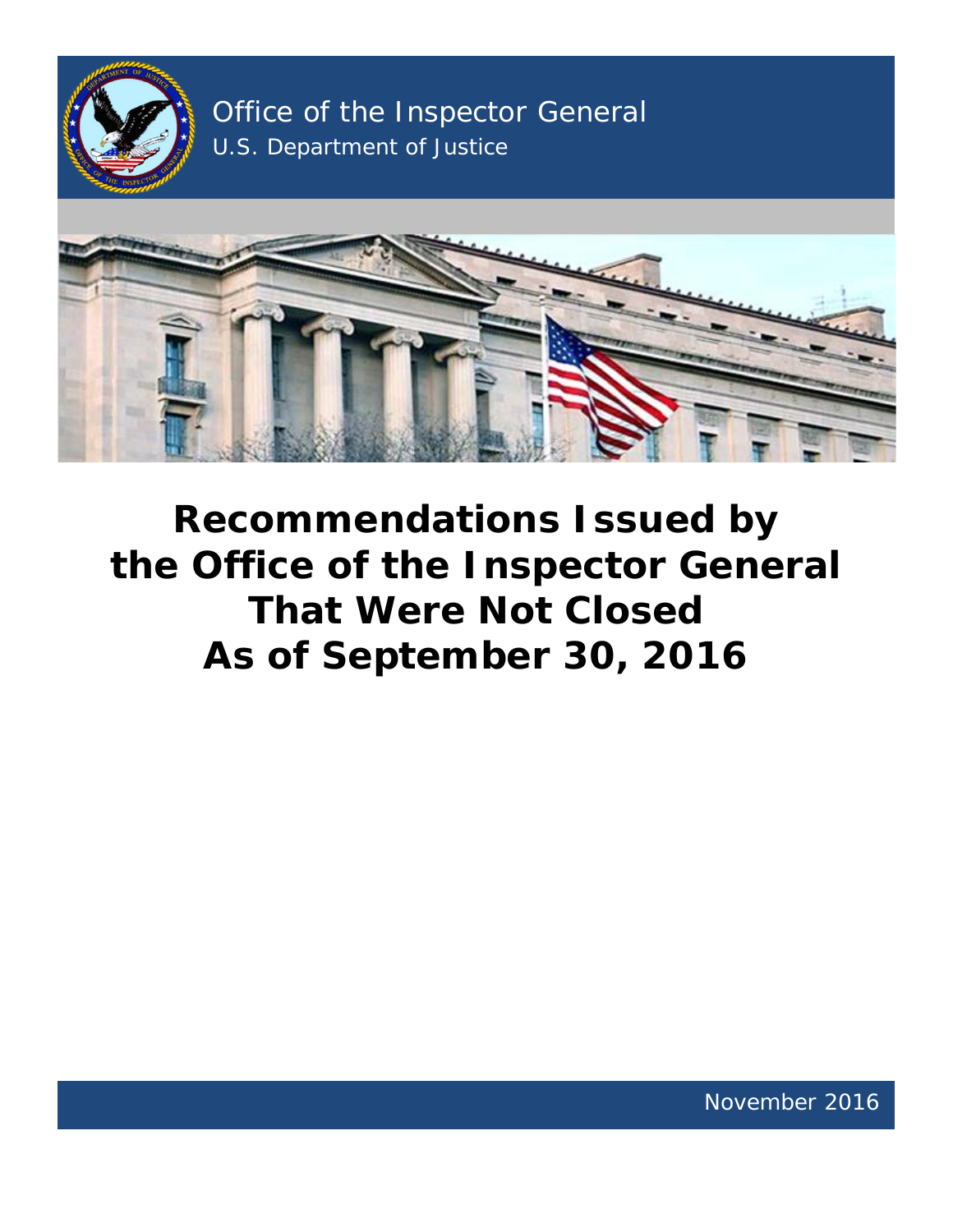# **Recommendations Issued by the Office of the Inspector General That Were Not Closed As Of September 30, 2016**

 The attached report contains information about recommendations from the Department of be classified or sensitive, and therefore unsuitable for public release. The status of each recommendation is subject to change due to the DOJ's ongoing efforts to implement them, and the OIG's independent review of information about those efforts. Specifically, a recommendation identified as not closed in this report may subsequently have been closed. recommendation identified as not closed in this report may subsequently have been closed.<br>Please note that the Department has provided updates for certain recommendations prior to the date of this report that are still under review by the OIG. Justice (DOJ) Office of the Inspector General's (OIG) audits, evaluations, and reviews that the OIG had not closed as of September 30, 2016, because it had not determined that the DOJ had fully implemented them. The information omits recommendations that the DOJ determined to

The following categories are used to describe the status of the recommendations in the report:

- • **Response Not Yet Due**  The Department's initial response to the recommendation is not yet due.
- **Resolved** the Department has agreed to implement the recommendation or has proposed actions that will address the recommendation.
- has not proposed actions that will address the recommendation. The OIG may also **• Unresolved** – the initial deadline for the Department's response to the recommendation has passed, and the Department has not agreed to implement the recommendation or convert a recommendation from "Resolved" to "Unresolved" if it determines that the Department is not making sufficient progress towards implementation.
- **On Hold/Pending with OIG-** the completion of the OIG's assessment of the status of the recommendation is on hold or pending due to ongoing reviews or other factors.

recommendations in the categories described above as of September 30, 2016. The information in the following chart is derived from the attached report and would include



 The OIG's assessment of the most significant recommendations that have not been closed is included in our Semiannual Reports, which are available at [https://oig.justice.gov/semiannual/.](https://oig.justice.gov/semiannual/)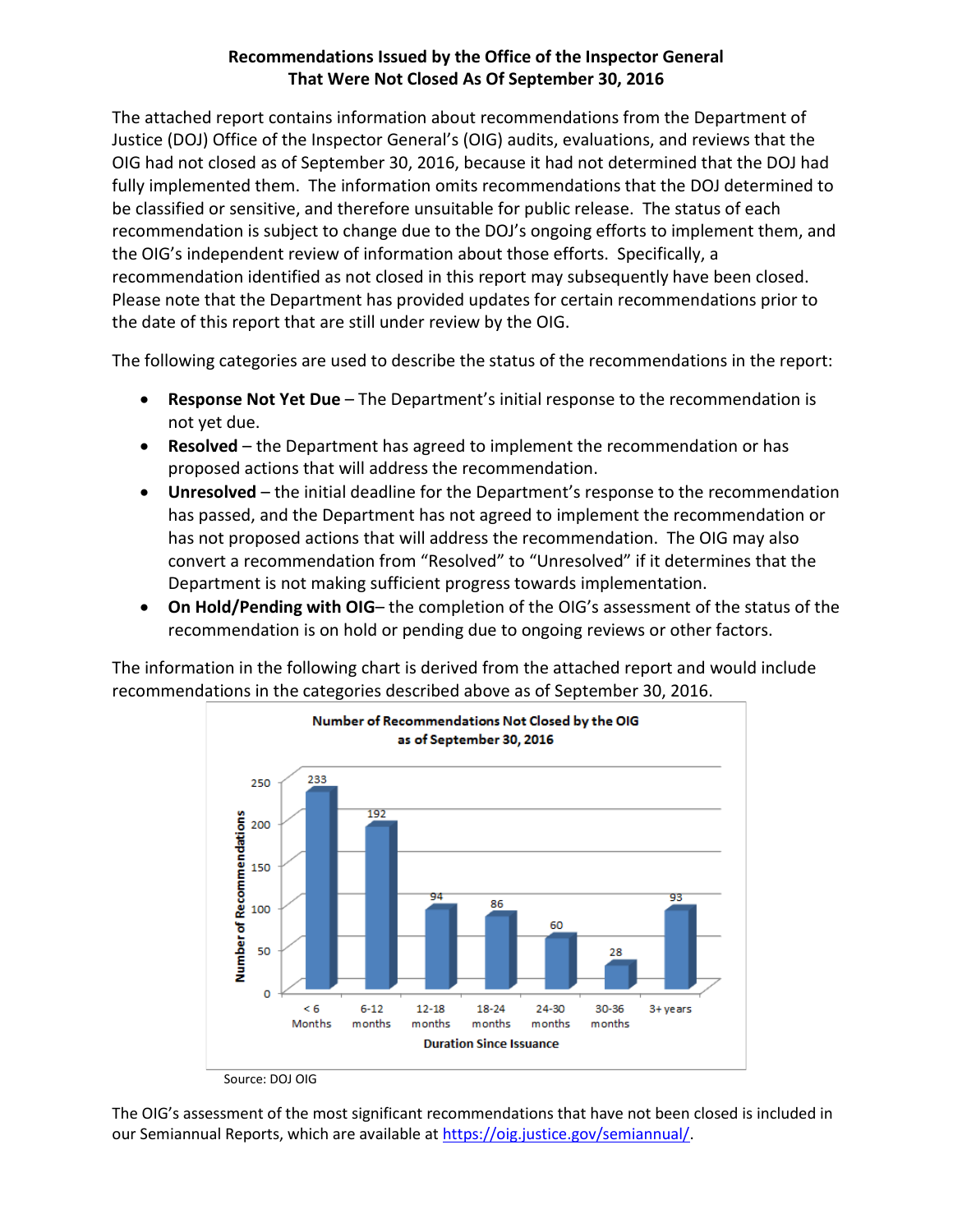# **DEPARTMENT OF JUSTICE OFFICE OF THE INSPECTOR GENERAL - RECOMMENDATIONS NOT CLOSED**

|    | (As of September 30, 2016)                          |               |                     |                                                                         |  |  |
|----|-----------------------------------------------------|---------------|---------------------|-------------------------------------------------------------------------|--|--|
|    |                                                     |               | <b>Status as of</b> |                                                                         |  |  |
| -# | <b>Report Title</b>                                 | <b>Issued</b> | 9/30/16             | <b>Recommendation Description</b>                                       |  |  |
|    |                                                     |               |                     | We recommend that DEA examine the practices employed related to         |  |  |
|    |                                                     |               |                     | Limited Use confidential sources for interdiction operations as         |  |  |
|    | Audit of the Drug Enforcement Administration's      |               |                     | described in our report and, in coordination with the Department,       |  |  |
|    | Management and Oversight of its Confidential Source |               |                     | perform an assessment of the risks, benefits, and legality of the       |  |  |
|    | 1 Program                                           | 09/28/2016    | Resolved            | practices.                                                              |  |  |
|    |                                                     |               |                     |                                                                         |  |  |
|    |                                                     |               |                     | We recommend that the DEA develop and promulgate policy to              |  |  |
|    | Audit of the Drug Enforcement Administration's      |               |                     | prohibit DEA Special Agents from using unauthorized private             |  |  |
|    | Management and Oversight of its Confidential Source |               |                     | correspondence (e.g., e-mail accounts, text messages) for government    |  |  |
|    | 2 Program                                           | 09/28/2016    | Resolved            | business, including interactions with confidential sources.             |  |  |
|    |                                                     |               |                     | We recommend that the DEA develop clear guidance and additional         |  |  |
|    |                                                     |               |                     | controls related to the appropriate use of the Limited Use confidential |  |  |
|    |                                                     |               |                     | source category to ensure that these sources are used according to the  |  |  |
|    | Audit of the Drug Enforcement Administration's      |               |                     | category definition and receive appropriate oversight that is           |  |  |
|    | Management and Oversight of its Confidential Source |               |                     | commensurate with the amount of compensation these sources are          |  |  |
|    | 3 Program                                           | 09/28/2016    | Resolved            | paid.                                                                   |  |  |

Questioned costs represent gross amounts, and consequently costs that were questioned for more than one reason may appear in multiple recommendations. Please refer to the schedule of dollar-related findings in the relevant report to identify net questioned costs.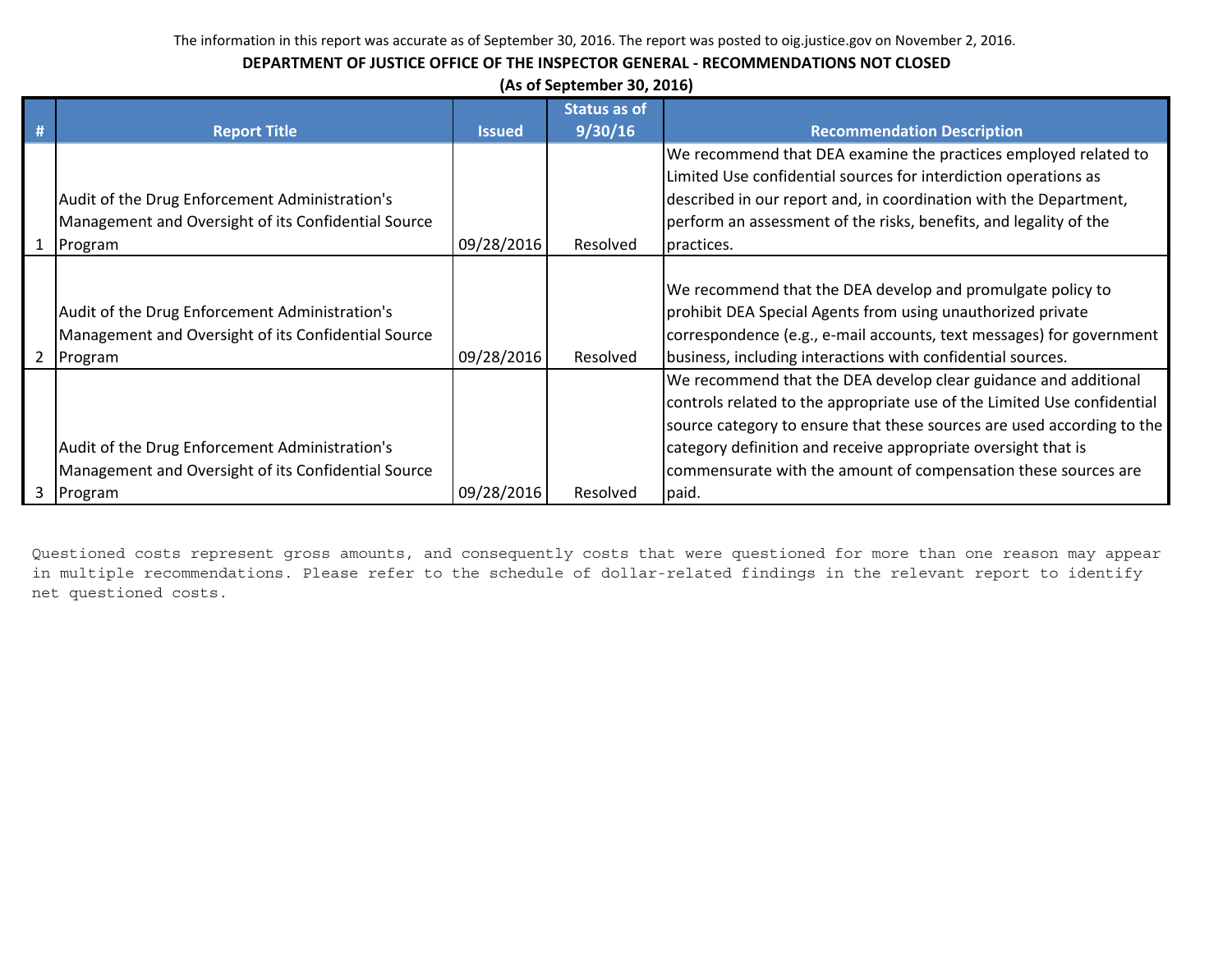# **DEPARTMENT OF JUSTICE OFFICE OF THE INSPECTOR GENERAL - RECOMMENDATIONS NOT CLOSED**

**(As of September 30, 2016)**

|   |                                                                                                                    |               | <b>Status as of</b> |                                                                                                                                                                                                                                                                                                                                                                                                                                                                                                                                                                                                                                                                                                                                                                                                                                                                                                                                                                                                                                                                                                                                                                                                                                                                                                                                                                                                                                                                                                                                                                                                      |
|---|--------------------------------------------------------------------------------------------------------------------|---------------|---------------------|------------------------------------------------------------------------------------------------------------------------------------------------------------------------------------------------------------------------------------------------------------------------------------------------------------------------------------------------------------------------------------------------------------------------------------------------------------------------------------------------------------------------------------------------------------------------------------------------------------------------------------------------------------------------------------------------------------------------------------------------------------------------------------------------------------------------------------------------------------------------------------------------------------------------------------------------------------------------------------------------------------------------------------------------------------------------------------------------------------------------------------------------------------------------------------------------------------------------------------------------------------------------------------------------------------------------------------------------------------------------------------------------------------------------------------------------------------------------------------------------------------------------------------------------------------------------------------------------------|
| # | <b>Report Title</b>                                                                                                | <b>Issued</b> | 9/30/16             | <b>Recommendation Description</b>                                                                                                                                                                                                                                                                                                                                                                                                                                                                                                                                                                                                                                                                                                                                                                                                                                                                                                                                                                                                                                                                                                                                                                                                                                                                                                                                                                                                                                                                                                                                                                    |
|   | Audit of the Drug Enforcement Administration's<br>Management and Oversight of its Confidential Source<br>4 Program | 09/28/2016    | Resolved            | We recommend that the DEA enhance the oversight and management<br>of the Confidential Source Program, including measures to: a. Employ<br>more frequent and rigorous confidential source management and<br>oversight training to ensure consistent understanding and application<br>of DEA policies; b. Address the consistency of confidential source<br>categorization for sources with criminal histories and who are<br>concurrently used by multiple DEA offices; c. Ensure controls over<br>payments to deactivated sources include requirements for adequate<br>justification and approval; d. Develop stricter internal controls for CSSC<br>to ensure the consistency, accuracy, and completeness of information;<br>e. Implement a reconciliation process to ensure payment records are<br>accurate, complete, and consistent within the confidential source files,<br>UFMS, and CSSC; f. Establish internal control and review processes at<br>field offices to ensure consistent, thorough review of documentation<br>and justification for confidential source payments; g. Evaluate the roles<br>and responsibilities related to the management and administration of<br>the Confidential Source Program, to ensure robust oversight of the<br>establishment, use, and payments to confidential sources and to<br>ensure that the field offices are consistently and thoroughly applying<br>DEA policy and the AG Guidelines; h. Evaluate the headquarters-level<br>use of CSSC for strategic, DEA-wide oversight and the review and<br>monitoring of confidential source information. |
|   | Audit of the Drug Enforcement Administration's                                                                     |               |                     | We recommend that the DEA establish controls to ensure complete                                                                                                                                                                                                                                                                                                                                                                                                                                                                                                                                                                                                                                                                                                                                                                                                                                                                                                                                                                                                                                                                                                                                                                                                                                                                                                                                                                                                                                                                                                                                      |
|   | Management and Oversight of its Confidential Source                                                                |               |                     | and appropriate handling of documentation and tracking of                                                                                                                                                                                                                                                                                                                                                                                                                                                                                                                                                                                                                                                                                                                                                                                                                                                                                                                                                                                                                                                                                                                                                                                                                                                                                                                                                                                                                                                                                                                                            |
| 5 | Program                                                                                                            | 09/28/2016    | Resolved            | interactions and information received from all confidential sources.                                                                                                                                                                                                                                                                                                                                                                                                                                                                                                                                                                                                                                                                                                                                                                                                                                                                                                                                                                                                                                                                                                                                                                                                                                                                                                                                                                                                                                                                                                                                 |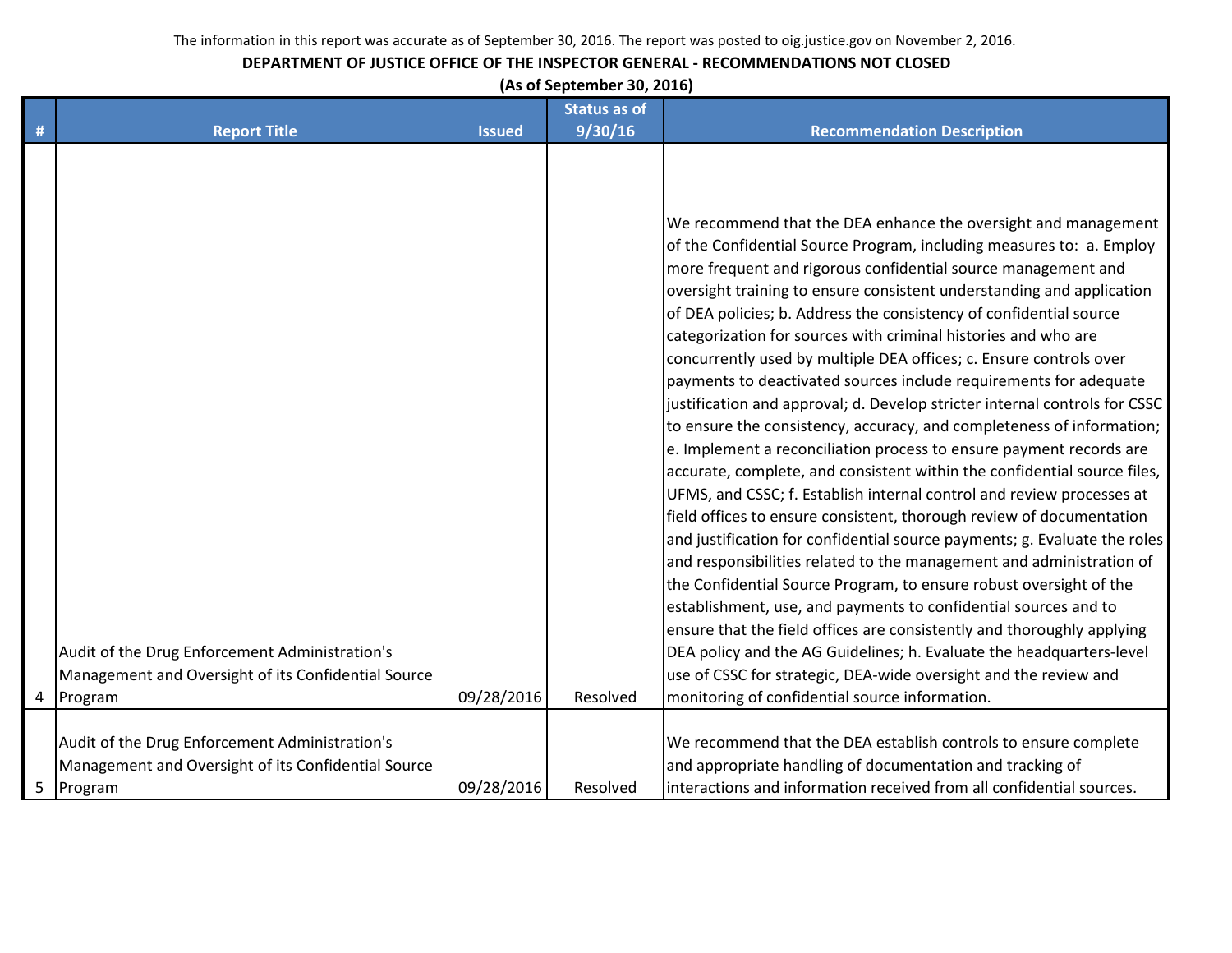|                | (As of September 30, 2016)                                                                                                                                                |               |                     |                                                                                                                                                                                                                                                                                                                                                                                                                                                                                                                                                                                                                                                                                                                                                                                                                          |  |  |
|----------------|---------------------------------------------------------------------------------------------------------------------------------------------------------------------------|---------------|---------------------|--------------------------------------------------------------------------------------------------------------------------------------------------------------------------------------------------------------------------------------------------------------------------------------------------------------------------------------------------------------------------------------------------------------------------------------------------------------------------------------------------------------------------------------------------------------------------------------------------------------------------------------------------------------------------------------------------------------------------------------------------------------------------------------------------------------------------|--|--|
|                |                                                                                                                                                                           |               | <b>Status as of</b> |                                                                                                                                                                                                                                                                                                                                                                                                                                                                                                                                                                                                                                                                                                                                                                                                                          |  |  |
| #              | <b>Report Title</b>                                                                                                                                                       | <b>Issued</b> | 9/30/16             | <b>Recommendation Description</b>                                                                                                                                                                                                                                                                                                                                                                                                                                                                                                                                                                                                                                                                                                                                                                                        |  |  |
|                | Audit of the Drug Enforcement Administration's<br>Management and Oversight of its Confidential Source<br>6 Program                                                        | 09/28/2016    | Resolved            | We recommend that the DEA evaluate the appropriateness of the use<br>of "sub-sources" and determine if this practice should either be<br>prohibited or formalized through the issuance of policies and<br>procedures to mitigate associated risks.                                                                                                                                                                                                                                                                                                                                                                                                                                                                                                                                                                       |  |  |
| $\overline{7}$ | Audit of the Drug Enforcement Administration's<br>Management and Oversight of its Confidential Source<br>Program                                                          | 09/28/2016    | Resolved            | We recommend that the DEA examine the practices employed related<br>to the use of confidential sources who provide intelligence-related<br>information. The DEA should: a.Confer with the Department and the<br>FBI to ascertain the need for procedures to implement an independent<br>review of confidential sources to assess the reliability, authenticity,<br>integrity, and overall value of a given source for intelligence-related<br>purposes. b. Require the Intelligence Division to establish procedures<br>to review intelligence-related information and services provided by<br>confidential sources to ensure the requirements of the DEA's<br>intelligence efforts are met. c. Ensure that the Intelligence Division<br>adequately tracks all funds used for confidential source-related<br>activities. |  |  |
|                | Audit of the Office on Violence Against Women Tribal<br>Government and Rural Domestic Violence Grants<br>Awarded to the Ponca Tribe of Nebraska, Niobrara,<br>8 Nebraska  | 09/28/2016    | Resolved            | We recommend OVW ensure the PTN implements procedures to<br>ensure only allowable expenses are paid with federal funds and are<br>properly supported.                                                                                                                                                                                                                                                                                                                                                                                                                                                                                                                                                                                                                                                                    |  |  |
|                | Audit of the Office on Violence Against Women Tribal<br>Government and Rural Domestic Violence Grants<br>Awarded to the Ponca Tribe of Nebraska, Niobrara,<br>9 Nebraska  | 09/28/2016    | Resolved            | We recommend that OVW ensure the PTN implements policies and<br>procedures to monitor subrecipients.                                                                                                                                                                                                                                                                                                                                                                                                                                                                                                                                                                                                                                                                                                                     |  |  |
|                | Audit of the Office on Violence Against Women Tribal<br>Government and Rural Domestic Violence Grants<br>Awarded to the Ponca Tribe of Nebraska, Niobrara,<br>10 Nebraska | 09/28/2016    | Resolved            | We recommend that OVW ensure the PTN implements procedures to<br>ensure adherence to award special conditions.                                                                                                                                                                                                                                                                                                                                                                                                                                                                                                                                                                                                                                                                                                           |  |  |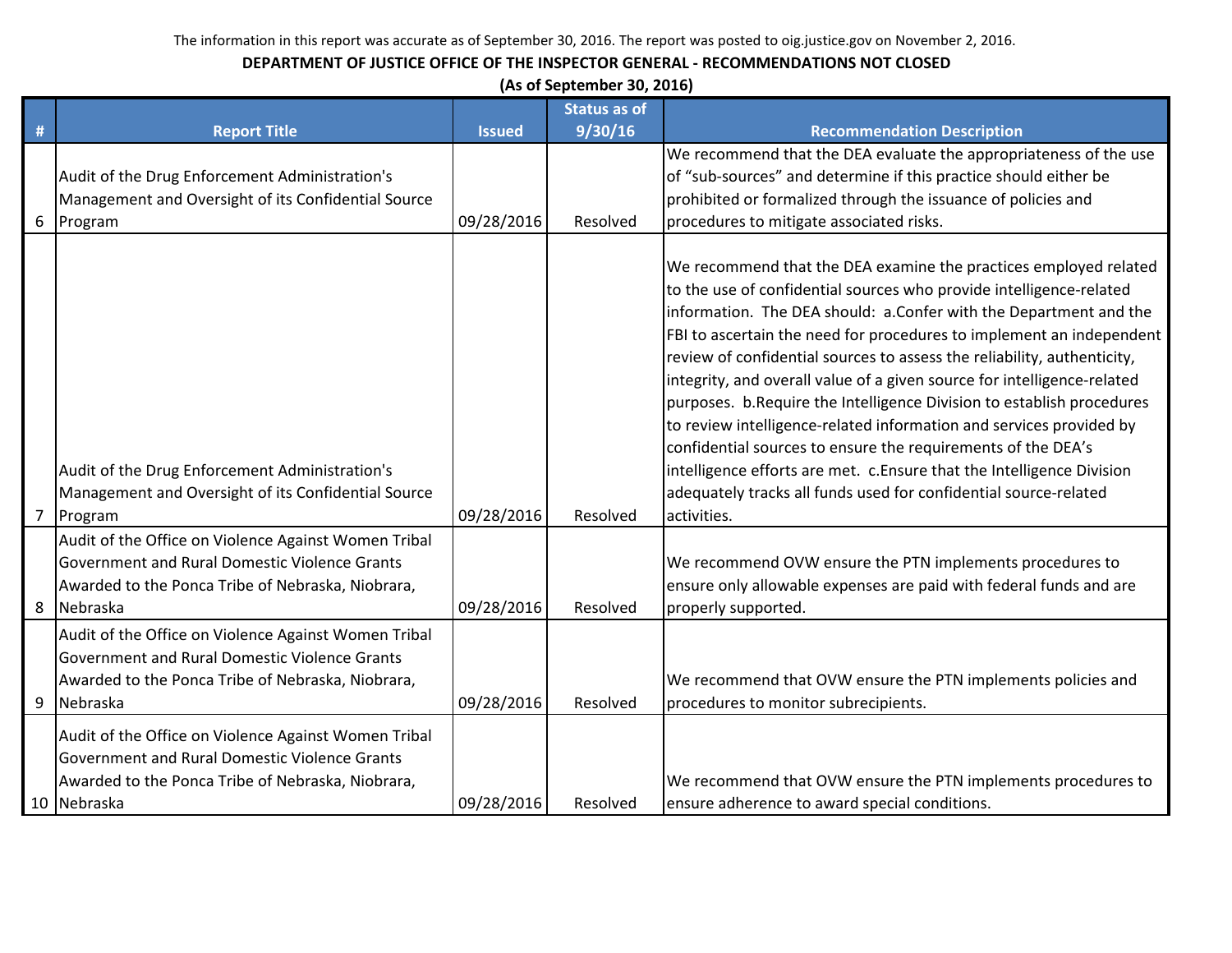|   | (As of September 30, 2016)                                                                                                                                                       |               |                                |                                                                                                                                                                    |  |  |
|---|----------------------------------------------------------------------------------------------------------------------------------------------------------------------------------|---------------|--------------------------------|--------------------------------------------------------------------------------------------------------------------------------------------------------------------|--|--|
| # | <b>Report Title</b>                                                                                                                                                              | <b>Issued</b> | <b>Status as of</b><br>9/30/16 | <b>Recommendation Description</b>                                                                                                                                  |  |  |
|   | Audit of the Office on Violence Against Women Tribal<br>Government and Rural Domestic Violence Grants<br>Awarded to the Ponca Tribe of Nebraska, Niobrara,<br>11 Nebraska        | 09/28/2016    | Resolved                       | We recommend that OVW ensure the PTN implements procedures to<br>ensure supporting documentation for semi-annual Progress Reports is<br>collected and maintained.  |  |  |
|   | Audit of the Office on Violence Against Women Tribal<br><b>Government and Rural Domestic Violence Grants</b><br>Awarded to the Ponca Tribe of Nebraska, Niobrara,<br>12 Nebraska | 09/28/2016    | Resolved                       | We recommend that OVW remedy \$2,343 in unallowable costs for<br>property taxes that were not budgeted.                                                            |  |  |
|   | Audit of the Office on Violence Against Women Tribal<br>Government and Rural Domestic Violence Grants<br>Awarded to the Ponca Tribe of Nebraska, Niobrara,<br>13 Nebraska        | 09/28/2016    | Resolved                       | We recommend that OVW remedy \$46,380 in sub-recipient costs.                                                                                                      |  |  |
|   | Audit of the Office on Violence Against Women Tribal<br><b>Government and Rural Domestic Violence Grants</b><br>Awarded to the Ponca Tribe of Nebraska, Niobrara,<br>14 Nebraska | 09/28/2016    | Resolved                       | We recommend that OVW remedy \$6,682 in unallowable costs for<br>insurance premiums for general liability, auto, and property insurance<br>that were not budgeted. |  |  |
|   | Audit of the Office on Violence Against Women Tribal<br><b>Government and Rural Domestic Violence Grants</b><br>Awarded to the Ponca Tribe of Nebraska, Niobrara,<br>15 Nebraska | 09/28/2016    | Resolved                       | We recommend that OVW remedy the \$11,224 in unallowable costs<br>discovered in transaction testing that were unbudgeted.                                          |  |  |
|   | Audit of the Office on Violence Against Women Tribal<br>Government and Rural Domestic Violence Grants<br>Awarded to the Ponca Tribe of Nebraska, Niobrara,<br>16 Nebraska        | 09/28/2016    | Resolved                       | We recommend that OVW remedy the \$4,905 in unallowable costs for<br>recognition pay to program employees that were not budgeted.                                  |  |  |
|   | Audit of the Office on Violence Against Women Tribal<br><b>Government and Rural Domestic Violence Grants</b><br>Awarded to the Ponca Tribe of Nebraska, Niobrara,<br>17 Nebraska | 09/28/2016    | Resolved                       | We recommend that OVW remedy the \$5,217 in unsupported travel,<br>supplies, insurance, and tax costs.                                                             |  |  |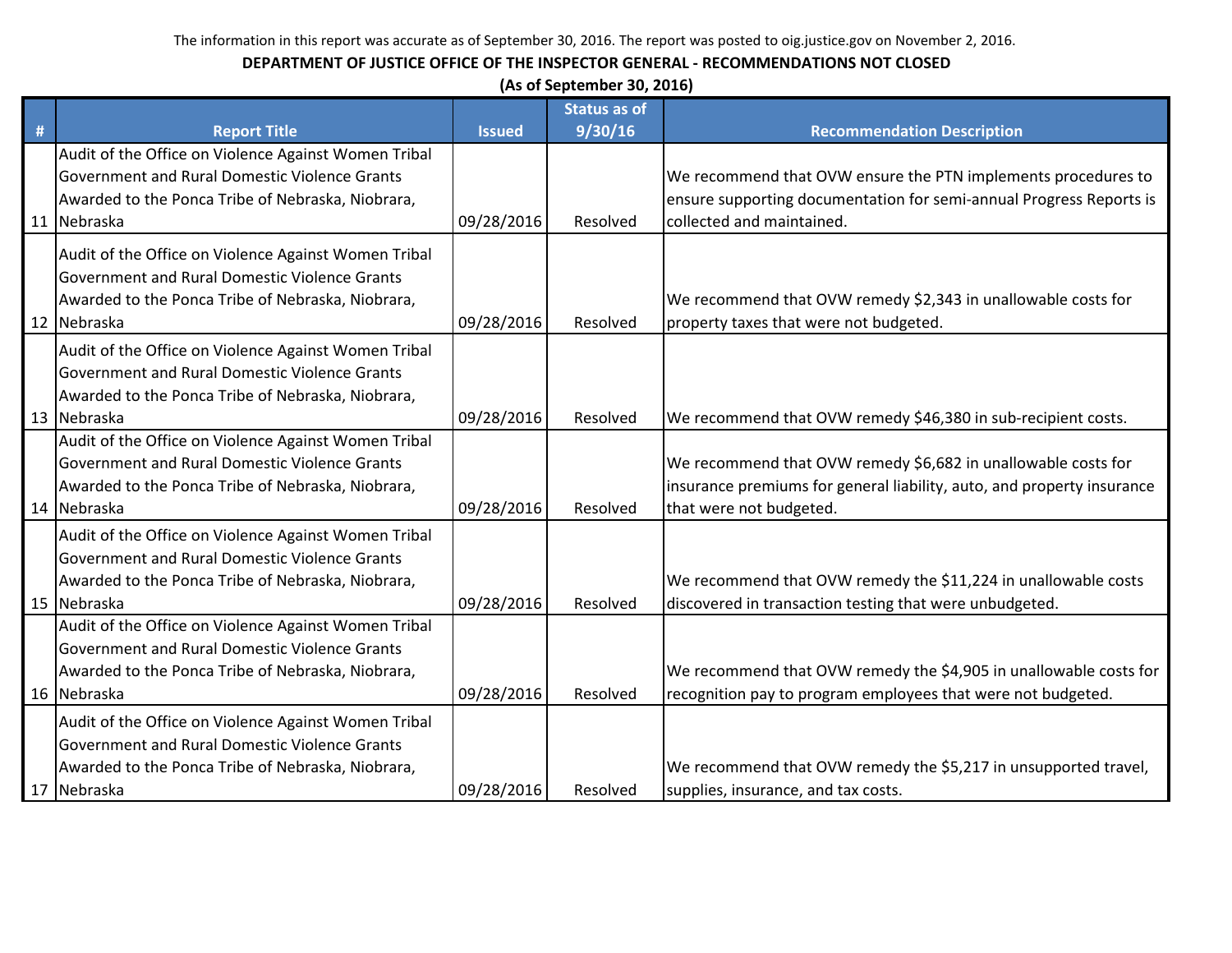|    | (As of September 30, 2016)                           |               |                     |                                                                           |  |  |
|----|------------------------------------------------------|---------------|---------------------|---------------------------------------------------------------------------|--|--|
|    |                                                      |               | <b>Status as of</b> |                                                                           |  |  |
| #  | <b>Report Title</b>                                  | <b>Issued</b> | 9/30/16             | <b>Recommendation Description</b>                                         |  |  |
|    | Audit of the Office on Violence Against Women Tribal |               |                     |                                                                           |  |  |
|    | Government and Rural Domestic Violence Grants        |               |                     | We recommend that OVW remedy the \$56,902 in unallowable costs            |  |  |
|    | Awarded to the Ponca Tribe of Nebraska, Niobrara,    |               |                     | for personnel costs and fringe benefits for an office support worker      |  |  |
|    | 18 Nebraska                                          | 09/28/2016    | Resolved            | that was not budgeted.                                                    |  |  |
|    | Audit of the Office on Violence Against Women Tribal |               |                     |                                                                           |  |  |
|    | Government and Rural Domestic Violence Grants        |               |                     |                                                                           |  |  |
|    | Awarded to the Ponca Tribe of Nebraska, Niobrara,    |               |                     | We recommend that OVW remedy the \$7,457 in unsupported                   |  |  |
|    | 19 Nebraska                                          | 09/28/2016    | Resolved            | consulting costs.                                                         |  |  |
|    | Audit of the Office on Violence Against Women Tribal |               |                     |                                                                           |  |  |
|    | Government and Rural Domestic Violence Grants        |               |                     |                                                                           |  |  |
|    | Awarded to the Ponca Tribe of Nebraska, Niobrara,    |               |                     | We recommend that OVW remedy the \$8,031 in unallowable costs for         |  |  |
|    | 20 Nebraska                                          | 09/28/2016    | Resolved            | stipends to advisory board members that were not budgeted.                |  |  |
|    | Audit of the Handling of Firearms Purchase Denials   |               |                     |                                                                           |  |  |
|    | Through the National Instant Criminal Background     |               |                     | Continue the modification of its information system to allow it to        |  |  |
|    | 21 Check System                                      | 09/27/2016    | Resolved            | document and maintain the results of its quality control reviews.         |  |  |
|    |                                                      |               |                     |                                                                           |  |  |
|    |                                                      |               |                     | Revise its quality control procedures to document in more detail the      |  |  |
|    | Audit of the Handling of Firearms Purchase Denials   |               |                     | selection process for reviewing transactions, particularly for those non- |  |  |
|    | Through the National Instant Criminal Background     |               |                     | referred transactions that do not meet the prohibited person codes        |  |  |
| 22 | <b>Check System</b>                                  | 09/27/2016    | Resolved            | that ATF has determined to be most at risk for mistakes.                  |  |  |
|    |                                                      |               |                     |                                                                           |  |  |
|    |                                                      |               |                     | Consider additional mechanisms to implement, and encourage state          |  |  |
|    |                                                      |               |                     | points of contact to update NICS records in a timely manner, including    |  |  |
|    |                                                      |               |                     | updating NICS regulations and CJIS system user agreements to create       |  |  |
|    |                                                      |               |                     | enforceable timeframes for updates, and coordinate with other FBI         |  |  |
|    | Audit of the Handling of Firearms Purchase Denials   |               |                     | units and DOJ components to explore legislation or regulations            |  |  |
|    | Through the National Instant Criminal Background     |               |                     | providing for timely record updates to include criminal history, the      |  |  |
|    | 23 Check System                                      | 09/27/2016    | Resolved            | NICS Index, and status updates, and to identify best practices.           |  |  |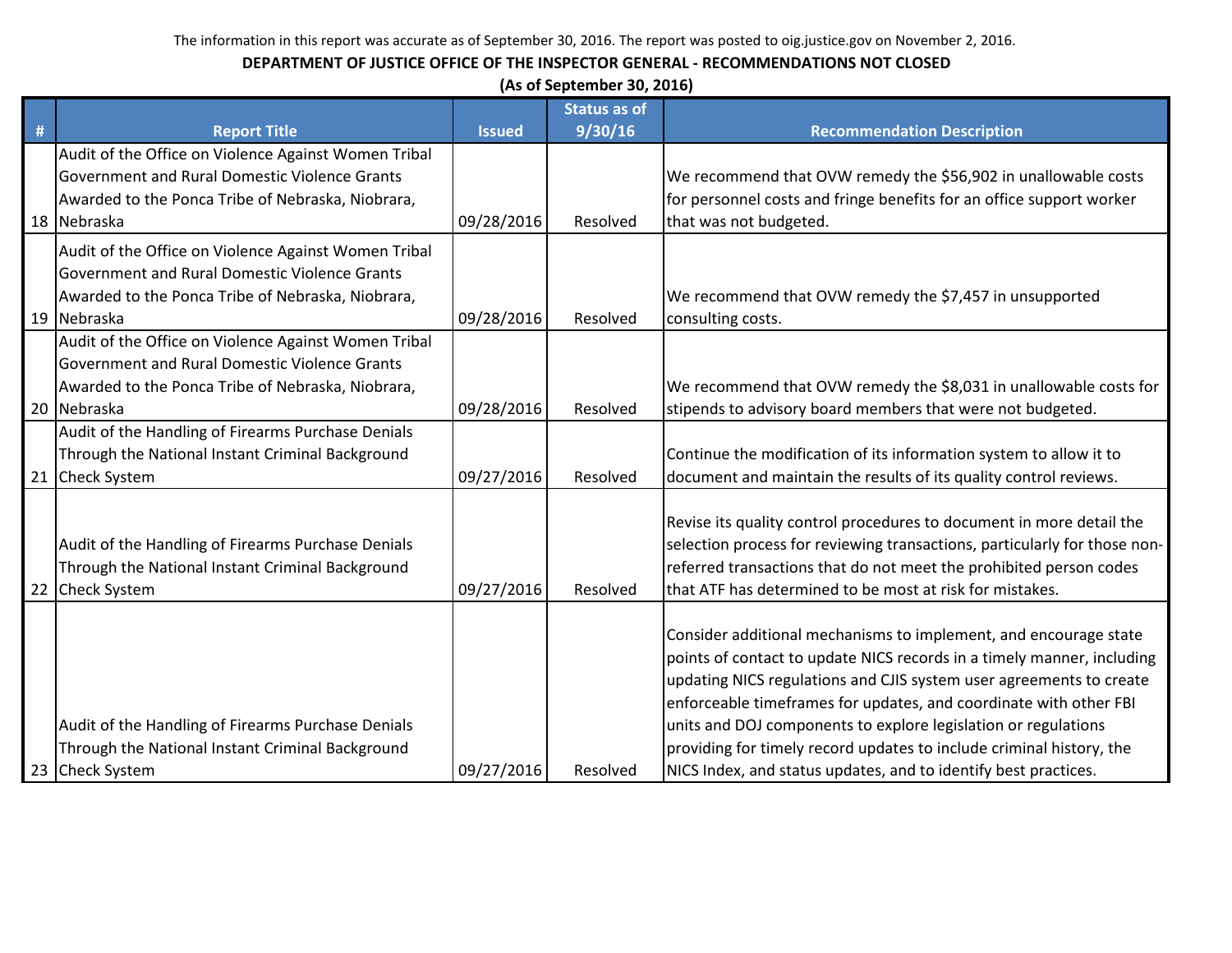|   | (As of September 30, 2016)                                                                                                                                              |               |                     |                                                                                                                                                                                                                                                               |  |
|---|-------------------------------------------------------------------------------------------------------------------------------------------------------------------------|---------------|---------------------|---------------------------------------------------------------------------------------------------------------------------------------------------------------------------------------------------------------------------------------------------------------|--|
|   |                                                                                                                                                                         |               | <b>Status as of</b> |                                                                                                                                                                                                                                                               |  |
| # | <b>Report Title</b>                                                                                                                                                     | <b>Issued</b> | 9/30/16             | <b>Recommendation Description</b>                                                                                                                                                                                                                             |  |
|   | Audit of the Handling of Firearms Purchase Denials                                                                                                                      |               |                     | Develop a follow-up process to ensure research is initiated for all open<br>firearms transactions, that information received from that research is                                                                                                            |  |
|   | Through the National Instant Criminal Background                                                                                                                        |               |                     | reviewed and followed up on, as appropriate, and that transaction                                                                                                                                                                                             |  |
|   | 24 Check System                                                                                                                                                         | 09/27/2016    | Resolved            | decisions are communicated to dealers in a timely manner.                                                                                                                                                                                                     |  |
|   | Audit of the Handling of Firearms Purchase Denials<br>Through the National Instant Criminal Background<br>25 Check System                                               | 09/27/2016    | Resolved            | Implement the FBI Inspection Division recommendation that the NICS<br>Section should seek to identify and review additional database<br>resources or stakeholders both internal and external to the FBI.                                                      |  |
|   | Audit of the Handling of Firearms Purchase Denials<br>Through the National Instant Criminal Background<br>39 Check System                                               | 09/27/2016    | Resolved            | Resolve the long-standing disagreement between the FBI and ATF<br>regarding the definition of the "Fugitive from Justice" category of<br>persons that forms the basis for referrals to ensure that the law is<br>being applied appropriately and as intended. |  |
|   | Audit of the Office of Justice Programs National<br>Institute of Justice Cooperative Agreements Awarded to<br>26 the University of Rhode Island, Kingston, Rhode Island | 09/27/2016    | Resolved            | We recommend OJP ensure that the URI properly update its policies<br>and procedures when changes occur and ensure that its policies match<br>instructions listed in related forms.                                                                            |  |
|   | Audit of the Office of Justice Programs National<br>Institute of Justice Cooperative Agreements Awarded to<br>27 the University of Rhode Island, Kingston, Rhode Island | 09/27/2016    | Resolved            | We recommend OJP ensure that URI implements controls related to<br>award closeout monitoring including drawdown requests.                                                                                                                                     |  |
|   | Audit of the Office of Justice Programs National<br>Institute of Justice Cooperative Agreements Awarded to<br>28 the University of Rhode Island, Kingston, Rhode Island | 09/27/2016    | Resolved            | We recommend OJP ensure that URI implements policies and<br>procedures to ensure that only personnel listed in OJP approved award<br>budgets are charged to the related OJP cooperative agreements.                                                           |  |
|   | Audit of the Office of Justice Programs National<br>Institute of Justice Cooperative Agreements Awarded to<br>29 the University of Rhode Island, Kingston, Rhode Island | 09/27/2016    | Resolved            | We recommend that OJP ensure that the URI develop and implement<br>policies and procedures for the Grant Module to ensure proper control<br>of the module.                                                                                                    |  |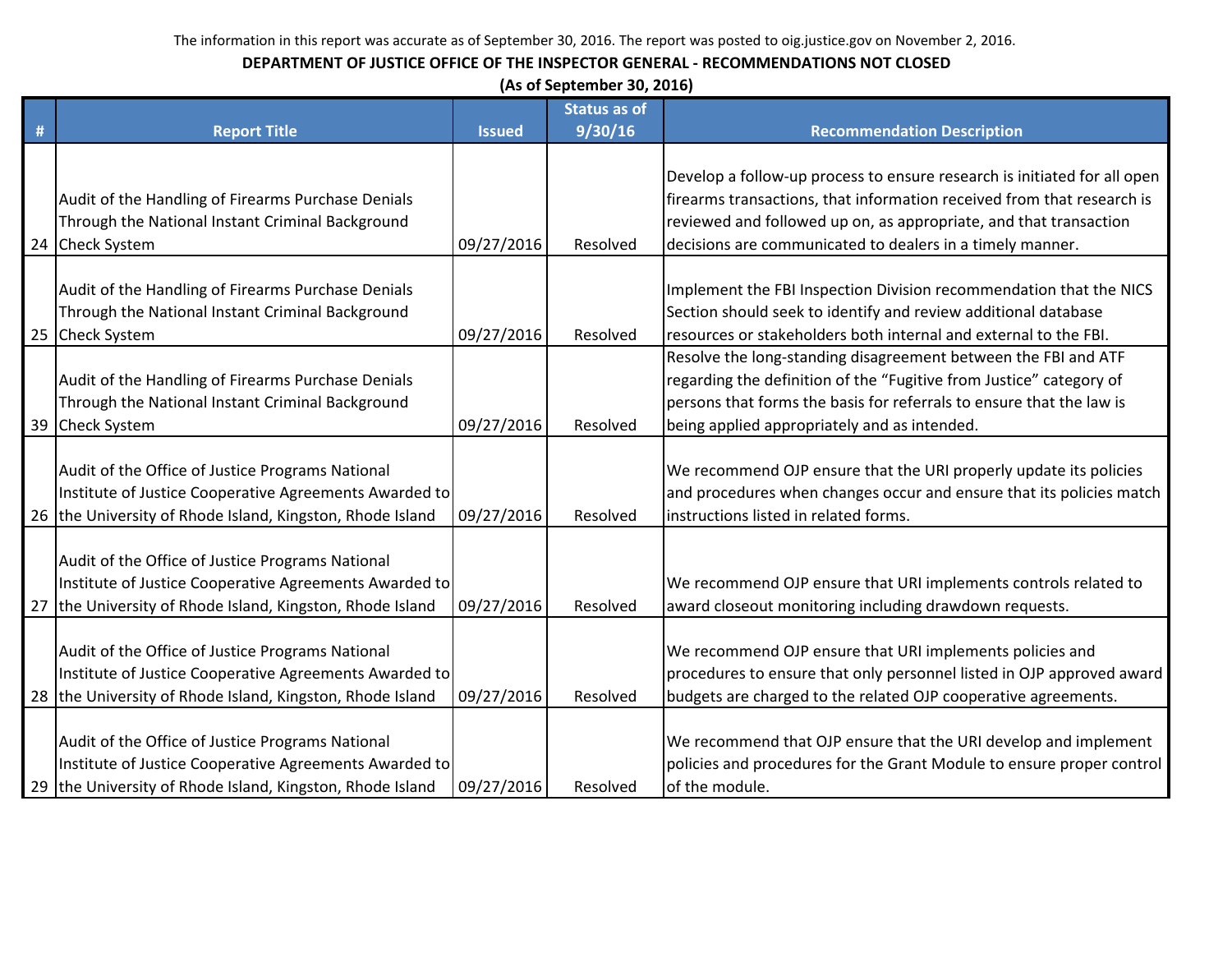| (As of September 30, 2016) |  |
|----------------------------|--|
|----------------------------|--|

|   |                                                                                                                                                                         |               | <b>Status as of</b> |                                                                                                                                                                                                                     |
|---|-------------------------------------------------------------------------------------------------------------------------------------------------------------------------|---------------|---------------------|---------------------------------------------------------------------------------------------------------------------------------------------------------------------------------------------------------------------|
| # | <b>Report Title</b>                                                                                                                                                     | <b>Issued</b> | 9/30/16             | <b>Recommendation Description</b>                                                                                                                                                                                   |
|   |                                                                                                                                                                         |               |                     | We recommend that OJP ensure that the URI develop policies and                                                                                                                                                      |
|   | Audit of the Office of Justice Programs National                                                                                                                        |               |                     | procedures to ensure award expenditures paid with a purchase card,                                                                                                                                                  |
|   | Institute of Justice Cooperative Agreements Awarded to                                                                                                                  |               |                     | for other than travel, are approved prior to purchase to ensure proper                                                                                                                                              |
|   | 30 the University of Rhode Island, Kingston, Rhode Island                                                                                                               | 09/27/2016    | Resolved            | approval of expenditures charged to awards.                                                                                                                                                                         |
|   |                                                                                                                                                                         |               |                     |                                                                                                                                                                                                                     |
|   | Audit of the Office of Justice Programs National                                                                                                                        |               |                     |                                                                                                                                                                                                                     |
|   | Institute of Justice Cooperative Agreements Awarded to                                                                                                                  |               |                     | We recommend that OJP ensure that the URI develop policies and                                                                                                                                                      |
|   | 31 the University of Rhode Island, Kingston, Rhode Island                                                                                                               | 09/27/2016    | Resolved            | procedures to ensure that all award requirements are met.                                                                                                                                                           |
|   |                                                                                                                                                                         |               |                     |                                                                                                                                                                                                                     |
|   | Audit of the Office of Justice Programs National                                                                                                                        |               |                     | We recommend that OJP ensure that the URI enforces existing travel                                                                                                                                                  |
|   | Institute of Justice Cooperative Agreements Awarded to                                                                                                                  |               |                     | policy to ensure travel costs are properly approved, justified, and                                                                                                                                                 |
|   | 32 the University of Rhode Island, Kingston, Rhode Island                                                                                                               | 09/27/2016    | Resolved            | supported by receipts.                                                                                                                                                                                              |
|   | Audit of the Office of Justice Programs National<br>Institute of Justice Cooperative Agreements Awarded to                                                              |               |                     | We recommend that OJP ensure that the URI implements policies and<br>procedures that are in compliance with federal regulations relating to<br>compensation for personal services for employees working on multiple |
|   | 33 the University of Rhode Island, Kingston, Rhode Island                                                                                                               | 09/27/2016    | Resolved            | award programs or cost activities.                                                                                                                                                                                  |
|   | Audit of the Office of Justice Programs National<br>Institute of Justice Cooperative Agreements Awarded to<br>34 the University of Rhode Island, Kingston, Rhode Island | 09/27/2016    | Resolved            | We recommend that OJP remedy \$48,830 in unallowable fringe benefit<br>costs.                                                                                                                                       |
|   | Audit of the Office of Justice Programs National<br>Institute of Justice Cooperative Agreements Awarded to<br>35 the University of Rhode Island, Kingston, Rhode Island | 09/27/2016    | Resolved            | We recommend that OJP remedy the \$180,150 in unsupported<br>personnel costs.                                                                                                                                       |
|   | Audit of the Office of Justice Programs National<br>Institute of Justice Cooperative Agreements Awarded to<br>36 the University of Rhode Island, Kingston, Rhode Island | 09/27/2016    | Resolved            | We recommend that OJP remedy the \$47,470 in unsupported fringe<br>benefit costs.                                                                                                                                   |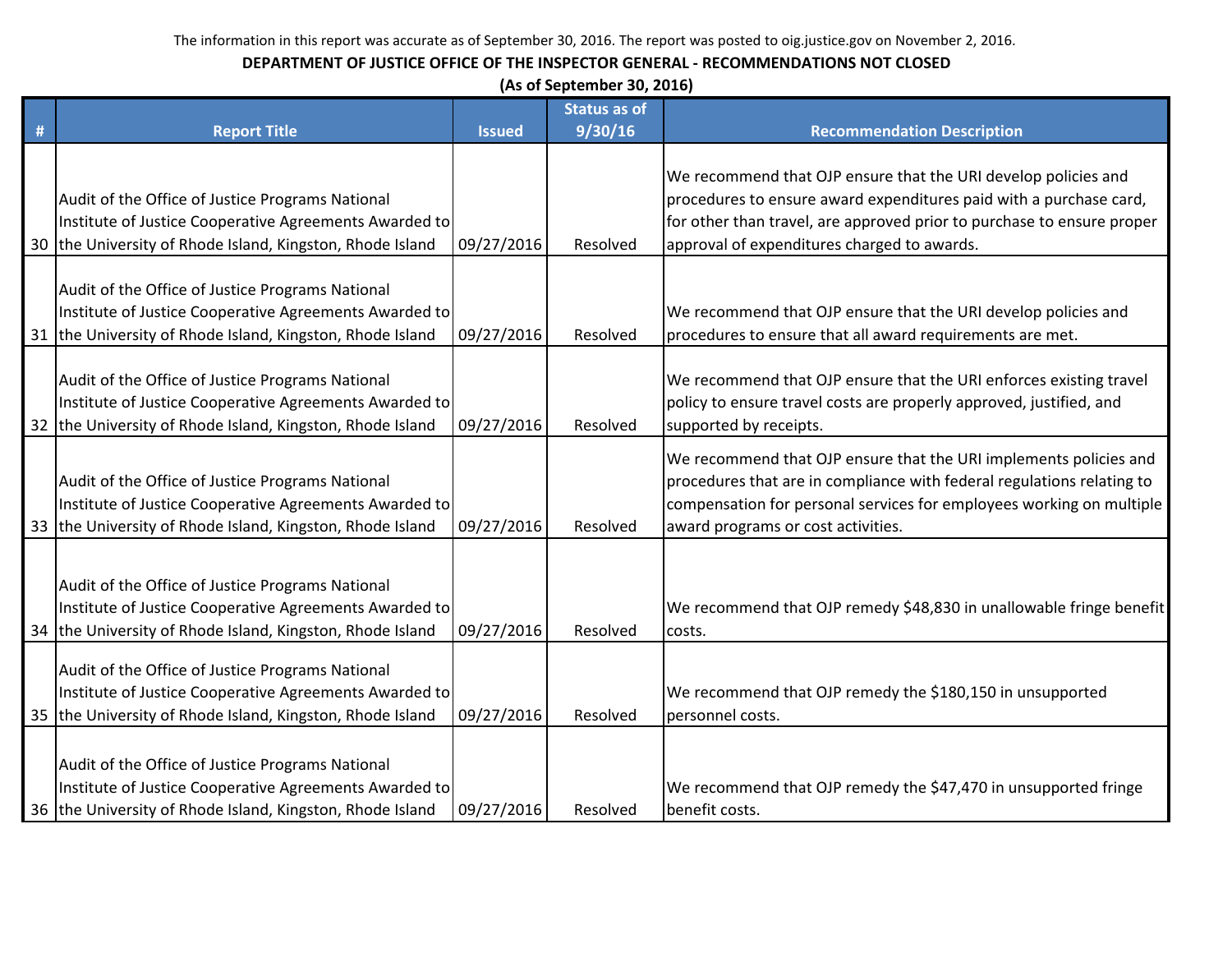|    | (As of September 30, 2016)                                |               |                     |                                                                          |  |  |
|----|-----------------------------------------------------------|---------------|---------------------|--------------------------------------------------------------------------|--|--|
|    |                                                           |               | <b>Status as of</b> |                                                                          |  |  |
| #  | <b>Report Title</b>                                       | <b>Issued</b> | 9/30/16             | <b>Recommendation Description</b>                                        |  |  |
|    |                                                           |               |                     |                                                                          |  |  |
|    |                                                           |               |                     |                                                                          |  |  |
|    | Audit of the Office of Justice Programs National          |               |                     |                                                                          |  |  |
|    | Institute of Justice Cooperative Agreements Awarded to    |               |                     | We recommended that OJP remedy the \$216,469 in unallowable              |  |  |
|    | 37 the University of Rhode Island, Kingston, Rhode Island | 09/27/2016    | Resolved            | personnel costs.                                                         |  |  |
|    |                                                           |               |                     |                                                                          |  |  |
|    | Audit of the Office of Justice Programs National          |               |                     |                                                                          |  |  |
|    | Institute of Justice Cooperative Agreements Awarded to    |               |                     | We recommended that OJP remedy the \$456 in unallowable travel           |  |  |
|    | 38 the University of Rhode Island, Kingston, Rhode Island | 09/27/2016    | Resolved            | costs.                                                                   |  |  |
|    | Audit of Contracts Awarded by the Boys and Girls Clubs    |               |                     | Ensure that the Boys and Girls Clubs and its contractors comply with     |  |  |
|    | of America, Inc. Using Office of Justice Programs Grant   |               |                     | the requirements of the OJP Financial Guide regarding the proper filing  |  |  |
|    | 40 Funds                                                  | 09/21/2016    | Resolved            | of the lobbying disclosure form.                                         |  |  |
|    | Audit of Contracts Awarded by the Boys and Girls Clubs    |               |                     | Ensure that the Boys and Girls Clubs contractors include a dated         |  |  |
|    | of America, Inc. Using Office of Justice Programs Grant   |               |                     | signature and answer all questions for conflicts of interest included on |  |  |
| 41 | Funds                                                     | 09/21/2016    | Resolved            | the contractor code of ethics form.                                      |  |  |
|    |                                                           |               |                     |                                                                          |  |  |
|    |                                                           |               |                     | Ensure that the Boys and Girls Clubs does not commingle grant funds      |  |  |
|    | Audit of Contracts Awarded by the Boys and Girls Clubs    |               |                     | designated for separate programs and corrects its financial records to   |  |  |
|    | of America, Inc. Using Office of Justice Programs Grant   |               |                     | properly show whether the expenditures were incurred for the             |  |  |
|    | 42 Funds                                                  | 09/21/2016    | Resolved            | National Mentoring Program or Tribal Youth Mentoring Program.            |  |  |
|    |                                                           |               |                     | Ensure that the Boys and Girls Clubs implement procedures for            |  |  |
|    |                                                           |               |                     | conducting procurements that comply with the rules governing sole        |  |  |
|    |                                                           |               |                     | source awards; provide for open, free, and fair competition; and         |  |  |
|    | Audit of Contracts Awarded by the Boys and Girls Clubs    |               |                     | adequately document the procurement process, including market            |  |  |
|    | of America, Inc. Using Office of Justice Programs Grant   |               |                     | research, cost and price analyses, and the justification for any sole    |  |  |
|    | 43 Funds                                                  | 09/21/2016    | Resolved            | source award.                                                            |  |  |
|    | Audit of Contracts Awarded by the Boys and Girls Clubs    |               |                     |                                                                          |  |  |
|    | of America, Inc. Using Office of Justice Programs Grant   |               |                     | Ensure that the Boys and Girls Clubs implements procedures to avoid      |  |  |
|    | 44 Funds                                                  | 09/21/2016    | Resolved            | paying duplicate billings.                                               |  |  |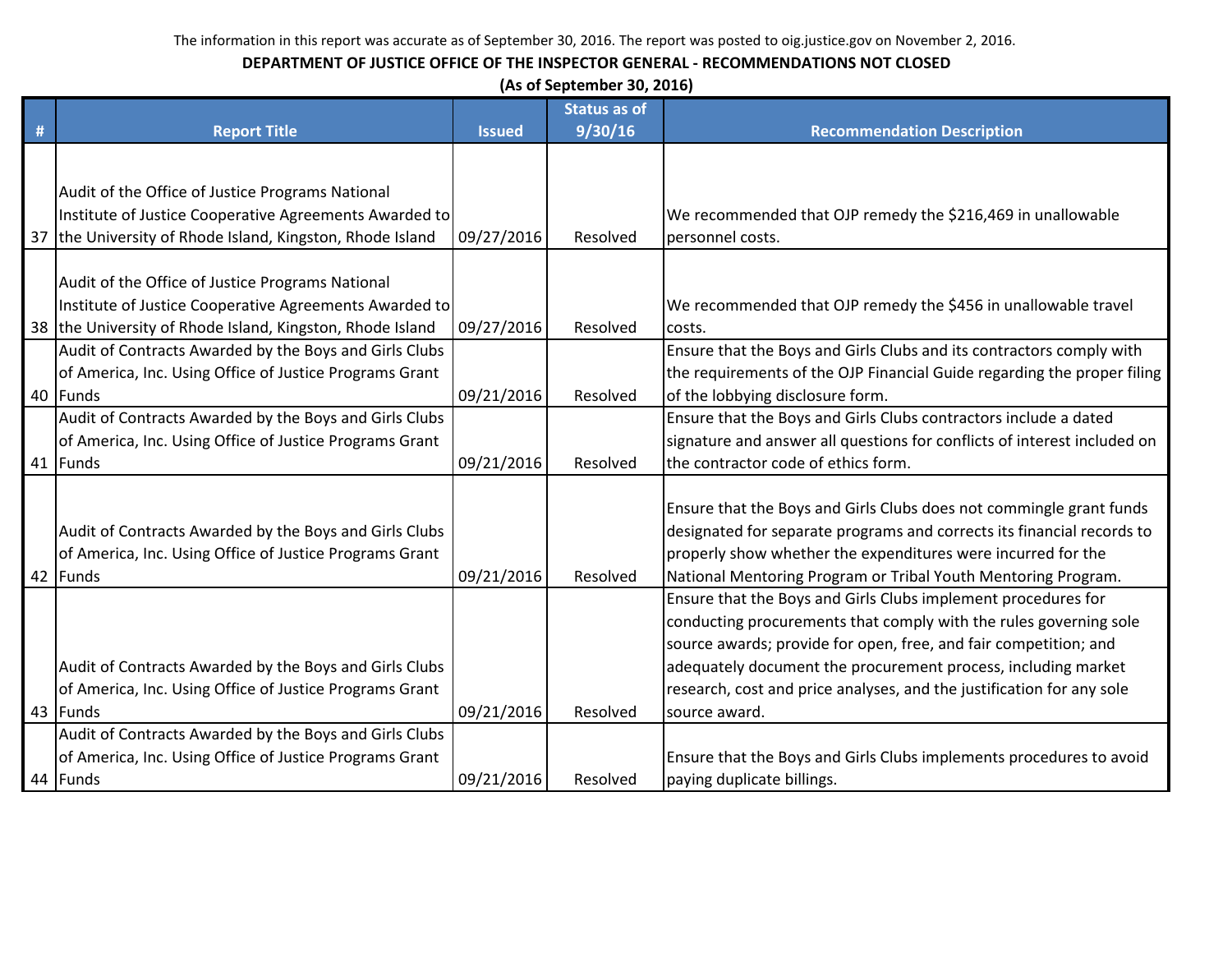| (As of September 30, 2016)                              |               |                     |                                                                           |  |
|---------------------------------------------------------|---------------|---------------------|---------------------------------------------------------------------------|--|
|                                                         |               | <b>Status as of</b> |                                                                           |  |
| <b>Report Title</b>                                     | <b>Issued</b> | 9/30/16             | <b>Recommendation Description</b>                                         |  |
|                                                         |               |                     | Ensure that the Boys and Girls Clubs verifies that all contractors use a  |  |
| Audit of Contracts Awarded by the Boys and Girls Clubs  |               |                     | written code of conduct document with language that specifically          |  |
| of America, Inc. Using Office of Justice Programs Grant |               |                     | addresses all of the requirements provided in the OJP Procurement         |  |
| 45 Funds                                                | 09/21/2016    | Resolved            | Guide.                                                                    |  |
| Audit of Contracts Awarded by the Boys and Girls Clubs  |               |                     | Ensure that the Boys and Girls Clubs' staff completes a code of ethics    |  |
| of America, Inc. Using Office of Justice Programs Grant |               |                     | certificate and disclosure statement form during the procurement          |  |
| 46 Funds                                                | 09/21/2016    | Resolved            | process for all contracts.                                                |  |
|                                                         |               |                     |                                                                           |  |
| Audit of Contracts Awarded by the Boys and Girls Clubs  |               |                     | Ensure the Boys and Girls Clubs complies with the OJP Financial Guide     |  |
| of America, Inc. Using Office of Justice Programs Grant |               |                     | requirement for explicit lobbying certification from contractors that     |  |
| 47 Funds                                                | 09/21/2016    | Resolved            | grant funds have not and will not be used for lobbying activity.          |  |
| Audit of Contracts Awarded by the Boys and Girls Clubs  |               |                     |                                                                           |  |
| of America, Inc. Using Office of Justice Programs Grant |               |                     | Remedy the \$2,457,784 in unsupported costs due to inadequate             |  |
| 48 Funds                                                | 09/21/2016    | Resolved            | justification in the selection of contractors on a sole source basis.     |  |
| Audit of Contracts Awarded by the Boys and Girls Clubs  |               |                     | Remedy the \$3,036 in unsupported costs regarding the 6 percent           |  |
| of America, Inc. Using Office of Justice Programs Grant |               |                     | overcharge that FirstPic, Inc. made to other direct costs under the       |  |
| 49 Funds                                                | 09/21/2016    | Resolved            | National Mentoring Program awards.                                        |  |
| Audit of Contracts Awarded by the Boys and Girls Clubs  |               |                     | Remedy the \$4,630 in unsupported costs regarding the remaining           |  |
| of America, Inc. Using Office of Justice Programs Grant |               |                     | other direct costs in which FirstPic, Inc. did not provide sufficient     |  |
| 50 Funds                                                | 09/21/2016    | Resolved            | support for the costs billed and paid.                                    |  |
| Audit of Contracts Awarded by the Boys and Girls Clubs  |               |                     |                                                                           |  |
| of America, Inc. Using Office of Justice Programs Grant |               |                     | Remedy the \$505,148 in unsupported costs due to the absence of           |  |
| 51 Funds                                                | 09/21/2016    | Resolved            | justification in the selection of contracts on a sole source basis.       |  |
|                                                         |               |                     | Remedy the \$66,287 in unsupported costs regarding vendors hired by       |  |
| Audit of Contracts Awarded by the Boys and Girls Clubs  |               |                     | FirstPic, Inc. to complete contract service tasks in which the Boys and   |  |
| of America, Inc. Using Office of Justice Programs Grant |               |                     | Girls Clubs identified FirstPic, Inc. as a sole source provider for those |  |
| 52 Funds                                                | 09/21/2016    | Resolved            | tasks.                                                                    |  |
| Audit of Contracts Awarded by the Boys and Girls Clubs  |               |                     |                                                                           |  |
| of America, Inc. Using Office of Justice Programs Grant |               |                     | Remedy the \$724 in unsupported expenditures billed by and paid to        |  |
| 53 Funds                                                | 09/21/2016    | Resolved            | <b>Metcalf Davis.</b>                                                     |  |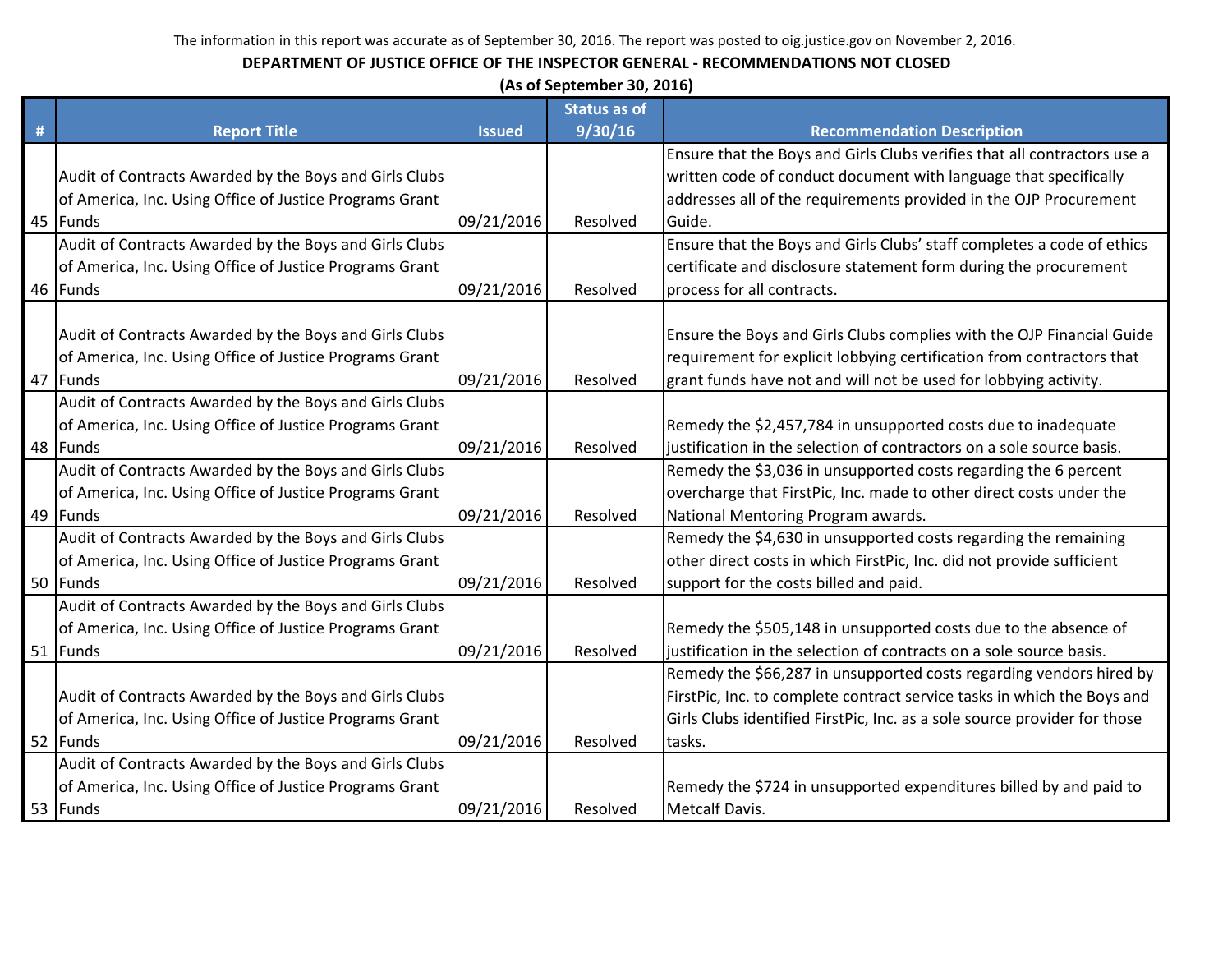|      | (As of September 30, 2016)                              |               |                     |                                                                           |  |  |
|------|---------------------------------------------------------|---------------|---------------------|---------------------------------------------------------------------------|--|--|
|      |                                                         |               | <b>Status as of</b> |                                                                           |  |  |
| $\#$ | <b>Report Title</b>                                     | <b>Issued</b> | 9/30/16             | <b>Recommendation Description</b>                                         |  |  |
|      | Audit of Contracts Awarded by the Boys and Girls Clubs  |               |                     |                                                                           |  |  |
|      | of America, Inc. Using Office of Justice Programs Grant |               |                     | Remedy the \$827 in unallowable costs for the double payment of an        |  |  |
|      | 54 Funds                                                | 09/21/2016    | Resolved            | invoice to FirstPic, Inc.                                                 |  |  |
|      |                                                         |               |                     | Remedy the estimated \$511 in unsupported travel costs that was           |  |  |
|      | Audit of Contracts Awarded by the Boys and Girls Clubs  |               |                     | incurred for the site visit to Tulsa, Oklahoma, by Metcalf Davis in which |  |  |
|      | of America, Inc. Using Office of Justice Programs Grant |               |                     | the Boys and Girls Clubs reversed only the flat rate for monitoring a     |  |  |
|      | 55 Funds                                                | 09/21/2016    | Resolved            | local club.                                                               |  |  |
|      |                                                         |               |                     |                                                                           |  |  |
|      | Audit of the Federal Bureau of Prisons Residential      |               |                     |                                                                           |  |  |
|      | Reentry Center Contract No. DJB200113 Awarded to        |               |                     | We recommend that BOP ensure that Mirror, Inc. conduct initial and        |  |  |
|      | 56   Mirror, Inc., Wichita, Kansas                      | 09/20/2016    | Resolved            | monthly employment verifications in a timely manner.                      |  |  |
|      |                                                         |               |                     |                                                                           |  |  |
|      | Audit of the Federal Bureau of Prisons Residential      |               |                     | We recommend that BOP ensure that Mirror, Inc. conduct timely             |  |  |
|      | Reentry Center Contract No. DJB200113 Awarded to        |               |                     | program planning meetings and document the meetings in the inmate         |  |  |
|      | 57 Mirror, Inc., Wichita, Kansas                        | 09/20/2016    | Resolved            | IPPs accordingly.                                                         |  |  |
|      |                                                         |               |                     |                                                                           |  |  |
|      | Audit of the Federal Bureau of Prisons Residential      |               |                     | We recommend that BOP ensure that Mirror, Inc. document and               |  |  |
|      | Reentry Center Contract No. DJB200113 Awarded to        |               |                     | report escapes, and conduct appropriate disciplinary actions following    |  |  |
|      | 58 Mirror, Inc., Wichita, Kansas                        | 09/20/2016    | Resolved            | and escape.                                                               |  |  |
|      |                                                         |               |                     | We recommend that BOP ensure that Mirror, Inc. maintain adequate          |  |  |
|      | Audit of the Federal Bureau of Prisons Residential      |               |                     | documentation clearly showing that all employees have received            |  |  |
|      | Reentry Center Contract No. DJB200113 Awarded to        |               |                     | proper clearance prior to working with inmates, and have completed        |  |  |
|      | 59 Mirror, Inc., Wichita, Kansas                        | 09/20/2016    | Resolved            | requisite refresher training.                                             |  |  |
|      |                                                         |               |                     |                                                                           |  |  |
|      | Audit of the Federal Bureau of Prisons Residential      |               |                     | We recommend that BOP ensure that Mirror, Inc. prepare required           |  |  |
|      | Reentry Center Contract No. DJB200113 Awarded to        |               |                     | inmate release plans and submit them in a timely manner to the U.S.       |  |  |
|      | 60 Mirror, Inc., Wichita, Kansas                        | 09/20/2016    | Resolved            | Probation Officer.                                                        |  |  |
|      |                                                         |               |                     |                                                                           |  |  |
|      | Audit of the Federal Bureau of Prisons Residential      |               |                     |                                                                           |  |  |
|      | Reentry Center Contract No. DJB200113 Awarded to        |               |                     | We recommend that BOP ensure that Mirror, Inc. prepare terminal           |  |  |
|      | 61 Mirror, Inc., Wichita, Kansas                        | 09/20/2016    | Resolved            | reports for all inmates and submit them in a timely manner to BOP.        |  |  |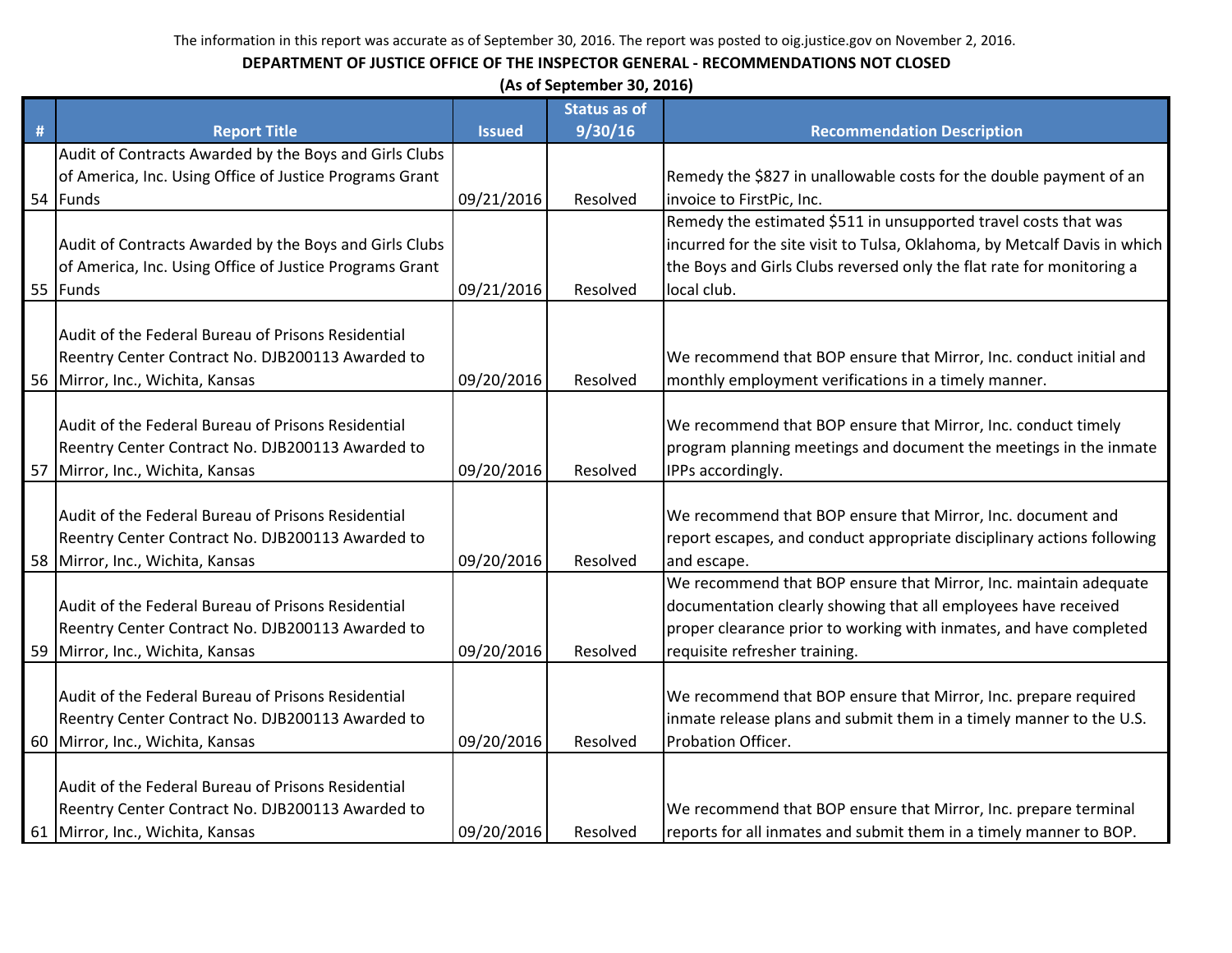|   | (As of September 30, 2016)                                                                                                                             |               |                     |                                                                                                                                                                                                                                                                                                                                                                                                                                                                                                       |  |
|---|--------------------------------------------------------------------------------------------------------------------------------------------------------|---------------|---------------------|-------------------------------------------------------------------------------------------------------------------------------------------------------------------------------------------------------------------------------------------------------------------------------------------------------------------------------------------------------------------------------------------------------------------------------------------------------------------------------------------------------|--|
|   |                                                                                                                                                        |               | <b>Status as of</b> |                                                                                                                                                                                                                                                                                                                                                                                                                                                                                                       |  |
| # | <b>Report Title</b>                                                                                                                                    | <b>Issued</b> | 9/30/16             | <b>Recommendation Description</b>                                                                                                                                                                                                                                                                                                                                                                                                                                                                     |  |
|   | Audit of the Federal Bureau of Prisons Residential<br>Reentry Center Contract No. DJB200113 Awarded to<br>62 Mirror, Inc., Wichita, Kansas             | 09/20/2016    | Resolved            | We recommend that BOP ensure that Mirror, Inc. properly collect and<br>report subsistence payments by closely tracking inmate pay days and<br>gross wages earned.                                                                                                                                                                                                                                                                                                                                     |  |
|   | Audit of the Federal Bureau of Prisons Residential<br>Reentry Center Contract No. DJB200113 Awarded to<br>63 Mirror, Inc., Wichita, Kansas             | 09/20/2016    | Resolved            | We recommend that BOP ensure that Mirror, Inc. properly collect and<br>report subsistence payments by enforcing subsistence payment by<br>properly administering discipline for each instance of non-payment or<br>under payment.                                                                                                                                                                                                                                                                     |  |
|   | Audit of the Federal Bureau of Prisons Residential<br>Reentry Center Contract No. DJB200113 Awarded to<br>64 Mirror, Inc., Wichita, Kansas             | 09/20/2016    | Resolved            | We recommend that BOP ensure that Mirror, Inc. properly collect and<br>report subsistence payments by maintaining all documentation of<br>subsistence collection, including scans of pay stubs, money orders,<br>subsistence receipts, and subsistence waiver approvals.                                                                                                                                                                                                                              |  |
|   | Audit of the Federal Bureau of Prisons Residential<br>Reentry Center Contract No. DJB200113 Awarded to<br>65 Mirror, Inc., Wichita, Kansas             | 09/20/2016    | Resolved            | We recommend that BOP ensure that Mirror, Inc. properly collect and<br>report subsistence payments by submitting all documentation<br>supporting subsistence receipts with monthly billings to BOP.                                                                                                                                                                                                                                                                                                   |  |
|   | Audit of the Federal Bureau of Prisons Residential<br>Reentry Center Contract No. DJB200113 Awarded to<br>66 Mirror, Inc., Wichita, Kansas             | 09/20/2016    | Resolved            | We recommend that BOP ensure that Mirror, Inc. remedy the \$9,636<br>in uncollected and unreported subsistence payments.                                                                                                                                                                                                                                                                                                                                                                              |  |
|   | Audit of the United States Marshals Service's Judicial<br>Facility Security Program Task Order DJM-13-A32-D-<br>67 0066 Awarded to Akal Security, Inc. | 09/19/2016    | Resolved            | Determine whether Akal billings for start-up costs should be based on<br>actual costs or ceiling rates as required in all T&M contracts.                                                                                                                                                                                                                                                                                                                                                              |  |
|   | Audit of the United States Marshals Service's Judicial<br>Facility Security Program Task Order DJM-13-A32-D-<br>68 0066 Awarded to Akal Security, Inc. | 09/19/2016    | Resolved            | Determine whether Akal should implement internal controls, that<br>include changes to the way it uses its accounting system to track<br>incurred costs in sufficient detail to determine whether incurred costs<br>are reasonable, allocable to the contract or task order, and not<br>prohibited by contract or regulation, or whether the contract provision<br>requiring Akal to implement such a system be removed from the task<br>order, and ensure the determination is implemented as needed. |  |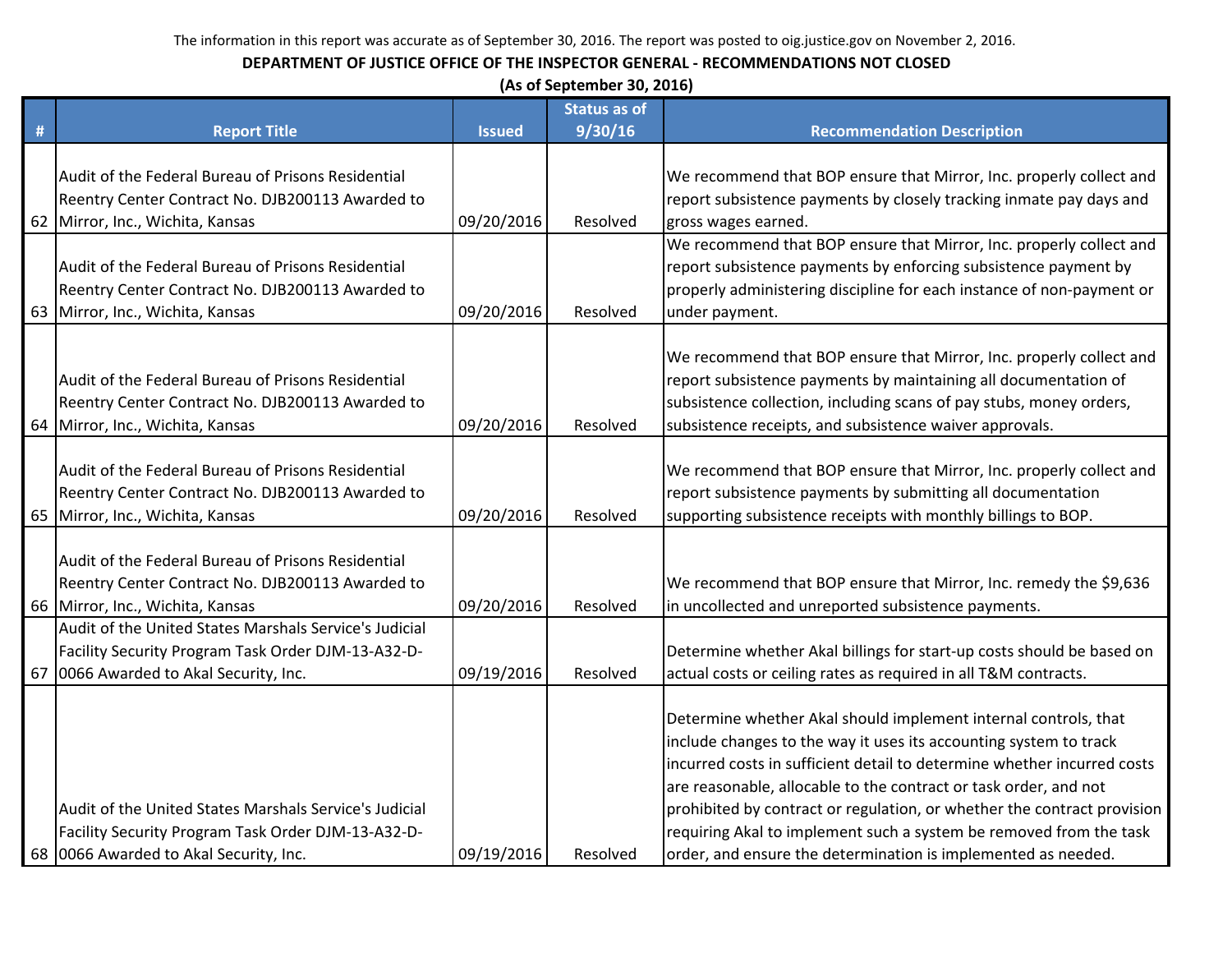|   | (As of September 30, 2016)                                                                                                                           |               |                                |                                                                                                                                                                                                                                                                                                                                                                                            |  |  |  |
|---|------------------------------------------------------------------------------------------------------------------------------------------------------|---------------|--------------------------------|--------------------------------------------------------------------------------------------------------------------------------------------------------------------------------------------------------------------------------------------------------------------------------------------------------------------------------------------------------------------------------------------|--|--|--|
|   |                                                                                                                                                      |               | <b>Status as of</b>            |                                                                                                                                                                                                                                                                                                                                                                                            |  |  |  |
| # | <b>Report Title</b>                                                                                                                                  | <b>Issued</b> | 9/30/16                        | <b>Recommendation Description</b>                                                                                                                                                                                                                                                                                                                                                          |  |  |  |
|   |                                                                                                                                                      |               |                                | The OIG recommends that the FBI should consider the appropriate                                                                                                                                                                                                                                                                                                                            |  |  |  |
|   |                                                                                                                                                      |               | On                             | level of review required before FBI employees in a criminal                                                                                                                                                                                                                                                                                                                                |  |  |  |
|   | A Review of the FBI's Impersonation of a Journalist in a                                                                                             |               | Hold/Pending                   | investigation use the name of third-party organizations or businesses                                                                                                                                                                                                                                                                                                                      |  |  |  |
|   | 69 Criminal Investigation                                                                                                                            | 09/15/2016    | with OIG                       | without their knowledge or consent.                                                                                                                                                                                                                                                                                                                                                        |  |  |  |
|   |                                                                                                                                                      |               |                                | The OIG recommends that the FBI should consider whether revisions to<br>the USOPIG are required to ensure that undercover activity involving a                                                                                                                                                                                                                                             |  |  |  |
|   |                                                                                                                                                      |               | On                             | significant risk that a subject believes he has entered into a privileged                                                                                                                                                                                                                                                                                                                  |  |  |  |
|   | A Review of the FBI's Impersonation of a Journalist in a                                                                                             |               | Hold/Pending                   | relationship with an undercover agent, is treated as a "sensitive                                                                                                                                                                                                                                                                                                                          |  |  |  |
|   | 70 Criminal Investigation                                                                                                                            | 09/15/2016    | with OIG                       | circumstance."                                                                                                                                                                                                                                                                                                                                                                             |  |  |  |
|   | A Review of the FBI's Impersonation of a Journalist in a<br>71 Criminal Investigation                                                                | 09/15/2016    | On<br>Hold/Pending<br>with OIG | The OIG recommends that the FBI should move expeditiously to<br>update its undercover policy guide to incorporate the June 2016<br>interim policy on undercover activities in which FBI employees<br>represent, pose, or claim to be members of the news media or a<br>documentary film crew; and widely inform and educate FBI employees<br>about the policy's existence and application. |  |  |  |
|   | Audit of the Office of Justice Programs Cooperative<br>Agreement Awarded to the Minnesota Council on<br>72 Crime and Justice, Minneapolis, Minnesota | 09/13/2016    | Resolved                       | We recommend that in the event that CCJ reestablishes its operations<br>and seeks funding from DOJ, ensure that CCJ implements appropriate<br>internal controls and procedures to safeguard DOJ grant funds prior to<br>the awarding of any future grant funds.                                                                                                                            |  |  |  |
|   | Audit of the Office of Justice Programs Cooperative<br>Agreement Awarded to the Minnesota Council on<br>73 Crime and Justice, Minneapolis, Minnesota | 09/13/2016    | Resolved                       | We recommend that OJP remedy \$1,621 in unallowable salary and<br>fringe benefit costs paid to a CCJ employee who did not work on the<br>OVC grant.                                                                                                                                                                                                                                        |  |  |  |
|   | Audit of the Office of Justice Programs Cooperative<br>Agreement Awarded to the Minnesota Council on<br>74 Crime and Justice, Minneapolis, Minnesota | 09/13/2016    | Resolved                       | We recommend that OJP remedy \$123,129 in unallowable salaries and<br>fringe benefits of the unapproved CCJ employees working on the grant.                                                                                                                                                                                                                                                |  |  |  |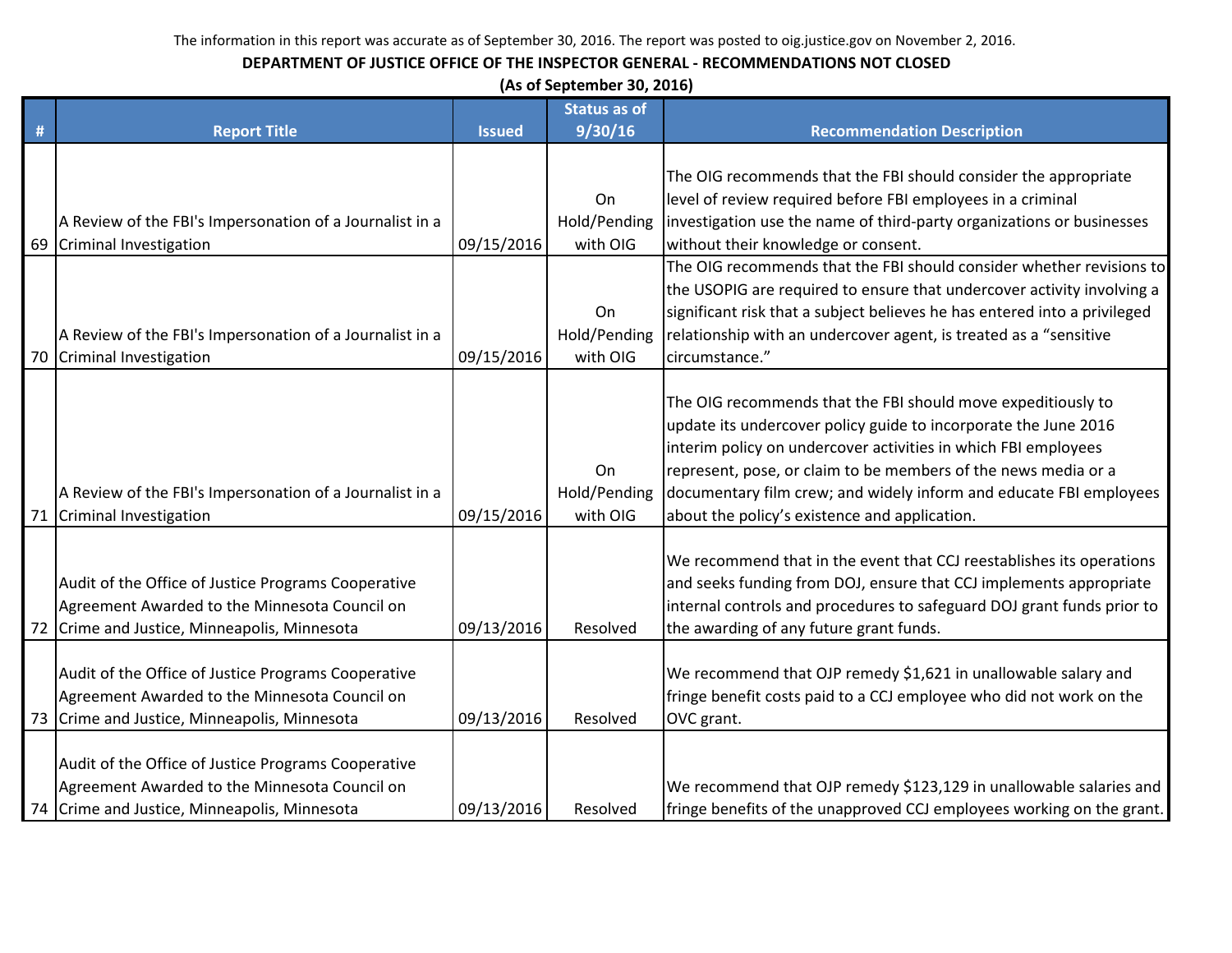|    | (As of September 30, 2016)                          |               |                     |                                                                       |  |  |
|----|-----------------------------------------------------|---------------|---------------------|-----------------------------------------------------------------------|--|--|
|    |                                                     |               | <b>Status as of</b> |                                                                       |  |  |
| #  | <b>Report Title</b>                                 | <b>Issued</b> | 9/30/16             | <b>Recommendation Description</b>                                     |  |  |
|    |                                                     |               |                     |                                                                       |  |  |
|    | Audit of the Office of Justice Programs Cooperative |               |                     |                                                                       |  |  |
|    | Agreement Awarded to the Minnesota Council on       |               |                     | We recommend that OJP remedy \$19,635 in unallowable indirect costs   |  |  |
|    | 75 Crime and Justice, Minneapolis, Minnesota        | 09/13/2016    | Resolved            | allocated to the grant in excess of the approved indirect cost rate.  |  |  |
|    | Audit of the Office of Justice Programs Cooperative |               |                     |                                                                       |  |  |
|    | Agreement Awarded to the Minnesota Council on       |               |                     | We recommend that OJP remedy \$2,536 for unsupported personnel        |  |  |
|    | 76 Crime and Justice, Minneapolis, Minnesota        | 09/13/2016    | Resolved            | salary costs.                                                         |  |  |
|    |                                                     |               |                     |                                                                       |  |  |
|    | Audit of the Office of Justice Programs Cooperative |               |                     |                                                                       |  |  |
|    | Agreement Awarded to the Minnesota Council on       |               |                     | We recommend that OJP remedy \$21,799 in unsupported indirect         |  |  |
| 77 | Crime and Justice, Minneapolis, Minnesota           | 09/13/2016    | Resolved            | costs associated with unsupported questioned direct costs.            |  |  |
|    |                                                     |               |                     |                                                                       |  |  |
|    | Audit of the Office of Justice Programs Cooperative |               |                     |                                                                       |  |  |
|    | Agreement Awarded to the Minnesota Council on       |               |                     | We recommend that OJP remedy \$33,020 in unallowable indirect costs   |  |  |
|    | 78 Crime and Justice, Minneapolis, Minnesota        | 09/13/2016    | Resolved            | associated with unallowable questioned direct costs.                  |  |  |
|    |                                                     |               |                     |                                                                       |  |  |
|    | Audit of the Office of Justice Programs Cooperative |               |                     |                                                                       |  |  |
|    | Agreement Awarded to the Minnesota Council on       |               |                     | We recommend that OJP remedy \$4,640 in unallowable travel            |  |  |
|    | 79 Crime and Justice, Minneapolis, Minnesota        | 09/13/2016    | Resolved            | expenses incurred by these unapproved employees.                      |  |  |
|    |                                                     |               |                     |                                                                       |  |  |
|    | Audit of the Office of Justice Programs Cooperative |               |                     |                                                                       |  |  |
|    | Agreement Awarded to the Minnesota Council on       |               |                     | We recommend that OJP remedy \$8,699 for the unsupported paid         |  |  |
|    | 80 Crime and Justice, Minneapolis, Minnesota        | 09/13/2016    | Resolved            | time off accruals.                                                    |  |  |
|    |                                                     |               |                     | We recommend that OJP remedy the \$17,962 in unallowable costs due    |  |  |
|    | Audit of the Office of Justice Programs Cooperative |               |                     | to CCJ's failure to seek approval prior to hiring the independent     |  |  |
|    | Agreement Awarded to the Minnesota Council on       |               |                     | contractors and using related parties without evidence of competitive |  |  |
|    | 81 Crime and Justice, Minneapolis, Minnesota        | 09/13/2016    | Resolved            | procurement practices.                                                |  |  |
|    |                                                     |               |                     |                                                                       |  |  |
|    | Audit of the Office of Justice Programs Cooperative |               |                     | We recommend that OJP remedy the \$196,732 in unallowable grant       |  |  |
|    | Agreement Awarded to the Minnesota Council on       |               |                     | expenditures for the expenditures in excess of the Phase I budgeted   |  |  |
|    | 82 Crime and Justice, Minneapolis, Minnesota        | 09/13/2016    | Resolved            | amount.                                                               |  |  |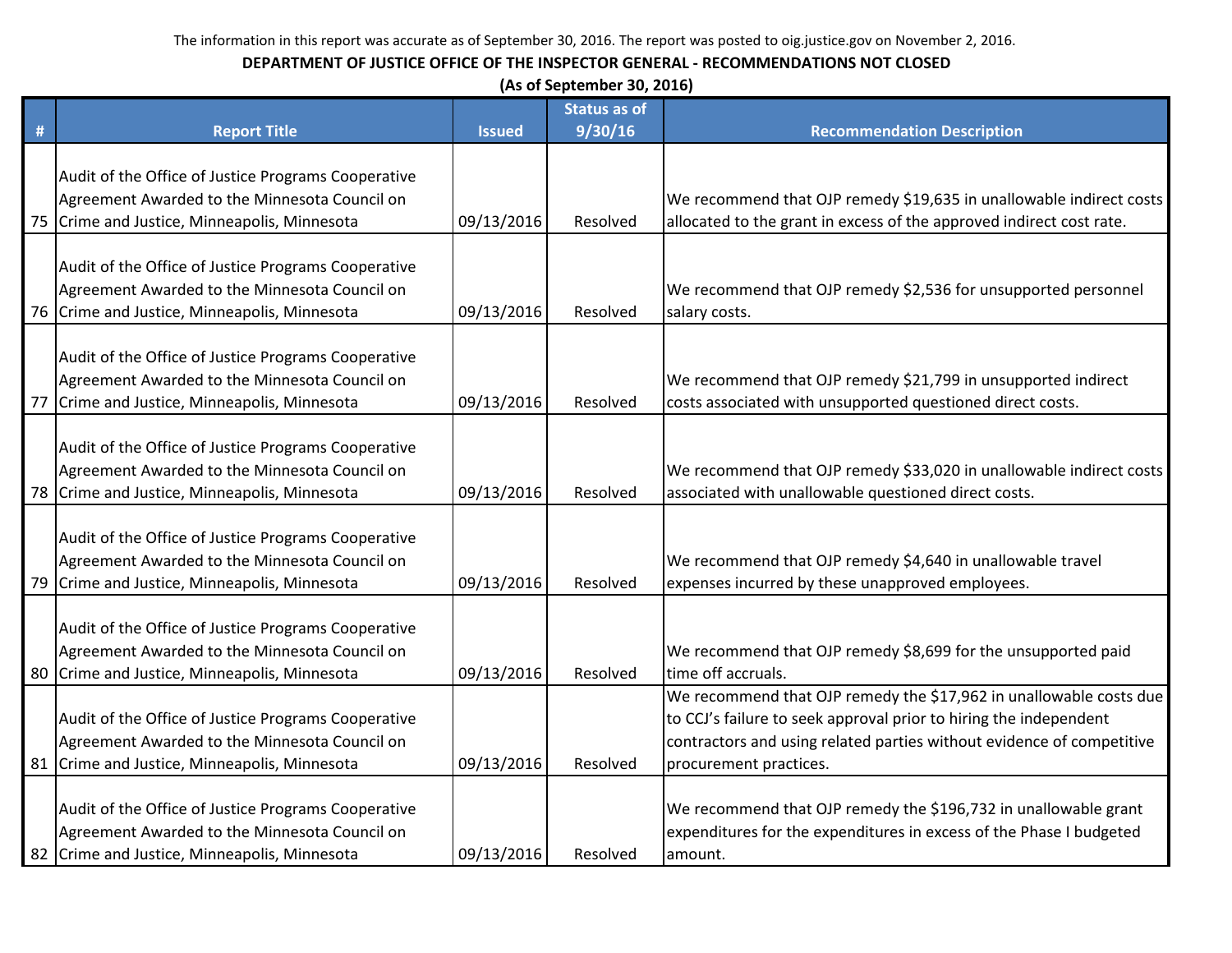|   | (As of September 30, 2016)                          |               |                     |                                                                            |  |  |
|---|-----------------------------------------------------|---------------|---------------------|----------------------------------------------------------------------------|--|--|
|   |                                                     |               | <b>Status as of</b> |                                                                            |  |  |
| # | <b>Report Title</b>                                 | <b>Issued</b> | 9/30/16             | <b>Recommendation Description</b>                                          |  |  |
|   |                                                     |               |                     |                                                                            |  |  |
|   | Audit of the Office of Justice Programs Cooperative |               |                     |                                                                            |  |  |
|   | Agreement Awarded to the Minnesota Council on       |               |                     | We recommend that OJP remedy the \$2,721 in unallowable salary             |  |  |
|   | 83 Crime and Justice, Minneapolis, Minnesota        | 09/13/2016    | Resolved            | supplements and associated fringe benefits paid for with grant funds.      |  |  |
|   |                                                     |               |                     |                                                                            |  |  |
|   | Audit of the Office of Justice Programs Cooperative |               |                     | We recommend that OJP remedy the \$27,975 in unallowable                   |  |  |
|   | Agreement Awarded to the Minnesota Council on       |               |                     | consultant expenditures due to the failure to obtain prior approval and    |  |  |
|   | 84 Crime and Justice, Minneapolis, Minnesota        | 09/13/2016    | Resolved            | provide justification for the \$95-\$100 per hour rate.                    |  |  |
|   |                                                     |               |                     |                                                                            |  |  |
|   | Audit of the Office of Justice Programs Cooperative |               |                     |                                                                            |  |  |
|   | Agreement Awarded to the Minnesota Council on       |               |                     | We recommend that OJP remedy the \$602,359 in unspent grant funds          |  |  |
|   | 85 Crime and Justice, Minneapolis, Minnesota        | 09/13/2016    | Resolved            | as funds to better use.                                                    |  |  |
|   |                                                     |               |                     |                                                                            |  |  |
|   | Audit of the Office of Justice Programs Cooperative |               |                     |                                                                            |  |  |
|   | Agreement Awarded to the Minnesota Council on       |               |                     | We recommend that OJP remedy the \$7,724 in unallowable travel             |  |  |
|   | 86 Crime and Justice, Minneapolis, Minnesota        | 09/13/2016    | Resolved            | expenditures incurred by the contractors and consultants.                  |  |  |
|   |                                                     |               |                     |                                                                            |  |  |
|   | Audit of the Office of Justice Programs Cooperative |               |                     |                                                                            |  |  |
|   | Agreement Awarded to the Minnesota Council on       |               |                     | We recommend that OJP remedy the \$8,544 in unallowable                    |  |  |
|   | 87 Crime and Justice, Minneapolis, Minnesota        | 09/13/2016    | Resolved            | expenditures that were not approved in the grant's budget.                 |  |  |
|   |                                                     |               |                     |                                                                            |  |  |
|   | Audit of the Office of Justice Programs Cooperative |               |                     | We recommend that OJP remedy the \$84,030 in contractor and                |  |  |
|   | Agreement Awarded to the Minnesota Council on       |               |                     | consultant expenditures that were unsupported due to CCJ's failure to      |  |  |
|   | 88 Crime and Justice, Minneapolis, Minnesota        | 09/13/2016    | Resolved            | maintain procurement files.                                                |  |  |
|   | Follow-Up Audit of the Department of Justice's      |               |                     | We recommend that SEPS coordinate with the DEA's Office of National        |  |  |
|   | Implementation of and Compliance with Certain       |               |                     | Security Intelligence to ensure its classification practices do not result |  |  |
|   | 89 Classification Requirements                      | 09/12/2016    | Resolved            | in over- or under classification.                                          |  |  |
|   |                                                     |               |                     | We recommend that SEPS develop a process to ensure that all DOJ            |  |  |
|   | Follow-Up Audit of the Department of Justice's      |               |                     | components include classification management elements in the               |  |  |
|   | Implementation of and Compliance with Certain       |               |                     | performance plans and evaluations for OCA officials, derivative            |  |  |
|   | 90 Classification Requirements                      | 09/12/2016    | Resolved            | classifiers, and security program officials.                               |  |  |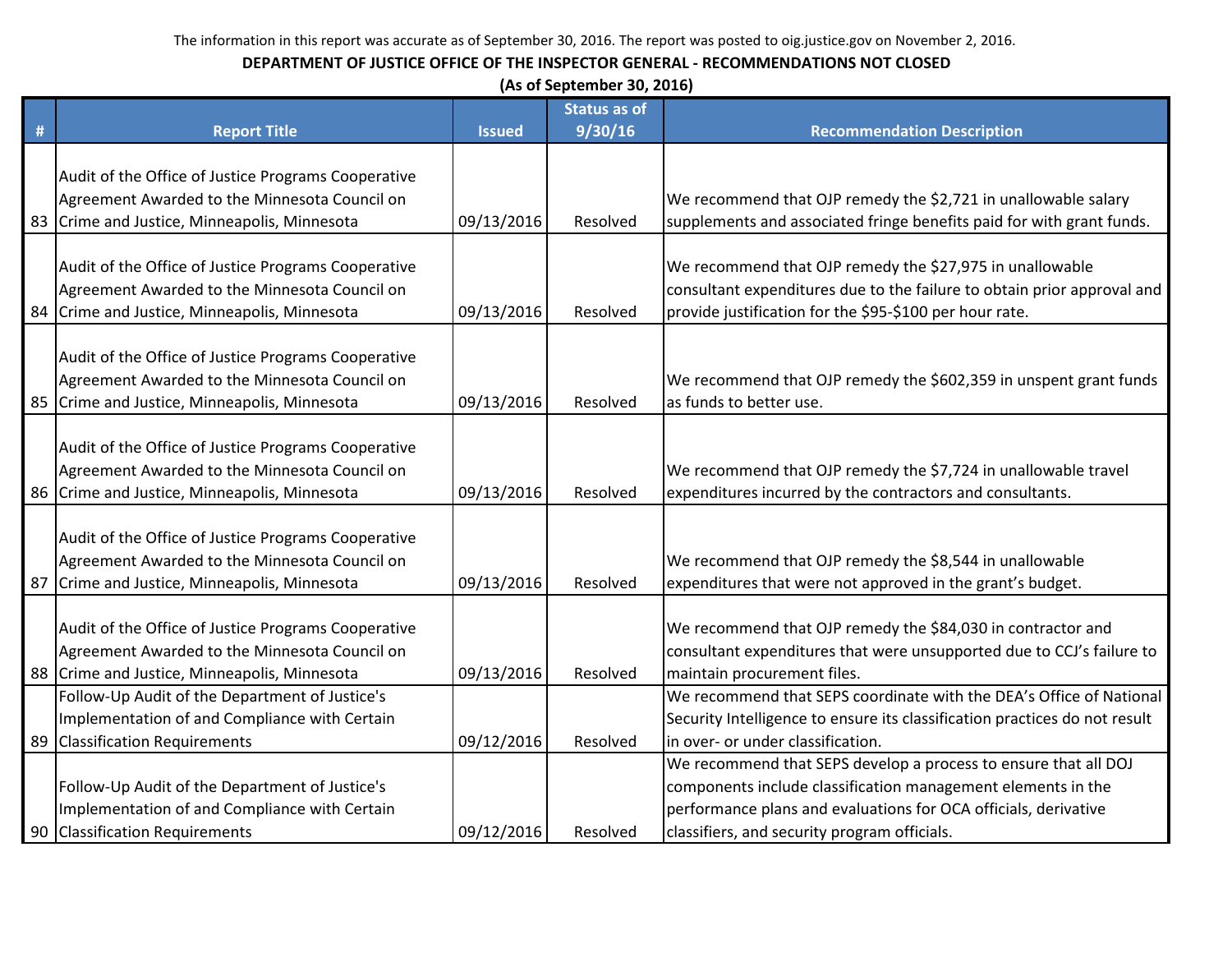|   | (As of September 30, 2016)                            |               |                     |                                                                          |  |
|---|-------------------------------------------------------|---------------|---------------------|--------------------------------------------------------------------------|--|
|   |                                                       |               | <b>Status as of</b> |                                                                          |  |
| # | <b>Report Title</b>                                   | <b>Issued</b> | 9/30/16             | <b>Recommendation Description</b>                                        |  |
|   | Follow-Up Audit of the Department of Justice's        |               |                     | We recommend that SEPS publish the updated Mandatory                     |  |
|   | Implementation of and Compliance with Certain         |               |                     | Declassification Review process in the Federal Register to ensure        |  |
|   | 91 Classification Requirements                        | 09/12/2016    | Resolved            | compliance with EO 13526.                                                |  |
|   |                                                       |               | On                  |                                                                          |  |
|   |                                                       |               | Hold/Pending        | The OIG recommends that ATF develop a standard undercover                |  |
|   | 92 A Review of ATF's Undercover Storefront Operations | 09/08/2016    | with OIG            | storefront operations proposal template.                                 |  |
|   |                                                       |               |                     | The OIG recommends that ATF should develop a standard storefront         |  |
|   |                                                       |               |                     | informational packet that includes written guidance on job duties for    |  |
|   |                                                       |               | On                  | the storefront case agent and a checklist of issues that should be       |  |
|   |                                                       |               | Hold/Pending        | addressed in every operation, as well as best practices on how to        |  |
|   | 93 A Review of ATF's Undercover Storefront Operations | 09/08/2016    | with OIG            | address them.                                                            |  |
|   |                                                       |               |                     |                                                                          |  |
|   |                                                       |               |                     | The OIG recommends that ATF should develop mitigation strategies to      |  |
|   |                                                       |               |                     | minimize turnover of supervisors overseeing storefront operations,       |  |
|   |                                                       |               |                     | including requiring that best efforts to ensure that the case agent and  |  |
|   |                                                       |               | On                  | supervising Group Supervisor or Resident Agent in Charge selected to     |  |
|   |                                                       |               | Hold/Pending        | directly supervise such operations are expected to remain in place       |  |
|   | 94 A Review of ATF's Undercover Storefront Operations | 09/08/2016    | with OIG            | during the planning and operational phases of the storefront.            |  |
|   |                                                       |               |                     | The OIG recommends that ATF should ensure that any Division              |  |
|   |                                                       |               |                     | operating a storefront has one or more Division Tactical Advisors who    |  |
|   |                                                       |               | On                  | have been specifically trained on storefront security, and that they are |  |
|   |                                                       |               | Hold/Pending        | consulted on a regular basis as issues arise during storefront           |  |
|   | 95 A Review of ATF's Undercover Storefront Operations | 09/08/2016    | with OIG            | operations.                                                              |  |
|   |                                                       |               | On                  | The OIG recommends that ATF should modify its Firearms Enforcement       |  |
|   |                                                       |               | Hold/Pending        | Program Order to require agents to complete firearms traces "at the      |  |
|   | 96 A Review of ATF's Undercover Storefront Operations | 09/08/2016    | with OIG            | earliest time practicable."                                              |  |
|   |                                                       |               |                     |                                                                          |  |
|   |                                                       |               |                     | The OIG recommends that ATF should require at least one undercover       |  |
|   |                                                       |               | On                  | agent or the case agent on a storefront team to have completed           |  |
|   |                                                       |               | Hold/Pending        | advanced undercover training, including training on storefront           |  |
|   | 97 A Review of ATF's Undercover Storefront Operations | 09/08/2016    | with OIG            | operations, before the storefront becomes operational.                   |  |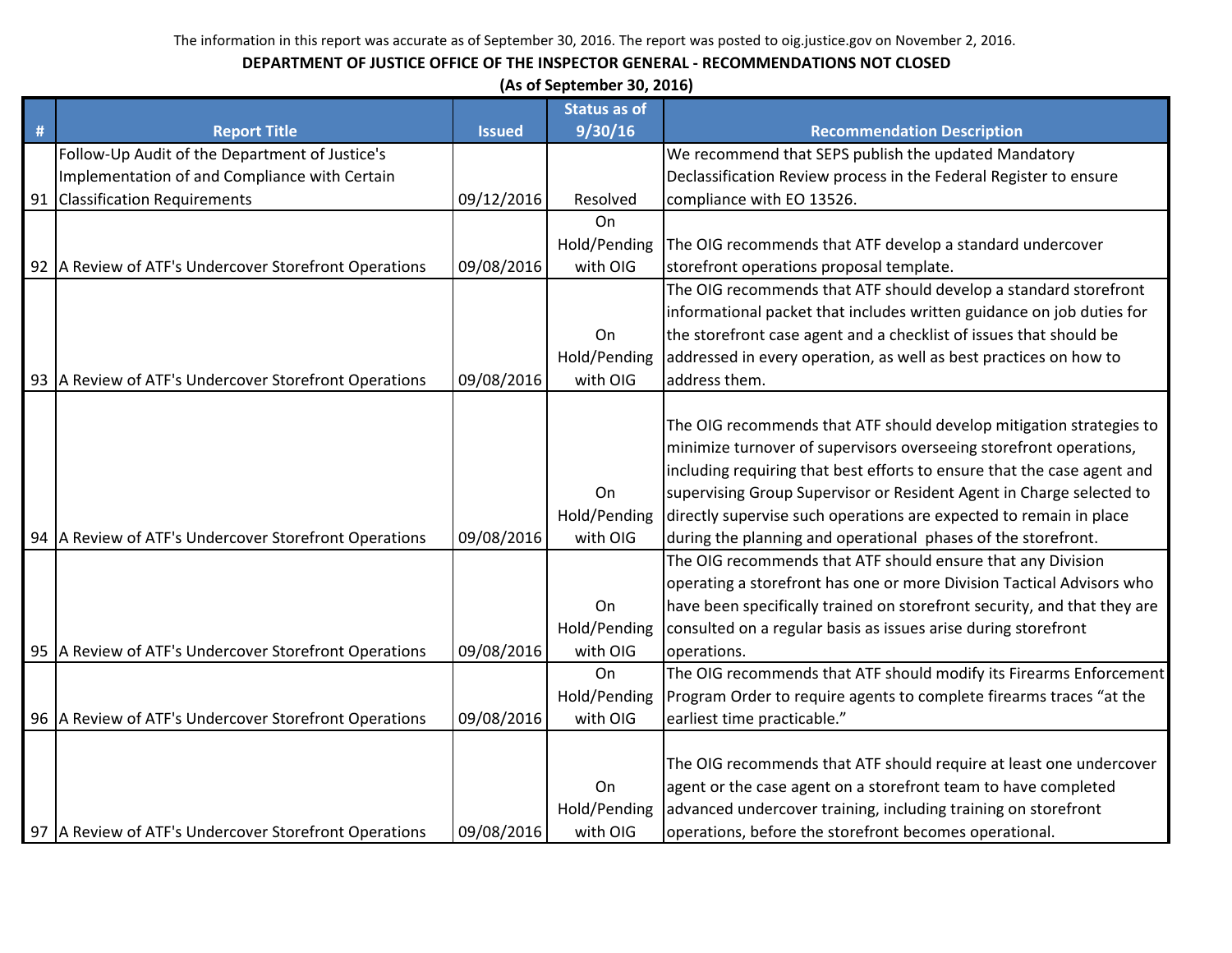|   | (As of September 30, 2016)                             |               |                     |                                                                         |  |  |  |
|---|--------------------------------------------------------|---------------|---------------------|-------------------------------------------------------------------------|--|--|--|
|   |                                                        |               | <b>Status as of</b> |                                                                         |  |  |  |
| # | <b>Report Title</b>                                    | <b>Issued</b> | 9/30/16             | <b>Recommendation Description</b>                                       |  |  |  |
|   |                                                        |               |                     |                                                                         |  |  |  |
|   |                                                        |               |                     | The OIG recommends that ATF should require that a written security      |  |  |  |
|   |                                                        |               | On                  | assessment be completed for each storefront with input from a           |  |  |  |
|   |                                                        |               | Hold/Pending        | Division Tactical Advisor trained on the storefront technique, and      |  |  |  |
|   | 98 A Review of ATF's Undercover Storefront Operations  | 09/08/2016    | with OIG            | should encompass the vicinity surrounding the storefront.               |  |  |  |
|   |                                                        |               |                     |                                                                         |  |  |  |
|   |                                                        |               |                     | The OIG recommends that ATF should require that storefront              |  |  |  |
|   |                                                        |               |                     | proposals evaluate the necessity of appropriate follow-up investigation |  |  |  |
|   |                                                        |               |                     | for leads generated by the storefront as needed to address any          |  |  |  |
|   |                                                        |               | On                  | enterprise or larger crime problems sought to be addressed through      |  |  |  |
|   |                                                        |               | Hold/Pending        | the storefront, including an assessment of and provision for sufficient |  |  |  |
|   | 99 A Review of ATF's Undercover Storefront Operations  | 09/08/2016    | with OIG            | resources to carry out such plans.                                      |  |  |  |
|   |                                                        |               |                     | The OIG recommends that ATF should require the preparation of after-    |  |  |  |
|   |                                                        |               | On                  | action reports for all storefronts, that includes statistical and other |  |  |  |
|   |                                                        |               | Hold/Pending        | analysis of the impact of the storefront on the crime problem to which  |  |  |  |
|   | 100 A Review of ATF's Undercover Storefront Operations | 09/08/2016    | with OIG            | it was addressed.                                                       |  |  |  |
|   |                                                        |               |                     |                                                                         |  |  |  |
|   |                                                        |               |                     | The OIG recommends that ATF's Undercover Branch should designate        |  |  |  |
|   |                                                        |               | On                  | undercover agents/case agents with significant storefront expertise to  |  |  |  |
|   |                                                        |               | Hold/Pending        | work onscene for the initial period of each storefront's operation to   |  |  |  |
|   | 101 A Review of ATF's Undercover Storefront Operations | 09/08/2016    | with OIG            | assist with planning, set-up, and early operations.                     |  |  |  |
|   |                                                        |               | On                  |                                                                         |  |  |  |
|   |                                                        |               | Hold/Pending        | The OIG recommends that ATF's Storefront Investigations Manual          |  |  |  |
|   | 102 A Review of ATF's Undercover Storefront Operations | 09/08/2016    | with OIG            | should be amended based on OIG findings.                                |  |  |  |
|   |                                                        |               |                     |                                                                         |  |  |  |
|   |                                                        |               |                     | The OIG recommends that the Office of Strategic Intelligence and        |  |  |  |
|   |                                                        |               |                     | Information should develop guidance on intelligence protocols           |  |  |  |
|   |                                                        |               | On                  | (collection, analysis, dissemination, etc.) for storefront operations.  |  |  |  |
|   |                                                        |               | Hold/Pending        | ATF's administrative packet for storefronts (see Recommendation 2)      |  |  |  |
|   | 103 A Review of ATF's Undercover Storefront Operations | 09/08/2016    | with OIG            | should include this guidance.                                           |  |  |  |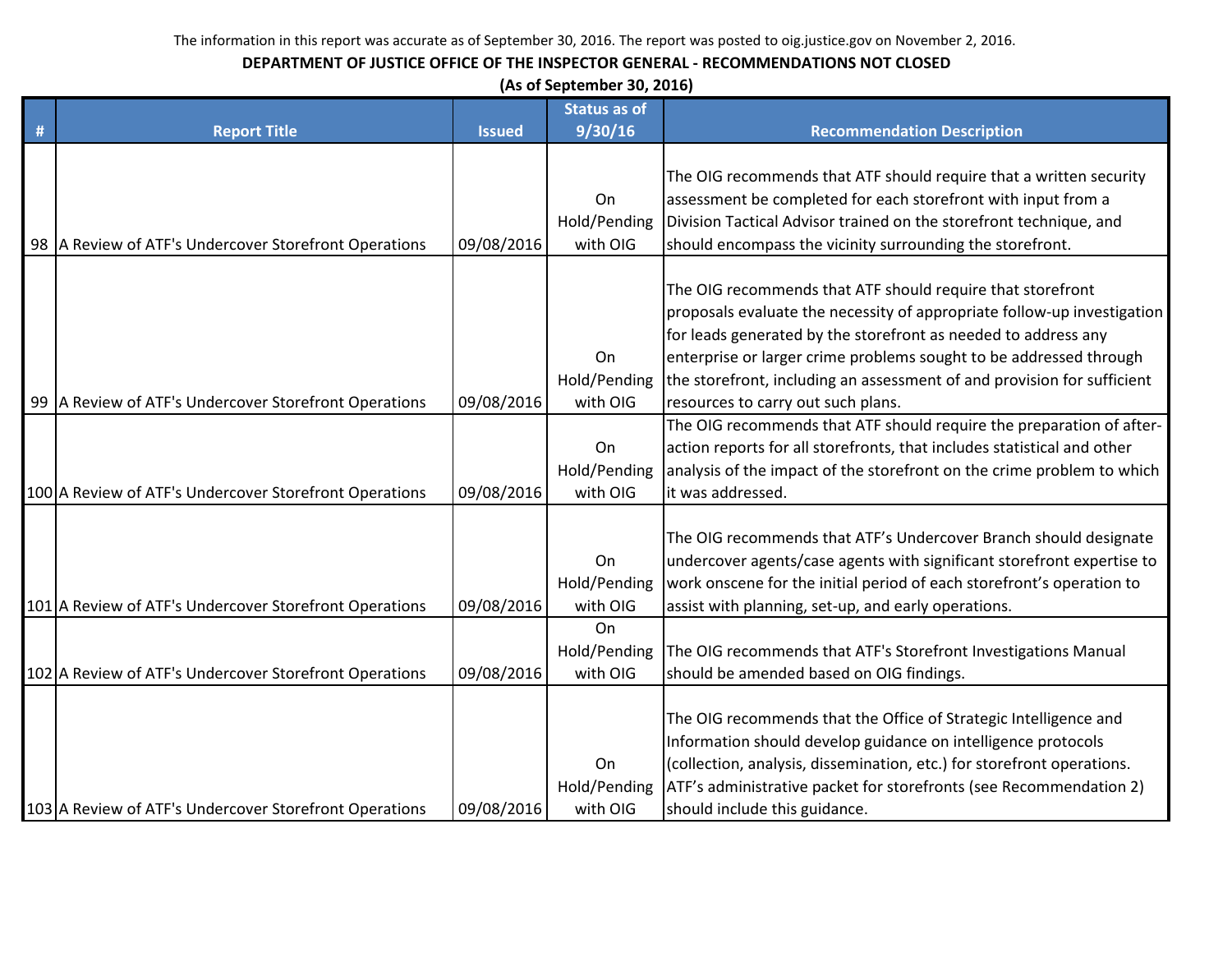|   | (As of September 30, 2016)                                                     |               |                     |                                                                                                                                   |  |  |
|---|--------------------------------------------------------------------------------|---------------|---------------------|-----------------------------------------------------------------------------------------------------------------------------------|--|--|
|   |                                                                                |               | <b>Status as of</b> |                                                                                                                                   |  |  |
| # | <b>Report Title</b>                                                            | <b>Issued</b> | 9/30/16             | <b>Recommendation Description</b>                                                                                                 |  |  |
|   |                                                                                |               |                     |                                                                                                                                   |  |  |
|   |                                                                                |               | On                  | The OIG recommends that the Department should promptly design and                                                                 |  |  |
|   |                                                                                |               | Hold/Pending        | implement a plan that ensures that its law enforcement and detention                                                              |  |  |
|   | 104 A Review of ATF's Undercover Storefront Operations                         | 09/08/2016    | with OIG            | components comply with the Rehabilitation Act of 1973.                                                                            |  |  |
|   |                                                                                |               |                     |                                                                                                                                   |  |  |
|   | Audit of the Office of Justice Programs Office of                              |               |                     | Ensures that the NCA develops and implements a method to track and                                                                |  |  |
|   | Juvenile Justice and Delinquency Prevention Awards to                          |               |                     | report on specific award accomplishments supported by specific                                                                    |  |  |
|   | 105 the National Children's Alliance Washington, D.C.                          | 09/07/2016    | Resolved            | current or future OJP awards.                                                                                                     |  |  |
|   |                                                                                |               |                     |                                                                                                                                   |  |  |
|   | Audit of the Office of Justice Programs Office of                              |               |                     |                                                                                                                                   |  |  |
|   | Juvenile Justice and Delinquency Prevention Awards to                          |               |                     | Remedy \$27,000 in unallowable mortgage costs charged to award                                                                    |  |  |
|   | 106 the National Children's Alliance Washington, D.C.                          | 09/07/2016    | Resolved            | number 2012 CI FX-K008.                                                                                                           |  |  |
|   | Audit of the Federal Bureau of Investigation's Fuel                            |               |                     | We recommend that the FBI ensure contracting officers ensure that                                                                 |  |  |
|   | Procurement Contracts Awarded to the Petroleum                                 |               |                     | contract oversight responsibilities and the delegation thereof are                                                                |  |  |
|   | 107 Traders Corporation                                                        | 09/06/2016    | Resolved            | clearly and formally established and communicated.                                                                                |  |  |
|   | Audit of the Federal Bureau of Investigation's Fuel                            |               |                     | We recommend that the FBI implement a review of the security                                                                      |  |  |
|   | Procurement Contracts Awarded to the Petroleum                                 |               |                     | measures in place at the FBI Miami fueling station and correct any                                                                |  |  |
|   | 108 Traders Corporation                                                        | 09/06/2016    | Resolved            | security shortfalls.                                                                                                              |  |  |
|   | Audit of the Federal Bureau of Investigation's Fuel                            |               |                     | We recommend that the FBI perform a review of the offsite Pembroke                                                                |  |  |
|   | Procurement Contracts Awarded to the Petroleum                                 |               |                     | Pines location to determine if it is an appropriately efficient method of                                                         |  |  |
|   |                                                                                |               | Resolved            |                                                                                                                                   |  |  |
|   | 109 Traders Corporation<br>Audit of the Federal Bureau of Investigation's Fuel | 09/06/2016    |                     | refueling for FBI personnel.<br>We recommend that the FBI reiterate to contracting officials the                                  |  |  |
|   | Procurement Contracts Awarded to the Petroleum                                 |               |                     |                                                                                                                                   |  |  |
|   |                                                                                |               |                     | importance of maintaining complete contract files and the importance                                                              |  |  |
|   | 110 Traders Corporation                                                        | 09/06/2016    | Resolved            | of accurate and complete FPDS data.                                                                                               |  |  |
|   | Audit of the Federal Bureau of Investigation's Fuel                            |               |                     | We recommend that the FBI reiterate to payment officials the                                                                      |  |  |
|   | Procurement Contracts Awarded to the Petroleum                                 |               |                     | importance of paying contractors in a timely manner so that the FBI                                                               |  |  |
|   | 111 Traders Corporation                                                        | 09/06/2016    | Resolved            | does not incur interest penalties.                                                                                                |  |  |
|   | Audit of the Federal Bureau of Investigation's Fuel                            |               |                     |                                                                                                                                   |  |  |
|   | Procurement Contracts Awarded to the Petroleum                                 |               |                     | We recommend that the FBI require responsible FBI NVRA and FBI<br>Miami personnel to use the DLA website to determine whether the |  |  |
|   |                                                                                |               |                     |                                                                                                                                   |  |  |
|   | 112 Traders Corporation                                                        | 09/06/2016    | Resolved            | invoiced price per gallon is in accordance with the DLA contract.                                                                 |  |  |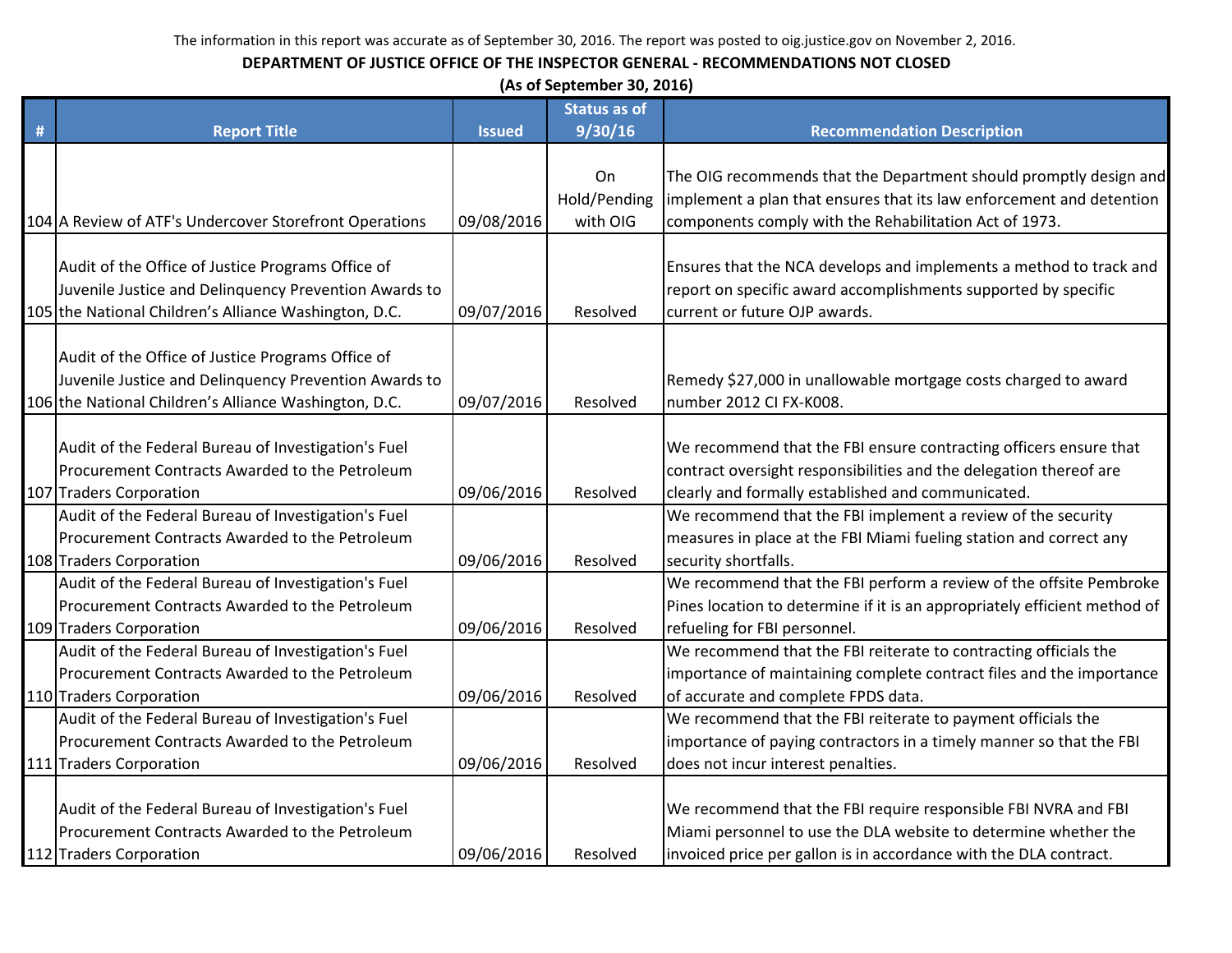|                |                                                       |               | (As of September 30, 2016) |                                                                           |
|----------------|-------------------------------------------------------|---------------|----------------------------|---------------------------------------------------------------------------|
|                |                                                       |               | <b>Status as of</b>        |                                                                           |
| #              | <b>Report Title</b>                                   | <b>Issued</b> | 9/30/16                    | <b>Recommendation Description</b>                                         |
|                | Audit of the Federal Bureau of Investigation's Fuel   |               |                            | We recommend that the FBI review small business award percentages         |
|                | Procurement Contracts Awarded to the Petroleum        |               |                            | for FY 2015 to determine if PTC was incorrectly included and remediate    |
|                | 113 Traders Corporation                               | 09/06/2016    | Resolved                   | this issue if necessary.                                                  |
|                |                                                       |               |                            |                                                                           |
|                | Audit of the National Security Division's Enforcement |               |                            | Complete its effort to standardize a system for batching and sending      |
|                | and Administration of the Foreign Agents Registration |               |                            | registration delinquency notices at regular intervals, and develop policy |
|                | $114$ Act                                             | 09/06/2016    | Resolved                   | and procedures that ensure appropriate follow up on them.                 |
|                | Audit of the National Security Division's Enforcement |               |                            |                                                                           |
|                | and Administration of the Foreign Agents Registration |               |                            | Conduct a formal cost-benefit analysis to determine whether the           |
| <b>115</b> Act |                                                       | 09/06/2016    | Resolved                   | current FARA fee structure is appropriate.                                |
|                |                                                       |               |                            | Consider expanding the sources of information beyond those currently      |
|                | Audit of the National Security Division's Enforcement |               |                            | used by the FARA Unit to help identify potential or delinquent foreign    |
|                | and Administration of the Foreign Agents Registration |               |                            | agents, currently limited to open source internet and LexisNexis          |
| <b>116</b> Act |                                                       | 09/06/2016    | Resolved                   | searches.                                                                 |
|                | Audit of the National Security Division's Enforcement |               |                            |                                                                           |
|                | and Administration of the Foreign Agents Registration |               |                            | Consider the value of making FARA advisory opinions publicly available    |
| 117 Act        |                                                       | 09/06/2016    | Resolved                   | as an informational resource.                                             |
|                |                                                       |               |                            | Develop a comprehensive strategy for the enforcement and                  |
|                | Audit of the National Security Division's Enforcement |               |                            | administration of FARA that includes the agencies that perform FARA       |
|                | and Administration of the Foreign Agents Registration |               |                            | investigations and prosecutions and that is integrated with the           |
|                | 118 Act                                               | 09/06/2016    | Resolved                   | Department's overall national security efforts.                           |
|                |                                                       |               |                            |                                                                           |
|                |                                                       |               |                            | Develop a policy and tracking system that ensures that registration files |
|                | Audit of the National Security Division's Enforcement |               |                            | are timely closed and that when agents cease meeting their                |
|                | and Administration of the Foreign Agents Registration |               |                            | supplemental filing obligations for an extended period of time an         |
| 119 Act        |                                                       | 09/06/2016    | Resolved                   | appropriate investigation is conducted.                                   |
|                |                                                       |               |                            | Either take steps to improve the compliance rates for the filing of       |
|                | Audit of the National Security Division's Enforcement |               |                            | informational materials to achieve the purposes of the Act or, if the     |
|                | and Administration of the Foreign Agents Registration |               |                            | Unit considers the current 48-hour standard unreasonable, pursue          |
|                | 120 Act                                               | 09/06/2016    | Resolved                   | appropriate modifications.                                                |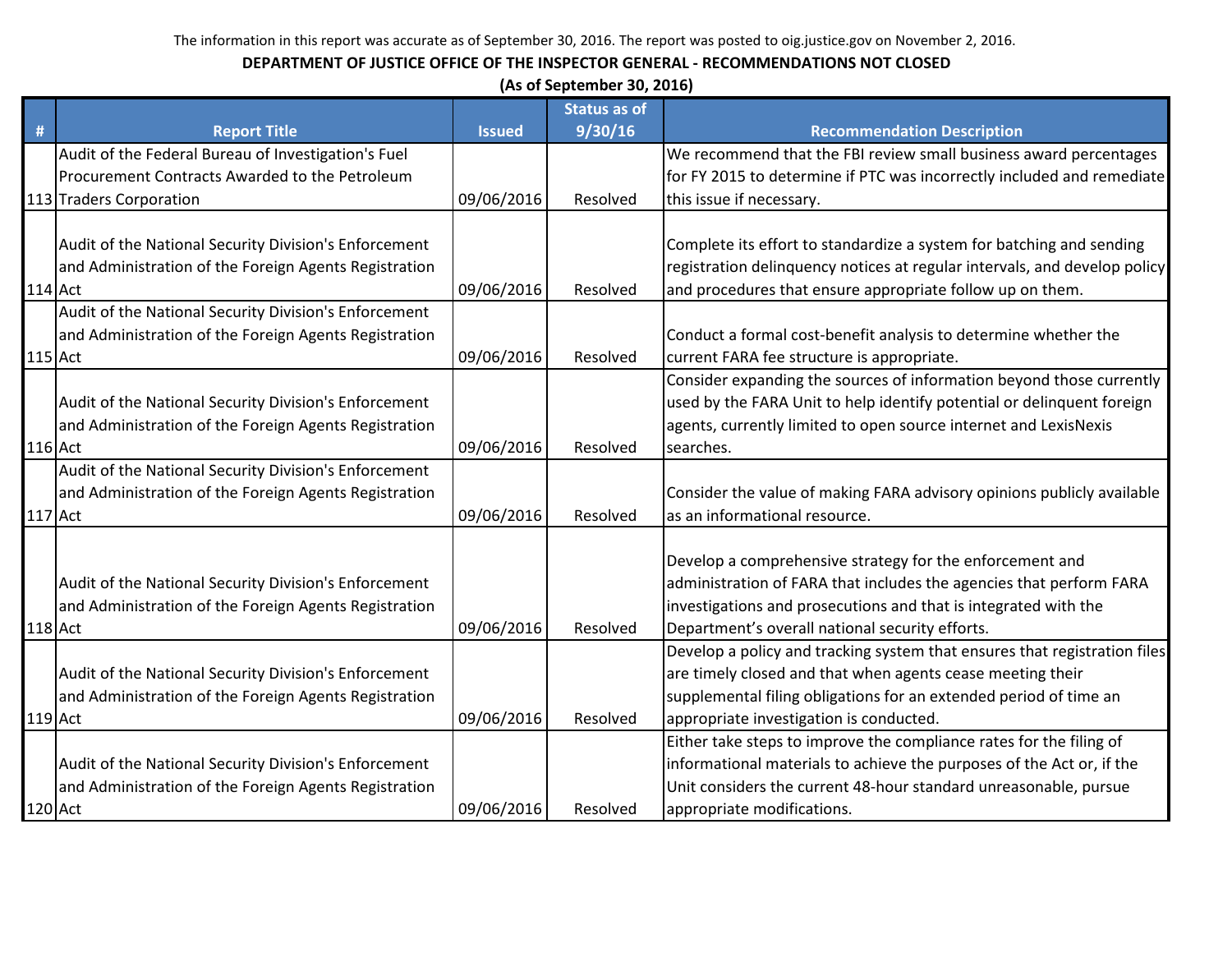|                | (As of September 30, 2016)                            |               |                     |                                                                           |  |  |
|----------------|-------------------------------------------------------|---------------|---------------------|---------------------------------------------------------------------------|--|--|
|                |                                                       |               | <b>Status as of</b> |                                                                           |  |  |
| #              | <b>Report Title</b>                                   | <b>Issued</b> | 9/30/16             | <b>Recommendation Description</b>                                         |  |  |
|                | Audit of the National Security Division's Enforcement |               |                     |                                                                           |  |  |
|                | and Administration of the Foreign Agents Registration |               |                     | Ensure appropriate and timely follow-up and resolution of findings        |  |  |
| 121 Act        |                                                       | 09/06/2016    | Resolved            | identified in its inspection reports.                                     |  |  |
|                | Audit of the National Security Division's Enforcement |               |                     |                                                                           |  |  |
|                | and Administration of the Foreign Agents Registration |               |                     | Ensure that it timely informs investigators and prosecutors regarding     |  |  |
| $122$ Act      |                                                       | 09/06/2016    | Resolved            | the reasons for decisions not to approve FARA prosecutions.               |  |  |
|                |                                                       |               |                     |                                                                           |  |  |
|                | Audit of the National Security Division's Enforcement |               |                     | Establish a comprehensive system for tracking the FARA cases received     |  |  |
|                | and Administration of the Foreign Agents Registration |               |                     | for review, including whether cases are approved for further criminal     |  |  |
| 123 Act        |                                                       | 09/06/2016    | Resolved            | or civil action, and the timeline for approval or denial.                 |  |  |
|                | Audit of the National Security Division's Enforcement |               |                     |                                                                           |  |  |
|                | and Administration of the Foreign Agents Registration |               |                     | Explore with the FBI the feasibility of distinct classification codes for |  |  |
| 124 Act        |                                                       | 09/06/2016    | Resolved            | FARA and Section 951 in its record keeping system.                        |  |  |
|                | Audit of the National Security Division's Enforcement |               |                     | Include improvement of timeliness as an objective in the development      |  |  |
|                | and Administration of the Foreign Agents Registration |               |                     | of the e-file system, to include requiring execution dates for all        |  |  |
| $125$ Act      |                                                       | 09/06/2016    | Resolved            | contracts.                                                                |  |  |
|                |                                                       |               |                     |                                                                           |  |  |
|                | Audit of the National Security Division's Enforcement |               |                     | Perform a formal assessment of the LDA exemption, along with the          |  |  |
|                | and Administration of the Foreign Agents Registration |               |                     | other current FARA exemptions and determine whether a formal effort       |  |  |
| 126 Act        |                                                       | 09/06/2016    | Resolved            | to seek legislative change on any of these exemptions is warranted.       |  |  |
|                | Audit of the National Security Division's Enforcement |               |                     | Update its current training for investigators and prosecutors to include  |  |  |
|                | and Administration of the Foreign Agents Registration |               |                     | information about the time it takes and the process used by NSD to        |  |  |
| <b>127</b> Act |                                                       | 09/06/2016    | Resolved            | approve or deny these types of cases for prosecution.                     |  |  |
|                | Audit of the Office of Justice Programs Victim        |               |                     |                                                                           |  |  |
|                | Assistance and Victim Compensation Formula Grants     |               |                     |                                                                           |  |  |
|                | Awarded to the Iowa Department of Justice, Office of  |               |                     |                                                                           |  |  |
|                | the Attorney General, Crime Victims Assistance        |               |                     | We recommend that OJP determine if the past progress reports              |  |  |
|                | 128 Division, Des Moines, Iowa                        | 08/31/2016    | Resolved            | submitted to OJP need correction, and if so, ensure that this is done.    |  |  |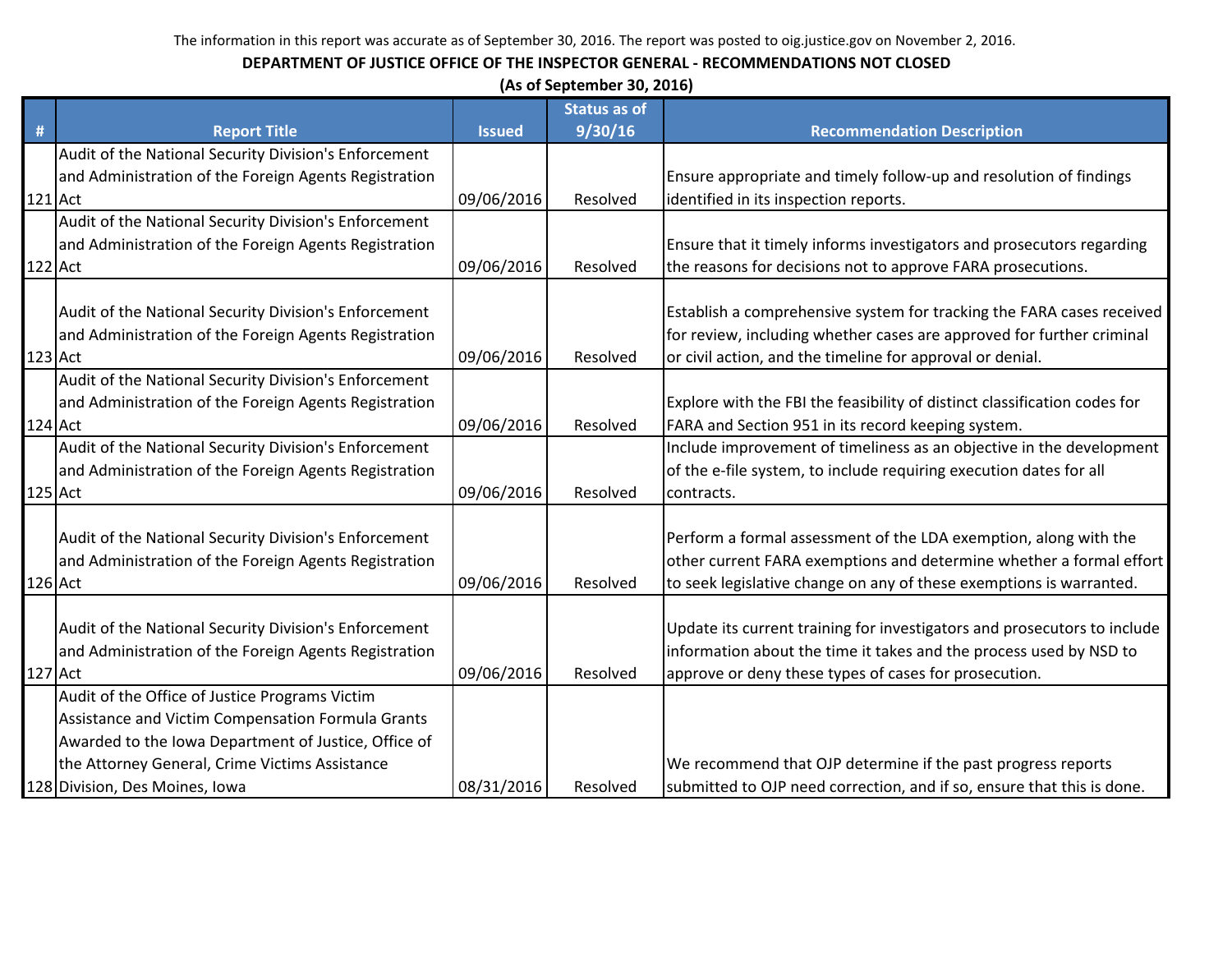# **DEPARTMENT OF JUSTICE OFFICE OF THE INSPECTOR GENERAL - RECOMMENDATIONS NOT CLOSED**

**(As of September 30, 2016)**

|   |                                                      |               | <b>Status as of</b> |                                                                           |
|---|------------------------------------------------------|---------------|---------------------|---------------------------------------------------------------------------|
| # | <b>Report Title</b>                                  | <b>Issued</b> | 9/30/16             | <b>Recommendation Description</b>                                         |
|   | Audit of the Office of Justice Programs Victim       |               |                     | We recommend that OJP ensure that CVAD communicates to its                |
|   | Assistance and Victim Compensation Formula Grants    |               |                     | subgrantee community that coalition membership is not a pre-              |
|   | Awarded to the Iowa Department of Justice, Office of |               |                     | requisite for obtaining Victim Assistance funding that originates with    |
|   | the Attorney General, Crime Victims Assistance       |               |                     | DOJ and ensure that subgrantees can receive funding without               |
|   | 129 Division, Des Moines, Iowa                       | 08/31/2016    | Resolved            | membership in a coalition.                                                |
|   | Audit of the Office of Justice Programs Victim       |               |                     |                                                                           |
|   | Assistance and Victim Compensation Formula Grants    |               |                     | We recommend that OJP ensure that CVAD implements and develops a          |
|   | Awarded to the Iowa Department of Justice, Office of |               |                     | system for gathering and reporting Victim Assistance and Victim           |
|   | the Attorney General, Crime Victims Assistance       |               |                     | Compensation grant data to OJP, and that supporting documentation is      |
|   | 130 Division, Des Moines, Iowa                       | 08/31/2016    | Resolved            | maintained for future auditing purposes.                                  |
|   | Review of the Federal Bureau of Prisons' Release     |               |                     | Consider implementing the use of validated assessment tools to assess     |
|   | 131 Preparation Program                              | 08/30/2016    | Resolved            | specific inmate programming needs.                                        |
|   | Review of the Federal Bureau of Prisons' Release     |               |                     | Develop and implement quality control for Release Preparation             |
|   | 132 Preparation Program                              | 08/30/2016    | Resolved            | Program courses across all institutions.                                  |
|   |                                                      |               |                     |                                                                           |
|   |                                                      |               |                     | Engage with other federal agencies to assess the feasibility and efficacy |
|   | Review of the Federal Bureau of Prisons' Release     |               |                     | of establishing national memoranda of understanding to ensure             |
|   | 133 Preparation Program                              | 08/30/2016    | Resolved            | inmates have timely and continuous access to federal services.            |
|   |                                                      |               |                     | Establish a mechanism to assess the extent that, through the Release      |
|   | Review of the Federal Bureau of Prisons' Release     |               |                     | Preparation Program, inmates gain relevant skills and knowledge to        |
|   | 134 Preparation Program                              | 08/30/2016    | Resolved            | prepare them for successful reentry to society.                           |
|   |                                                      |               |                     | Establish a standardized list of courses, covering at least the Release   |
|   |                                                      |               |                     | Preparation Program's core categories, as designated by the BOP, to       |
|   | Review of the Federal Bureau of Prisons' Release     |               |                     | enhance the consistency of Release Preparation Program curricula          |
|   | 135 Preparation Program                              | 08/30/2016    | Resolved            | across BOP institutions.                                                  |
|   |                                                      |               |                     | Explore the use of incentives and other methods to increase inmate        |
|   | Review of the Federal Bureau of Prisons' Release     |               |                     | participation and completion rates for the Institution Release            |
|   | 136 Preparation Program                              | 08/30/2016    | Resolved            | Preparation Programs.                                                     |
|   |                                                      |               |                     | Use evaluation forms to collect feedback from inmates about the           |
|   | Review of the Federal Bureau of Prisons' Release     |               |                     | Release Preparation Program courses they attend to facilitate             |
|   | 137 Preparation Program                              | 08/30/2016    | Resolved            | improvement.                                                              |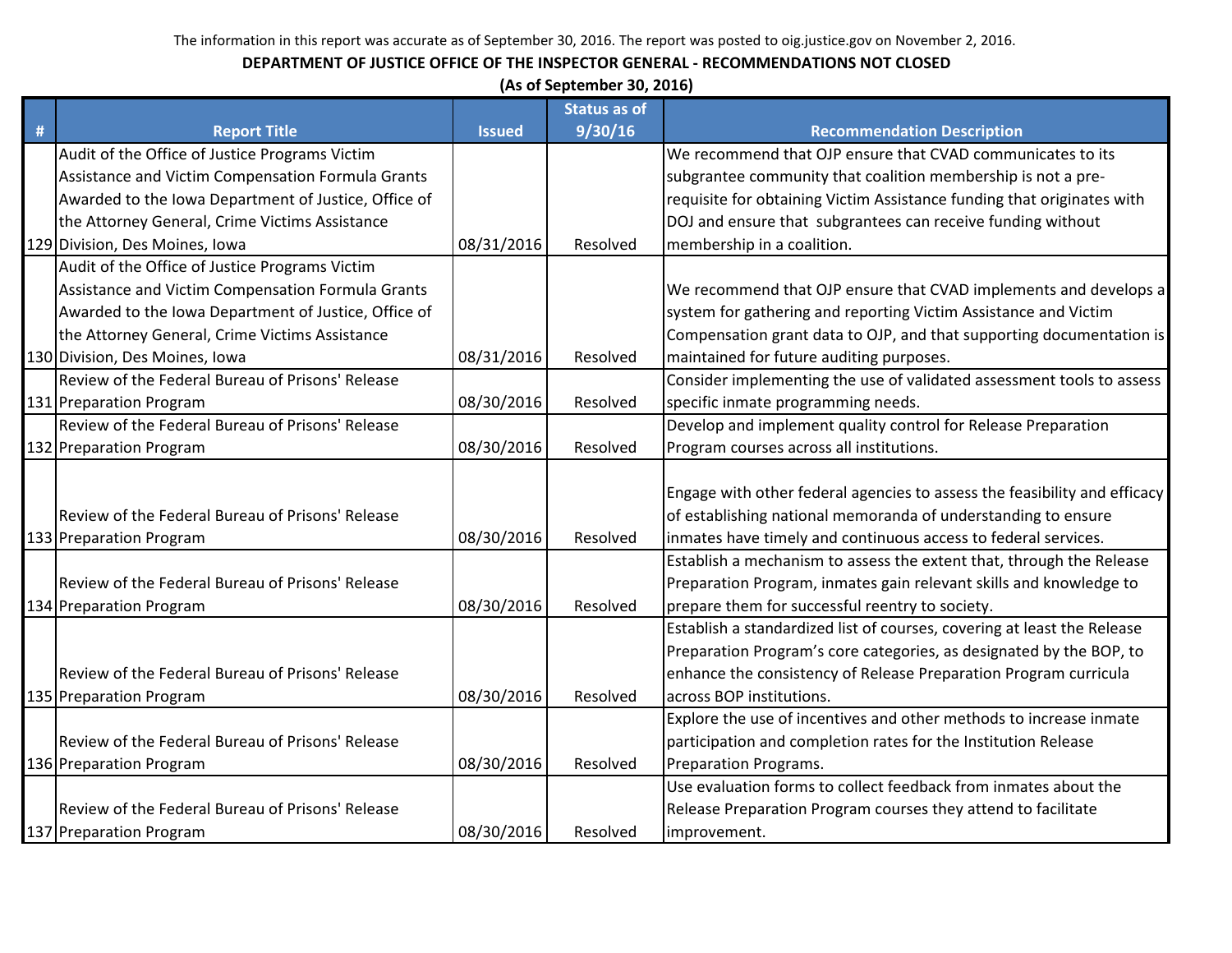|   | (As of September 30, 2016)                                                                                                                                                                                      |               |                     |                                                                                                                                                                                                                                                                        |  |  |
|---|-----------------------------------------------------------------------------------------------------------------------------------------------------------------------------------------------------------------|---------------|---------------------|------------------------------------------------------------------------------------------------------------------------------------------------------------------------------------------------------------------------------------------------------------------------|--|--|
|   |                                                                                                                                                                                                                 |               | <b>Status as of</b> |                                                                                                                                                                                                                                                                        |  |  |
| # | <b>Report Title</b>                                                                                                                                                                                             | <b>Issued</b> | 9/30/16             | <b>Recommendation Description</b>                                                                                                                                                                                                                                      |  |  |
|   | Audit of the Office of Justice Programs Human                                                                                                                                                                   |               |                     |                                                                                                                                                                                                                                                                        |  |  |
|   | Trafficking and the Office on Violence Against Women                                                                                                                                                            |               |                     | We recommend that OJP and OVW ensure that APILO adheres to                                                                                                                                                                                                             |  |  |
|   | Legal Assistance Awards to the Asian Pacific Islander                                                                                                                                                           |               |                     | OVW's, OJP's, and APILO's own policies and procedures pertaining to                                                                                                                                                                                                    |  |  |
|   | 138 Legal Outreach, San Francisco, California                                                                                                                                                                   | 08/22/2016    | Resolved            | the monitoring of subrecipients.                                                                                                                                                                                                                                       |  |  |
|   | Audit of the Office of Justice Programs Human<br>Trafficking and the Office on Violence Against Women<br>Legal Assistance Awards to the Asian Pacific Islander<br>139 Legal Outreach, San Francisco, California | 08/22/2016    | Resolved            | We recommend that OJP and OVW ensure that APILO adheres to the<br>grant requirements for financial management systems by providing a<br>separate general ledger for each grant that is not commingled, and<br>support for its Federal Financial Reports and drawdowns. |  |  |
|   | Audit of the Office of Justice Programs Human<br>Trafficking and the Office on Violence Against Women<br>Legal Assistance Awards to the Asian Pacific Islander<br>140 Legal Outreach, San Francisco, California | 08/22/2016    | Resolved            | We recommend that OJP and OVW ensure that APILO establishes a<br>process to accurately track the actual amount of time APILO<br>employees spend on each grant.                                                                                                         |  |  |
|   | Audit of the Office of Justice Programs Human<br>Trafficking and the Office on Violence Against Women<br>Legal Assistance Awards to the Asian Pacific Islander<br>141 Legal Outreach, San Francisco, California | 08/22/2016    | Resolved            | We recommend that OJP and OVW ensure that APILO identifies actual<br>costs paid to its subrecipients, provides adequate support for those<br>expenditures and properly supports these invoices with supportable<br>rates that represent costs of actual services.      |  |  |
|   | Audit of the Office of Justice Programs Human<br>Trafficking and the Office on Violence Against Women<br>Legal Assistance Awards to the Asian Pacific Islander<br>142 Legal Outreach, San Francisco, California | 08/22/2016    | Resolved            | We recommend that OJP and OVW ensure that APILO identifies actual<br>payroll and associated fringe benefits expenditures charged to each<br>grant, and adequately supports those expenditures with<br>documentation.                                                   |  |  |
|   | Audit of the Office of Justice Programs Human<br>Trafficking and the Office on Violence Against Women<br>Legal Assistance Awards to the Asian Pacific Islander<br>143 Legal Outreach, San Francisco, California | 08/22/2016    | Resolved            | We recommend that OJP and OVW ensure that APILO provides<br>evidence in the form of documentation to OJP and OVW to<br>demonstrate that it is meeting the goals and objectives of the grants.                                                                          |  |  |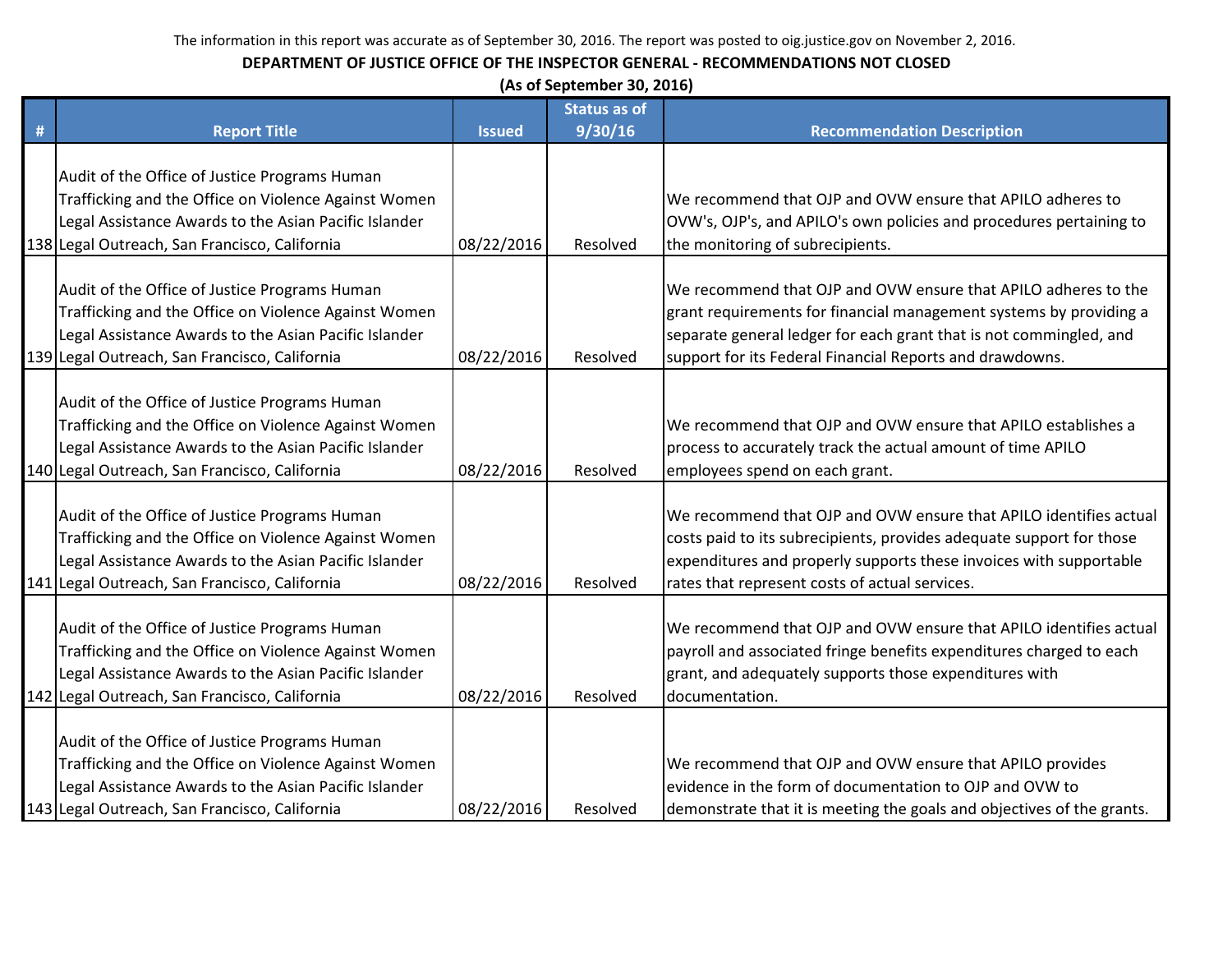|   | (As of September 30, 2016)                                                                                                                                                                                      |               |                     |                                                                                                                                                                                                                                                                            |  |  |  |
|---|-----------------------------------------------------------------------------------------------------------------------------------------------------------------------------------------------------------------|---------------|---------------------|----------------------------------------------------------------------------------------------------------------------------------------------------------------------------------------------------------------------------------------------------------------------------|--|--|--|
|   |                                                                                                                                                                                                                 |               | <b>Status as of</b> |                                                                                                                                                                                                                                                                            |  |  |  |
| # | <b>Report Title</b>                                                                                                                                                                                             | <b>Issued</b> | 9/30/16             | <b>Recommendation Description</b>                                                                                                                                                                                                                                          |  |  |  |
|   | Audit of the Office of Justice Programs Human<br>Trafficking and the Office on Violence Against Women<br>Legal Assistance Awards to the Asian Pacific Islander<br>144 Legal Outreach, San Francisco, California | 08/22/2016    | Resolved            | We recommend that OJP and OVW ensure that APILO strengthens its<br>policy so that it maintains adequate support for its subrecipient<br>payments, only charges approved subrecipient costs to DOJ grants, and<br>properly approves subrecipient invoices prior to payment. |  |  |  |
|   | Audit of the Office of Justice Programs Human<br>Trafficking and the Office on Violence Against Women<br>Legal Assistance Awards to the Asian Pacific Islander<br>145 Legal Outreach, San Francisco, California | 08/22/2016    | Resolved            | We recommend that OJP ensure that APILO meets the match<br>requirement and that it adequately supports that match with<br>documentation.                                                                                                                                   |  |  |  |
|   | Audit of the Office of Justice Programs Human<br>Trafficking and the Office on Violence Against Women<br>Legal Assistance Awards to the Asian Pacific Islander<br>146 Legal Outreach, San Francisco, California | 08/22/2016    | Resolved            | We recommend that OJP remedy \$455,000 of the OJP Human<br>Trafficking grant be put to better use.                                                                                                                                                                         |  |  |  |
|   | Audit of the Office of Justice Programs Human<br>Trafficking and the Office on Violence Against Women<br>Legal Assistance Awards to the Asian Pacific Islander<br>147 Legal Outreach, San Francisco, California | 08/22/2016    | Resolved            | We recommend that OJP and OVW ensure that APILO adheres to<br>OVW's, OJP's, and APILO's own policies and procedures pertaining to<br>the monitoring of subrecipients.                                                                                                      |  |  |  |
|   | Audit of the Office of Justice Programs Human<br>Trafficking and the Office on Violence Against Women<br>Legal Assistance Awards to the Asian Pacific Islander<br>148 Legal Outreach, San Francisco, California | 08/22/2016    | Resolved            | We recommend that OJP and OVW ensure that APILO adheres to the<br>grant requirements for financial management systems by providing a<br>separate general ledger for each grant that is not commingled, and<br>support for its Federal Financial Reports and drawdowns.     |  |  |  |
|   | Audit of the Office of Justice Programs Human<br>Trafficking and the Office on Violence Against Women<br>Legal Assistance Awards to the Asian Pacific Islander<br>149 Legal Outreach, San Francisco, California | 08/22/2016    | Resolved            | We recommend that OJP and OVW ensure that APILO establishes a<br>process to accurately track the actual amount of time APILO<br>employees spend on each grant.                                                                                                             |  |  |  |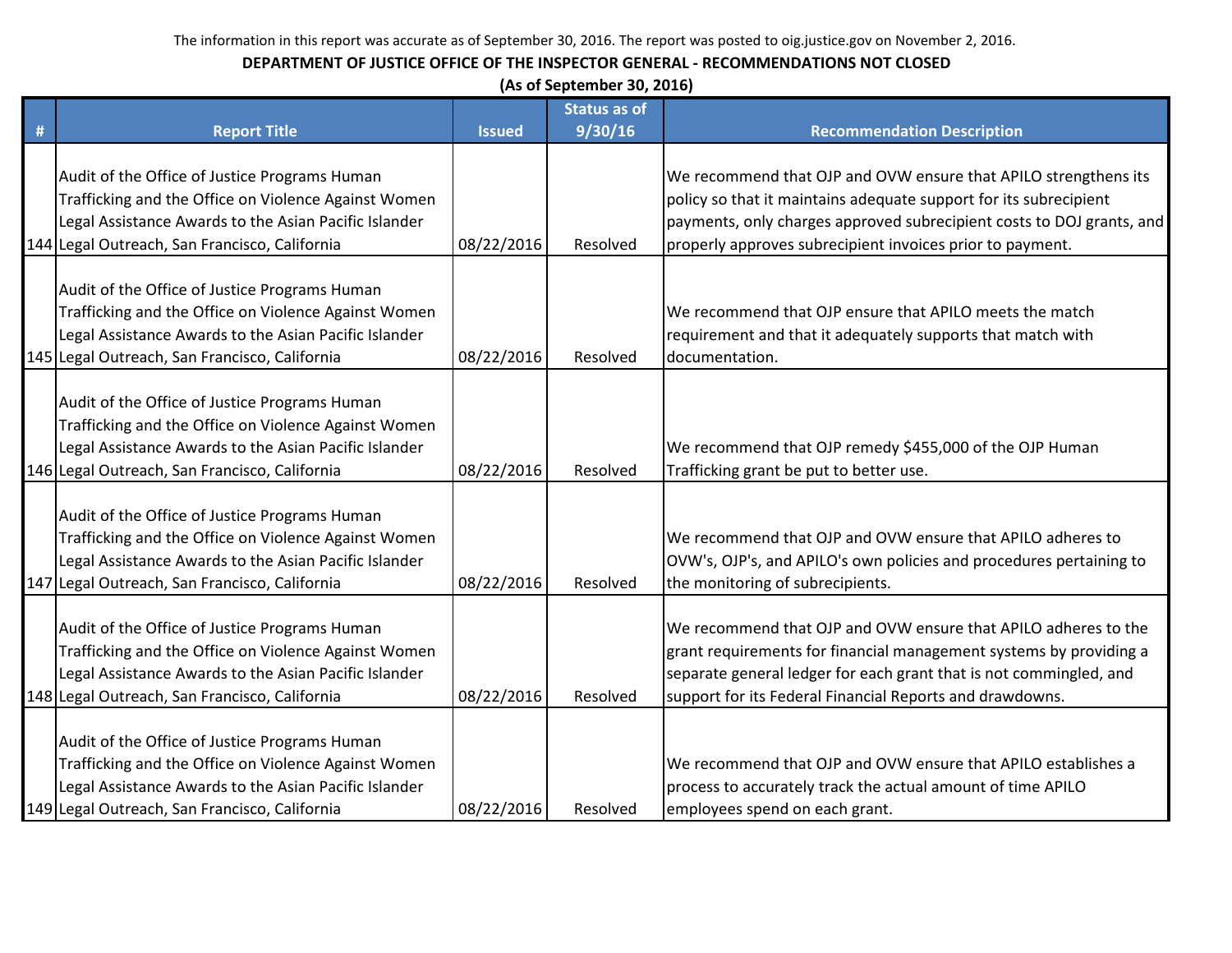|   | (As of September 30, 2016)                            |               |                     |                                                                            |  |  |  |
|---|-------------------------------------------------------|---------------|---------------------|----------------------------------------------------------------------------|--|--|--|
|   |                                                       |               | <b>Status as of</b> |                                                                            |  |  |  |
| # | <b>Report Title</b>                                   | <b>Issued</b> | 9/30/16             | <b>Recommendation Description</b>                                          |  |  |  |
|   | Audit of the Office of Justice Programs Human         |               |                     | We recommend that OJP and OVW ensure that APILO identifies actual          |  |  |  |
|   | Trafficking and the Office on Violence Against Women  |               |                     | costs paid to its subrecipients, provides adequate support for those       |  |  |  |
|   | Legal Assistance Awards to the Asian Pacific Islander |               |                     | expenditures and properly supports these invoices with supportable         |  |  |  |
|   | 150 Legal Outreach, San Francisco, California         | 08/22/2016    | Resolved            | rates that represent costs of actual services.                             |  |  |  |
|   |                                                       |               |                     |                                                                            |  |  |  |
|   | Audit of the Office of Justice Programs Human         |               |                     | We recommend that OJP and OVW ensure that APILO identifies actual          |  |  |  |
|   | Trafficking and the Office on Violence Against Women  |               |                     | payroll and associated fringe benefits expenditures charged to each        |  |  |  |
|   | Legal Assistance Awards to the Asian Pacific Islander |               |                     | grant, and adequately supports those expenditures with                     |  |  |  |
|   | 151 Legal Outreach, San Francisco, California         | 08/22/2016    | Resolved            | documentation.                                                             |  |  |  |
|   |                                                       |               |                     |                                                                            |  |  |  |
|   | Audit of the Office of Justice Programs Human         |               |                     |                                                                            |  |  |  |
|   | Trafficking and the Office on Violence Against Women  |               |                     | We recommend that OJP and OVW ensure that APILO provides                   |  |  |  |
|   | Legal Assistance Awards to the Asian Pacific Islander |               |                     | evidence in the form of documentation to OJP and OVW to                    |  |  |  |
|   | 152 Legal Outreach, San Francisco, California         | 08/22/2016    | Resolved            | demonstrate that it is meeting the goals and objectives of the grants.     |  |  |  |
|   |                                                       |               |                     |                                                                            |  |  |  |
|   | Audit of the Office of Justice Programs Human         |               |                     | We recommend that OJP and OVW ensure that APILO strengthens its            |  |  |  |
|   | Trafficking and the Office on Violence Against Women  |               |                     | policy so that it maintains adequate support for its subrecipient          |  |  |  |
|   | Legal Assistance Awards to the Asian Pacific Islander |               |                     | payments, only charges approved subrecipient costs to DOJ grants, and      |  |  |  |
|   | 153 Legal Outreach, San Francisco, California         | 08/22/2016    | Resolved            | properly approves subrecipient invoices prior to payment.                  |  |  |  |
|   | Audit of the Office of Justice Programs Human         |               |                     |                                                                            |  |  |  |
|   | Trafficking and the Office on Violence Against Women  |               |                     | We recommend that OVW ensure that APILO establishes a process to           |  |  |  |
|   | Legal Assistance Awards to the Asian Pacific Islander |               |                     | ensure that the statistical information it collects on Progress Reports is |  |  |  |
|   | 154 Legal Outreach, San Francisco, California         | 08/22/2016    | Resolved            | accurate.                                                                  |  |  |  |
|   |                                                       |               |                     |                                                                            |  |  |  |
|   | Audit of the Office of Justice Programs Human         |               |                     |                                                                            |  |  |  |
|   | Trafficking and the Office on Violence Against Women  |               |                     |                                                                            |  |  |  |
|   | Legal Assistance Awards to the Asian Pacific Islander |               |                     | We recommend that OWV remedy the \$500,000 in questioned costs             |  |  |  |
|   | 155 Legal Outreach, San Francisco, California         | 08/22/2016    | Resolved            | from the Legal Assistance grant.                                           |  |  |  |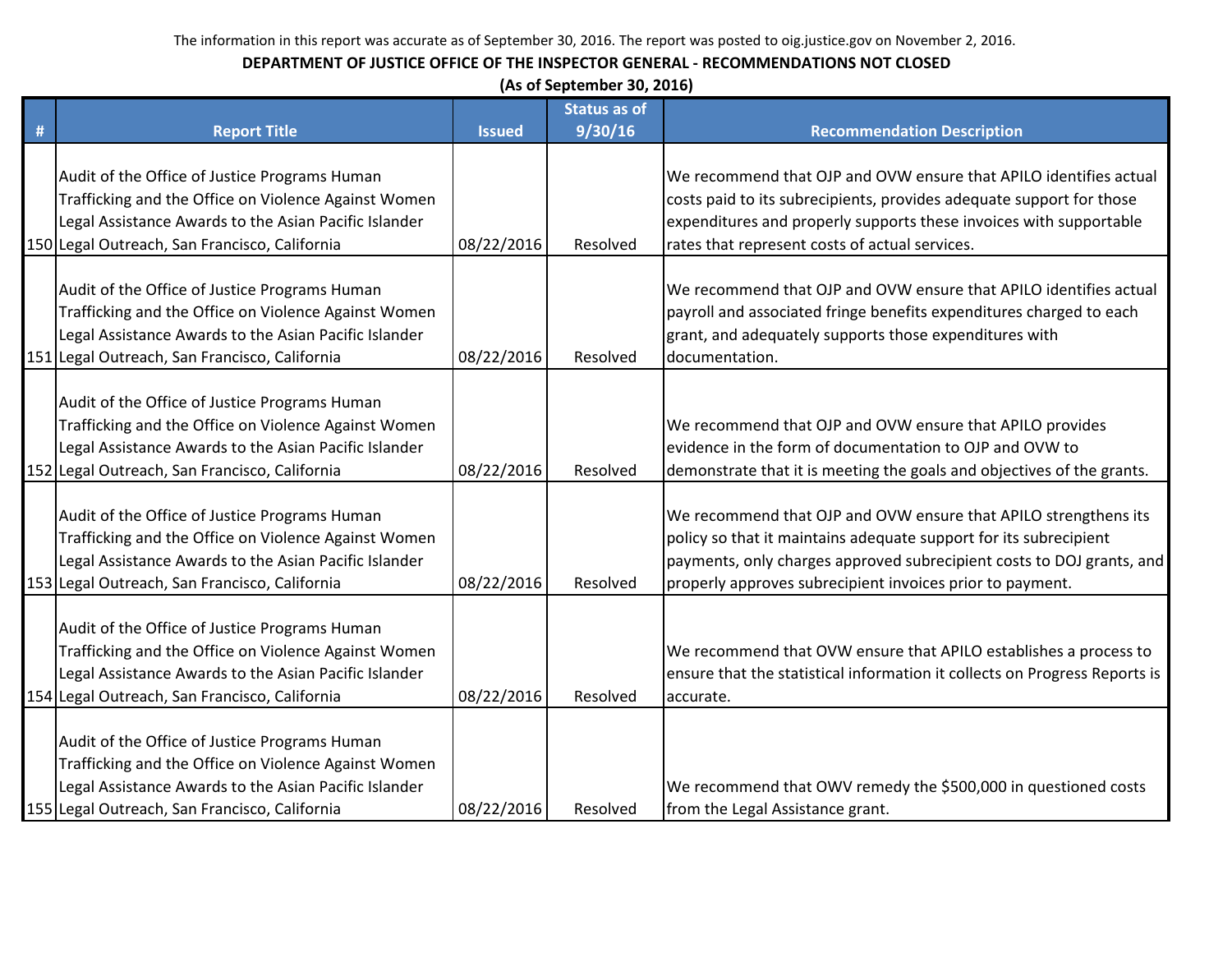|   | (As of September 30, 2016)                             |               |                     |                                                                            |  |  |
|---|--------------------------------------------------------|---------------|---------------------|----------------------------------------------------------------------------|--|--|
|   |                                                        |               | <b>Status as of</b> |                                                                            |  |  |
| # | <b>Report Title</b>                                    | <b>Issued</b> | 9/30/16             | <b>Recommendation Description</b>                                          |  |  |
|   |                                                        |               |                     | Convene a working group of BOP subject matter experts to evaluate          |  |  |
|   |                                                        |               |                     | why contract prisons had more safety and security incidents per capita     |  |  |
|   | Review of the Federal Bureau of Prisons' Monitoring of |               |                     | than BOP institutions in a number of key indicators, and identify          |  |  |
|   | 156 Contract Prisons                                   | 08/10/2016    | Resolved            | appropriate action, if necessary.                                          |  |  |
|   |                                                        |               |                     |                                                                            |  |  |
|   |                                                        |               |                     | Ensure that correctional services observation steps address vital          |  |  |
|   | Review of the Federal Bureau of Prisons' Monitoring of |               |                     | functions related to the contract, including periodic validation of actual |  |  |
|   | 157 Contract Prisons                                   | 08/10/2016    | Resolved            | Correctional Officer staffing levels based on the approved staffing plan.  |  |  |
|   |                                                        |               |                     |                                                                            |  |  |
|   |                                                        |               |                     | Reevaluate the checklist and review it on a regular basis with input       |  |  |
|   |                                                        |               |                     | from subject matter experts to ensure that observation steps reflect       |  |  |
|   |                                                        |               |                     | the most important activities for contract compliance and that             |  |  |
|   |                                                        |               |                     | monitoring and documentation requirements and expectations are             |  |  |
|   | Review of the Federal Bureau of Prisons' Monitoring of |               |                     | clear, including for observation steps requiring monitors to engage in     |  |  |
|   | 158 Contract Prisons                                   | 08/10/2016    | Resolved            | trend analysis.                                                            |  |  |
|   |                                                        |               |                     |                                                                            |  |  |
|   | Review of the Federal Bureau of Prisons' Monitoring of |               |                     | Verify on a more frequent basis that inmates receive basic medical         |  |  |
|   | 159 Contract Prisons                                   | 08/10/2016    | Resolved            | services such as initial medical exams and immunizations.                  |  |  |
|   |                                                        |               |                     | Ensure that CJC determine whether it needs to revise its policies and      |  |  |
|   | Audit of the Office of Justice Programs Office for     |               |                     | procedures to avoid potential disruptions to subgrantee financial          |  |  |
|   | Victims of Crime Grants Awarded to the Delaware        |               |                     | operations, while continuing to provide adequate controls to prevent       |  |  |
|   | 160 Criminal Justice Council, Wilmington, Delaware     | 08/02/2016    | Resolved            | unallowable expenditures.                                                  |  |  |
|   | Audit of the Floyd County Sheriff's Department         |               |                     |                                                                            |  |  |
|   | Equitable Sharing Program Activities, New Albany,      |               |                     | We recommend that the Criminal Division coordinate with the FCSD to        |  |  |
|   | 161 Indiana                                            | 07/26/2016    | Resolved            | ensure proper routing of equitable sharing payment notices.                |  |  |
|   | Audit of the Floyd County Sheriff's Department         |               |                     |                                                                            |  |  |
|   | Equitable Sharing Program Activities, New Albany,      |               |                     | We recommend that the Criminal Division ensure that Floyd County           |  |  |
|   | 162 Indiana                                            | 07/26/2016    | Resolved            | complies with the single audit requirement for FYs 2014 and 2015.          |  |  |
|   | Audit of the Floyd County Sheriff's Department         |               |                     | We recommend that the Criminal Division ensure that the FCSD               |  |  |
|   | Equitable Sharing Program Activities, New Albany,      |               |                     | establishes formal, written internal control procedures for the            |  |  |
|   | 163 Indiana                                            | 07/26/2016    | Resolved            | management of equitable sharing funds.                                     |  |  |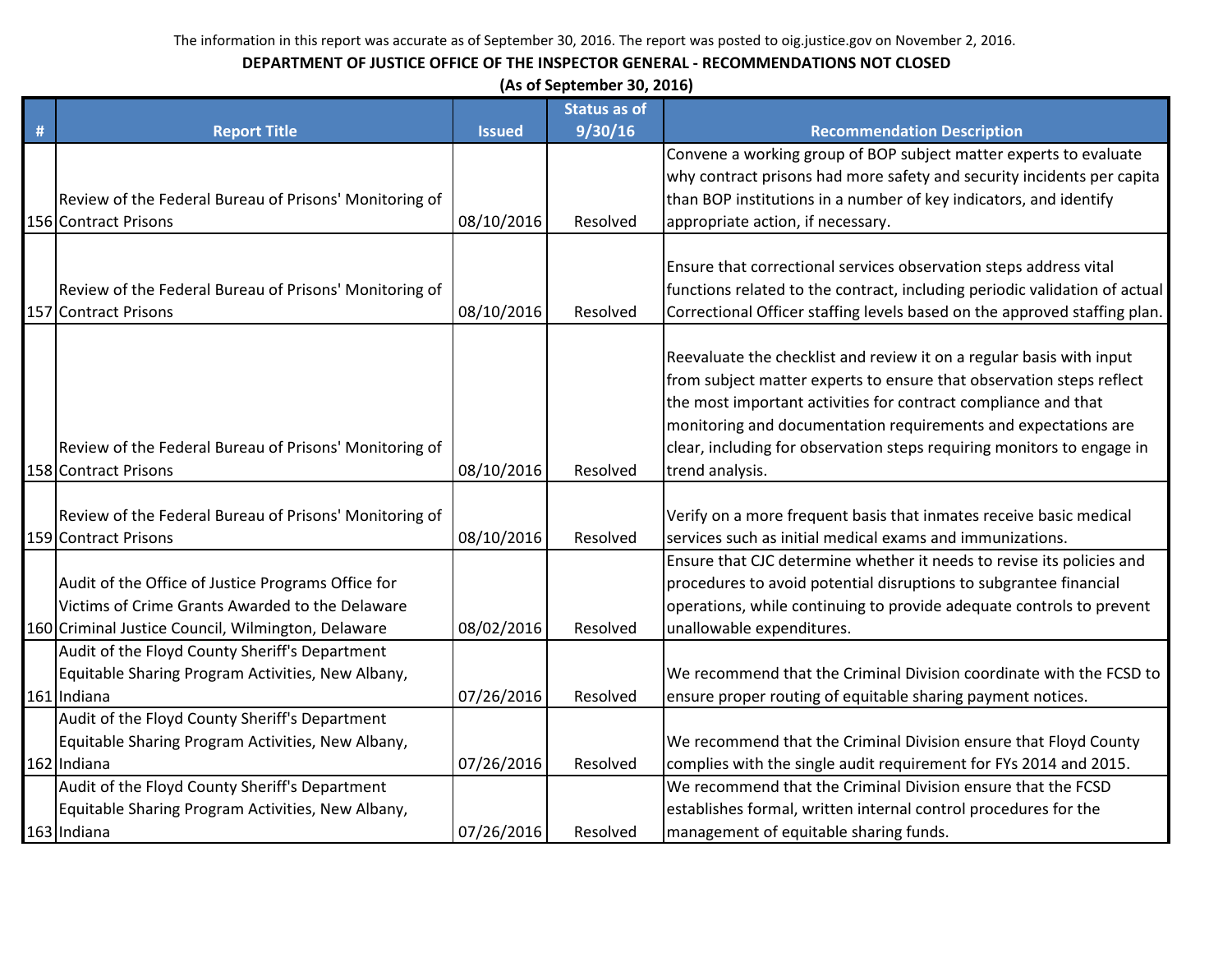|   | (As of September 30, 2016)                                                                                         |               |                     |                                                                                                                                                                                                                                                                                                                                                                                                                                                                                                                                                         |  |  |
|---|--------------------------------------------------------------------------------------------------------------------|---------------|---------------------|---------------------------------------------------------------------------------------------------------------------------------------------------------------------------------------------------------------------------------------------------------------------------------------------------------------------------------------------------------------------------------------------------------------------------------------------------------------------------------------------------------------------------------------------------------|--|--|
|   |                                                                                                                    |               | <b>Status as of</b> |                                                                                                                                                                                                                                                                                                                                                                                                                                                                                                                                                         |  |  |
| # | <b>Report Title</b>                                                                                                | <b>Issued</b> | 9/30/16             | <b>Recommendation Description</b>                                                                                                                                                                                                                                                                                                                                                                                                                                                                                                                       |  |  |
|   | Audit of the Floyd County Sheriff's Department                                                                     |               |                     |                                                                                                                                                                                                                                                                                                                                                                                                                                                                                                                                                         |  |  |
|   | Equitable Sharing Program Activities, New Albany,                                                                  |               |                     | We recommend that the Criminal Division remedy the \$119,320 in                                                                                                                                                                                                                                                                                                                                                                                                                                                                                         |  |  |
|   | 164 Indiana                                                                                                        | 07/26/2016    | Resolved            | unsupported funds related to informant payments.                                                                                                                                                                                                                                                                                                                                                                                                                                                                                                        |  |  |
|   | Audit of the Floyd County Sheriff's Department                                                                     |               |                     | We recommend that the Criminal Division remind Floyd County                                                                                                                                                                                                                                                                                                                                                                                                                                                                                             |  |  |
|   | Equitable Sharing Program Activities, New Albany,                                                                  |               |                     | officials that equitable sharing funds must remain in a separate fund                                                                                                                                                                                                                                                                                                                                                                                                                                                                                   |  |  |
|   | 165 Indiana                                                                                                        | 07/26/2016    | Resolved            | and can only be used for law enforcement purposes.                                                                                                                                                                                                                                                                                                                                                                                                                                                                                                      |  |  |
|   | Audit of the Floyd County Sheriff's Department<br>Equitable Sharing Program Activities, New Albany,<br>166 Indiana | 07/26/2016    | Resolved            | We recommend that the Criminal Division require Floyd County to<br>develop and implement procedures to ensure that it submits Single<br>Audit Reports within the required timeframes.                                                                                                                                                                                                                                                                                                                                                                   |  |  |
|   |                                                                                                                    |               |                     | We recommend that the Criminal Division require the FCSD and the                                                                                                                                                                                                                                                                                                                                                                                                                                                                                        |  |  |
|   | Audit of the Floyd County Sheriff's Department                                                                     |               |                     | Floyd County Auditor to develop and implement effective internal                                                                                                                                                                                                                                                                                                                                                                                                                                                                                        |  |  |
|   | Equitable Sharing Program Activities, New Albany,                                                                  |               |                     | control procedures to ensure equitable sharing receipts are deposited                                                                                                                                                                                                                                                                                                                                                                                                                                                                                   |  |  |
|   | 167 Indiana                                                                                                        | 07/26/2016    | Resolved            | into the proper account.                                                                                                                                                                                                                                                                                                                                                                                                                                                                                                                                |  |  |
|   | Audit of the Floyd County Sheriff's Department<br>Equitable Sharing Program Activities, New Albany,<br>168 Indiana | 07/26/2016    | Resolved            | We recommend that the Criminal Division require the FCSD to<br>establish effective written procedures that govern how to control and<br>track equitable sharing funds used for payments to informants. These<br>procedures should include: (1) the period of retention for the<br>associated documentation; and (2) the requirement to use<br>appropriated or other funding sources, which are subject to the<br>agency's procurement policies, to make these payments prior to using<br>equitable sharing funds to reimburse the local funding source. |  |  |
|   | Audit of the Federal Bureau of Investigation's Cyber                                                               |               |                     | Develop and implement a record keeping system that tracks agent                                                                                                                                                                                                                                                                                                                                                                                                                                                                                         |  |  |
|   | 169 Threat Prioritization                                                                                          | 07/20/2016    | Resolved            | time utilization by threat set.                                                                                                                                                                                                                                                                                                                                                                                                                                                                                                                         |  |  |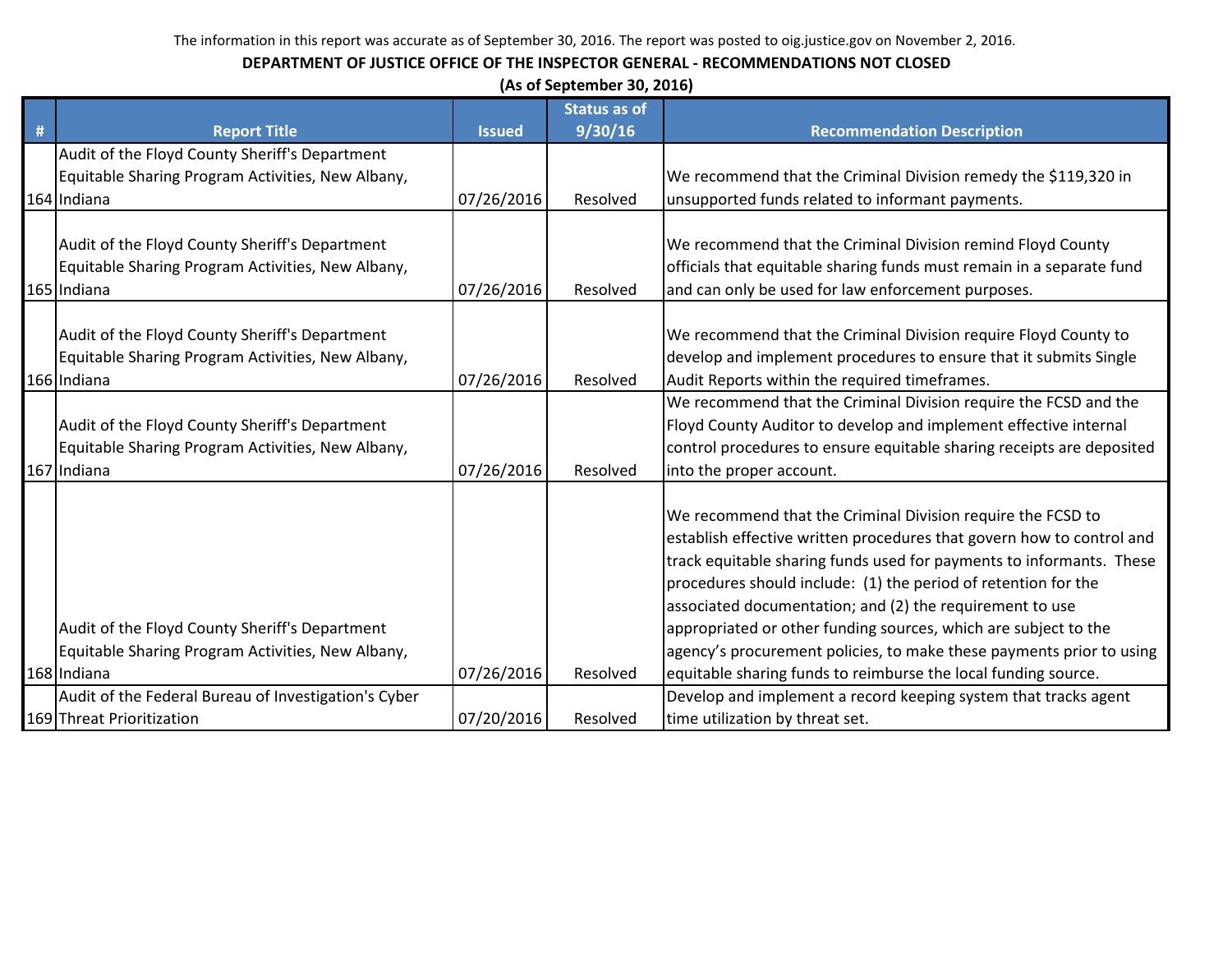## **DEPARTMENT OF JUSTICE OFFICE OF THE INSPECTOR GENERAL - RECOMMENDATIONS NOT CLOSED**

**(As of September 30, 2016)**

| # | <b>Report Title</b>                                                                                                               | <b>Issued</b> | <b>Status as of</b><br>9/30/16 | <b>Recommendation Description</b>                                                                                                                                                                                                                                                                                                                                                                                                                                                                           |
|---|-----------------------------------------------------------------------------------------------------------------------------------|---------------|--------------------------------|-------------------------------------------------------------------------------------------------------------------------------------------------------------------------------------------------------------------------------------------------------------------------------------------------------------------------------------------------------------------------------------------------------------------------------------------------------------------------------------------------------------|
|   |                                                                                                                                   |               |                                |                                                                                                                                                                                                                                                                                                                                                                                                                                                                                                             |
|   |                                                                                                                                   |               |                                | Utilize an algorithmic, data driven, and objective methodology in the<br>scoping and prioritization of cyber threat sets, including: Document<br>policies and procedures and provide training for the use of the<br>methodology, including who should enter the data and how the data<br>should be used in prioritizing cyber threat sets. Ensure that the results<br>of the threat ranking tool are updated automatically through<br>integration with Sentinel and updated manually at least every 30 days |
|   | Audit of the Federal Bureau of Investigation's Cyber                                                                              |               |                                | so that emerging threat sets can be identified and mitigated in a timely                                                                                                                                                                                                                                                                                                                                                                                                                                    |
|   | 170 Threat Prioritization                                                                                                         | 07/20/2016    | Resolved                       | manner.                                                                                                                                                                                                                                                                                                                                                                                                                                                                                                     |
|   | Audit of the Department's Use of Pretrial Diversion and<br>Diversion-Based Court Programs as Alternatives to<br>171 Incarceration | 07/13/2016    | Resolved                       | We recommend EOUSA develop and implement procedures to ensure<br>that pretrial diversion and diversion-based court program activities are<br>accurately recorded within the Legal Information Office Network<br>System (LIONS).                                                                                                                                                                                                                                                                             |
|   | Audit of the Department's Use of Pretrial Diversion and<br>Diversion-Based Court Programs as Alternatives to<br>172 Incarceration | 07/13/2016    | Resolved                       | We recommend EOUSA identify and assist the USAOs in revising local<br>diversion policies as may be necessary to ensure that they are<br>consistent with the Department's commitment to increase the use of<br>diversion programs consistent with the Smart on Crime initiative.                                                                                                                                                                                                                             |
|   | Audit of the Department's Use of Pretrial Diversion and<br>Diversion-Based Court Programs as Alternatives to<br>173 Incarceration | 07/13/2016    | Resolved                       | We recommend the ODAG take steps to ensure that the Department<br>promptly conducts an assessment based on current and reliable data,<br>including information from the U.S. Sentencing Commission and the<br>U.S. Courts, of the impact of the USAOs' use of pretrial diversion and<br>participation in diversion-based court programs in reducing<br>prosecution and incarceration costs.                                                                                                                 |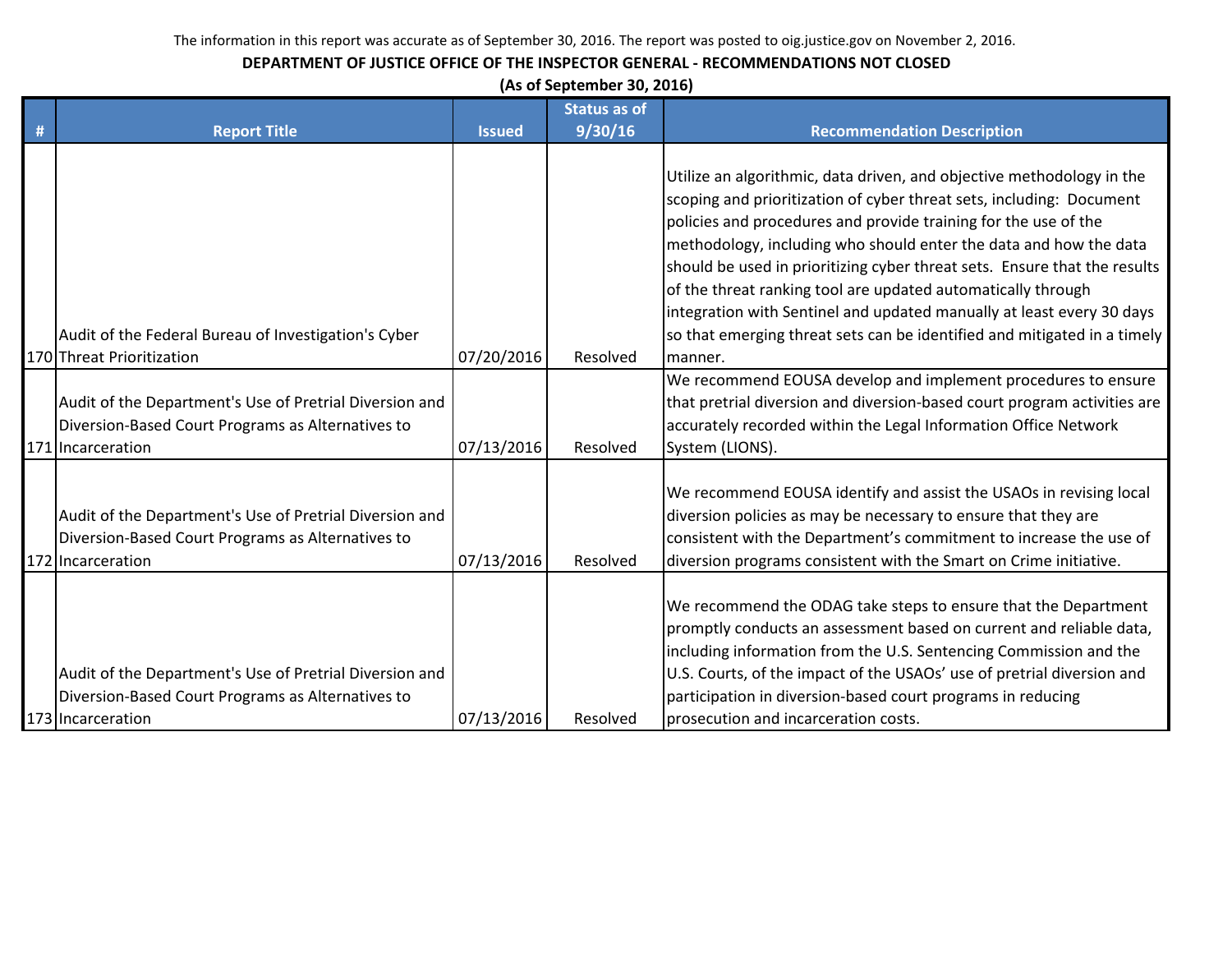## **DEPARTMENT OF JUSTICE OFFICE OF THE INSPECTOR GENERAL - RECOMMENDATIONS NOT CLOSED**

**(As of September 30, 2016)**

|   |                                                                                                                                                                                     |               | <b>Status as of</b> |                                                                                                                                                                                                                                                                                                                                                                                                                                                                                                                                                                                                                                                                                                                                                                                                                                                                                                                                                                                                                                                                                                                                                                                                       |
|---|-------------------------------------------------------------------------------------------------------------------------------------------------------------------------------------|---------------|---------------------|-------------------------------------------------------------------------------------------------------------------------------------------------------------------------------------------------------------------------------------------------------------------------------------------------------------------------------------------------------------------------------------------------------------------------------------------------------------------------------------------------------------------------------------------------------------------------------------------------------------------------------------------------------------------------------------------------------------------------------------------------------------------------------------------------------------------------------------------------------------------------------------------------------------------------------------------------------------------------------------------------------------------------------------------------------------------------------------------------------------------------------------------------------------------------------------------------------|
| # | <b>Report Title</b>                                                                                                                                                                 | <b>Issued</b> | 9/30/16             | <b>Recommendation Description</b>                                                                                                                                                                                                                                                                                                                                                                                                                                                                                                                                                                                                                                                                                                                                                                                                                                                                                                                                                                                                                                                                                                                                                                     |
|   | Audit of the Department's Use of Pretrial Diversion and<br>Diversion-Based Court Programs as Alternatives to<br>174 Incarceration                                                   | 07/13/2016    | Resolved            | We recommend the ODAG take steps to ensure that the Department<br>promptly evaluates the effectiveness of the USAOs' pretrial diversion<br>programs and its efforts to pursue the use of pretrial diversion and<br>diversion-based court programs where appropriate as part of the<br>Smart on Crime initiative. Such steps should include, but not limited<br>to: an assessment of individual USAOs' local diversion policies and<br>practices to ensure that they reflect the Department's commitment<br>toward pursuing alternatives to incarceration for low-level, non-violent<br>offenders; an assessment of its low-level, non-violent offender<br>populations based on current and reliable data, including U.S.<br>Sentencing Commission statistics, to determine the universe of<br>potentially suitable offenders for diversion; an assessment of the<br>reasons for prosecutorial concerns about the use of diversion programs<br>and strategies to address such concerns; and an assessment of the<br>substance and efficacy of its efforts to provide training and outreach to<br>the USAOs about the use of pretrial diversion and participation in<br>diversion-based court programs. |
|   | Audit of the Department's Use of Pretrial Diversion and<br>Diversion-Based Court Programs as Alternatives to<br>175 Incarceration                                                   | 07/13/2016    | Resolved            | We recommend the ODAG take steps to ensure that the Department,<br>in coordination with the U.S. Courts, conducts an assessment of the<br>impact of the USAOs' use of pretrial diversion and participation in<br>diversion-based court programs in reducing recidivism.                                                                                                                                                                                                                                                                                                                                                                                                                                                                                                                                                                                                                                                                                                                                                                                                                                                                                                                               |
|   | Audit of the Office on Violence Against Women Grant<br>and Office for Victims of Crime Cooperative Agreement<br>Awarded to Gulfcoast Legal Services, St. Petersburg,<br>176 Florida | 07/06/2016    | Resolved            | For both awards, we recommend that OVW and OJP ensure Gulfcoast<br>submits accurate Federal Financial Reports.                                                                                                                                                                                                                                                                                                                                                                                                                                                                                                                                                                                                                                                                                                                                                                                                                                                                                                                                                                                                                                                                                        |
|   | Audit of the Office on Violence Against Women Grant<br>and Office for Victims of Crime Cooperative Agreement<br>Awarded to Gulfcoast Legal Services, St. Petersburg,<br>177 Florida | 07/06/2016    | Resolved            | For both awards, we recommend that OVW and OJP ensure that<br>Gulfcoast maintains time sheets or other records that provide<br>assurance that personnel charges paid from grant funds are only for<br>grant-related activities.                                                                                                                                                                                                                                                                                                                                                                                                                                                                                                                                                                                                                                                                                                                                                                                                                                                                                                                                                                       |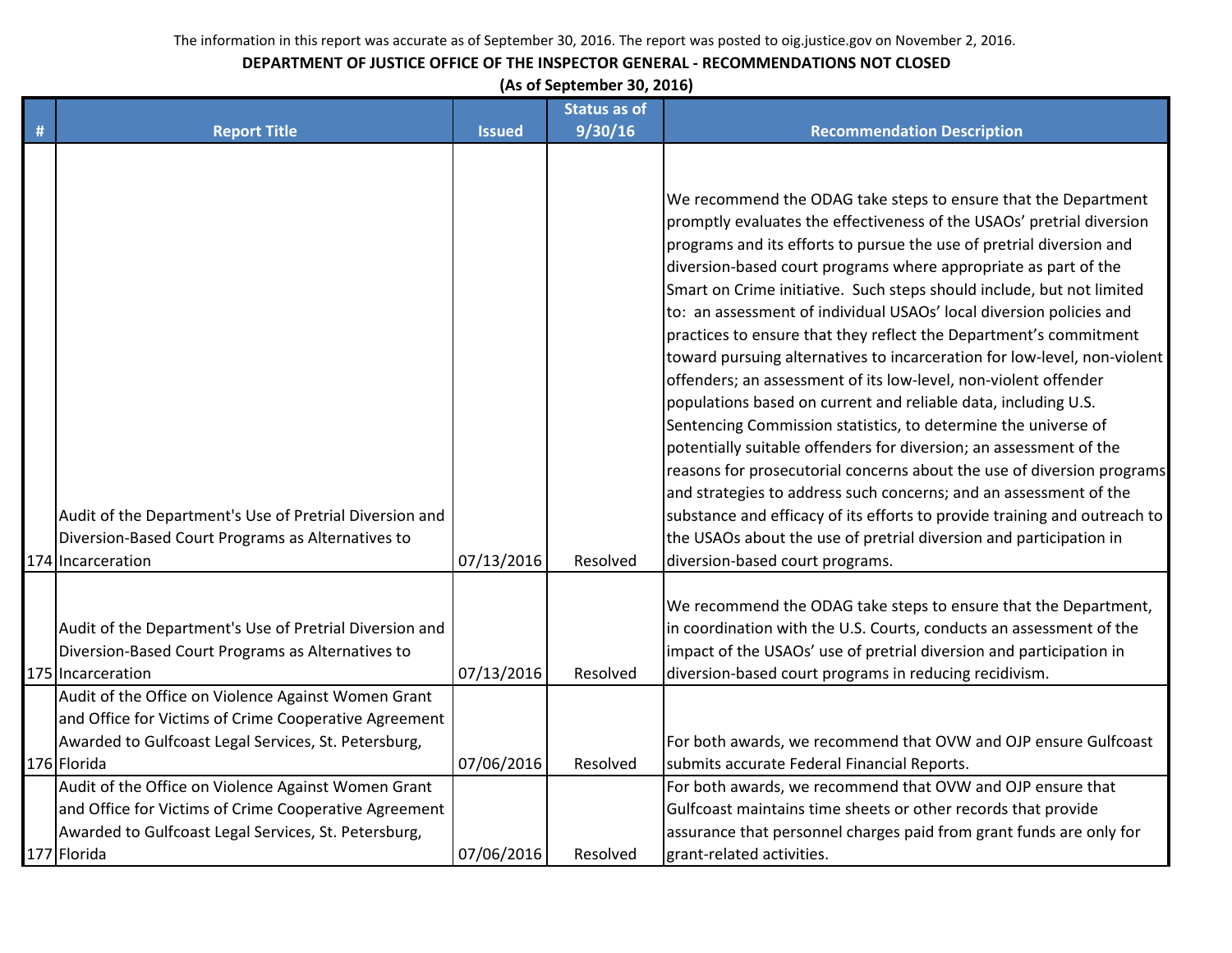| (As of September 30, 2016)                            |               |                     |                                                                         |  |  |
|-------------------------------------------------------|---------------|---------------------|-------------------------------------------------------------------------|--|--|
|                                                       |               | <b>Status as of</b> |                                                                         |  |  |
| <b>Report Title</b>                                   | <b>Issued</b> | 9/30/16             | <b>Recommendation Description</b>                                       |  |  |
| Audit of the Office on Violence Against Women Grant   |               |                     |                                                                         |  |  |
| and Office for Victims of Crime Cooperative Agreement |               |                     | For Cooperative Agreement Number 2013-VT-BX-K016, we                    |  |  |
| Awarded to Gulfcoast Legal Services, St. Petersburg,  |               |                     | recommend that OJP ensure Gulfcoast reviews its accounting records      |  |  |
| 178 Florida                                           | 07/06/2016    | Resolved            | for other duplicate entries.                                            |  |  |
| Audit of the Office on Violence Against Women Grant   |               |                     |                                                                         |  |  |
| and Office for Victims of Crime Cooperative Agreement |               |                     |                                                                         |  |  |
| Awarded to Gulfcoast Legal Services, St. Petersburg,  |               |                     | For Cooperative Agreement Number 2013-VT-BX-K016, we                    |  |  |
| 179 Florida                                           | 07/06/2016    | Resolved            | recommend that OJP remedy \$31,115 in unsupported personnel costs.      |  |  |
| Audit of the Office on Violence Against Women Grant   |               |                     |                                                                         |  |  |
| and Office for Victims of Crime Cooperative Agreement |               |                     |                                                                         |  |  |
| Awarded to Gulfcoast Legal Services, St. Petersburg,  |               |                     | For both awards, we recommend that OVW and OJP ensure Gulfcoast         |  |  |
| 180 Florida                                           | 07/06/2016    | Resolved            | submits accurate Federal Financial Reports.                             |  |  |
| Audit of the Office on Violence Against Women Grant   |               |                     | For both awards, we recommend that OVW and OJP ensure that              |  |  |
| and Office for Victims of Crime Cooperative Agreement |               |                     | Gulfcoast maintains time sheets or other records that provide           |  |  |
| Awarded to Gulfcoast Legal Services, St. Petersburg,  |               |                     | assurance that personnel charges paid from grant funds are only for     |  |  |
| 181 Florida                                           | 07/06/2016    | Resolved            | grant-related activities.                                               |  |  |
| Audit of the Office on Violence Against Women Grant   |               |                     |                                                                         |  |  |
| and Office for Victims of Crime Cooperative Agreement |               |                     |                                                                         |  |  |
| Awarded to Gulfcoast Legal Services, St. Petersburg,  |               |                     | For Grant Number 2012-WL-AX-0035, we recommend that OVW                 |  |  |
| 182 Florida                                           | 07/06/2016    | Resolved            | remedy \$69,096 in unsupported personnel costs.                         |  |  |
|                                                       |               |                     | Assess the needs and requirements for Cellular Telephone Laboratory     |  |  |
| Review of the Federal Bureau of Prisons' Contraband   |               |                     | reports and implement changes to ensure their usefulness in             |  |  |
| 183 Interdiction Efforts                              | 06/28/2016    | Resolved            | contraband investigations.                                              |  |  |
|                                                       |               |                     | Define what quantities, if any, of tobacco and related tobacco products |  |  |
| Review of the Federal Bureau of Prisons' Contraband   |               |                     | should be authorized for staff to bring into institutions for personal  |  |  |
| 184 Interdiction Efforts                              | 06/28/2016    | Resolved            | use.                                                                    |  |  |
|                                                       |               |                     |                                                                         |  |  |
|                                                       |               |                     | Develop uniform guidelines and criteria for conducting random staff     |  |  |
|                                                       |               |                     | pat searches across all institutions that require a minimum frequency   |  |  |
| Review of the Federal Bureau of Prisons' Contraband   |               |                     | and duration for search events to ensure that appropriate numbers of    |  |  |
| 185 Interdiction Efforts                              | 06/28/2016    | Resolved            | staff on each shift are searched with appropriate frequency.            |  |  |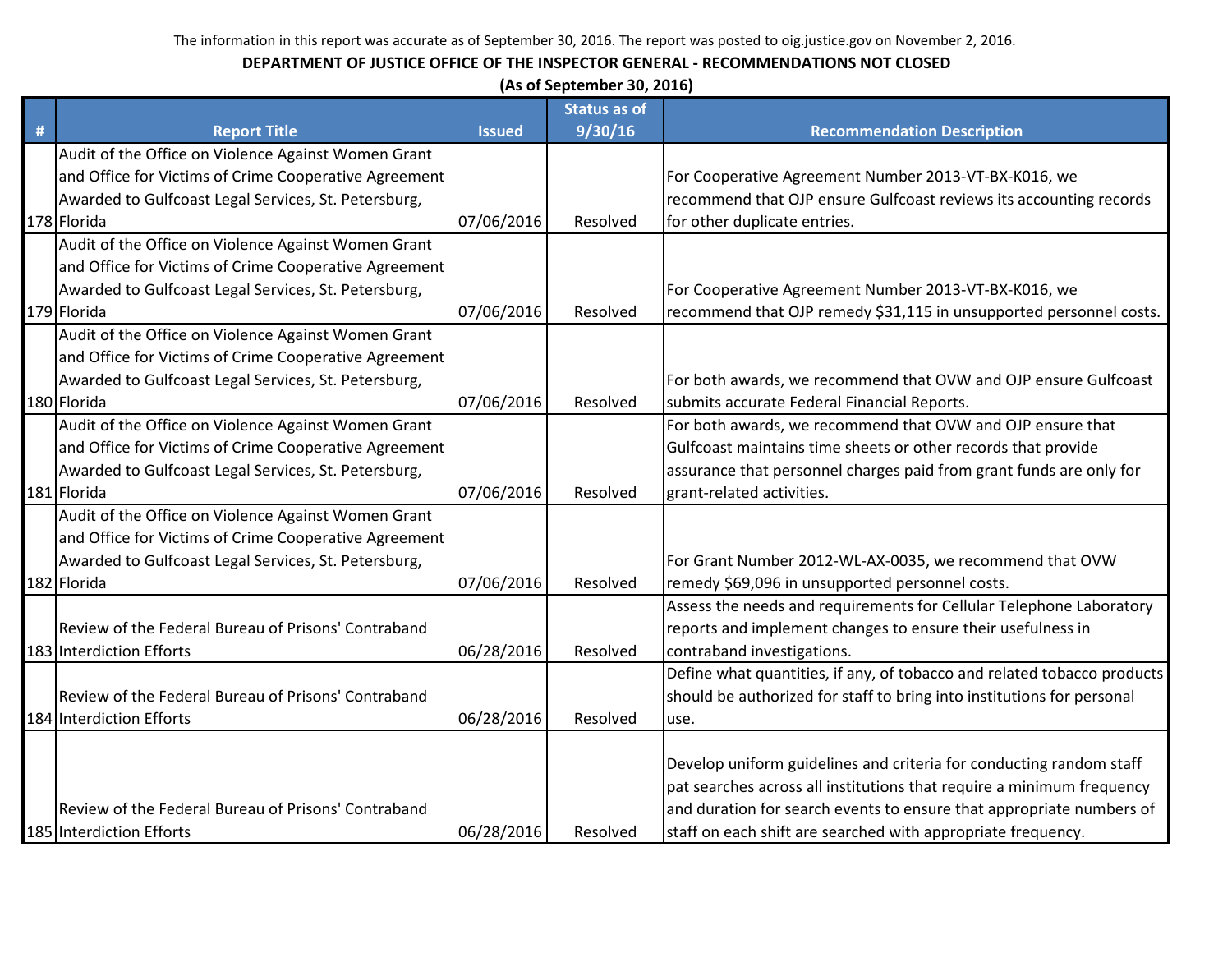| (As of September 30, 2016) |  |
|----------------------------|--|
|----------------------------|--|

|   |                                                     |               | <b>Status as of</b> |                                                                              |
|---|-----------------------------------------------------|---------------|---------------------|------------------------------------------------------------------------------|
| # | <b>Report Title</b>                                 | <b>Issued</b> | 9/30/16             | <b>Recommendation Description</b>                                            |
|   |                                                     |               |                     |                                                                              |
|   |                                                     |               |                     | Establish procedures whereby all post-declaration items discovered           |
|   |                                                     |               |                     | during staff screening procedures are documented, along with the             |
|   |                                                     |               |                     | identity of the staff member involved, as well as more explicit              |
|   |                                                     |               |                     | guidelines for when the items should be confiscated and when such            |
|   | Review of the Federal Bureau of Prisons' Contraband |               |                     | instances or a series of them should be referred for investigation and       |
|   | 186 Interdiction Efforts                            | 06/28/2016    | Resolved            | corrective action.                                                           |
|   |                                                     |               |                     | Evaluate and standardize the selection method for front lobby officers       |
|   | Review of the Federal Bureau of Prisons' Contraband |               |                     | across BOP institutions to ensure that qualified and appropriately           |
|   | 187 Interdiction Efforts                            | 06/28/2016    | Resolved            | trained officers serve in these critical positions.                          |
|   | Review of the Federal Bureau of Prisons' Contraband |               |                     | Restrict the size and content of personal property that staff may bring      |
|   | 188 Interdiction Efforts                            | 06/28/2016    | Resolved            | into BOP institutions.                                                       |
|   |                                                     |               |                     |                                                                              |
|   |                                                     |               |                     | Review all SecurPASS guidance to ensure that requirements for cross-         |
|   |                                                     |               |                     | gender viewing of scanned images are clear and consistent and that           |
|   |                                                     |               |                     | inmates are prohibited from viewing scanned images, and revise the           |
|   | Review of the Federal Bureau of Prisons' Contraband |               |                     | instructions for staff to clarify that the latter prohibition is not limited |
|   | 189 Interdiction Efforts                            | 06/28/2016    | Resolved            | to cross-gender screening.                                                   |
|   |                                                     |               |                     | Develop TRUINTEL [redacted and sensitive] as a comprehensive data            |
|   |                                                     |               |                     | collection capability that consistently accounts for all contraband          |
|   | Review of the Federal Bureau of Prisons' Contraband |               |                     | recovered, regardless of where it was discovered or the institution's        |
|   | 190 Interdiction Efforts                            | 6/28/2016     | Resolved            | security level.                                                              |
|   |                                                     |               |                     | Provide institution staff, both corrections and Special Investigative        |
|   |                                                     |               |                     | Supervisors, with data collection guidelines and requirements for            |
|   | Review of the Federal Bureau of Prisons' Contraband |               |                     | comprehensively identifying and inputting recovered contraband into          |
|   | 191 Interdiction Efforts                            | 6/28/2016     | Resolved            | TRUINTEL [redacted and sensitive].                                           |
|   | Review of the Federal Bureau of Prisons' Contraband |               |                     | Revise existing Millimeter Wave Scanner training materials to ensure         |
|   | 192 Interdiction Efforts                            | 6/28/2016     | Resolved            | that they address [redacted and sensitive].                                  |
|   |                                                     |               |                     |                                                                              |
|   | Review of the Federal Bureau of Prisons' Contraband |               |                     | Evaluate the existing security camera system to identify needed              |
|   | 193 Interdiction Efforts                            | 6/28/2016     | Resolved            | upgrades, including to ensure [redacted and sensitive].                      |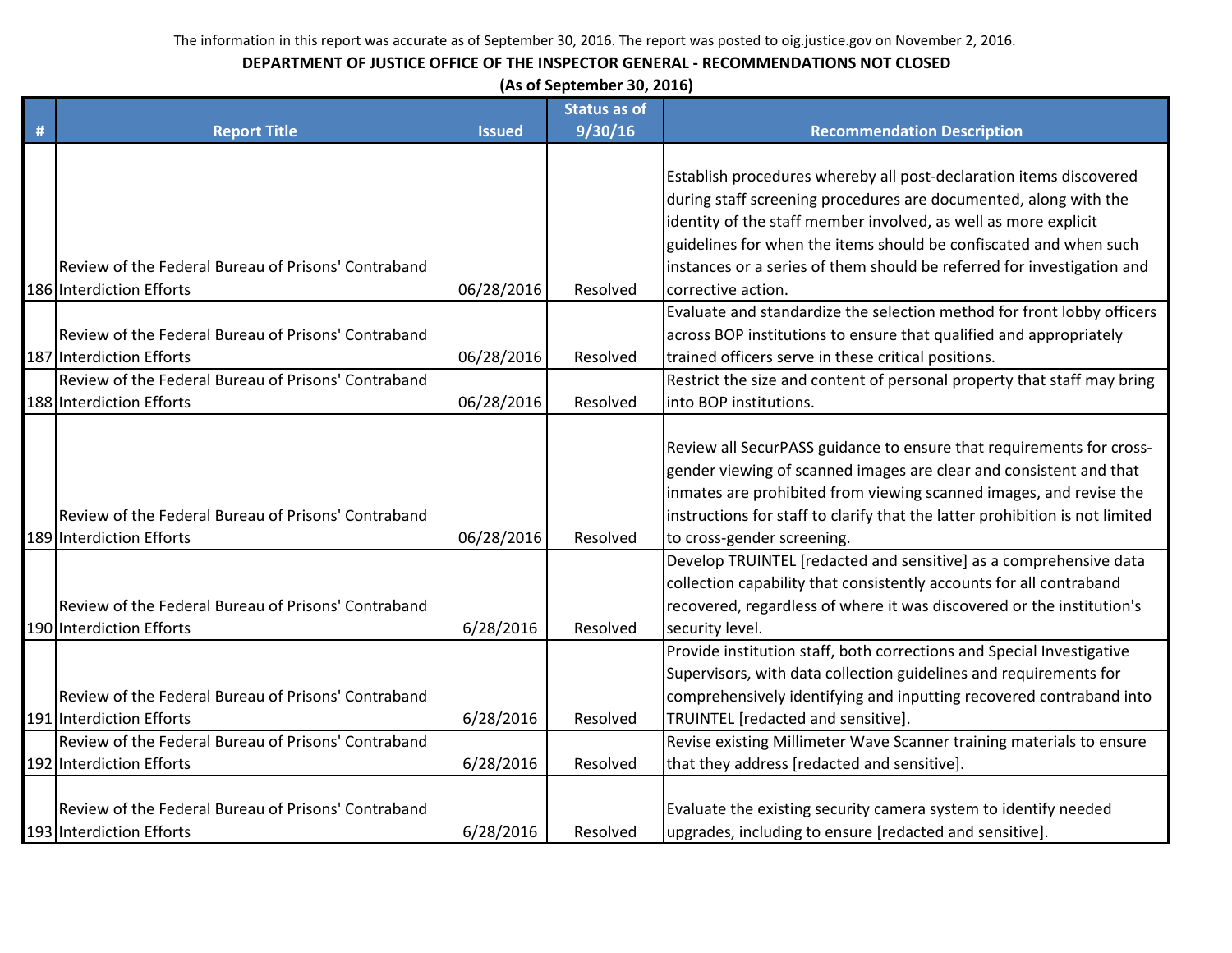| (As of September 30, 2016) |  |
|----------------------------|--|
|----------------------------|--|

|   |                                                     |               | <b>Status as of</b> |                                                                           |
|---|-----------------------------------------------------|---------------|---------------------|---------------------------------------------------------------------------|
| # | <b>Report Title</b>                                 | <b>Issued</b> | 9/30/16             | <b>Recommendation Description</b>                                         |
|   |                                                     |               |                     | Convene a working group of officials from the Department, BOP, and        |
|   |                                                     |               |                     | other federal agencies, as necessary, to consider potential legislative   |
|   |                                                     |               |                     | options to improve the BOP's ability to manage reimbursement rates        |
|   | The Federal Bureau of Prisons' Reimbursement Rates  |               |                     | for medical care, including potential amendments to the Social Security   |
|   | 194 for Outside Medical Care                        | 06/08/2016    | Resolved            | Act.                                                                      |
|   |                                                     |               |                     | Convene a working group of officials from the Department, the BOP,        |
|   |                                                     |               |                     | and other federal and state agencies that pay for medical care, as        |
|   | The Federal Bureau of Prisons' Reimbursement Rates  |               |                     | necessary, to consider additional guidance and expertise as the BOP       |
|   | 195 for Outside Medical Care                        | 06/08/2016    | Resolved            | seeks to manage its medical costs.                                        |
|   |                                                     |               |                     |                                                                           |
|   |                                                     |               |                     | Improve the collection and analysis of utilization data for inmate        |
|   | The Federal Bureau of Prisons' Reimbursement Rates  |               |                     | medical care to better understand the services that inmates need and      |
|   | 196 for Outside Medical Care                        | 06/08/2016    | Resolved            | the impact it has on the BOP's medical spending.                          |
|   |                                                     |               |                     |                                                                           |
|   |                                                     |               | On                  | The OIG recommends that the FBI and the Department continue to            |
|   | A Review of the FBI's Use of Section 215 Orders for |               | Hold/Pending        | pursue ways to make the business records process more efficient,          |
|   | 197 Business Records in 2012-2014                   | 06/02/2016    | with OIG            | particularly for applications related to cyber cases.                     |
|   |                                                     |               |                     | Ensure that BOP staff members thoroughly and consistently describe        |
|   |                                                     |               |                     | and identify the cause of each untimely release in official               |
|   |                                                     |               |                     | documentation (such as BP 558 and 623 forms) and use this                 |
|   | Review of the Federal Bureau of Prisons' Untimely   |               |                     | documentation to support the DSCC's trend analysis for improving          |
|   | 198 Release of Inmates                              | 05/23/2016    | Resolved            | training and operations.                                                  |
|   |                                                     |               |                     |                                                                           |
|   |                                                     |               |                     | Identify and invite participation from additional non-BOP officials who   |
|   |                                                     |               |                     | do not typically participate in education events, but whose actions       |
|   | Review of the Federal Bureau of Prisons' Untimely   |               |                     | could help to ensure timely releases, including U.S. District Court       |
|   | 199 Release of Inmates                              | 05/23/2016    | Resolved            | Judges, federal Public Defenders, and U.S. Probation Office staff.        |
|   |                                                     |               |                     | Implement methods and training to address communication challenges        |
|   | Review of the Federal Bureau of Prisons' Untimely   |               |                     | in obtaining accurate and timely jail credit information from judicial as |
|   | 200 Release of Inmates                              | 05/23/2016    | Resolved            | well as other necessary sources.                                          |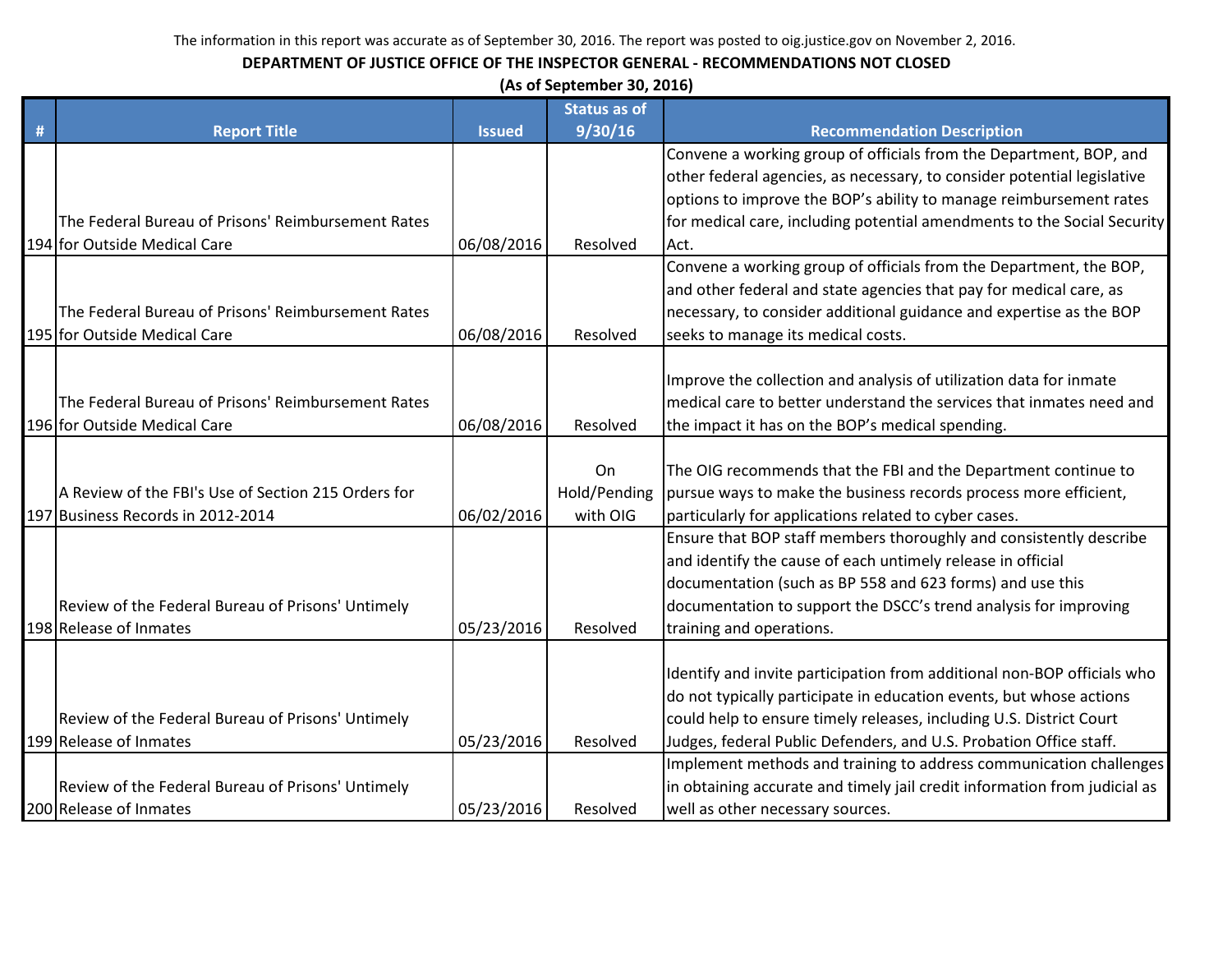|   | (As of September 30, 2016)                        |               |                     |                                                                           |  |  |
|---|---------------------------------------------------|---------------|---------------------|---------------------------------------------------------------------------|--|--|
|   |                                                   |               | <b>Status as of</b> |                                                                           |  |  |
| # | <b>Report Title</b>                               | <b>Issued</b> | 9/30/16             | <b>Recommendation Description</b>                                         |  |  |
|   |                                                   |               |                     | Incorporate specific untimely release issues and possible solutions into  |  |  |
|   |                                                   |               |                     | education events, and establish a process for obtaining formal            |  |  |
|   | Review of the Federal Bureau of Prisons' Untimely |               |                     | feedback from participants to ensure methods for preventing untimely      |  |  |
|   | 201 Release of Inmates                            | 05/23/2016    | Resolved            | releases are fully explored.                                              |  |  |
|   |                                                   |               |                     | To address the concerns identified in this report that conducting final   |  |  |
|   |                                                   |               |                     | release audits 12 months before an inmate's projected release date        |  |  |
|   |                                                   |               |                     | has led to untimely releases due to BOP staff error, explore and          |  |  |
|   |                                                   |               |                     | implement sentence calculation processing or auditing strategies          |  |  |
|   | Review of the Federal Bureau of Prisons' Untimely |               |                     | designed to decrease the likelihood of sentence calculation errors by     |  |  |
|   | 202 Release of Inmates                            | 05/23/2016    | Resolved            | <b>BOP staff.</b>                                                         |  |  |
|   |                                                   |               |                     |                                                                           |  |  |
|   |                                                   |               |                     | Work with the ODAG to establish a policy to identify under what           |  |  |
|   |                                                   |               |                     | circumstances it is appropriate to notify the relevant U.S. Attorney's    |  |  |
|   |                                                   |               |                     | Office, court official(s), and the affected inmate of an untimely release |  |  |
|   | Review of the Federal Bureau of Prisons' Untimely |               |                     | for any reason, and the reason therefor, and develop a process to         |  |  |
|   | 203 Release of Inmates                            | 05/23/2016    | Resolved            | ensure that timely notification takes place as appropriate.               |  |  |
|   |                                                   |               |                     | Work with all relevant entities, both within and outside of the           |  |  |
|   |                                                   |               |                     | Department, to review the full range of possible reasons for all          |  |  |
|   |                                                   |               |                     | untimely releases, including those that may not be due to staff error     |  |  |
|   | Review of the Federal Bureau of Prisons' Untimely |               |                     | but may still be preventable, and to identify opportunities to reduce     |  |  |
|   | 204 Release of Inmates                            | 05/23/2016    | Resolved            | the likelihood that they occur.                                           |  |  |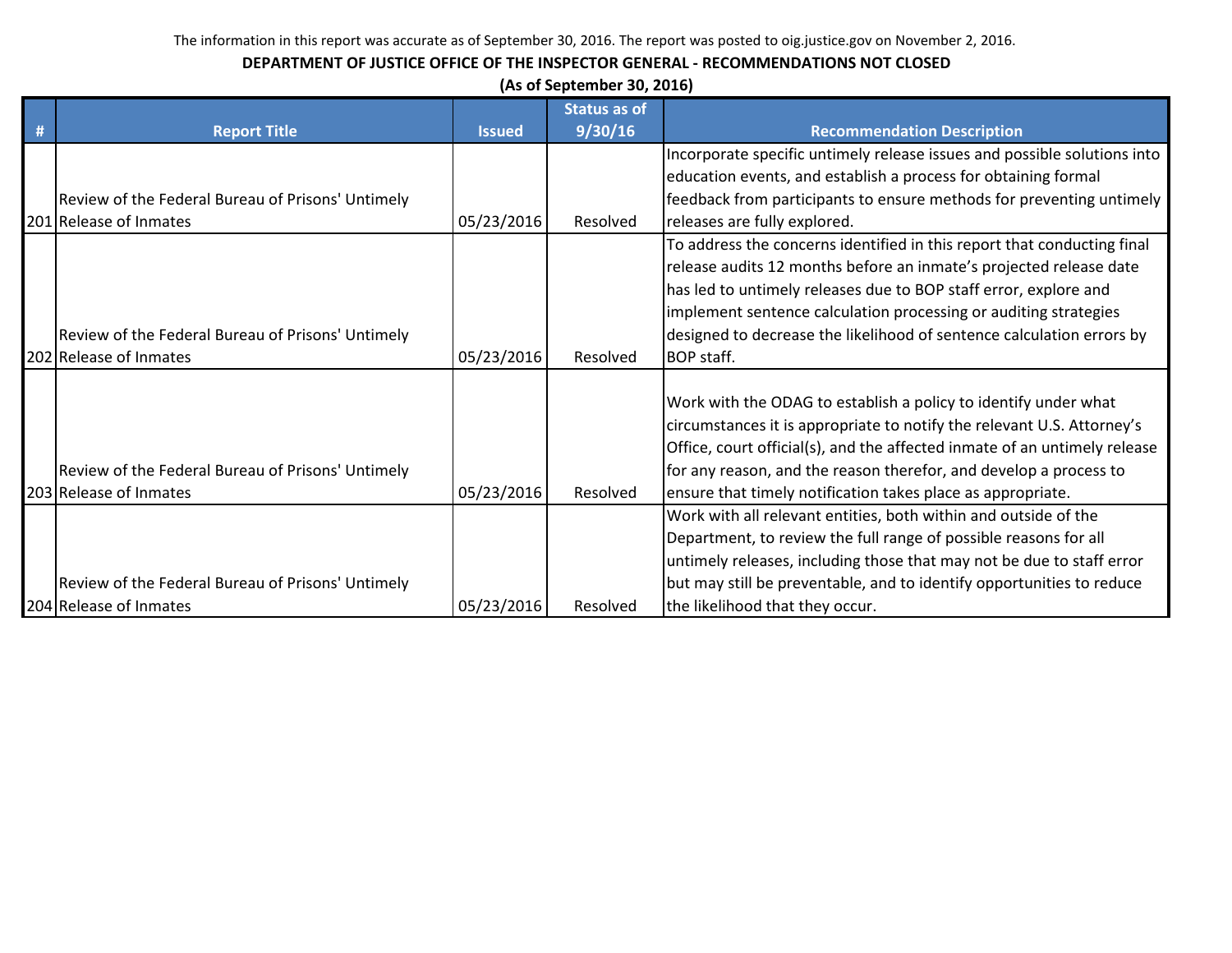## **DEPARTMENT OF JUSTICE OFFICE OF THE INSPECTOR GENERAL - RECOMMENDATIONS NOT CLOSED**

**(As of September 30, 2016)**

|   |                                                                                                |               | <b>Status as of</b> |                                                                                                                                                                                                                                                                                                                                                                                                                                                                                                                                                                                                                                                                                                                                                                                              |
|---|------------------------------------------------------------------------------------------------|---------------|---------------------|----------------------------------------------------------------------------------------------------------------------------------------------------------------------------------------------------------------------------------------------------------------------------------------------------------------------------------------------------------------------------------------------------------------------------------------------------------------------------------------------------------------------------------------------------------------------------------------------------------------------------------------------------------------------------------------------------------------------------------------------------------------------------------------------|
| # | <b>Report Title</b>                                                                            | <b>Issued</b> | 9/30/16             | <b>Recommendation Description</b>                                                                                                                                                                                                                                                                                                                                                                                                                                                                                                                                                                                                                                                                                                                                                            |
|   | A Review of the Management and Operations of the FBI<br>205 Recreation Association of New York | 05/10/2016    | Resolved            | The OIG recommends that FBI's new policy should require any FBI<br>employee who is elected or appointed to an FBIRA board of directors<br>to obtain training or legal guidance relating to the lawful operation of<br>not-for-profit organizations. We further recommend that FBIRA<br>directors be required to complete mandatory annual training on the<br>proper and improper uses of FBIRA funds as delineated in the FBI's<br>new policy. Furthermore, the FBI should ensure that its managers,<br>including ADICs, SACS, ASACs, and Supervisory Special Agents receive<br>periodic reminders on the proper and improper uses of FBIRA funds,<br>to ensure that FBIRA board members are not inappropriately<br>pressured or coerced into financially supporting official FBI functions. |
|   | A Review of the Management and Operations of the FBI<br>206 Recreation Association of New York | 05/10/2016    | Resolved            | The OIG recommends that FBI's new policy should require any FBI<br>employee who is elected or appointed to an FBIRA board of directors<br>to obtain training or legal guidance relating to the lawful operation of<br>not-for-profit organizations. We further recommend that FBIRA<br>directors be required to complete mandatory annual training on the<br>proper and improper uses of FBIRA funds as delineated in the FBI's<br>new policy. Furthermore, the FBI should ensure that its managers,<br>including ADICs, SACS, ASACs, and Supervisory Special Agents receive<br>periodic reminders on the proper and improper uses of FBIRA funds,<br>to ensure that FBIRA board members are not inappropriately<br>pressured or coerced into financially supporting official FBI functions. |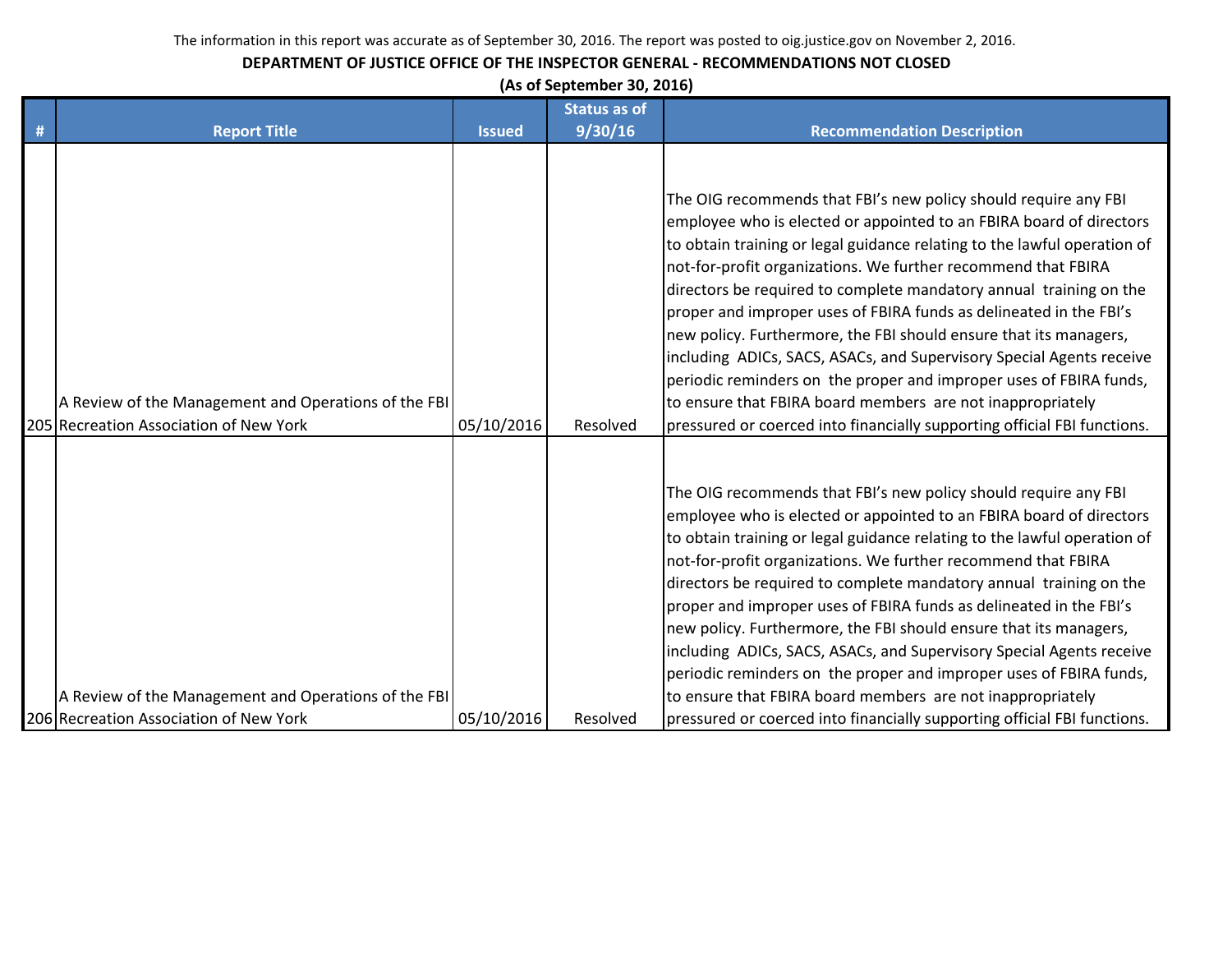## **DEPARTMENT OF JUSTICE OFFICE OF THE INSPECTOR GENERAL - RECOMMENDATIONS NOT CLOSED**

**(As of September 30, 2016)**

|   |                                                                                                                                                                                                                      |               | <b>Status as of</b> |                                                                                                                                                                                                                                                                                                                                                                                                                                                                                                                                                                                                                                                                                                                                                                                                                                                                                                                                                                                                                                                                    |
|---|----------------------------------------------------------------------------------------------------------------------------------------------------------------------------------------------------------------------|---------------|---------------------|--------------------------------------------------------------------------------------------------------------------------------------------------------------------------------------------------------------------------------------------------------------------------------------------------------------------------------------------------------------------------------------------------------------------------------------------------------------------------------------------------------------------------------------------------------------------------------------------------------------------------------------------------------------------------------------------------------------------------------------------------------------------------------------------------------------------------------------------------------------------------------------------------------------------------------------------------------------------------------------------------------------------------------------------------------------------|
| # | <b>Report Title</b>                                                                                                                                                                                                  | <b>Issued</b> | 9/30/16             | <b>Recommendation Description</b>                                                                                                                                                                                                                                                                                                                                                                                                                                                                                                                                                                                                                                                                                                                                                                                                                                                                                                                                                                                                                                  |
|   | A Review of the Management and Operations of the FBI<br>207 Recreation Association of New York                                                                                                                       | 05/10/2016    | Resolved            | The OIG recommends that that the FBI adopt the new policy it is<br>drafting to ensure that all of the recreation associations it is<br>recognizing and allowing to use FBI space and FBI symbols are<br>following state and federal not-for-profit laws. We further recommend<br>that the new policy require the FBIRAs to forbid its board members<br>from using personal financial instruments or accounts, such as credit<br>cards or cash, to make purchases on behalf of or in connection with<br>their FBIRAs and, instead, require each FBIRA to pay its expenses<br>through the financial resources in its possession, such as cash on hand,<br>checks, or credit cards or similar lines of credit in the FBIRAs' names. In<br>addition, the new policy should clearly delineate permissible and<br>impermissible uses of FIBRA resources, and should require that the<br>FBIRAs file annual reports with the FBI documenting all expenditures<br>with sufficient detail to ensure that they are consistent with the<br>authorized purposes of the FBIRAs. |
|   | Audit of the Office on Violence Against Women Tribal<br>Domestic Violence and Sexual Assault Coalition<br>Program Grants Awarded to the Native Women's<br>208 Society of the Great Plains, Eagle Butte, South Dakota | 04/06/2016    | Resolved            | We recommend that OVW remedy the \$1,761 in unallowable<br>unbudgeted audit preparation costs.                                                                                                                                                                                                                                                                                                                                                                                                                                                                                                                                                                                                                                                                                                                                                                                                                                                                                                                                                                     |
|   | Audit of the Office on Violence Against Women Tribal<br>Domestic Violence and Sexual Assault Coalition<br>Program Grants Awarded to the Native Women's<br>209 Society of the Great Plains, Eagle Butte, South Dakota | 04/06/2016    | Resolved            | We recommend that OVW remedy the \$1,831 in grant expenditures<br>for computer equipment with insufficient documentation.                                                                                                                                                                                                                                                                                                                                                                                                                                                                                                                                                                                                                                                                                                                                                                                                                                                                                                                                          |
|   | Audit of the Office on Violence Against Women Tribal<br>Domestic Violence and Sexual Assault Coalition<br>Program Grants Awarded to the Native Women's<br>210 Society of the Great Plains, Eagle Butte, South Dakota | 04/06/2016    | Resolved            | We recommend that OVW remedy the \$11,461 in grant expenditures<br>for consultant expenses with insufficient documentation.                                                                                                                                                                                                                                                                                                                                                                                                                                                                                                                                                                                                                                                                                                                                                                                                                                                                                                                                        |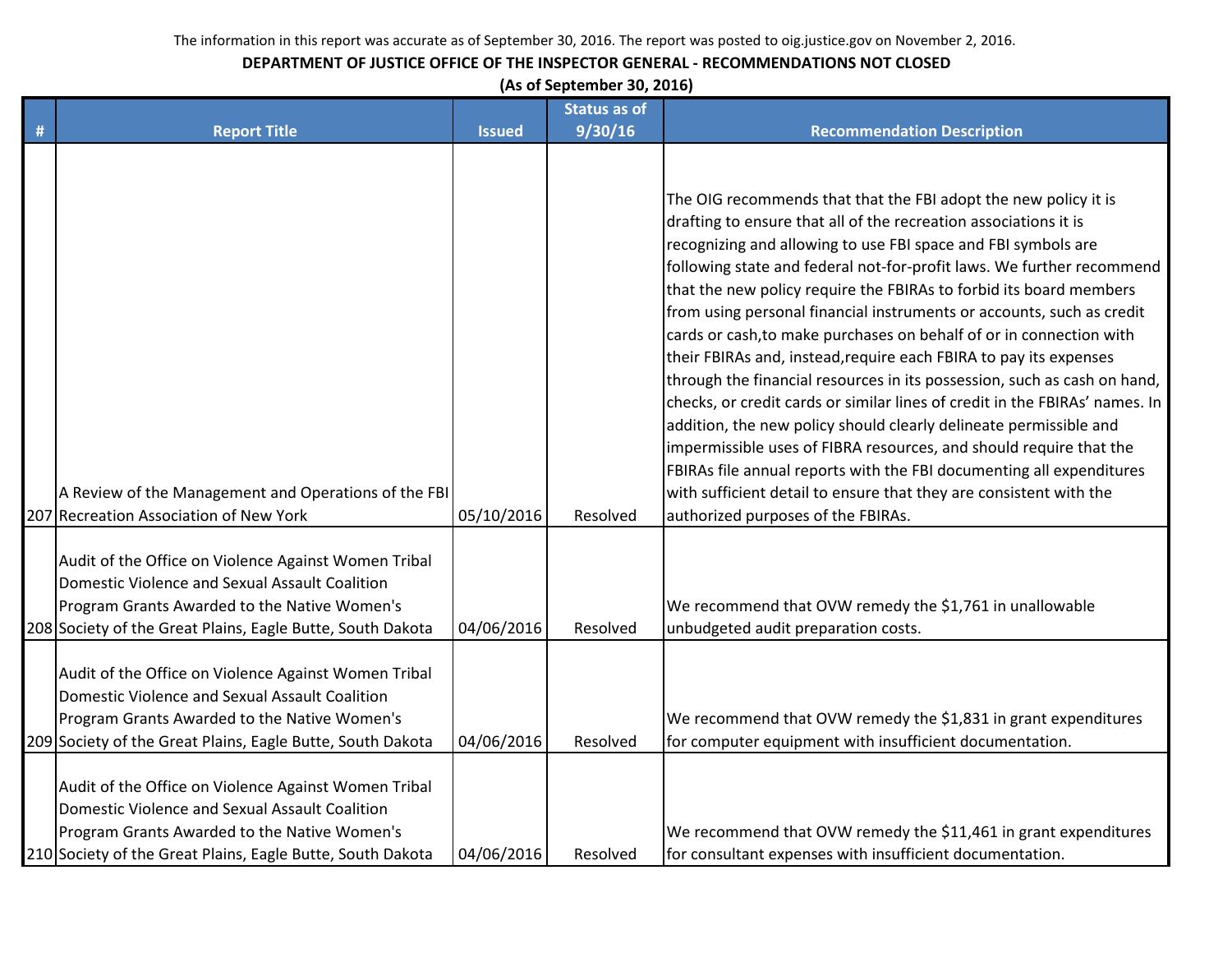| (As of September 30, 2016) |                                                            |               |                     |                                                                         |
|----------------------------|------------------------------------------------------------|---------------|---------------------|-------------------------------------------------------------------------|
|                            |                                                            |               | <b>Status as of</b> |                                                                         |
| #                          | <b>Report Title</b>                                        | <b>Issued</b> | 9/30/16             | <b>Recommendation Description</b>                                       |
|                            |                                                            |               |                     |                                                                         |
|                            | Audit of the Office on Violence Against Women Tribal       |               |                     |                                                                         |
|                            | Domestic Violence and Sexual Assault Coalition             |               |                     |                                                                         |
|                            | Program Grants Awarded to the Native Women's               |               |                     | We recommend that OVW remedy the \$20,260 for grant expenditures        |
|                            | 211 Society of the Great Plains, Eagle Butte, South Dakota | 04/06/2016    | Resolved            | incurred for travel with insufficient documentation.                    |
|                            |                                                            |               |                     |                                                                         |
|                            | Audit of the Office on Violence Against Women Tribal       |               |                     |                                                                         |
|                            | Domestic Violence and Sexual Assault Coalition             |               |                     |                                                                         |
|                            | Program Grants Awarded to the Native Women's               |               |                     | We recommend that OVW remedy the \$30 in grant expenditures paid        |
|                            | 212 Society of the Great Plains, Eagle Butte, South Dakota | 04/06/2016    | Resolved            | for fringe benefit costs for employees with insufficient documentation. |
|                            | Audit of the Office on Violence Against Women Tribal       |               |                     |                                                                         |
|                            | Domestic Violence and Sexual Assault Coalition             |               |                     |                                                                         |
|                            | Program Grants Awarded to the Native Women's               |               |                     | We recommend that OVW remedy the \$4,968 in grant expenditures          |
|                            | 213 Society of the Great Plains, Eagle Butte, South Dakota | 04/06/2016    | Resolved            | for audit preparation with insufficient documentation.                  |
|                            |                                                            |               |                     |                                                                         |
|                            | Audit of the Office on Violence Against Women Tribal       |               |                     |                                                                         |
|                            | Domestic Violence and Sexual Assault Coalition             |               |                     | We recommend that OVW remedy the \$422 in unallowable grant             |
|                            | Program Grants Awarded to the Native Women's               |               |                     | expenditures incurred after the grant end date for Grant Number 2008-   |
|                            | 214 Society of the Great Plains, Eagle Butte, South Dakota | 04/06/2016    | Resolved            | IW-AX-0005.                                                             |
|                            |                                                            |               |                     |                                                                         |
|                            | Audit of the Office on Violence Against Women Tribal       |               |                     |                                                                         |
|                            | Domestic Violence and Sexual Assault Coalition             |               |                     |                                                                         |
|                            | Program Grants Awarded to the Native Women's               |               |                     | We recommend that OVW remedy the \$47 in unallowable grant              |
|                            | 215 Society of the Great Plains, Eagle Butte, South Dakota | 04/06/2016    | Resolved            | expenditures outside the scope of Grant Number 2008-IW-AX-0005.         |
|                            |                                                            |               |                     |                                                                         |
|                            | Audit of the Office on Violence Against Women Tribal       |               |                     |                                                                         |
|                            | Domestic Violence and Sexual Assault Coalition             |               |                     |                                                                         |
|                            | Program Grants Awarded to the Native Women's               |               |                     | We recommend that OVW remedy the \$7,294 in funds drawn down in         |
|                            | 216 Society of the Great Plains, Eagle Butte, South Dakota | 04/06/2016    | Resolved            | excess of grant expenditures for Grant Number 2008-IW-AX-0005.          |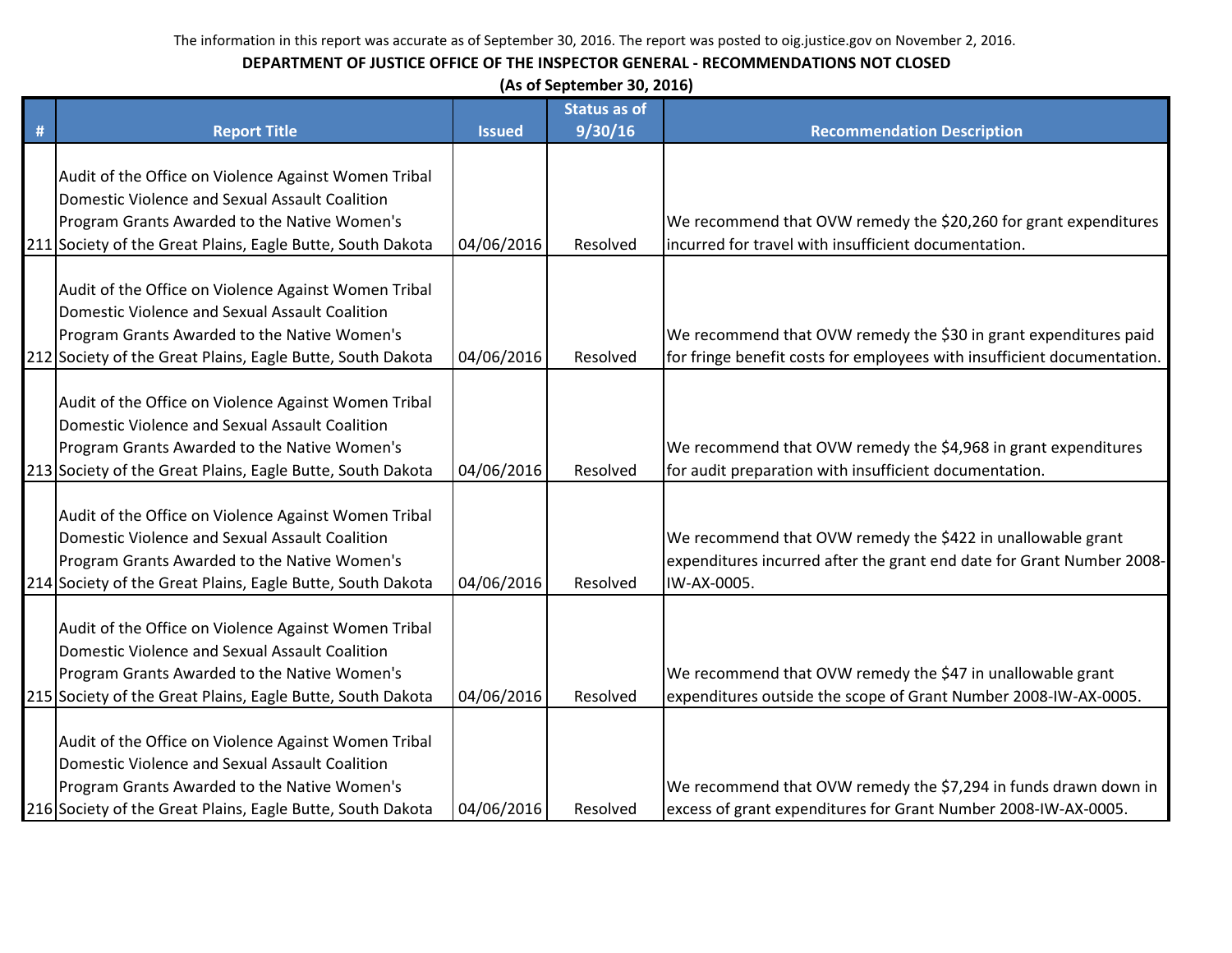|   | (As of September 30, 2016)                                 |               |                     |                                                                        |  |  |
|---|------------------------------------------------------------|---------------|---------------------|------------------------------------------------------------------------|--|--|
|   |                                                            |               | <b>Status as of</b> |                                                                        |  |  |
| # | <b>Report Title</b>                                        | <b>Issued</b> | 9/30/16             | <b>Recommendation Description</b>                                      |  |  |
|   |                                                            |               |                     |                                                                        |  |  |
|   | Audit of the Office on Violence Against Women Tribal       |               |                     |                                                                        |  |  |
|   | Domestic Violence and Sexual Assault Coalition             |               |                     |                                                                        |  |  |
|   | Program Grants Awarded to the Native Women's               |               |                     | We recommend that OVW remedy the \$7,478 in grant expenditures         |  |  |
|   | 217 Society of the Great Plains, Eagle Butte, South Dakota | 04/06/2016    | Resolved            | for public awareness items with insufficient documentation.            |  |  |
|   |                                                            |               |                     |                                                                        |  |  |
|   | Audit of the Office on Violence Against Women Tribal       |               |                     |                                                                        |  |  |
|   | Domestic Violence and Sexual Assault Coalition             |               |                     |                                                                        |  |  |
|   | Program Grants Awarded to the Native Women's               |               |                     | We recommend that OVW remedy the \$84,383 for grant expenditures       |  |  |
|   | 218 Society of the Great Plains, Eagle Butte, South Dakota | 04/06/2016    | Resolved            | with insufficient documentation incurred while under the fiscal agent. |  |  |
|   |                                                            |               |                     |                                                                        |  |  |
|   | Audit of the Office on Violence Against Women Tribal       |               |                     |                                                                        |  |  |
|   | Domestic Violence and Sexual Assault Coalition             |               |                     | We recommend that the OVW coordinate with the NWSGP to ensure          |  |  |
|   | Program Grants Awarded to the Native Women's               |               |                     | that future progress reports are submitted accurately and properly     |  |  |
|   | 219 Society of the Great Plains, Eagle Butte, South Dakota | 04/06/2016    | Resolved            | supported.                                                             |  |  |
|   |                                                            |               |                     |                                                                        |  |  |
|   | Audit of the Office on Violence Against Women Tribal       |               |                     |                                                                        |  |  |
|   | Domestic Violence and Sexual Assault Coalition             |               |                     | We recommend that the OVW ensure the NWSGP adequately defines          |  |  |
|   | Program Grants Awarded to the Native Women's               |               |                     | its budget categories and implements a process to accurately classify  |  |  |
|   | 220 Society of the Great Plains, Eagle Butte, South Dakota | 04/06/2016    | Resolved            | grant expenditures to the proper approved budget categories.           |  |  |
|   |                                                            |               |                     |                                                                        |  |  |
|   | Audit of the Office on Violence Against Women Tribal       |               |                     |                                                                        |  |  |
|   | Domestic Violence and Sexual Assault Coalition             |               |                     | We recommend that the OVW ensure the NWSGP develops, approves,         |  |  |
|   | Program Grants Awarded to the Native Women's               |               |                     | and implements policies and procedures for coalition members and       |  |  |
|   | 221 Society of the Great Plains, Eagle Butte, South Dakota | 04/06/2016    | Resolved            | consultants to ensure effective control over travel advances.          |  |  |
|   |                                                            |               |                     |                                                                        |  |  |
|   | Audit of the Office on Violence Against Women Tribal       |               |                     |                                                                        |  |  |
|   | Domestic Violence and Sexual Assault Coalition             |               |                     |                                                                        |  |  |
|   | Program Grants Awarded to the Native Women's               |               |                     | We recommend that the OVW ensure the NWSGP follows existing            |  |  |
|   | 222 Society of the Great Plains, Eagle Butte, South Dakota | 04/06/2016    | Resolved            | policies and procedures for travel advances paid to employees.         |  |  |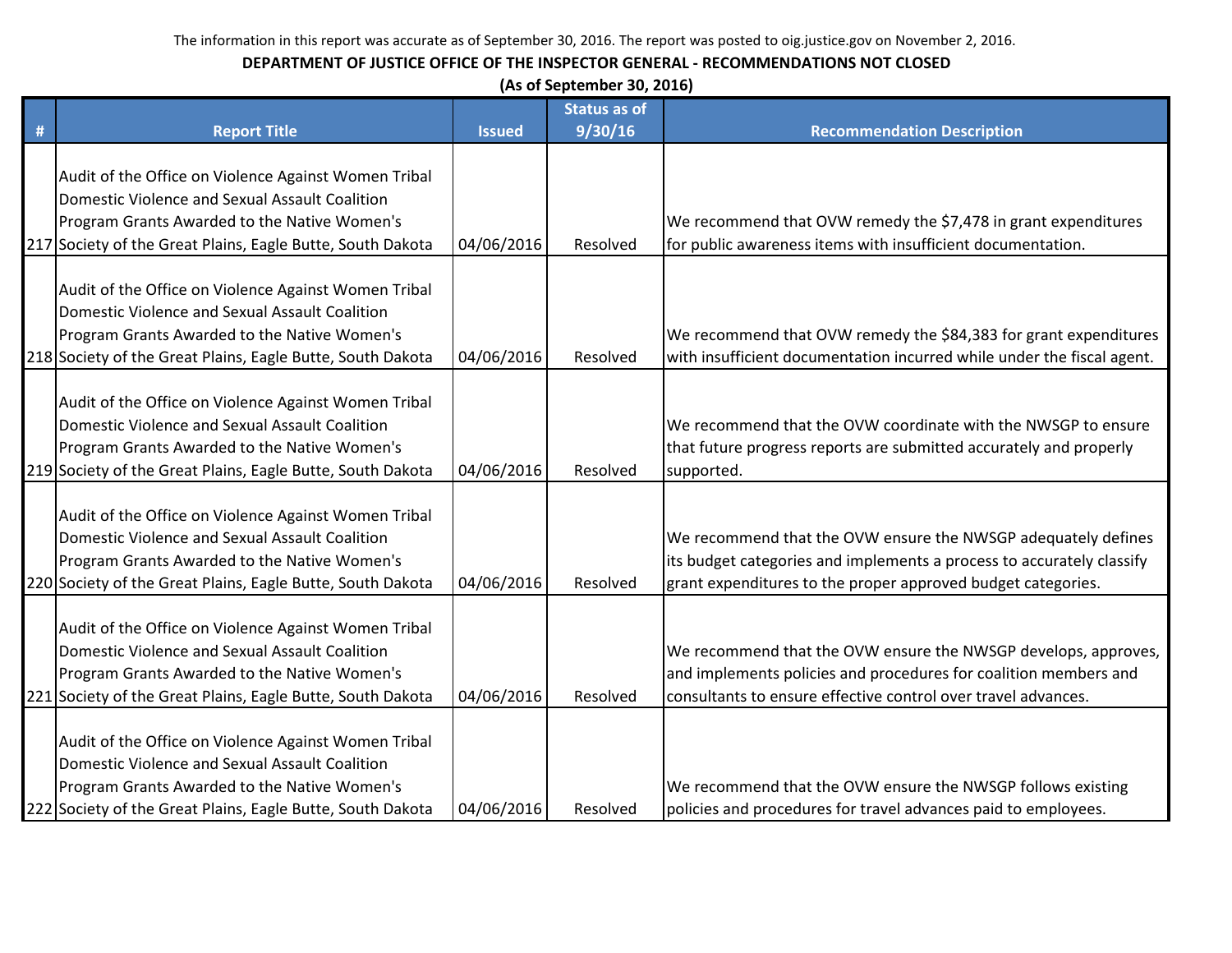| (As of September 30, 2016) |  |
|----------------------------|--|
|----------------------------|--|

|   |                                                                                                                                                                                                                      |               | <b>Status as of</b> |                                                                                                                                                                                                                                  |
|---|----------------------------------------------------------------------------------------------------------------------------------------------------------------------------------------------------------------------|---------------|---------------------|----------------------------------------------------------------------------------------------------------------------------------------------------------------------------------------------------------------------------------|
| # | <b>Report Title</b>                                                                                                                                                                                                  | <b>Issued</b> | 9/30/16             | <b>Recommendation Description</b>                                                                                                                                                                                                |
|   | Audit of the Office on Violence Against Women Tribal<br>Domestic Violence and Sexual Assault Coalition<br>Program Grants Awarded to the Native Women's<br>223 Society of the Great Plains, Eagle Butte, South Dakota | 04/06/2016    | Resolved            | We recommend that the OVW ensure the NWSGP implements a<br>process to accurately record grant expenditures for funds awarded to<br>the NWSGP.                                                                                    |
|   | Audit of the Office on Violence Against Women Tribal<br>Domestic Violence and Sexual Assault Coalition<br>Program Grants Awarded to the Native Women's<br>224 Society of the Great Plains, Eagle Butte, South Dakota | 04/06/2016    | Resolved            | We recommend that the OVW ensure the NWSGP implements a<br>process to submit FFRs that accurately reflect expenditures for each<br>reporting period.                                                                             |
|   | Audit of the Office on Violence Against Women Tribal<br>Domestic Violence and Sexual Assault Coalition<br>Program Grants Awarded to the Native Women's<br>225 Society of the Great Plains, Eagle Butte, South Dakota | 04/06/2016    | Resolved            | We recommend that the OVW ensure the NWSGP implements policies<br>and procedures to ensure personnel costs are properly approved and<br>charged to grants.                                                                       |
|   | Audit of the Office on Violence Against Women Tribal<br>Domestic Violence and Sexual Assault Coalition<br>Program Grants Awarded to the Native Women's<br>226 Society of the Great Plains, Eagle Butte, South Dakota | 04/06/2016    | Resolved            | We recommend that the OVW ensure the NWSGP properly completes<br>consultant agreements for each consultant paid with grant funds and<br>ensures the NWSGP approves the agreements before the date of<br>services to be rendered. |
|   | Audit of the Office on Violence Against Women Tribal<br>Domestic Violence and Sexual Assault Coalition<br>Program Grants Awarded to the Native Women's<br>227 Society of the Great Plains, Eagle Butte, South Dakota | 04/06/2016    | Resolved            | We recommend that the OVW remedy \$387 in unallowable grant<br>expenditures overpaid for wages paid to employees.                                                                                                                |
|   | Audit of the Office on Violence Against Women Tribal<br>Domestic Violence and Sexual Assault Coalition<br>Program Grants Awarded to the Native Women's<br>228 Society of the Great Plains, Eagle Butte, South Dakota | 04/06/2016    | Resolved            | We recommend that the OVW remedy the \$133 in unallowable grant<br>expenditures overpaid for travel.                                                                                                                             |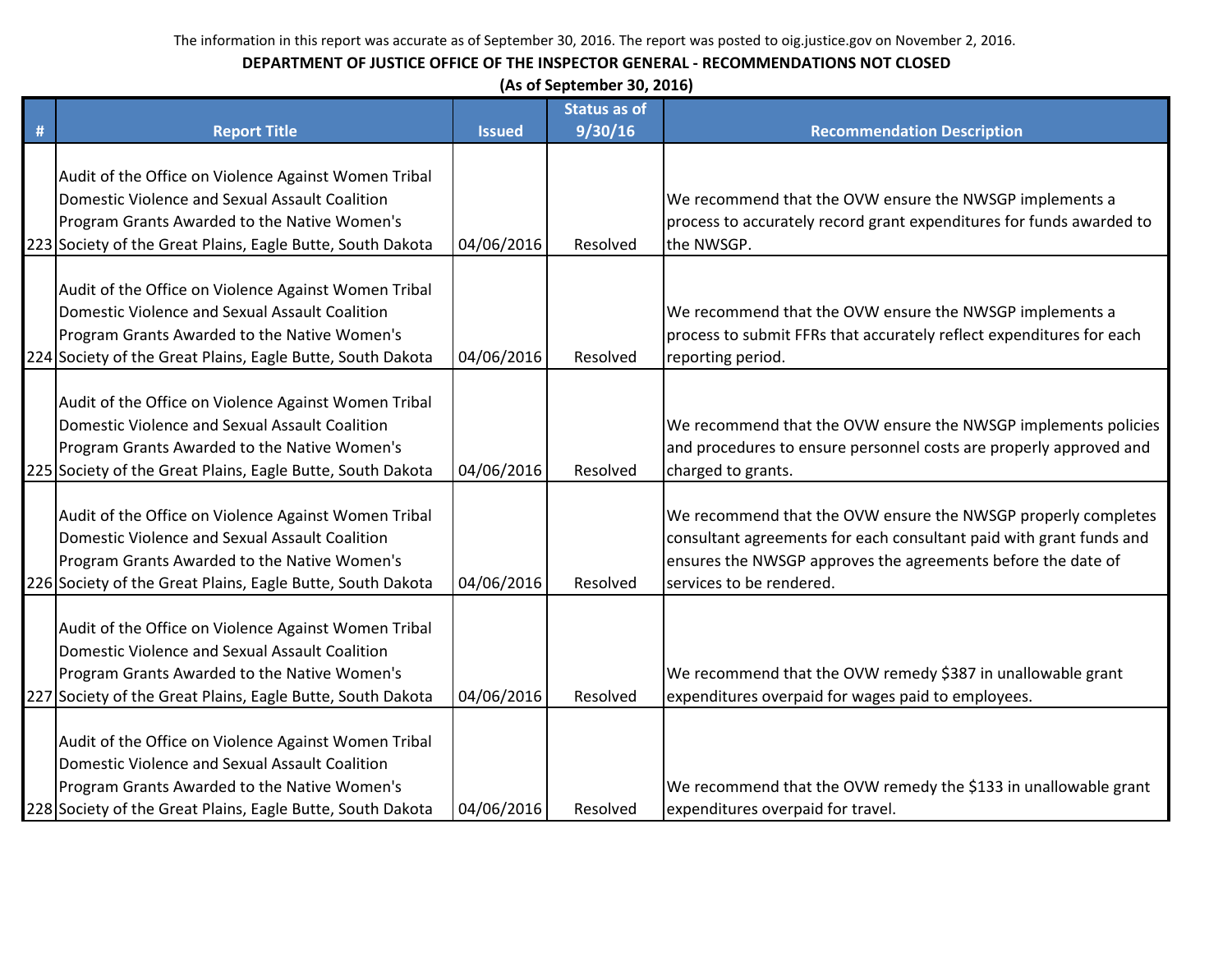|   | (As of September 30, 2016)                                 |               |                     |                                                                      |  |
|---|------------------------------------------------------------|---------------|---------------------|----------------------------------------------------------------------|--|
|   |                                                            |               | <b>Status as of</b> |                                                                      |  |
| # | <b>Report Title</b>                                        | <b>Issued</b> | 9/30/16             | <b>Recommendation Description</b>                                    |  |
|   | Audit of the Office on Violence Against Women Tribal       |               |                     |                                                                      |  |
|   | Domestic Violence and Sexual Assault Coalition             |               |                     |                                                                      |  |
|   | Program Grants Awarded to the Native Women's               |               |                     | We recommend that the OVW remedy the \$2,649 in unallowable grant    |  |
|   | 229 Society of the Great Plains, Eagle Butte, South Dakota | 04/06/2016    | Resolved            | expenditures incorrectly charged to Grant Number 2014-IW-AX-0006.    |  |
|   | Audit of the Office on Violence Against Women Tribal       |               |                     |                                                                      |  |
|   | Domestic Violence and Sexual Assault Coalition             |               |                     |                                                                      |  |
|   | Program Grants Awarded to the Native Women's               |               |                     | We recommend that the OVW remedy the \$30 in unallowable grant       |  |
|   | 230 Society of the Great Plains, Eagle Butte, South Dakota | 04/06/2016    | Resolved            | expenditures overpaid for fringe benefits for employees.             |  |
|   |                                                            |               |                     |                                                                      |  |
|   | Audit of the Office on Violence Against Women Tribal       |               |                     |                                                                      |  |
|   | Domestic Violence and Sexual Assault Coalition             |               |                     |                                                                      |  |
|   | Program Grants Awarded to the Native Women's               |               |                     | We recommend that the OVW remedy the \$33,840 in unallowable         |  |
|   | 231 Society of the Great Plains, Eagle Butte, South Dakota | 04/06/2016    | Resolved            | unbudgeted general liability and health insurance costs.             |  |
|   |                                                            |               |                     |                                                                      |  |
|   | Audit of the Office on Violence Against Women Tribal       |               |                     |                                                                      |  |
|   | Domestic Violence and Sexual Assault Coalition             |               |                     | We recommend that the OVW remedy the \$387 in grant expenditures     |  |
|   | Program Grants Awarded to the Native Women's               |               |                     | paid for personnel costs for employees with insufficient             |  |
|   | 232 Society of the Great Plains, Eagle Butte, South Dakota | 04/06/2016    | Resolved            | documentation.                                                       |  |
|   |                                                            |               |                     |                                                                      |  |
|   | Audit of the Office on Violence Against Women Tribal       |               |                     |                                                                      |  |
|   | Domestic Violence and Sexual Assault Coalition             |               |                     |                                                                      |  |
|   | Program Grants Awarded to the Native Women's               |               |                     | We recommend that the OVW remedy the \$677 in unallowable grant      |  |
|   | 233 Society of the Great Plains, Eagle Butte, South Dakota | 04/06/2016    | Resolved            | expenditures overpaid to consultants.                                |  |
|   |                                                            |               |                     | We recommend that BOP require armories to maintain a log             |  |
|   |                                                            |               |                     | documenting the date and purpose of every change to the armory       |  |
|   | Audit of the Federal Bureau of Prisons' Armory             |               |                     | munitions and equipment inventory along with a running balance of    |  |
|   | 234 Munitions and Equipment                                | 03/30/2016    | Resolved            | the quantity on hand.                                                |  |
|   |                                                            |               |                     |                                                                      |  |
|   | Audit of the Federal Bureau of Prisons' Armory             |               |                     | We recommend that BOP require expired munitions to be included as a  |  |
|   | 235 Munitions and Equipment                                | 03/30/2016    | Resolved            | part of the armories' monthly inspections and quarterly inventories. |  |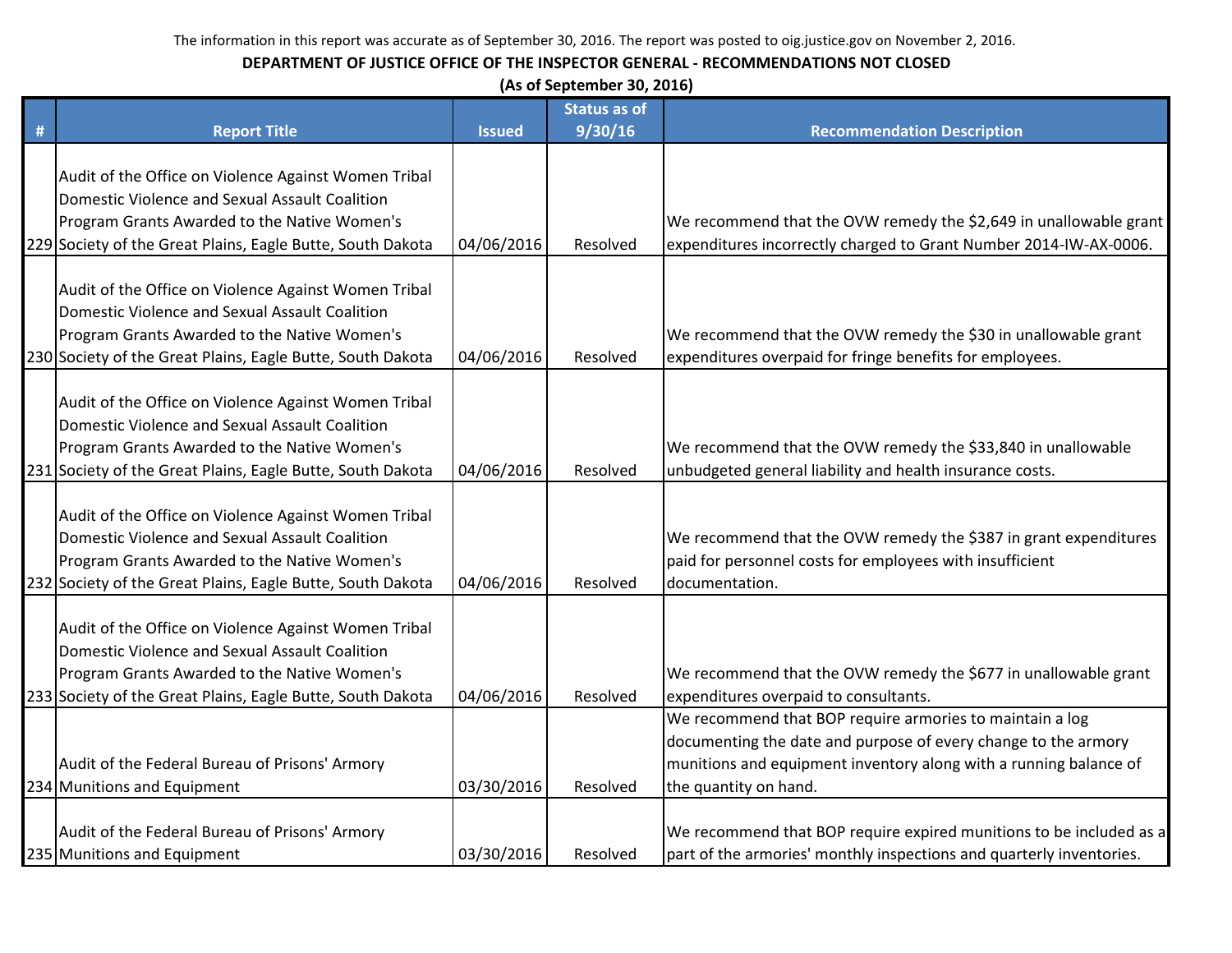| (As of September 30, 2016) |  |
|----------------------------|--|
|----------------------------|--|

|   |                                                    |               | <b>Status as of</b> |                                                                      |
|---|----------------------------------------------------|---------------|---------------------|----------------------------------------------------------------------|
| # | <b>Report Title</b>                                | <b>Issued</b> | 9/30/16             | <b>Recommendation Description</b>                                    |
|   |                                                    |               |                     | We recommend that BOP require institutions to print the Monthly      |
|   |                                                    |               |                     | Inventory Report, Quarterly Testing/Inventory Report, and the Annual |
|   |                                                    |               |                     | Testing Report for Weapons with no inspection dates and handwrite    |
|   | Audit of the Federal Bureau of Prisons' Armory     |               |                     | the date of each test fire or inspection on the report, including    |
|   | 236 Munitions and Equipment                        | 03/30/2016    | Resolved            | ammunition.                                                          |
|   | Audit of the Federal Bureau of Prisons' Armory     |               |                     | We recommend that BOP require institutions to reconcile SOS and      |
|   | 237 Munitions and Equipment                        | 03/30/2016    | Resolved            | SPMS at least annually.                                              |
|   | Audit of the Federal Bureau of Prisons' Armory     |               |                     | We recommend that BOP require institutions to update SOS to include  |
|   | 238 Munitions and Equipment                        | 03/30/2016    | Resolved            | the FPS-ID for all controlled property.                              |
|   |                                                    |               |                     |                                                                      |
|   |                                                    |               |                     | We recommend that BOP require the armories to use the standard       |
|   |                                                    |               |                     | naming conventions for weapons, ammunition, and chemical agents      |
|   | Audit of the Federal Bureau of Prisons' Armory     |               |                     | and stun munitions, and ensure the standard names clearly tie to the |
|   | 239 Munitions and Equipment                        | 03/30/2016    | Resolved            | authorized use and minimum standards.                                |
|   |                                                    |               |                     |                                                                      |
|   | Audit of the Federal Bureau of Prisons' Armory     |               |                     | We recommend that BOP update its policies to include the retention   |
|   | 240 Munitions and Equipment                        | 03/30/2016    | Resolved            | requirement for the Annual Testing Report for Weapons.               |
|   |                                                    |               |                     |                                                                      |
|   | Audit of the Federal Bureau of Prisons' Armory     |               |                     | We recommend that BOP update its policies with specific guidance for |
|   | 241 Munitions and Equipment                        | 03/30/2016    | Resolved            | FCC armories regarding minimum inventory requirements.               |
|   |                                                    |               |                     | We recommend that BOP update the correctional services policy by     |
|   |                                                    |               |                     | eliminating manufacturer-specific names and product codes, adding    |
|   | Audit of the Federal Bureau of Prisons' Armory     |               |                     | munitions that are authorized by BOP but not included in the policy, |
|   | 242 Munitions and Equipment                        | 03/30/2016    | Resolved            | and providing a range of specifications for each munition.           |
|   | Audit of the Village of Willow Springs Police      |               |                     | Ensure that the Willow Springs PD evaluates the new timekeeping      |
|   | Department's Equitable Sharing Program Activities, |               |                     | procedures to ensure that overtime costs are properly supported and  |
|   | 243 Willow Springs, Illinois                       | 03/30/2016    | Resolved            | authorized.                                                          |
|   | Audit of the Village of Willow Springs Police      |               |                     |                                                                      |
|   | Department's Equitable Sharing Program Activities, |               |                     | Ensure that the Willow Springs PD maintains a listing of all capital |
|   |                                                    |               |                     |                                                                      |
|   | 244 Willow Springs, Illinois                       | 03/30/2016    | Resolved            | assets, including those purchased with DOJ equitable sharing funds.  |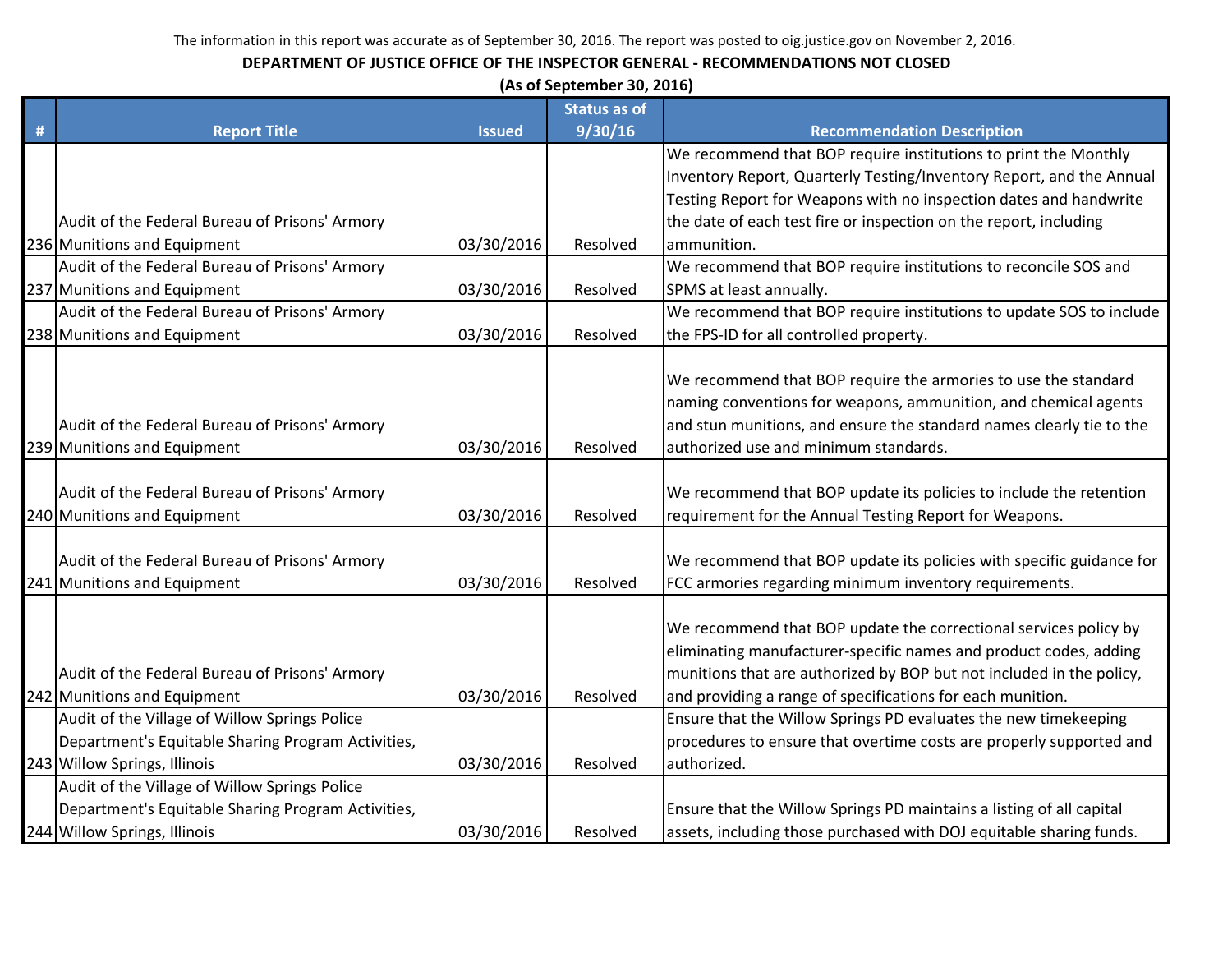|   | (As of September 30, 2016)                                                                                                                                                           |               |                     |                                                                                                                                                                                                                                                                                                                                                                                                                                                                                                                                                                                                                                                                                                      |  |  |
|---|--------------------------------------------------------------------------------------------------------------------------------------------------------------------------------------|---------------|---------------------|------------------------------------------------------------------------------------------------------------------------------------------------------------------------------------------------------------------------------------------------------------------------------------------------------------------------------------------------------------------------------------------------------------------------------------------------------------------------------------------------------------------------------------------------------------------------------------------------------------------------------------------------------------------------------------------------------|--|--|
|   |                                                                                                                                                                                      |               | <b>Status as of</b> |                                                                                                                                                                                                                                                                                                                                                                                                                                                                                                                                                                                                                                                                                                      |  |  |
| # | <b>Report Title</b>                                                                                                                                                                  | <b>Issued</b> | 9/30/16             | <b>Recommendation Description</b>                                                                                                                                                                                                                                                                                                                                                                                                                                                                                                                                                                                                                                                                    |  |  |
|   | Audit of the Village of Willow Springs Police<br>Department's Equitable Sharing Program Activities,<br>245 Willow Springs, Illinois                                                  | 03/30/2016    | Resolved            | Ensure that the Willow Springs PD, in conjunction with the village of<br>Willow Springs, establishes procedures for timely submitting accurate<br>and complete Equitable Sharing Agreement and Certification Reports.                                                                                                                                                                                                                                                                                                                                                                                                                                                                                |  |  |
|   | Audit of the Village of Willow Springs Police<br>Department's Equitable Sharing Program Activities,<br>246 Willow Springs, Illinois                                                  | 03/30/2016    | Resolved            | Ensure that the Willow Springs PD, in conjunction with the village of<br>Willow Springs, reviews its equitable sharing expenditures per its<br>accounting records and submits, if necessary, amended certification<br>reports for FY 2013 through FY 2015 that accurately reflect<br>expenditures incurred.                                                                                                                                                                                                                                                                                                                                                                                          |  |  |
|   | Audit of the Village of Willow Springs Police<br>Department's Equitable Sharing Program Activities,<br>247 Willow Springs, Illinois                                                  | 03/30/2016    | Resolved            | Ensure that the Willow Springs PD, in coordination with the village of<br>Willow Springs, establishes formal, written procedures for the<br>administration of DOJ equitable sharing funds. These procedures<br>should ensure that the Willow Springs PD timely and accurately<br>accounts for all DOJ equitable sharing transactions, monitors its<br>equitable sharing activities on a more routine basis, and maintains<br>adequate records to support all equitable sharing activities. These<br>procedures should also incorporate stronger internal controls over the<br>DOJ equitable sharing bank account and the authorization and<br>payment of expenses paid with equitable sharing funds. |  |  |
|   | Audit of the Village of Willow Springs Police<br>Department's Equitable Sharing Program Activities,<br>248 Willow Springs, Illinois<br>Audit of the Village of Willow Springs Police | 03/30/2016    | Resolved            | Ensure the Willow Springs PD implements procedures for appropriately<br>assessing the need to use equitable sharing funds to purchase items<br>that will enhance the department's operations. These procedures<br>should include a routine assessment of the use of equipment and<br>timely action to dispose of items no longer needed.                                                                                                                                                                                                                                                                                                                                                             |  |  |
|   | Department's Equitable Sharing Program Activities,<br>249 Willow Springs, Illinois                                                                                                   | 03/30/2016    | Resolved            | Put to better use the \$466,576 in equitable sharing funds that have<br>been held for more than 3 years.                                                                                                                                                                                                                                                                                                                                                                                                                                                                                                                                                                                             |  |  |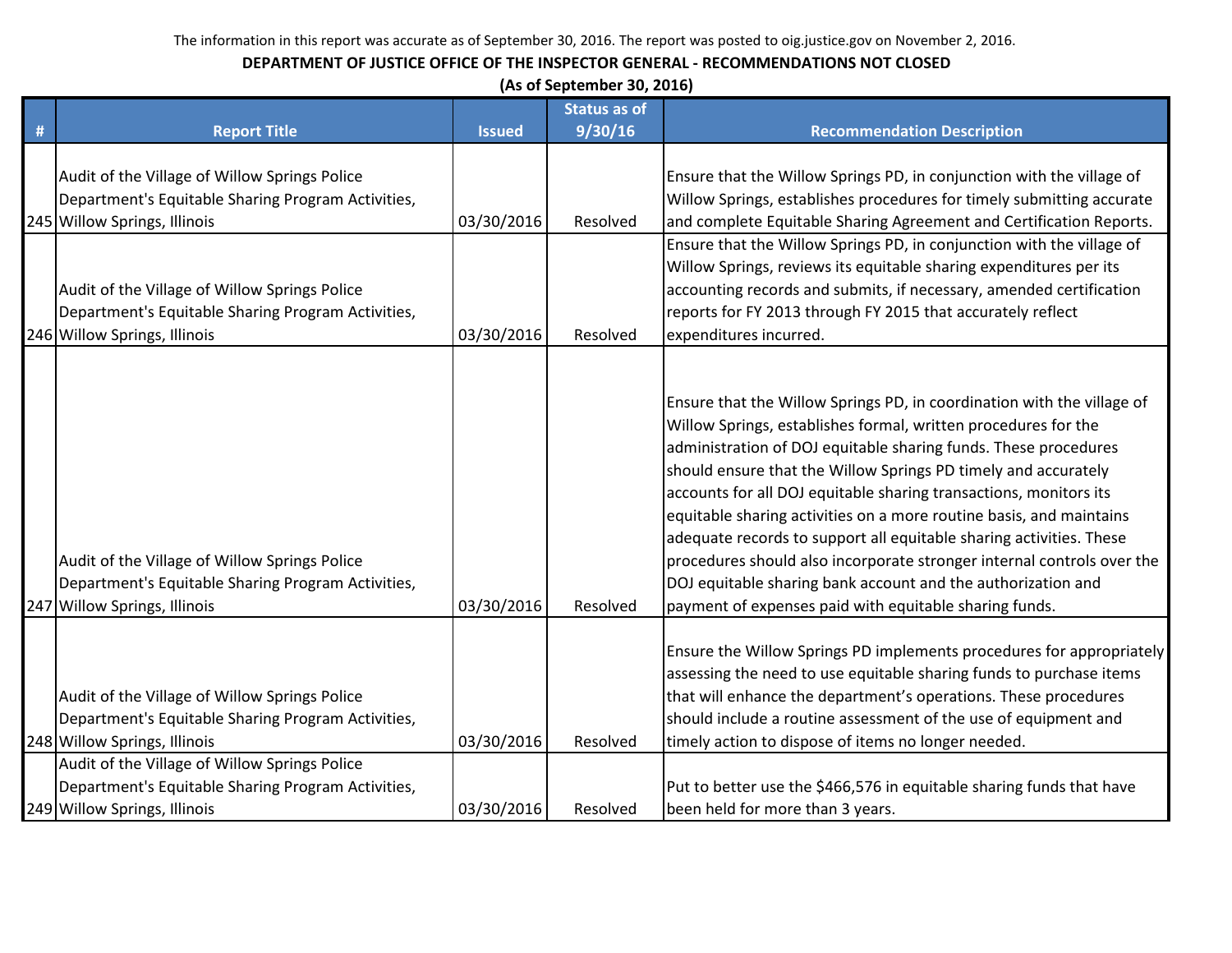|   | (As of September 30, 2016)                            |               |                     |                                                                       |  |  |
|---|-------------------------------------------------------|---------------|---------------------|-----------------------------------------------------------------------|--|--|
|   |                                                       |               | <b>Status as of</b> |                                                                       |  |  |
| # | <b>Report Title</b>                                   | <b>Issued</b> | 9/30/16             | <b>Recommendation Description</b>                                     |  |  |
|   | Audit of the Village of Willow Springs Police         |               |                     |                                                                       |  |  |
|   | Department's Equitable Sharing Program Activities,    |               |                     | Remedy the \$1,080 in training costs that were not supported by       |  |  |
|   | 250 Willow Springs, Illinois                          | 03/30/2016    | Resolved            | adequate documentation.                                               |  |  |
|   | Audit of the Village of Willow Springs Police         |               |                     | Remedy the \$1,827 in unallowable expenditures for the                |  |  |
|   | Department's Equitable Sharing Program Activities,    |               |                     | reimbursement of travel-related expenditures in excess of authorized  |  |  |
|   | 251 Willow Springs, Illinois                          | 03/30/2016    | Resolved            | per diem rates.                                                       |  |  |
|   | Audit of the Village of Willow Springs Police         |               |                     | Remedy the \$116,572 in questioned costs related to the purchase of   |  |  |
|   | Department's Equitable Sharing Program Activities,    |               |                     | vehicles that were minimally used and, therefore, did not enhance law |  |  |
|   | 252 Willow Springs, Illinois                          | 03/30/2016    | Resolved            | enforcement operations.                                               |  |  |
|   | Audit of the Village of Willow Springs Police         |               |                     |                                                                       |  |  |
|   | Department's Equitable Sharing Program Activities,    |               |                     | Remedy the \$151,672 in overtime expenditures not supported by        |  |  |
|   | 253 Willow Springs, Illinois                          | 03/30/2016    | Resolved            | adequate documentation.                                               |  |  |
|   | Audit of the Village of Willow Springs Police         |               |                     |                                                                       |  |  |
|   | Department's Equitable Sharing Program Activities,    |               |                     | Remedy the \$2,135 in unallowable expenditures for the                |  |  |
|   | 254 Willow Springs, Illinois                          | 03/30/2016    | Resolved            | reimbursement of special cleaning services for the Willow Springs PD. |  |  |
|   | Audit of the Village of Willow Springs Police         |               |                     |                                                                       |  |  |
|   | Department's Equitable Sharing Program Activities,    |               |                     | Remedy the \$3,783 in unallowable expenditures for the purchase of    |  |  |
|   | 255 Willow Springs, Illinois                          | 03/30/2016    | Resolved            | floatation vests by the Willow Springs Fire Department.               |  |  |
|   | Audit of the Village of Willow Springs Police         |               |                     |                                                                       |  |  |
|   | Department's Equitable Sharing Program Activities,    |               |                     | Remedy the \$3,839 in travel costs that were not supported by         |  |  |
|   | 256 Willow Springs, Illinois                          | 03/30/2016    | Resolved            | adequate documentation of the law enforcement training completed.     |  |  |
|   | Audit of the Village of Willow Springs Police         |               |                     | Remedy the \$83,039 in DOJ equitable sharing funds used in            |  |  |
|   | Department's Equitable Sharing Program Activities,    |               |                     | conjunction with federal grant funds to purchase a boat that was not  |  |  |
|   | 257 Willow Springs, Illinois                          | 03/30/2016    | Resolved            | used to enhance law enforcement operations.                           |  |  |
|   | Audit of the Drug Enforcement Administration's        |               |                     |                                                                       |  |  |
|   | Aviation Operations with the Department of Defense in |               |                     | Ensure the MOUs it enters into with the DOD have suitable dates for   |  |  |
|   | 258 Afghanistan                                       | 03/29/2016    | Resolved            | all required financial reporting.                                     |  |  |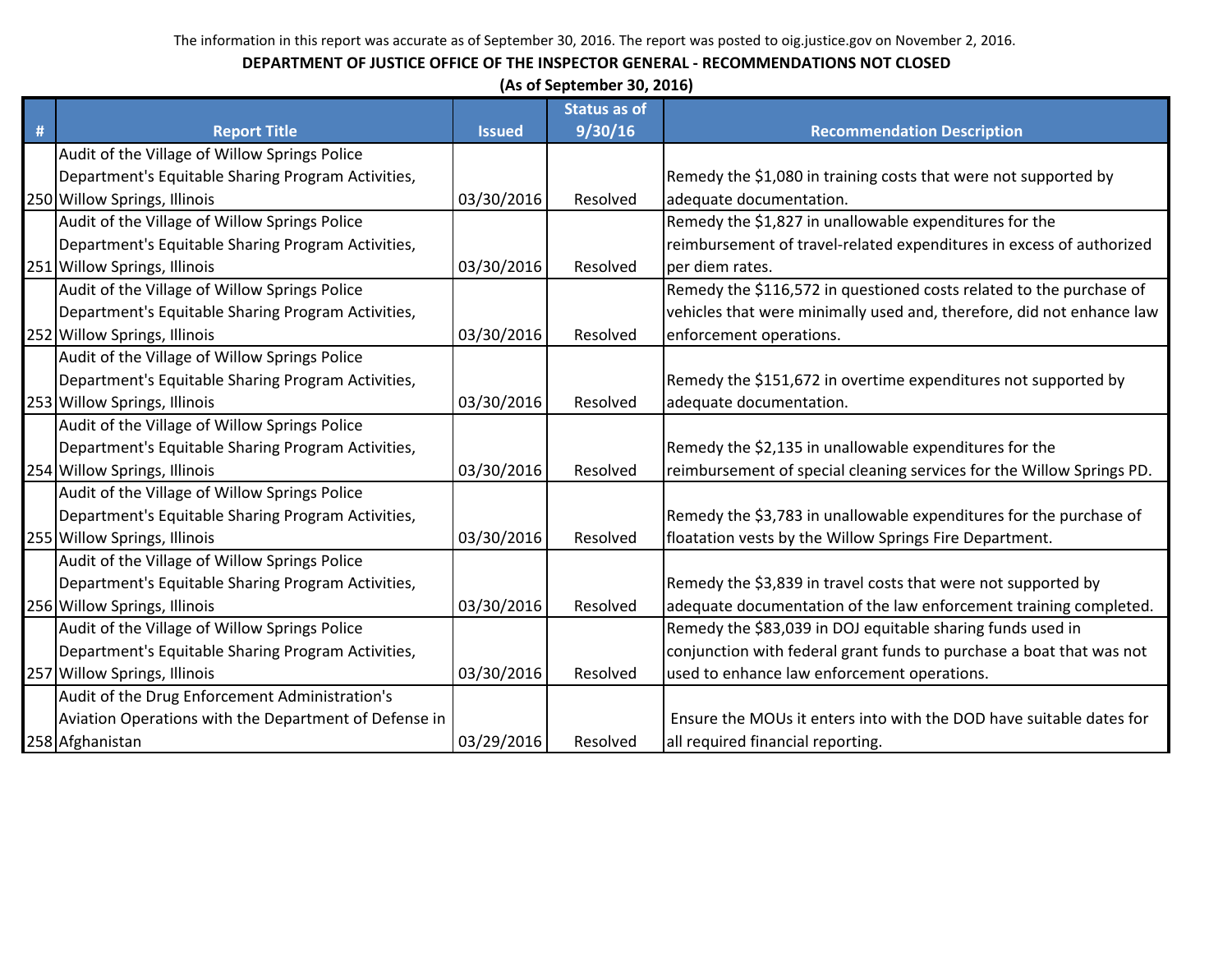#### **DEPARTMENT OF JUSTICE OFFICE OF THE INSPECTOR GENERAL - RECOMMENDATIONS NOT CLOSED**

**(As of September 30, 2016)**

|   |                                                                                                                            |               | <b>Status as of</b> |                                                                                                                                                                                                                                                                                                                                                                                                                                                                                                               |
|---|----------------------------------------------------------------------------------------------------------------------------|---------------|---------------------|---------------------------------------------------------------------------------------------------------------------------------------------------------------------------------------------------------------------------------------------------------------------------------------------------------------------------------------------------------------------------------------------------------------------------------------------------------------------------------------------------------------|
| # | <b>Report Title</b>                                                                                                        | <b>Issued</b> | 9/30/16             | <b>Recommendation Description</b>                                                                                                                                                                                                                                                                                                                                                                                                                                                                             |
|   | Audit of the Drug Enforcement Administration's<br>Aviation Operations with the Department of Defense in                    |               |                     | Ensure that major agreements involving the transfer or modification of<br>high-dollar assets, such as aircraft, be sufficiently documented to<br>provide a record of the transfer, the terms and conditions related to<br>any agreements pertaining to the assets that are being transferred, and<br>any modifications that are to be completed, as well as the<br>responsibility and time frame therefor; and remedial provisions to<br>protect the interests of the DEA in the event of loss or damage that |
|   | 259 Afghanistan                                                                                                            | 03/29/2016    | Resolved            | may occur to the DEA's assets during that process.                                                                                                                                                                                                                                                                                                                                                                                                                                                            |
|   | Audit of the Drug Enforcement Administration's<br>Aviation Operations with the Department of Defense in<br>260 Afghanistan | 03/29/2016    | Resolved            | Ensure that the parts for the ATR 500 are utilized or returned to the<br>DOD.                                                                                                                                                                                                                                                                                                                                                                                                                                 |
|   | Audit of the Drug Enforcement Administration's<br>Aviation Operations with the Department of Defense in<br>261 Afghanistan | 03/29/2016    | Resolved            | Establish procedures to ensure the Aviation Division adheres to its<br>policy requiring that training records be maintained in sufficient detail<br>for both the DEA and contract personnel.                                                                                                                                                                                                                                                                                                                  |
|   | Audit of the Drug Enforcement Administration's<br>Aviation Operations with the Department of Defense in<br>262 Afghanistan | 03/29/2016    | Resolved            | Put the \$262,102 of MOU funds intended for ATR 500 maintenance to<br>a better use.                                                                                                                                                                                                                                                                                                                                                                                                                           |
|   | Audit of the Drug Enforcement Administration's<br>Aviation Operations with the Department of Defense in<br>263 Afghanistan | 03/29/2016    | Resolved            | Remedy \$2,335,740 in unallowable non-personnel expenditures<br>charged to the MOUs including: a. Remedy \$1,664,699 in unallowable<br>non-personnel expenditures that the DEA has incorrectly claimed for<br>maintenance of the Global Discovery ATR 500 aircraft, travel to<br>oversee the Global Discovery program, and training for pilots and<br>mechanics to fly the ATR 500.                                                                                                                           |
|   | Audit of the Drug Enforcement Administration's<br>Aviation Operations with the Department of Defense in<br>264 Afghanistan | 03/29/2016    | Resolved            | Remedy \$2,335,740 in unallowable non-personnel expenditures<br>charged to the MOUs including: Remedy \$671,041 in unallowable non-<br>personnel expenditures that the DEA has incorrectly claimed for travel-<br>related expenditures for non-Afghanistan operations, training<br>unrelated to Afghanistan, and other unallowable expenditures.                                                                                                                                                              |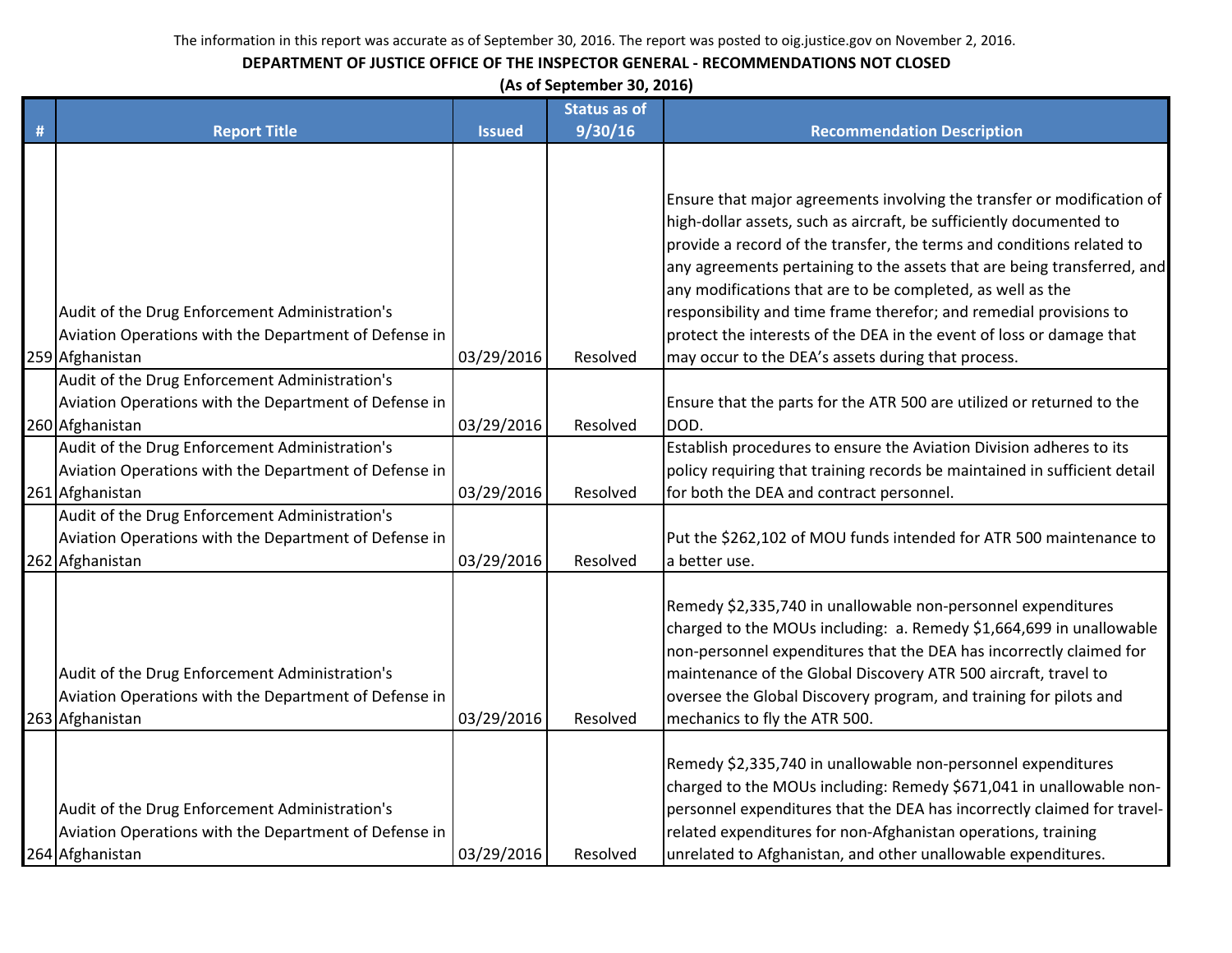| (As of September 30, 2016) |  |
|----------------------------|--|
|----------------------------|--|

|   |                                                         |               | <b>Status as of</b> |                                                                                                                                                  |
|---|---------------------------------------------------------|---------------|---------------------|--------------------------------------------------------------------------------------------------------------------------------------------------|
| # | <b>Report Title</b>                                     | <b>Issued</b> | 9/30/16             | <b>Recommendation Description</b>                                                                                                                |
|   |                                                         |               |                     | Remedy \$8,572,638 in questioned costs for the procurement of the                                                                                |
|   |                                                         |               |                     | ATR 500 aircraft by strengthening internal controls to ensure existing                                                                           |
|   | Audit of the Drug Enforcement Administration's          |               |                     | policies and procedures are followed and that it abides by federal                                                                               |
|   | Aviation Operations with the Department of Defense in   |               |                     | acquisition regulations in its solicitation and procurement process                                                                              |
|   | 265 Afghanistan                                         | 03/29/2016    | Resolved            | when purchasing future aircraft.                                                                                                                 |
|   | Audit of the Drug Enforcement Administration's          |               |                     |                                                                                                                                                  |
|   | Aviation Operations with the Department of Defense in   |               |                     | Remedy the \$47,453 in unallowable personnel expenditures charged to                                                                             |
|   | 266 Afghanistan                                         | 03/29/2016    | Resolved            | the MOUs.                                                                                                                                        |
|   |                                                         |               |                     |                                                                                                                                                  |
|   |                                                         |               |                     | Remedy the \$78,208 in unsupported non-personnel expenditures                                                                                    |
|   | Audit of the Drug Enforcement Administration's          |               |                     | charged to the MOUs including: Remedy \$26,262 in unsupported non-                                                                               |
|   | Aviation Operations with the Department of Defense in   |               |                     | personnel expenditures that the DEA claimed for training, maintenance                                                                            |
|   | 267 Afghanistan                                         | 03/29/2016    | Resolved            | of aircraft, travel, and other unsupported expenditures.                                                                                         |
|   |                                                         |               |                     | Remedy the \$78,208 in unsupported non-personnel expenditures                                                                                    |
|   |                                                         |               |                     | charged to the MOUs including: Remedy the \$51,946 in unsupported                                                                                |
|   | Audit of the Drug Enforcement Administration's          |               |                     | non-personnel expenditures that the DEA claimed for electricity and                                                                              |
|   | Aviation Operations with the Department of Defense in   |               |                     | generator services at Camp Alvarado, located at the Kabul                                                                                        |
|   | 268 Afghanistan                                         | 03/29/2016    | Resolved            | International Airport.                                                                                                                           |
|   |                                                         |               |                     |                                                                                                                                                  |
|   |                                                         |               |                     | Strengthen its internal controls by establishing procedures on how it<br>oversees and verifies the Aviation Division's contractor's performance, |
|   | Audit of the Drug Enforcement Administration's          |               |                     | to ensure that contractors provide adequate support for the charges                                                                              |
|   | Aviation Operations with the Department of Defense in   |               |                     | that are billed to the DEA and that the DEA review supporting                                                                                    |
|   | 269 Afghanistan                                         | 03/29/2016    | Resolved            | documentation prior to paying summary monthly invoices.                                                                                          |
|   |                                                         |               |                     |                                                                                                                                                  |
|   | Audit of the Drug Enforcement Administration's          |               |                     | Work with the DOD to establish clear objectives and deliverables, and a                                                                          |
|   | Aviation Operations with the Department of Defense in   |               |                     | method for tracking deliverables to ascertain whether these efforts are                                                                          |
|   | 270 Afghanistan                                         | 03/29/2016    | Resolved            | achieving the desired objectives.                                                                                                                |
|   | Audit of the Office of Justice Programs Grant Awarded   |               |                     |                                                                                                                                                  |
|   | to the Housing Authority of Plainfield, Plainfield, New |               |                     | Ensure Plainfield develops and implements policies and procedures                                                                                |
|   | 271 Jersey                                              | 03/29/2016    | Resolved            | that ensure accountability over federal funds.                                                                                                   |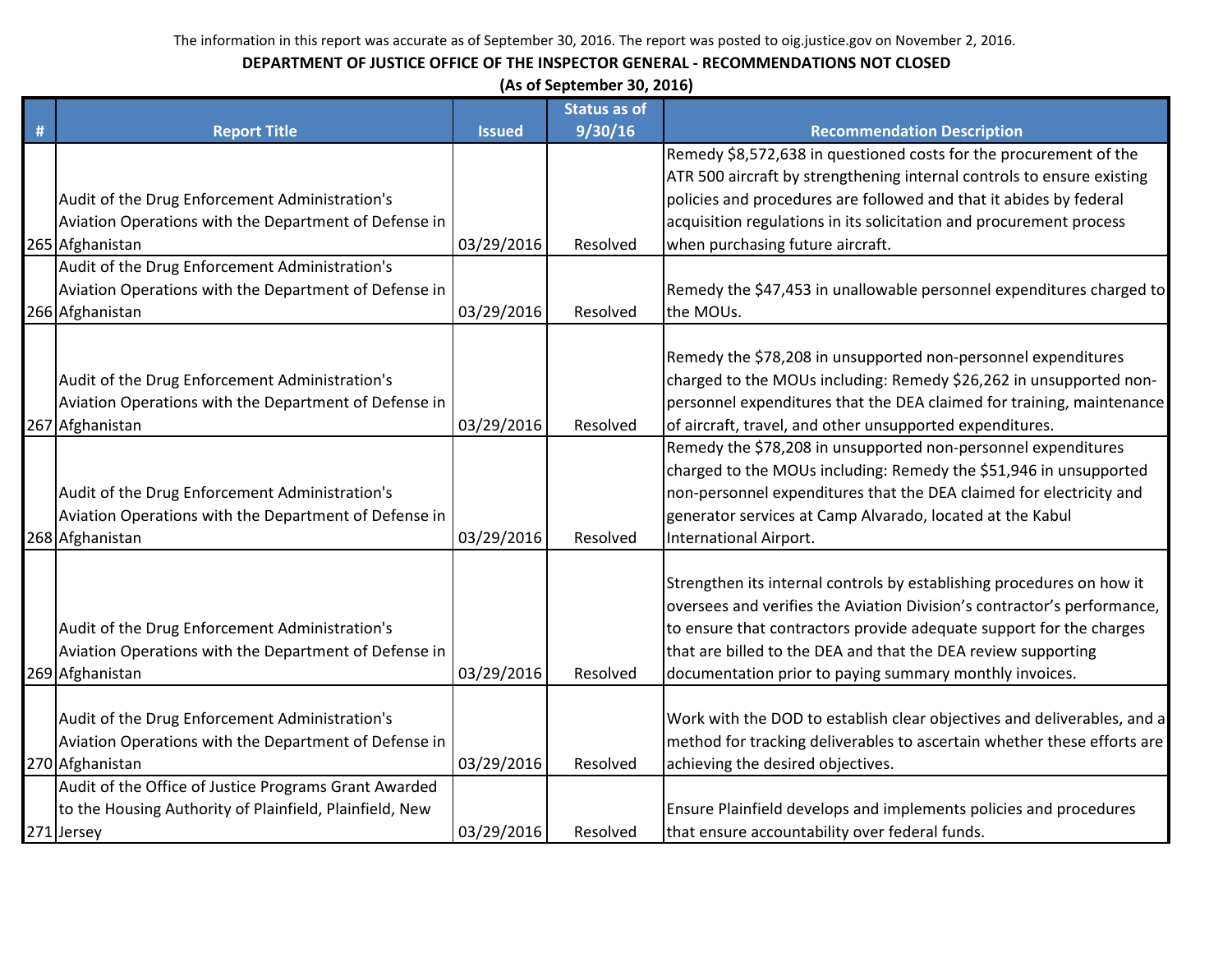| <b>Status as of</b><br>#<br>9/30/16<br><b>Report Title</b><br><b>Recommendation Description</b><br><b>Issued</b><br>Audit of the Office of Justice Programs Grant Awarded<br>Ensure Plainfield develops and implements policies and procedures<br>to the Housing Authority of Plainfield, Plainfield, New<br>that ensure it maintains a list of grant transactions and related bank<br>272 Jersey<br>03/29/2016<br>Resolved<br>statements.<br>Audit of the Office of Justice Programs Grant Awarded<br>to the Housing Authority of Plainfield, Plainfield, New<br>Ensure Plainfield develops and implements policies and procedures<br>that ensure it submits timely and accurate financial reports.<br>273 Jersey<br>03/29/2016<br>Resolved<br>Ensure Plainfield develops and implements policies and procedures to | (As of September 30, 2016) |  |  |  |  |  |
|----------------------------------------------------------------------------------------------------------------------------------------------------------------------------------------------------------------------------------------------------------------------------------------------------------------------------------------------------------------------------------------------------------------------------------------------------------------------------------------------------------------------------------------------------------------------------------------------------------------------------------------------------------------------------------------------------------------------------------------------------------------------------------------------------------------------|----------------------------|--|--|--|--|--|
|                                                                                                                                                                                                                                                                                                                                                                                                                                                                                                                                                                                                                                                                                                                                                                                                                      |                            |  |  |  |  |  |
|                                                                                                                                                                                                                                                                                                                                                                                                                                                                                                                                                                                                                                                                                                                                                                                                                      |                            |  |  |  |  |  |
|                                                                                                                                                                                                                                                                                                                                                                                                                                                                                                                                                                                                                                                                                                                                                                                                                      |                            |  |  |  |  |  |
|                                                                                                                                                                                                                                                                                                                                                                                                                                                                                                                                                                                                                                                                                                                                                                                                                      |                            |  |  |  |  |  |
|                                                                                                                                                                                                                                                                                                                                                                                                                                                                                                                                                                                                                                                                                                                                                                                                                      |                            |  |  |  |  |  |
|                                                                                                                                                                                                                                                                                                                                                                                                                                                                                                                                                                                                                                                                                                                                                                                                                      |                            |  |  |  |  |  |
|                                                                                                                                                                                                                                                                                                                                                                                                                                                                                                                                                                                                                                                                                                                                                                                                                      |                            |  |  |  |  |  |
|                                                                                                                                                                                                                                                                                                                                                                                                                                                                                                                                                                                                                                                                                                                                                                                                                      |                            |  |  |  |  |  |
|                                                                                                                                                                                                                                                                                                                                                                                                                                                                                                                                                                                                                                                                                                                                                                                                                      |                            |  |  |  |  |  |
|                                                                                                                                                                                                                                                                                                                                                                                                                                                                                                                                                                                                                                                                                                                                                                                                                      |                            |  |  |  |  |  |
| ensure that it submits timely and accurate progress reports and<br>Audit of the Office of Justice Programs Grant Awarded                                                                                                                                                                                                                                                                                                                                                                                                                                                                                                                                                                                                                                                                                             |                            |  |  |  |  |  |
| maintains documentation that supports the programmatic<br>to the Housing Authority of Plainfield, Plainfield, New                                                                                                                                                                                                                                                                                                                                                                                                                                                                                                                                                                                                                                                                                                    |                            |  |  |  |  |  |
| 274 Jersey<br>accomplishments claimed within the progress reports.<br>03/29/2016<br>Resolved                                                                                                                                                                                                                                                                                                                                                                                                                                                                                                                                                                                                                                                                                                                         |                            |  |  |  |  |  |
| Audit of the Office of Justice Programs Grant Awarded                                                                                                                                                                                                                                                                                                                                                                                                                                                                                                                                                                                                                                                                                                                                                                |                            |  |  |  |  |  |
| Ensure Plainfield's drawdowns follow OJP Financial Guide's minimum<br>to the Housing Authority of Plainfield, Plainfield, New                                                                                                                                                                                                                                                                                                                                                                                                                                                                                                                                                                                                                                                                                        |                            |  |  |  |  |  |
| 275 Jersey<br>03/29/2016<br>cash on hand policy and are adequately supported.<br>Resolved                                                                                                                                                                                                                                                                                                                                                                                                                                                                                                                                                                                                                                                                                                                            |                            |  |  |  |  |  |
| Audit of the Office of Justice Programs Grant Awarded                                                                                                                                                                                                                                                                                                                                                                                                                                                                                                                                                                                                                                                                                                                                                                |                            |  |  |  |  |  |
| to the Housing Authority of Plainfield, Plainfield, New                                                                                                                                                                                                                                                                                                                                                                                                                                                                                                                                                                                                                                                                                                                                                              |                            |  |  |  |  |  |
| Remedy \$244,233 in unsupported grant funds.<br>276 Jersey<br>03/29/2016<br>Resolved                                                                                                                                                                                                                                                                                                                                                                                                                                                                                                                                                                                                                                                                                                                                 |                            |  |  |  |  |  |
|                                                                                                                                                                                                                                                                                                                                                                                                                                                                                                                                                                                                                                                                                                                                                                                                                      |                            |  |  |  |  |  |
| Ensure that its staff and all grantees receive training on the reporting<br>Audit of the National Institute of Justice's Management                                                                                                                                                                                                                                                                                                                                                                                                                                                                                                                                                                                                                                                                                  |                            |  |  |  |  |  |
| and Oversight of DNA Backlog Reduction Grantees'<br>of program income, including on the required and proper use of the                                                                                                                                                                                                                                                                                                                                                                                                                                                                                                                                                                                                                                                                                               |                            |  |  |  |  |  |
| 277 Reporting and Use of Program Income<br>03/28/2016<br>Resolved<br>program income calculator.                                                                                                                                                                                                                                                                                                                                                                                                                                                                                                                                                                                                                                                                                                                      |                            |  |  |  |  |  |
| Audit of the National Institute of Justice's Management                                                                                                                                                                                                                                                                                                                                                                                                                                                                                                                                                                                                                                                                                                                                                              |                            |  |  |  |  |  |
| and Oversight of DNA Backlog Reduction Grantees'                                                                                                                                                                                                                                                                                                                                                                                                                                                                                                                                                                                                                                                                                                                                                                     |                            |  |  |  |  |  |
| Establish policies and procedures to inform all grantees of decisions                                                                                                                                                                                                                                                                                                                                                                                                                                                                                                                                                                                                                                                                                                                                                |                            |  |  |  |  |  |
| 278 Reporting and Use of Program Income<br>03/28/2016<br>that may impact grantees' reporting of program income.<br>Resolved                                                                                                                                                                                                                                                                                                                                                                                                                                                                                                                                                                                                                                                                                          |                            |  |  |  |  |  |
| Audit of the National Institute of Justice's Management<br>Improve and enhance formal written procedures for accurately                                                                                                                                                                                                                                                                                                                                                                                                                                                                                                                                                                                                                                                                                              |                            |  |  |  |  |  |
| and Oversight of DNA Backlog Reduction Grantees'<br>reporting and verifying program income, including for any extension                                                                                                                                                                                                                                                                                                                                                                                                                                                                                                                                                                                                                                                                                              |                            |  |  |  |  |  |
| 279 Reporting and Use of Program Income<br>03/28/2016<br>Resolved<br>periods.                                                                                                                                                                                                                                                                                                                                                                                                                                                                                                                                                                                                                                                                                                                                        |                            |  |  |  |  |  |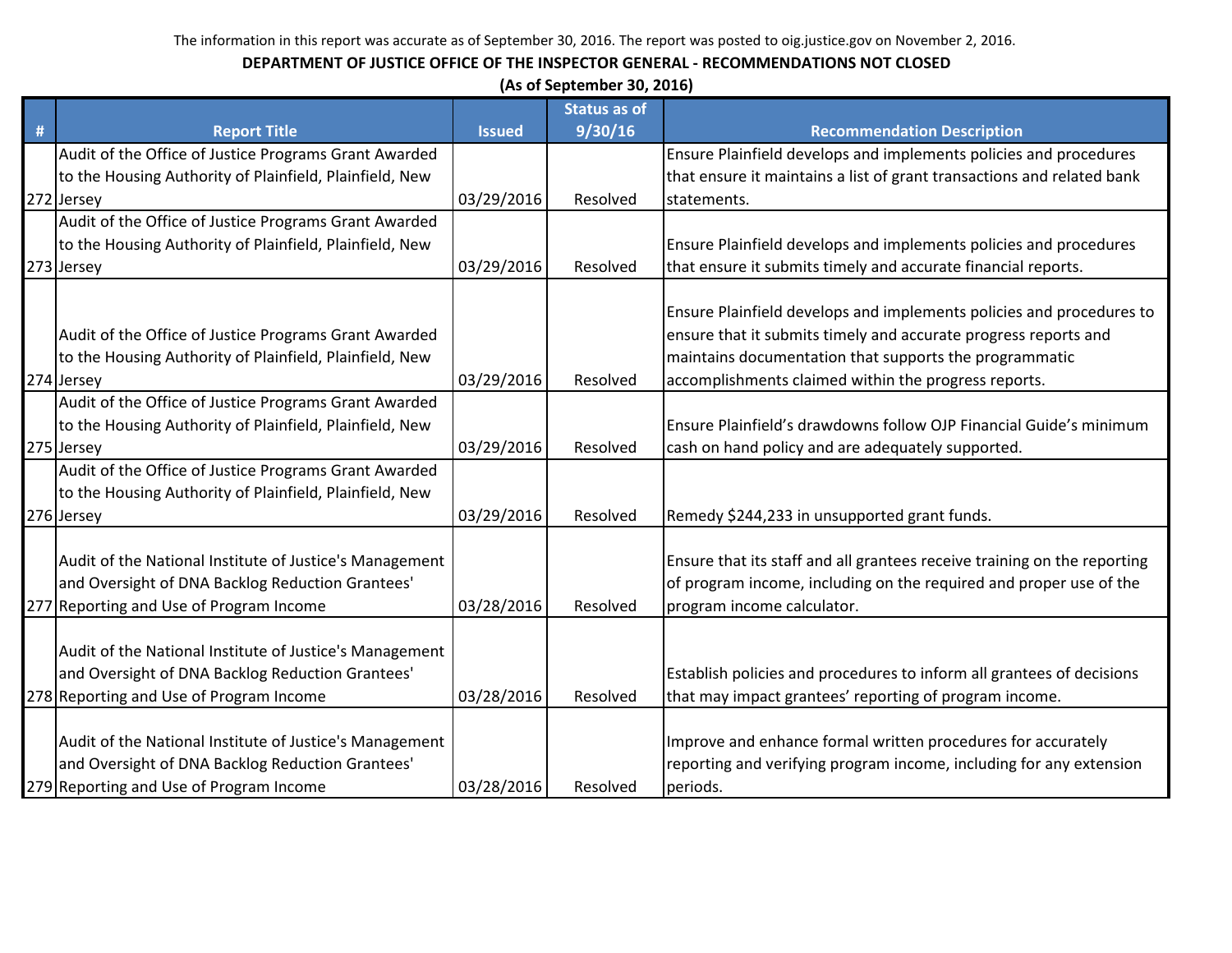|   |                                                           |               |                     | (As of September 30, 2016)                                                |  |  |  |  |  |
|---|-----------------------------------------------------------|---------------|---------------------|---------------------------------------------------------------------------|--|--|--|--|--|
|   |                                                           |               | <b>Status as of</b> |                                                                           |  |  |  |  |  |
| # | <b>Report Title</b>                                       | <b>Issued</b> | 9/30/16             | <b>Recommendation Description</b>                                         |  |  |  |  |  |
|   |                                                           |               |                     |                                                                           |  |  |  |  |  |
|   | Audit of the National Institute of Justice's Management   |               |                     | Strengthen and enhance the current process to ensure clear and            |  |  |  |  |  |
|   | and Oversight of DNA Backlog Reduction Grantees'          |               |                     | consistent procedures to identify and monitor all grantees with the       |  |  |  |  |  |
|   | 280 Reporting and Use of Program Income                   | 03/28/2016    | Resolved            | potential to generate program income.                                     |  |  |  |  |  |
|   | Audit of the Office of Justice Programs Bureau of Justice |               |                     |                                                                           |  |  |  |  |  |
|   | Assistance Award to the Administrative Office of the      |               |                     |                                                                           |  |  |  |  |  |
|   | 283 Courts, Annapolis, Maryland                           | 03/25/2016    | Resolved            | Remedy \$17,295 in unallowable fringe benefit expenses.                   |  |  |  |  |  |
|   | Audit of the Office of Justice Programs Bureau of Justice |               |                     |                                                                           |  |  |  |  |  |
|   | Assistance Award to the Administrative Office of the      |               |                     | Remedy \$45,540 in unsupported subrecipient salary and fringe benefit     |  |  |  |  |  |
|   | 284 Courts, Annapolis, Maryland                           | 03/25/2016    | Resolved            | costs.                                                                    |  |  |  |  |  |
|   |                                                           |               |                     |                                                                           |  |  |  |  |  |
|   | Audit of the Office of Justice Programs Bureau of Justice |               |                     | Require that the AOC: (1) review subrecipient supporting documents        |  |  |  |  |  |
|   | Assistance Award to the Administrative Office of the      |               |                     | during site-visits and (2) use the results of State of Maryland Judiciary |  |  |  |  |  |
|   | 285 Courts, Annapolis, Maryland                           | 03/25/2016    | Resolved            | audits to focus future subrecipient monitoring efforts.                   |  |  |  |  |  |
|   | Review of the Federal Bureau of Prisons' Medical          |               |                     | Develop a plan to use available data to assess and prioritize medical     |  |  |  |  |  |
|   | 281 Staffing Challenges                                   | 03/25/2016    | Resolved            | vacancies based on their impact on BOP operations.                        |  |  |  |  |  |
|   |                                                           |               |                     |                                                                           |  |  |  |  |  |
|   |                                                           |               |                     | Develop strategies to better utilize Public Health Service officers to    |  |  |  |  |  |
|   | Review of the Federal Bureau of Prisons' Medical          |               |                     | address the medical vacancies of greatest consequence, including the      |  |  |  |  |  |
|   | 282 Staffing Challenges                                   | 03/25/2016    | Resolved            | use of incentives, assignment flexibilities, and temporary duty.          |  |  |  |  |  |
|   | Audit of the Office of Justice Programs Multi-Purpose     |               |                     | We recommend that OJP ensure LBST develop policies and procedures         |  |  |  |  |  |
|   | Grants Awarded to the Lower Brule Sioux Tribe, Lower      |               |                     | to ensure drawdown requests are based on immediate need or within         |  |  |  |  |  |
|   | 286 Brule, South Dakota                                   | 03/22/2016    | Resolved            | 10 days of disbursement.                                                  |  |  |  |  |  |
|   | Audit of the Office of Justice Programs Multi-Purpose     |               |                     | We recommend that OJP ensure LBST implement procedures to ensure          |  |  |  |  |  |
|   | Grants Awarded to the Lower Brule Sioux Tribe, Lower      |               |                     | only allowable expenses are paid with federal funds and are properly      |  |  |  |  |  |
|   | 287 Brule, South Dakota                                   | 03/22/2016    | Resolved            | supported.                                                                |  |  |  |  |  |
|   | Audit of the Office of Justice Programs Multi-Purpose     |               |                     | We recommend that OJP ensure LBST implement procedures to ensure          |  |  |  |  |  |
|   | Grants Awarded to the Lower Brule Sioux Tribe, Lower      |               |                     | the applied indirect cost rates do not exceed the negotiated indirect     |  |  |  |  |  |
|   | 288 Brule, South Dakota                                   | 03/22/2016    | Resolved            | cost rates or the approved budgets.                                       |  |  |  |  |  |
|   | Audit of the Office of Justice Programs Multi-Purpose     |               |                     | We recommend that OJP ensure that LBST implement procedures to            |  |  |  |  |  |
|   | Grants Awarded to the Lower Brule Sioux Tribe, Lower      |               |                     | ensure transfers between budget categories are accomplished in            |  |  |  |  |  |
|   | 289 Brule, South Dakota                                   | 03/22/2016    | Resolved            | accordance with the 10 percent rule.                                      |  |  |  |  |  |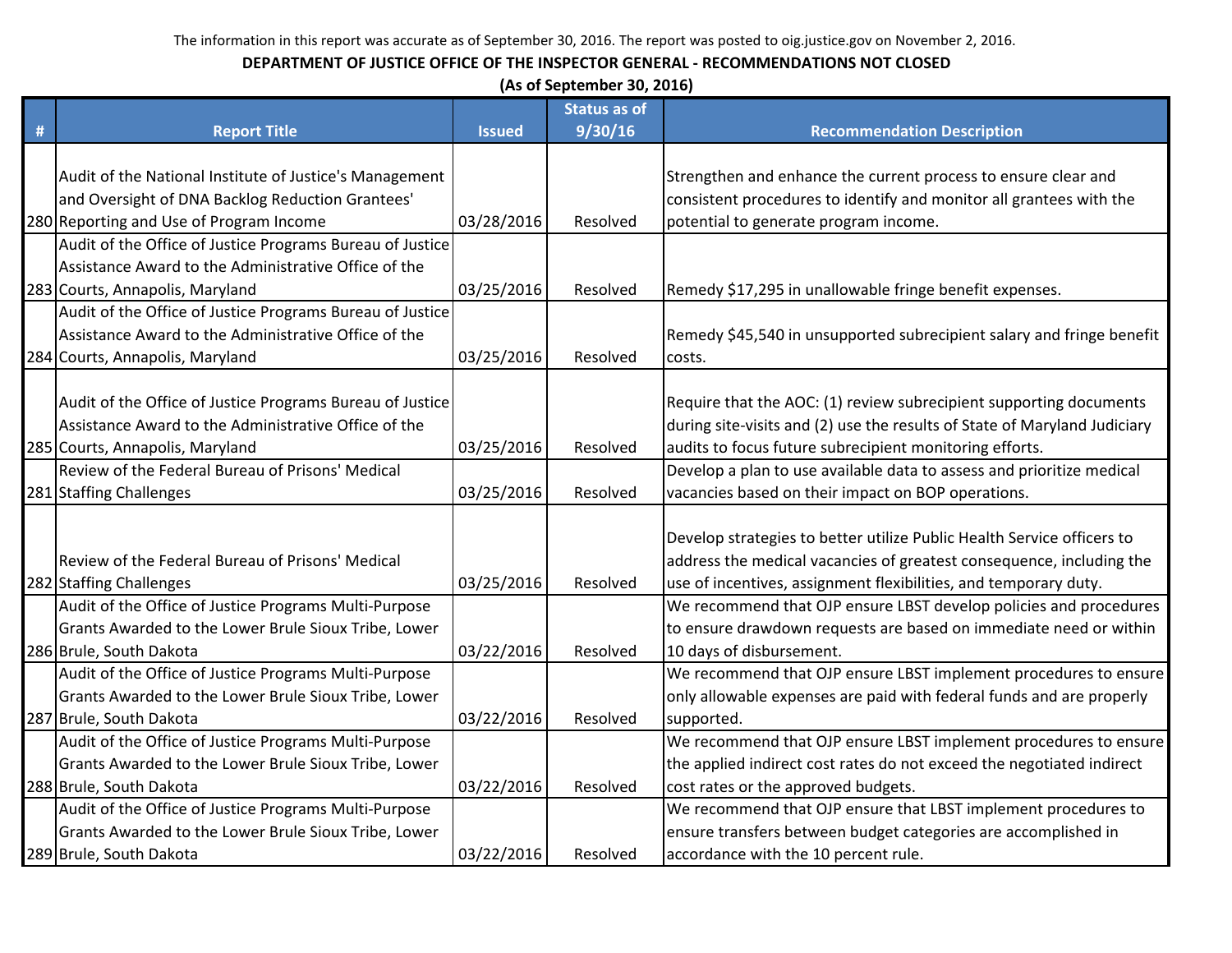|   | (As of September 30, 2016)                            |               |                     |                                                                     |  |  |
|---|-------------------------------------------------------|---------------|---------------------|---------------------------------------------------------------------|--|--|
|   |                                                       |               | <b>Status as of</b> |                                                                     |  |  |
| # | <b>Report Title</b>                                   | <b>Issued</b> | 9/30/16             | <b>Recommendation Description</b>                                   |  |  |
|   | Audit of the Office of Justice Programs Multi-Purpose |               |                     |                                                                     |  |  |
|   | Grants Awarded to the Lower Brule Sioux Tribe, Lower  |               |                     | We recommend that OJP implement procedures to ensure supporting     |  |  |
|   | 290 Brule, South Dakota                               | 03/22/2016    | Resolved            | documentation for progress reports is maintained.                   |  |  |
|   | Audit of the Office of Justice Programs Multi-Purpose |               |                     |                                                                     |  |  |
|   | Grants Awarded to the Lower Brule Sioux Tribe, Lower  |               |                     | We recommend that OJP remedy the \$150,331 in unallowable           |  |  |
|   | 291 Brule, South Dakota                               | 03/22/2016    | Resolved            | personnel salaries that were not budgeted.                          |  |  |
|   | Audit of the Office of Justice Programs Multi-Purpose |               |                     |                                                                     |  |  |
|   | Grants Awarded to the Lower Brule Sioux Tribe, Lower  |               |                     | We recommend that OJP remedy the \$159,272 in unallowable           |  |  |
|   | 292 Brule, South Dakota                               | 03/22/2016    | Resolved            | transfers that exceeded the limits of the 10 percent rule.          |  |  |
|   | Audit of the Office of Justice Programs Multi-Purpose |               |                     |                                                                     |  |  |
|   | Grants Awarded to the Lower Brule Sioux Tribe, Lower  |               |                     | We recommend that OJP remedy the \$19,069 in unsupported            |  |  |
|   | 293 Brule, South Dakota                               | 03/22/2016    | Resolved            | expenditures.                                                       |  |  |
|   | Audit of the Office of Justice Programs Multi-Purpose |               |                     |                                                                     |  |  |
|   | Grants Awarded to the Lower Brule Sioux Tribe, Lower  |               |                     | We recommend that OJP remedy the \$33,397 in unallowable indirect   |  |  |
|   | 294 Brule, South Dakota                               | 03/22/2016    | Resolved            | costs that exceeded the approved budget.                            |  |  |
|   | Audit of the Office of Justice Programs Multi-Purpose |               |                     | We recommend that OJP remedy the \$427,429 in unallowable draws     |  |  |
|   | Grants Awarded to the Lower Brule Sioux Tribe, Lower  |               |                     | that were incurred prior to the approval by the Office of the Chief |  |  |
|   | 295 Brule, South Dakota                               | 03/22/2016    | Resolved            | Financial Officer through a Grant Adjustment Notice.                |  |  |
|   | Audit of the Office of Justice Programs Multi-Purpose |               |                     |                                                                     |  |  |
|   | Grants Awarded to the Lower Brule Sioux Tribe, Lower  |               |                     | We recommend that OJP remedy the \$50,875 in unallowable            |  |  |
|   | 296 Brule, South Dakota                               | 03/22/2016    | Resolved            | expenditures which were not budgeted.                               |  |  |
|   | Audit of the Office of Justice Programs Multi-Purpose |               |                     | We recommend that OJP remedy the \$549,324 in unallowable costs     |  |  |
|   | Grants Awarded to the Lower Brule Sioux Tribe, Lower  |               |                     | that were incurred prior to the approval by the Office of the Chief |  |  |
|   | 297 Brule, South Dakota                               | 03/22/2016    | Resolved            | Financial Officer through a Grant Adjustment Notice.                |  |  |
|   | Audit of the Office of Justice Programs Multi-Purpose |               |                     |                                                                     |  |  |
|   | Grants Awarded to the Lower Brule Sioux Tribe, Lower  |               |                     | We recommend that OJP remedy the \$565 in unallowable excess        |  |  |
|   | 298 Brule, South Dakota                               | 03/22/2016    | Resolved            | drawdowns for grant 2009-VI-GX-0016.                                |  |  |
|   | Audit of the Office of Justice Programs Multi-Purpose |               |                     |                                                                     |  |  |
|   | Grants Awarded to the Lower Brule Sioux Tribe, Lower  |               |                     | We recommend that OJP remedy the \$656 in unallowable personnel     |  |  |
|   | 299 Brule, South Dakota                               | 03/22/2016    | Resolved            | fringe benefits that were not budgeted.                             |  |  |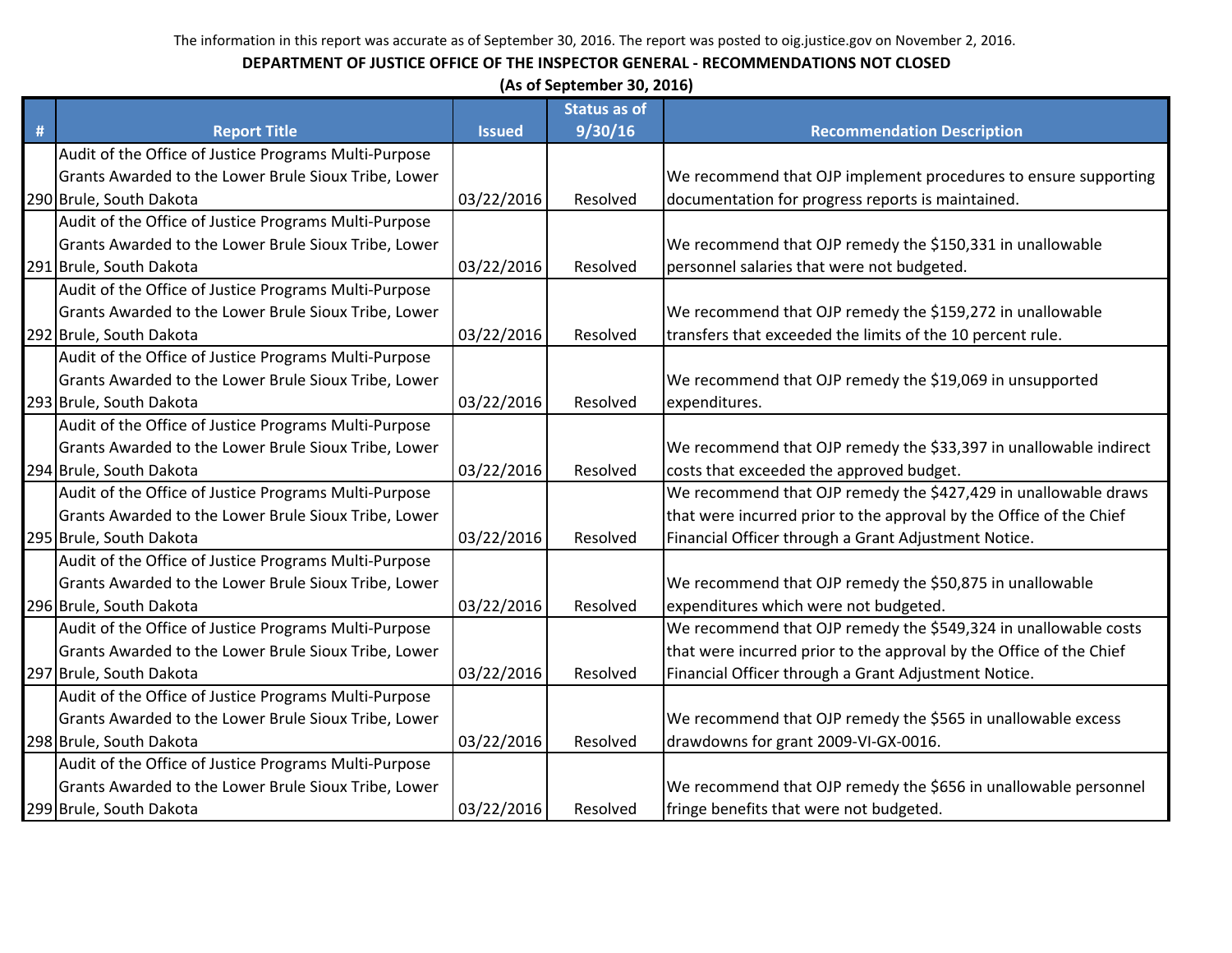|   | (As of September 30, 2016)                              |               |                     |                                                                           |  |  |
|---|---------------------------------------------------------|---------------|---------------------|---------------------------------------------------------------------------|--|--|
|   |                                                         |               | <b>Status as of</b> |                                                                           |  |  |
| # | <b>Report Title</b>                                     | <b>Issued</b> | 9/30/16             | <b>Recommendation Description</b>                                         |  |  |
|   | Audit of the Office of Justice Programs Multi-Purpose   |               |                     |                                                                           |  |  |
|   | Grants Awarded to the Lower Brule Sioux Tribe, Lower    |               |                     | We recommend that OJP remedy the \$7,469 in unallowable indirect          |  |  |
|   | 300 Brule, South Dakota                                 | 03/22/2016    | Resolved            | costs that exceeded the federally negotiated indirect cost rates.         |  |  |
|   |                                                         |               |                     | Ensure CMFK establishes and implements written policies and               |  |  |
|   |                                                         |               |                     | procedures for determining the reasonableness, allocability, and          |  |  |
|   | Audit of the Office of Juvenile Justice and Delinguency |               |                     | allowability of costs charged to the grant as well as written policies    |  |  |
|   | Prevention Grant Awarded to College Mentors for Kids,   |               |                     | and procedures over the receipt of purchased equipment, supplies,         |  |  |
|   | 301 Incorporated, Indianapolis, Indiana                 | 03/21/2016    | Resolved            | and services.                                                             |  |  |
|   |                                                         |               |                     |                                                                           |  |  |
|   |                                                         |               |                     | Ensure CMFK establishes and implements written policies and               |  |  |
|   | Audit of the Office of Juvenile Justice and Delinquency |               |                     | procedures requiring documented approval of travel expenses from a        |  |  |
|   | Prevention Grant Awarded to College Mentors for Kids,   |               |                     | supervisor, with direct knowledge of the employees' travel and related    |  |  |
|   | 302 Incorporated, Indianapolis, Indiana                 | 03/21/2016    | Resolved            | expenses, prior to the allocation of these expenses to the award.         |  |  |
|   |                                                         |               |                     |                                                                           |  |  |
|   |                                                         |               |                     | Ensure CMFK has enforced its existing policies regarding the periodic     |  |  |
|   |                                                         |               |                     | changing of passwords and has implemented and disseminated its new        |  |  |
|   | Audit of the Office of Juvenile Justice and Delinquency |               |                     | policies and procedures for (a) the storage, retention, and disposal of   |  |  |
|   | Prevention Grant Awarded to College Mentors for Kids,   |               |                     | personally identifiable information; and (b) the storage of its financial |  |  |
|   | 303 Incorporated, Indianapolis, Indiana                 | 03/21/2016    | Resolved            | management systems' usernames and passwords.                              |  |  |
|   |                                                         |               |                     | Ensure CMFK has formally implemented and disseminated the new             |  |  |
|   | Audit of the Office of Juvenile Justice and Delinquency |               |                     | policies and procedures requiring the contracted accountant to review     |  |  |
|   | Prevention Grant Awarded to College Mentors for Kids,   |               |                     | all transactions entered from the online credit card system into the      |  |  |
|   | 304 Incorporated, Indianapolis, Indiana                 | 03/21/2016    | Resolved            | accounting system.                                                        |  |  |
|   |                                                         |               |                     |                                                                           |  |  |
|   | Audit of the Office of Juvenile Justice and Delinquency |               |                     |                                                                           |  |  |
|   | Prevention Grant Awarded to College Mentors for Kids,   |               |                     | Ensure CMFK has implemented and disseminated its written                  |  |  |
|   | 305 Incorporated, Indianapolis, Indiana                 | 03/21/2016    | Resolved            | procedures for drawing down grant funds.                                  |  |  |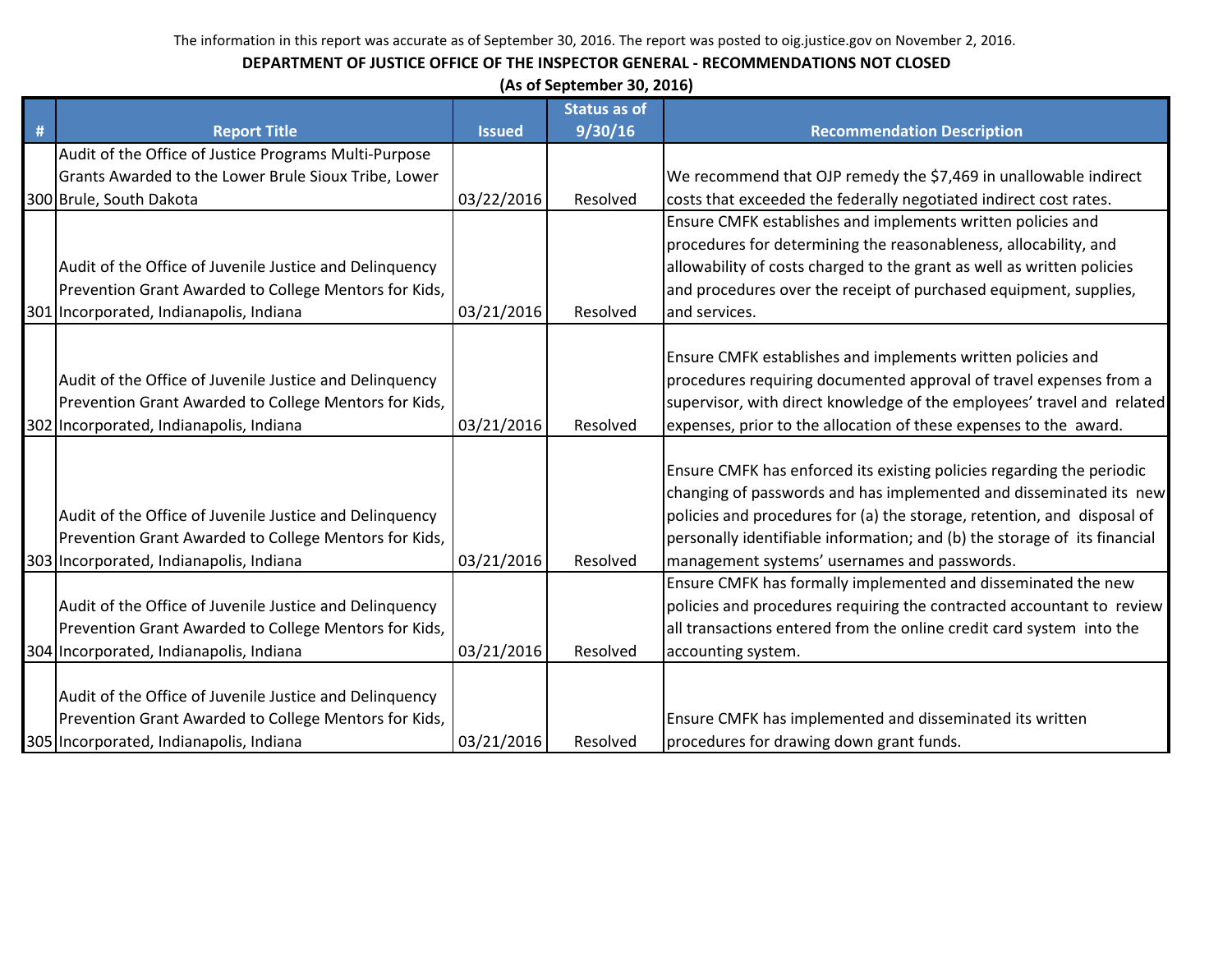| (As of September 30, 2016) |  |
|----------------------------|--|
|----------------------------|--|

|   |                                                                                                                                                             |               | <b>Status as of</b> |                                                                                                                                                                                                                                                                                   |
|---|-------------------------------------------------------------------------------------------------------------------------------------------------------------|---------------|---------------------|-----------------------------------------------------------------------------------------------------------------------------------------------------------------------------------------------------------------------------------------------------------------------------------|
| # | <b>Report Title</b>                                                                                                                                         | <b>Issued</b> | 9/30/16             | <b>Recommendation Description</b>                                                                                                                                                                                                                                                 |
|   | Audit of the Office of Juvenile Justice and Delinquency                                                                                                     |               |                     | Ensure CMFK has implemented and disseminated policies and<br>procedures requiring the Chief Executive Officer to review and<br>approve the Director of Operations' expenditures and review and<br>approve the EVP's payroll, as well as requiring the contracted                  |
|   | Prevention Grant Awarded to College Mentors for Kids,                                                                                                       |               |                     | accountant to perform only the bank reconciliations and not perform                                                                                                                                                                                                               |
|   | 306 Incorporated, Indianapolis, Indiana                                                                                                                     | 03/21/2016    | Resolved            | accounting entry functions.                                                                                                                                                                                                                                                       |
|   | Audit of the Office of Juvenile Justice and Delinquency<br>Prevention Grant Awarded to College Mentors for Kids,<br>307 Incorporated, Indianapolis, Indiana | 03/21/2016    | Resolved            | Ensure CMFK has implemented and disseminated the new procedures<br>documenting the Executive Vice President's (EVP) grant-related<br>responsibilities.                                                                                                                            |
|   | Audit of the Office of Juvenile Justice and Delinquency<br>Prevention Grant Awarded to College Mentors for Kids,<br>308 Incorporated, Indianapolis, Indiana | 03/21/2016    | Resolved            | Ensure CMFK implements the new after-the-fact personnel activity<br>reports, including more detail about grant-related and non-grant<br>related activities, and uses these reports to calculate the appropriate<br>salary and fringe benefit expenditures allocated to the grant. |
|   | Audit of the Office of Juvenile Justice and Delinquency<br>Prevention Grant Awarded to College Mentors for Kids,<br>309 Incorporated, Indianapolis, Indiana | 03/21/2016    | Resolved            | Ensure CMFK updates its accountable property inventory log to<br>include the required components listed in the OJP Financial Guide.                                                                                                                                               |
|   | Audit of the Office of Juvenile Justice and Delinquency<br>Prevention Grant Awarded to College Mentors for Kids,<br>310 Incorporated, Indianapolis, Indiana | 03/21/2016    | Resolved            | Remedy the \$185,020 in questioned costs related to the Chief<br>Executive Officer, Director of Corporate and Foundation Development,<br>and two Associate Directors of Community Engagement's salaries and<br>fringe benefits between October 1, 2013, and August 15, 2015.      |
|   | Audit of the Office of Juvenile Justice and Delinquency<br>Prevention Grant Awarded to College Mentors for Kids,<br>311 Incorporated, Indianapolis, Indiana | 03/21/2016    | Resolved            | Remedy the \$22,792 in unapproved Federal Insurance Contributions<br>Act (FICA) benefits.                                                                                                                                                                                         |
|   | Audit of the Office of Juvenile Justice and Delinquency<br>Prevention Grant Awarded to College Mentors for Kids,<br>312 Incorporated, Indianapolis, Indiana | 03/21/2016    | Resolved            | Remedy the \$414,565 related to the personnel costs for the<br>individuals whose costs were partially allocated to the grant from<br>October 1, 2013, to August 15, 2015, and were not adequately<br>supported.                                                                   |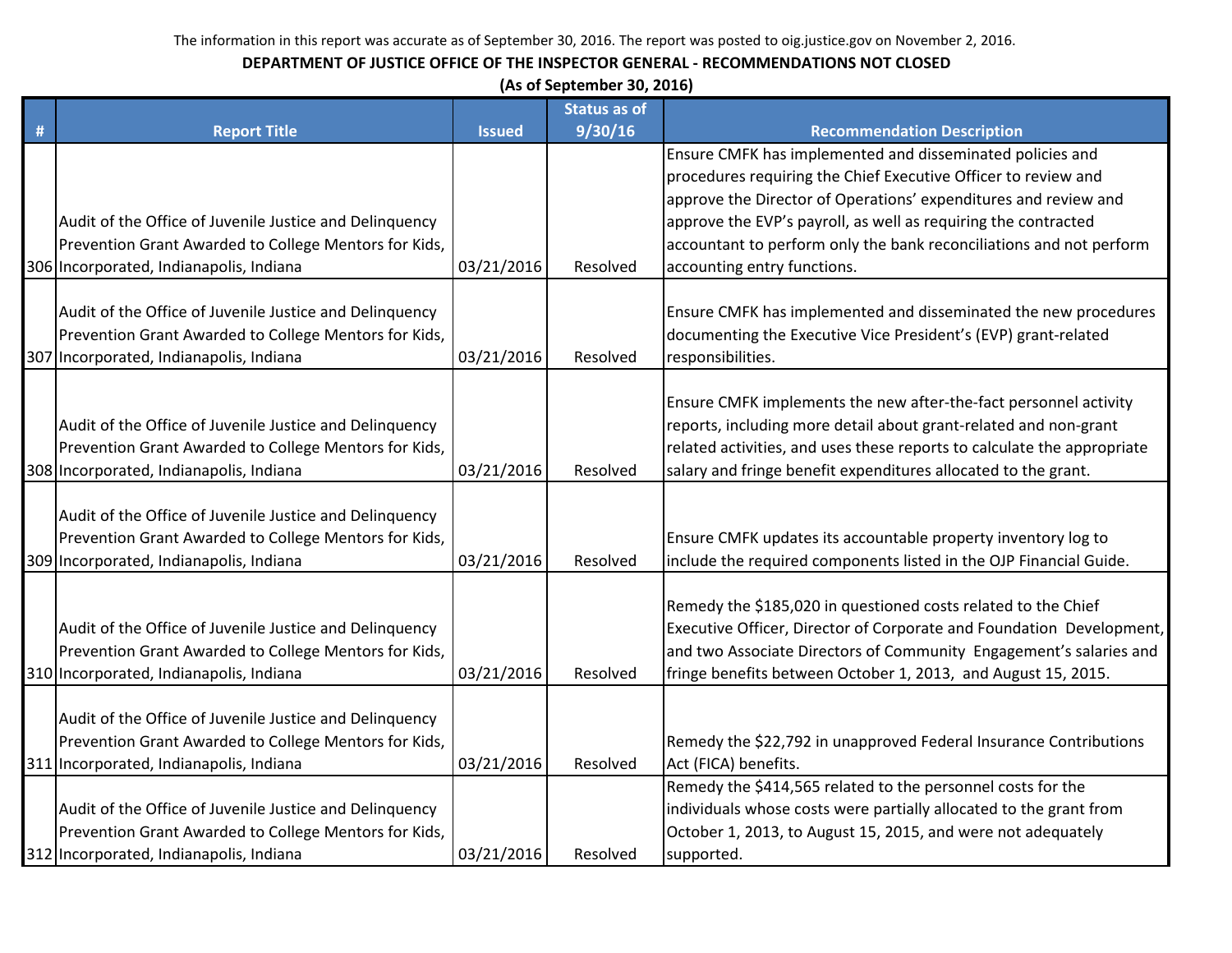|   | (As of September 30, 2016)                               |               |                     |                                                                         |  |  |  |
|---|----------------------------------------------------------|---------------|---------------------|-------------------------------------------------------------------------|--|--|--|
|   |                                                          |               | <b>Status as of</b> |                                                                         |  |  |  |
| # | <b>Report Title</b>                                      | <b>Issued</b> | 9/30/16             | <b>Recommendation Description</b>                                       |  |  |  |
|   |                                                          |               |                     |                                                                         |  |  |  |
|   | Audit of the Office of Juvenile Justice and Delinquency  |               |                     |                                                                         |  |  |  |
|   | Prevention Grant Awarded to College Mentors for Kids,    |               |                     | Remedy the \$88,539 in questioned costs for the grant funds obligated   |  |  |  |
|   | 313 Incorporated, Indianapolis, Indiana                  | 03/21/2016    | Resolved            | prior to OJP OCFO approval.                                             |  |  |  |
|   |                                                          |               |                     |                                                                         |  |  |  |
|   | Audit of the Office of Juvenile Justice and Delinquency  |               |                     | Requiring the submission and review of detailed document support for    |  |  |  |
|   | Prevention Grant Awarded to College Mentors for Kids,    |               |                     | grant-related expenditures prior to the allocation of these expenses to |  |  |  |
|   | 314 Incorporated, Indianapolis, Indiana                  | 03/21/2016    | Resolved            | the grant.                                                              |  |  |  |
|   |                                                          |               |                     |                                                                         |  |  |  |
|   | Audit of the Office of Justice Programs Victims of Crime |               |                     |                                                                         |  |  |  |
|   | Act Grant Sub-Awarded by the California Governor's       |               |                     |                                                                         |  |  |  |
|   | Office of Emergency Services to Two Feathers Native      |               |                     | We recommend that OJP remedy \$258,338 in questioned salary and         |  |  |  |
|   | 315 American Family Services McKinleyville, California   | 03/01/2016    | Resolved            | fringe benefit costs related to an unsupported allocation methodology.  |  |  |  |
|   |                                                          |               |                     |                                                                         |  |  |  |
|   | Audit of the Office of Justice Programs Victims of Crime |               |                     |                                                                         |  |  |  |
|   | Act Grant Sub-Awarded by the California Governor's       |               |                     |                                                                         |  |  |  |
|   | Office of Emergency Services to Two Feathers Native      |               |                     | We recommend that OJP remedy \$6,324 in questioned non-personnel        |  |  |  |
|   | 316 American Family Services McKinleyville, California   | 03/01/2016    | Resolved            | costs associated with an unsupported allocation methodology.            |  |  |  |
|   |                                                          |               |                     |                                                                         |  |  |  |
|   | Audit of the Office on Violence Against Women Grant      |               |                     | We recommend that OVW ensure that Two Feathers complies with the        |  |  |  |
|   | Awarded to Two Feathers Native American Family           |               |                     | grant special condition requirement of maintaining all supporting       |  |  |  |
|   | 317 Services, McKinleyville, California                  | 03/01/2016    | Resolved            | documentation related to contractor hourly or daily rates.              |  |  |  |
|   | Audit of the Office on Violence Against Women Grant      |               |                     |                                                                         |  |  |  |
|   | Awarded to Two Feathers Native American Family           |               |                     | We recommend that OVW ensure that Two Feathers establishes policy       |  |  |  |
|   | 318 Services, McKinleyville, California                  | 03/01/2016    | Resolved            | and procedures to make sure that its FFRs are accurate.                 |  |  |  |
|   | Audit of the Office on Violence Against Women Grant      |               |                     |                                                                         |  |  |  |
|   | Awarded to Two Feathers Native American Family           |               |                     | We recommend that OVW remedy \$119,629 in salary and fringe             |  |  |  |
|   | 319 Services, McKinleyville, California                  | 03/01/2016    | Resolved            | benefit costs related to an unsupported allocation methodology.         |  |  |  |
|   | Audit of the Office on Violence Against Women Grant      |               |                     |                                                                         |  |  |  |
|   | Awarded to Two Feathers Native American Family           |               |                     | We recommend that OVW remedy \$3,304 in questioned costs                |  |  |  |
|   | 320 Services, McKinleyville, California                  | 03/01/2016    | Resolved            | associated with an unsupported allocation methodology.                  |  |  |  |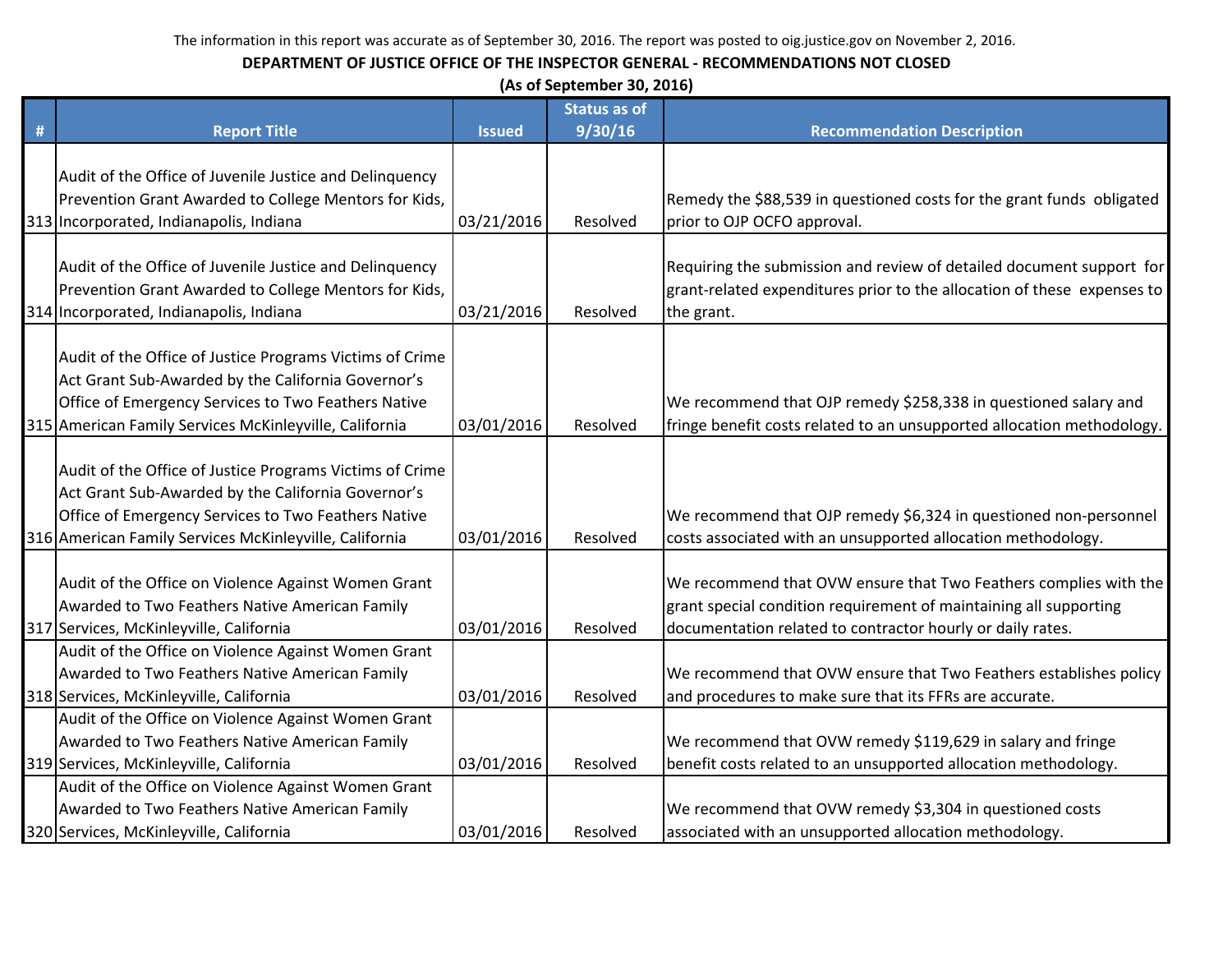|   | (As of September 30, 2016)                          |               |                     |                                                                        |  |
|---|-----------------------------------------------------|---------------|---------------------|------------------------------------------------------------------------|--|
|   |                                                     |               | <b>Status as of</b> |                                                                        |  |
| # | <b>Report Title</b>                                 | <b>Issued</b> | 9/30/16             | <b>Recommendation Description</b>                                      |  |
|   | Audit of the Office on Violence Against Women Grant |               |                     |                                                                        |  |
|   | Awarded to Two Feathers Native American Family      |               |                     | We recommend that OVW remedy \$7,470 in unsupported questioned         |  |
|   | 321 Services, McKinleyville, California             | 03/01/2016    | Resolved            | costs related to contractor (CPA) costs.                               |  |
|   | Audit of the Office on Violence Against Women Grant |               |                     |                                                                        |  |
|   | Awarded to Two Feathers Native American Family      |               |                     | We recommend that OVW remedy \$7,920 in questioned costs related       |  |
|   | 322 Services, McKinleyville, California             | 03/01/2016    | Resolved            | to the contractor (CPA) costs that were based on an unreasonable rate. |  |
|   |                                                     |               |                     |                                                                        |  |
|   | Audit of the Office of Justice Programs Cooperative |               |                     | Ensure that the PDAO implements and adheres to documented policies     |  |
|   | Agreement Administered by the Philadelphia District |               |                     | and procedures that ensure capital property and equipment is           |  |
|   | 323 Attorney's Office, Philadelphia, Pennsylvania   | 02/29/2016    | Resolved            | accurately classified and reported under the award budget.             |  |
|   |                                                     |               |                     | Ensure the PDAO implements and adheres to documented policies and      |  |
|   |                                                     |               |                     | procedures that ensure budget Grant Adjustment Notices fully comply    |  |
|   | Audit of the Office of Justice Programs Cooperative |               |                     | with OJP requirements, including getting advance OJP approval for      |  |
|   | Agreement Administered by the Philadelphia District |               |                     | budget modifications when required before the obligation or            |  |
|   | 324 Attorney's Office, Philadelphia, Pennsylvania   | 02/29/2016    | Resolved            | expenditure of grant funding.                                          |  |
|   |                                                     |               |                     |                                                                        |  |
|   | Audit of the Office of Justice Programs Cooperative |               |                     | Ensure the PDAO implements and adheres to documented policies and      |  |
|   | Agreement Administered by the Philadelphia District |               |                     | procedures that ensure consultant rates above the allowable hourly or  |  |
|   | 325 Attorney's Office, Philadelphia, Pennsylvania   | 02/29/2016    | Resolved            | daily rate fully comply with OJP requirements.                         |  |
|   |                                                     |               |                     |                                                                        |  |
|   | Audit of the Office of Justice Programs Cooperative |               |                     | Ensure the PDAO implements and adheres to documented policies and      |  |
|   | Agreement Administered by the Philadelphia District |               |                     | procedures that ensure the routine monitoring of compliance with       |  |
|   | 326 Attorney's Office, Philadelphia, Pennsylvania   | 02/29/2016    | Resolved            | award special conditions.                                              |  |
|   |                                                     |               |                     |                                                                        |  |
|   |                                                     |               |                     | Ensure the PDAO implements and adheres to documented policies and      |  |
|   |                                                     |               |                     | procedures that place greater accountability and safeguards over       |  |
|   |                                                     |               |                     | federal funds with respect compliance with the City of Philadelphia    |  |
|   |                                                     |               |                     | imposed policies and requirements that are more restrictive than those |  |
|   |                                                     |               |                     | under OJP grant guidelines. This includes compliance with both OJP     |  |
|   | Audit of the Office of Justice Programs Cooperative |               |                     | grant specific contracting requirements and City of Philadelphia       |  |
|   | Agreement Administered by the Philadelphia District |               |                     | imposed criteria and mandates when making use of non-competitive,      |  |
|   | 327 Attorney's Office, Philadelphia, Pennsylvania   | 02/29/2016    | Resolved            | sole source contracting for consultants.                               |  |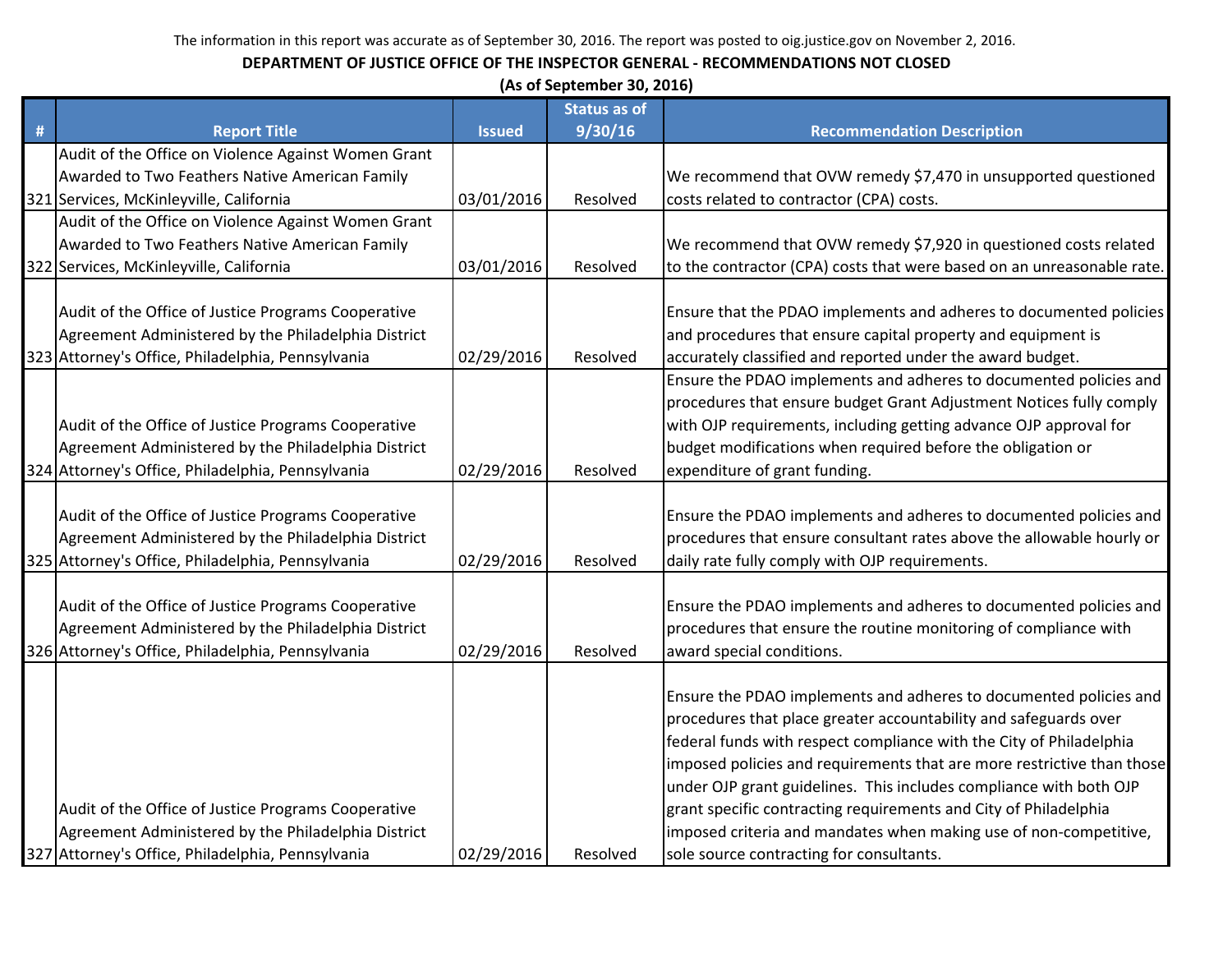|   | (As of September 30, 2016)                          |               |                     |                                                                         |  |  |  |
|---|-----------------------------------------------------|---------------|---------------------|-------------------------------------------------------------------------|--|--|--|
|   |                                                     |               | <b>Status as of</b> |                                                                         |  |  |  |
| # | <b>Report Title</b>                                 | <b>Issued</b> | 9/30/16             | <b>Recommendation Description</b>                                       |  |  |  |
|   |                                                     |               |                     | Ensure the PDAO implements and adheres to documented policies and       |  |  |  |
|   |                                                     |               |                     | procedures to ensure that periodic progress reports are accurate,       |  |  |  |
|   | Audit of the Office of Justice Programs Cooperative |               |                     | complete, and provide full disclosure of award progress to date and     |  |  |  |
|   | Agreement Administered by the Philadelphia District |               |                     | reasonable expectations as to remaining work that still needs to be     |  |  |  |
|   | 328 Attorney's Office, Philadelphia, Pennsylvania   | 02/29/2016    | Resolved            | accomplished.                                                           |  |  |  |
|   |                                                     |               |                     |                                                                         |  |  |  |
|   |                                                     |               |                     | Remedy \$310,670 in unallowable expenditures for failure to obtain      |  |  |  |
|   |                                                     |               |                     | advance approval in using non-competitive, sole source contracting for  |  |  |  |
|   |                                                     |               |                     | consultants. This total also includes \$198,080 in unallowable          |  |  |  |
|   |                                                     |               |                     | expenditures for consultants paid above the allowable hourly or daily   |  |  |  |
|   | Audit of the Office of Justice Programs Cooperative |               |                     | rate without advance OJP approval. Additionally, this total includes    |  |  |  |
|   | Agreement Administered by the Philadelphia District |               |                     | \$266,400 in unallowable expenditures for not competitively bid and     |  |  |  |
|   | 329 Attorney's Office, Philadelphia, Pennsylvania   | 02/29/2016    | Resolved            | lacking local source approvals.                                         |  |  |  |
|   |                                                     |               |                     |                                                                         |  |  |  |
|   | Audit of the Office on Violence Against Women       |               |                     | We recommend that OVW ensure that ASISTA officially reports the         |  |  |  |
|   | Cooperative Agreements Awarded to ASISTA, Des       |               |                     | program income to OVW and uses the \$105,440 in identified program      |  |  |  |
|   | 330 Moines, Iowa                                    | 02/24/2016    | Resolved            | income in accordance with award requirements.                           |  |  |  |
|   |                                                     |               |                     | We recommend that OVW require ASISTA to establish a process to          |  |  |  |
|   |                                                     |               |                     | ensure that it allocates general expenditures as accurately as possible |  |  |  |
|   | Audit of the Office on Violence Against Women       |               |                     | between all sources of income and expenses and remedy the related       |  |  |  |
|   | Cooperative Agreements Awarded to ASISTA, Des       |               |                     | undetermined questioned costs for general operating costs that were     |  |  |  |
|   | 331 Moines, Iowa                                    | 02/24/2016    | Resolved            | not properly allocated to all revenue sources.                          |  |  |  |
|   | Audit of the Office on Violence Against Women       |               |                     | We recommend that OVW require ASISTA to establish formal internal       |  |  |  |
|   |                                                     |               |                     |                                                                         |  |  |  |
|   | Cooperative Agreements Awarded to ASISTA, Des       |               | Resolved            | control procedures to fully account for program income directly         |  |  |  |
|   | 332 Moines, Iowa                                    | 02/24/2016    |                     | generated by grant-supported activity.                                  |  |  |  |
|   | Audit of the Office on Violence Against Women       |               |                     | We recommend that OVW Require ASISTA to reiterate to its                |  |  |  |
|   | Cooperative Agreements Awarded to ASISTA, Des       |               |                     | employees the importance of following established operating             |  |  |  |
|   | 333 Moines, Iowa                                    | 02/24/2016    | Resolved            | procedures.                                                             |  |  |  |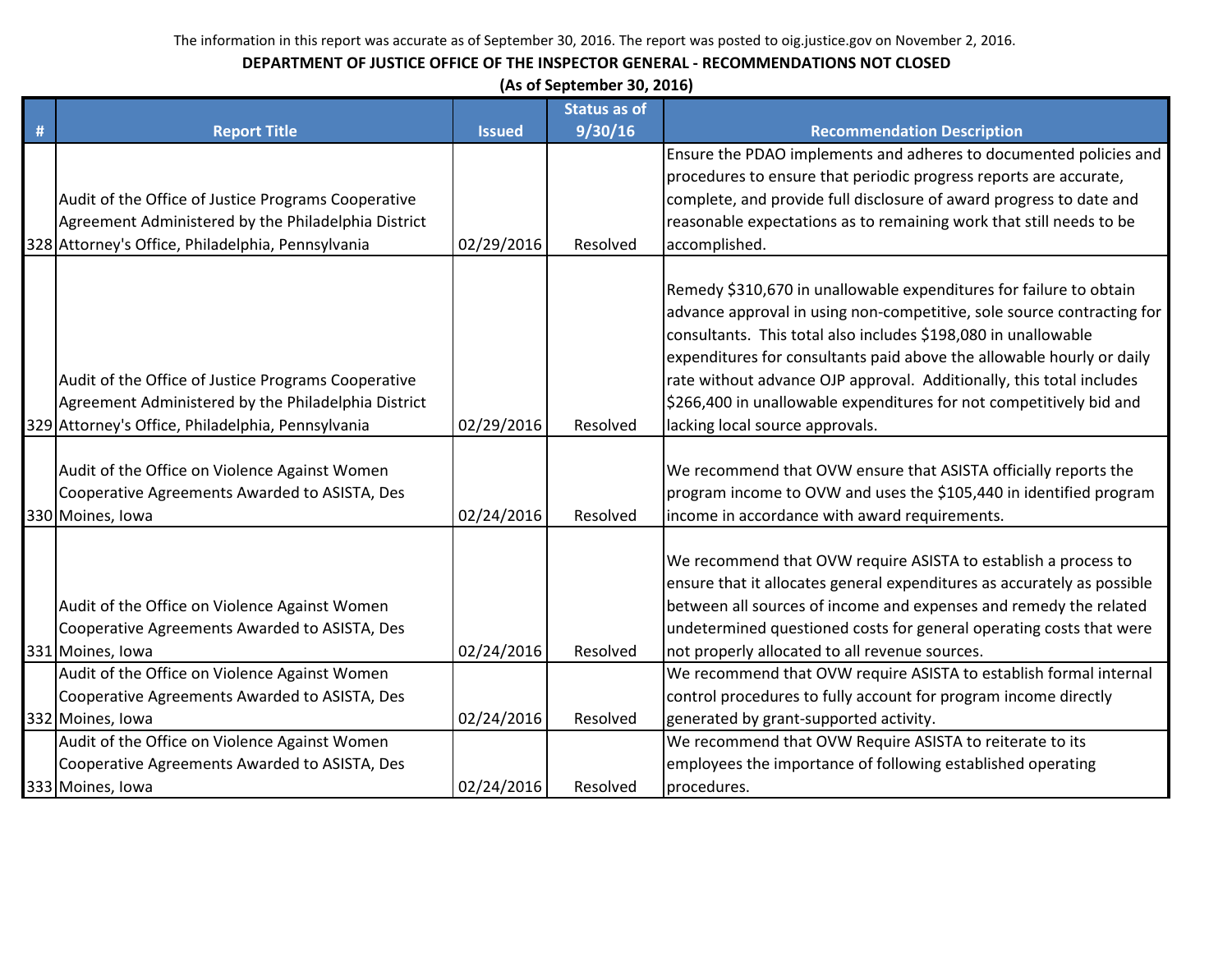|   | (As of September 30, 2016)                     |               |                     |                                                                            |  |  |
|---|------------------------------------------------|---------------|---------------------|----------------------------------------------------------------------------|--|--|
|   |                                                |               | <b>Status as of</b> |                                                                            |  |  |
| # | <b>Report Title</b>                            | <b>Issued</b> | 9/30/16             | <b>Recommendation Description</b>                                          |  |  |
|   |                                                |               |                     | We recommend that OVW require ASISTA to remedy \$52,764 in                 |  |  |
|   | Audit of the Office on Violence Against Women  |               |                     | misallocated salary expense to the legal training cooperative              |  |  |
|   | Cooperative Agreements Awarded to ASISTA, Des  |               |                     | agreement and ensure salaries are paid on actual time spent and not        |  |  |
|   | 334 Moines, Iowa                               | 02/24/2016    | Resolved            | on estimates or budgets for the project.                                   |  |  |
|   | Audit of the Office on Violence Against Women  |               |                     |                                                                            |  |  |
|   | Cooperative Agreements Awarded to ASISTA, Des  |               |                     | We recommend that OVW require ASISTA to remedy the \$7,772 in              |  |  |
|   | 335 Moines, Iowa                               | 02/24/2016    | Resolved            | consultant expenses paid to an ASISTA board member.                        |  |  |
|   |                                                |               |                     |                                                                            |  |  |
|   | Audit of the Drug Enforcement Administration's |               |                     | We recommend that the DEA clarify the Agents Manual to specifically        |  |  |
|   | 336 Controls Over Seized and Collected Drugs   | 02/17/2016    | Resolved            | require documentation of the witness to the seizure on the DEA-6.          |  |  |
|   |                                                |               |                     | We recommend that the DEA reinforce, through official                      |  |  |
|   | Audit of the Drug Enforcement Administration's |               |                     | communication and training, that special agents complete the DEA-7         |  |  |
|   | 337 Controls Over Seized and Collected Drugs   | 02/17/2016    | Resolved            | within the required timeframe.                                             |  |  |
|   |                                                |               |                     | We recommend that the DEA reinforce, through official                      |  |  |
|   |                                                |               |                     | communication and training, that special agents completely fill out the    |  |  |
|   | Audit of the Drug Enforcement Administration's |               |                     | Temporary Drug Ledger for each exhibit placed in temporary drug            |  |  |
|   | 338 Controls Over Seized and Collected Drugs   | 02/17/2016    | Resolved            | storage.                                                                   |  |  |
|   |                                                |               |                     |                                                                            |  |  |
|   | Audit of the Drug Enforcement Administration's |               |                     | We recommend that the DEA develop a method to ensure the                   |  |  |
|   | 339 Controls Over Seized and Collected Drugs   | 02/17/2016    | Resolved            | laboratories are notified of drug exhibits in transit to the laboratories. |  |  |
|   |                                                |               |                     |                                                                            |  |  |
|   |                                                |               |                     | We recommend that the DEA ensure Drug Evidence Custodians                  |  |  |
|   |                                                |               |                     | perform periodic reviews of the ledger to verify that all required         |  |  |
|   |                                                |               |                     | information is entered into the ledger and, if omissions are identified,   |  |  |
|   | Audit of the Drug Enforcement Administration's |               |                     | timely notify agents regarding necessary corrections, and ensure the       |  |  |
|   | 340 Controls Over Seized and Collected Drugs   | 02/17/2016    | Resolved            | necessary changes are made.                                                |  |  |
|   |                                                |               |                     | We recommend that the DEA ensure supervisors, during their review          |  |  |
|   | Audit of the Drug Enforcement Administration's |               |                     | of the DEA-6, more effectively identify and correct errors prior to        |  |  |
|   | 341 Controls Over Seized and Collected Drugs   | 02/17/2016    | Resolved            | approving the document.                                                    |  |  |
|   |                                                |               |                     | We recommend that the DEA establish procedures for documenting             |  |  |
|   | Audit of the Drug Enforcement Administration's |               |                     | the evidence bag number for each exhibit in the case file and electronic   |  |  |
|   | 342 Controls Over Seized and Collected Drugs   | 02/17/2016    | Resolved            | systems.                                                                   |  |  |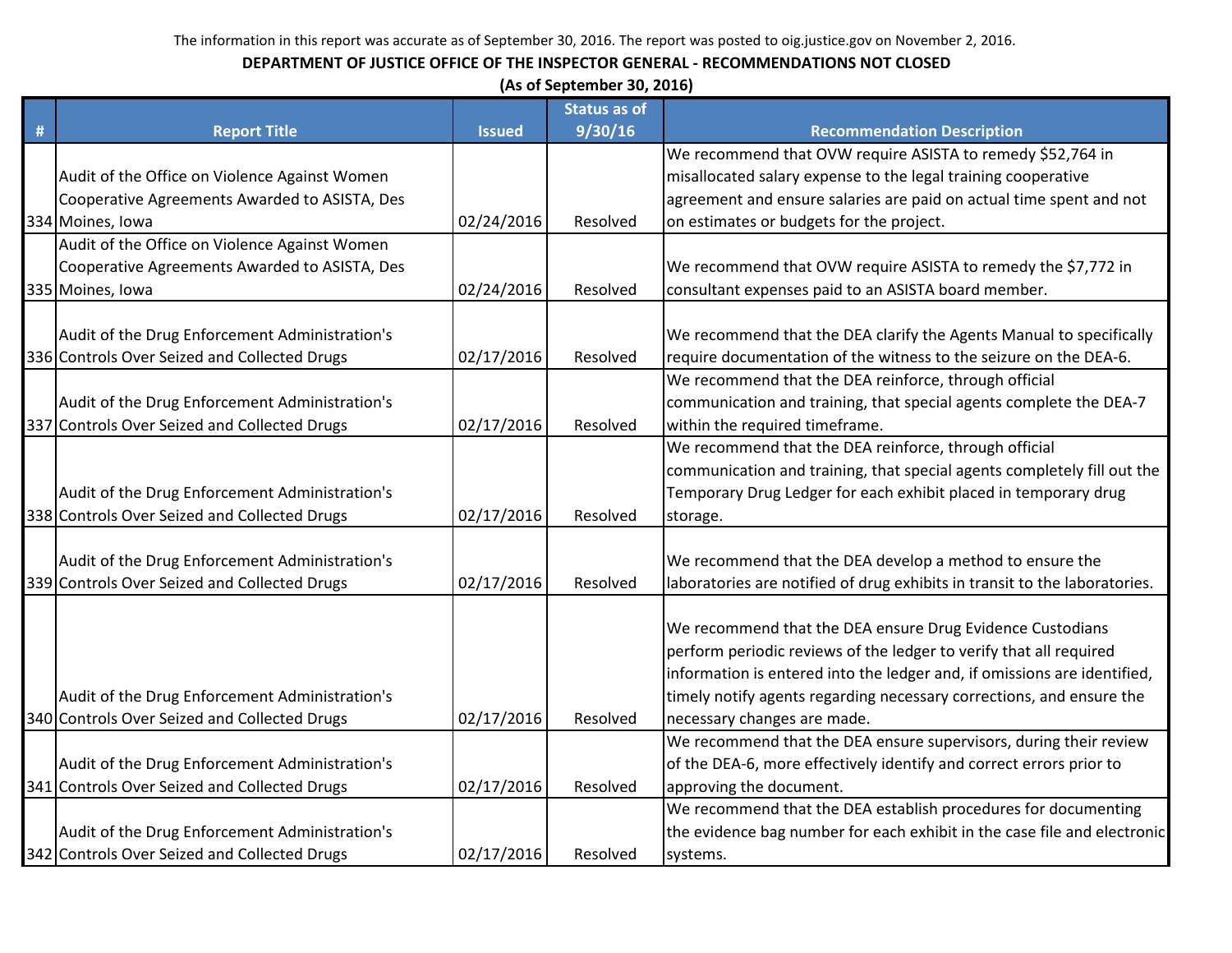|   |                                                        |               | (As of September 30, 2016) |                                                                                                                                               |  |  |  |  |
|---|--------------------------------------------------------|---------------|----------------------------|-----------------------------------------------------------------------------------------------------------------------------------------------|--|--|--|--|
|   |                                                        |               | <b>Status as of</b>        |                                                                                                                                               |  |  |  |  |
| # | <b>Report Title</b>                                    | <b>Issued</b> | 9/30/16                    | <b>Recommendation Description</b>                                                                                                             |  |  |  |  |
|   |                                                        |               |                            | We recommend that the DEA reinforce, through official                                                                                         |  |  |  |  |
|   | Audit of the Drug Enforcement Administration's         |               |                            | communication and training, that special agents maintain both                                                                                 |  |  |  |  |
|   | 343 Controls Over Seized and Collected Drugs           | 02/17/2016    | Resolved                   | portions of the receipt.                                                                                                                      |  |  |  |  |
|   |                                                        |               |                            | We recommend that the DEA ensure Drug Evidence Custodians make                                                                                |  |  |  |  |
|   |                                                        |               |                            | timely reviews of DEA-12s, verify proper completion of the forms and,                                                                         |  |  |  |  |
|   | Audit of the Drug Enforcement Administration's         |               |                            | if improperly completed forms are identified, timely notify special                                                                           |  |  |  |  |
|   | 344 Controls Over Seized and Collected Drugs           | 02/17/2016    | Resolved                   | agents regarding corrections required.                                                                                                        |  |  |  |  |
|   |                                                        |               |                            | We recommend that the DEA ensure drug evidence custodians                                                                                     |  |  |  |  |
|   |                                                        |               |                            | periodically review items in temporary storage to identify items stored                                                                       |  |  |  |  |
|   | Audit of the Drug Enforcement Administration's         |               |                            | for longer than 3 business days and obtain a copy of the memorandum                                                                           |  |  |  |  |
|   | 345 Controls Over Seized and Collected Drugs           | 02/17/2016    | Resolved                   | explaining the delay.                                                                                                                         |  |  |  |  |
|   | Audit of the Drug Enforcement Administration's         |               |                            | We recommend that the DEA provide additional training and guidance<br>for special agents and Drug Evidence Custodians on how to properly fill |  |  |  |  |
|   | 346 Controls Over Seized and Collected Drugs           | 02/17/2016    | Resolved                   | out and sign the DEA-12 as required by the DEA Agents Manual.                                                                                 |  |  |  |  |
|   |                                                        |               |                            |                                                                                                                                               |  |  |  |  |
|   |                                                        |               |                            | We recommend that the DEA provide the appropriate memorandum                                                                                  |  |  |  |  |
|   | Audit of the Drug Enforcement Administration's         |               |                            | documenting approval of the reasons for which exhibits are held for                                                                           |  |  |  |  |
|   | 347 Controls Over Seized and Collected Drugs           | 02/17/2016    | Resolved                   | more than 3 business days in temporary storage.                                                                                               |  |  |  |  |
|   |                                                        |               |                            | We recommend that the DEA reinforce, through official                                                                                         |  |  |  |  |
|   | Audit of the Drug Enforcement Administration's         |               |                            | communication and training, that special agents: a. document the                                                                              |  |  |  |  |
|   | 348 Controls Over Seized and Collected Drugs           | 02/17/2016    | Resolved                   | gross weight of the exhibit on the DEA-6.                                                                                                     |  |  |  |  |
|   | Audit of the Office on Violence Against Women Tribal   |               |                            | We recommend that OVW ensure NAAV develop policies and                                                                                        |  |  |  |  |
|   | Domestic Violence and Sexual Assault Coalitions Grants |               |                            | procedures to ensure contracts are officially executed before                                                                                 |  |  |  |  |
|   | Awarded to the Native Alliance Against Violence,       |               |                            | consultants are allowed to conduct work charged to the grants and                                                                             |  |  |  |  |
|   | 349 Norman, Oklahoma                                   | 02/10/2016    | Resolved                   | that consultant costs are supported by time and effort reports.                                                                               |  |  |  |  |
|   | Audit of the Office on Violence Against Women Tribal   |               |                            |                                                                                                                                               |  |  |  |  |
|   | Domestic Violence and Sexual Assault Coalitions Grants |               |                            | We recommend that OVW ensure NAAV develop policies and                                                                                        |  |  |  |  |
|   | Awarded to the Native Alliance Against Violence,       |               |                            | procedures to ensure drawdown requests are based on immediate                                                                                 |  |  |  |  |
|   | 350 Norman, Oklahoma                                   | 02/10/2016    | Resolved                   | need or within 10 days of disbursement.                                                                                                       |  |  |  |  |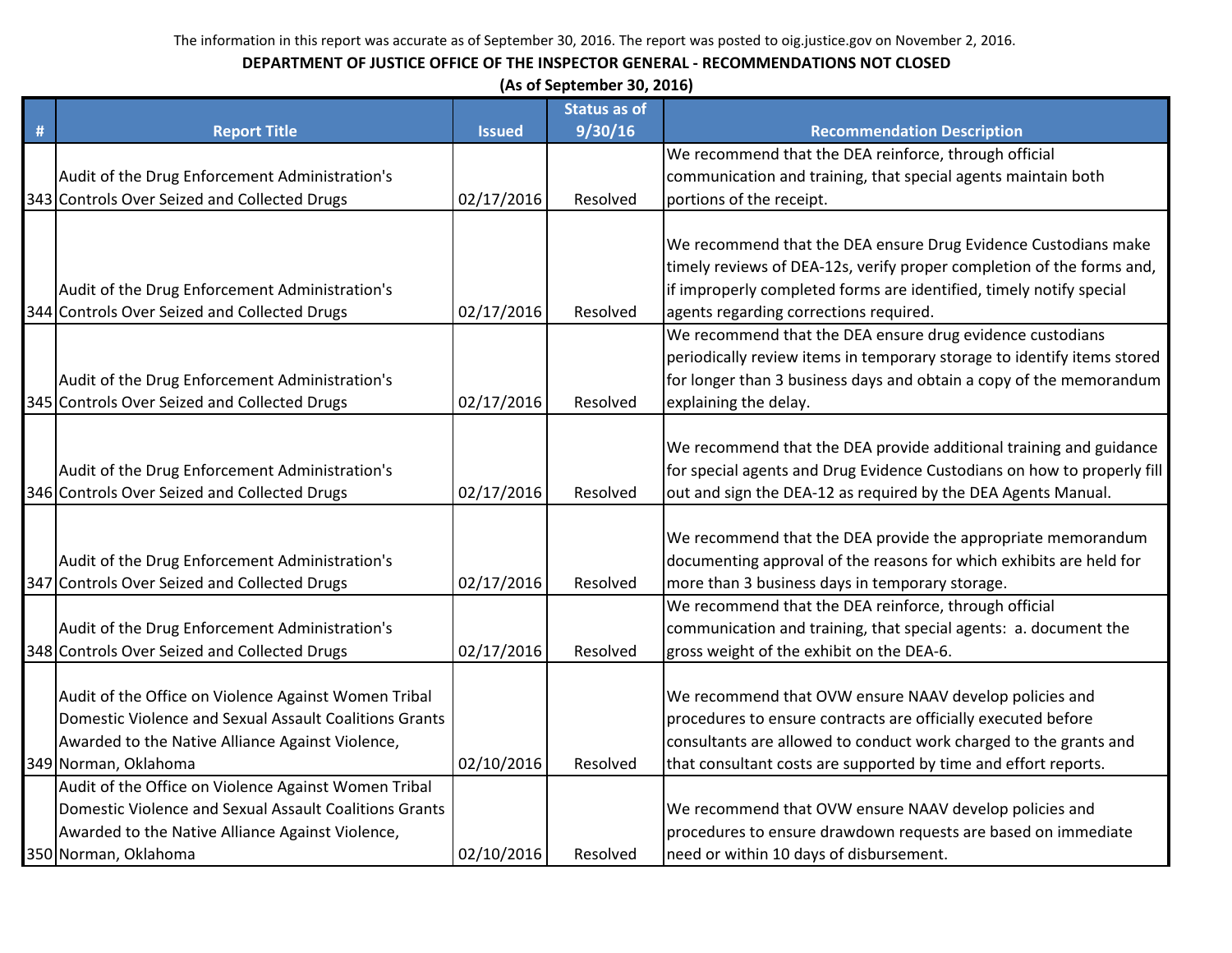|   | (As of September 30, 2016)                             |               |                     |                                                                     |  |  |
|---|--------------------------------------------------------|---------------|---------------------|---------------------------------------------------------------------|--|--|
|   |                                                        |               | <b>Status as of</b> |                                                                     |  |  |
| # | <b>Report Title</b>                                    | <b>Issued</b> | 9/30/16             | <b>Recommendation Description</b>                                   |  |  |
|   | Audit of the Office on Violence Against Women Tribal   |               |                     |                                                                     |  |  |
|   | Domestic Violence and Sexual Assault Coalitions Grants |               |                     | We recommend that OVW ensure NAAV develop policies and              |  |  |
|   | Awarded to the Native Alliance Against Violence,       |               |                     | procedures to ensure that FFRs are accurately supported by the      |  |  |
|   | 351 Norman, Oklahoma                                   | 02/10/2016    | Resolved            | accounting records.                                                 |  |  |
|   | Audit of the Office on Violence Against Women Tribal   |               |                     |                                                                     |  |  |
|   | Domestic Violence and Sexual Assault Coalitions Grants |               |                     |                                                                     |  |  |
|   | Awarded to the Native Alliance Against Violence,       |               |                     | We recommend that OVW remedy the \$1,670 in unsupported fringe      |  |  |
|   | 352 Norman, Oklahoma                                   | 02/10/2016    | Resolved            | benefit costs.                                                      |  |  |
|   | Audit of the Office on Violence Against Women Tribal   |               |                     |                                                                     |  |  |
|   | Domestic Violence and Sexual Assault Coalitions Grants |               |                     |                                                                     |  |  |
|   | Awarded to the Native Alliance Against Violence,       |               |                     | We recommend that OVW remedy the \$1,763 in unallowable other       |  |  |
|   | 353 Norman, Oklahoma                                   | 02/10/2016    | Resolved            | direct costs.                                                       |  |  |
|   | Audit of the Office on Violence Against Women Tribal   |               |                     |                                                                     |  |  |
|   | Domestic Violence and Sexual Assault Coalitions Grants |               |                     |                                                                     |  |  |
|   | Awarded to the Native Alliance Against Violence,       |               |                     | We recommend that OVW remedy the \$29,479 in unsupported other      |  |  |
|   | 354 Norman, Oklahoma                                   | 02/10/2016    | Resolved            | direct costs.                                                       |  |  |
|   | Audit of the Office on Violence Against Women Tribal   |               |                     |                                                                     |  |  |
|   | Domestic Violence and Sexual Assault Coalitions Grants |               |                     |                                                                     |  |  |
|   | Awarded to the Native Alliance Against Violence,       |               |                     | We recommend that OVW remedy the \$7,150 in unsupported salaries    |  |  |
|   | 355 Norman, Oklahoma                                   | 02/10/2016    | Resolved            | cost.                                                               |  |  |
|   |                                                        |               |                     |                                                                     |  |  |
|   |                                                        |               |                     | Implement more effective procedures over review of the Annual       |  |  |
|   |                                                        |               |                     | Financial Statements and related journal entries to supplement      |  |  |
|   | Audit of the Assets Forfeiture Fund and Seized Asset   |               |                     | existing higher-level management reviews over the Trial Balance and |  |  |
|   | Deposit Fund Annual Financial Statements Fiscal Year   |               |                     | financial statements, to include reconciling and researching        |  |  |
|   | 356 2015                                               | 02/02/2016    | Resolved            | differences in budgetary information.                               |  |  |
|   | Audit of the Assets Forfeiture Fund and Seized Asset   |               |                     |                                                                     |  |  |
|   | Deposit Fund Annual Financial Statements Fiscal Year   |               |                     | Implement procedures to analyze and correct, when necessary,        |  |  |
|   | 357 2015                                               | 02/02/2016    | Resolved            | differences identified by analytical and review procedures.         |  |  |
|   | Audit of the Assets Forfeiture Fund and Seized Asset   |               |                     | Improve communication between budget and accounting staff to        |  |  |
|   | Deposit Fund Annual Financial Statements Fiscal Year   |               |                     | facilitate appropriate treatment of events impacting budgetary      |  |  |
|   | 358 2015                                               | 02/02/2016    | Resolved            | information.                                                        |  |  |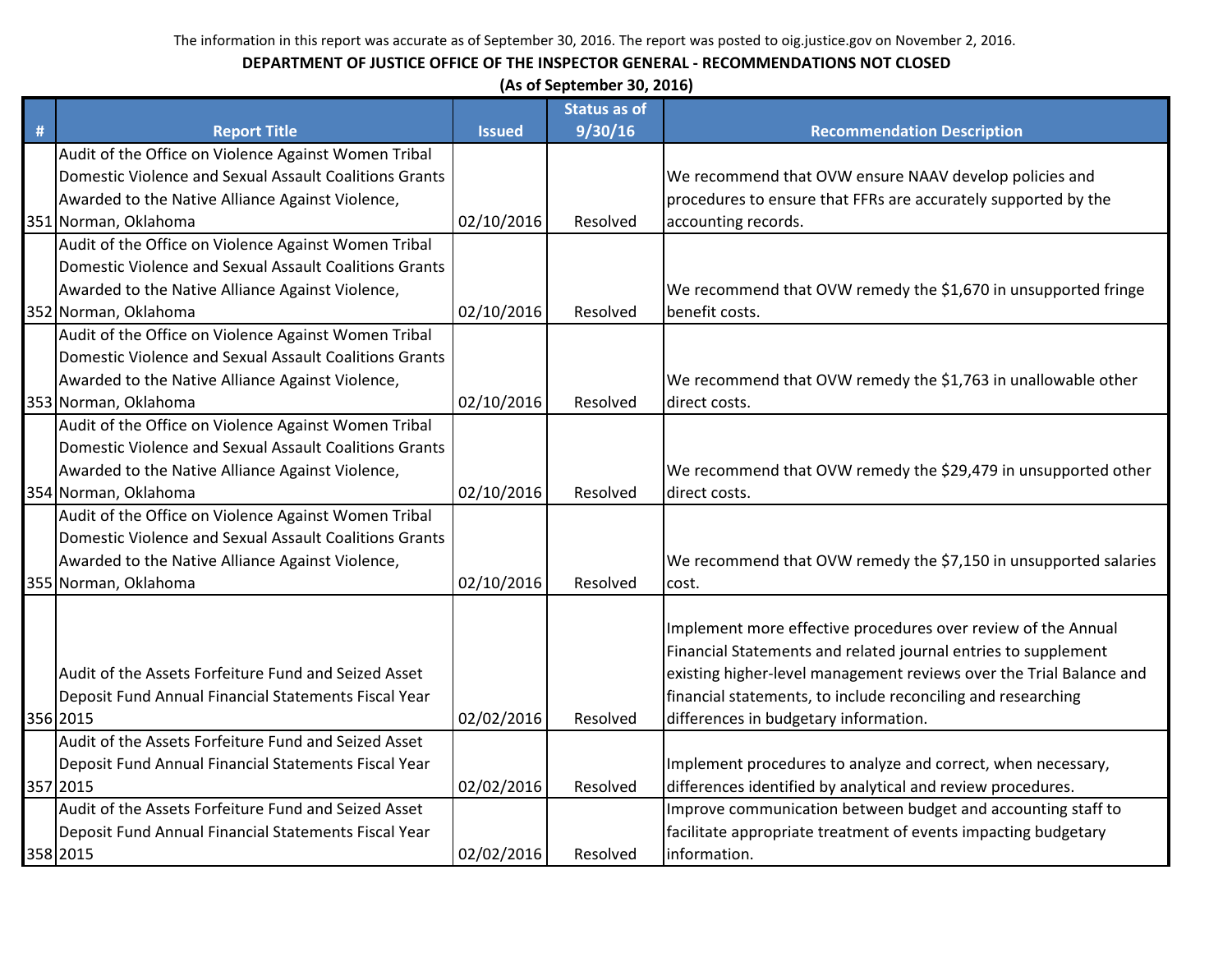|   | (As of September 30, 2016)                           |               |                     |                                                                          |  |  |  |
|---|------------------------------------------------------|---------------|---------------------|--------------------------------------------------------------------------|--|--|--|
|   |                                                      |               | <b>Status as of</b> |                                                                          |  |  |  |
| # | <b>Report Title</b>                                  | <b>Issued</b> | 9/30/16             | <b>Recommendation Description</b>                                        |  |  |  |
|   |                                                      |               |                     |                                                                          |  |  |  |
|   | Audit of the Assets Forfeiture Fund and Seized Asset |               |                     | Work with participating agencies to develop and implement effective      |  |  |  |
|   | Deposit Fund Annual Financial Statements Fiscal Year |               |                     | controls to ensure that all relevant judicial claim information is       |  |  |  |
|   | 359 2015                                             | 02/02/2016    | Resolved            | accurately and timely entered and updated in CATS.                       |  |  |  |
|   |                                                      |               |                     | Work with participating agencies to develop clear policies and           |  |  |  |
|   |                                                      |               |                     | procedures for entering judicial information in the Consolidated Assets  |  |  |  |
|   | Audit of the Assets Forfeiture Fund and Seized Asset |               |                     | Tracking System (CATS) that more clearly address situations when         |  |  |  |
|   | Deposit Fund Annual Financial Statements Fiscal Year |               |                     | attorneys have been using judgment to assess and enter information       |  |  |  |
|   | 360 2015                                             | 02/02/2016    | Resolved            | in CATS.                                                                 |  |  |  |
|   | Audit of the Office of Justice Programs Victim       |               |                     | We recommend that ensure that the Cal OES remedy \$445,186 in            |  |  |  |
|   | Assistance Formula Grants Awarded to the California  |               |                     | unallowable costs and complies with the award requirement to             |  |  |  |
|   | Governor's Office of Emergency Services, Mather,     |               |                     | properly utilize grant funds to supplement, and not replace, state funds |  |  |  |
|   | 361 California                                       | 01/06/2016    | Resolved            | for grant-related activities.                                            |  |  |  |
|   | Audit of the Office of Justice Programs Victim       |               |                     |                                                                          |  |  |  |
|   | Assistance Formula Grants Awarded to the California  |               |                     | We recommend that OJP ensure that the Cal OES eliminates the             |  |  |  |
|   | Governor's Office of Emergency Services, Mather,     |               |                     | conflict of interest in the awarding process by removing sub-recipients  |  |  |  |
|   | 362 California                                       | 01/06/2016    | Resolved            | from the funding decisions.                                              |  |  |  |
|   | Audit of the Office of Justice Programs Victim       |               |                     |                                                                          |  |  |  |
|   | Assistance Formula Grants Awarded to the California  |               |                     |                                                                          |  |  |  |
|   | Governor's Office of Emergency Services, Mather,     |               |                     | We recommend that OJP ensure that the Cal OES remedies \$41,606 in       |  |  |  |
|   | 363 California                                       | 01/06/2016    | Resolved            | unsupported indirect cost reimbursement.                                 |  |  |  |
|   | Audit of the Office of Justice Programs Victim       |               |                     |                                                                          |  |  |  |
|   | Assistance Formula Grants Awarded to the California  |               |                     |                                                                          |  |  |  |
|   | Governor's Office of Emergency Services, Mather,     |               |                     | We recommend that OJP ensure that the Cal OES remedies \$5,636 in        |  |  |  |
|   | 364 California                                       | 01/06/2016    | Resolved            | unsupported personnel costs.                                             |  |  |  |
|   |                                                      |               |                     |                                                                          |  |  |  |
|   | Audit of the Office of Justice Programs Victim       |               |                     | We recommend that OJP ensure that the Cal OES strengthens its            |  |  |  |
|   | Assistance Formula Grants Awarded to the California  |               |                     | policies and procedures such that Cal OES can readily retrieve archived  |  |  |  |
|   | Governor's Office of Emergency Services, Mather,     |               |                     | documents from the California State Controller's Office as necessary     |  |  |  |
|   | 365 California                                       | 01/06/2016    | Resolved            | and in accordance with OJP Financial Guide requirements.                 |  |  |  |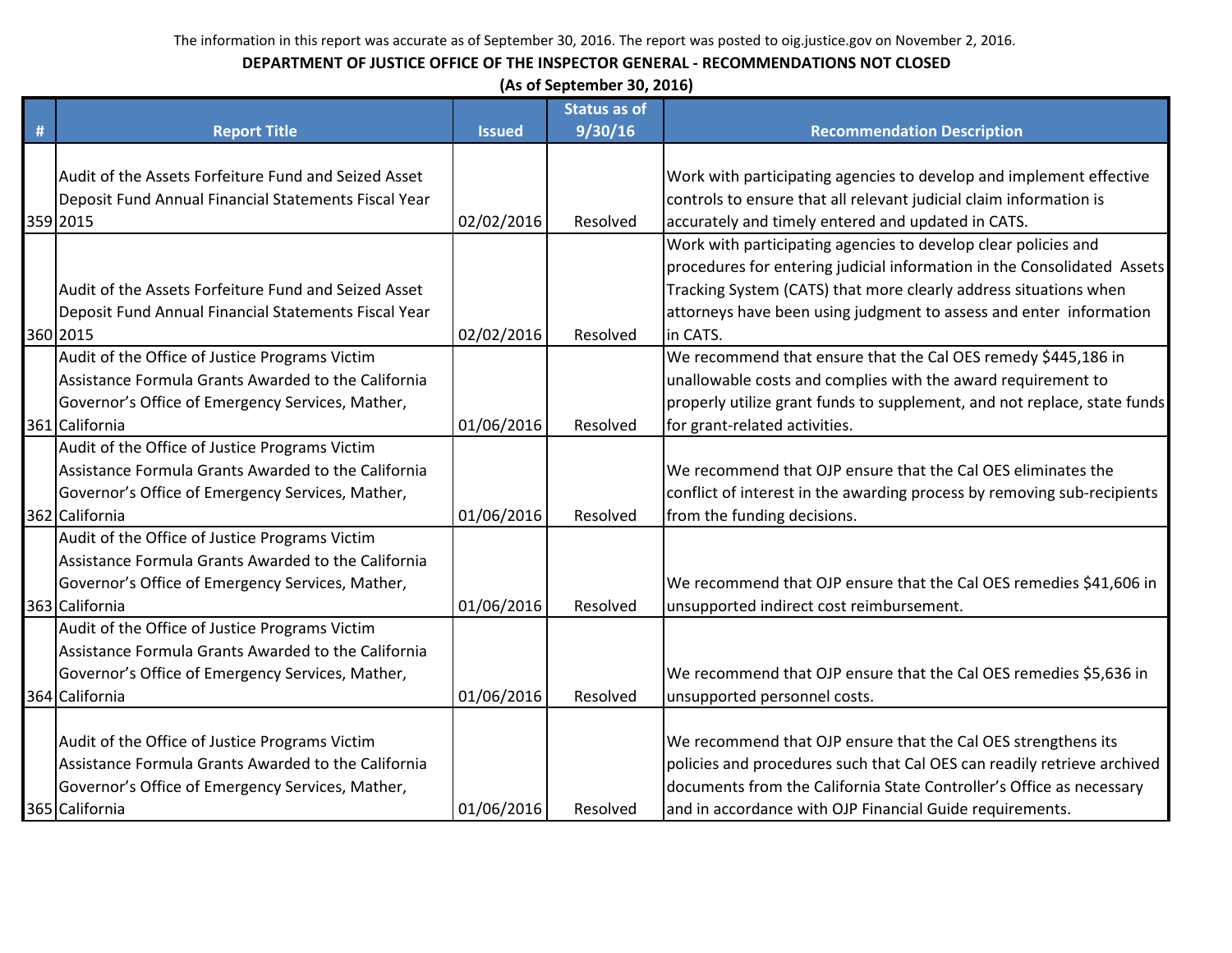|   | (As of September 30, 2016)                                                                            |               |                     |                                                                                                                                                                                                                |  |  |
|---|-------------------------------------------------------------------------------------------------------|---------------|---------------------|----------------------------------------------------------------------------------------------------------------------------------------------------------------------------------------------------------------|--|--|
|   |                                                                                                       |               | <b>Status as of</b> |                                                                                                                                                                                                                |  |  |
| # | <b>Report Title</b>                                                                                   | <b>Issued</b> | 9/30/16             | <b>Recommendation Description</b>                                                                                                                                                                              |  |  |
|   | Audit of the Office of Justice Programs Victim<br>Assistance Formula Grants Awarded to the California |               |                     | We recommend that OJP ensure that the Cal OES updates its policies                                                                                                                                             |  |  |
|   | Governor's Office of Emergency Services, Mather,                                                      |               |                     | and procedures to retain records in accordance with OJP Financial                                                                                                                                              |  |  |
|   | 366 California                                                                                        | 01/06/2016    | Resolved            | Guide requirements.                                                                                                                                                                                            |  |  |
|   |                                                                                                       |               |                     |                                                                                                                                                                                                                |  |  |
|   | Audit of the Office of Justice Programs Victim                                                        |               |                     | We recommend that OJP ensure that the Cal OES updates its policies<br>and procedures to: (1) address the selection process by including risk<br>scores, (2) provide for adequate and accurate record of awards |  |  |
|   | Assistance Formula Grants Awarded to the California                                                   |               |                     | monitored, and (3) comply with its internal policies and procedures                                                                                                                                            |  |  |
|   | Governor's Office of Emergency Services, Mather,                                                      |               |                     | with respect to timeliness and reduce the necessity of closing out                                                                                                                                             |  |  |
|   | 367 California                                                                                        | 01/06/2016    | Resolved            | reviews prior to issuance of report.                                                                                                                                                                           |  |  |
|   | Audit of the Office of Justice Programs Victim                                                        |               |                     |                                                                                                                                                                                                                |  |  |
|   | Assistance Formula Grants Awarded to the California                                                   |               |                     | We recommend that OJP ensures that the Cal OES creates formalized                                                                                                                                              |  |  |
|   | Governor's Office of Emergency Services, Mather,                                                      |               |                     | policy and procedures to provide sub-recipients guidance on cost                                                                                                                                               |  |  |
|   | 368 California                                                                                        | 01/06/2016    | Resolved            | allocations.                                                                                                                                                                                                   |  |  |
|   |                                                                                                       |               |                     |                                                                                                                                                                                                                |  |  |
|   | Audit of the Office of Justice Programs Victim                                                        |               |                     | We recommend that OJP require that the Cal OES strengthens its                                                                                                                                                 |  |  |
|   | Assistance Formula Grants Awarded to the California                                                   |               |                     | procedures to ensure that the indirect costs for federal awards are                                                                                                                                            |  |  |
|   | Governor's Office of Emergency Services, Mather,                                                      |               |                     | reported as required under Federal Financial Reporting guidelines and                                                                                                                                          |  |  |
|   | 369 California                                                                                        | 01/06/2016    | Resolved            | supported by the indirect cost basis recorded in the general ledger.                                                                                                                                           |  |  |
|   |                                                                                                       |               |                     | We recommend the Criminal Division remedy the \$8,000 in questioned<br>costs and ensure that the Anaheim PD adheres to the Equitable Sharing                                                                   |  |  |
|   | Audit of the Anaheim Police Department Equitable                                                      |               |                     | Guide regarding extravagant expenditures and donations to                                                                                                                                                      |  |  |
|   | 370 Sharing Program, Anaheim, California                                                              | 12/29/2015    | Resolved            | community-based programs.                                                                                                                                                                                      |  |  |
|   |                                                                                                       |               |                     | Assess reconciliation, financial reporting review, and other monitoring                                                                                                                                        |  |  |
|   |                                                                                                       |               |                     | controls at certain components, and identify those areas where the                                                                                                                                             |  |  |
|   | Audit of the U.S. Department of Justice Annual Financial                                              |               |                     | components' management could increase the rigor and precision of                                                                                                                                               |  |  |
|   | 371 Statements Fiscal Year 2015                                                                       | 12/15/2015    | Resolved            | those controls.                                                                                                                                                                                                |  |  |
|   |                                                                                                       |               |                     |                                                                                                                                                                                                                |  |  |
|   |                                                                                                       |               |                     | Critically analyze the accounting and reporting of complex or unusual                                                                                                                                          |  |  |
|   | Audit of the U.S. Department of Justice Annual Financial                                              |               |                     | transactions to ensure proper, accurate, and consistent reporting in                                                                                                                                           |  |  |
|   | 372 Statements Fiscal Year 2015                                                                       | 12/15/2015    | Resolved            | the financial statements and footnotes.                                                                                                                                                                        |  |  |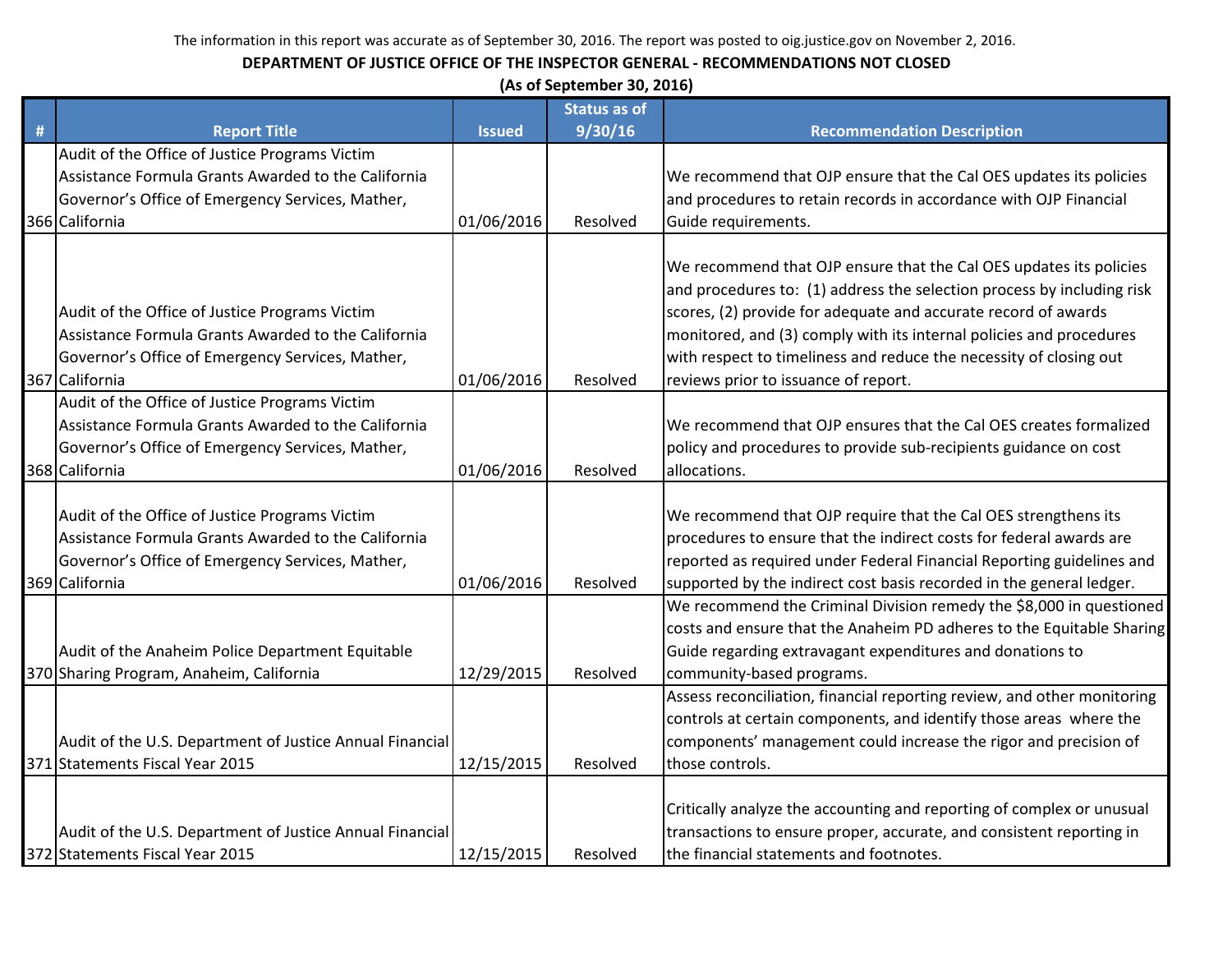|   | (As of September 30, 2016)                               |               |                     |                                                                         |  |  |  |
|---|----------------------------------------------------------|---------------|---------------------|-------------------------------------------------------------------------|--|--|--|
|   |                                                          |               | <b>Status as of</b> |                                                                         |  |  |  |
| # | <b>Report Title</b>                                      | <b>Issued</b> | 9/30/16             | <b>Recommendation Description</b>                                       |  |  |  |
|   |                                                          |               |                     |                                                                         |  |  |  |
|   |                                                          |               |                     | Periodically assess the treatment of any new or significant cash        |  |  |  |
|   | Audit of the U.S. Department of Justice Annual Financial |               |                     | collections based on legal proceedings to ensure proper classification  |  |  |  |
|   | 373 Statements Fiscal Year 2015                          | 12/15/2015    | Resolved            | of these amounts in the Statement of Custodial Activities.              |  |  |  |
|   |                                                          |               |                     | Periodically review and align the defined cost allocation methodology   |  |  |  |
|   | Audit of the U.S. Department of Justice Annual Financial |               |                     | against the mission-driven program objectives to ensure proper          |  |  |  |
|   | 374 Statements Fiscal Year 2015                          | 12/15/2015    | Resolved            | assignment of costs among strategic goals.                              |  |  |  |
|   |                                                          |               |                     |                                                                         |  |  |  |
|   | Audit of the Office of Justice Programs Basic Scientific |               |                     |                                                                         |  |  |  |
|   | Research to Support Forensic Science for Criminal        |               |                     | We recommend that OJP coordinate with IsoForensics to ensure that       |  |  |  |
|   | Justice Purposes Cooperative Agreement Awarded to        |               |                     | the financial information reported in FFRs is accurate and based off of |  |  |  |
|   | 375 IsoForensics Incorporated, Salt Lake City, Utah      | 12/01/2015    | Resolved            | actual expenditures, not estimates.                                     |  |  |  |
|   |                                                          |               |                     |                                                                         |  |  |  |
|   | Audit of the Office of Justice Programs Basic Scientific |               |                     |                                                                         |  |  |  |
|   | Research to Support Forensic Science for Criminal        |               |                     |                                                                         |  |  |  |
|   | Justice Purposes Cooperative Agreement Awarded to        |               |                     | We recommend that OJP ensure progress report support is                 |  |  |  |
|   | 376 IsoForensics Incorporated, Salt Lake City, Utah      | 12/01/2015    | Resolved            | maintained.                                                             |  |  |  |
|   |                                                          |               |                     |                                                                         |  |  |  |
|   | Audit of the Office of Justice Programs Basic Scientific |               |                     |                                                                         |  |  |  |
|   | Research to Support Forensic Science for Criminal        |               |                     |                                                                         |  |  |  |
|   | Justice Purposes Cooperative Agreement Awarded to        |               |                     | We recommend that OJP remedy the \$280,840 in unallowable costs         |  |  |  |
|   | 377 IsoForensics Incorporated, Salt Lake City, Utah      | 12/01/2015    | Resolved            | charged to the awards using indirect rate allocation.                   |  |  |  |
|   | Audit of the Office on Violence Against Women Grants     |               |                     | We recommend that OVW remedy the \$199,427 in grant                     |  |  |  |
|   | Awarded to the Dawson County Domestic Violence           |               |                     | reimbursements claimed for expenditures for which supporting            |  |  |  |
|   | 378 Program, Glendive, Montana                           | 11/09/2015    | Resolved            | documentation has been destroyed.                                       |  |  |  |
|   | Audit of the Office on Violence Against Women Grants     |               |                     | We recommend that OVW remedy the \$29,675 in grant                      |  |  |  |
|   | Awarded to the Dawson County Domestic Violence           |               |                     | reimbursements claimed for rent the DCDV paid to itself for a building  |  |  |  |
|   | 379 Program, Glendive, Montana                           | 11/09/2015    | Resolved            | lit owns.                                                               |  |  |  |
|   | Audit of the Office on Violence Against Women Grants     |               |                     | We recommend that OVW remedy the \$30,353 in grant                      |  |  |  |
|   | Awarded to the Dawson County Domestic Violence           |               |                     | reimbursements claimed for costs that were unallowable under the        |  |  |  |
|   | 380 Program, Glendive, Montana                           | 11/09/2015    | Resolved            | terms and conditions of the awards.                                     |  |  |  |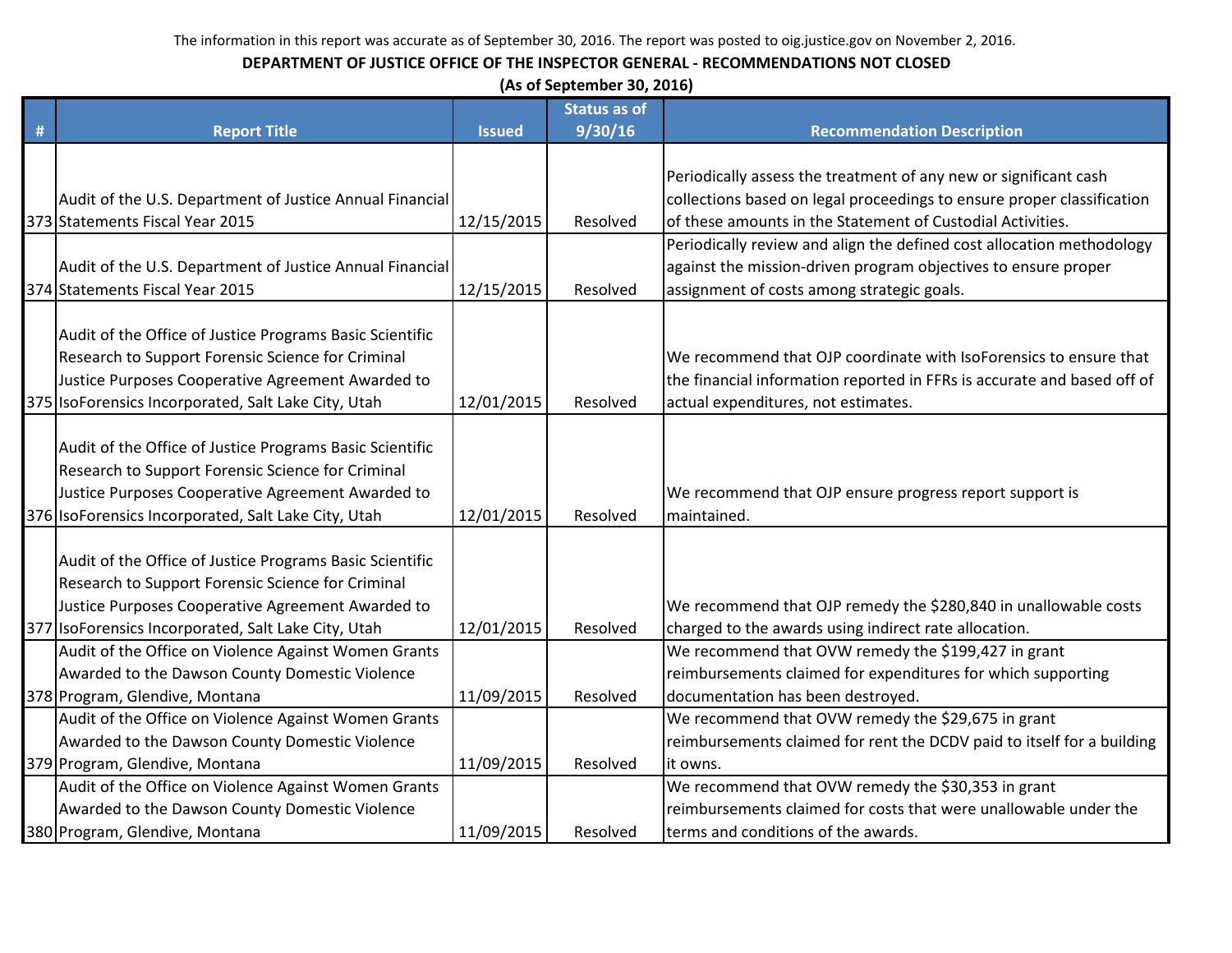|   | (As of September 30, 2016)                            |               |                     |                                                                    |  |  |
|---|-------------------------------------------------------|---------------|---------------------|--------------------------------------------------------------------|--|--|
|   |                                                       |               | <b>Status as of</b> |                                                                    |  |  |
| # | <b>Report Title</b>                                   | <b>Issued</b> | 9/30/16             | <b>Recommendation Description</b>                                  |  |  |
|   | Audit of the Office on Violence Against Women Grants  |               |                     | We recommend that OVW remedy the \$44,311 in grant                 |  |  |
|   | Awarded to the Dawson County Domestic Violence        |               |                     | reimbursements claimed for personnel costs not in the OVW-approved |  |  |
|   | 381 Program, Glendive, Montana                        | 11/09/2015    | Resolved            | budgets.                                                           |  |  |
|   | Audit of the Office on Violence Against Women Grants  |               |                     | We recommend that OVW remedy the \$45,840 in grant                 |  |  |
|   | Awarded to the Dawson County Domestic Violence        |               |                     | reimbursements claimed for costs which are unsupported by grant    |  |  |
|   | 382 Program, Glendive, Montana                        | 11/09/2015    | Resolved            | documentation.                                                     |  |  |
|   | Audit of the Office on Violence Against Women Grants  |               |                     |                                                                    |  |  |
|   | Awarded to the Dawson County Domestic Violence        |               |                     | We recommended that OVW remedy the \$3,975,716 in drawdowns        |  |  |
|   | 383 Program, Glendive, Montana                        | 11/09/2015    | Resolved            | claimed based on unreliable accounting records.                    |  |  |
|   | Audit of the Office on Violence Against Women Grants  |               |                     | We recommended that OVW remedy the \$872,246 in grant              |  |  |
|   | Awarded to the Dawson County Domestic Violence        |               |                     | reimbursements expended on personnel costs that are not supported  |  |  |
|   | 384 Program, Glendive, Montana                        | 11/09/2015    | Resolved            | by detailed time and attendance records.                           |  |  |
|   |                                                       |               |                     |                                                                    |  |  |
|   | Audit of the Office of Justice Programs Correctional  |               |                     |                                                                    |  |  |
|   | Systems and Correctional Alternatives on Tribal Lands |               |                     |                                                                    |  |  |
|   | Program Grant Awarded to the Eight Northern Indian    |               |                     | We recommend that OJP remedy \$10,215 in unbudgeted indirect costs |  |  |
|   | 385 Pueblos Council Ohkay Owingeh, New Mexico         | 11/03/2015    | Resolved            | that were charged to the grant.                                    |  |  |
|   |                                                       |               |                     |                                                                    |  |  |
|   | Audit of the Office of Justice Programs Correctional  |               |                     |                                                                    |  |  |
|   | Systems and Correctional Alternatives on Tribal Lands |               |                     |                                                                    |  |  |
|   | Program Grant Awarded to the Eight Northern Indian    |               |                     | We recommend that OJP remedy \$10,443 for expenditures that        |  |  |
|   | 386 Pueblos Council Ohkay Owingeh, New Mexico         | 11/03/2015    | Resolved            | occurred after the grant end date.                                 |  |  |
|   |                                                       |               |                     |                                                                    |  |  |
|   | Audit of the Office of Justice Programs Correctional  |               |                     |                                                                    |  |  |
|   | Systems and Correctional Alternatives on Tribal Lands |               |                     |                                                                    |  |  |
|   | Program Grant Awarded to the Eight Northern Indian    |               |                     | We recommend that OJP remedy \$16,685 in unsupported costs related |  |  |
|   | 387 Pueblos Council Ohkay Owingeh, New Mexico         | 11/03/2015    | Resolved            | to fringe benefits that were allocated to the grant match.         |  |  |
|   |                                                       |               |                     |                                                                    |  |  |
|   | Audit of the Office of Justice Programs Correctional  |               |                     |                                                                    |  |  |
|   | Systems and Correctional Alternatives on Tribal Lands |               |                     |                                                                    |  |  |
|   | Program Grant Awarded to the Eight Northern Indian    |               |                     | We recommend that OJP remedy \$540,000 in unsupported land         |  |  |
|   | 388 Pueblos Council Ohkay Owingeh, New Mexico         | 11/03/2015    | Resolved            | valuation that was allocated to the grant match.                   |  |  |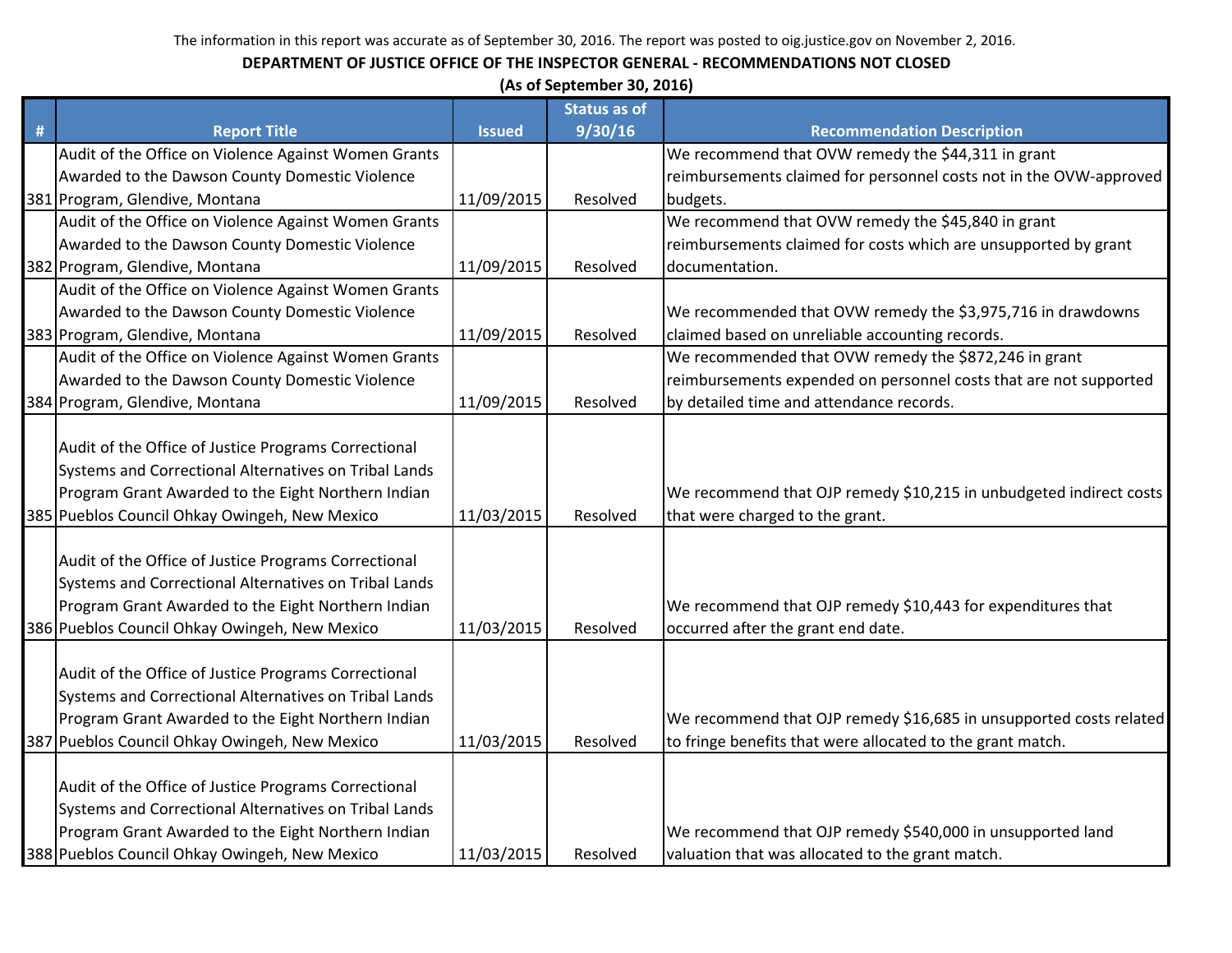|   | (As of September 30, 2016)                              |               |                     |                                                                         |  |  |  |
|---|---------------------------------------------------------|---------------|---------------------|-------------------------------------------------------------------------|--|--|--|
|   |                                                         |               | <b>Status as of</b> |                                                                         |  |  |  |
| # | <b>Report Title</b>                                     | <b>Issued</b> | 9/30/16             | <b>Recommendation Description</b>                                       |  |  |  |
|   |                                                         |               |                     |                                                                         |  |  |  |
|   | Audit of the Office of Justice Programs Correctional    |               |                     |                                                                         |  |  |  |
|   | Systems and Correctional Alternatives on Tribal Lands   |               |                     |                                                                         |  |  |  |
|   | Program Grant Awarded to the Eight Northern Indian      |               |                     | We recommend that OJP remedy \$69,572 in unsupported costs related      |  |  |  |
|   | 389 Pueblos Council Ohkay Owingeh, New Mexico           | 11/03/2015    | Resolved            | to salaries that were allocated to the grant match.                     |  |  |  |
|   | Audit of the Office of Justice Programs Adult and       |               |                     |                                                                         |  |  |  |
|   | Juvenile Offender Re-Entry and Justice and Mental       |               |                     |                                                                         |  |  |  |
|   | Health Collaboration Grants Awarded to Beaver County,   |               |                     | Remedy the \$62,337 in unallowable costs related to services provided   |  |  |  |
|   | 390 Pennsylvania                                        | 11/02/2015    | Resolved            | by contractors and consultants.                                         |  |  |  |
|   |                                                         |               |                     | We recommend that OJJDP ensure INOBTR: (a) adheres to OJP's             |  |  |  |
|   |                                                         |               |                     | guidance and follows its own policies and procedures regarding cost     |  |  |  |
|   |                                                         |               |                     | analysis, competitive bidding, and sole source justification, including |  |  |  |
|   |                                                         |               |                     | documenting the results of this analysis; and (b) develops and          |  |  |  |
|   | Audit of the Office of Juvenile Justice and Delinquency |               |                     | implements contractor monitoring procedures for ensuring contractor     |  |  |  |
|   | Prevention Cooperative Agreement Awarded to INOBTR      |               |                     | conformance with the terms, conditions, and specifications of the       |  |  |  |
|   | 391 (I Know Better), Saint Louis, Missouri              | 10/27/2015    | Resolved            | contract.                                                               |  |  |  |
|   |                                                         |               |                     |                                                                         |  |  |  |
|   | Audit of the Office of Juvenile Justice and Delinquency |               |                     |                                                                         |  |  |  |
|   | Prevention Cooperative Agreement Awarded to INOBTR      |               |                     |                                                                         |  |  |  |
|   | 392 (I Know Better), Saint Louis, Missouri              | 10/27/2015    | Resolved            | We recommend that OJJDP remedy \$4,679 in unallowable travel costs.     |  |  |  |
|   |                                                         |               |                     |                                                                         |  |  |  |
|   | Audit of the Office of Juvenile Justice and Delinquency |               |                     |                                                                         |  |  |  |
|   | Prevention Cooperative Agreement Awarded to INOBTR      |               |                     | We recommend that OJJDP Remedy \$6,564 in unapproved sick and           |  |  |  |
|   | 393 (I Know Better), Saint Louis, Missouri              | 10/27/2015    | Resolved            | vacation time.                                                          |  |  |  |
|   |                                                         |               |                     |                                                                         |  |  |  |
|   | Audit of the Office of Juvenile Justice and Delinquency |               |                     |                                                                         |  |  |  |
|   | Prevention Cooperative Agreement Awarded to INOBTR      |               |                     | We recommend that OJJDP remedy the \$31,032 in unallowable rent         |  |  |  |
|   | 394 (I Know Better), Saint Louis, Missouri              | 10/27/2015    | Resolved            | expenditures.                                                           |  |  |  |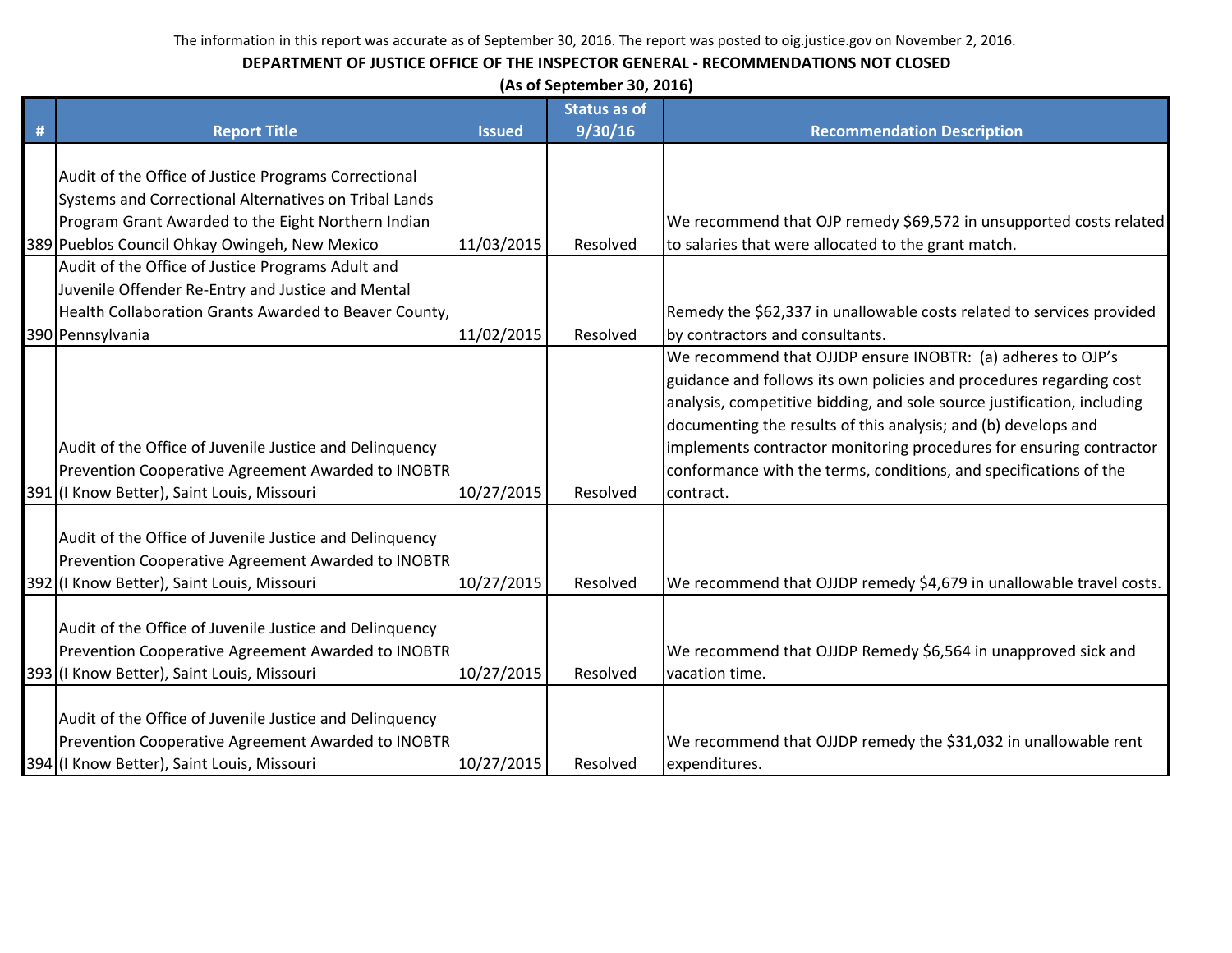| (As of September 30, 2016) |  |
|----------------------------|--|
|----------------------------|--|

|   |                                                                                                                                           |               | <b>Status as of</b> |                                                                                                                                                                                                                                                                                                                                                                                                                                                                                                         |
|---|-------------------------------------------------------------------------------------------------------------------------------------------|---------------|---------------------|---------------------------------------------------------------------------------------------------------------------------------------------------------------------------------------------------------------------------------------------------------------------------------------------------------------------------------------------------------------------------------------------------------------------------------------------------------------------------------------------------------|
| # | <b>Report Title</b>                                                                                                                       | <b>Issued</b> | 9/30/16             | <b>Recommendation Description</b>                                                                                                                                                                                                                                                                                                                                                                                                                                                                       |
|   | Audit of the Charter Township of Plymouth Police<br>Department's Equitable Sharing Program Activities,<br>395 Plymouth Township, Michigan | 09/30/2015    | Resolved            | Ensure that Plymouth Township PD, in coordination with Plymouth<br>Township, establishes written procedures for the administration of<br>equitable sharing funds. These procedures should appropriately<br>incorporate the Plymouth Township PD throughout the process<br>including, at a minimum, providing the Chief of Police with copies of all<br>documentation supporting equitable sharing activities, and the<br>procedures should comply with the federal guidelines governing the<br>program. |
|   | Audit of the Charter Township of Plymouth Police<br>Department's Equitable Sharing Program Activities,<br>396 Plymouth Township, Michigan | 09/30/2015    | Resolved            | Ensure that the Plymouth Township establishes procedures to ensure<br>that it accounts for DOJ equitable sharing activities separately in its<br>accounting system and that it routinely reexamines the equitable<br>sharing ledger to ensure that all non-equitable sharing federal program<br>expenditures and reimbursements have been identified and any<br>posting errors are corrected.                                                                                                           |
|   | Audit of the Charter Township of Plymouth Police<br>Department's Equitable Sharing Program Activities,<br>397 Plymouth Township, Michigan | 09/30/2015    | Resolved            | Ensure that the Plymouth Township PD, in conjunction with the<br>Plymouth Township Treasurer, determine the amount reimbursed by<br>the city of Plymouth for the upgraded equipment purchased for the<br>police dispatch call center and repay that amount to the DOJ equitable<br>sharing bank account. The Plymouth Township PD and Plymouth<br>Township Treasurer should also ensure that they establish a process to<br>appropriately account for future reimbursements received.                   |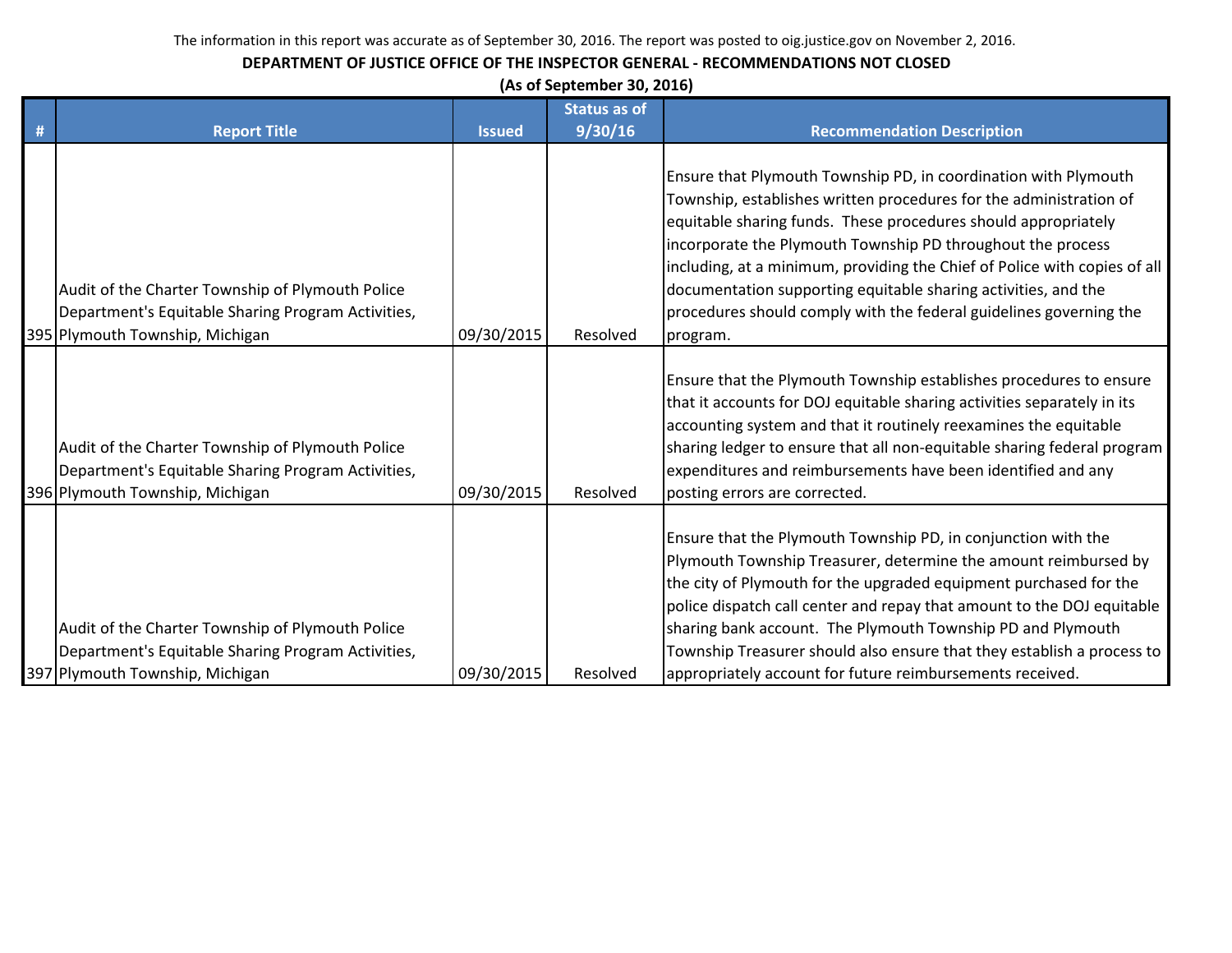#### **DEPARTMENT OF JUSTICE OFFICE OF THE INSPECTOR GENERAL - RECOMMENDATIONS NOT CLOSED**

**(As of September 30, 2016)**

|   |                                                                                                                                           |               | <b>Status as of</b> |                                                                                                                                                                                                                                                                                                                                                                                                                                                                                                                                                                                                                                                                                                                                                                              |
|---|-------------------------------------------------------------------------------------------------------------------------------------------|---------------|---------------------|------------------------------------------------------------------------------------------------------------------------------------------------------------------------------------------------------------------------------------------------------------------------------------------------------------------------------------------------------------------------------------------------------------------------------------------------------------------------------------------------------------------------------------------------------------------------------------------------------------------------------------------------------------------------------------------------------------------------------------------------------------------------------|
| # | <b>Report Title</b>                                                                                                                       | <b>Issued</b> | 9/30/16             | <b>Recommendation Description</b>                                                                                                                                                                                                                                                                                                                                                                                                                                                                                                                                                                                                                                                                                                                                            |
|   | Audit of the Charter Township of Plymouth Police<br>Department's Equitable Sharing Program Activities,<br>398 Plymouth Township, Michigan | 09/30/2015    | Resolved            | Ensure that the Plymouth Township PD, in conjunction with the<br>Plymouth Township Treasurer's Office, determine what expenditures<br>reflected in the ledgers were paid for with DOJ equitable sharing funds<br>and make any necessary adjustments to the ledgers so that the ledgers<br>only reflect expenditures paid for with DOJ equitable sharing funds.<br>They should also reconcile the bank account activity and properly<br>allocate interest to the different sources of funds. After these actions<br>have been taken, the Plymouth Township PD should submit amended<br>certification reports for FY 2010 through FY 2013 that accurately and<br>completely reflect its equitable sharing activities (including interest<br>earned) during these time periods. |
|   | Audit of the Charter Township of Plymouth Police<br>Department's Equitable Sharing Program Activities,<br>399 Plymouth Township, Michigan | 09/30/2015    | Resolved            | Ensure that the Plymouth Township PD, in conjunction with the<br>Plymouth Township Treasurer's Office, establishes procedures for<br>timely submitting accurate and complete Equitable Sharing Agreement<br>and Certification Reports, as well as procedures for ensuring that the<br>equitable sharing ledger only reflects those expenditures paid for with<br>equitable sharing funds.                                                                                                                                                                                                                                                                                                                                                                                    |
|   | Audit of the Charter Township of Plymouth Police<br>Department's Equitable Sharing Program Activities,<br>400 Plymouth Township, Michigan | 09/30/2015    | Resolved            | Remedy the \$1,327 in questioned costs paid for fringe benefits that<br>exceeded actual costs incurred in FYs 2012 and 2013.                                                                                                                                                                                                                                                                                                                                                                                                                                                                                                                                                                                                                                                 |
|   | Audit of the Charter Township of Plymouth Police<br>Department's Equitable Sharing Program Activities,<br>401 Plymouth Township, Michigan | 09/30/2015    | Resolved            | Remedy the \$21,591 in questioned costs for incurring expenditures to<br>be paid with equitable sharing funds in advance of receiving equitable<br>sharing receipts.                                                                                                                                                                                                                                                                                                                                                                                                                                                                                                                                                                                                         |
|   | Audit of the Charter Township of Plymouth Police<br>Department's Equitable Sharing Program Activities,<br>402 Plymouth Township, Michigan | 09/30/2015    | Resolved            | Remedy the \$22,182 in questioned costs billed for salary costs of<br>Plymouth Township employees who provided information technology<br>services to the Plymouth Township PD.                                                                                                                                                                                                                                                                                                                                                                                                                                                                                                                                                                                               |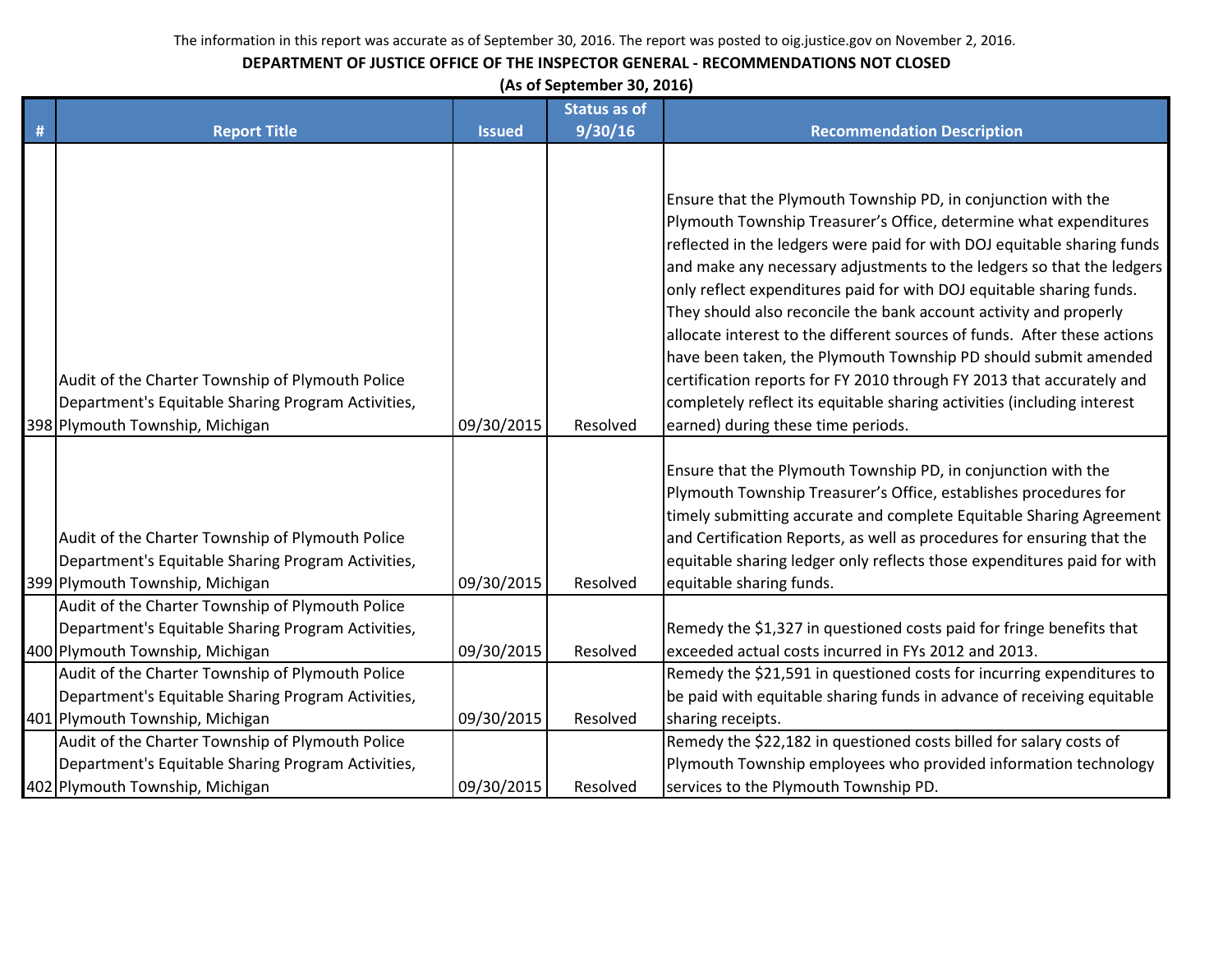|   | (As of September 30, 2016)                            |               |                     |                                                                        |  |  |  |
|---|-------------------------------------------------------|---------------|---------------------|------------------------------------------------------------------------|--|--|--|
|   |                                                       |               | <b>Status as of</b> |                                                                        |  |  |  |
| # | <b>Report Title</b>                                   | <b>Issued</b> | 9/30/16             | <b>Recommendation Description</b>                                      |  |  |  |
|   |                                                       |               |                     |                                                                        |  |  |  |
|   | Audit of the Charter Township of Plymouth Police      |               |                     | Remedy the \$5,783 in questioned costs for the purchase of a mat for   |  |  |  |
|   | Department's Equitable Sharing Program Activities,    |               |                     | the Plymouth Township Hall and another Plymouth Township expense       |  |  |  |
|   | 403 Plymouth Township, Michigan                       | 09/30/2015    | Resolved            | improperly paid for with equitable sharing funds.                      |  |  |  |
|   | Audit of the Charter Township of Plymouth Police      |               |                     |                                                                        |  |  |  |
|   | Department's Equitable Sharing Program Activities,    |               |                     | Remedy the \$500 for the reimbursement of non-law enforcement          |  |  |  |
|   | 404 Plymouth Township, Michigan                       | 09/30/2015    | Resolved            | specific uniforms.                                                     |  |  |  |
|   | Audit of the Charter Township of Plymouth Police      |               |                     |                                                                        |  |  |  |
|   | Department's Equitable Sharing Program Activities,    |               |                     | Remind the Plymouth Township PD and local officials of the non-        |  |  |  |
|   | 405 Plymouth Township, Michigan                       | 09/30/2015    | Resolved            | supplanting requirement specified in the Equitable Sharing Guide.      |  |  |  |
|   | Audit of the Charter Township of Plymouth Police      |               |                     | Require personnel at Plymouth Township and the Plymouth Township       |  |  |  |
|   | Department's Equitable Sharing Program Activities,    |               |                     | PD to receive, at a minimum, training on administering equitable       |  |  |  |
|   | 406 Plymouth Township, Michigan                       | 09/30/2015    | Resolved            | sharing funds.                                                         |  |  |  |
|   |                                                       |               |                     |                                                                        |  |  |  |
|   | Audit of the Office of Justice Programs and Office on |               |                     | Ensure Penobscot Nation implements and adheres to policies and         |  |  |  |
|   | Violence Against Women Grants Awarded to the          |               |                     | procedures monitoring performance towards achieving its approved       |  |  |  |
|   | 407 Penobscot Indian Nation, Indian Island, Maine     | 09/30/2015    | Resolved            | goals and objectives.                                                  |  |  |  |
|   |                                                       |               |                     | Ensure Penobscot Nation implements and adheres to policies and         |  |  |  |
|   | Audit of the Office of Justice Programs and Office on |               |                     | procedures that ensure that its grant accounts facilitate a review and |  |  |  |
|   | Violence Against Women Grants Awarded to the          |               |                     | grant expenditures are charged to the appropriate grant and budget     |  |  |  |
|   | 408 Penobscot Indian Nation, Indian Island, Maine     | 09/30/2015    | Resolved            | category.                                                              |  |  |  |
|   |                                                       |               |                     |                                                                        |  |  |  |
|   | Audit of the Office of Justice Programs and Office on |               |                     | Ensure that Penobscot Nation adheres to its policies and procedures    |  |  |  |
|   | Violence Against Women Grants Awarded to the          |               |                     | that ensure grant funded travel expenses are properly approved and     |  |  |  |
|   | 409 Penobscot Indian Nation, Indian Island, Maine     | 09/30/2015    | Resolved            | adequately documented to facilitate a review.                          |  |  |  |
|   |                                                       |               |                     |                                                                        |  |  |  |
|   | Audit of the Office of Justice Programs and Office on |               |                     |                                                                        |  |  |  |
|   | Violence Against Women Grants Awarded to the          |               |                     | Ensure that Penobscot Nation implements and adheres to policies and    |  |  |  |
|   | 410 Penobscot Indian Nation, Indian Island, Maine     | 09/30/2015    | Resolved            | procedures for budget management and control.                          |  |  |  |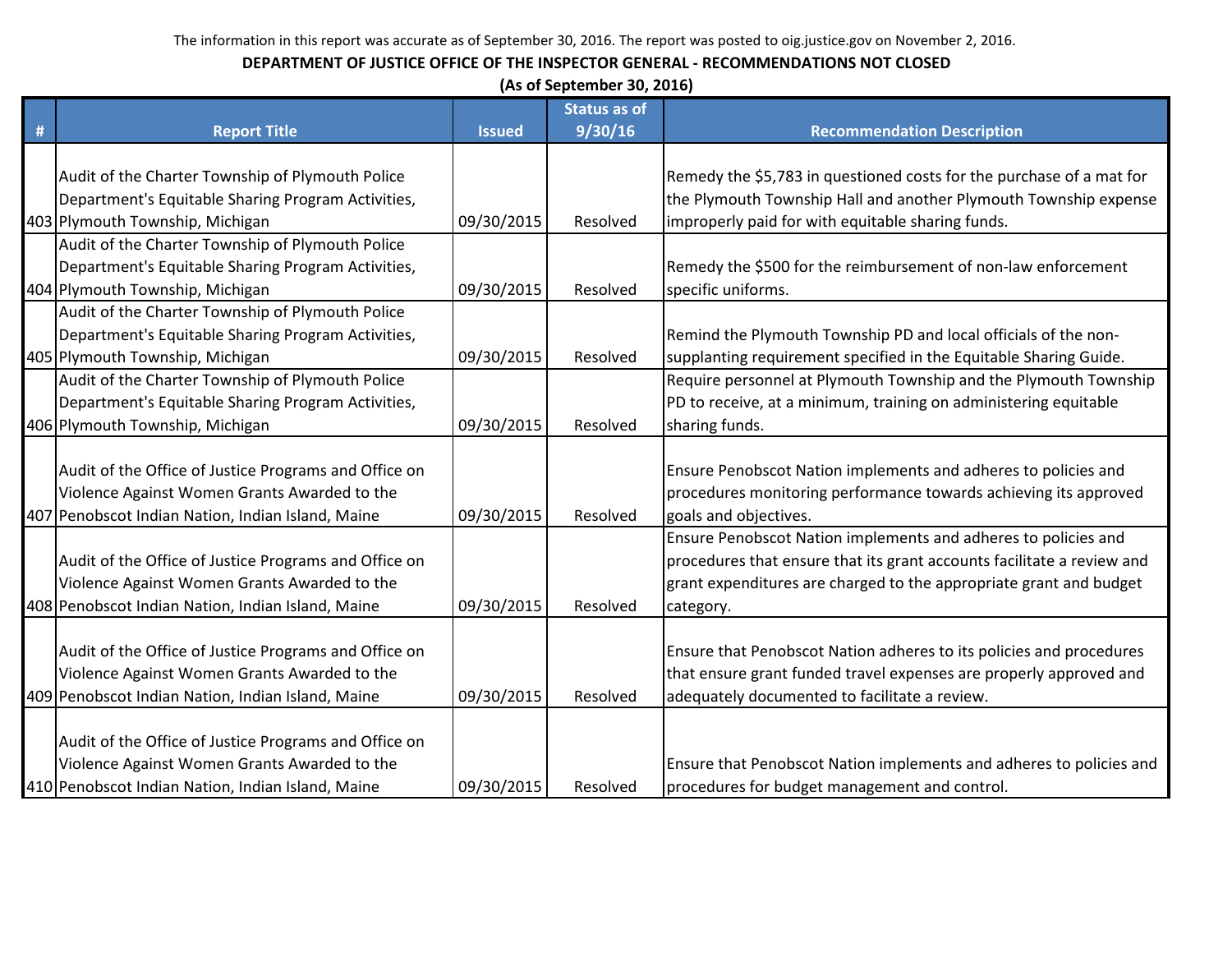|   | (As of September 30, 2016)                                                                                                                                 |               |                     |                                                                                                                                                                                                                                                                                                                                                                                                                                                      |  |  |  |
|---|------------------------------------------------------------------------------------------------------------------------------------------------------------|---------------|---------------------|------------------------------------------------------------------------------------------------------------------------------------------------------------------------------------------------------------------------------------------------------------------------------------------------------------------------------------------------------------------------------------------------------------------------------------------------------|--|--|--|
|   |                                                                                                                                                            |               | <b>Status as of</b> |                                                                                                                                                                                                                                                                                                                                                                                                                                                      |  |  |  |
| # | <b>Report Title</b>                                                                                                                                        | <b>Issued</b> | 9/30/16             | <b>Recommendation Description</b>                                                                                                                                                                                                                                                                                                                                                                                                                    |  |  |  |
|   | Audit of the Office of Justice Programs and Office on<br>Violence Against Women Grants Awarded to the<br>411 Penobscot Indian Nation, Indian Island, Maine | 09/30/2015    | Resolved            | Ensure that Penobscot Nation implements and adheres to policies and<br>procedures to account for grant related program income and ensures<br>that program income is recognized and applied in accordance with<br>grant rules as directed by the OJP Financial Guide.                                                                                                                                                                                 |  |  |  |
|   | Audit of the Office of Justice Programs and Office on<br>Violence Against Women Grants Awarded to the<br>412 Penobscot Indian Nation, Indian Island, Maine | 09/30/2015    | Resolved            | Ensure that Penobscot Nation implements and adheres to policies and<br>procedures to ensure compliance with FFR requirements.                                                                                                                                                                                                                                                                                                                        |  |  |  |
|   | Audit of the Office of Justice Programs and Office on<br>Violence Against Women Grants Awarded to the<br>413 Penobscot Indian Nation, Indian Island, Maine | 09/30/2015    | Resolved            | Ensure that Penobscot Nation implements and adheres to policies and<br>procedures to safeguard sensitive items that were purchased with<br>grant funds.                                                                                                                                                                                                                                                                                              |  |  |  |
|   | Audit of the Office of Justice Programs and Office on<br>Violence Against Women Grants Awarded to the<br>414 Penobscot Indian Nation, Indian Island, Maine | 09/30/2015    | Resolved            | Ensure that Penobscot Nation implements and adheres to written<br>policies and procedures to ensure compliance with drawdown policies<br>and cash on hand requirements.                                                                                                                                                                                                                                                                              |  |  |  |
|   | Audit of the Office of Justice Programs and Office on<br>Violence Against Women Grants Awarded to the<br>415 Penobscot Indian Nation, Indian Island, Maine | 09/30/2015    | Resolved            | Ensure that Penobscot Nation maintains documentation to support<br>consultant activities related to the grant awards and ensure that<br>consultant expenditures are properly charged to the grant, clearly<br>documents and complies with its own procurement policy related to<br>professional services, and develops and implements written contract<br>monitoring policies and procedures that ensure all consultants have<br>written agreements. |  |  |  |
|   | Audit of the Office of Justice Programs and Office on<br>Violence Against Women Grants Awarded to the<br>416 Penobscot Indian Nation, Indian Island, Maine | 09/30/2015    | Resolved            | Remedy the \$1,000 in unnecessary expenditures resulting from costs<br>associated with supplies that did not meet the intended purpose of the<br>FY 2009 Tribal Youth Program (expenditures of \$1,000).                                                                                                                                                                                                                                             |  |  |  |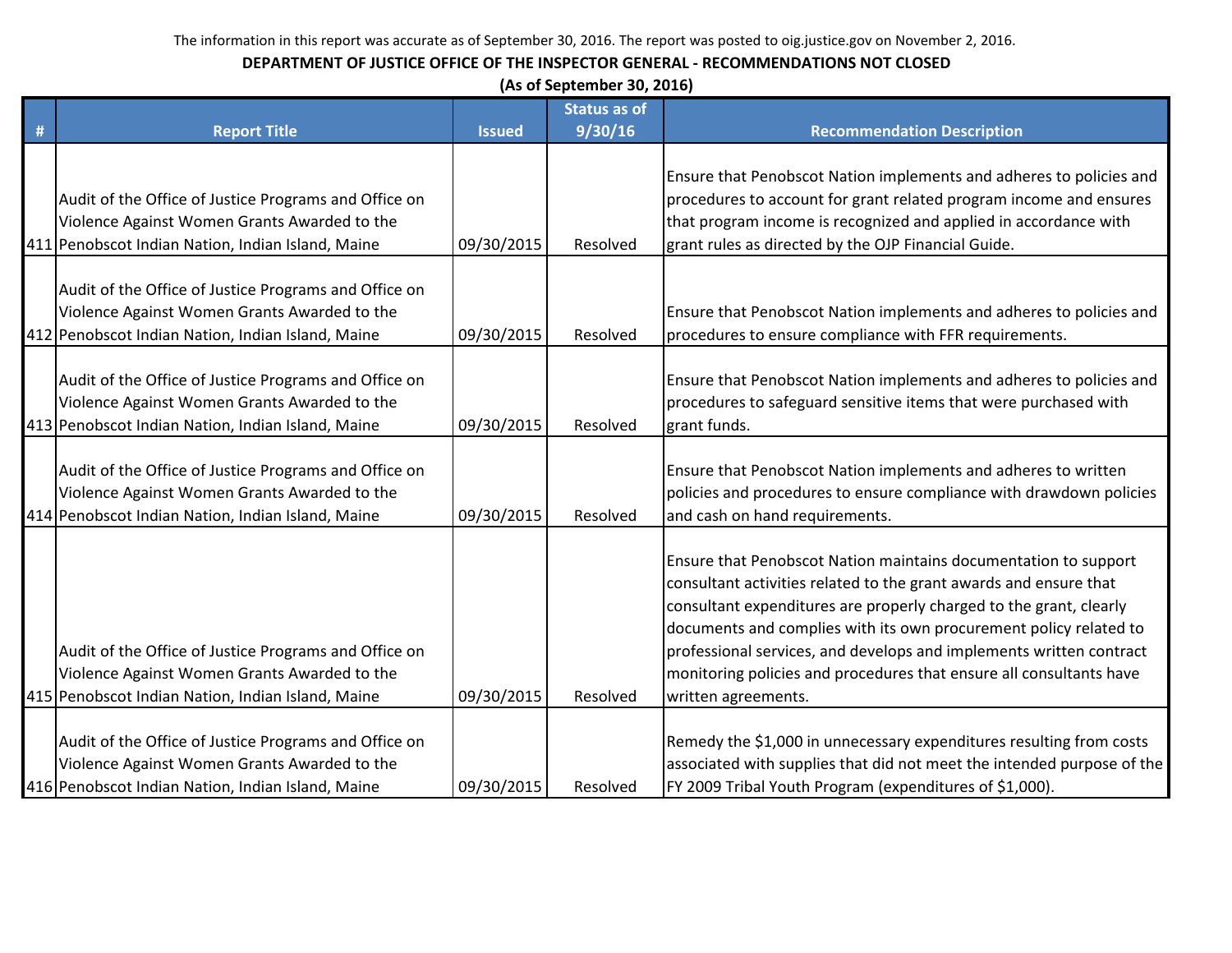|   | (As of September 30, 2016)                            |               |                     |                                                                         |  |  |
|---|-------------------------------------------------------|---------------|---------------------|-------------------------------------------------------------------------|--|--|
|   |                                                       |               | <b>Status as of</b> |                                                                         |  |  |
| Ħ | <b>Report Title</b>                                   | <b>Issued</b> | 9/30/16             | <b>Recommendation Description</b>                                       |  |  |
|   |                                                       |               |                     |                                                                         |  |  |
|   |                                                       |               |                     | Remedy unallowable expenditures resulting from costs associated with    |  |  |
|   |                                                       |               |                     | consultant expenditures where consultant did not enter into an          |  |  |
|   |                                                       |               |                     | agreement or contract with Penobscot Nation (expenditures of            |  |  |
|   | Audit of the Office of Justice Programs and Office on |               |                     | \$157,351) related to the Tribal Youth Program grants and a fringe      |  |  |
|   | Violence Against Women Grants Awarded to the          |               |                     | benefit expenditure that was misclassified and was not approved in the  |  |  |
|   | 417 Penobscot Indian Nation, Indian Island, Maine     | 09/30/2015    | Resolved            | BJA Tribal Courts Assistance Program grant (expenditure of \$2,444).    |  |  |
|   |                                                       |               |                     | Remedy unallowable expenditures resulting from costs associated with    |  |  |
|   | Audit of the Office of Justice Programs and Office on |               |                     | equipment expenditures related to the BJA Tribal Courts Assistance      |  |  |
|   | Violence Against Women Grants Awarded to the          |               |                     | Program grant that were not procured competitively and based on         |  |  |
|   | 418 Penobscot Indian Nation, Indian Island, Maine     | 09/30/2015    | Resolved            | contract proposal (expenditures of \$44,410).                           |  |  |
|   |                                                       |               |                     |                                                                         |  |  |
|   | Audit of the Office of Justice Programs and Office on |               |                     |                                                                         |  |  |
|   | Violence Against Women Grants Awarded to the          |               |                     | Remedy unallowable expenditures resulting from costs associated with    |  |  |
|   | 419 Penobscot Indian Nation, Indian Island, Maine     | 09/30/2015    | Resolved            | other costs that was not approved in the grant budget (\$5,120).        |  |  |
|   |                                                       |               |                     | Remedy unallowable expenditures resulting from costs associated with    |  |  |
|   |                                                       |               |                     | personnel that was not properly supported or approved by OJP            |  |  |
|   |                                                       |               |                     | (expenditures of \$20,598) related to the FY 2009 Tribal Youth Program, |  |  |
|   | Audit of the Office of Justice Programs and Office on |               |                     | and personnel that was not properly supported or approved by OJP        |  |  |
|   | Violence Against Women Grants Awarded to the          |               |                     | (expenditures of \$18,134) related to the BJA Tribal Courts Assistance  |  |  |
|   | 420 Penobscot Indian Nation, Indian Island, Maine     | 09/30/2015    | Resolved            | Program.                                                                |  |  |
|   |                                                       |               |                     |                                                                         |  |  |
|   |                                                       |               |                     | Remedy unallowable expenditures resulting from costs associated with    |  |  |
|   | Audit of the Office of Justice Programs and Office on |               |                     | travel expenditures that were not approved in compliance with the       |  |  |
|   | Violence Against Women Grants Awarded to the          |               |                     | Penobscot Indian Nation Travel Policies and grant award terms and       |  |  |
|   | 421 Penobscot Indian Nation, Indian Island, Maine     | 09/30/2015    | Resolved            | conditions (expenditures of \$28,102).                                  |  |  |
|   |                                                       |               |                     | Remedy unsupported expenditures resulting from: a. costs associated     |  |  |
|   | Audit of the Office of Justice Programs and Office on |               |                     | with consultant expenditures due to lack of time and effort reports     |  |  |
|   | Violence Against Women Grants Awarded to the          |               |                     | (expenditures of \$157,351) and insufficient time and effort reports    |  |  |
|   | 422 Penobscot Indian Nation, Indian Island, Maine     | 09/30/2015    | Resolved            | (expenditures of \$32,130).                                             |  |  |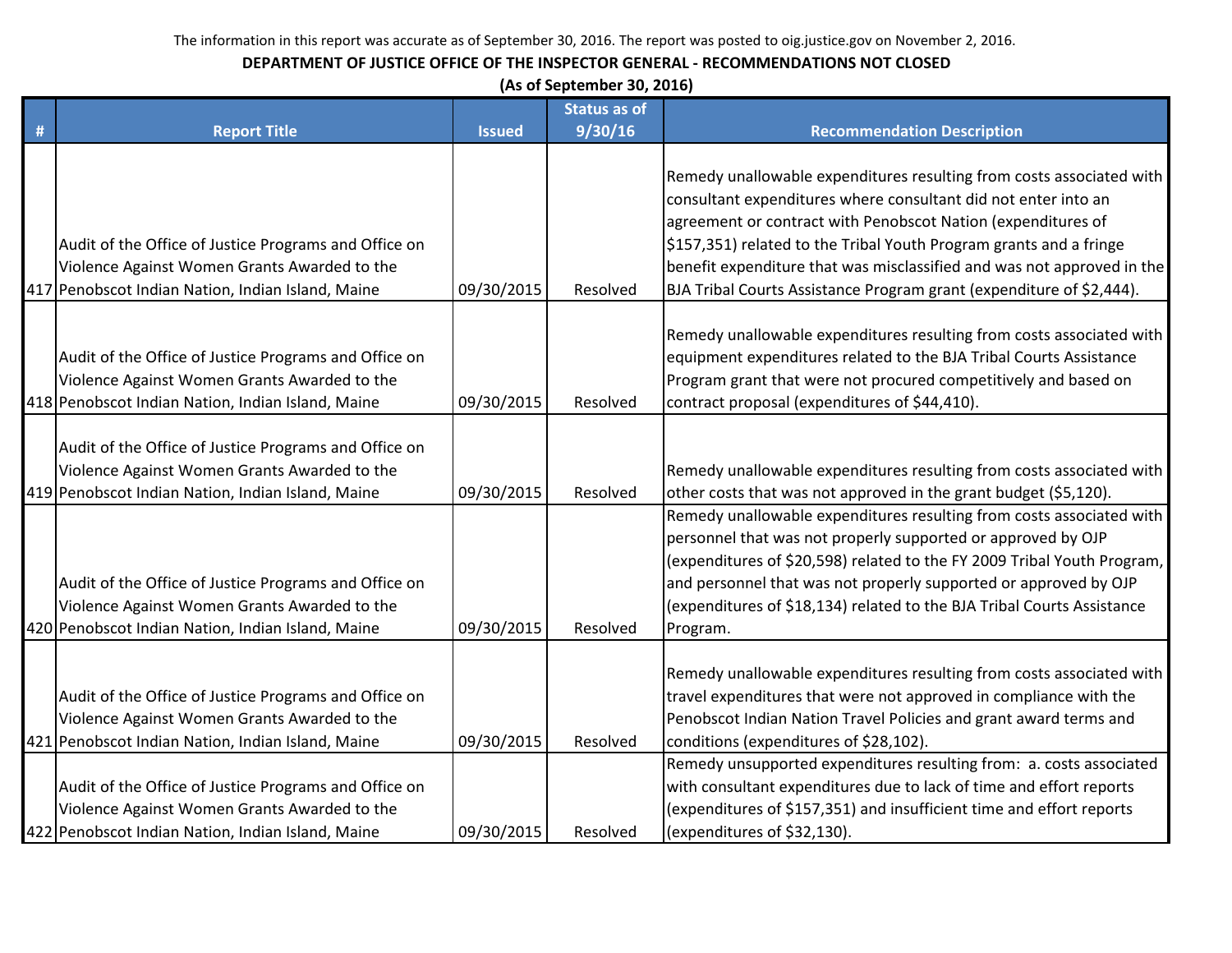| (As of September 30, 2016) |  |
|----------------------------|--|
|----------------------------|--|

|   |                                                                                                                                                            |               | <b>Status as of</b> |                                                                                                                                                                                                                                                                                                                                                                                                                                                                                                                                                                                                                                                                 |
|---|------------------------------------------------------------------------------------------------------------------------------------------------------------|---------------|---------------------|-----------------------------------------------------------------------------------------------------------------------------------------------------------------------------------------------------------------------------------------------------------------------------------------------------------------------------------------------------------------------------------------------------------------------------------------------------------------------------------------------------------------------------------------------------------------------------------------------------------------------------------------------------------------|
| # | <b>Report Title</b>                                                                                                                                        | <b>Issued</b> | 9/30/16             | <b>Recommendation Description</b>                                                                                                                                                                                                                                                                                                                                                                                                                                                                                                                                                                                                                               |
|   | Audit of the Office of Justice Programs and Office on<br>Violence Against Women Grants Awarded to the<br>423 Penobscot Indian Nation, Indian Island, Maine | 09/30/2015    | Resolved            | Remedy unsupported expenditures resulting from: b. costs associated<br>with personnel and fringe benefit expenditures that were not properly<br>supported (expenditures of \$46,061; \$11,372 from the BJA Tribal<br>Courts Assistance Program grant, \$17,023 from the FY 2009 Tribal<br>Youth Program grant, and \$17,666 from the FY 2011 Tribal Youth<br>Program grant).                                                                                                                                                                                                                                                                                    |
|   | Audit of the Office of Justice Programs and Office on<br>Violence Against Women Grants Awarded to the<br>424 Penobscot Indian Nation, Indian Island, Maine | 09/30/2015    | Resolved            | Remedy the \$1,538 in unsupported expenditures resulting from costs<br>associated with an equipment expenditure that was not properly<br>supported.                                                                                                                                                                                                                                                                                                                                                                                                                                                                                                             |
|   | Audit of the Office of Justice Programs and Office on<br>Violence Against Women Grants Awarded to the<br>425 Penobscot Indian Nation, Indian Island, Maine | 09/30/2015    | Resolved            | Remedy the \$46,920 in unallowable expenditures resulting from: a.<br>costs associated with a consultant that was not approved in the award<br>budget (expenditures of \$10,476) related to the OVW Grants to Indian<br>Tribal Governments grant, b. costs associated with personnel and<br>fringe benefit expenditures related to the OVW Grants to Tribal<br>Governments grant that were not approved by OVW (expenditures of<br>\$35,284), and c. costs associated with travel expenditures that were<br>not approved in compliance with the Penobscot Indian Nation Travel<br>Policies and grant award terms and conditions (expenditures of<br>$$1,160$ ). |
|   | Audit of the Office on Violence Against Women<br>Technical Assistance Program Cooperative Agreements<br>Awarded to First Nations Development Institute,    |               |                     | We recommend that OVW remedy the \$1,144 in unallowable indirect                                                                                                                                                                                                                                                                                                                                                                                                                                                                                                                                                                                                |
|   | 426 Longmont, Colorado                                                                                                                                     | 09/29/2015    | Resolved            | costs transferred to direct costs.                                                                                                                                                                                                                                                                                                                                                                                                                                                                                                                                                                                                                              |
|   | Audit of the Office on Violence Against Women                                                                                                              |               |                     |                                                                                                                                                                                                                                                                                                                                                                                                                                                                                                                                                                                                                                                                 |
|   | Technical Assistance Program Cooperative Agreements                                                                                                        |               |                     |                                                                                                                                                                                                                                                                                                                                                                                                                                                                                                                                                                                                                                                                 |
|   | Awarded to First Nations Development Institute,                                                                                                            |               |                     | We recommend that OVW remedy the \$21,288 in unsupported                                                                                                                                                                                                                                                                                                                                                                                                                                                                                                                                                                                                        |
|   | 427 Longmont, Colorado                                                                                                                                     | 09/29/2015    | Resolved            | indirect costs.                                                                                                                                                                                                                                                                                                                                                                                                                                                                                                                                                                                                                                                 |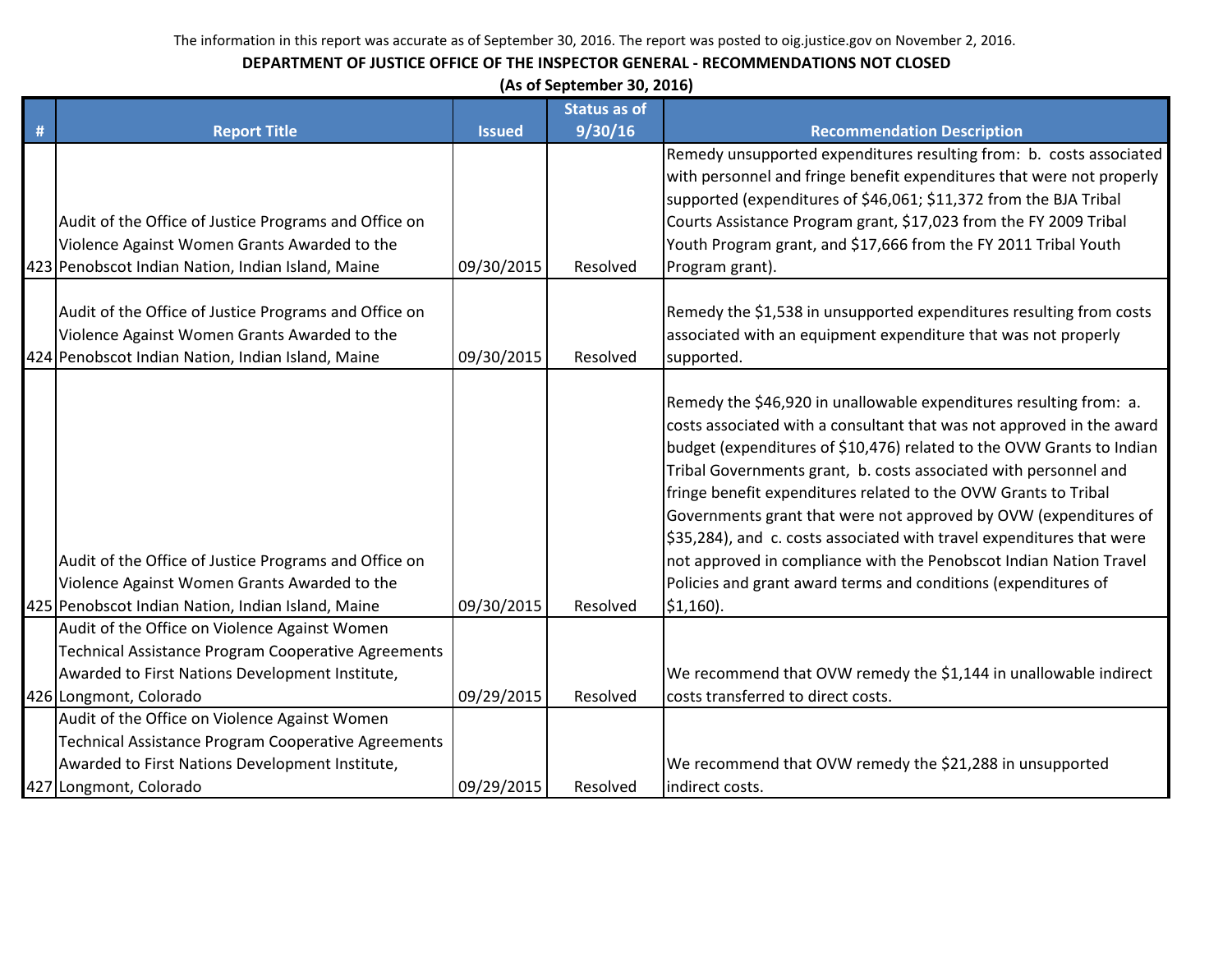|   | (As of September 30, 2016)                                                        |               |                     |                                                                                                                                                                                                                                                                                                                                  |  |
|---|-----------------------------------------------------------------------------------|---------------|---------------------|----------------------------------------------------------------------------------------------------------------------------------------------------------------------------------------------------------------------------------------------------------------------------------------------------------------------------------|--|
|   |                                                                                   |               | <b>Status as of</b> |                                                                                                                                                                                                                                                                                                                                  |  |
| # | <b>Report Title</b>                                                               | <b>Issued</b> | 9/30/16             | <b>Recommendation Description</b>                                                                                                                                                                                                                                                                                                |  |
|   | Audit of the Office on Violence Against Women                                     |               |                     |                                                                                                                                                                                                                                                                                                                                  |  |
|   | Technical Assistance Program Cooperative Agreements                               |               |                     |                                                                                                                                                                                                                                                                                                                                  |  |
|   | Awarded to First Nations Development Institute,                                   |               |                     | We recommend that OVW remedy the \$29,432 in unallowable other                                                                                                                                                                                                                                                                   |  |
|   | 428 Longmont, Colorado                                                            | 09/29/2015    | Resolved            | direct costs.                                                                                                                                                                                                                                                                                                                    |  |
|   | Audit of the Office on Violence Against Women                                     |               |                     |                                                                                                                                                                                                                                                                                                                                  |  |
|   | <b>Technical Assistance Program Cooperative Agreements</b>                        |               |                     |                                                                                                                                                                                                                                                                                                                                  |  |
|   | Awarded to First Nations Development Institute,                                   |               |                     | We recommend that OVW remedy the \$3,882 in unallowable salary                                                                                                                                                                                                                                                                   |  |
|   | 429 Longmont, Colorado                                                            | 09/29/2015    | Resolved            | expenditures.                                                                                                                                                                                                                                                                                                                    |  |
|   | Audit of the Department of Justice's Use of Extended<br>430 Temporary Duty Travel | 09/28/2015    | Resolved            | We recommend that the Criminal Division ensure that the HCFU fully<br>complies with the FTR by ensuring that travel is performed in the most<br>efficient and economical manner, including evaluation of the<br>appropriateness of ETDY, particularly in situations involving ongoing<br>repetitive travel to the same location. |  |
|   | Audit of the Department of Justice's Use of Extended<br>431 Temporary Duty Travel | 09/28/2015    | Resolved            | We recommend that EOUSA work with JMD and the relevant officials<br>to determine the future and past taxability of the lodging provided at<br>the NAC, update the associated policies if necessary, inform any<br>affected employees, and remedy any amounts owed.                                                               |  |
|   |                                                                                   |               |                     |                                                                                                                                                                                                                                                                                                                                  |  |
|   | Audit of the Department of Justice's Use of Extended                              |               |                     | We recommend that the FBI ensure that its ETDY practices are in                                                                                                                                                                                                                                                                  |  |
|   | 432 Temporary Duty Travel                                                         | 09/28/2015    | Resolved            | accordance with Department policy related to MOU requirements.                                                                                                                                                                                                                                                                   |  |
|   | Audit of the Department of Justice's Use of Extended<br>433 Temporary Duty Travel | 09/28/2015    | Resolved            | We recommend that JMD improve the controls over newly executed<br>MOUs to help ensure DOJ components' ETDY MOUs contain language<br>that is compliant with the applicable ETDY policy.                                                                                                                                           |  |
|   |                                                                                   |               |                     |                                                                                                                                                                                                                                                                                                                                  |  |
|   | Audit of the Department of Justice's Use of Extended                              |               |                     | We recommend that JMD issue its new ETDY policy and require all DOJ                                                                                                                                                                                                                                                              |  |
|   | 434 Temporary Duty Travel                                                         | 09/28/2015    | Resolved            | components to integrate the new guidance into their operations.                                                                                                                                                                                                                                                                  |  |
|   |                                                                                   |               |                     | We recommend that JMD require DOJ components to develop the                                                                                                                                                                                                                                                                      |  |
|   | Audit of the Department of Justice's Use of Extended                              |               |                     | ability to automate ETDY travel data or put in place other controls to                                                                                                                                                                                                                                                           |  |
|   | 435 Temporary Duty Travel                                                         | 09/28/2015    | Resolved            | verify the ETDY data submitted by components.                                                                                                                                                                                                                                                                                    |  |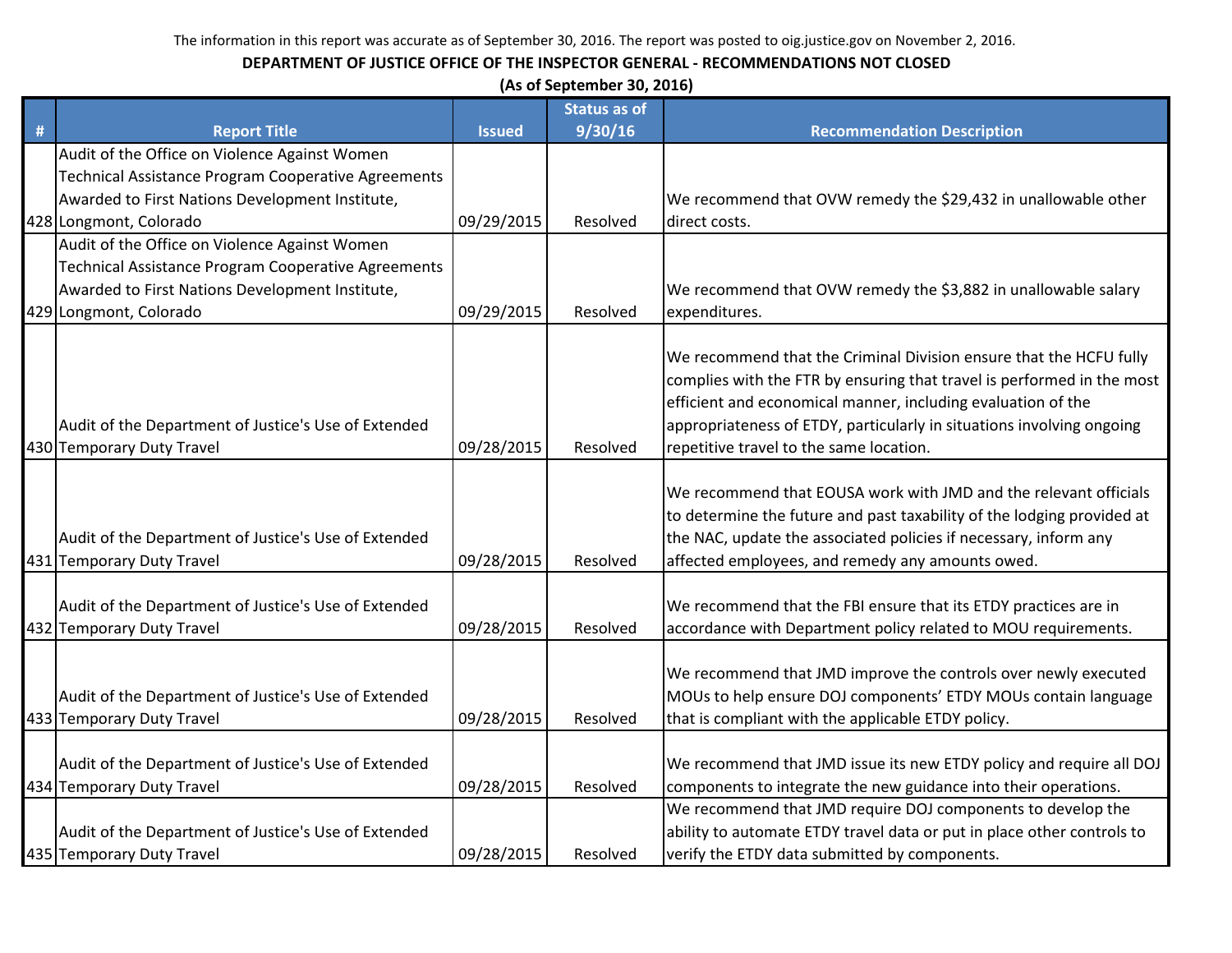|   | (As of September 30, 2016)                                                                                                                                                                                   |               |                     |                                                                                                                                                                                                                                                                                                      |  |  |
|---|--------------------------------------------------------------------------------------------------------------------------------------------------------------------------------------------------------------|---------------|---------------------|------------------------------------------------------------------------------------------------------------------------------------------------------------------------------------------------------------------------------------------------------------------------------------------------------|--|--|
|   |                                                                                                                                                                                                              |               | <b>Status as of</b> |                                                                                                                                                                                                                                                                                                      |  |  |
| # | <b>Report Title</b>                                                                                                                                                                                          | <b>Issued</b> | 9/30/16             | <b>Recommendation Description</b>                                                                                                                                                                                                                                                                    |  |  |
|   | Audit of the Department of Justice's Use of Extended<br>436 Temporary Duty Travel                                                                                                                            | 09/28/2015    | Resolved            | We recommend that JMD require DOJ components to identify travelers<br>who did not receive W-2 forms for taxable travel reimbursements for<br>calendar years 2012 through 2014 and work with the components to<br>properly correct these situations.                                                  |  |  |
|   | Audit of the Department of Justice's Use of Extended<br>437 Temporary Duty Travel                                                                                                                            | 09/28/2015    | Resolved            | We recommend that JMD require the components to review the<br>specific ETDY travel voucher exceptions we noted, determine if further<br>action is necessary, and if appropriate, remedy those matters<br>accordingly.                                                                                |  |  |
|   | Audit of the Department of Justice's Use of Extended<br>438 Temporary Duty Travel                                                                                                                            | 09/28/2015    | Resolved            | We recommend that JMD work with the appropriate Department<br>components and other relevant officials to ensure appropriate<br>interpretation of the tax exempt certification statute and develop<br>controls to help ensure consistent handling of the certifications<br>throughout the Department. |  |  |
|   | Audit of the Office of Justice Programs Correctional<br>Systems and Correctional Alternatives on Tribal Lands<br>Program Grants Awarded to the Navajo Division of<br>439 Public Safety, Window Rock, Arizona | 09/28/2015    | Resolved            | We recommend that OJP remedy \$16,669 in unallocated matching<br>costs for Grant Number 2009-IP-BX-0074.                                                                                                                                                                                             |  |  |
|   | Audit of the Office of Justice Programs Correctional<br>Systems and Correctional Alternatives on Tribal Lands<br>Program Grants Awarded to the Navajo Division of<br>440 Public Safety, Window Rock, Arizona | 09/28/2015    | Resolved            | We recommend that OJP remedy the \$2,554,924 in unallowable<br>questioned costs for Grant Numbers 2009-ST-B9-0089 and 2009-ST-B9-<br>0100.                                                                                                                                                           |  |  |
|   | Audit of the Office of Justice Programs Correctional<br>Systems and Correctional Alternatives on Tribal Lands<br>Program Grants Awarded to the Navajo Division of<br>441 Public Safety, Window Rock, Arizona | 09/28/2015    | Resolved            | We recommend that OJP remedy the \$656,921 in unsupported<br>questioned costs for Grant Number 2009-ST-B9-0089.                                                                                                                                                                                      |  |  |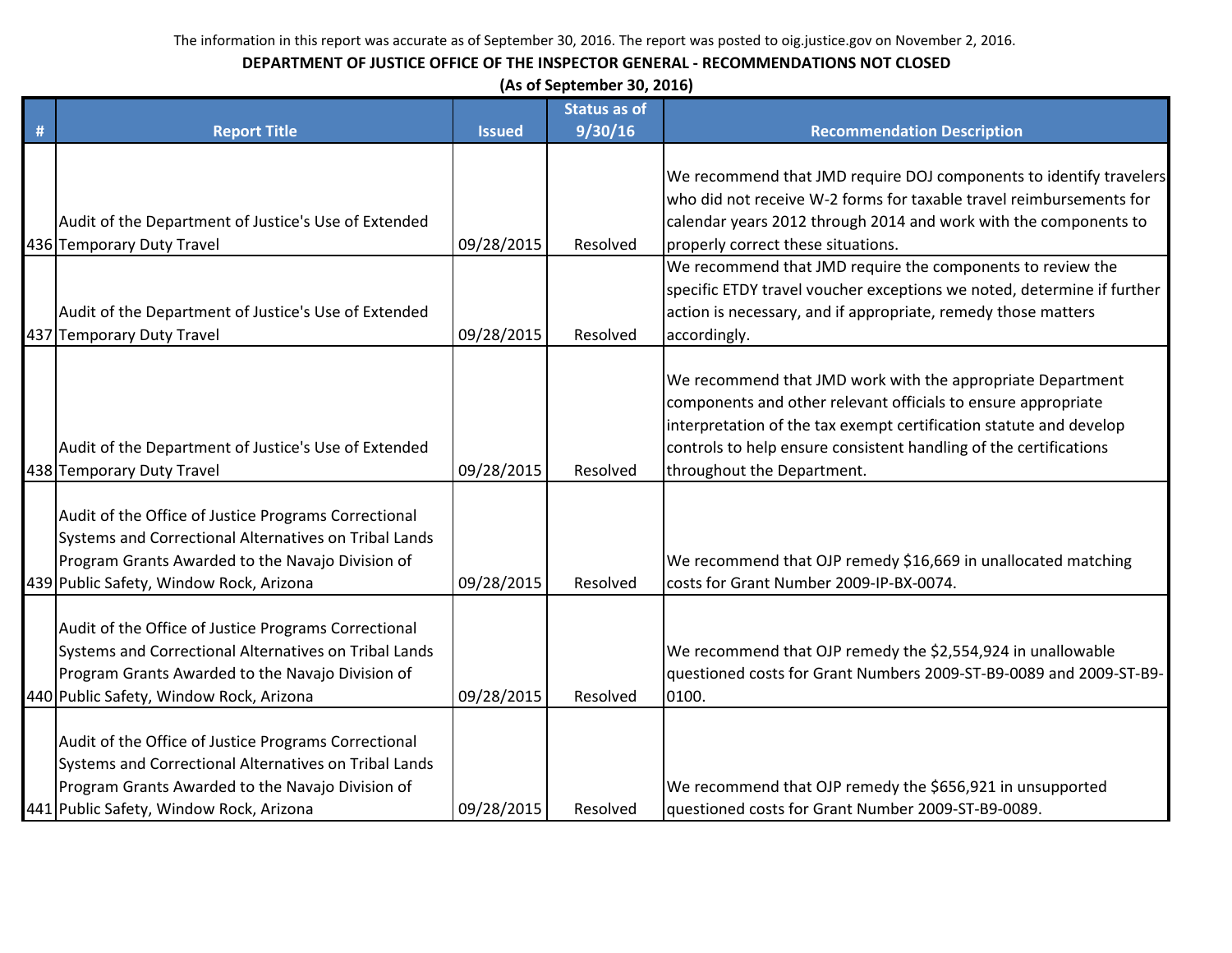|   | (As of September 30, 2016)                             |               |                     |                                                                        |  |  |
|---|--------------------------------------------------------|---------------|---------------------|------------------------------------------------------------------------|--|--|
|   |                                                        |               | <b>Status as of</b> |                                                                        |  |  |
| # | <b>Report Title</b>                                    | <b>Issued</b> | 9/30/16             | <b>Recommendation Description</b>                                      |  |  |
|   |                                                        |               |                     |                                                                        |  |  |
|   | Audit of the Office of Justice Programs Correctional   |               |                     |                                                                        |  |  |
|   | Systems and Correctional Alternatives on Tribal Lands  |               |                     | We recommend that OJP remedy \$290,116 in unallowable                  |  |  |
|   | Program Grants Awarded to the Navajo Division of       |               |                     | expenditures associated with unnecessary planning grants for Grant     |  |  |
|   | 442 Public Safety, Window Rock, Arizona                | 09/28/2015    | Unresolved          | Numbers 2008-IP-BX-0036 and 2009-IP-BX-0074.                           |  |  |
|   |                                                        |               |                     |                                                                        |  |  |
|   | Audit of the Office of Justice Programs Correctional   |               |                     |                                                                        |  |  |
|   | Systems and Correctional Alternatives on Tribal Lands  |               |                     | We recommend that OJP remedy \$32,034,623 in unallowable               |  |  |
|   | Program Grants Awarded to the Navajo Division of       |               |                     | expenditures associated with excessive building sizes for Grant        |  |  |
|   | 443 Public Safety, Window Rock, Arizona                | 09/28/2015    | Unresolved          | Numbers 2009-ST-B9-0089 and 2009-ST-B9-0100.                           |  |  |
|   |                                                        |               |                     |                                                                        |  |  |
|   |                                                        |               |                     | We recommend that OJP ensure all deliverables are approved and         |  |  |
|   | Audit of the Office of Justice Programs Grants Awarded |               |                     | implemented for use by grantees for Grant Number 2011-IP-BX-K001       |  |  |
|   | to the National Indian Justice Center Santa Rosa,      |               |                     | and work with the NIJC to resolve the Special Condition removal to     |  |  |
|   | 444 California                                         | 09/23/2015    | Resolved            | allow the NIJC to achieve its goals and objectives under the grant.    |  |  |
|   |                                                        |               |                     | We recommend that OJP ensure that the NIJC determines the amount       |  |  |
|   |                                                        |               |                     | of the total tuition and registration fees collected from the training |  |  |
|   |                                                        |               |                     | events partially funded with grant funds that should be considered     |  |  |
|   | Audit of the Office of Justice Programs Grants Awarded |               |                     | program income for Grant Number 2011-VF-GX-K020 and either uses        |  |  |
|   | to the National Indian Justice Center Santa Rosa,      |               |                     | the program income for grant purposes or returns generated income      |  |  |
|   | 445 California                                         | 09/23/2015    | Resolved            | to OJP.                                                                |  |  |
|   | Audit of the Office of Justice Programs Grants Awarded |               |                     | We recommend that OJP ensure that the NIJC implements a process to     |  |  |
|   | to the National Indian Justice Center Santa Rosa,      |               |                     | submit FFRs that accurately reflect expenditures for each reporting    |  |  |
|   | 446 California                                         | 09/23/2015    | Resolved            | period.                                                                |  |  |
|   |                                                        |               |                     | We recommend that OJP ensure the NIJC completes, approves, and         |  |  |
|   | Audit of the Office of Justice Programs Grants Awarded |               |                     | implements its written policies and procedures to ensure effective     |  |  |
|   | to the National Indian Justice Center Santa Rosa,      |               |                     | control over authorizations, vendor competition, or inventory          |  |  |
|   | 447 California                                         | 09/23/2015    | Resolved            | management.                                                            |  |  |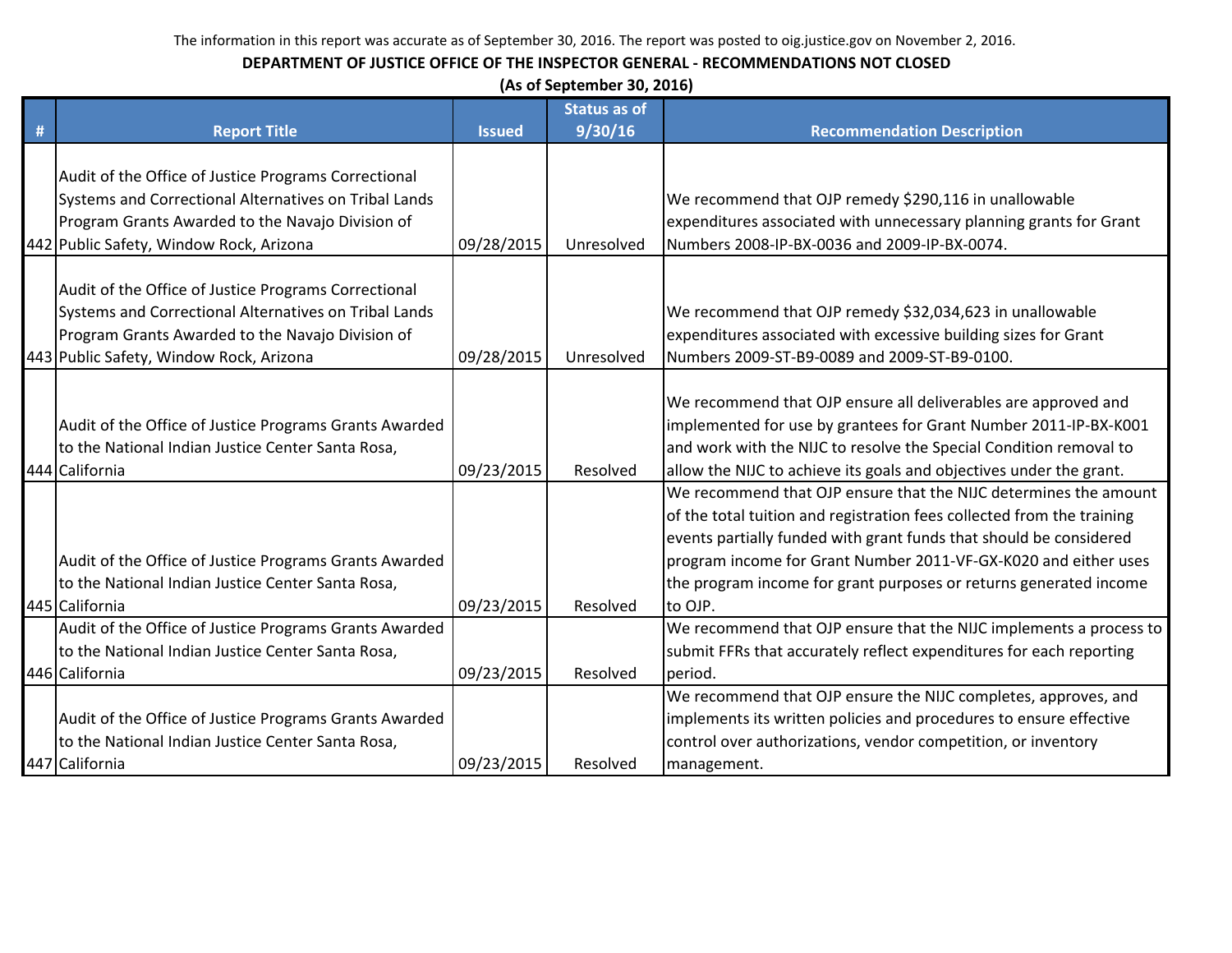#### **DEPARTMENT OF JUSTICE OFFICE OF THE INSPECTOR GENERAL - RECOMMENDATIONS NOT CLOSED**

**(As of September 30, 2016)**

|   |                                                                                                                               |               | <b>Status as of</b> |                                                                                                                                                                                                                                                                                                                                                                                                                                                                    |
|---|-------------------------------------------------------------------------------------------------------------------------------|---------------|---------------------|--------------------------------------------------------------------------------------------------------------------------------------------------------------------------------------------------------------------------------------------------------------------------------------------------------------------------------------------------------------------------------------------------------------------------------------------------------------------|
| # | <b>Report Title</b>                                                                                                           | <b>Issued</b> | 9/30/16             | <b>Recommendation Description</b>                                                                                                                                                                                                                                                                                                                                                                                                                                  |
|   | Audit of the Office of Justice Programs Grants Awarded<br>to the National Indian Justice Center Santa Rosa,<br>448 California | 09/23/2015    | Resolved            | We recommend that OJP ensure the NIJC has policies and procedures<br>in place to ensure expenses are properly approved before payment;<br>consultant agreements are in place and time and effort reports are<br>submitted to support payments; signature pages are maintained for<br>each training event where per diem is distributed; an indirect cost rate<br>is approved before incurring indirect costs; and compliance with all<br>grant special conditions. |
|   | Audit of the Office of Justice Programs Grants Awarded<br>to the National Indian Justice Center Santa Rosa,<br>449 California | 09/23/2015    | Resolved            | We recommend that OJP ensure the NIJC implements policies and<br>procedures to ensure compliance with budget requirements.                                                                                                                                                                                                                                                                                                                                         |
|   | Audit of the Office of Justice Programs Grants Awarded<br>to the National Indian Justice Center Santa Rosa,<br>450 California | 09/23/2015    | Resolved            | We recommend that OJP remedy \$304,411 in unallowable costs<br>related to the following issues: c. \$4,373 in grant reimbursements for<br>unbudgeted expenses from Grant Number 2011-IP-BX-K001.                                                                                                                                                                                                                                                                   |
|   | Audit of the Office of Justice Programs Grants Awarded<br>to the National Indian Justice Center Santa Rosa,<br>451 California | 09/23/2015    | Resolved            | We recommend that OJP remedy \$5,410 in expenditures that were<br>incurred after the grant period ended for Grant Number 2011-VF-GX-<br>K020.                                                                                                                                                                                                                                                                                                                      |
|   | Audit of the Office of Justice Programs Grants Awarded<br>to the National Indian Justice Center Santa Rosa,<br>452 California | 09/23/2015    | Resolved            | We recommend that OJP remedy the \$43,360 from Grant Number<br>2010-IC-BX-K051 and \$265 Grant Number 2011-VF-GX-K020 in<br>unallowable expenses related to cumulative transfers between budget<br>categories exceeding the allowable 10-percent.                                                                                                                                                                                                                  |
|   | Audit of the Office of Justice Programs Grants Awarded<br>to the National Indian Justice Center Santa Rosa,<br>453 California | 09/23/2015    | Resolved            | We recommend the OJP remedy \$304,411 in unallowable costs related<br>to the following issues: d. \$24,785 in grant reimbursements from<br>Grant Number 2010-IC-BX-K051, \$118,362 in grant reimbursements<br>from Grant Number 2011-IP-BX-K001, and \$93,109 in grant<br>reimbursements from Grant Number 2011-VF-GX-K020 that were paid<br>for indirect costs without an approved indirect cost rate.                                                            |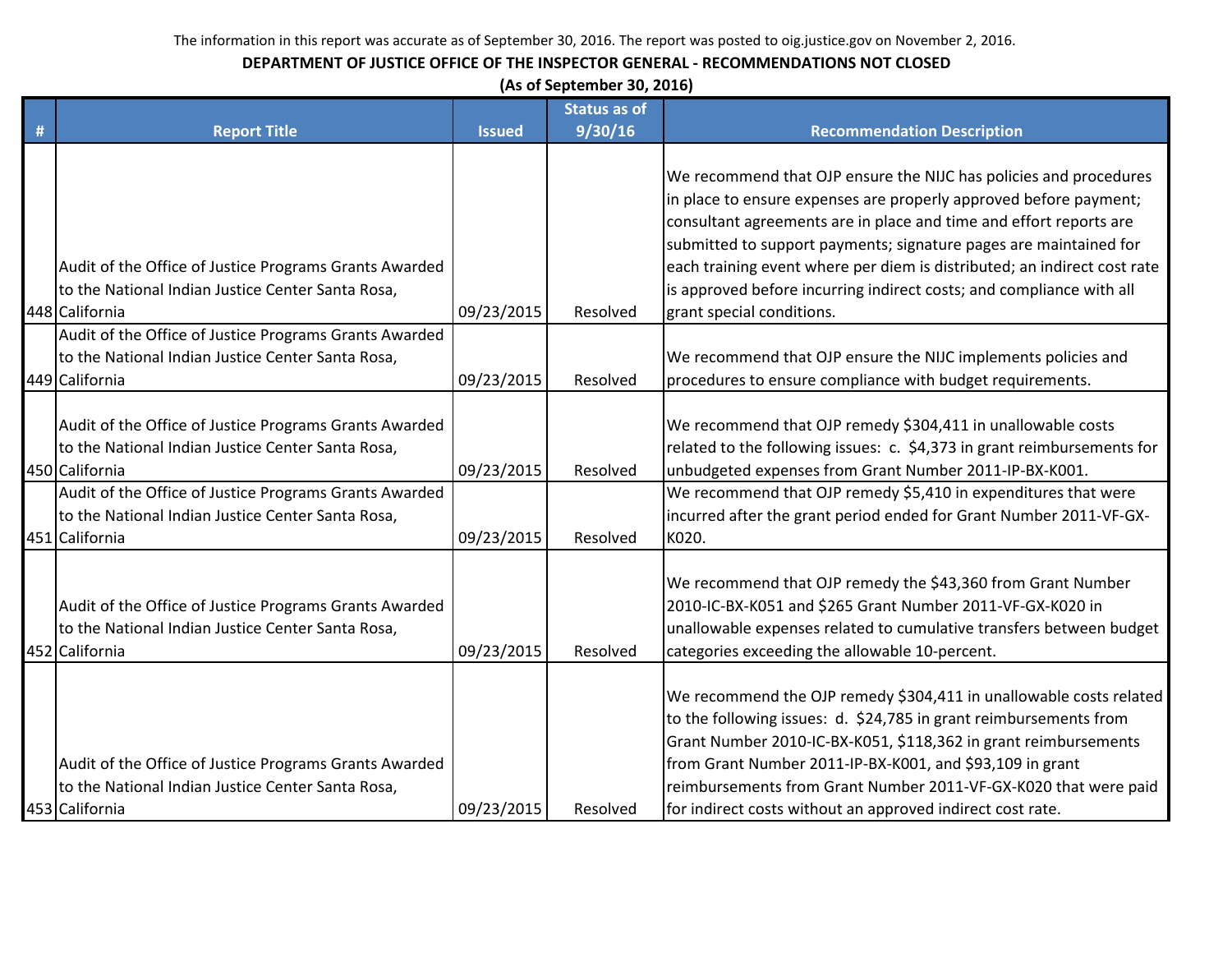|   | (As of September 30, 2016)                                                                                                    |               |          |                                                                                                                                                                                                                                                                                                                            |  |
|---|-------------------------------------------------------------------------------------------------------------------------------|---------------|----------|----------------------------------------------------------------------------------------------------------------------------------------------------------------------------------------------------------------------------------------------------------------------------------------------------------------------------|--|
|   | <b>Status as of</b>                                                                                                           |               |          |                                                                                                                                                                                                                                                                                                                            |  |
| # | <b>Report Title</b>                                                                                                           | <b>Issued</b> | 9/30/16  | <b>Recommendation Description</b>                                                                                                                                                                                                                                                                                          |  |
|   | Audit of the Office of Justice Programs Grants Awarded<br>to the National Indian Justice Center Santa Rosa,                   |               |          | We recommend the OJP remedy \$304,411 in unallowable costs related<br>to the following issues: e. \$30,562 in grant reimbursements from Grant<br>Number 2011-IP-BX-K001 and \$30,554 in grant reimbursements from<br>Grant Number 2011-VF-GX-K020 expended prior to the removal of                                         |  |
|   | 454 California                                                                                                                | 09/23/2015    | Resolved | Special Condition Numbers 21 and 40, respectively.                                                                                                                                                                                                                                                                         |  |
|   | Audit of the Office of Justice Programs Grants Awarded<br>to the National Indian Justice Center Santa Rosa,<br>455 California | 09/23/2015    | Resolved | We recommend the OJP remedy \$304,411 in unallowable costs related<br>to the following issues: f. \$841 in grant reimbursements from Grant<br>Number 2011-IP-BX-K001 and \$40 in grant reimbursements from Grant<br>Number 2011-VF-GX-K020 expended on consultant rates in excess of<br>the allowable \$450 per day.       |  |
|   | Audit of the Office of Justice Programs Grants Awarded<br>to the National Indian Justice Center Santa Rosa,<br>456 California | 09/23/2015    | Resolved | We recommend the OJP remedy \$369,418 in unsupported costs<br>related to the following issues: a. \$216,460 in grant reimbursements<br>from Grant Number 2011-IP-BX-K001 for payments to a consultant that<br>were not within the requirements of the MOU or OJP Financial Guide.                                          |  |
|   | Audit of the Office of Justice Programs Grants Awarded<br>to the National Indian Justice Center Santa Rosa,<br>457 California | 09/23/2015    | Resolved | We recommend the OJP remedy \$369,418 in unsupported costs<br>related to the following issues: b. \$18,900 in grant reimbursements<br>from Grant Number 2010-IC-BX-K051 and \$74,508 from Grant Number<br>2011-VF-GX-K020 for payments to consultants without sufficient time<br>and effort reports.                       |  |
|   | Audit of the Office of Justice Programs Grants Awarded<br>to the National Indian Justice Center Santa Rosa,<br>458 California | 09/23/2015    | Resolved | We recommend the OJP remedy \$369,418 in unsupported costs<br>related to the following issues: c. \$9,865 in grant reimbursements from<br>Grant Number 2010-IC-BX-K051, \$43,084 from Grant Number 2011-IP-<br>BX-K001, and \$3,385 from Grant Number 2011-VF-GX-K020 for<br>payments to consultants without an agreement. |  |
|   | Audit of Office of Justice Programs Grants Awarded to                                                                         |               |          |                                                                                                                                                                                                                                                                                                                            |  |
|   | the Puerto Rico Department of Justice, San Juan, Puerto                                                                       |               |          | Remedy \$1,095,102 in grant expenditures not supported by adequate                                                                                                                                                                                                                                                         |  |
|   | 459 Rico                                                                                                                      | 09/21/2015    | Resolved | documentation from Grant Number 2009-SU-B9-0053.                                                                                                                                                                                                                                                                           |  |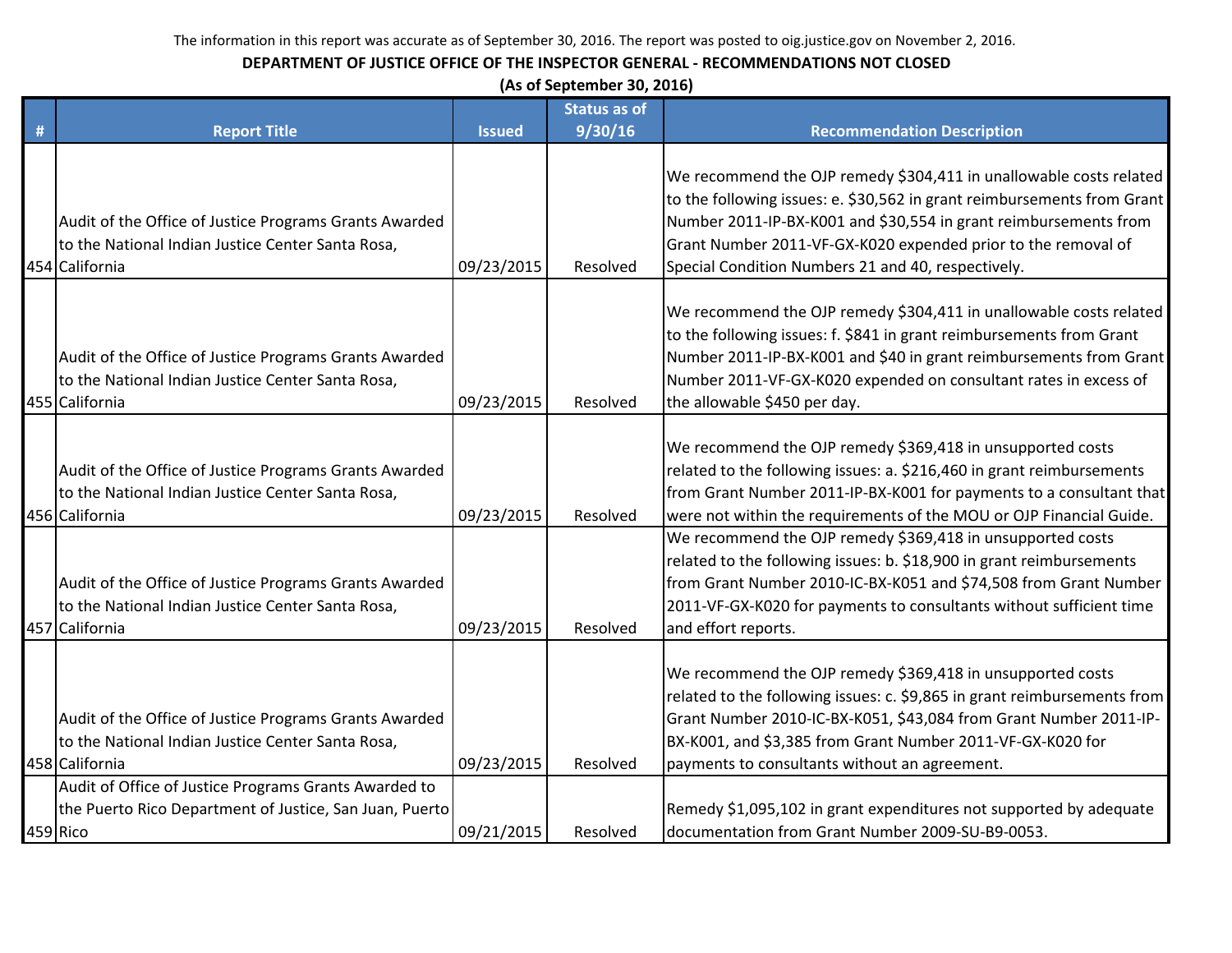|   | (As of September 30, 2016)                                                                                                   |               |                     |                                                                                                                                                                                                                                                                                                                                                           |  |
|---|------------------------------------------------------------------------------------------------------------------------------|---------------|---------------------|-----------------------------------------------------------------------------------------------------------------------------------------------------------------------------------------------------------------------------------------------------------------------------------------------------------------------------------------------------------|--|
|   |                                                                                                                              |               | <b>Status as of</b> |                                                                                                                                                                                                                                                                                                                                                           |  |
| # | <b>Report Title</b>                                                                                                          | <b>Issued</b> | 9/30/16             | <b>Recommendation Description</b>                                                                                                                                                                                                                                                                                                                         |  |
|   | Audit of Office of Justice Programs Grants Awarded to                                                                        |               |                     |                                                                                                                                                                                                                                                                                                                                                           |  |
|   | the Puerto Rico Department of Justice, San Juan, Puerto                                                                      |               |                     | Remedy \$2,193,304 in excess grant funds drawn down from Grant                                                                                                                                                                                                                                                                                            |  |
|   | 460 Rico                                                                                                                     | 09/21/2015    | Resolved            | Number 2009-SU-B9-0053.                                                                                                                                                                                                                                                                                                                                   |  |
|   | Audit of Office of Justice Programs Grants Awarded to                                                                        |               |                     |                                                                                                                                                                                                                                                                                                                                                           |  |
|   | the Puerto Rico Department of Justice, San Juan, Puerto                                                                      |               |                     | Remedy \$2,461 in grant expenditures not supported by adequate                                                                                                                                                                                                                                                                                            |  |
|   | 461 Rico                                                                                                                     | 09/21/2015    | Resolved            | documentation from Grant Number 2009-VC-GX-0045.                                                                                                                                                                                                                                                                                                          |  |
|   | Audit of Office of Justice Programs Grants Awarded to                                                                        |               |                     |                                                                                                                                                                                                                                                                                                                                                           |  |
|   | the Puerto Rico Department of Justice, San Juan, Puerto                                                                      |               |                     | Remedy \$259,730 in grant expenditures not supported by adequate                                                                                                                                                                                                                                                                                          |  |
|   | 462 Rico                                                                                                                     | 09/21/2015    | Resolved            | documentation from Grant Number 2008-DJ-BX-0050.                                                                                                                                                                                                                                                                                                          |  |
|   | Audit of Office of Justice Programs Grants Awarded to                                                                        |               |                     |                                                                                                                                                                                                                                                                                                                                                           |  |
|   | the Puerto Rico Department of Justice, San Juan, Puerto                                                                      |               |                     | Remedy \$405,412 in grant expenditures not supported by adequate                                                                                                                                                                                                                                                                                          |  |
|   | 463 Rico                                                                                                                     | 09/21/2015    | Resolved            | documentation from Grant Number 2009-DJ-BX-1102.                                                                                                                                                                                                                                                                                                          |  |
|   | Audit of Office of Justice Programs Grants Awarded to<br>the Puerto Rico Department of Justice, San Juan, Puerto             |               |                     | We recommend that OJP ensure that PRDOJ implements policies and<br>procedures to ensure that it meets the requirements pertaining to<br>competitive awards and sole-source procurements, and that staff in<br>both the External Resources Division and Criminal Justice Information<br>Services Division receive related training on the new policies and |  |
|   | 464 Rico                                                                                                                     | 09/21/2015    | Resolved            | procedures.                                                                                                                                                                                                                                                                                                                                               |  |
|   | Audit of Office of Justice Programs Grants Awarded to<br>the Puerto Rico Department of Justice, San Juan, Puerto<br>465 Rico | 09/21/2015    | Resolved            | We recommend that OJP ensure the PRDOJ implements procedures for<br>validating information provided by sub-recipients and contractors<br>regarding their project goals and accomplishments and provides<br>adequate training to the staff members tasked with monitoring the sub-<br>recipients.                                                          |  |
|   | Audit of Office of Justice Programs Grants Awarded to<br>the Puerto Rico Department of Justice, San Juan, Puerto<br>466 Rico | 09/21/2015    | Resolved            | We recommend that OJP ensure the PRDOJ implements procedures to<br>conduct monthly reconciliations between grant funds drawn down and<br>expenditures recorded in the accounting records and account for any<br>differences. The procedures should also include steps to ensure that<br>grant funds were credited to the proper PRDOJ bank account.       |  |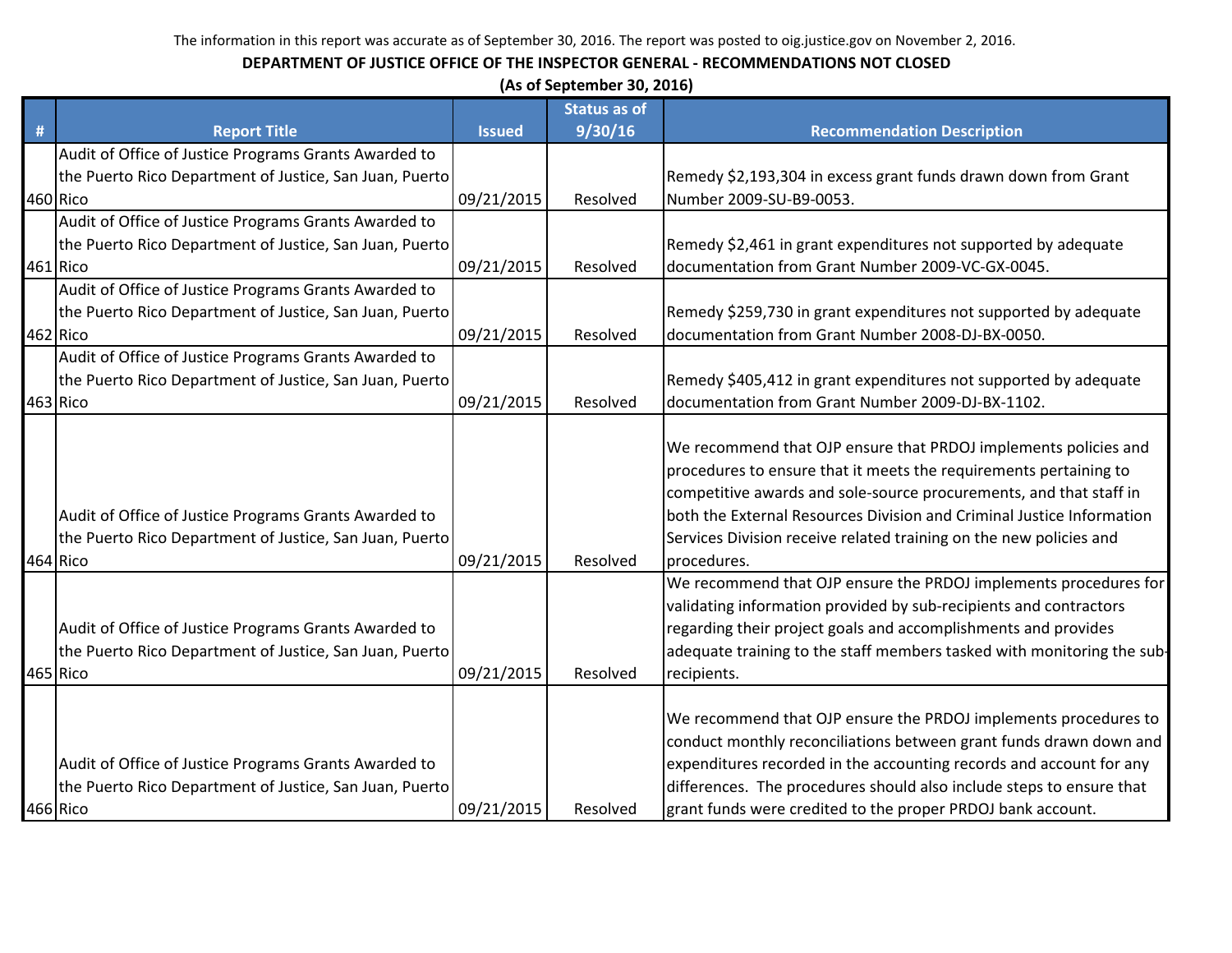|   | (As of September 30, 2016)                                                                                                   |               |                     |                                                                                                                                                                                                                                                                                                                             |  |  |
|---|------------------------------------------------------------------------------------------------------------------------------|---------------|---------------------|-----------------------------------------------------------------------------------------------------------------------------------------------------------------------------------------------------------------------------------------------------------------------------------------------------------------------------|--|--|
|   |                                                                                                                              |               | <b>Status as of</b> |                                                                                                                                                                                                                                                                                                                             |  |  |
| # | <b>Report Title</b>                                                                                                          | <b>Issued</b> | 9/30/16             | <b>Recommendation Description</b>                                                                                                                                                                                                                                                                                           |  |  |
|   | Audit of Office of Justice Programs Grants Awarded to<br>the Puerto Rico Department of Justice, San Juan, Puerto<br>467 Rico | 09/21/2015    | Resolved            | We recommend that OJP ensure the PRDOJ implements procedures to<br>report to OJP the interest earned on grant funds, record the interest in<br>the accounting records, and ensure the interest is managed in<br>accordance with applicable grant rules.                                                                     |  |  |
|   | Audit of Office of Justice Programs Grants Awarded to<br>the Puerto Rico Department of Justice, San Juan, Puerto<br>468 Rico | 09/21/2015    | Resolved            | We recommend that OJP ensure the PRDOJ performs a needs<br>assessment for its VOCA Victim Assistance program to determine the<br>types of services needed and the geographical areas in need of<br>services.                                                                                                                |  |  |
|   | Audit of Office of Justice Programs Grants Awarded to<br>the Puerto Rico Department of Justice, San Juan, Puerto<br>469 Rico | 09/21/2015    | Resolved            | We recommend that OJP ensure the PRDOJ promptly performs<br>reconciliations to determine the actual amount of grant fund balances<br>commingled in the Puerto Rico Treasury (PR Treasury) Operational<br>account and have those funds transferred to PRDOJ bank accounts<br>separated in conformance with PRDOJ procedures. |  |  |
|   | Audit of Office of Justice Programs Grants Awarded to<br>the Puerto Rico Department of Justice, San Juan, Puerto<br>470 Rico | 09/21/2015    | Resolved            | We recommend that OJP ensure the PRDOJ reviews its current policies<br>and practices for deciding the period of performance for sub-awards<br>and, when necessary and appropriate, reassess the project period for<br>the sub-awards.                                                                                       |  |  |
|   | Audit of Office of Justice Programs Grants Awarded to<br>the Puerto Rico Department of Justice, San Juan, Puerto<br>471 Rico | 09/21/2015    | Resolved            | We recommend that OJP ensure the PRDOJ takes steps to address the<br>turnover of grant management staff at the External Resources Division<br>by obtaining a plan to address the turnover and monitoring the<br>implementation of the plan.                                                                                 |  |  |
|   | Audit of Office of Justice Programs Grants Awarded to<br>the Puerto Rico Department of Justice, San Juan, Puerto<br>472 Rico | 09/21/2015    | Resolved            | We recommend that OJP obtain from the PRDOJ a plan to complete<br>the remaining steps to bring Puerto Rico into compliance with the Sex<br>Offender Registration and Notification Act (SORNA), and closely<br>monitor progress on the plan.                                                                                 |  |  |
|   | Audit of Office of Justice Programs Grants Awarded to<br>the Puerto Rico Department of Justice, San Juan, Puerto<br>473 Rico | 09/21/2015    | Resolved            | We recommend that OJP remedy \$23,355 in unallowable construction<br>costs charged to Grant Number 2010-DJ-BX-0636.                                                                                                                                                                                                         |  |  |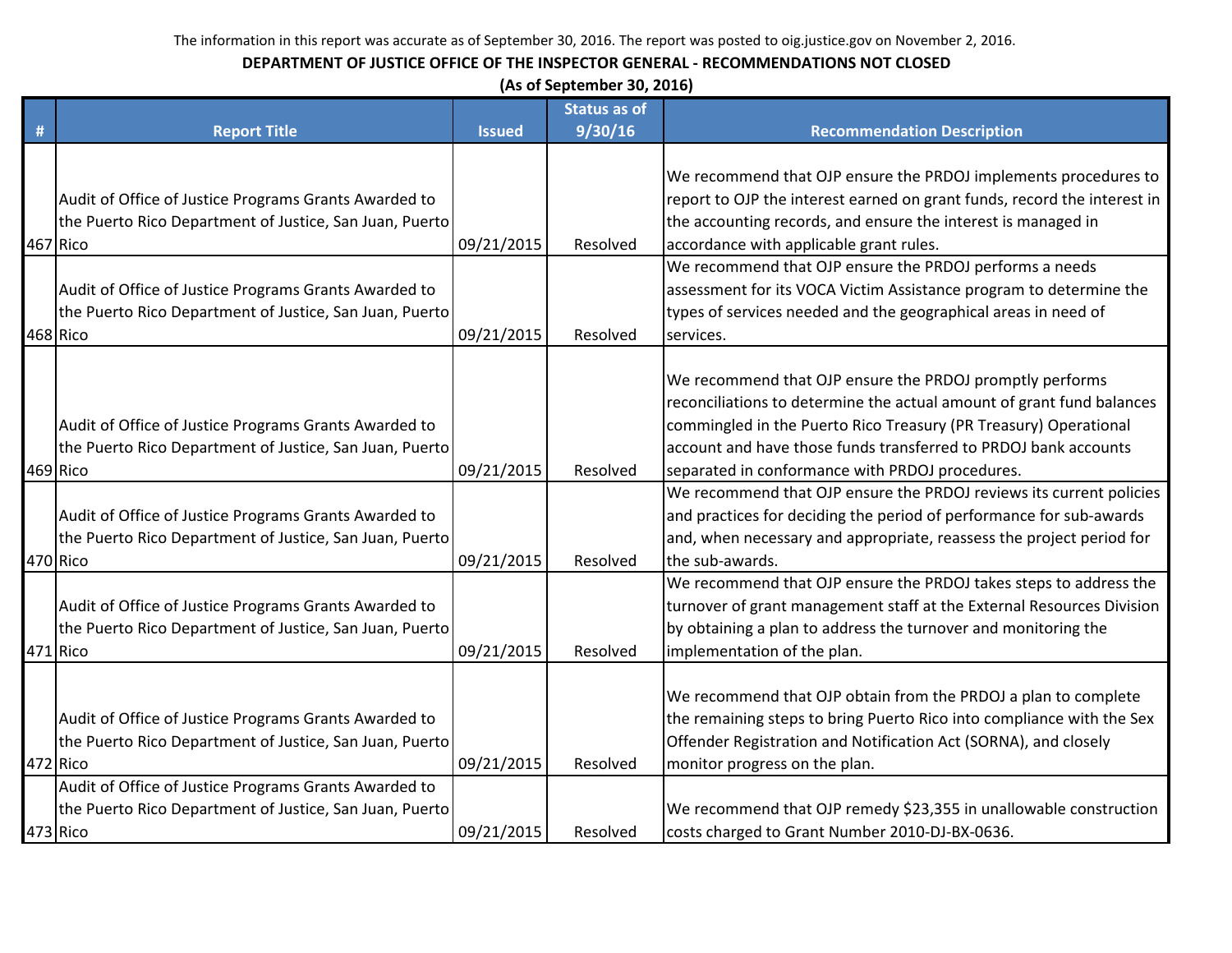| (As of September 30, 2016)                                                                                                                             |               |                     |                                                                                                                                                                                         |  |  |
|--------------------------------------------------------------------------------------------------------------------------------------------------------|---------------|---------------------|-----------------------------------------------------------------------------------------------------------------------------------------------------------------------------------------|--|--|
|                                                                                                                                                        | <b>Issued</b> | <b>Status as of</b> | <b>Recommendation Description</b>                                                                                                                                                       |  |  |
| <b>Report Title</b>                                                                                                                                    |               | 9/30/16             |                                                                                                                                                                                         |  |  |
| Audit of Office of Justice Programs Grants Awarded to<br>the Puerto Rico Department of Justice, San Juan, Puerto<br>474 Rico                           | 09/21/2015    | Resolved            | We recommend that OJP remedy \$887,752 in grant funds expended<br>for contracts that were not competitively awarded and not approved in<br>advance by OJP as sole-source procurements.  |  |  |
| Audit of the Office on Violence Against Women Legal<br>Assistance for Victims Grant Awarded to House of Ruth<br>475 Maryland, Inc. Baltimore, Maryland | 08/05/2015    | Resolved            | Ensures that the House of Ruth implements procedures so that all<br>future personnel costs charged to grants are supported through actual<br>time and effort reports.                   |  |  |
| Audit of the Office on Violence Against Women Legal<br>Assistance for Victims Grant Awarded to House of Ruth<br>476 Maryland, Inc. Baltimore, Maryland | 08/05/2015    | Resolved            | Remedy \$12,508 in unsupported fringe benefit expenses.                                                                                                                                 |  |  |
| Audit of the Office on Violence Against Women Legal<br>Assistance for Victims Grant Awarded to House of Ruth<br>477 Maryland, Inc. Baltimore, Maryland | 08/05/2015    | Resolved            | Remedy \$63,665 in unsupported salary costs.                                                                                                                                            |  |  |
| Audit of the Drug Enforcement Administration's<br>Confidential Source Policies And Oversight of Higher-<br>478 Risk Confidential Sources               | 07/20/2015    | Resolved            | We recommend that the DEA: Ensure that DEA confidential source<br>policies are updated to ensure that long-term confidential sources are<br>reviewed in a consistent and timely manner. |  |  |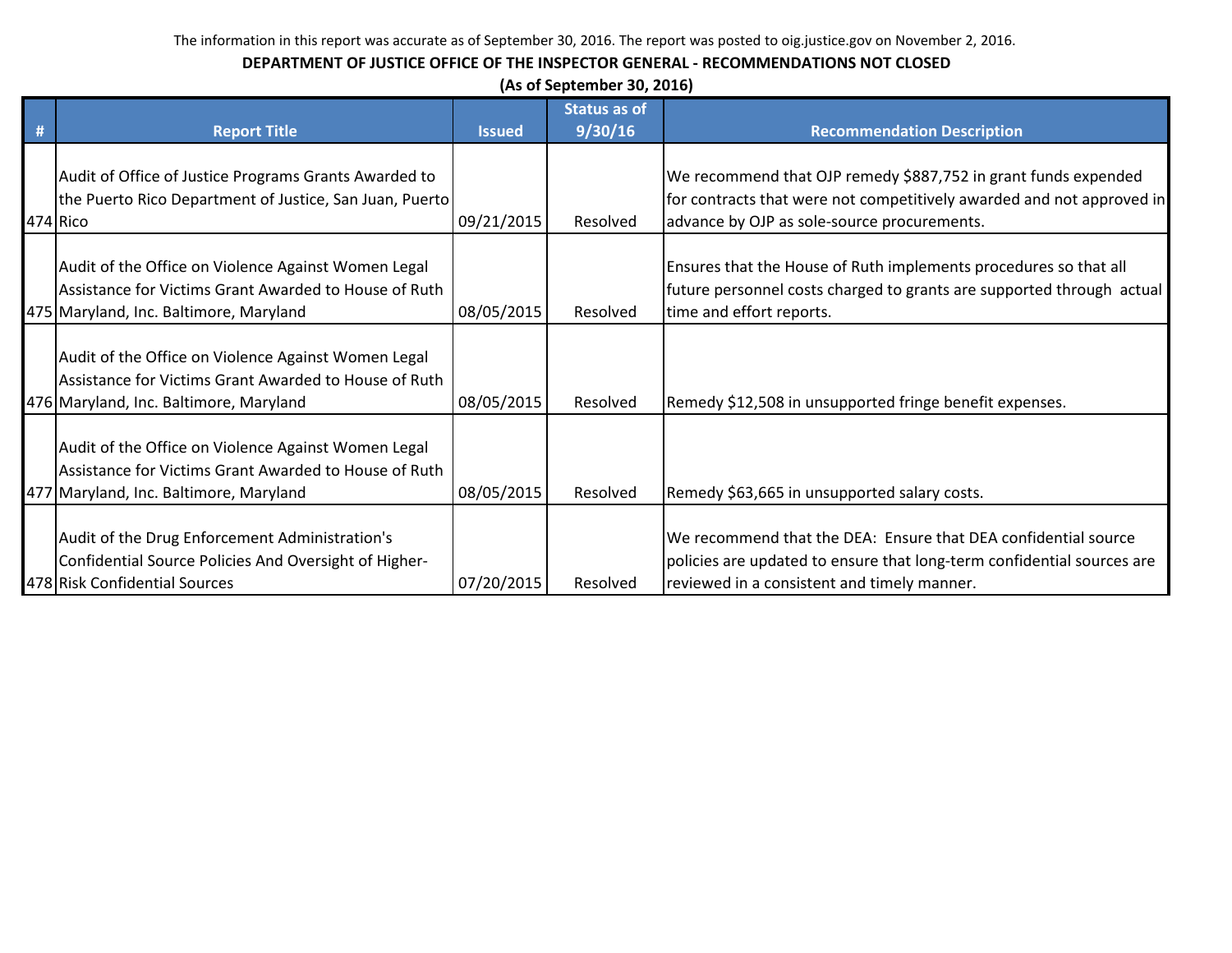#### **DEPARTMENT OF JUSTICE OFFICE OF THE INSPECTOR GENERAL - RECOMMENDATIONS NOT CLOSED**

**(As of September 30, 2016)**

|   |                                                                                                                                          |               | <b>Status as of</b> |                                                                                                                                                                                                                                                                                                                                                                                                                                                                                                                                                                                                                                                                                                                                                                                                                                                                                                                                                                                                                                                                                                           |
|---|------------------------------------------------------------------------------------------------------------------------------------------|---------------|---------------------|-----------------------------------------------------------------------------------------------------------------------------------------------------------------------------------------------------------------------------------------------------------------------------------------------------------------------------------------------------------------------------------------------------------------------------------------------------------------------------------------------------------------------------------------------------------------------------------------------------------------------------------------------------------------------------------------------------------------------------------------------------------------------------------------------------------------------------------------------------------------------------------------------------------------------------------------------------------------------------------------------------------------------------------------------------------------------------------------------------------|
| # | <b>Report Title</b>                                                                                                                      | <b>Issued</b> | 9/30/16             | <b>Recommendation Description</b>                                                                                                                                                                                                                                                                                                                                                                                                                                                                                                                                                                                                                                                                                                                                                                                                                                                                                                                                                                                                                                                                         |
|   | Audit of the Drug Enforcement Administration's<br>Confidential Source Policies And Oversight of Higher-<br>479 Risk Confidential Sources | 07/20/2015    | Resolved            | We recommend that the DEA: In consultation with the Department,<br>analyze and come to a conclusion about whether there is a legal basis<br>and, if so, whether it is appropriate to extend eligibility for FECA<br>benefits to confidential sources. If the Department and DEA<br>determine that confidential sources may be legally eligible for FECA<br>benefits, the DEA must establish controls and policies specific to the<br>management of existing confidential source FECA benefits and<br>accurately memorialize the justification in DEA's policies. If the<br>Department and DEA determine that confidential sources may be<br>legally eligible for FECA benefits, the DEA must ensure that the<br>confidential sources who are active with the DEA do not receive full-<br>time FECA disability payments from DOL. If the Department and DEA<br>determine that confidential sources may not be legally eligible for FECA<br>benefits, the DEA must develop a process for handling the existing<br>cases wherein benefits are being paid to confidential sources and/or<br>their dependents. |
|   | Audit of the Office of Justice Programs' Processing of<br>480 Public Safety Officers' Benefit Programs Claims                            | 07/06/2015    | Resolved            | Improve PSOB claim checklists to better communicate to claimants and<br>agencies the documentation that will be required before a claim can be<br>decided and establish specific PSOB claim application documentation<br>requirements.                                                                                                                                                                                                                                                                                                                                                                                                                                                                                                                                                                                                                                                                                                                                                                                                                                                                    |
|   | Audit of the Office of Justice Programs' Processing of<br>481 Public Safety Officers' Benefit Programs Claims                            | 07/06/2015    | Resolved            | Improve the collection and management of PSOB claims data and<br>establish and regularly report more detailed metrics to provide<br>policymakers, program managers, and stakeholders with a better<br>understanding of program performance.                                                                                                                                                                                                                                                                                                                                                                                                                                                                                                                                                                                                                                                                                                                                                                                                                                                               |
|   | Review of the Debt Collection Program of the United<br>482 States Attorneys' Offices                                                     | 06/10/2015    | Resolved            | Assist the USAOs in developing uniform policies and procedures for<br>how other units within the USAO should communicate and coordinate<br>with the FLU pre-judgment and evaluate the USAOs' progress in<br>implementing these policies and procedures.                                                                                                                                                                                                                                                                                                                                                                                                                                                                                                                                                                                                                                                                                                                                                                                                                                                   |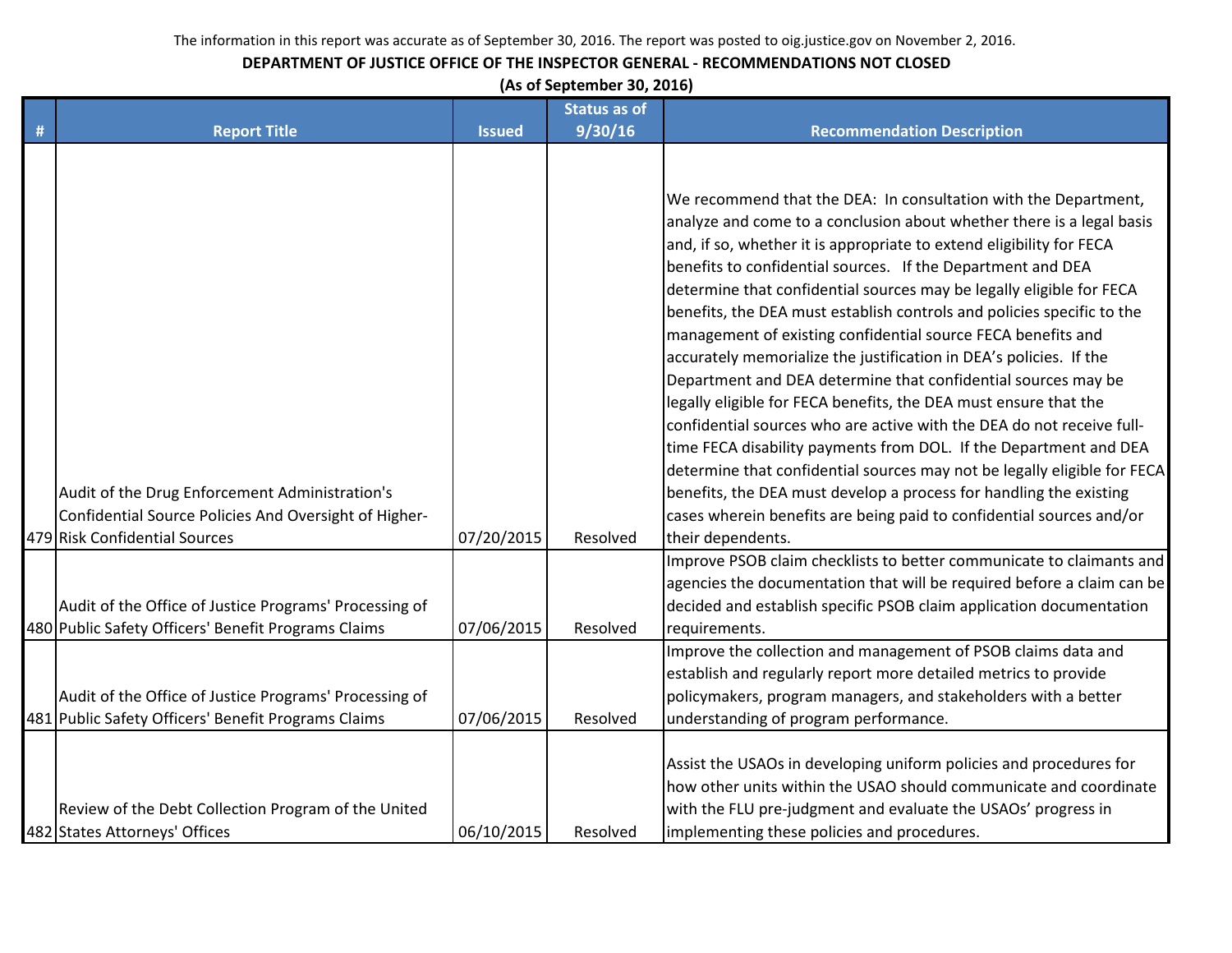|   | (As of September 30, 2016)                                |               |                     |                                                                           |  |  |
|---|-----------------------------------------------------------|---------------|---------------------|---------------------------------------------------------------------------|--|--|
|   |                                                           |               | <b>Status as of</b> |                                                                           |  |  |
| # | <b>Report Title</b>                                       | <b>Issued</b> | 9/30/16             | <b>Recommendation Description</b>                                         |  |  |
|   |                                                           |               |                     | Consider measures to emphasize the importance of the FLUs to the          |  |  |
|   |                                                           |               |                     | USAOs' missions and their coordination with other units, including        |  |  |
|   |                                                           |               |                     | requiring the USAOs to include a performance element in all AUSA and      |  |  |
|   | Review of the Debt Collection Program of the United       |               |                     | USAO supervisor work plans requiring pre-judgment communication           |  |  |
|   | 483 States Attorneys' Offices                             | 06/10/2015    | Resolved            | and coordination with the FLU.                                            |  |  |
|   |                                                           |               |                     | Determine and establish guidelines for how the U.S. Attorneys' Offices    |  |  |
|   |                                                           |               |                     | (USAO) should staff and structure their Financial Litigation Units (FLU), |  |  |
|   |                                                           |               |                     | including the amount of time FLU Assistant U.S. Attorneys (AUSA)          |  |  |
|   |                                                           |               |                     | should devote to debt collection and the number and utilization of        |  |  |
|   | Review of the Debt Collection Program of the United       |               |                     | support staff full-time equivalents the USAOs should allocate to their    |  |  |
|   | 484 States Attorneys' Offices                             | 06/10/2015    | Resolved            | FLU <sub>S</sub> .                                                        |  |  |
|   | Audit of the Office of Justice Programs Bureau of Justice |               |                     |                                                                           |  |  |
|   | Assistance Award to Project Lifesaver International       |               |                     | Ensure that PLI reconciles grant expenditures to its official accounting  |  |  |
|   | 485 Chesapeake, Virginia                                  | 06/03/2015    | Resolved            | records.                                                                  |  |  |
|   | Audit of the Office of Justice Programs Bureau of Justice |               |                     |                                                                           |  |  |
|   | Assistance Award to Project Lifesaver International       |               |                     |                                                                           |  |  |
|   | 486 Chesapeake, Virginia                                  | 06/03/2015    | Resolved            | Remedy \$188,233 in unsupported personnel costs.                          |  |  |
|   | Audit of the Office of Justice Programs Bureau of Justice |               |                     |                                                                           |  |  |
|   | Assistance Award to Project Lifesaver International       |               |                     |                                                                           |  |  |
|   | 487 Chesapeake, Virginia                                  | 06/03/2015    | Resolved            | Remedy \$19,803 in unsupported fringe benefits costs.                     |  |  |
|   |                                                           |               |                     |                                                                           |  |  |
|   |                                                           |               |                     | Work with PLI to (1) calculate the actual amount of program income        |  |  |
|   | Audit of the Office of Justice Programs Bureau of Justice |               |                     | generated by grant-related activities, (2) determine whether PLI spent    |  |  |
|   | Assistance Award to Project Lifesaver International       |               |                     | such program income as stipulated by the OJP Financial Guide, and (3)     |  |  |
|   | 488 Chesapeake, Virginia                                  | 06/03/2015    | Resolved            | remedy any misapplied program income, as appropriate.                     |  |  |
|   | Audit of the Office of Justice Programs' Tribal Youth     |               |                     |                                                                           |  |  |
|   | Program Training and Technical Assistance Cooperative     |               |                     |                                                                           |  |  |
|   | Agreement Awarded to Lamar Associates, LLC,               |               |                     | We recommend that OJP remedy the \$8,610 in unallowable other             |  |  |
|   | 489 Albuquerque, New Mexico                               | 05/26/2015    | Resolved            | direct costs.                                                             |  |  |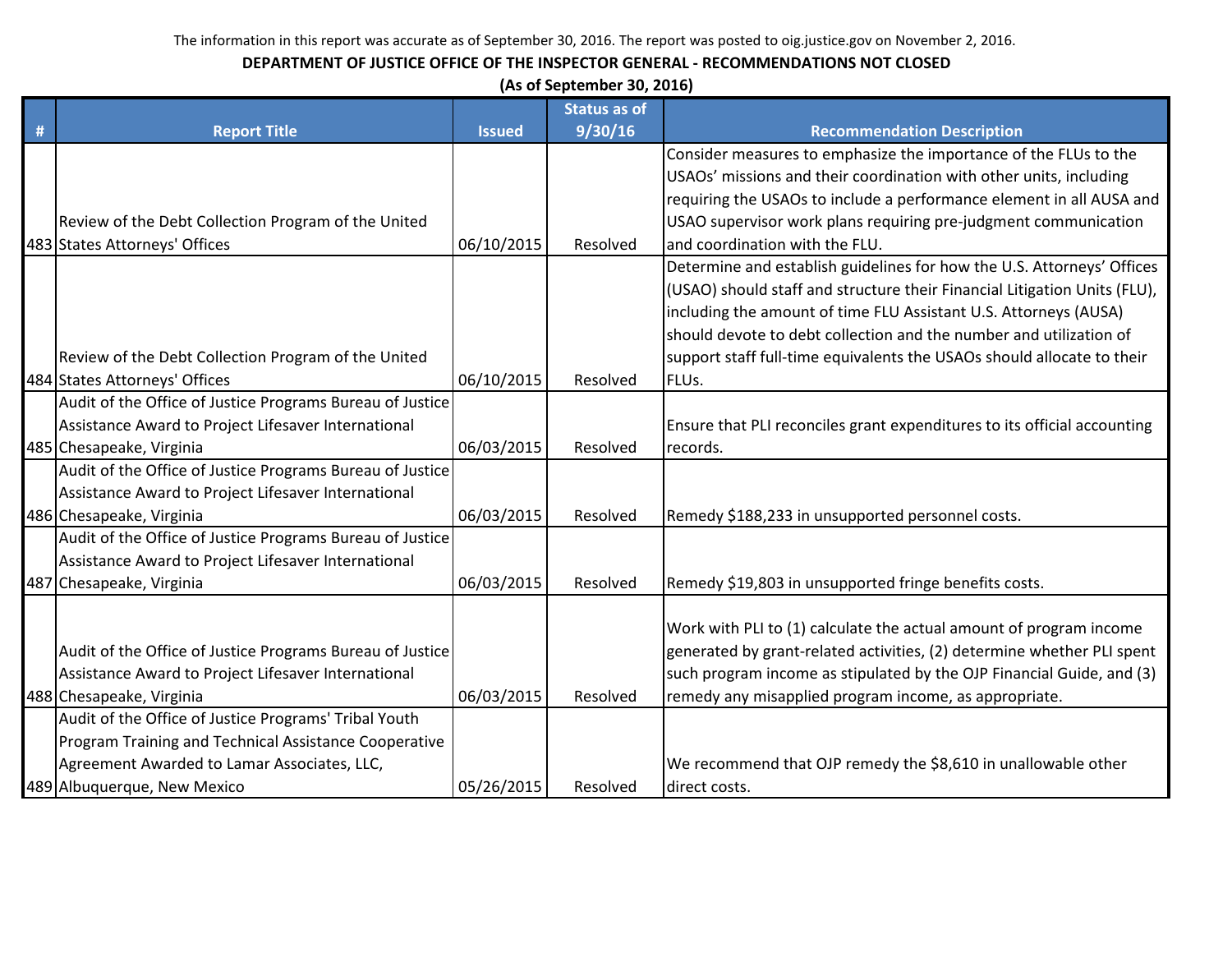|   | (As of September 30, 2016)                                                                                                                                                                                    |               |                     |                                                                                                                                                                                                                                                                             |  |
|---|---------------------------------------------------------------------------------------------------------------------------------------------------------------------------------------------------------------|---------------|---------------------|-----------------------------------------------------------------------------------------------------------------------------------------------------------------------------------------------------------------------------------------------------------------------------|--|
|   |                                                                                                                                                                                                               |               | <b>Status as of</b> |                                                                                                                                                                                                                                                                             |  |
| # | <b>Report Title</b>                                                                                                                                                                                           | <b>Issued</b> | 9/30/16             | <b>Recommendation Description</b>                                                                                                                                                                                                                                           |  |
|   | Audit of the Office of Justice Programs' Tribal Youth                                                                                                                                                         |               |                     |                                                                                                                                                                                                                                                                             |  |
|   | Program Training and Technical Assistance Cooperative                                                                                                                                                         |               |                     |                                                                                                                                                                                                                                                                             |  |
|   | Agreement Awarded to Lamar Associates, LLC,                                                                                                                                                                   |               |                     | We recommend that OJP remedy the \$8,720 in unsupported other                                                                                                                                                                                                               |  |
|   | 490 Albuquerque, New Mexico                                                                                                                                                                                   | 05/26/2015    | Resolved            | direct costs.                                                                                                                                                                                                                                                               |  |
|   | Controls to Prevent Duplicate Reimbursements for                                                                                                                                                              |               |                     | Determine whether additional duplicated amounts were approved for                                                                                                                                                                                                           |  |
|   | Salary and Leave in Office of Community Oriented                                                                                                                                                              |               |                     | its hiring grants and take appropriate actions to remedy any identified                                                                                                                                                                                                     |  |
|   | 491 Policing Services Hiring Grants                                                                                                                                                                           | 05/19/2015    | Resolved            | instances.                                                                                                                                                                                                                                                                  |  |
|   | Audit of the Office of Justice Programs Correctional<br>Systems and Correctional Alternatives on Tribal Lands<br>Program Grants Awarded to the Fort Peck Assiniboine<br>492 and Sioux Tribes, Poplar, Montana | 05/13/2015    | Resolved            | We recommend that OJP ensure Fort Peck completes all planned<br>objectives for Grant Number 2009-ST-B9-0090.                                                                                                                                                                |  |
|   | Audit of the Office of Justice Programs Correctional<br>Systems and Correctional Alternatives on Tribal Lands<br>Program Grants Awarded to the Fort Peck Assiniboine<br>493 and Sioux Tribes, Poplar, Montana | 05/13/2015    | Resolved            | We recommend that OJP remedy \$100 in grant reimbursements from<br>Grant Number 2009-ST-B9-0090 for one stipend payment to a tribal<br>member for attending a planning meeting.                                                                                             |  |
|   | Audit of the Office of Justice Programs Correctional<br>Systems and Correctional Alternatives on Tribal Lands<br>Program Grants Awarded to the Fort Peck Assiniboine<br>494 and Sioux Tribes, Poplar, Montana | 05/13/2015    | Resolved            | We recommend that OJP Remedy \$141 in grant reimbursements from<br>Grant Number 2008-IP-BX-0018 for unbudgeted expenses.                                                                                                                                                    |  |
|   | Audit of the Office of Justice Programs Correctional<br>Systems and Correctional Alternatives on Tribal Lands<br>Program Grants Awarded to the Fort Peck Assiniboine<br>495 and Sioux Tribes, Poplar, Montana | 05/13/2015    | Resolved            | We recommend that OJP remedy \$149,870 in grant reimbursements<br>from Grant Number 2009-ST-B9-0090 expended on architectural<br>services which are unallowable because the costs were incurred prior<br>to the removal of Special Condition Number 9 and release of funds. |  |
|   | Audit of the Office of Justice Programs Correctional<br>Systems and Correctional Alternatives on Tribal Lands<br>Program Grants Awarded to the Fort Peck Assiniboine<br>496 and Sioux Tribes, Poplar, Montana | 05/13/2015    | Resolved            | We recommend that OJP remedy \$41,163 in match expenditures from<br>Grant Number 2008-IP-BX-0018 for unsupported employee time,<br>volunteer services, supplies, and travel.                                                                                                |  |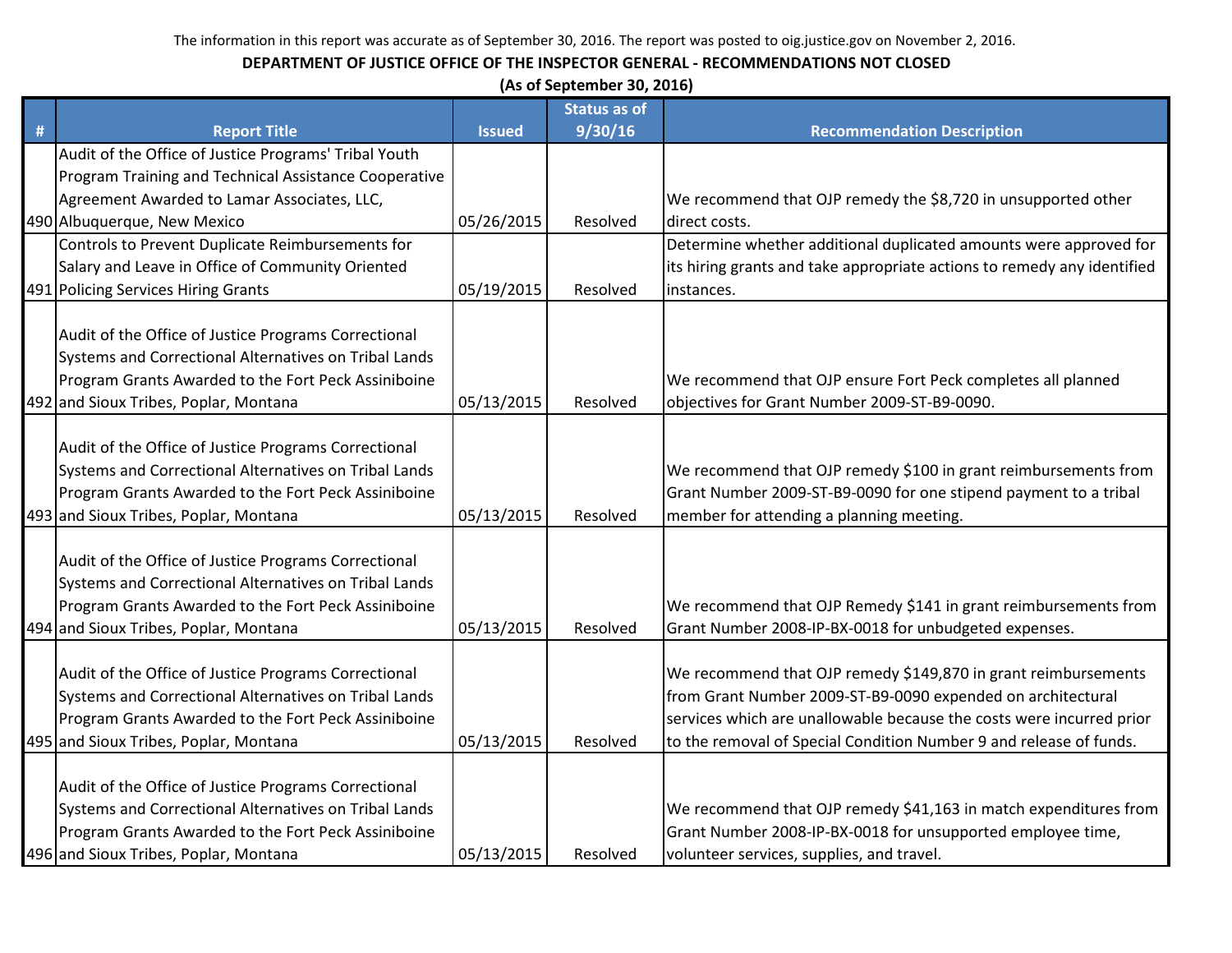|   | (As of September 30, 2016)                            |               |                     |                                                                            |  |  |
|---|-------------------------------------------------------|---------------|---------------------|----------------------------------------------------------------------------|--|--|
|   |                                                       |               | <b>Status as of</b> |                                                                            |  |  |
| # | <b>Report Title</b>                                   | <b>Issued</b> | 9/30/16             | <b>Recommendation Description</b>                                          |  |  |
|   |                                                       |               |                     |                                                                            |  |  |
|   | Audit of the Office of Justice Programs Correctional  |               |                     |                                                                            |  |  |
|   | Systems and Correctional Alternatives on Tribal Lands |               |                     | We recommend that OJP remedy \$485 in grant reimbursements from            |  |  |
|   | Program Grants Awarded to the Fort Peck Assiniboine   |               |                     | Grant Number 2008-IP-BX-0018 for indirect costs charged to the grant       |  |  |
|   | 497 and Sioux Tribes, Poplar, Montana                 | 05/13/2015    | Resolved            | after the 90 day liquidation period.                                       |  |  |
|   |                                                       |               |                     |                                                                            |  |  |
|   | Audit of the Office of Justice Programs Correctional  |               |                     |                                                                            |  |  |
|   | Systems and Correctional Alternatives on Tribal Lands |               |                     | We recommend that OJP remedy \$95,445 in grant reimbursements              |  |  |
|   | Program Grants Awarded to the Fort Peck Assiniboine   |               |                     | from Grant Number 2008-IP-BX-0018 expended prior to the removal of         |  |  |
|   | 498 and Sioux Tribes, Poplar, Montana                 | 05/13/2015    | Resolved            | Special Condition Number 8 and 9 and release of funds.                     |  |  |
|   |                                                       |               |                     | Consider revising its compassionate release policy to facilitate the       |  |  |
|   |                                                       |               |                     | release of appropriate aging inmates, including by lowering the age        |  |  |
|   | Review of the Impact of an Aging Inmate Population on |               |                     | requirement and eliminating the minimum 10 years served                    |  |  |
|   | 499 the Federal Bureau of Prisons                     | 05/05/2015    | Resolved            | requirement.                                                               |  |  |
|   | Review of the Impact of an Aging Inmate Population on |               |                     | Develop national guidelines for the availability and purpose of inmate     |  |  |
|   | 500 the Federal Bureau of Prisons                     | 05/05/2015    | Resolved            | companion programs.                                                        |  |  |
|   |                                                       |               |                     |                                                                            |  |  |
|   | Review of the Impact of an Aging Inmate Population on |               |                     | Develop sections in release preparation courses that address the post-     |  |  |
|   | 501 the Federal Bureau of Prisons                     | 05/05/2015    | Resolved            | incarceration medical care and retirement needs of aging inmates.          |  |  |
|   | Review of the Impact of an Aging Inmate Population on |               |                     | Provide all staff training to identify signs of aging and assist in        |  |  |
|   | 502 the Federal Bureau of Prisons                     | 05/05/2015    | Resolved            | communicating with aging inmates.                                          |  |  |
|   |                                                       |               |                     | Reexamine the accessibility and the physical infrastructure of all of its  |  |  |
|   | Review of the Impact of an Aging Inmate Population on |               |                     | institutions to accommodate the large number of aging inmates with         |  |  |
|   | 503 the Federal Bureau of Prisons                     | 05/05/2015    | Resolved            | mobility needs.                                                            |  |  |
|   |                                                       |               |                     | Study the feasibility of creating units, institutions, or other structures |  |  |
|   | Review of the Impact of an Aging Inmate Population on |               |                     | specifically for aging inmates in those institutions with high             |  |  |
|   | 504 the Federal Bureau of Prisons                     | 05/05/2015    | Resolved            | concentrations of aging inmates.                                           |  |  |
|   | Review of the Impact of an Aging Inmate Population on |               |                     | Systematically identify programming needs of aging inmates and             |  |  |
|   | 505 the Federal Bureau of Prisons                     | 05/05/2015    | Resolved            | develop programs and activities to meet those needs.                       |  |  |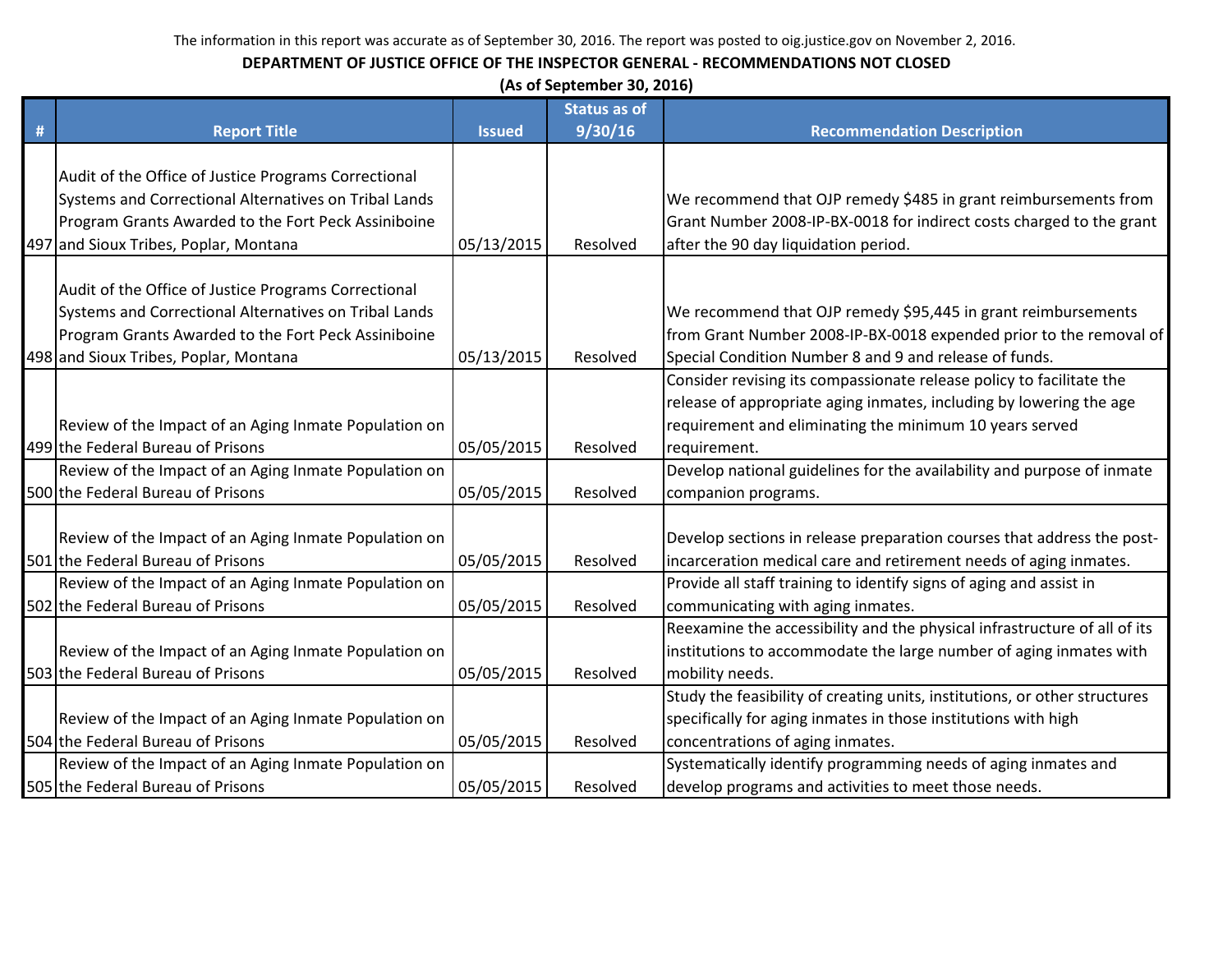|      |                                                      |               | (As of September 30, 2016) |                                                                       |
|------|------------------------------------------------------|---------------|----------------------------|-----------------------------------------------------------------------|
|      |                                                      |               | <b>Status as of</b>        |                                                                       |
| $\#$ | <b>Report Title</b>                                  | <b>Issued</b> | 9/30/16                    | <b>Recommendation Description</b>                                     |
|      |                                                      |               |                            | We recommend that OVW coordinate with the UDVAC to ensure that        |
|      | Audit of the Office on Violence Against Women Grants |               |                            | future data reported to OVW is complete, supported, and in            |
|      | Awarded to the Utah Domestic Violence Advisory       |               |                            | compliance with the terms and conditions of the OVW Financial Grants  |
|      | 506 Council, Salt Lake City, Utah                    | 04/20/2015    | Resolved                   | Management Guide.                                                     |
|      |                                                      |               |                            |                                                                       |
|      | Audit of the Office on Violence Against Women Grants |               |                            | We recommend that OVW coordinate with the UDVAC to ensure that        |
|      | Awarded to the Utah Domestic Violence Advisory       |               |                            | future FFRs are submitted in accordance with the terms and conditions |
|      | 507 Council, Salt Lake City, Utah                    | 04/20/2015    | Resolved                   | of the OVW Financial Grants Management Guide.                         |
|      |                                                      |               |                            | We recommend that OVW coordinate with the UDVAC to retroactively      |
|      |                                                      |               |                            | apply methodology to determine the amount of program income           |
|      |                                                      |               |                            | generated by each award, and to require that the UDVAC provide        |
|      |                                                      |               |                            | documentation to support that the applicable program income was       |
|      |                                                      |               |                            | spent in accordance with the terms and conditions of the OVW          |
|      |                                                      |               |                            | Financial Grants Management Guide. If UDVAC officials are unable to   |
|      | Audit of the Office on Violence Against Women Grants |               |                            | demonstrate that the program income was used in an allowable          |
|      | Awarded to the Utah Domestic Violence Advisory       |               |                            | manner, then the associated income should be refunded to the OVW      |
|      | 508 Council, Salt Lake City, Utah                    | 04/20/2015    | Resolved                   | as appropriate.                                                       |
|      | Audit of the Office on Violence Against Women Grants |               |                            |                                                                       |
|      | Awarded to the Utah Domestic Violence Advisory       |               |                            | We recommend that OVW coordinate with UDVAC to ensure that            |
|      | 509 Council, Salt Lake City, Utah                    | 04/20/2015    | Resolved                   | program income is reported to OVW as required.                        |
|      | Audit of the Office on Violence Against Women Grants |               |                            |                                                                       |
|      | Awarded to the Utah Domestic Violence Advisory       |               |                            | We recommend that OVW remedy drawdowns totaling \$12,065 that         |
|      | 510 Council, Salt Lake City, Utah                    | 04/20/2015    | Resolved                   | were made for expenses incurred after the end of the project period.  |
|      | Audit of the Office on Violence Against Women Grants |               |                            |                                                                       |
|      | Awarded to the Utah Domestic Violence Advisory       |               |                            | We recommend that OVW remedy the \$12,065 in drawdowns not            |
|      | 511 Council, Salt Lake City, Utah                    | 04/20/2015    | Resolved                   | supported by the UDVAC accounting records.                            |
|      | Audit of the Office on Violence Against Women Grants |               |                            |                                                                       |
|      | Awarded to the Utah Domestic Violence Advisory       |               |                            | We recommend that OVW remedy the \$2,230 in direct cost               |
|      | 512 Council, Salt Lake City, Utah                    | 04/20/2015    | Resolved                   | expenditures related to unsupported travel and accounting fees.       |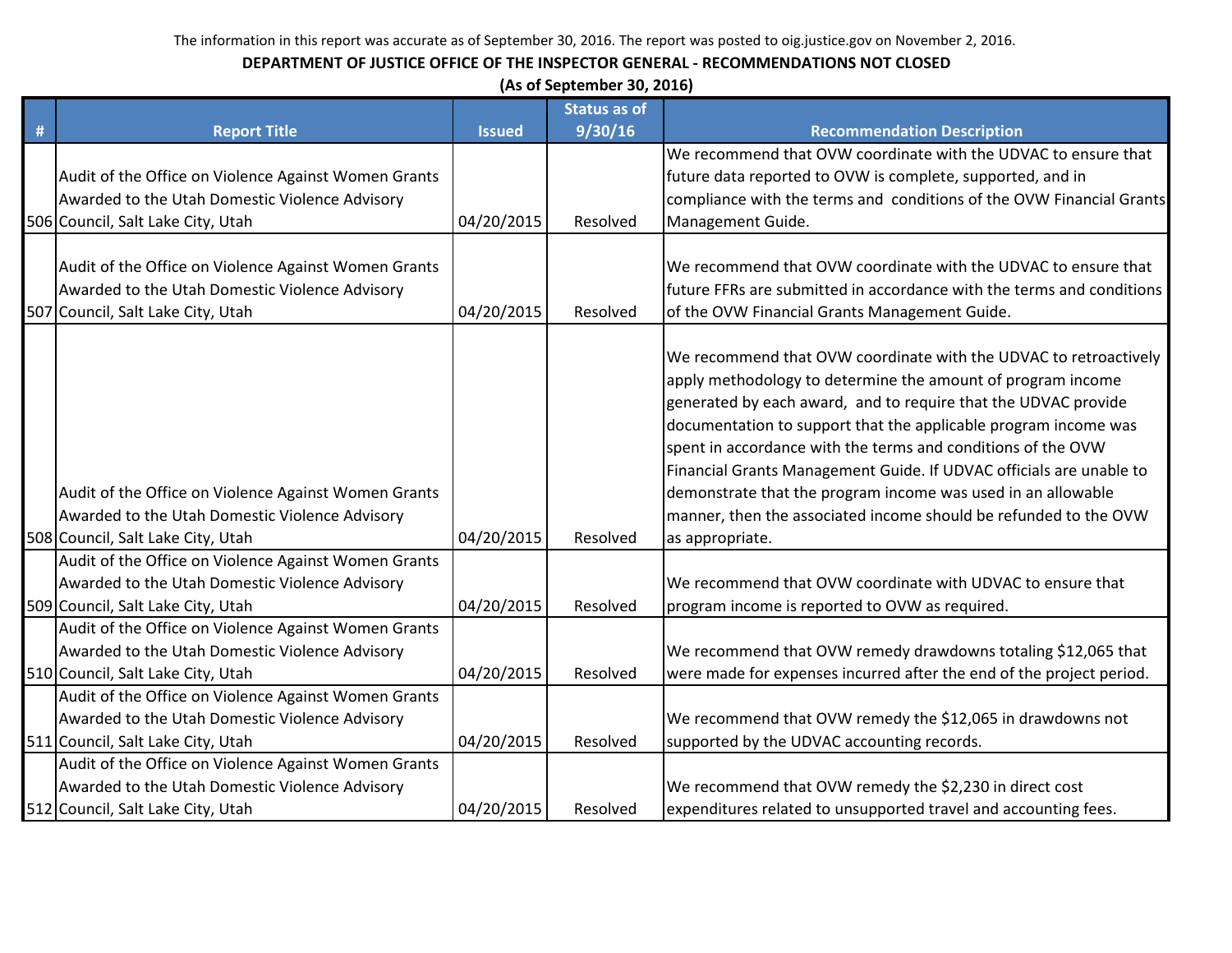|   | (As of September 30, 2016)                           |               |                     |                                                                        |  |  |
|---|------------------------------------------------------|---------------|---------------------|------------------------------------------------------------------------|--|--|
|   |                                                      |               | <b>Status as of</b> |                                                                        |  |  |
| # | <b>Report Title</b>                                  | <b>Issued</b> | 9/30/16             | <b>Recommendation Description</b>                                      |  |  |
|   | Audit of the Office on Violence Against Women Grants |               |                     |                                                                        |  |  |
|   | Awarded to the Utah Domestic Violence Advisory       |               |                     | We recommend that OVW remedy the Unallowable contractor charges        |  |  |
|   | 513 Council, Salt Lake City, Utah                    | 04/20/2015    | Resolved            | totaling \$78,881 charged to Grant Number 2011-WR-AX-0008.             |  |  |
|   | Audit of the Office on Violence Against Women Grants |               |                     |                                                                        |  |  |
|   | Awarded to the Utah Domestic Violence Advisory       |               |                     | We recommend that OVW remedy unallowable personnel and audit           |  |  |
|   | 514 Council, Salt Lake City, Utah                    | 04/20/2015    | Resolved            | expenses totaling \$3,628 charged to Grant Number 2012-DW-AX-0029.     |  |  |
|   |                                                      |               |                     |                                                                        |  |  |
|   | Audit of the Office of Justice Programs Office of    |               |                     |                                                                        |  |  |
|   | Juvenile Justice and Delinquency Prevention Award to |               |                     | Deobligate and put to better use \$177,646, the remaining funds in     |  |  |
|   | 515 Communities in Schools, Inc. Arlington, Virginia | 04/15/2015    | Resolved            | grant number 2011-JU-FX-0006.                                          |  |  |
|   | Audit of the Office of Justice Programs Office of    |               |                     | Ensure CIS continues to implement its fiscal monitoring plan to ensure |  |  |
|   | Juvenile Justice and Delinquency Prevention Award to |               |                     | controls are in place over how sub-recipients spend future DOJ grant   |  |  |
|   | 516 Communities in Schools, Inc. Arlington, Virginia | 04/15/2015    | Resolved            | lfunds.                                                                |  |  |
|   |                                                      |               |                     |                                                                        |  |  |
|   | Audit of the Office of Justice Programs Office of    |               |                     |                                                                        |  |  |
|   | Juvenile Justice and Delinquency Prevention Award to |               |                     | Remedy \$1,704,411 in unsupported sub-recipient pass-through costs     |  |  |
|   | 517 Communities in Schools, Inc. Arlington, Virginia | 04/15/2015    | Resolved            | reimbursed with grant funds.                                           |  |  |
|   |                                                      |               |                     |                                                                        |  |  |
|   | Audit of the Office of Justice Programs Office of    |               |                     |                                                                        |  |  |
|   | Juvenile Justice and Delinquency Prevention Award to |               |                     |                                                                        |  |  |
|   | 518 Communities in Schools, Inc. Arlington, Virginia | 04/15/2015    | Resolved            | Remedy \$102,140 in unsupported indirect costs.                        |  |  |
|   |                                                      |               |                     |                                                                        |  |  |
|   |                                                      |               |                     | Require CIS to implement procedures for future DOJ grant funding to    |  |  |
|   | Audit of the Office of Justice Programs Office of    |               |                     | (1) ensure that inaccurate or incomplete tracking system data is       |  |  |
|   | Juvenile Justice and Delinquency Prevention Award to |               |                     | corrected in a timely manner, and (2) maintain tracking system data    |  |  |
|   | 519 Communities in Schools, Inc. Arlington, Virginia | 04/15/2015    | Resolved            | that reconciles to the OJJDP progress reports.                         |  |  |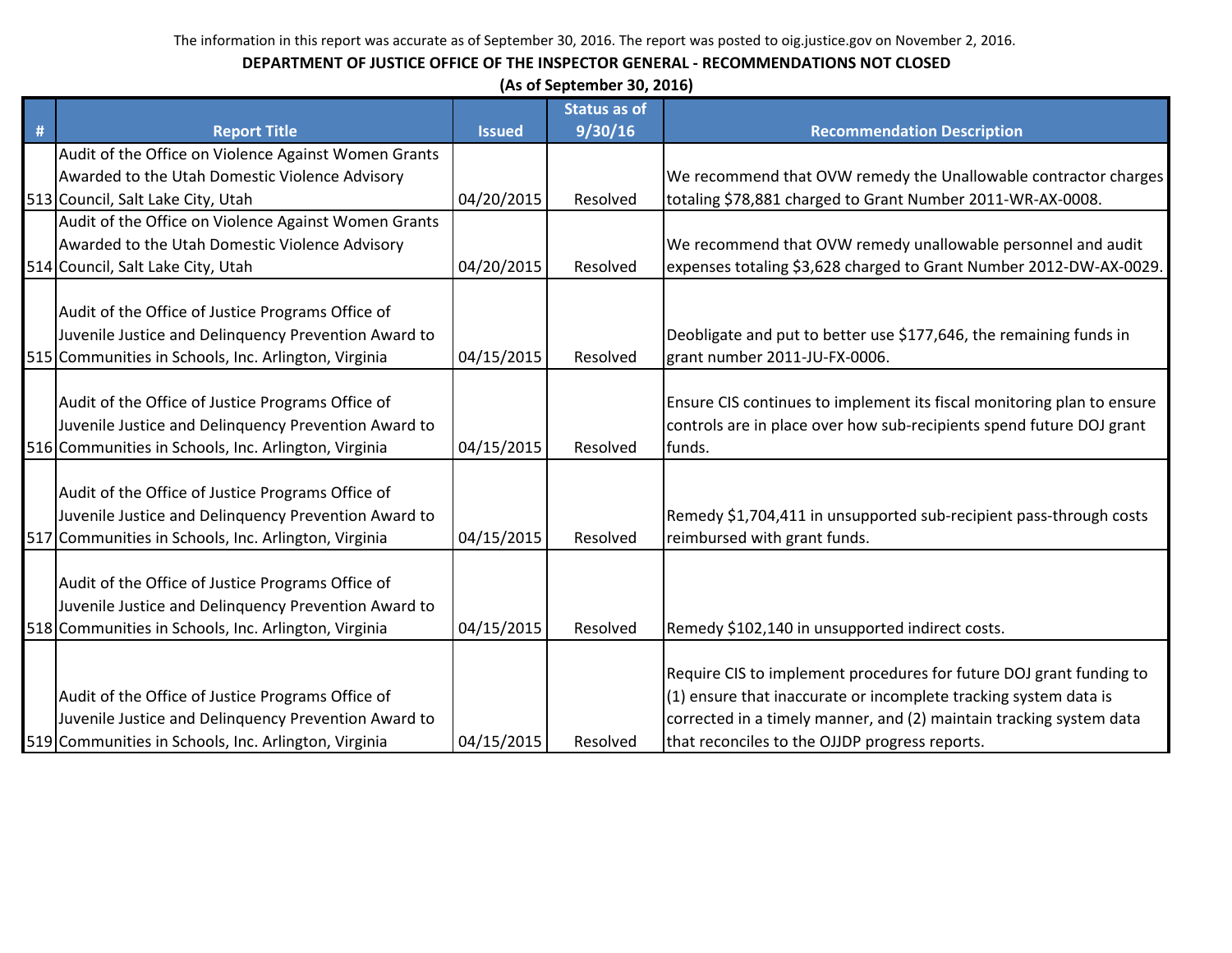|   | (As of September 30, 2016)                                                                                            |               |                     |                                                                                                                                                                                                                                                                                                                                                               |  |
|---|-----------------------------------------------------------------------------------------------------------------------|---------------|---------------------|---------------------------------------------------------------------------------------------------------------------------------------------------------------------------------------------------------------------------------------------------------------------------------------------------------------------------------------------------------------|--|
|   |                                                                                                                       |               | <b>Status as of</b> |                                                                                                                                                                                                                                                                                                                                                               |  |
| # | <b>Report Title</b>                                                                                                   | <b>Issued</b> | 9/30/16             | <b>Recommendation Description</b>                                                                                                                                                                                                                                                                                                                             |  |
|   | The Handling of Sexual Harassment and Misconduct<br>Allegations by the Department's Law Enforcement<br>520 Components | 03/25/2015    | Resolved            | All four law enforcement components, in coordination with ODAG,<br>should acquire and implement technology and establish procedures to<br>effectively preserve text messages and images for a reasonable period<br>of time, and components should make this information available to<br>misconduct investigators and, as appropriate, for discovery purposes. |  |
|   | The Handling of Sexual Harassment and Misconduct<br>Allegations by the Department's Law Enforcement<br>521 Components | 03/25/2015    | Resolved            | All four law enforcement components, in coordination with ODAG,<br>should take concrete steps to acquire and implement technology to be<br>able to, as appropriate in the circumstances, proactively monitor text<br>message and image data for potential misconduct.                                                                                         |  |
|   | The Handling of Sexual Harassment and Misconduct<br>Allegations by the Department's Law Enforcement<br>522 Components | 03/25/2015    | Resolved            | The Office of the Deputy Attorney General (ODAG) should develop<br>policy explicitly prohibiting the solicitation of prostitutes in a foreign<br>jurisdiction even if the conduct is legal or tolerated, and ensure that all<br>component offense tables include language prohibiting this form of<br>misconduct.                                             |  |
|   | The Handling of Sexual Harassment and Misconduct<br>Allegations by the Department's Law Enforcement<br>523 Components | 03/25/2015    | Resolved            | The Office of the Deputy Attorney General (ODAG) should ensure that<br>the Department's zero tolerance policy on sexual harassment is<br>enforced in the law enforcement components and that the<br>components' tables of offenses and penalties are complimentary and<br>consistent with respect to sexual harassment.                                       |  |
|   | The Handling of Sexual Harassment and Misconduct<br>Allegations by the Department's Law Enforcement<br>524 Components | 03/25/2015    | Resolved            | All four law enforcement components should use the offense<br>categories specifically designed to address sexual misconduct and<br>sexual harassment, and revise their tables if they are inadequate or<br>otherwise deter the use of such categories.                                                                                                        |  |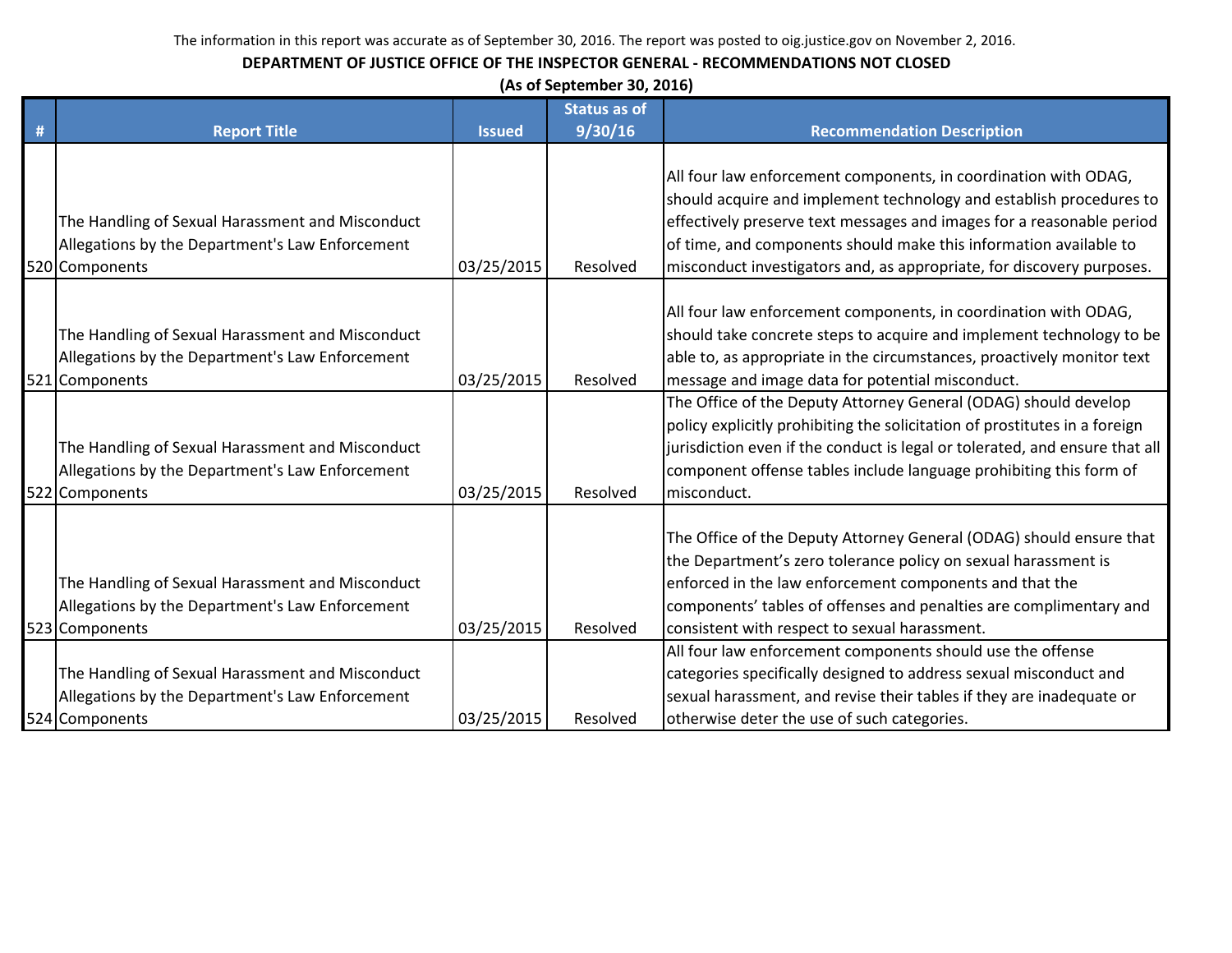|   | (As of September 30, 2016)                                                                                                                                                                             |               |                     |                                                                                                                                                                                                                                                                                                                                                                                           |  |  |
|---|--------------------------------------------------------------------------------------------------------------------------------------------------------------------------------------------------------|---------------|---------------------|-------------------------------------------------------------------------------------------------------------------------------------------------------------------------------------------------------------------------------------------------------------------------------------------------------------------------------------------------------------------------------------------|--|--|
|   |                                                                                                                                                                                                        |               | <b>Status as of</b> |                                                                                                                                                                                                                                                                                                                                                                                           |  |  |
| # | <b>Report Title</b>                                                                                                                                                                                    | <b>Issued</b> | 9/30/16             | <b>Recommendation Description</b>                                                                                                                                                                                                                                                                                                                                                         |  |  |
|   | The Handling of Sexual Harassment and Misconduct<br>Allegations by the Department's Law Enforcement<br>525 Components                                                                                  | 03/25/2015    | Resolved            | ATF, DEA, and USMS should ensure that all non-frivolous sexual<br>harassment and sexual misconduct allegations are referred to their<br>respective security personnel to determine if the misconduct raises<br>concerns about the employee's continued eligibility to hold a security<br>clearance, and to determine whether the misconduct presents security<br>risks for the component. |  |  |
|   | Audit of Compliance with Standards Governing<br>Combined DNA Index System Activities at the Honolulu<br>Police Department Scientific Investigation Section<br>526 Forensic Laboratory Honolulu, Hawaii | 03/17/2015    | Resolved            | Ensure the Laboratory maintains appropriate documentation of timely<br>notification to law enforcement agencies of all confirmed matches.                                                                                                                                                                                                                                                 |  |  |
|   | Audit of Compliance with Standards Governing<br>Combined DNA Index System Activities at the Honolulu<br>Police Department Scientific Investigation Section<br>527 Forensic Laboratory Honolulu, Hawaii | 03/17/2015    | Resolved            | Ensure the Laboratory maintains documentation of its good faith effort<br>for timely resolution of matches.                                                                                                                                                                                                                                                                               |  |  |
|   | Audit of Compliance with Standards Governing<br>Combined DNA Index System Activities at the Honolulu<br>Police Department Scientific Investigation Section<br>528 Forensic Laboratory Honolulu, Hawaii | 03/17/2015    | Resolved            | Ensure the Laboratory secures the doors to the SIS and the forensic<br>evidence storage room within the Laboratory at all times.                                                                                                                                                                                                                                                          |  |  |
|   | Audit of the Office on Violence Against Women Grant<br>Awarded to the Denver Center for Crime Victims,<br>529 Denver, Colorado                                                                         | 02/18/2015    | Resolved            | Develop policies and procedures for adequate monitoring of<br>contractors and verification of supporting documentation.                                                                                                                                                                                                                                                                   |  |  |
|   | Audit of the Office on Violence Against Women Grant<br>Awarded to the Denver Center for Crime Victims,<br>530 Denver, Colorado                                                                         | 02/18/2015    | Resolved            | Ensure DCCV bills the grant for the allocation amount supported by the<br>amount allocated on the timesheet.                                                                                                                                                                                                                                                                              |  |  |
|   | Audit of the Office on Violence Against Women Grant<br>Awarded to the Denver Center for Crime Victims,                                                                                                 |               |                     | Ensure DCCV complies with 28 C.F.R. § 70.21 and that it does not<br>circumvent its accounting system and its internal controls to account                                                                                                                                                                                                                                                 |  |  |
|   | 531 Denver, Colorado                                                                                                                                                                                   | 02/18/2015    | Resolved            | for the grant expenditures.                                                                                                                                                                                                                                                                                                                                                               |  |  |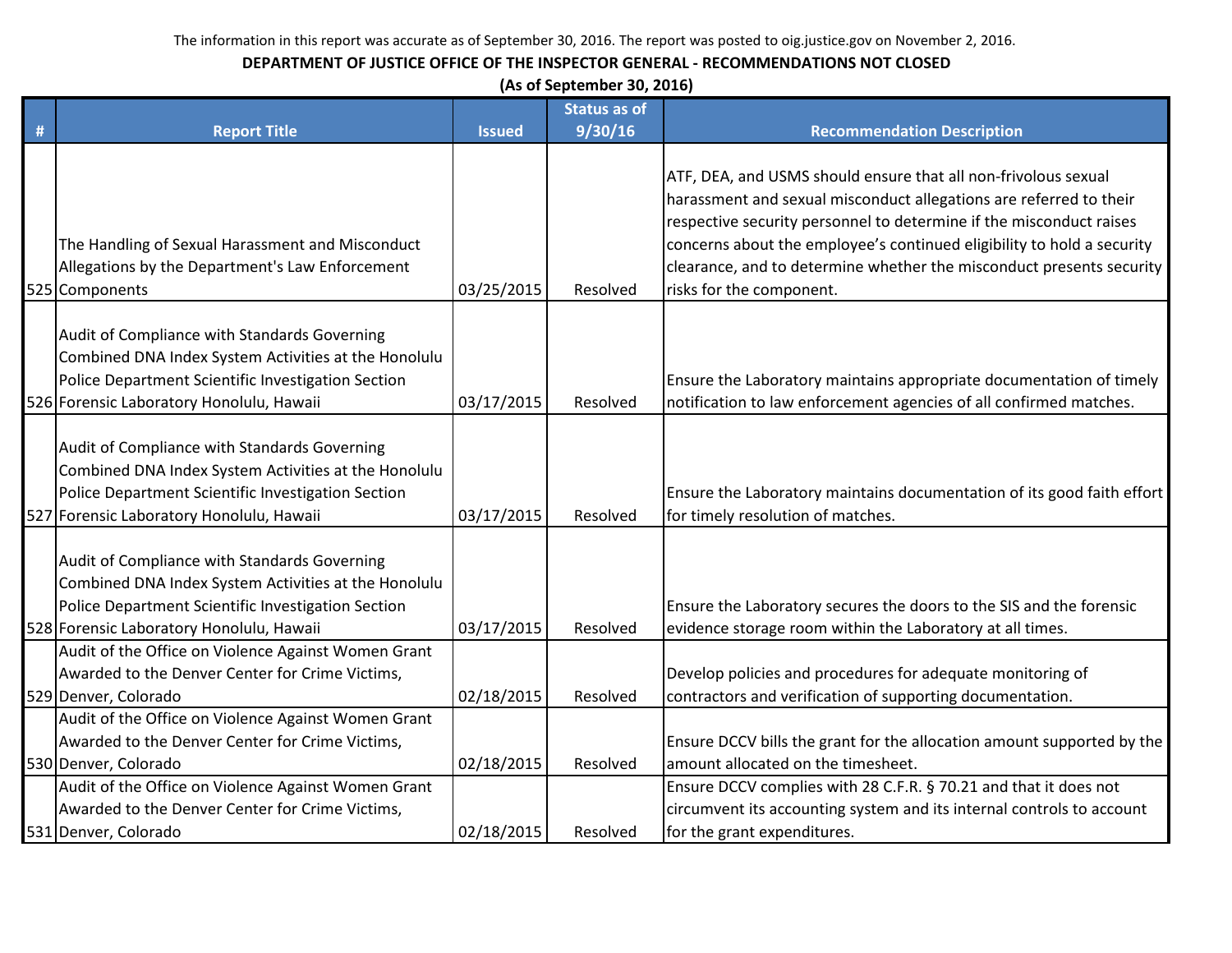|   | (As of September 30, 2016)                          |               |                     |                                                                       |  |
|---|-----------------------------------------------------|---------------|---------------------|-----------------------------------------------------------------------|--|
|   |                                                     |               | <b>Status as of</b> |                                                                       |  |
| # | <b>Report Title</b>                                 | <b>Issued</b> | 9/30/16             | <b>Recommendation Description</b>                                     |  |
|   | Audit of the Office on Violence Against Women Grant |               |                     |                                                                       |  |
|   | Awarded to the Denver Center for Crime Victims,     |               |                     |                                                                       |  |
|   | 532 Denver, Colorado                                | 02/18/2015    | Resolved            | Ensure DCCV complies with the special conditions of the grant.        |  |
|   | Audit of the Office on Violence Against Women Grant |               |                     |                                                                       |  |
|   | Awarded to the Denver Center for Crime Victims,     |               |                     |                                                                       |  |
|   | 533 Denver, Colorado                                | 02/18/2015    | Resolved            | Ensure FFRs are supported by their accounting system.                 |  |
|   | Audit of the Office on Violence Against Women Grant |               |                     | Ensure only actual, allowable, and supported translation and          |  |
|   | Awarded to the Denver Center for Crime Victims,     |               |                     | interpretation services and costs are billed to Grant No. 2011-WL-AX- |  |
|   | 534 Denver, Colorado                                | 02/18/2015    | Resolved            | 0017.                                                                 |  |
|   | Audit of the Office on Violence Against Women Grant |               |                     |                                                                       |  |
|   | Awarded to the Denver Center for Crime Victims,     |               |                     | Ensure progress reports are submitted accurately and the supporting   |  |
|   | 535 Denver, Colorado                                | 02/18/2015    | Resolved            | documents used at the time of submission are maintained.              |  |
|   | Audit of the Office on Violence Against Women Grant |               |                     | Ensure that DCCV maintains documentation demonstrating and            |  |
|   | Awarded to the Denver Center for Crime Victims,     |               |                     | supporting program performance and accomplishments for Grant No.      |  |
|   | 536 Denver, Colorado                                | 02/18/2015    | Resolved            | 2011-WL-AX-0017.                                                      |  |
|   | Audit of the Office on Violence Against Women Grant |               |                     |                                                                       |  |
|   | Awarded to the Denver Center for Crime Victims,     |               |                     |                                                                       |  |
|   | 537 Denver, Colorado                                | 02/18/2015    | Resolved            | Remedy the \$1,582 in unsupported other direct costs.                 |  |
|   | Audit of the Office on Violence Against Women Grant |               |                     |                                                                       |  |
|   | Awarded to the Denver Center for Crime Victims,     |               |                     |                                                                       |  |
|   | 538 Denver, Colorado                                | 02/18/2015    | Resolved            | Remedy the \$12,753 in unallowable TI Center costs.                   |  |
|   | Audit of the Office on Violence Against Women Grant |               |                     |                                                                       |  |
|   | Awarded to the Denver Center for Crime Victims,     |               |                     |                                                                       |  |
|   | 539 Denver, Colorado                                | 02/18/2015    | Resolved            | Remedy the \$32,076 in unallowable contractual costs.                 |  |
|   | Audit of the Office on Violence Against Women Grant |               |                     |                                                                       |  |
|   | Awarded to the Denver Center for Crime Victims,     |               |                     |                                                                       |  |
|   | 540 Denver, Colorado                                | 02/18/2015    | Resolved            | Remedy the \$37,754 in unsupported fringe benefit costs.              |  |
|   | Audit of the Office on Violence Against Women Grant |               |                     |                                                                       |  |
|   | Awarded to the Denver Center for Crime Victims,     |               |                     |                                                                       |  |
|   | 541 Denver, Colorado                                | 02/18/2015    | Resolved            | Remedy the \$5,900 in unallowable fringe benefit costs.               |  |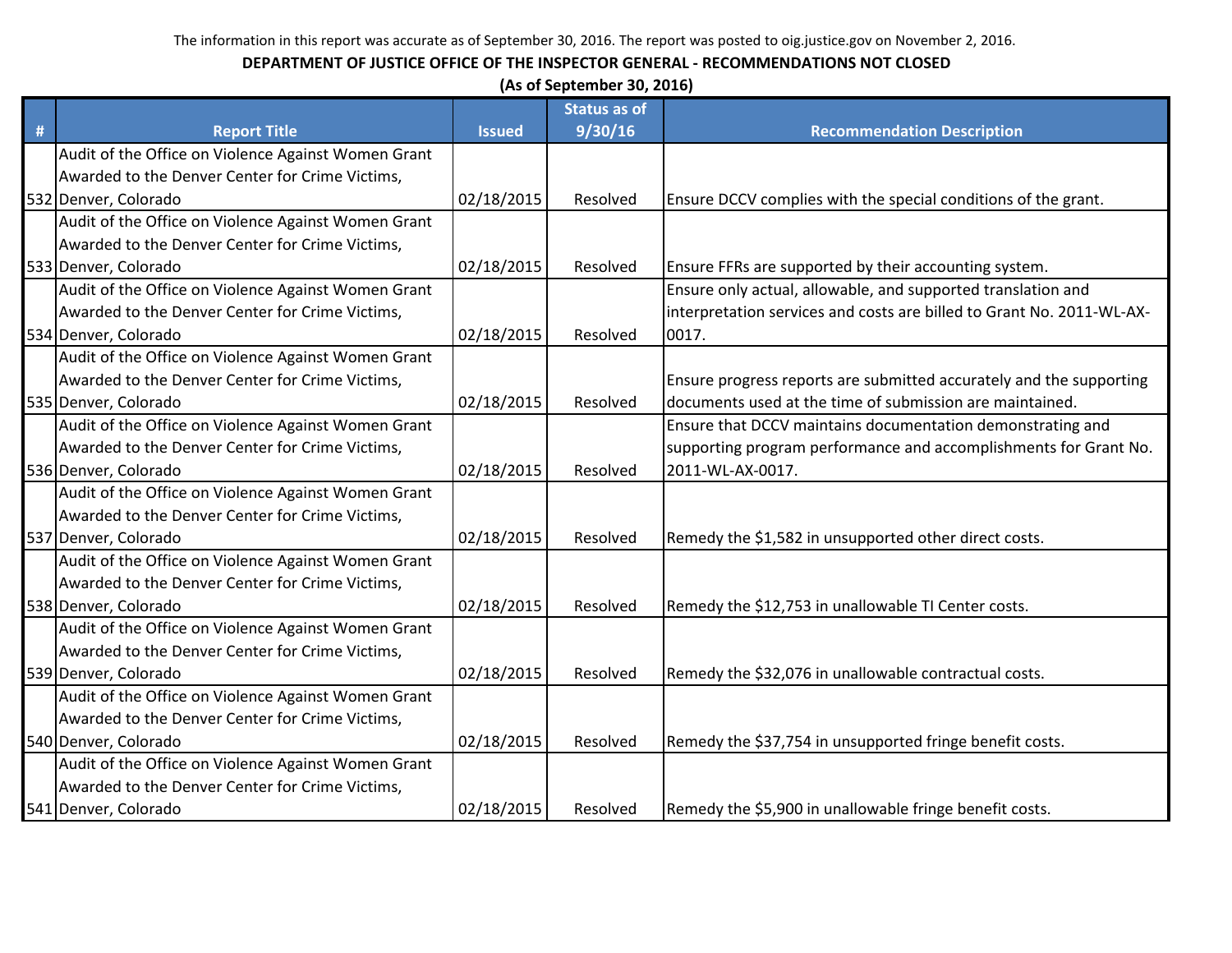|      | (As of September 30, 2016)                            |               |                     |                                                                        |  |  |  |
|------|-------------------------------------------------------|---------------|---------------------|------------------------------------------------------------------------|--|--|--|
|      |                                                       |               | <b>Status as of</b> |                                                                        |  |  |  |
| $\#$ | <b>Report Title</b>                                   | <b>Issued</b> | 9/30/16             | <b>Recommendation Description</b>                                      |  |  |  |
|      | Audit of the Office on Violence Against Women Grant   |               |                     |                                                                        |  |  |  |
|      | Awarded to the Denver Center for Crime Victims,       |               |                     |                                                                        |  |  |  |
|      | 542 Denver, Colorado                                  | 02/18/2015    | Resolved            | Remedy the \$52,777 in unsupported contractual costs.                  |  |  |  |
|      | Audit of the Office on Violence Against Women Grant   |               |                     |                                                                        |  |  |  |
|      | Awarded to the Denver Center for Crime Victims,       |               |                     |                                                                        |  |  |  |
|      | 543 Denver, Colorado                                  | 02/18/2015    | Resolved            | Remedy the \$6,010 in unallowable other direct costs.                  |  |  |  |
|      | Audit of the Office on Violence Against Women Grant   |               |                     |                                                                        |  |  |  |
|      | Awarded to the Denver Center for Crime Victims,       |               |                     |                                                                        |  |  |  |
|      | 544 Denver, Colorado                                  | 02/18/2015    | Resolved            | Remedy the \$70,091 in unsupported TI Center costs.                    |  |  |  |
|      | Audit of the Office on Violence Against Women Grant   |               |                     |                                                                        |  |  |  |
|      | Awarded to the Denver Center for Crime Victims,       |               |                     |                                                                        |  |  |  |
|      | 545 Denver, Colorado                                  | 02/18/2015    | Resolved            | Remedy the \$71,414 in unsupported salary costs.                       |  |  |  |
|      | Audit of the Office on Violence Against Women Grant   |               |                     |                                                                        |  |  |  |
|      | Awarded to the Denver Center for Crime Victims,       |               |                     |                                                                        |  |  |  |
|      | 546 Denver, Colorado                                  | 02/18/2015    | Resolved            | Remedy the \$9,756 in unallowable salary costs.                        |  |  |  |
|      | Audit of the Office of Justice Programs Bureau of     |               |                     |                                                                        |  |  |  |
|      | Justice Assistance Developing and Enhancing Statewide |               |                     |                                                                        |  |  |  |
|      | Automated Victim Information and Notification         |               |                     | We recommend that OJP obtain a final FFR for Grant Nos. 2008-VN-CX-    |  |  |  |
|      | Program Grants Awarded to the County Sheriffs of      |               |                     | 0012 and 2011-VN-CX-0007 with the corrected cumulative matching        |  |  |  |
|      | 547 Colorado, Littleton, Colorado                     | 02/11/2015    | Resolved            | expenditures and indirect costs.                                       |  |  |  |
|      | Audit of the Office of Justice Programs Bureau of     |               |                     |                                                                        |  |  |  |
|      | Justice Assistance Developing and Enhancing Statewide |               |                     |                                                                        |  |  |  |
|      | Automated Victim Information and Notification         |               |                     | We recommend that OJP remedy \$1,835 in unallowable questioned         |  |  |  |
|      | Program Grants Awarded to the County Sheriffs of      |               |                     | costs that were also reported as matching costs for Grant No. 2008-VN- |  |  |  |
|      | 548 Colorado, Littleton, Colorado                     | 02/11/2015    | Resolved            | CX-0012.                                                               |  |  |  |
|      | Audit of the Office of Justice Programs Bureau of     |               |                     |                                                                        |  |  |  |
|      | Justice Assistance Developing and Enhancing Statewide |               |                     |                                                                        |  |  |  |
|      | Automated Victim Information and Notification         |               |                     |                                                                        |  |  |  |
|      | Program Grants Awarded to the County Sheriffs of      |               |                     | We recommend that OJP remedy \$283,833 in unsupported matching         |  |  |  |
|      | 549 Colorado, Littleton, Colorado                     | 02/11/2015    | Resolved            | questioned costs for Grant No. 2011-VN-CX-0007.                        |  |  |  |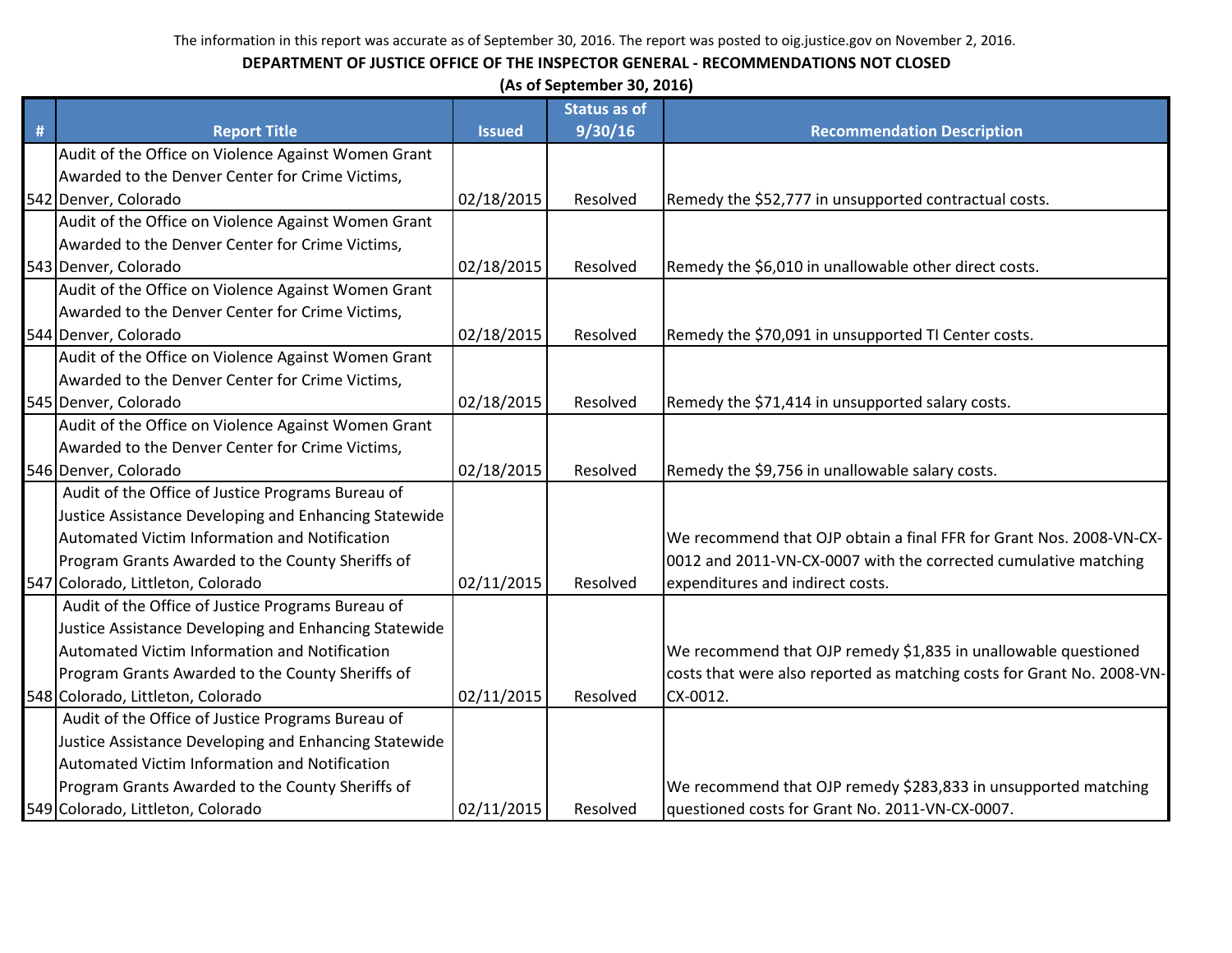|   | (As of September 30, 2016)                            |               |                     |                                                                          |  |  |  |
|---|-------------------------------------------------------|---------------|---------------------|--------------------------------------------------------------------------|--|--|--|
|   |                                                       |               | <b>Status as of</b> |                                                                          |  |  |  |
| # | <b>Report Title</b>                                   | <b>Issued</b> | 9/30/16             | <b>Recommendation Description</b>                                        |  |  |  |
|   | Audit of the Office of Justice Programs Bureau of     |               |                     |                                                                          |  |  |  |
|   | Justice Assistance Developing and Enhancing Statewide |               |                     |                                                                          |  |  |  |
|   | Automated Victim Information and Notification         |               |                     |                                                                          |  |  |  |
|   | Program Grants Awarded to the County Sheriffs of      |               |                     | We recommend that OJP remedy \$336,549 in unsupported matching           |  |  |  |
|   | 550 Colorado, Littleton, Colorado                     | 02/11/2015    | Resolved            | questioned costs for Grant No. 2008-VN-CX-0012.                          |  |  |  |
|   |                                                       |               |                     | We recommend that the DEA consider how to determine if cold              |  |  |  |
|   | Review of the Drug Enforcement Administration's Use   |               |                     | consent encounters are being conducted in an impartial manner,           |  |  |  |
|   | of Cold Consent Encounters at Mass Transportation     |               |                     | including reinstituting the collection of racial and other demographic   |  |  |  |
|   | 551 Facilities                                        | 01/28/2015    | Resolved            | data and how it could be used to make that assessment.                   |  |  |  |
|   |                                                       |               |                     |                                                                          |  |  |  |
|   |                                                       |               |                     | We recommend that the DEA develop a way to track cold consent            |  |  |  |
|   | Review of the Drug Enforcement Administration's Use   |               |                     | encounters and their results and use the information collected to gain   |  |  |  |
|   | of Cold Consent Encounters at Mass Transportation     |               |                     | a better understanding of whether and under what circumstances they      |  |  |  |
|   | 552 Facilities                                        | 01/28/2015    | Resolved            | are an effective use of law enforcement resources.                       |  |  |  |
|   |                                                       |               |                     |                                                                          |  |  |  |
|   |                                                       |               |                     | We recommend that the DEA ensure appropriate coordination of             |  |  |  |
|   |                                                       |               |                     | training, policies, and operations for conducting cold consent           |  |  |  |
|   | Review of the Drug Enforcement Administration's Use   |               |                     | encounters and searches, including assessing which policies should       |  |  |  |
|   | of Cold Consent Encounters at Mass Transportation     |               |                     | apply to cold consent searches at transportation facilities and ensuring |  |  |  |
|   | 553 Facilities                                        | 01/28/2015    | Resolved            | that interdiction TFG members know when and how to apply them.           |  |  |  |
|   |                                                       |               |                     | We recommend that the DEA examine whether disclaimer of                  |  |  |  |
|   | Review of the Drug Enforcement Administration's Use   |               |                     | ownership of cash forms should be used in cold consent encounters        |  |  |  |
|   | of Cold Consent Encounters at Mass Transportation     |               |                     | and, if so, establish a consistent practice and training regarding their |  |  |  |
|   | 554 Facilities                                        | 01/28/2015    | Resolved            | use.                                                                     |  |  |  |
|   | Review of the Drug Enforcement Administration's Use   |               |                     | We recommend that the DEA require all interdiction TFG members and       |  |  |  |
|   | of Cold Consent Encounters at Mass Transportation     |               |                     | supervisors to attend either Jetway or alternative DEA-approved          |  |  |  |
|   | 555 Facilities                                        | 01/28/2015    | Resolved            | interdiction training.                                                   |  |  |  |
|   | Audit of the Office on Violence Against Women Grants  |               |                     |                                                                          |  |  |  |
|   | Awarded to the Osage Nation of Oklahoma, Pawhuska,    |               |                     |                                                                          |  |  |  |
|   | 556 Oklahoma                                          | 01/27/2015    | Resolved            | Remedy the \$373,175 in unsupported programmatic costs.                  |  |  |  |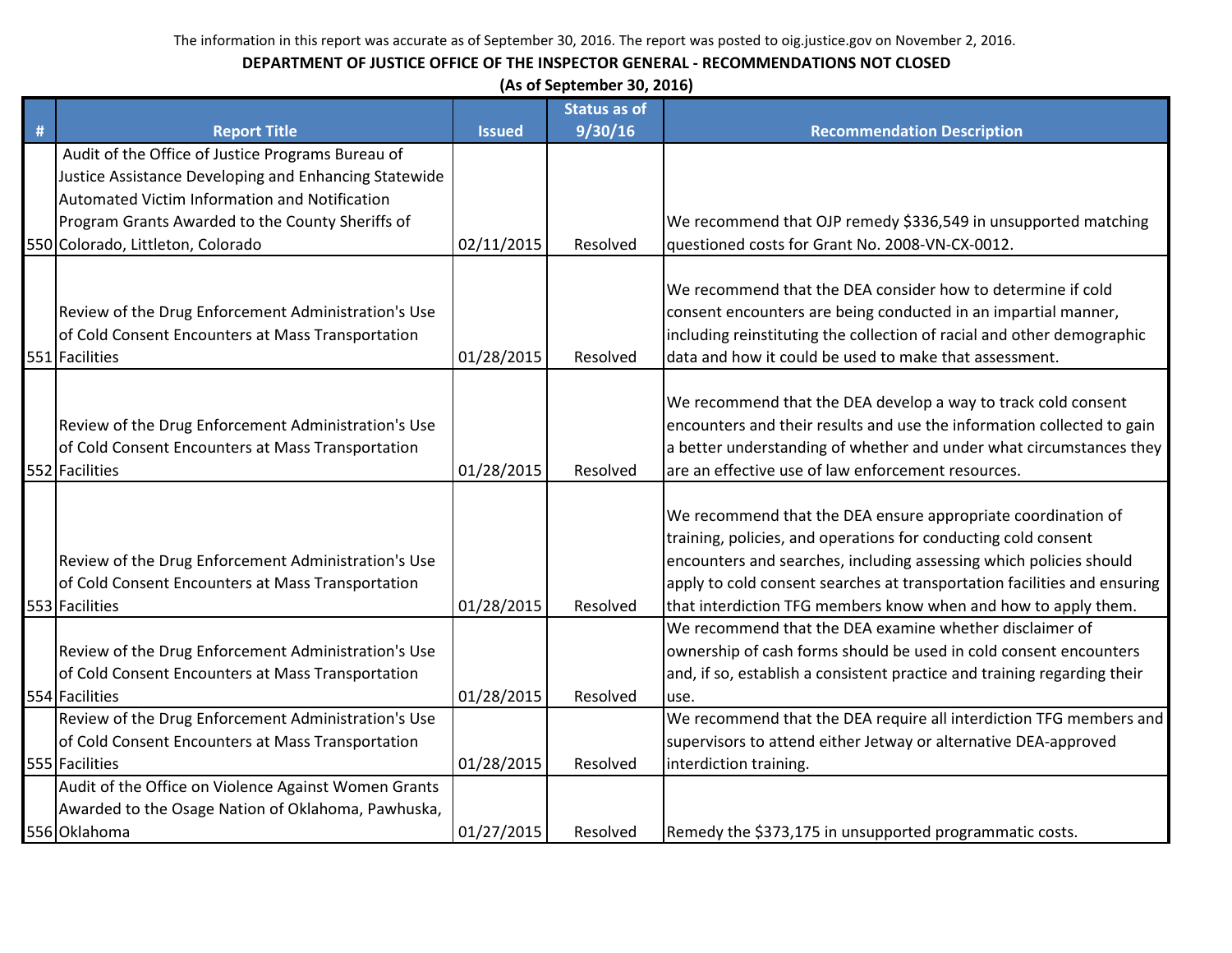|   | (As of September 30, 2016)                           |               |                     |                                                                   |  |  |  |
|---|------------------------------------------------------|---------------|---------------------|-------------------------------------------------------------------|--|--|--|
|   |                                                      |               | <b>Status as of</b> |                                                                   |  |  |  |
| # | <b>Report Title</b>                                  | <b>Issued</b> | 9/30/16             | <b>Recommendation Description</b>                                 |  |  |  |
|   | Audit of the Office on Violence Against Women Grants |               |                     |                                                                   |  |  |  |
|   | Awarded to the Osage Nation of Oklahoma, Pawhuska,   |               |                     |                                                                   |  |  |  |
|   | 557 Oklahoma                                         | 01/27/2015    | Resolved            | Remedy the \$43,371 in remaining unallowable other direct costs.  |  |  |  |
|   | Audit of the Office on Violence Against Women Grants |               |                     |                                                                   |  |  |  |
|   | Awarded to the Osage Nation of Oklahoma, Pawhuska,   |               |                     |                                                                   |  |  |  |
|   | 558 Oklahoma                                         | 01/27/2015    | Resolved            | Remedy the \$60,525 in unsupported salaries and fringe benefits.  |  |  |  |
|   | Review of Policies and Training Governing Off-duty   |               |                     | Disseminate clear, complementary, and comprehensive policy to all |  |  |  |
|   | Conduct by Department Employees Working in Foreign   |               |                     | personnel regarding off-duty conduct, including provisions for    |  |  |  |
|   | 559 Countries                                        | 01/21/2015    | Resolved            | employees representing the government in other countries.         |  |  |  |
|   |                                                      |               |                     | Raise awareness of that policy and how it applies to a variety of |  |  |  |
|   | Review of Policies and Training Governing Off-duty   |               |                     | situations through existing basic law enforcement training, new   |  |  |  |
|   | Conduct by Department Employees Working in Foreign   |               |                     | employee orientation, and periodic training throughout employees' |  |  |  |
|   | 560 Countries                                        | 01/21/2015    | Resolved            | careers.                                                          |  |  |  |
|   | Review of Policies and Training Governing Off-duty   |               |                     |                                                                   |  |  |  |
|   | Conduct by Department Employees Working in Foreign   |               |                     | Reinforce the policy and how to apply it through pre-deployment   |  |  |  |
|   | 561 Countries                                        | 01/21/2015    | Resolved            | training for employees being sent abroad.                         |  |  |  |
|   |                                                      |               |                     |                                                                   |  |  |  |
|   | Review of Policies and Training Governing Off-duty   |               |                     | Disseminate clear, complementary, and comprehensive policy to all |  |  |  |
|   | Conduct by Department Employees Working in Foreign   |               |                     | personnel regarding off-duty conduct, including provisions for    |  |  |  |
|   | 562 Countries                                        | 01/21/2015    | Resolved            | employees representing the government in other countries.         |  |  |  |
|   |                                                      |               |                     | Raise awareness of that policy and how it applies to a variety of |  |  |  |
|   | Review of Policies and Training Governing Off-duty   |               |                     | situations through existing basic law enforcement training, new   |  |  |  |
|   | Conduct by Department Employees Working in Foreign   |               |                     | employee orientation, and periodic training throughout employees' |  |  |  |
|   | 563 Countries                                        | 01/21/2015    | Resolved            | careers.                                                          |  |  |  |
|   | Review of Policies and Training Governing Off-duty   |               |                     |                                                                   |  |  |  |
|   | Conduct by Department Employees Working in Foreign   |               |                     | Ensure that the components develop clear, complementary, and      |  |  |  |
|   | 564 Countries                                        | 01/21/2015    | Resolved            | consistent policies in a timely manner.                           |  |  |  |
|   |                                                      |               |                     |                                                                   |  |  |  |
|   | Review of Policies and Training Governing Off-duty   |               |                     | Disseminate clear, complementary, and comprehensive policy to all |  |  |  |
|   | Conduct by Department Employees Working in Foreign   |               |                     | personnel regarding off-duty conduct, including provisions for    |  |  |  |
|   | 565 Countries                                        | 01/21/2015    | Resolved            | employees representing the government in other countries.         |  |  |  |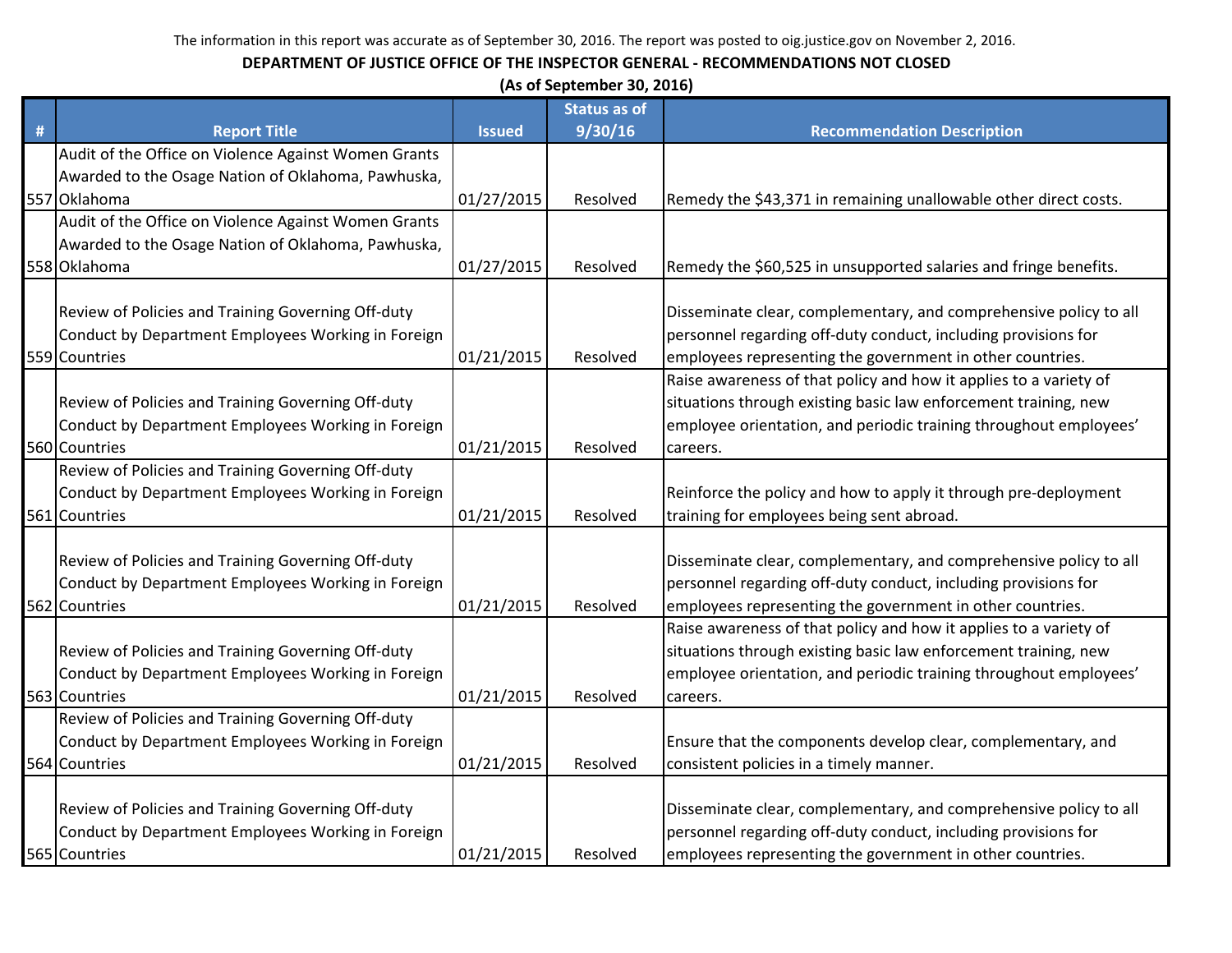| (As of September 30, 2016) |  |
|----------------------------|--|
|----------------------------|--|

|   |                                                       |               | <b>Status as of</b> |                                                                        |
|---|-------------------------------------------------------|---------------|---------------------|------------------------------------------------------------------------|
| # | <b>Report Title</b>                                   | <b>Issued</b> | 9/30/16             | <b>Recommendation Description</b>                                      |
|   |                                                       |               |                     | Raise awareness of that policy and how it applies to a variety of      |
|   | Review of Policies and Training Governing Off-duty    |               |                     | situations through existing basic law enforcement training, new        |
|   | Conduct by Department Employees Working in Foreign    |               |                     | employee orientation, and periodic training throughout employees'      |
|   | 566 Countries                                         | 01/21/2015    | Resolved            | careers.                                                               |
|   | Review of Policies and Training Governing Off-duty    |               |                     |                                                                        |
|   | Conduct by Department Employees Working in Foreign    |               |                     | Reinforce the policy and how to apply it through pre-deployment        |
|   | 567 Countries                                         | 01/21/2015    | Resolved            | training for employees being sent abroad.                              |
|   |                                                       |               |                     |                                                                        |
|   | Audit of the Office of Justice Programs Correctional  |               |                     |                                                                        |
|   | Systems and Correctional Alternatives on Tribal Lands |               |                     |                                                                        |
|   | Program Grants Awarded to Pueblo of Laguna, Laguna,   |               |                     | Ensure Pueblo of Laguna completes all planned objectives for Grant     |
|   | 568 New Mexico                                        | 12/16/2014    | Resolved            | Numbers 2010-IP-BX-0057 and 2012-IP-BX-0003.                           |
|   | Audit of the Office on Violence Against Women         |               |                     |                                                                        |
|   | Awarded to the Advocates Against Family Violence      |               |                     |                                                                        |
|   | 569 Caldwell, Idaho                                   | 12/15/2014    | Resolved            | Remedy the \$1,096 in unallowable costs related to IRS fines.          |
|   | Audit of the Office on Violence Against Women         |               |                     |                                                                        |
|   | Awarded to the Advocates Against Family Violence      |               |                     |                                                                        |
|   | 570 Caldwell, Idaho                                   | 12/15/2014    | Resolved            | Remedy the \$166,469 in excess drawdowns.                              |
|   | Audit of the Office on Violence Against Women         |               |                     |                                                                        |
|   | Awarded to the Advocates Against Family Violence      |               |                     | Remedy the \$29,583 in unsupported costs due to missing files or       |
|   | 571 Caldwell, Idaho                                   | 12/15/2014    | Resolved            | inadequate documentation.                                              |
|   | Audit of the Office on Violence Against Women         |               |                     |                                                                        |
|   | Awarded to the Advocates Against Family Violence      |               |                     |                                                                        |
|   | 572 Caldwell, Idaho                                   | 12/15/2014    | Resolved            | Remedy the \$6,758 in unallowable unbudgeted personnel costs.          |
|   |                                                       |               |                     |                                                                        |
|   |                                                       |               |                     | The OIG recommend that the DEA finalize and implement the rules set    |
|   |                                                       |               |                     | fourth in Division Order 206 and the "best practices" document as part |
|   |                                                       |               |                     | of a mandatory, agency-wide policy to ensure that all parts of the     |
|   |                                                       |               |                     | agency are in compliance with 41 C.F.R. section 102-74.410 and the     |
|   |                                                       |               |                     | OPM guidance for conducting financial seminars, including prohibiting  |
|   | Report of Investigation Regarding the DEA's           |               |                     | the solicitation of business and requiring the use of appropriate      |
|   | 573 Relationship with K. Wayne McLeod                 | 12/03/2014    | Resolved            | disclaimers of agency endorsement.                                     |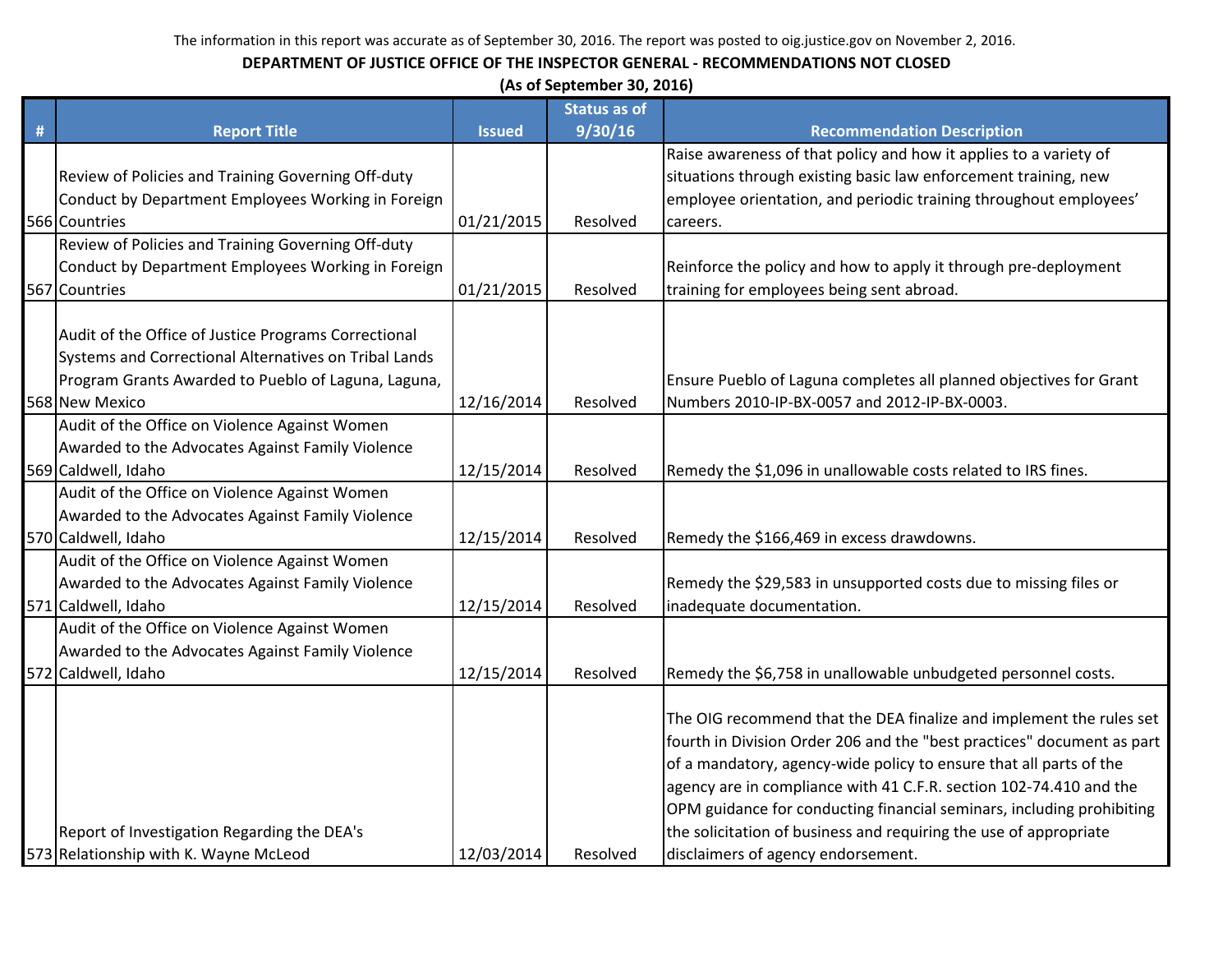|      |                                                                                                     |               | (As of September 30, 2016) |                                                                                                                                                                                                                                                                                                                                                                 |
|------|-----------------------------------------------------------------------------------------------------|---------------|----------------------------|-----------------------------------------------------------------------------------------------------------------------------------------------------------------------------------------------------------------------------------------------------------------------------------------------------------------------------------------------------------------|
|      |                                                                                                     |               | <b>Status as of</b>        |                                                                                                                                                                                                                                                                                                                                                                 |
| $\#$ | <b>Report Title</b>                                                                                 | <b>Issued</b> | 9/30/16                    | <b>Recommendation Description</b>                                                                                                                                                                                                                                                                                                                               |
|      | Audit of the Department of Justice's Management of<br>574 International Fugitive Removal Activities | 11/12/2014    | Resolved                   | Consider whether the Department should seek legislative change to<br>address the significant costs of venue-specific international removals,<br>such as those associated with the Controlled Substance Act.                                                                                                                                                     |
|      | Audit of the Department of Justice's Management of<br>575 International Fugitive Removal Activities | 11/12/2014    | Resolved                   | Enhance the international fugitive removal activity decision-making<br>process to ensure that the decision makers employ a comprehensive<br>assessment of all relevant factors, including costs, and assess the<br>practicality of implementing a process to begin tracking and analyzing<br>the outcomes of removal cases for use in future removal decisions. |
|      | Audit of the Department of Justice's Management of<br>576 International Fugitive Removal Activities | 11/12/2014    | Resolved                   | Examine the feasibility of developing an appropriate cost-sharing<br>model among federal, state, and local agencies for funding<br>international fugitive removals, including at least partial<br>reimbursement from state and local agencies and the use of DOJ non-<br>component specific funding sources to fund at least a portion of the<br>removal costs. |
|      |                                                                                                     |               |                            | Establish a mechanism for accurately and completely tracking its                                                                                                                                                                                                                                                                                                |
|      | Audit of the Department of Justice's Management of<br>583 International Fugitive Removal Activities | 11/12/2014    | Resolved                   | international fugitive removal activities, including all costs associated<br>with those removals and whether the removals involved venue-specific<br>charges.                                                                                                                                                                                                   |
|      | Audit of the Department of Justice's Management of<br>584 International Fugitive Removal Activities | 11/12/2014    | Resolved                   | Establish a mechanism for evaluating whether travel itineraries<br>associated with international fugitive removal events are operationally<br>appropriate.                                                                                                                                                                                                      |
|      | Audit of the Department of Justice's Management of<br>585 International Fugitive Removal Activities | 11/12/2014    | Resolved                   | Establish a mechanism for the IIB to routinely review the overtime<br>costs charged to the international fugitive removal project code and<br>ensure that the overtime costs are appropriate and reasonable.<br>Establish written procedures for determining the baseline number of                                                                             |
|      | Audit of the Department of Justice's Management of<br>586 International Fugitive Removal Activities | 11/12/2014    | Resolved                   | deputies needed to conduct international fugitive removals, and<br>ensure that a reasonable justification is documented and approved for<br>any removals conducted with more than the standard number of<br>deputies.                                                                                                                                           |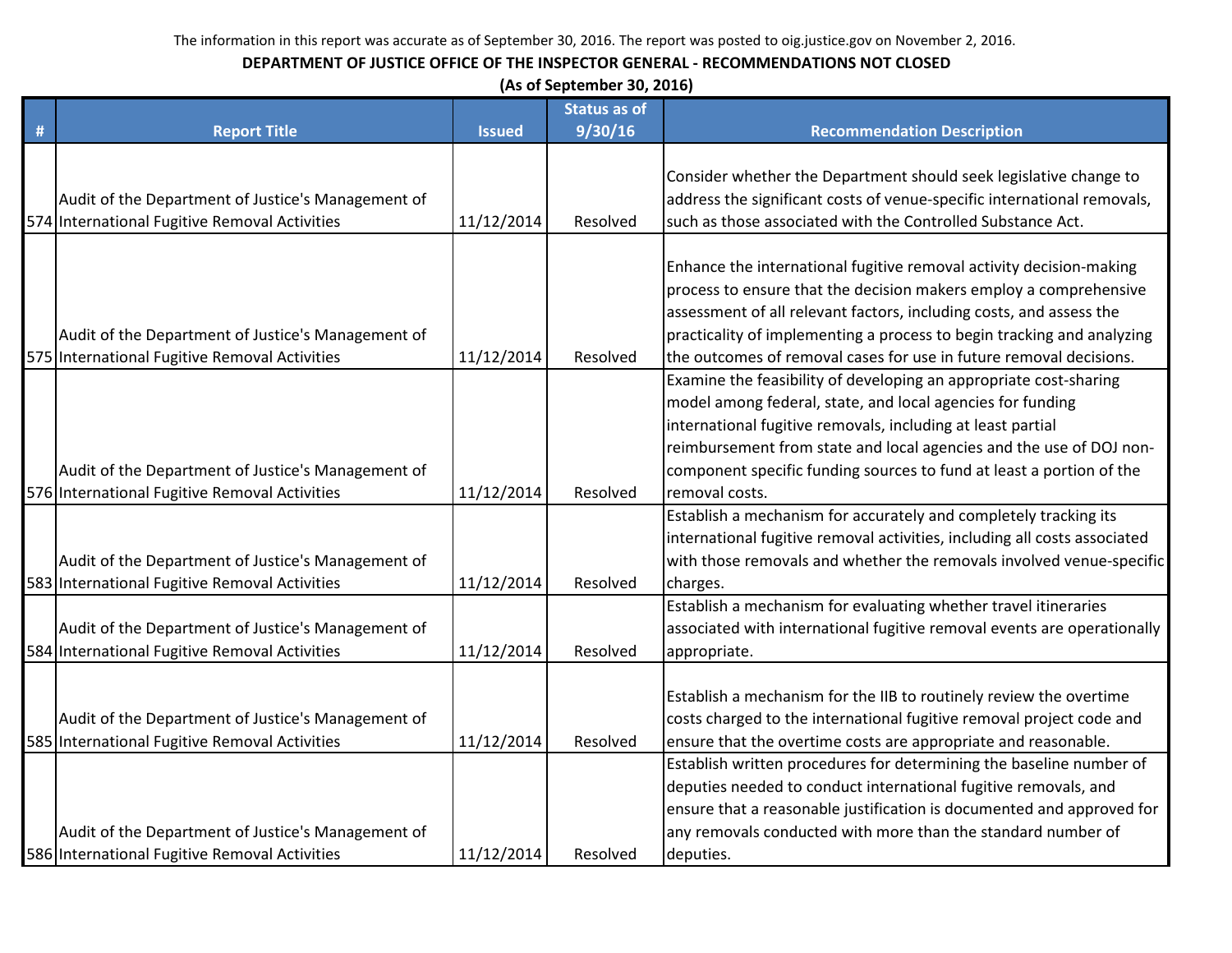|   | (As of September 30, 2016)                                                |               |                     |                                                                           |  |  |  |
|---|---------------------------------------------------------------------------|---------------|---------------------|---------------------------------------------------------------------------|--|--|--|
|   |                                                                           |               | <b>Status as of</b> |                                                                           |  |  |  |
| # | <b>Report Title</b>                                                       | <b>Issued</b> | 9/30/16             | <b>Recommendation Description</b>                                         |  |  |  |
|   |                                                                           |               |                     | Establish written procedures requiring the IIB to document the            |  |  |  |
|   |                                                                           |               |                     | justification for using a charter aircraft for international fugitive     |  |  |  |
|   | Audit of the Department of Justice's Management of                        |               |                     | removals, and that the decision is approved at an appropriate level of    |  |  |  |
|   | 587 International Fugitive Removal Activities                             | 11/12/2014    | Resolved            | authority.                                                                |  |  |  |
|   |                                                                           |               |                     | Review historical removal events to establish norms for executing         |  |  |  |
|   |                                                                           |               |                     | removals based upon various factors, including the location of the        |  |  |  |
|   |                                                                           |               |                     | fugitive and the charge against the fugitive, and develop a process to    |  |  |  |
|   | Audit of the Department of Justice's Management of                        |               |                     | routinely analyze removal events to identify and assess deviations from   |  |  |  |
|   | 588 International Fugitive Removal Activities                             | 11/12/2014    | Resolved            | the established norms.                                                    |  |  |  |
|   | Audit of the Office of Justice Programs Grant to                          |               |                     | Remedy the \$100,000 in unsupported costs associated with Grant           |  |  |  |
|   | 577 Childhelp, Inc. Phoenix, Arizona                                      | 11/12/2014    | Resolved            | Number 2010-JL-FX-0058.                                                   |  |  |  |
|   | Audit of the Office of Justice Programs Grant to                          |               |                     |                                                                           |  |  |  |
|   | 578 Childhelp, Inc. Phoenix, Arizona                                      | 11/12/2014    | Resolved            | Remedy the \$101,387 in unsupported fringe transactions.                  |  |  |  |
|   | Audit of the Office of Justice Programs Grant to                          |               |                     | Remedy the \$14,891 in unallowable transfers between budget               |  |  |  |
|   | 579 Childhelp, Inc. Phoenix, Arizona                                      | 11/12/2014    | Resolved            | categories.                                                               |  |  |  |
|   | Audit of the Office of Justice Programs Grant to                          |               |                     | Remedy the \$200,000 in unsupported costs associated with Grant           |  |  |  |
|   | 580 Childhelp, Inc. Phoenix, Arizona                                      | 11/12/2014    | Resolved            | Number 2010-JL-FX-0430.                                                   |  |  |  |
|   | Audit of the Office of Justice Programs Grant to                          |               |                     | Remedy the \$207,791 in unsupported costs associated with Grant           |  |  |  |
|   | 581 Childhelp, Inc. Phoenix, Arizona                                      | 11/12/2014    | Resolved            | Number 2010-JL-FX-0431.                                                   |  |  |  |
|   | Audit of the Office of Justice Programs Grant to                          |               |                     |                                                                           |  |  |  |
|   | 582 Childhelp, Inc. Phoenix, Arizona                                      | 11/12/2014    | Resolved            | Remedy the \$720,897 in unsupported personnel transactions.               |  |  |  |
|   |                                                                           |               |                     |                                                                           |  |  |  |
|   |                                                                           |               |                     | The OIG recommends that the Office of the Deputy Attorney General,        |  |  |  |
|   |                                                                           |               |                     | ATF leadership, and the Attorney General's Advisory Committee             |  |  |  |
|   |                                                                           |               | On                  | engage with the the leadership at the Department of Homeland              |  |  |  |
|   |                                                                           |               | Hold/Pending        | Security, ICE, and CBP in an effort to identify and develop opportunities |  |  |  |
|   | 589 A Review of ATF's Investigation of Jean Baptiste Kingery   10/30/2014 |               | with OIG            | to improve these important and highly consequential relationships.        |  |  |  |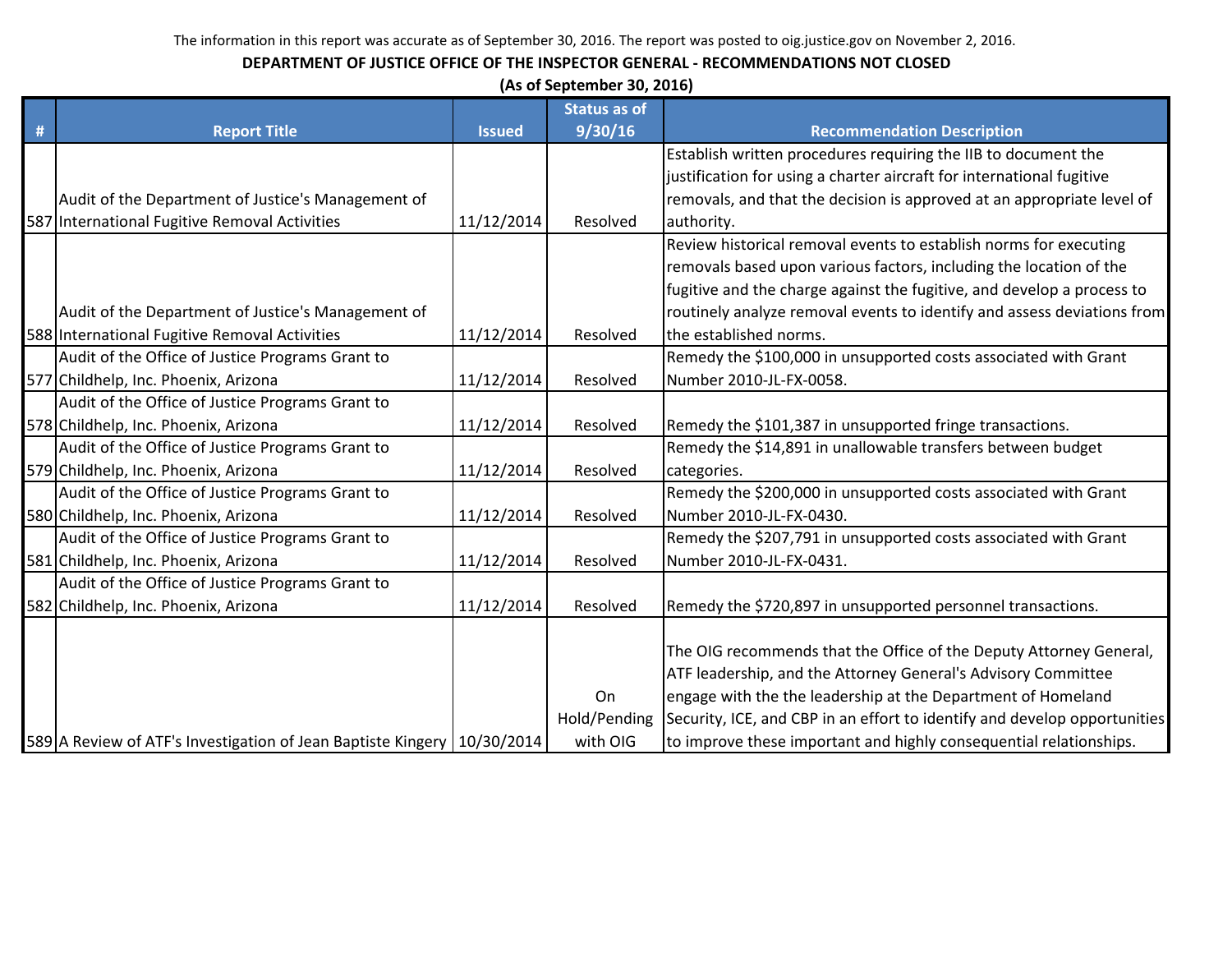# **DEPARTMENT OF JUSTICE OFFICE OF THE INSPECTOR GENERAL - RECOMMENDATIONS NOT CLOSED**

**(As of September 30, 2016)**

|   |                                                         |               | <b>Status as of</b> |                                                                         |
|---|---------------------------------------------------------|---------------|---------------------|-------------------------------------------------------------------------|
| # | <b>Report Title</b>                                     | <b>Issued</b> | 9/30/16             | <b>Recommendation Description</b>                                       |
|   |                                                         |               |                     |                                                                         |
|   |                                                         |               |                     | We recommend that OVW ensure the Crisis Center establishes formal       |
|   |                                                         |               |                     | written procedures for: (1) cost analysis and competitive bidding       |
|   | Audit of the Office on Violence Against Women           |               |                     | before procuring contracts, and documents the results of this analysis; |
|   | Transitional Housing Grant Awarded to the Crisis Center |               |                     | and (2) ensuring contractor conformance with the terms, conditions,     |
|   | 590 for South Suburbia, Tinley Park, Illinois           | 10/28/2014    | Resolved            | and specifications of the contract.                                     |
|   | Audit of the Office on Violence Against Women           |               |                     |                                                                         |
|   | Transitional Housing Grant Awarded to the Crisis Center |               |                     | We recommend that OVW remedy the \$1,470 in unsupported rental          |
|   | 591 for South Suburbia, Tinley Park, Illinois           | 10/28/2014    | Resolved            | assistance expenditures.                                                |
|   | Audit of the Office on Violence Against Women           |               |                     |                                                                         |
|   | Transitional Housing Grant Awarded to the Crisis Center |               |                     | We recommend that OVW remedy the \$3,300 in unallowable rent paid       |
|   | 592 for South Suburbia, Tinley Park, Illinois           | 10/28/2014    | Resolved            | for a vacant apartment.                                                 |
|   | Audit of the Office on Violence Against Women           |               |                     |                                                                         |
|   | Transitional Housing Grant Awarded to the Crisis Center |               |                     | We recommend that OVW remedy the \$3,691 in unallowable rent            |
|   | 593 for South Suburbia, Tinley Park, Illinois           | 10/28/2014    | Resolved            | expenditures.                                                           |
|   | Audit of the Office on Violence Against Women           |               |                     |                                                                         |
|   | Transitional Housing Grant Awarded to the Crisis Center |               |                     | We recommend that OVW remedy the \$4,476 in unallowable salary          |
|   | 594 for South Suburbia, Tinley Park, Illinois           | 10/28/2014    | Resolved            | costs for the Transitional Housing Specialist and the Program Manager.  |
|   |                                                         |               |                     | We recommend that OVW require the Crisis Center to include its          |
|   |                                                         |               |                     | complete pre-purchase approval requirements in its written              |
|   | Audit of the Office on Violence Against Women           |               |                     | procedures, and ensure that the Crisis Center reiterates to its         |
|   | Transitional Housing Grant Awarded to the Crisis Center |               |                     | employees the importance of following its expenditure approval          |
|   | 595 for South Suburbia, Tinley Park, Illinois           | 10/28/2014    | Resolved            | procedures, including those for payroll.                                |
|   |                                                         |               |                     |                                                                         |
|   |                                                         |               |                     | Ensure that Trenton establishes and adheres to policies and procedures  |
|   |                                                         |               |                     | for (1) identifying drawdown amounts and (2) minimizing the time        |
|   | Audit of the Office of Justice Programs Grants Awarded  |               |                     | between drawdown and disbursement in accordance with the OJP            |
|   | 596 to Trenton, New Jersey                              | 10/22/2014    | Resolved            | Financial Guide to reduce excess cash on hand.                          |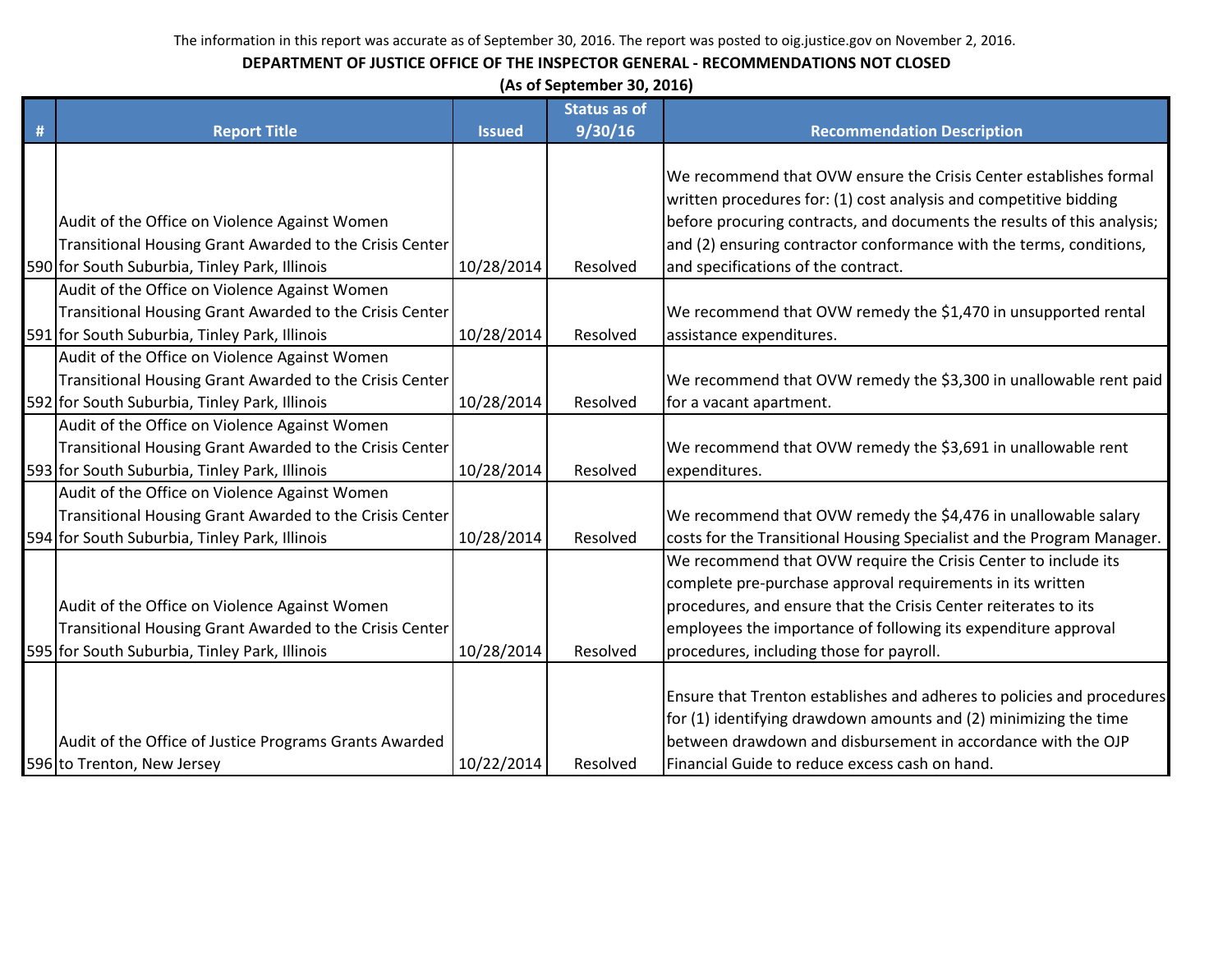|   | (As of September 30, 2016)                                                                    |               |                     |                                                                                                                                      |  |  |  |
|---|-----------------------------------------------------------------------------------------------|---------------|---------------------|--------------------------------------------------------------------------------------------------------------------------------------|--|--|--|
|   |                                                                                               |               | <b>Status as of</b> |                                                                                                                                      |  |  |  |
| # | <b>Report Title</b>                                                                           | <b>Issued</b> | 9/30/16             | <b>Recommendation Description</b>                                                                                                    |  |  |  |
|   |                                                                                               |               |                     |                                                                                                                                      |  |  |  |
|   |                                                                                               |               |                     | Ensure that Trenton establishes and implements policies and                                                                          |  |  |  |
|   |                                                                                               |               |                     | procedures for the acquisition, inventory, chain of custody, and                                                                     |  |  |  |
|   | Audit of the Office of Justice Programs Grants Awarded                                        |               |                     | disposal of accountable property including the documentation of                                                                      |  |  |  |
|   | 597 to Trenton, New Jersey                                                                    | 10/22/2014    | Resolved            | accountable property purchased with federal funding.                                                                                 |  |  |  |
|   |                                                                                               |               |                     |                                                                                                                                      |  |  |  |
|   |                                                                                               |               |                     | Ensure that Trenton establishes appropriate internal controls that                                                                   |  |  |  |
|   | Audit of the Office of Justice Programs Grants Awarded                                        |               |                     | include the design and implementation of accounting and financial                                                                    |  |  |  |
|   | 598 to Trenton, New Jersey                                                                    | 10/22/2014    | Resolved            | policies and procedures relating to grant management activities.                                                                     |  |  |  |
|   |                                                                                               |               |                     | Ensure that Trenton implements and adheres to policies and                                                                           |  |  |  |
|   | Audit of the Office of Justice Programs Grants Awarded                                        |               |                     | procedures to ensure FFRs are based on accurate information and                                                                      |  |  |  |
|   | 599 to Trenton, New Jersey                                                                    | 10/22/2014    | Resolved            | submitted timely.                                                                                                                    |  |  |  |
|   | Audit of the Office of Justice Programs Grants Awarded                                        |               |                     | Ensure that Trenton staff are adequately trained in the areas of grant                                                               |  |  |  |
|   | 600 to Trenton, New Jersey                                                                    | 10/22/2014    | Resolved            | management.                                                                                                                          |  |  |  |
|   |                                                                                               |               |                     | We recommend OJP ensure that Trenton implements and adheres to                                                                       |  |  |  |
|   | Audit of the Office of Justice Programs Grants Awarded                                        |               |                     | policies and procedures to ensure Progress Reports are based on                                                                      |  |  |  |
|   | 601 to Trenton, New Jersey                                                                    | 10/22/2014    | Resolved            | accurate information and submitted timely.                                                                                           |  |  |  |
|   |                                                                                               |               |                     |                                                                                                                                      |  |  |  |
|   | Audit of the Office of Justice Programs Office of                                             |               |                     | We recommend OJP remedy unallowable expenditures resulting from                                                                      |  |  |  |
|   | Juvenile Justice and Delinquency Prevention                                                   |               |                     | equipment and equipment-related costs purchased using credit cards                                                                   |  |  |  |
|   | Cooperative Agreement Awarded to the County of                                                |               |                     | that Delaware County could not provide documentation showing what                                                                    |  |  |  |
|   | 602 Delaware, Pennsylvania                                                                    | 10/09/2014    | Resolved            | was actually purchased (expenditures of \$18,777).                                                                                   |  |  |  |
|   | Audit of the Office of Justice Programs Office of                                             |               |                     |                                                                                                                                      |  |  |  |
|   | Juvenile Justice and Delinquency Prevention                                                   |               |                     | We recommend OJP remedy unsupported expenditures resulting from                                                                      |  |  |  |
|   | Cooperative Agreement Awarded to the County of                                                |               |                     | costs associated with equipment and equipment-related expenses due                                                                   |  |  |  |
|   | 603 Delaware, Pennsylvania                                                                    | 10/09/2014    | Resolved            | to the lack of supporting documentation (expenditures of \$28,024).                                                                  |  |  |  |
|   | Audit of the Office of Justice Programs Office of                                             |               |                     | We recommend OJP remedy unsupported expenditures resulting from                                                                      |  |  |  |
|   | Juvenile Justice and Delinquency Prevention<br>Cooperative Agreement Awarded to the County of |               |                     | costs associated with overtime, and consultant expenditures due to<br>lack of time and effort reports (expenditures of \$272,878 and |  |  |  |
|   |                                                                                               | 10/09/2014    |                     |                                                                                                                                      |  |  |  |
|   | 604 Delaware, Pennsylvania                                                                    |               | Resolved            | \$227,369).                                                                                                                          |  |  |  |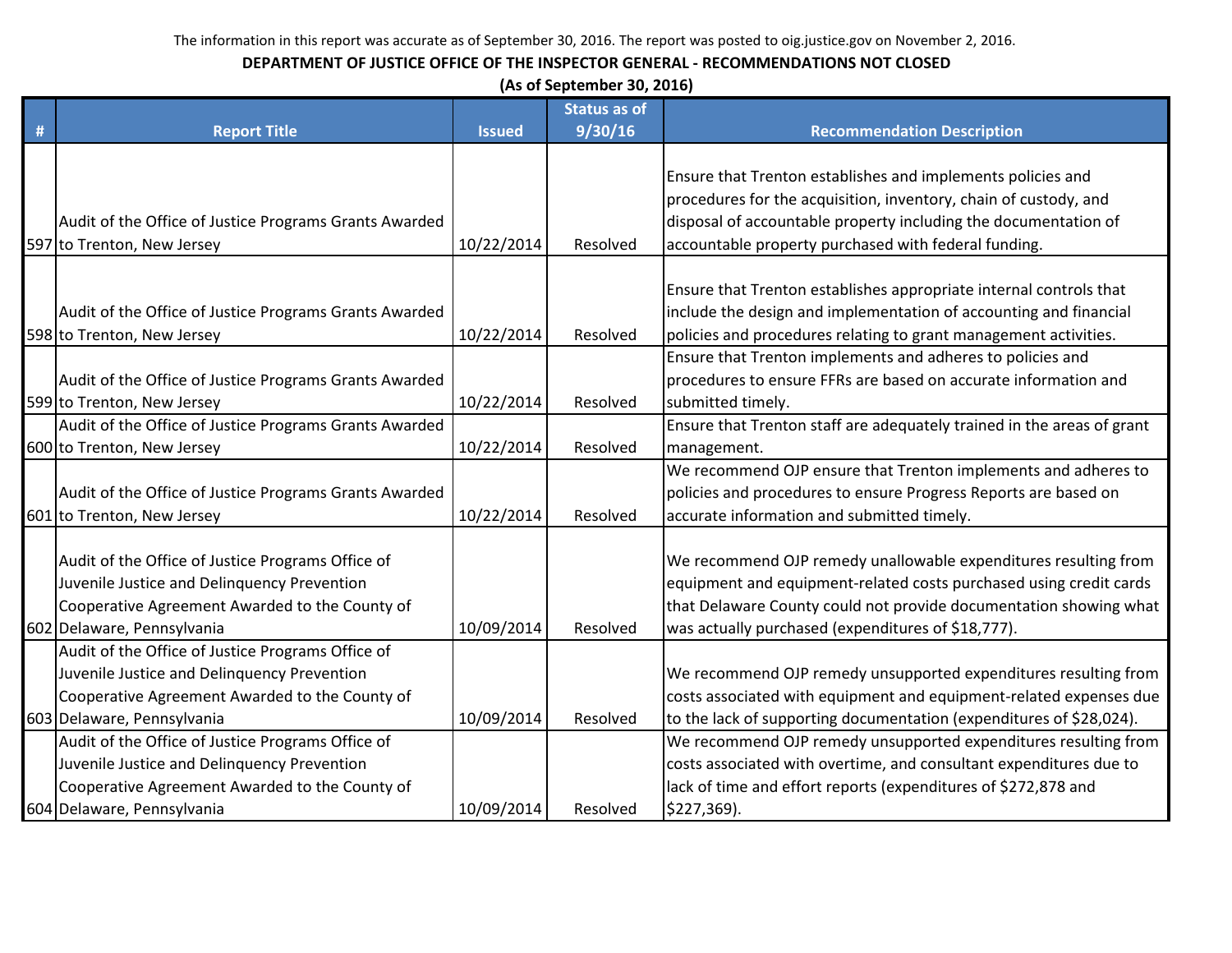|   | (As of September 30, 2016)                                                                                                                      |               |                     |                                                                                                                                                                                                                                                                                                                                                                                                                                                                                                                                                                                                                                                                                                                                                                      |  |  |
|---|-------------------------------------------------------------------------------------------------------------------------------------------------|---------------|---------------------|----------------------------------------------------------------------------------------------------------------------------------------------------------------------------------------------------------------------------------------------------------------------------------------------------------------------------------------------------------------------------------------------------------------------------------------------------------------------------------------------------------------------------------------------------------------------------------------------------------------------------------------------------------------------------------------------------------------------------------------------------------------------|--|--|
|   |                                                                                                                                                 |               | <b>Status as of</b> |                                                                                                                                                                                                                                                                                                                                                                                                                                                                                                                                                                                                                                                                                                                                                                      |  |  |
| # | <b>Report Title</b>                                                                                                                             | <b>Issued</b> | 9/30/16             | <b>Recommendation Description</b>                                                                                                                                                                                                                                                                                                                                                                                                                                                                                                                                                                                                                                                                                                                                    |  |  |
|   | Audit of the Office of Justice Programs Office of                                                                                               |               |                     |                                                                                                                                                                                                                                                                                                                                                                                                                                                                                                                                                                                                                                                                                                                                                                      |  |  |
|   | Juvenile Justice and Delinquency Prevention                                                                                                     |               |                     | We recommend OJP remedy unsupported expenditures resulting from                                                                                                                                                                                                                                                                                                                                                                                                                                                                                                                                                                                                                                                                                                      |  |  |
|   | Cooperative Agreement Awarded to the County of                                                                                                  |               |                     | costs associated with travel expenditures due to the lack of receipts                                                                                                                                                                                                                                                                                                                                                                                                                                                                                                                                                                                                                                                                                                |  |  |
|   | 605 Delaware, Pennsylvania                                                                                                                      | 10/09/2014    | Resolved            | (expenditures of \$38,121).                                                                                                                                                                                                                                                                                                                                                                                                                                                                                                                                                                                                                                                                                                                                          |  |  |
|   |                                                                                                                                                 |               |                     |                                                                                                                                                                                                                                                                                                                                                                                                                                                                                                                                                                                                                                                                                                                                                                      |  |  |
|   | Audit of the Crime Victims Fund Disbursements to the<br>Federal Bureau of Investigation and Executive Office for<br>606 United States Attorneys | 09/26/2014    | Resolved            | We recommend that EOUSA implement internal controls to ensure<br>EOUSA and the USAOs are in compliance with all rules, regulations, and<br>guidelines related to the administration of CVF funds and ensure CVF<br>funds are accurately accounted, properly expensed, accurately<br>reported to the OVC. This includes improving the tracking system to<br>ensure that CVF expenses can be identified for reporting total<br>expenditures and requesting reimbursements; that adequate guidance<br>is provided to USAOs to ensure expenses incurred using the Victim<br>Witness Coordinator funding are allowable; and that supporting<br>documentation from the FBI, BOP, and USPIS is provided prior to<br>making reimbursement payments for VNS-related expenses. |  |  |
|   | Audit of the Crime Victims Fund Disbursements to the                                                                                            |               |                     |                                                                                                                                                                                                                                                                                                                                                                                                                                                                                                                                                                                                                                                                                                                                                                      |  |  |
|   | Federal Bureau of Investigation and Executive Office for                                                                                        |               |                     | We recommend that the FBI, EOUSA, and OVC collaborate to develop                                                                                                                                                                                                                                                                                                                                                                                                                                                                                                                                                                                                                                                                                                     |  |  |
|   | 607 United States Attorneys                                                                                                                     | 09/26/2014    | Resolved            | more uniform reporting standards for performance statistics.                                                                                                                                                                                                                                                                                                                                                                                                                                                                                                                                                                                                                                                                                                         |  |  |
|   | Audit of the Crime Victims Fund Disbursements to the                                                                                            |               |                     |                                                                                                                                                                                                                                                                                                                                                                                                                                                                                                                                                                                                                                                                                                                                                                      |  |  |
|   | Federal Bureau of Investigation and Executive Office for                                                                                        |               |                     | We recommend that the FBI, EOUSA, and OVC collaborate to develop                                                                                                                                                                                                                                                                                                                                                                                                                                                                                                                                                                                                                                                                                                     |  |  |
|   | 608 United States Attorneys                                                                                                                     | 09/26/2014    | Resolved            | more uniform reporting standards for performance statistics.                                                                                                                                                                                                                                                                                                                                                                                                                                                                                                                                                                                                                                                                                                         |  |  |
|   | Audit of the Crime Victims Fund Disbursements to the                                                                                            |               |                     |                                                                                                                                                                                                                                                                                                                                                                                                                                                                                                                                                                                                                                                                                                                                                                      |  |  |
|   | Federal Bureau of Investigation and Executive Office for                                                                                        |               |                     | We recommend that the FBI, EOUSA, and OVC collaborate to develop                                                                                                                                                                                                                                                                                                                                                                                                                                                                                                                                                                                                                                                                                                     |  |  |
|   | 609 United States Attorneys                                                                                                                     | 09/26/2014    | Resolved            | more uniform reporting standards for performance statistics.                                                                                                                                                                                                                                                                                                                                                                                                                                                                                                                                                                                                                                                                                                         |  |  |
|   | Audit of the Department of Justice's Oversight of Costs<br>Incurred Through the Fees and Expenses of Witnesses<br>610 Appropriation             | 09/23/2014    | Resolved            | Ensure that expert witness contracts paid with FEW funds are used to<br>retain administrative services only when allowable under the FEW<br>Guiding Principles and that, if JMD intends to expand the allowable<br>uses of FEW funds, it formally incorporate all relevant guidance into<br>the FEW Guiding Principles.                                                                                                                                                                                                                                                                                                                                                                                                                                              |  |  |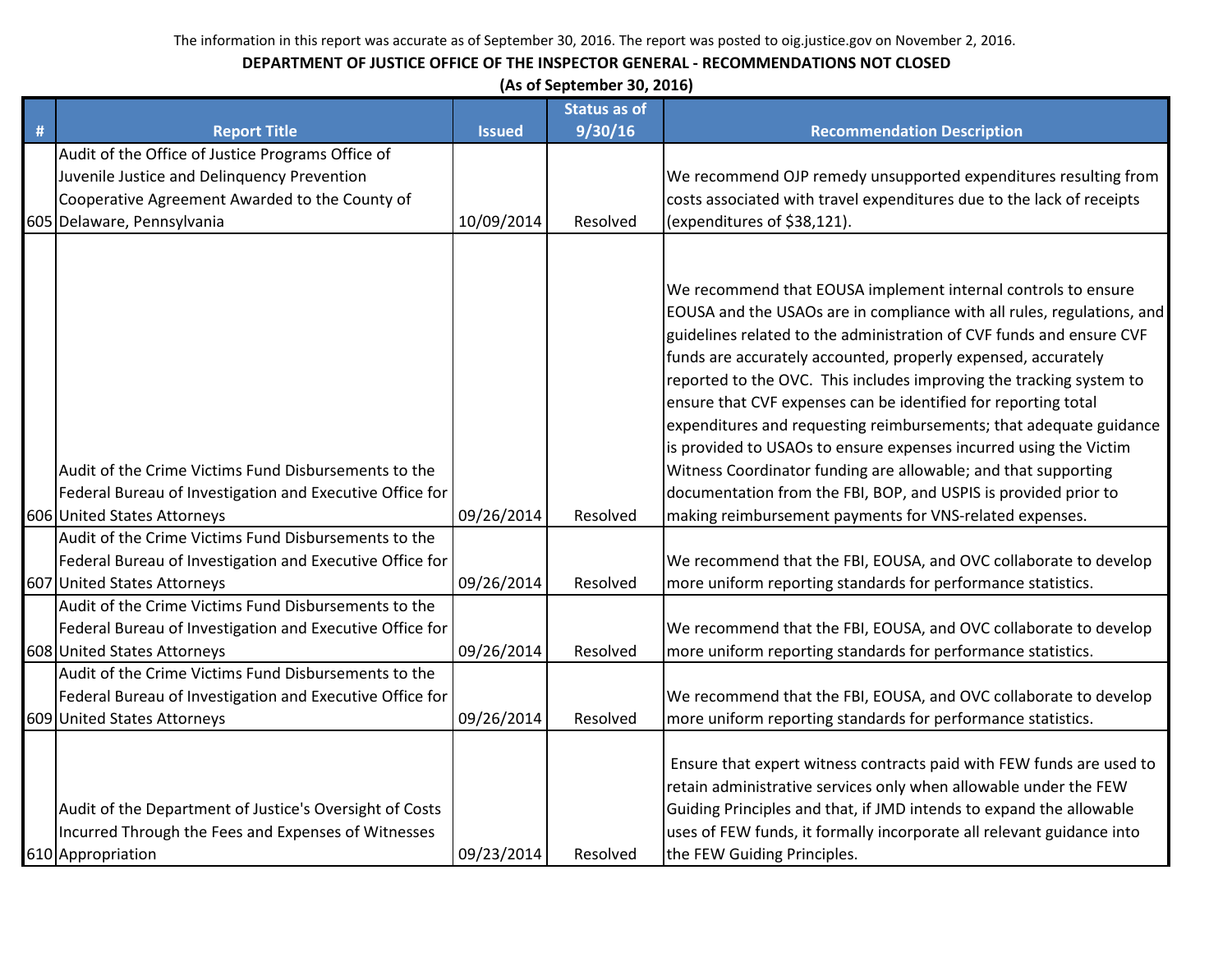|   | (As of September 30, 2016)                              |               |                     |                                                                            |  |  |  |
|---|---------------------------------------------------------|---------------|---------------------|----------------------------------------------------------------------------|--|--|--|
|   |                                                         |               | <b>Status as of</b> |                                                                            |  |  |  |
| # | <b>Report Title</b>                                     | <b>Issued</b> | 9/30/16             | <b>Recommendation Description</b>                                          |  |  |  |
|   | Audit of the Department of Justice's Oversight of Costs |               |                     | Assess whether experts retained for translation and enhancement of         |  |  |  |
|   | Incurred Through the Fees and Expenses of Witnesses     |               |                     | evidence purposes can be paid with FEW funds and update the FEW            |  |  |  |
|   | 611 Appropriation                                       | 09/23/2014    | Resolved            | Guiding Principles as appropriate.                                         |  |  |  |
|   |                                                         |               |                     | Assess whether payments made to experts retained to assess                 |  |  |  |
|   | Audit of the Department of Justice's Oversight of Costs |               |                     | compliance with settlement agreements or judgment orders are an            |  |  |  |
|   | Incurred Through the Fees and Expenses of Witnesses     |               |                     | allowable use of FEW funds and update the FEW Guiding Principles as        |  |  |  |
|   | 612 Appropriation                                       | 09/23/2014    | Resolved            | appropriate.                                                               |  |  |  |
|   |                                                         |               |                     |                                                                            |  |  |  |
|   |                                                         |               |                     | Clarify and issue updated guidance that clearly delineates the             |  |  |  |
|   | Audit of the Department of Justice's Oversight of Costs |               |                     | responsibility to conduct oversight and monitoring of FEW funds used       |  |  |  |
|   | Incurred Through the Fees and Expenses of Witnesses     |               |                     | for expert witness contracts and ensure that appropriate funds are         |  |  |  |
|   | 613 Appropriation                                       | 09/23/2014    | Resolved            | budgeted for this oversight and monitoring.                                |  |  |  |
|   | Audit of the Department of Justice's Oversight of Costs |               |                     | Definitively determine when expert witness fees for grand jury             |  |  |  |
|   | Incurred Through the Fees and Expenses of Witnesses     |               |                     | proceedings can be paid with FEW funds and update the FEW Guiding          |  |  |  |
|   | 614 Appropriation                                       | 09/23/2014    | Resolved            | Principles accordingly.                                                    |  |  |  |
|   |                                                         |               |                     |                                                                            |  |  |  |
|   |                                                         |               |                     | Ensure that expert witness services paid for with FEW funds are only       |  |  |  |
|   |                                                         |               |                     | utilized in cases heard in a federal judicial proceeding or judicially-    |  |  |  |
|   |                                                         |               |                     | sponsored Alternative Dispute Resolution proceeding. If JMD intended       |  |  |  |
|   | Audit of the Department of Justice's Oversight of Costs |               |                     | for expert witness fees to be paid with FEW funds for judicial             |  |  |  |
|   | Incurred Through the Fees and Expenses of Witnesses     |               |                     | proceeding outside of those described in the FEW Guiding Principles, it    |  |  |  |
|   | 615 Appropriation                                       | 09/23/2014    | Resolved            | should update the FEW Guiding Principles accordingly.                      |  |  |  |
|   | Audit of the Department of Justice's Oversight of Costs |               |                     | Ensure that FEW expenses are coded consistently in FMIS so that all        |  |  |  |
|   | Incurred Through the Fees and Expenses of Witnesses     |               |                     | Department financial reporting in the form of 1099 tax forms are           |  |  |  |
|   | 616 Appropriation                                       | 09/23/2014    | Resolved            | consistent across components.                                              |  |  |  |
|   |                                                         |               |                     |                                                                            |  |  |  |
|   |                                                         |               |                     | Ensure that FEW funds are not expended for expert witness services         |  |  |  |
|   |                                                         |               |                     | provided prior to a case being docketed in a federal court. If JMD         |  |  |  |
|   | Audit of the Department of Justice's Oversight of Costs |               |                     | believes that exceptions to this rule are necessary, or the rule as stated |  |  |  |
|   | Incurred Through the Fees and Expenses of Witnesses     |               |                     | in the FEW Guiding Principles should be adjusted, the FEW Guiding          |  |  |  |
|   | 617 Appropriation                                       | 09/23/2014    | Resolved            | Principles should be updated accordingly.                                  |  |  |  |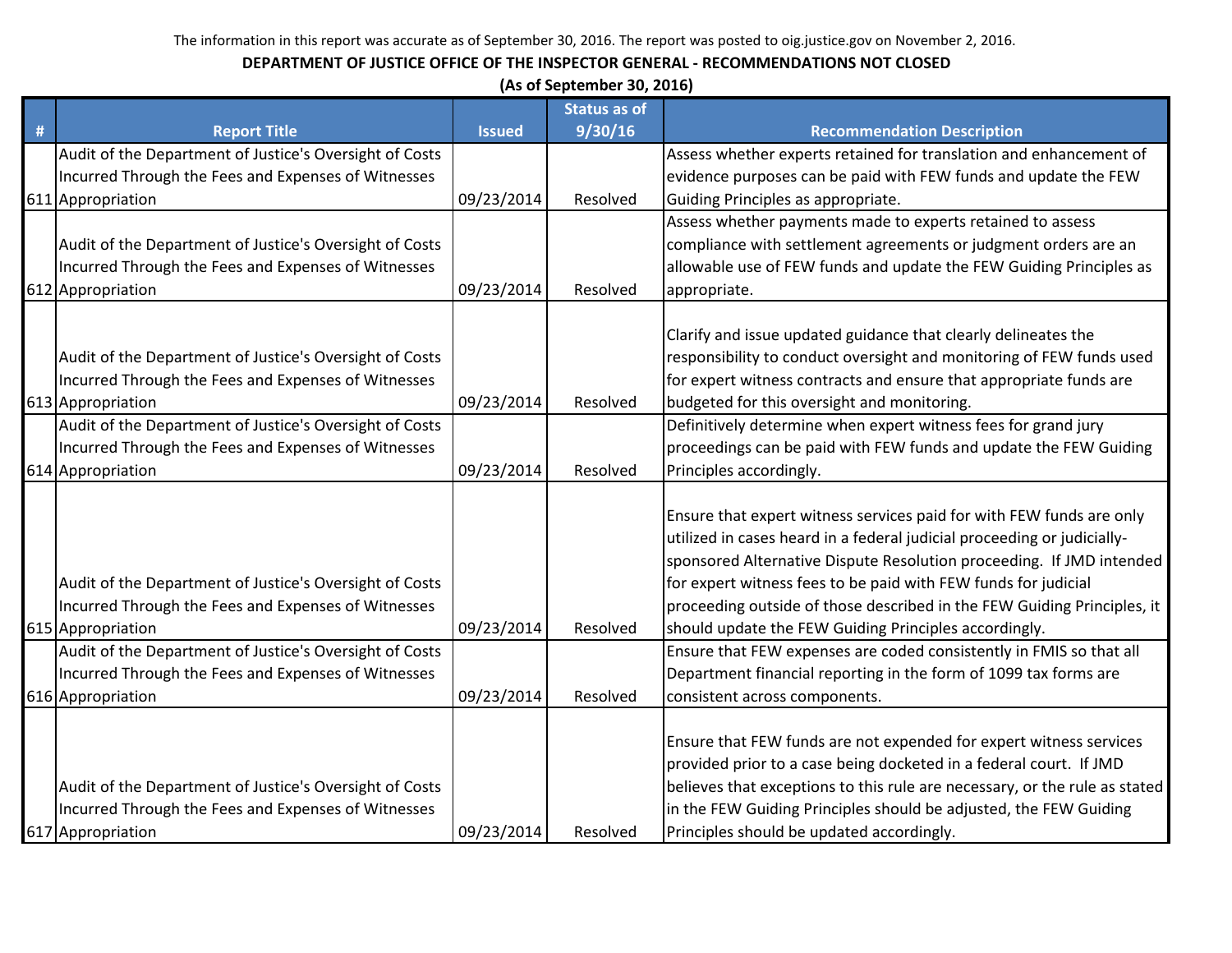|   | (As of September 30, 2016)                                                                                                                           |               |                                |                                                                                                                                                                                                                                                                                                                                                                                                                                                                            |  |  |
|---|------------------------------------------------------------------------------------------------------------------------------------------------------|---------------|--------------------------------|----------------------------------------------------------------------------------------------------------------------------------------------------------------------------------------------------------------------------------------------------------------------------------------------------------------------------------------------------------------------------------------------------------------------------------------------------------------------------|--|--|
| # | <b>Report Title</b>                                                                                                                                  | <b>Issued</b> | <b>Status as of</b><br>9/30/16 | <b>Recommendation Description</b>                                                                                                                                                                                                                                                                                                                                                                                                                                          |  |  |
|   | Audit of the Department of Justice's Oversight of Costs                                                                                              |               |                                |                                                                                                                                                                                                                                                                                                                                                                                                                                                                            |  |  |
|   | Incurred Through the Fees and Expenses of Witnesses                                                                                                  |               |                                | Ensure that litigative consultants or fact witnesses are not paid under                                                                                                                                                                                                                                                                                                                                                                                                    |  |  |
|   | 618 Appropriation                                                                                                                                    | 09/23/2014    | Resolved                       | expert witness contracts with FEW funding.                                                                                                                                                                                                                                                                                                                                                                                                                                 |  |  |
|   | Audit of the Department of Justice's Oversight of Costs                                                                                              |               |                                | Provide clear guidance to department attorneys and administrative                                                                                                                                                                                                                                                                                                                                                                                                          |  |  |
|   | Incurred Through the Fees and Expenses of Witnesses                                                                                                  |               |                                | staffs on the necessary elements of an expert witness contract to be                                                                                                                                                                                                                                                                                                                                                                                                       |  |  |
|   | 619 Appropriation                                                                                                                                    | 09/23/2014    | Resolved                       | paid with FEW funding.                                                                                                                                                                                                                                                                                                                                                                                                                                                     |  |  |
|   | Audit of the Department of Justice's Oversight of Costs<br>Incurred Through the Fees and Expenses of Witnesses<br>620 Appropriation                  | 09/23/2014    | Resolved                       | Revise the FEW Guiding Principles to identify a clear procedure for the<br>repurposing of FEW funds that includes adequate documentation and<br>approval requirements. In addition, the Department should consider<br>whether congressional notification of such repurposing would be<br>appropriate.                                                                                                                                                                      |  |  |
|   | A Review of the Federal Bureau of Investigation's Use of<br>National Security Letters: Assessment of Progress in<br>621 Implementing Recommendations | 08/14/2014    | On<br>Hold/Pending<br>with OIG | The FBI should provide periodic training and guidance reemphasizing<br>the importance of (1) sending NSL-related documents, including NSL<br>return data, to the appropriate NSL sub-file, and (2) properly<br>documenting and scrutinizing the predication for the investigation, the<br>relevance of the specific records requested in the NSL to the<br>investigation, and the justification for the invocation ofthe non-<br>disclosure provisions in the approval EC. |  |  |
|   | A Review of the Federal Bureau of Investigation's Use of<br>National Security Letters: Assessment of Progress in<br>622 Implementing Recommendations | 08/14/2014    | On<br>Hold/Pending<br>with OIG | The FBI should provide periodic training and guidance reemphasizing<br>the importance of (1) sending NSL-related documents, including NSL<br>return data, to the appropriate NSL sub-file, and (2) properly<br>documenting and scrutinizing the predication for the investigation, the<br>relevance of the specific records requested in the NSL to the<br>investigation, and the justification for the invocation ofthe non-<br>disclosure provisions in the approval EC. |  |  |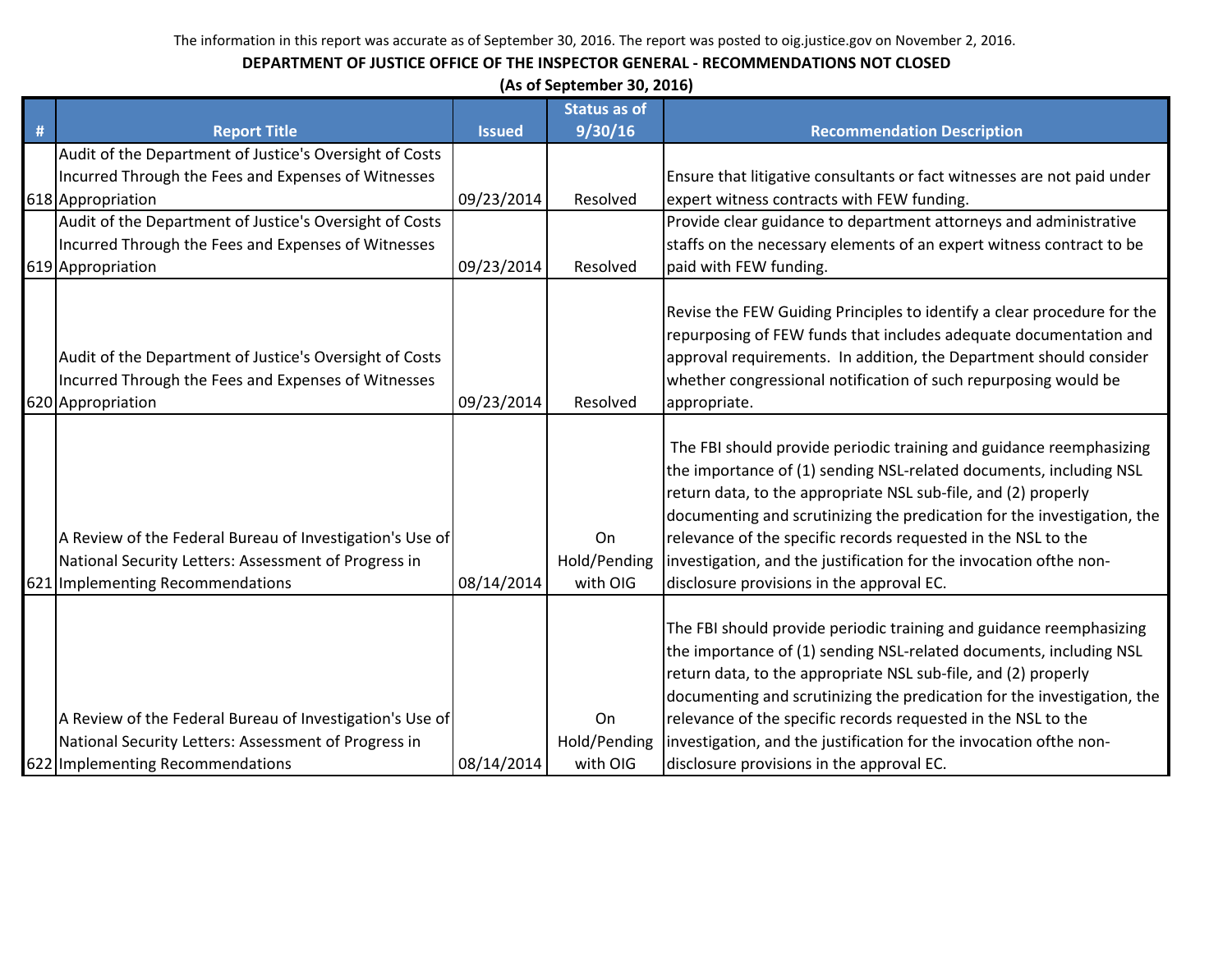| (As of September 30, 2016) |  |
|----------------------------|--|
|----------------------------|--|

|   |                                                                                                                                                      |               | <b>Status as of</b>                   |                                                                                                                                                                                                                                                                                                                                                                                                                                                                            |
|---|------------------------------------------------------------------------------------------------------------------------------------------------------|---------------|---------------------------------------|----------------------------------------------------------------------------------------------------------------------------------------------------------------------------------------------------------------------------------------------------------------------------------------------------------------------------------------------------------------------------------------------------------------------------------------------------------------------------|
| Ħ | <b>Report Title</b>                                                                                                                                  | <b>Issued</b> | 9/30/16                               | <b>Recommendation Description</b>                                                                                                                                                                                                                                                                                                                                                                                                                                          |
|   | A Review of the Federal Bureau of Investigation's Use of<br>National Security Letters: Assessment of Progress in<br>623 Implementing Recommendations | 08/14/2014    | On<br>Hold/Pending<br>with OIG        | The FBI should provide periodic training and guidance reemphasizing<br>the importance of (1) sending NSL-related documents, including NSL<br>return data, to the appropriate NSL sub-file, and (2) properly<br>documenting and scrutinizing the predication for the investigation, the<br>relevance of the specific records requested in the NSL to the<br>investigation, and the justification for the invocation ofthe non-<br>disclosure provisions in the approval EC. |
|   | A Review of the Federal Bureau of Investigation's Use of<br>National Security Letters: Assessment of Progress in<br>624 Implementing Recommendations | 08/14/2014    | On<br>Hold/Pending<br>with OIG        | The FBI should provide periodic training and guidance reemphasizing<br>the importance of (1) sending NSL-related documents, including NSL<br>return data, to the appropriate NSL sub-file, and (2) properly<br>documenting and scrutinizing the predication for the investigation, the<br>relevance of the specific records requested in the NSL to the<br>investigation, and the justification for the invocation ofthe non-<br>disclosure provisions in the approval EC. |
|   | A Review of the Federal Bureau of Investigation's Use of<br>National Security Letters: Assessment of Progress in<br>625 Implementing Recommendations | 08/14/2014    | On<br>Hold/Pending<br>with OIG        | The FBI should provide periodic training and guidance reemphasizing<br>the importance of (1) sending NSL-related documents, including NSL<br>return data, to the appropriate NSL sub-file, and (2) properly<br>documenting and scrutinizing the predication for the investigation, the<br>relevance of the specific records requested in the NSL to the<br>investigation, and the justification for the invocation ofthe non-<br>disclosure provisions in the approval EC. |
|   | A Review of the Federal Bureau of Investigation's Use of<br>National Security Letters: Assessment of Progress in<br>626 Implementing Recommendations | 08/14/2014    | <b>On</b><br>Hold/Pending<br>with OIG | The FBI should provide periodic training and guidance reemphasizing<br>the importance of (1) sending NSL-related documents, including NSL<br>return data, to the appropriate NSL sub-file, and (2) properly<br>documenting and scrutinizing the predication for the investigation, the<br>relevance of the specific records requested in the NSL to the<br>investigation, and the justification for the invocation ofthe non-<br>disclosure provisions in the approval EC. |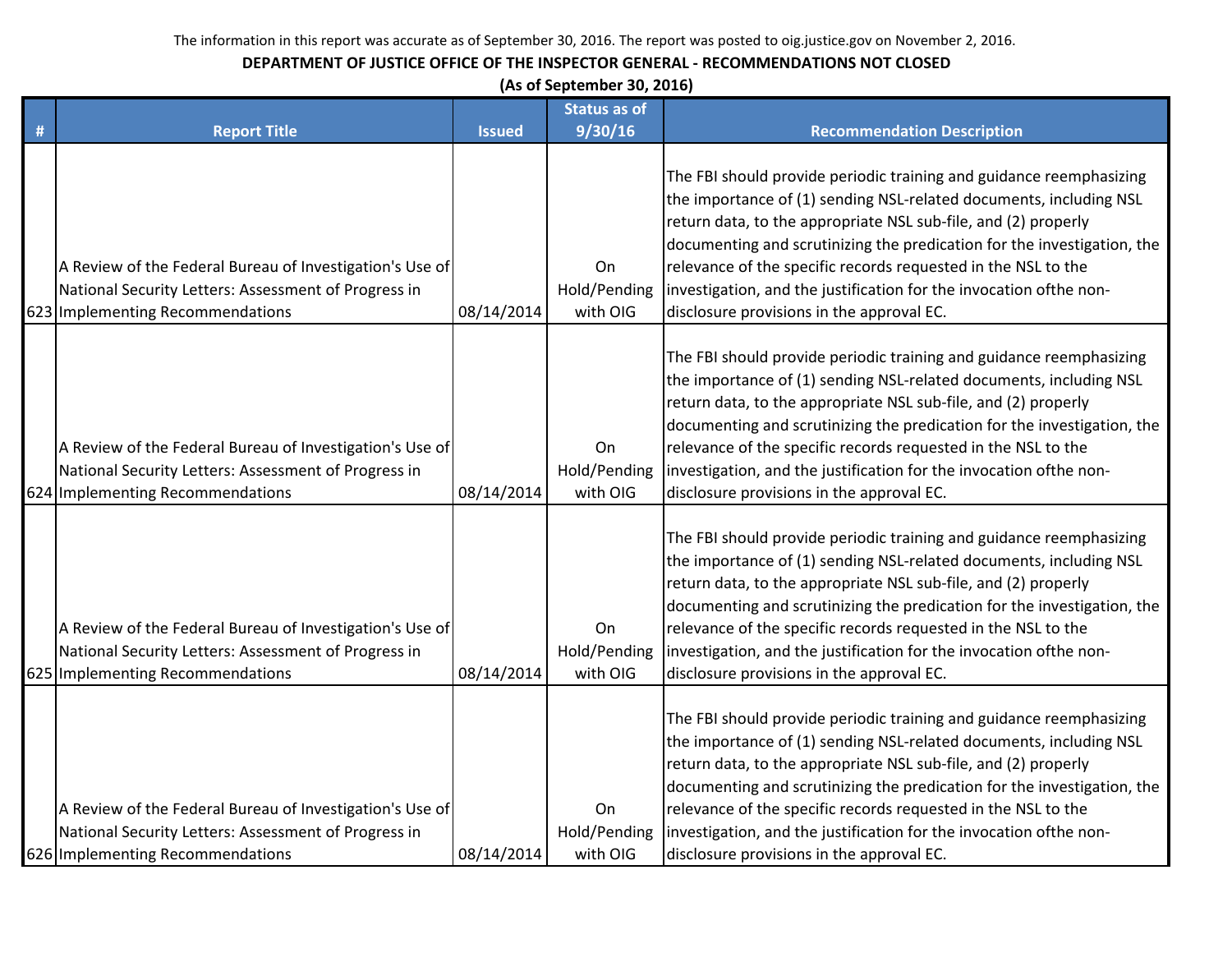| (As of September 30, 2016) |  |
|----------------------------|--|
|----------------------------|--|

|   |                                                                                                                                                      |               | <b>Status as of</b>                   |                                                                                                                                                                                                                                                                                                                                                                                                                                                                            |
|---|------------------------------------------------------------------------------------------------------------------------------------------------------|---------------|---------------------------------------|----------------------------------------------------------------------------------------------------------------------------------------------------------------------------------------------------------------------------------------------------------------------------------------------------------------------------------------------------------------------------------------------------------------------------------------------------------------------------|
| # | <b>Report Title</b>                                                                                                                                  | <b>Issued</b> | 9/30/16                               | <b>Recommendation Description</b>                                                                                                                                                                                                                                                                                                                                                                                                                                          |
|   | A Review of the Federal Bureau of Investigation's Use of<br>National Security Letters: Assessment of Progress in<br>627 Implementing Recommendations | 08/14/2014    | On<br>Hold/Pending<br>with OIG        | The FBI should provide periodic training and guidance reemphasizing<br>the importance of (1) sending NSL-related documents, including NSL<br>return data, to the appropriate NSL sub-file, and (2) properly<br>documenting and scrutinizing the predication for the investigation, the<br>relevance of the specific records requested in the NSL to the<br>investigation, and the justification for the invocation ofthe non-<br>disclosure provisions in the approval EC. |
|   | A Review of the Federal Bureau of Investigation's Use of<br>National Security Letters: Assessment of Progress in<br>628 Implementing Recommendations | 08/14/2014    | On<br>Hold/Pending<br>with OIG        | The FBI should provide periodic training and guidance reemphasizing<br>the importance of (1) sending NSL-related documents, including NSL<br>return data, to the appropriate NSL sub-file, and (2) properly<br>documenting and scrutinizing the predication for the investigation, the<br>relevance of the specific records requested in the NSL to the<br>investigation, and the justification for the invocation ofthe non-<br>disclosure provisions in the approval EC. |
|   | A Review of the Federal Bureau of Investigation's Use of<br>National Security Letters: Assessment of Progress in<br>629 Implementing Recommendations | 08/14/2014    | On<br>Hold/Pending<br>with OIG        | The FBI should provide periodic training and guidance reemphasizing<br>the importance of (1) sending NSL-related documents, including NSL<br>return data, to the appropriate NSL sub-file, and (2) properly<br>documenting and scrutinizing the predication for the investigation, the<br>relevance of the specific records requested in the NSL to the<br>investigation, and the justification for the invocation ofthe non-<br>disclosure provisions in the approval EC. |
|   | A Review of the Federal Bureau of Investigation's Use of<br>National Security Letters: Assessment of Progress in<br>630 Implementing Recommendations | 08/14/2014    | <b>On</b><br>Hold/Pending<br>with OIG | The FBI should provide periodic training and guidance reemphasizing<br>the importance of (1) sending NSL-related documents, including NSL<br>return data, to the appropriate NSL sub-file, and (2) properly<br>documenting and scrutinizing the predication for the investigation, the<br>relevance of the specific records requested in the NSL to the<br>investigation, and the justification for the invocation ofthe non-<br>disclosure provisions in the approval EC. |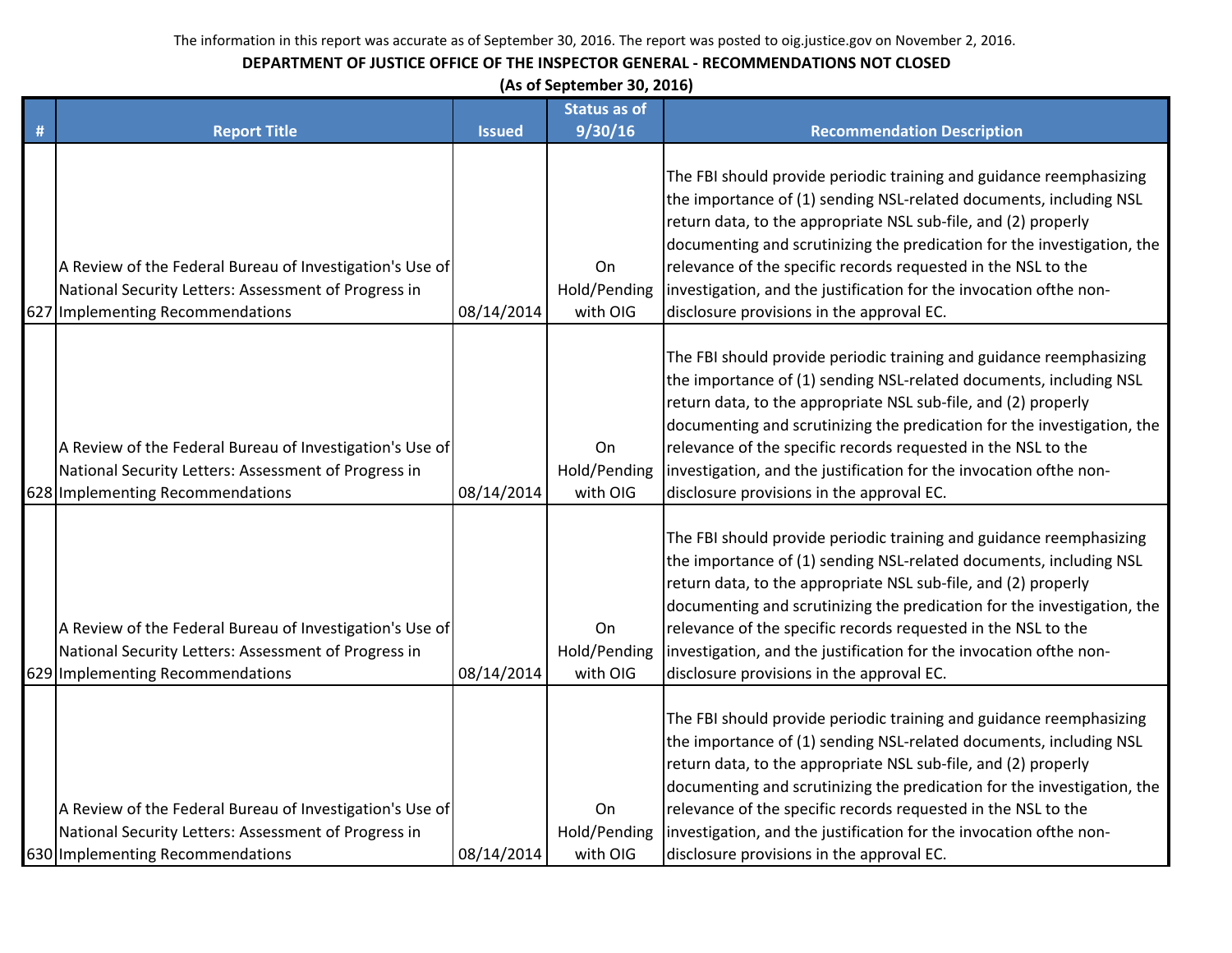|   | (As of September 30, 2016)                           |               |                     |                                                                        |  |  |
|---|------------------------------------------------------|---------------|---------------------|------------------------------------------------------------------------|--|--|
|   |                                                      |               | <b>Status as of</b> |                                                                        |  |  |
| # | <b>Report Title</b>                                  | <b>Issued</b> | 9/30/16             | <b>Recommendation Description</b>                                      |  |  |
|   |                                                      |               |                     | Consistently track the notice provided to specific defendants or       |  |  |
|   |                                                      |               |                     | defense counsel and the steps taken to provide constructive notice to  |  |  |
|   | An Assessment of the 1996 Department of Justice Task |               |                     | categories of defendants whose identities are unknown or               |  |  |
|   | 631 Force Review of the FBI Laboratory               | 07/15/2014    | Resolved            | unidentifiable.                                                        |  |  |
|   |                                                      |               |                     | Provide case-specific notice to currently and previously incarcerated  |  |  |
|   | An Assessment of the 1996 Department of Justice Task |               |                     | defendants whose cases were reviewed by the Task Force                 |  |  |
|   | 632 Force Review of the FBI Laboratory               | 07/15/2014    | Resolved            | (approximately 2,900).                                                 |  |  |
|   |                                                      |               |                     |                                                                        |  |  |
|   | Audit of the Office on Violence Against Women Grants |               |                     |                                                                        |  |  |
|   | Awarded to the Sicangu Coalition Against Sexual and  |               |                     | Put funds to better use by returning to the program \$72,275 in excess |  |  |
|   | 633 Domestic Violence, Mission, South Dakota         | 07/14/2014    | Resolved            | cash and undrawn funds.                                                |  |  |
|   |                                                      |               |                     |                                                                        |  |  |
|   | Audit of the Office on Violence Against Women Grants |               |                     |                                                                        |  |  |
|   | Awarded to the Sicangu Coalition Against Sexual and  |               |                     |                                                                        |  |  |
|   | 634 Domestic Violence, Mission, South Dakota         | 07/14/2014    | Resolved            | Remedy the \$13,500 in unallowable bonuses.                            |  |  |
|   |                                                      |               |                     |                                                                        |  |  |
|   | Audit of the Office on Violence Against Women Grants |               |                     |                                                                        |  |  |
|   | Awarded to the Sicangu Coalition Against Sexual and  |               |                     |                                                                        |  |  |
|   | 635 Domestic Violence, Mission, South Dakota         | 07/14/2014    | Resolved            | Remedy the \$4,082 in unallowable bank charges.                        |  |  |
|   | Audit of the Office on Violence Against Women Grants |               |                     |                                                                        |  |  |
|   | Awarded to the Sicangu Coalition Against Sexual and  |               |                     |                                                                        |  |  |
|   | 636 Domestic Violence, Mission, South Dakota         | 07/14/2014    | Resolved            | Remedy the \$41,422 in unallowable costs due to early expenditures.    |  |  |
|   |                                                      |               |                     |                                                                        |  |  |
|   | Audit of the Office on Violence Against Women Grants |               |                     |                                                                        |  |  |
|   | Awarded to the Sicangu Coalition Against Sexual and  |               |                     | Remedy the \$502,325 in unsupported costs related to transaction       |  |  |
|   | 637 Domestic Violence, Mission, South Dakota         | 07/14/2014    | Resolved            | testing.                                                               |  |  |
|   |                                                      |               |                     |                                                                        |  |  |
|   | Audit of the Office on Violence Against Women Grants |               |                     |                                                                        |  |  |
|   | Awarded to the Sicangu Coalition Against Sexual and  |               |                     |                                                                        |  |  |
|   | 638 Domestic Violence, Mission, South Dakota         | 07/14/2014    | Resolved            | Remedy the \$653,887 in unsupported costs due to missing files.        |  |  |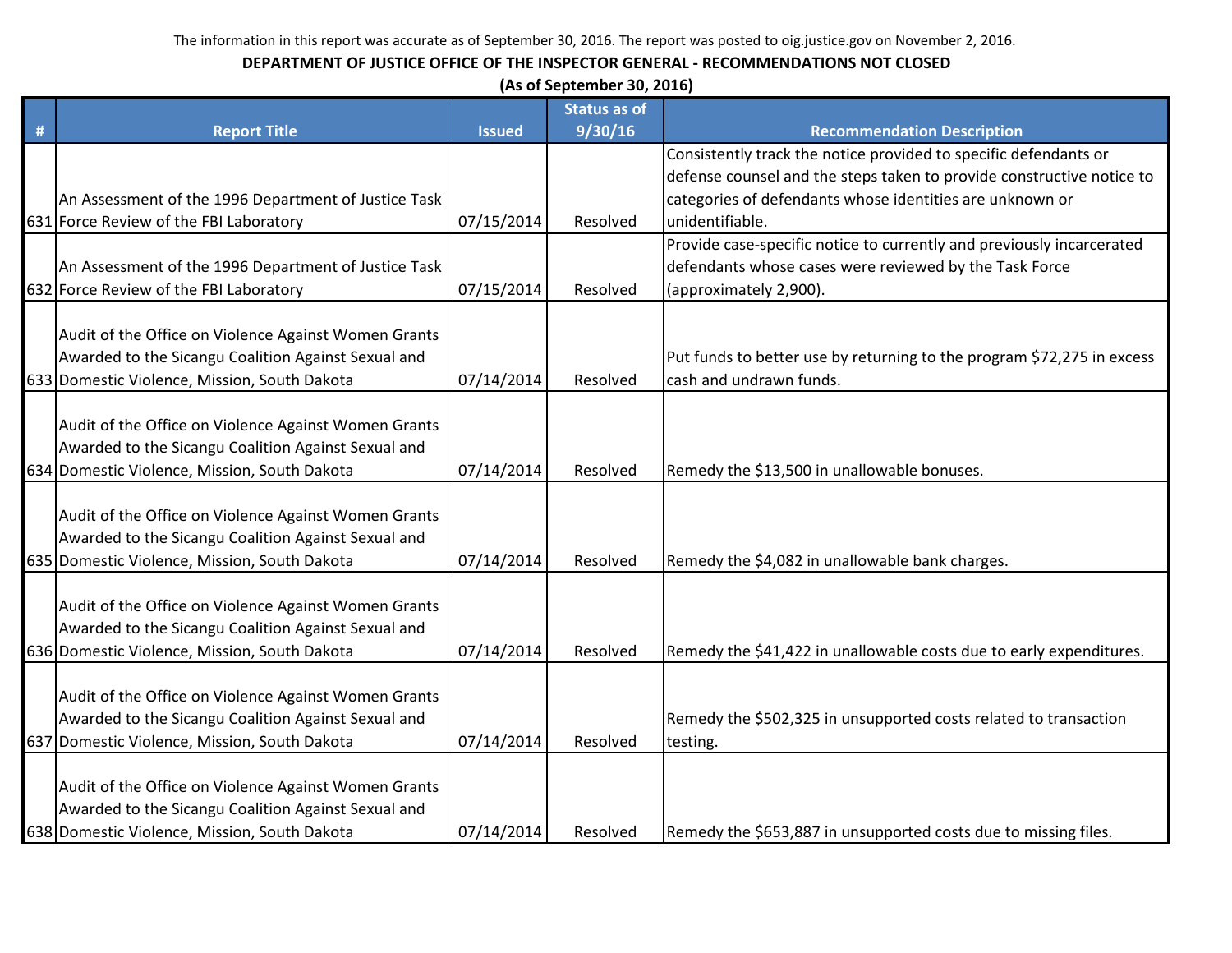|   | (As of September 30, 2016)                                                                            |               |                     |                                                                        |  |  |  |
|---|-------------------------------------------------------------------------------------------------------|---------------|---------------------|------------------------------------------------------------------------|--|--|--|
|   |                                                                                                       |               | <b>Status as of</b> |                                                                        |  |  |  |
| # | <b>Report Title</b>                                                                                   | <b>Issued</b> | 9/30/16             | <b>Recommendation Description</b>                                      |  |  |  |
|   | Audit of the Office of Justice Programs Office of                                                     |               |                     |                                                                        |  |  |  |
|   | Juvenile Justice and Delinquency Prevention                                                           |               |                     | We recommend OJP remedy the unsupported expenditures resulting         |  |  |  |
|   | Cooperative Agreements Awarded to Philadelphia                                                        |               |                     | from costs associated with consultant fees without supporting time     |  |  |  |
|   | 639 Children's Alliance, Philadelphia, Pennsylvania                                                   | 06/24/2014    | Resolved            | and effort report (expenditures of \$1,350).                           |  |  |  |
|   |                                                                                                       |               |                     |                                                                        |  |  |  |
|   | Audit of the Office of Justice Programs Office of                                                     |               |                     |                                                                        |  |  |  |
|   | Juvenile Justice and Delinquency Prevention                                                           |               |                     | We recommend OJP remedy the unsupported expenditures resulting         |  |  |  |
|   | Cooperative Agreements Awarded to Philadelphia                                                        |               |                     | from costs associated with fringe benefits due to unreliable time and  |  |  |  |
|   | 640 Children's Alliance, Philadelphia, Pennsylvania                                                   | 06/24/2014    | Resolved            | effort reports (expenditures of \$32,831).                             |  |  |  |
|   |                                                                                                       |               |                     |                                                                        |  |  |  |
|   | Audit of the Office of Justice Programs Office of                                                     |               |                     |                                                                        |  |  |  |
|   | Juvenile Justice and Delinquency Prevention                                                           |               |                     | We recommend OJP remedy the unsupported expenditures resulting         |  |  |  |
|   | Cooperative Agreements Awarded to Philadelphia                                                        |               |                     | from costs associated with personnel due to unreliable time and effort |  |  |  |
|   | 641 Children's Alliance, Philadelphia, Pennsylvania                                                   | 06/24/2014    | Resolved            | reports (expenditures of \$136,794).                                   |  |  |  |
|   |                                                                                                       |               |                     |                                                                        |  |  |  |
|   | Audit of the Office of Justice Programs Office of                                                     |               |                     |                                                                        |  |  |  |
|   | Juvenile Justice and Delinquency Prevention                                                           |               |                     | We recommend OJP remedy the unsupported expenditures resulting         |  |  |  |
|   | Cooperative Agreements Awarded to Philadelphia<br>642 Children's Alliance, Philadelphia, Pennsylvania | 06/24/2014    | Resolved            | from unauthorized personnel paid with award funding without reliable   |  |  |  |
|   |                                                                                                       |               |                     | time and effort report (expenditures of \$5,046).                      |  |  |  |
|   | Audit of the Office of Justice Programs Office of                                                     |               |                     |                                                                        |  |  |  |
|   | Juvenile Justice and Delinquency Prevention                                                           |               |                     | We recommend OJP remedy unallowable expenditures resulting from        |  |  |  |
|   | Cooperative Agreements Awarded to Philadelphia                                                        |               |                     | costs associated with a contract awarded without competition           |  |  |  |
|   | 643 Children's Alliance, Philadelphia, Pennsylvania                                                   | 06/24/2014    | Resolved            | (expenditures of \$65,000).                                            |  |  |  |
|   |                                                                                                       |               |                     |                                                                        |  |  |  |
|   | Audit of the Office of Justice Programs Office of                                                     |               |                     |                                                                        |  |  |  |
|   | Juvenile Justice and Delinquency Prevention                                                           |               |                     | We recommend OJP remedy unallowable expenditures resulting from        |  |  |  |
|   | Cooperative Agreements Awarded to Philadelphia                                                        |               |                     | costs associated with clinical sessions in excess of the maximum       |  |  |  |
|   | 644 Children's Alliance, Philadelphia, Pennsylvania                                                   | 06/24/2014    | Resolved            | allowable rate (expenditures of \$3,369).                              |  |  |  |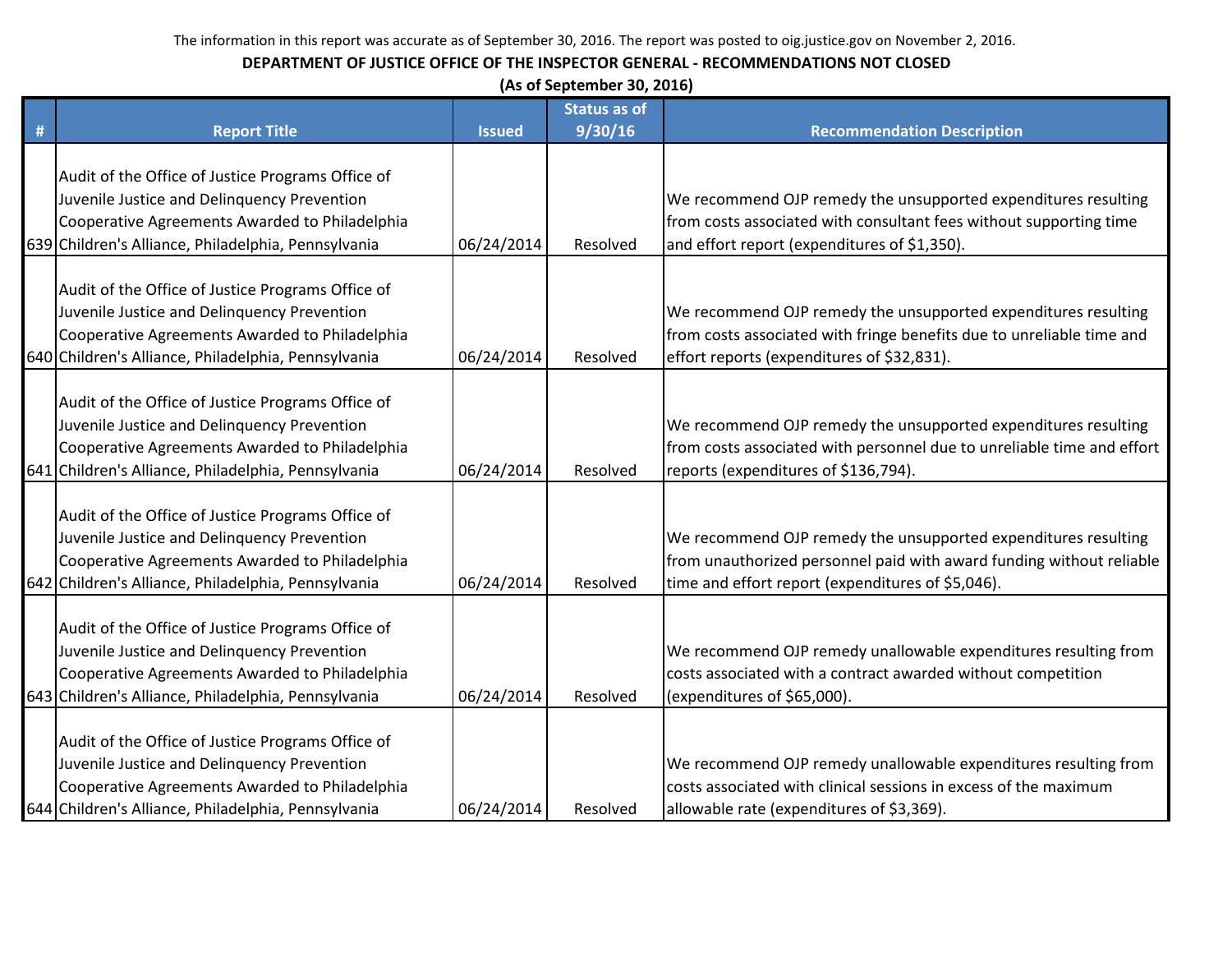|   | (As of September 30, 2016)                                                                                                                                                                                  |               |                                |                                                                                                                                                                   |  |  |
|---|-------------------------------------------------------------------------------------------------------------------------------------------------------------------------------------------------------------|---------------|--------------------------------|-------------------------------------------------------------------------------------------------------------------------------------------------------------------|--|--|
| # | <b>Report Title</b>                                                                                                                                                                                         | <b>Issued</b> | <b>Status as of</b><br>9/30/16 | <b>Recommendation Description</b>                                                                                                                                 |  |  |
|   | Audit of the Office of Justice Programs Office of<br>Juvenile Justice and Delinquency Prevention<br>Cooperative Agreements Awarded to Philadelphia<br>645 Children's Alliance, Philadelphia, Pennsylvania   | 06/24/2014    | Resolved                       | We recommend OJP remedy unallowable expenditures resulting from<br>costs associated with consultant fees in excess of \$450 per day<br>(expenditures of \$1,350). |  |  |
|   | Audit of the Office of Justice Programs Office of<br>Juvenile Justice and Delinquency Prevention<br>Cooperative Agreements Awarded to Philadelphia<br>646 Children's Alliance, Philadelphia, Pennsylvania   | 06/24/2014    | Resolved                       | We recommend OJP remedy unallowable expenditures resulting from<br>unauthorized personnel paid with award funding (expenditures of<br>\$5,046).                   |  |  |
|   | Audit of Bureau of Justice Assistance Cooperative<br>Agreements Awarded to National Alliance for Drug<br>647 Endangered Children, Westminster, Colorado                                                     | 06/10/2014    | Resolved                       | Remedy the \$175,165 in unsupported other direct costs.                                                                                                           |  |  |
|   | Audit of Bureau of Justice Assistance Cooperative<br>Agreements Awarded to National Alliance for Drug<br>648 Endangered Children, Westminster, Colorado                                                     | 06/10/2014    | Resolved                       | Remedy the \$55,176 in unsupported contract expenditures.                                                                                                         |  |  |
|   | Audit of Bureau of Justice Assistance Cooperative<br>Agreements Awarded to National Alliance for Drug<br>649 Endangered Children, Westminster, Colorado                                                     | 06/10/2014    | Resolved                       | Remedy the \$557,862 in unsupported salaries.                                                                                                                     |  |  |
|   | Audit of Bureau of Justice Assistance Cooperative<br>Agreements Awarded to National Alliance for Drug<br>650 Endangered Children, Westminster, Colorado                                                     | 06/10/2014    | Resolved                       | Remedy the \$77,279 in unsupported fringe benefits.                                                                                                               |  |  |
|   | Audit of the OJP Bureau of Justice Assistance<br>Correctional Facilities on Tribal Lands Training and<br>Technical Assistance Program Grants Awarded to<br>651 Justice Solutions Group, Closter, New Jersey | 06/05/2014    | Resolved                       | Remedy the \$403,868 in unallowable costs from Grant No. 2008-IP-BX-<br>K001 [Recommendation 3 from OIG report].                                                  |  |  |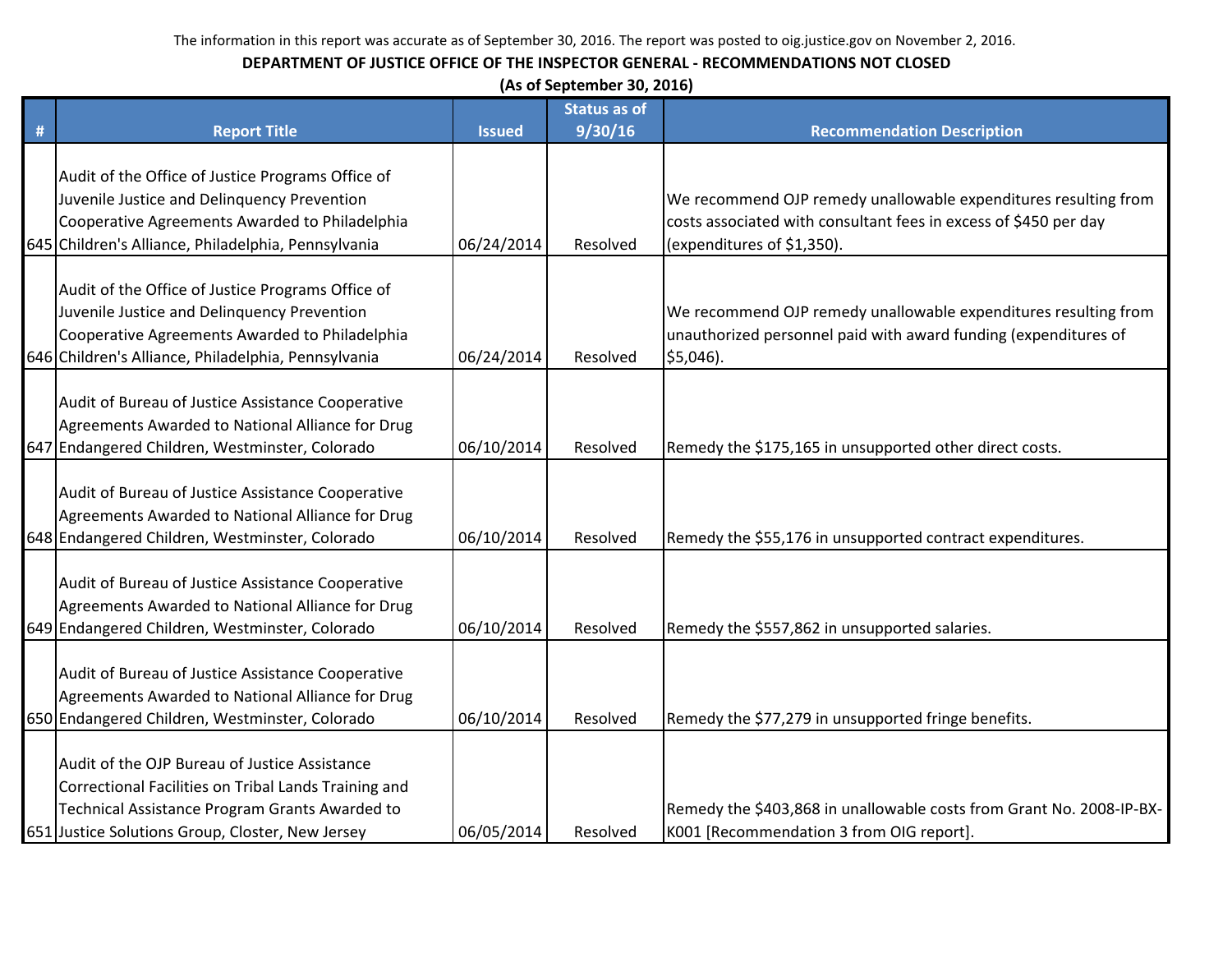|   | (As of September 30, 2016)                                                                                                                                                                                  |               |                     |                                                                                                                                                                                            |  |  |
|---|-------------------------------------------------------------------------------------------------------------------------------------------------------------------------------------------------------------|---------------|---------------------|--------------------------------------------------------------------------------------------------------------------------------------------------------------------------------------------|--|--|
|   |                                                                                                                                                                                                             |               | <b>Status as of</b> |                                                                                                                                                                                            |  |  |
| # | <b>Report Title</b>                                                                                                                                                                                         | <b>Issued</b> | 9/30/16             | <b>Recommendation Description</b>                                                                                                                                                          |  |  |
|   | Audit of the OJP Bureau of Justice Assistance<br>Correctional Facilities on Tribal Lands Training and<br>Technical Assistance Program Grants Awarded to<br>652 Justice Solutions Group, Closter, New Jersey | 06/05/2014    | Resolved            | Remedy the \$22,463 in unsupported costs from Grant No. 2009-ST-B9-<br>0101 [Recommendation 3 from OIG report].                                                                            |  |  |
|   | Audit of the OJP Bureau of Justice Assistance<br>Correctional Facilities on Tribal Lands Training and<br>Technical Assistance Program Grants Awarded to<br>653 Justice Solutions Group, Closter, New Jersey | 06/05/2014    | Resolved            | Remedy the \$41,975 in unallowable costs from Grant No. 2009-ST-B9-<br>0101 [Recommendation 3 from OIG report].                                                                            |  |  |
|   | Audit of the OJP Bureau of Justice Assistance<br>Correctional Facilities on Tribal Lands Training and<br>Technical Assistance Program Grants Awarded to<br>654 Justice Solutions Group, Closter, New Jersey | 06/05/2014    | Resolved            | Remedy the \$245,976 in unsupported costs from Grant No. 2008-IP-BX-<br>K001 [Recommendation 3 from OIG report].                                                                           |  |  |
|   | Limited Scope Audit of Justice Planners International,                                                                                                                                                      |               |                     |                                                                                                                                                                                            |  |  |
|   | 655 LLC, Atlanta, Georgia                                                                                                                                                                                   | 06/05/2014    | Resolved            | Remedy \$1,554,580 in unsupported costs.                                                                                                                                                   |  |  |
|   | Limited Scope Audit of Justice Planners International,<br>656 LLC, Atlanta, Georgia                                                                                                                         | 06/05/2014    | Resolved            | Remedy \$4,980 in unallowable costs.                                                                                                                                                       |  |  |
|   | Audit of the OVW Rural Domestic Violence, Sexual<br>Assault, and Stalking Assistance Program Grant<br>Awarded to the Crisis Center For Domestic Abuse and<br>657 Sexual Assault, Fremont, Nebraska          | 05/22/2014    | Resolved            | Remedy the \$10,273 in reimbursements for unsupported subgrantee<br>personnel costs.                                                                                                       |  |  |
|   | Audit of the OVW Rural Domestic Violence, Sexual<br>Assault, and Stalking Assistance Program Grant<br>Awarded to the Crisis Center For Domestic Abuse and                                                   |               |                     |                                                                                                                                                                                            |  |  |
|   | 658 Sexual Assault, Fremont, Nebraska                                                                                                                                                                       | 05/22/2014    | Resolved            | Remedy the \$163,028 in unsupported personnel costs.                                                                                                                                       |  |  |
|   | The Drug Enforcement Administration's Adjudication of<br>659 Registrant Actions                                                                                                                             | 05/20/2014    | Resolved            | Establish policy and procedures, including timeliness guidelines for<br>forwarding a case to the Office of the Administrator for final decision<br>when a hearing is waived or terminated. |  |  |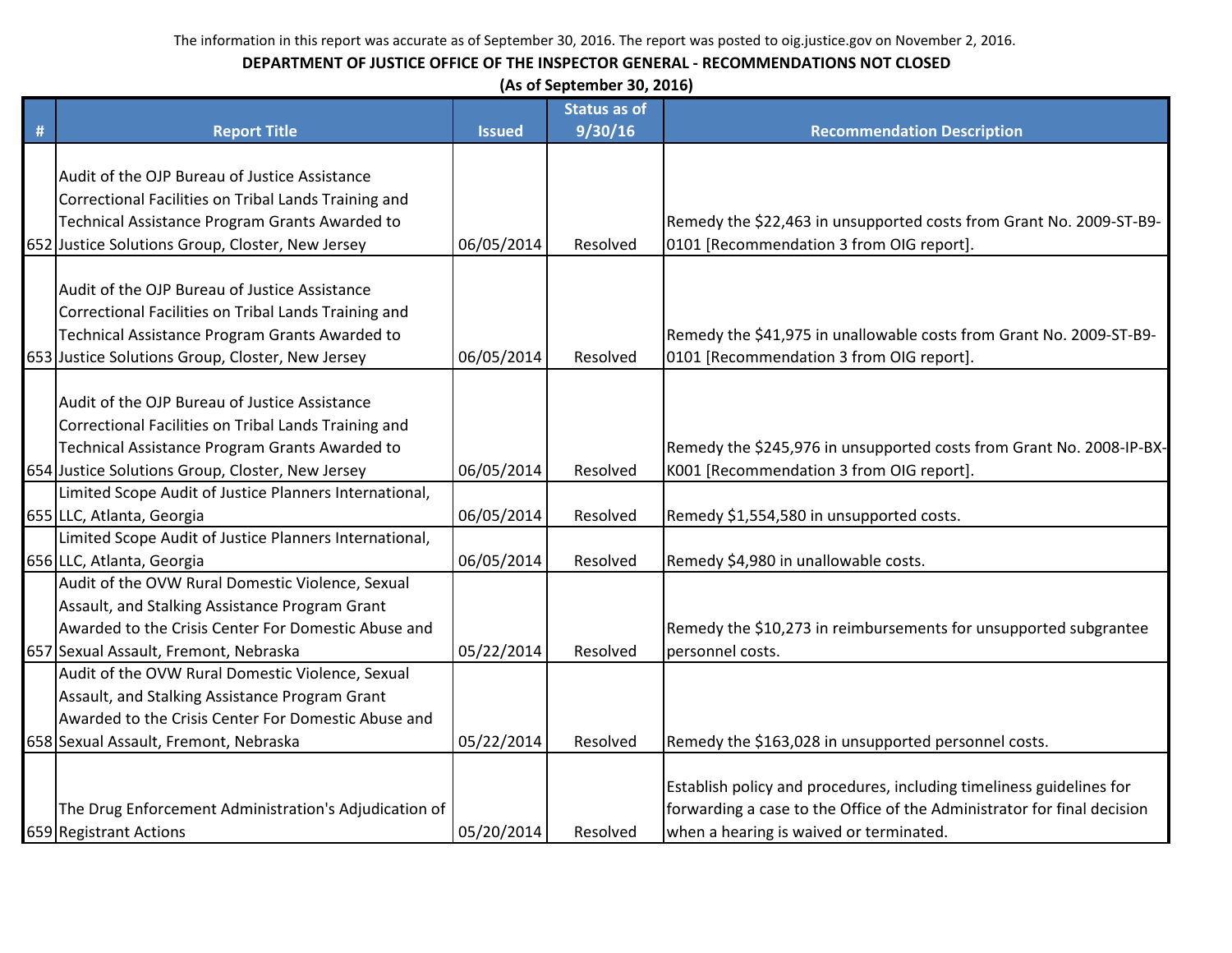|   | (As of September 30, 2016)                                |               |                     |                                                                       |  |  |
|---|-----------------------------------------------------------|---------------|---------------------|-----------------------------------------------------------------------|--|--|
|   |                                                           |               | <b>Status as of</b> |                                                                       |  |  |
| # | <b>Report Title</b>                                       | <b>Issued</b> | 9/30/16             | <b>Recommendation Description</b>                                     |  |  |
|   |                                                           |               |                     |                                                                       |  |  |
|   | Audit of the Office of Justice Programs Bureau of Justice |               |                     | Remedy \$1,080,192 in payments awarded to beneficiaries who are       |  |  |
|   | 660 Assistance John R. Justice Grant Program              | 05/19/2014    | Resolved            | known to have left their initially-qualifying eligible position.      |  |  |
|   | Audit of the Office of Justice Programs Tribal Victims    |               |                     |                                                                       |  |  |
|   | Assistance Grant Awarded to the Soboba Band of            |               |                     | We recommend that OJP remedy \$184,694 in questioned costs            |  |  |
|   | 661 Luiseno Indians San Jacinto, California               | 04/16/2014    | Resolved            | pertaining to inadequately supported in-kind match.                   |  |  |
|   | Audit of the Office of Justice Programs Tribal Victims    |               |                     |                                                                       |  |  |
|   | Assistance Grant Awarded to the Soboba Band of            |               |                     | We recommend that OJP remedy \$330,556 for inadequately supported     |  |  |
|   | 662 Luiseno Indians San Jacinto, California               | 04/16/2014    | Resolved            | salary and fringe benefits for two full time employees.               |  |  |
|   | Audit of the Office of Justice Programs Tribal Victims    |               |                     | We recommend that OJP remedy \$589,535 for Soboba's failure to        |  |  |
|   | Assistance Grant Awarded to the Soboba Band of            |               |                     | maintain sufficient evidence related to its accomplishment of grant   |  |  |
|   | 663 Luiseno Indians San Jacinto, California               | 04/16/2014    | Resolved            | objectives.                                                           |  |  |
|   |                                                           |               |                     |                                                                       |  |  |
|   | Audit of the Office of Justice Programs Grants and        |               |                     | Remedy the \$744,395 in unallowable questioned costs from the         |  |  |
|   | Cooperative Agreements Awarded to the National            |               |                     | transfer of funds from Grant Number 2000-RC-CX-K001 to Grant          |  |  |
|   | 664 Forensic Science Technology Center, Largo Florida     | 04/14/2014    | Resolved            | Number 2006-MU-BX-K002.                                               |  |  |
|   |                                                           |               |                     | The OIG recommend that the FBI and DHS clarify the circumstances      |  |  |
|   | Information Handling and Sharing Prior to the April 15,   |               |                     | under with JTTF personnel may change the display status of a TECS     |  |  |
|   | 665 2013 Boston Marathon Bombings                         | 04/10/2014    | Resolved            | record, particularly in closed cases.                                 |  |  |
|   |                                                           |               |                     | The OFC improve the capabilities of its product workflow system or    |  |  |
|   |                                                           |               |                     | make other process improvements to collect accurate product           |  |  |
|   | Review of the Organized Crime Drug Enforcement Task       |               |                     | workflow data on product requests and disseminations processed by     |  |  |
|   | 666 Forces Fusion Center                                  | 03/25/2014    | Resolved            | the OSF section at SOD.                                               |  |  |
|   |                                                           |               |                     | The OFC work with SOD to define the management and workflow           |  |  |
|   |                                                           |               |                     | responsibilities of the OSF section, including what actions the OSF   |  |  |
|   |                                                           |               |                     | section can and should take to allow appropriate information sharing  |  |  |
|   | Review of the Organized Crime Drug Enforcement Task       |               |                     | between SOD and OFC and increase the intelligence value of OFC        |  |  |
|   | 667 Forces Fusion Center                                  | 03/25/2014    | Resolved            | products.                                                             |  |  |
|   |                                                           |               |                     | The Office of the Deputy Attorney General should evaluate the         |  |  |
|   |                                                           |               |                     | structure of the OFC and the procedures for appointment of its        |  |  |
|   | Review of the Organized Crime Drug Enforcement Task       |               |                     | management and staff to determine if modifications are appropriate to |  |  |
|   | 668 Forces Fusion Center                                  | 03/25/2014    | Resolved            | ensure efficient and cooperative operations.                          |  |  |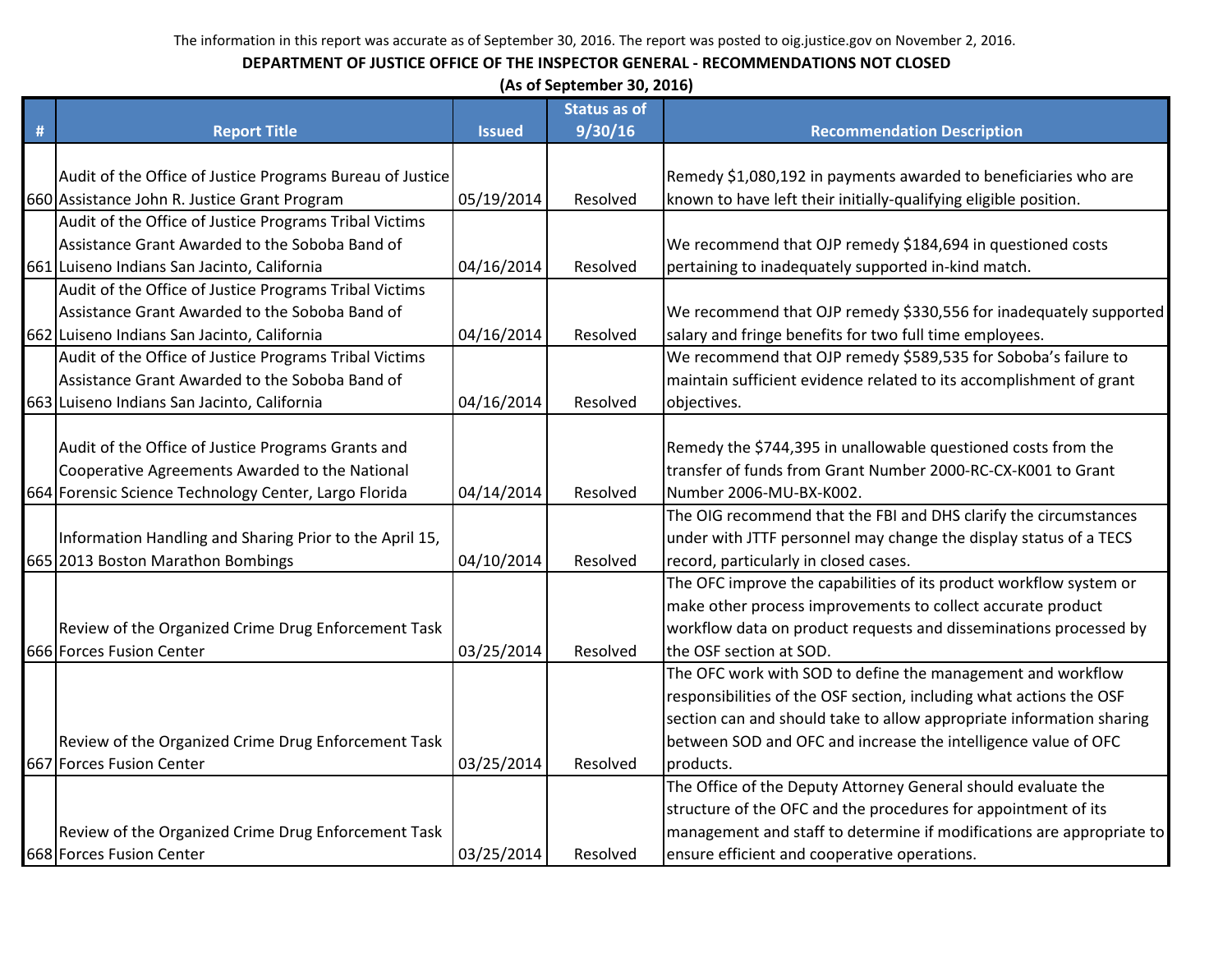| (As of September 30, 2016) |  |
|----------------------------|--|
|----------------------------|--|

|   |                                                                                                                                                  |               | <b>Status as of</b> |                                                                                                                                                                                                                                                                                                                                                                                                                                                                                   |
|---|--------------------------------------------------------------------------------------------------------------------------------------------------|---------------|---------------------|-----------------------------------------------------------------------------------------------------------------------------------------------------------------------------------------------------------------------------------------------------------------------------------------------------------------------------------------------------------------------------------------------------------------------------------------------------------------------------------|
| # | <b>Report Title</b>                                                                                                                              | <b>Issued</b> | 9/30/16             | <b>Recommendation Description</b>                                                                                                                                                                                                                                                                                                                                                                                                                                                 |
|   |                                                                                                                                                  |               |                     | We recommended that the FBI develop the ability to independently                                                                                                                                                                                                                                                                                                                                                                                                                  |
|   |                                                                                                                                                  |               |                     | generate a complete listing of FBI terrorism subjects who are eligible                                                                                                                                                                                                                                                                                                                                                                                                            |
|   |                                                                                                                                                  |               |                     | for inclusion on the watchlist, those for whom it has submitted a                                                                                                                                                                                                                                                                                                                                                                                                                 |
|   | Audit of the Federal Bureau of Investigation's                                                                                                   |               |                     | watchlist nomination, and whether the nominations are active or                                                                                                                                                                                                                                                                                                                                                                                                                   |
|   | 669 Management of Terrorist Watchlist Nominations                                                                                                | 03/24/2014    | Resolved            | removed.                                                                                                                                                                                                                                                                                                                                                                                                                                                                          |
|   | Audit of the Executive Office For United States                                                                                                  |               |                     |                                                                                                                                                                                                                                                                                                                                                                                                                                                                                   |
|   | Attorneys' Laptop Computer and Electronic Tablet                                                                                                 |               |                     | Define roles of the attorneys, legal assistants, and contracting officers                                                                                                                                                                                                                                                                                                                                                                                                         |
|   | 670 Encryption Program and Practices                                                                                                             | 03/19/2014    | Resolved            | within the USAOs regarding contractor data security responsibility.                                                                                                                                                                                                                                                                                                                                                                                                               |
|   | Audit of the Executive Office For United States                                                                                                  |               |                     |                                                                                                                                                                                                                                                                                                                                                                                                                                                                                   |
|   | Attorneys' Laptop Computer and Electronic Tablet                                                                                                 |               |                     | Develop comprehensive security policies and procedures for                                                                                                                                                                                                                                                                                                                                                                                                                        |
|   | 671 Encryption Program and Practices                                                                                                             | 03/19/2014    | Resolved            | monitoring and handling electronic tablets.                                                                                                                                                                                                                                                                                                                                                                                                                                       |
|   | Audit of the Executive Office For United States<br>Attorneys' Laptop Computer and Electronic Tablet<br>672 Encryption Program and Practices      | 03/19/2014    | Resolved            | Implement procedures to ensure that accurate, current, and reliable<br>information is maintained in an official inventory for unclassified and<br>classified equipment to help EOUSA to ensure that all required laptops<br>are encrypted and deployed in compliance with DOJ policy.                                                                                                                                                                                             |
|   |                                                                                                                                                  |               |                     |                                                                                                                                                                                                                                                                                                                                                                                                                                                                                   |
|   | Audit of the Executive Office For United States<br>Attorneys' Laptop Computer and Electronic Tablet<br>673 Encryption Program and Practices      | 03/19/2014    | Resolved            | Increase its oversight of contractors to ensure that contractors: (1)<br>are aware of and adhere to any security provisions required by the<br>USAOs prior to starting work; (2) receive case information in an<br>encrypted format; (3) implement sound business practices such as anti-<br>virus software, password protection, and data destruction when the<br>case data are not needed; and (4) instruct the sub-contractors about<br>pass-through data security provisions. |
|   | Audit of the Office on Violence Against Women Legal                                                                                              |               |                     |                                                                                                                                                                                                                                                                                                                                                                                                                                                                                   |
|   | Assistance for Victims Grant Awarded to the Mile High                                                                                            |               |                     |                                                                                                                                                                                                                                                                                                                                                                                                                                                                                   |
|   | 674 Ministries, Denver, Colorado                                                                                                                 | 03/18/2014    | Resolved            | Remedy the \$3,513 in unsupported other direct costs.                                                                                                                                                                                                                                                                                                                                                                                                                             |
|   | Audit of the Office on Violence Against Women Legal<br>Assistance for Victims Grant Awarded to the Mile High<br>675 Ministries, Denver, Colorado | 03/18/2014    | Resolved            | Remedy the \$362,796 in unsupported personnel costs.                                                                                                                                                                                                                                                                                                                                                                                                                              |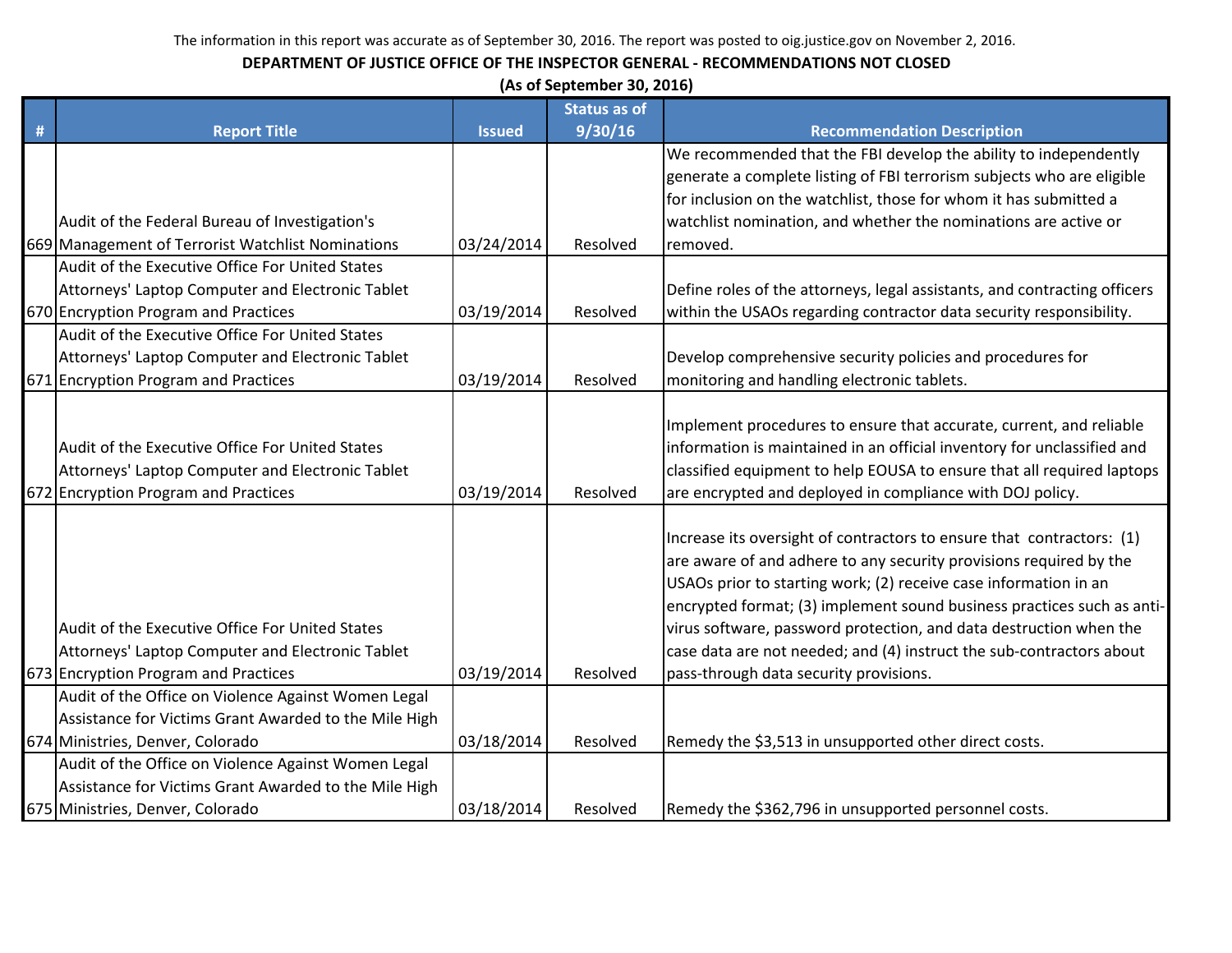|      | (As of September 30, 2016)                              |               |                     |                                                                          |  |  |
|------|---------------------------------------------------------|---------------|---------------------|--------------------------------------------------------------------------|--|--|
|      |                                                         |               | <b>Status as of</b> |                                                                          |  |  |
| $\#$ | <b>Report Title</b>                                     | <b>Issued</b> | 9/30/16             | <b>Recommendation Description</b>                                        |  |  |
|      | Audit of the Office on Violence Against Women Legal     |               |                     |                                                                          |  |  |
|      | Assistance for Victims Grant Awarded to the Mile High   |               |                     |                                                                          |  |  |
|      | 676 Ministries, Denver, Colorado                        | 03/18/2014    | Resolved            | Remedy the \$4,724 in unallowable personnel costs.                       |  |  |
|      |                                                         |               |                     | We recommend that the Department of Justice and EOUSA develop a          |  |  |
|      | Audit of the Department of Justice's Efforts to Address |               |                     | method to readily identify mortgage fraud criminal and civil             |  |  |
|      | 677 Mortgage Fraud                                      | 03/12/2014    | Resolved            | enforcement efforts for reporting purposes.                              |  |  |
|      |                                                         |               |                     |                                                                          |  |  |
|      |                                                         |               |                     | We recommended that the Department of Justice and EOUSA develop          |  |  |
|      |                                                         |               |                     | a method to capture additional data that will allow DOJ to better        |  |  |
|      |                                                         |               |                     | understand the results of its efforts in investigating and prosecuting   |  |  |
|      | Audit of the Department of Justice's Efforts to Address |               |                     | mortgage fraud and to identify the position of mortgage fraud            |  |  |
|      | 678 Mortgage Fraud                                      | 03/12/2014    | Resolved            | defendants within an organization.                                       |  |  |
|      |                                                         |               |                     | We recommended that the Department of Justice, as the Chair of the       |  |  |
|      |                                                         |               |                     | Financial Fraud Enforcement Task Force, revisit the results of Operation |  |  |
|      | Audit of the Department of Justice's Efforts to Address |               |                     | Stolen Dreams to determine if corrective action on the publicly          |  |  |
|      | 679 Mortgage Fraud                                      | 03/12/2014    | Resolved            | reported results is necessary.                                           |  |  |
|      | Audit of the Office on Violence Against Women Grants    |               |                     |                                                                          |  |  |
|      | Awarded to Our Sister's Keeper Coalition, Durango,      |               |                     |                                                                          |  |  |
|      | 680 Colorado                                            | 03/04/2014    | Resolved            | Remedy the \$12,632 in unallowable personnel expenditures.               |  |  |
|      | Audit of the Office on Violence Against Women Grants    |               |                     |                                                                          |  |  |
|      | Awarded to Our Sister's Keeper Coalition, Durango,      |               |                     |                                                                          |  |  |
|      | 681 Colorado                                            | 03/04/2014    | Resolved            | Remedy the \$16,514 in drawdowns in excess of expenditures.              |  |  |
|      | Audit of the Office on Violence Against Women Grants    |               |                     |                                                                          |  |  |
|      | Awarded to Our Sister's Keeper Coalition, Durango,      |               |                     |                                                                          |  |  |
|      | 682 Colorado                                            | 03/04/2014    | Resolved            | Remedy the \$23,046 in unallowable direct cost expenditures.             |  |  |
|      | Audit of the Office on Violence Against Women Grants    |               |                     |                                                                          |  |  |
|      | Awarded to Our Sister's Keeper Coalition, Durango,      |               |                     |                                                                          |  |  |
|      | 683 Colorado                                            | 03/04/2014    | Resolved            | Remedy the \$64,292 in unsupported personnel expenditures.               |  |  |
|      | Audit of the Office on Violence Against Women Grants    |               |                     |                                                                          |  |  |
|      | Awarded to Our Sister's Keeper Coalition, Durango,      |               |                     |                                                                          |  |  |
|      | 684 Colorado                                            | 03/04/2014    | Resolved            | Remedy the \$92,914 in unsupported direct cost expenditures.             |  |  |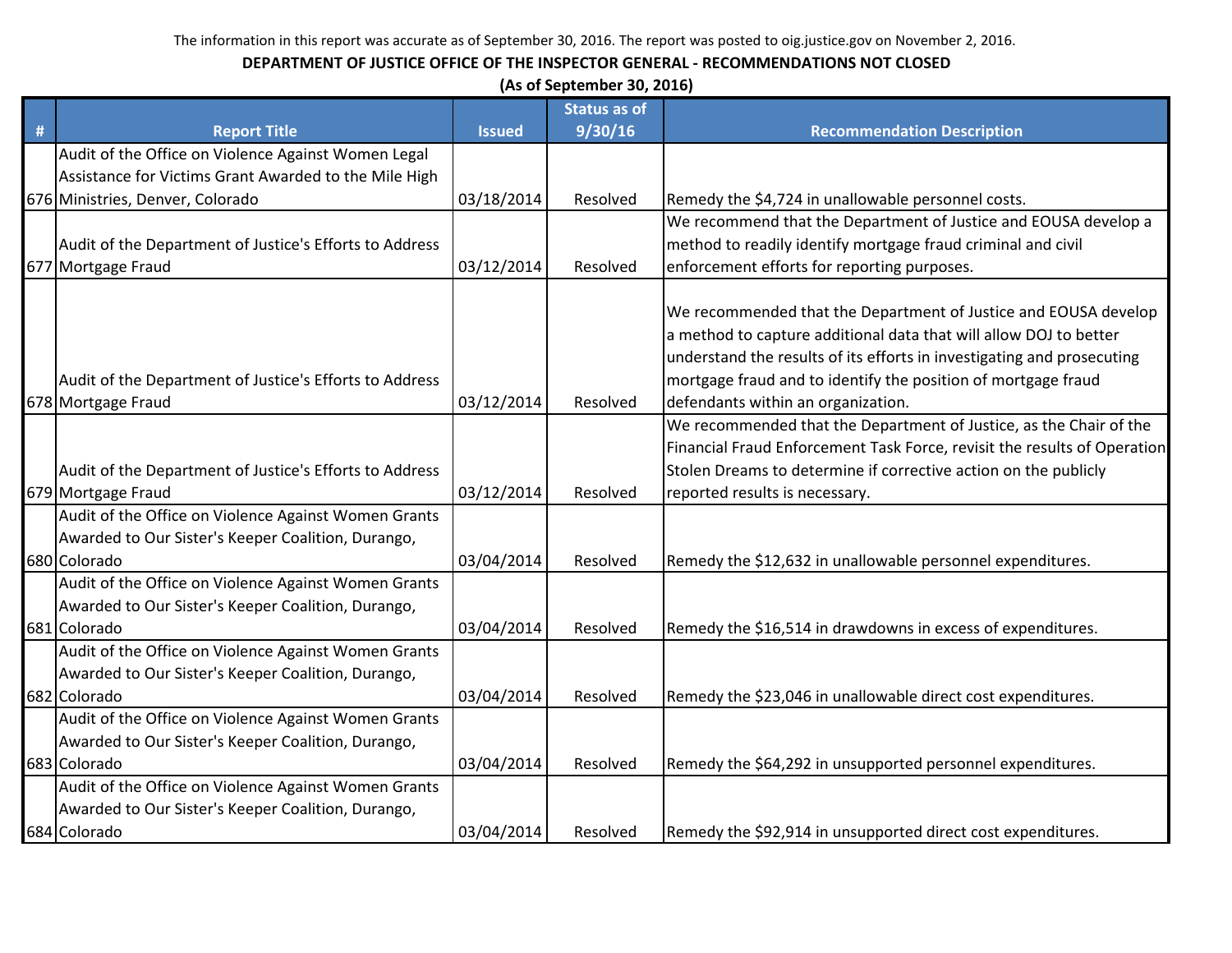|   | (As of September 30, 2016)                           |               |                     |                                                                     |  |  |
|---|------------------------------------------------------|---------------|---------------------|---------------------------------------------------------------------|--|--|
|   |                                                      |               | <b>Status as of</b> |                                                                     |  |  |
| # | <b>Report Title</b>                                  | <b>Issued</b> | 9/30/16             | <b>Recommendation Description</b>                                   |  |  |
|   | Audit of the Office on Violence Against Women Grants |               |                     |                                                                     |  |  |
|   | and Cooperative Agreement Awarded to the New         |               |                     |                                                                     |  |  |
|   | Mexico Coalition of Sexual Assault Programs, Inc.,   |               |                     |                                                                     |  |  |
|   | 685 Albuquerque, New Mexico                          | 10/21/2013    | Resolved            | Remedy \$3,792 in unallowable fringe benefit expenditures.          |  |  |
|   | Audit of the Office on Violence Against Women Grants |               |                     |                                                                     |  |  |
|   | and Cooperative Agreement Awarded to the New         |               |                     |                                                                     |  |  |
|   | Mexico Coalition of Sexual Assault Programs, Inc.,   |               |                     |                                                                     |  |  |
|   | 686 Albuquerque, New Mexico                          | 10/21/2013    | Resolved            | Remedy \$5,730 in unallowable personnel expenditures.               |  |  |
|   | Audit of the Office on Violence Against Women Grants |               |                     |                                                                     |  |  |
|   | and Cooperative Agreement Awarded to the New         |               |                     |                                                                     |  |  |
|   | Mexico Coalition of Sexual Assault Programs, Inc.,   |               |                     |                                                                     |  |  |
|   | 687 Albuquerque, New Mexico                          | 10/21/2013    | Resolved            | Remedy \$54,683 in unsupported personnel expenditures.              |  |  |
|   | Audit of the Office on Violence Against Women Grants |               |                     |                                                                     |  |  |
|   | and Cooperative Agreement Awarded to the New         |               |                     |                                                                     |  |  |
|   | Mexico Coalition of Sexual Assault Programs, Inc.,   |               |                     |                                                                     |  |  |
|   | 688 Albuquerque, New Mexico                          | 10/21/2013    | Resolved            | Remedy \$9,154 in unsupported fringe benefit expenditures.          |  |  |
|   | Audit of the Office on Violence Against Women Grants |               |                     |                                                                     |  |  |
|   | and Cooperative Agreement Awarded to the New         |               |                     |                                                                     |  |  |
|   | Mexico Coalition of Sexual Assault Programs, Inc.,   |               |                     | Remedy the \$375,939 in unallowable compensation for multiple full- |  |  |
|   | 689 Albuquerque, New Mexico                          | 10/21/2013    | Resolved            | time salaries paid to the same employees.                           |  |  |
|   | Audit of the Office on Violence Against Women Grants |               |                     |                                                                     |  |  |
|   | and Cooperative Agreement Awarded to the New         |               |                     |                                                                     |  |  |
|   | Mexico Coalition of Sexual Assault Programs, Inc.,   |               |                     |                                                                     |  |  |
|   | 690 Albuquerque, New Mexico                          | 10/21/2013    | Resolved            | Remedy the \$46,253 in unallowable other direct costs.              |  |  |
|   | Audit of the Office on Violence Against Women Grants |               |                     |                                                                     |  |  |
|   | and Cooperative Agreement Awarded to the New         |               |                     |                                                                     |  |  |
|   | Mexico Coalition of Sexual Assault Programs, Inc.,   |               |                     |                                                                     |  |  |
|   | 691 Albuquerque, New Mexico                          | 10/21/2013    | Resolved            | Remedy the \$69,769 in unsupported other direct costs.              |  |  |
|   | Audit of the Office on Violence Against Women Grants |               |                     |                                                                     |  |  |
|   | and Cooperative Agreement Awarded to the New         |               |                     |                                                                     |  |  |
|   | Mexico Coalition of Sexual Assault Programs, Inc.,   |               |                     | Remedy the \$690,782 in unallowable contract and subgrant           |  |  |
|   | 692 Albuquerque, New Mexico                          | 10/21/2013    | Resolved            | expenditures (adjusted to 677007 based on added information).       |  |  |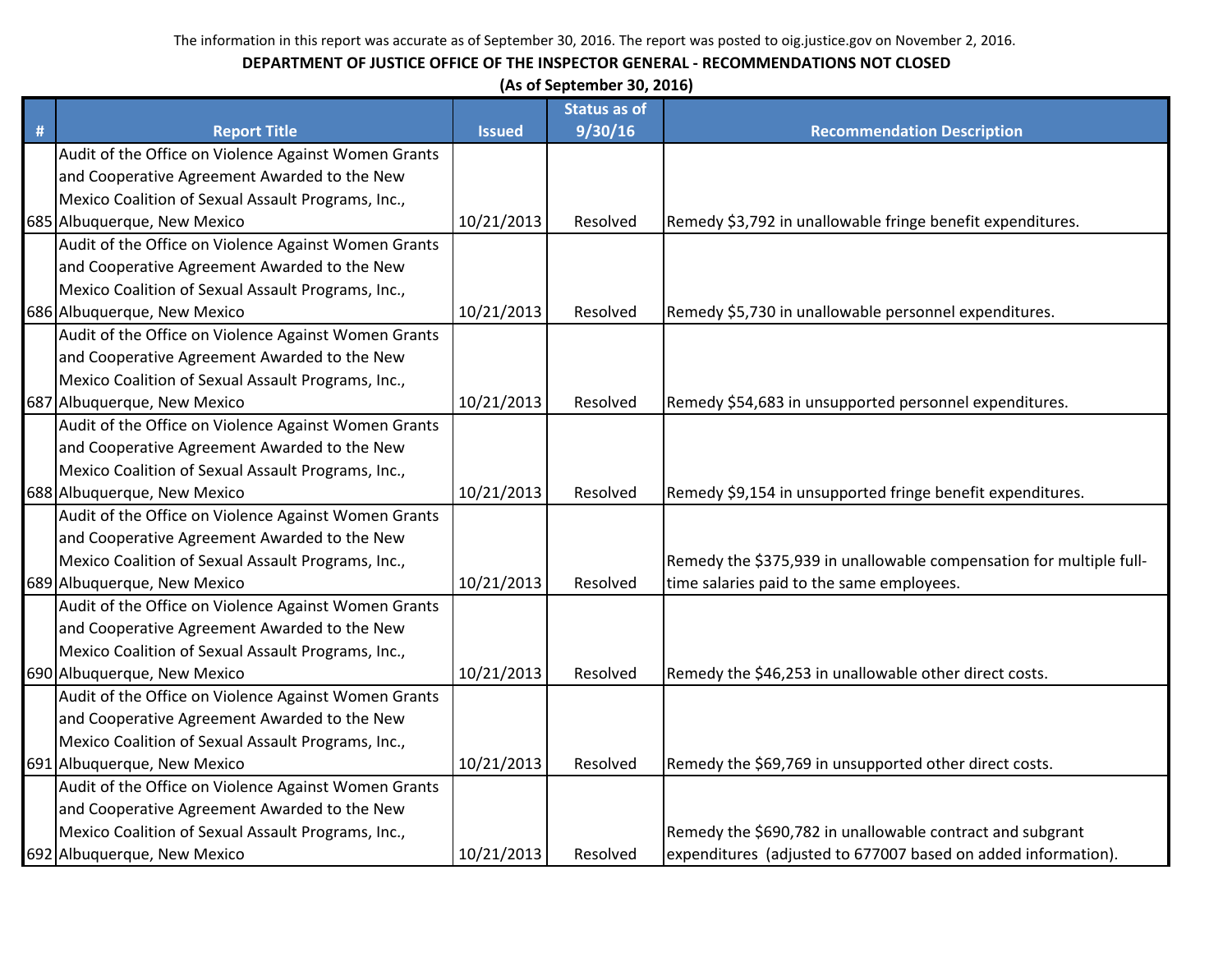|   | (As of September 30, 2016)                                                                                               |               |                     |                                                                                                                                                                                                                                                                                                                                                                                                                                                                      |  |  |
|---|--------------------------------------------------------------------------------------------------------------------------|---------------|---------------------|----------------------------------------------------------------------------------------------------------------------------------------------------------------------------------------------------------------------------------------------------------------------------------------------------------------------------------------------------------------------------------------------------------------------------------------------------------------------|--|--|
|   |                                                                                                                          |               | <b>Status as of</b> |                                                                                                                                                                                                                                                                                                                                                                                                                                                                      |  |  |
| # | <b>Report Title</b>                                                                                                      | <b>Issued</b> | 9/30/16             | <b>Recommendation Description</b>                                                                                                                                                                                                                                                                                                                                                                                                                                    |  |  |
|   | Audit of the Office on Violence Against Women Grants                                                                     |               |                     |                                                                                                                                                                                                                                                                                                                                                                                                                                                                      |  |  |
|   | and Cooperative Agreement Awarded to the New                                                                             |               |                     |                                                                                                                                                                                                                                                                                                                                                                                                                                                                      |  |  |
|   | Mexico Coalition of Sexual Assault Programs, Inc.,                                                                       |               |                     |                                                                                                                                                                                                                                                                                                                                                                                                                                                                      |  |  |
|   | 693 Albuquerque, New Mexico                                                                                              | 10/21/2013    | Resolved            | Remedy the \$91,051 in unsupported excess drawdowns.                                                                                                                                                                                                                                                                                                                                                                                                                 |  |  |
|   | Audit of the Department of Justice's Implementation of<br>and Compliance with Certain Classification<br>694 Requirements | 09/27/2013    | Resolved            | We recommended that JMD ensure that Office of the Director of<br>National Intelligence's (ODNI) Originator Controlled (ORCON) specific<br>training is promulgated to DOJ components once it is issued and to<br>coordinate with the Drug Enforcement Administration (DEA) Security<br>Programs Manager and officials representing all DEA entities using the<br>ORCON control markings to ensure that DEA's use of dissemination<br>control markings is appropriate. |  |  |
|   |                                                                                                                          |               |                     |                                                                                                                                                                                                                                                                                                                                                                                                                                                                      |  |  |
|   | Audit of the Department of Justice's Implementation of<br>and Compliance with Certain Classification                     |               |                     | We recommended that SEPS review all DOJ security classification<br>guides and work with Security Programs Managers and OCA officials to<br>identify and reduce redundancies to ensure that instructions are clear,<br>precise, consistent, and provide derivative classifiers with sufficient                                                                                                                                                                        |  |  |
|   | 695 Requirements                                                                                                         | 09/27/2013    | Resolved            | information to make accurate classification decisions.                                                                                                                                                                                                                                                                                                                                                                                                               |  |  |
|   | Audit of the Office of Justice Programs Mentoring                                                                        |               |                     |                                                                                                                                                                                                                                                                                                                                                                                                                                                                      |  |  |
|   | Grants Administered by People for People, Inc.,                                                                          |               |                     | Remedy \$195,497 in drawn down expenditures not in the accounting                                                                                                                                                                                                                                                                                                                                                                                                    |  |  |
|   | 696 Philadelphia, Pennsylvania                                                                                           | 08/09/2013    | Resolved            | records.                                                                                                                                                                                                                                                                                                                                                                                                                                                             |  |  |
|   | Audit of the Office of Justice Programs Mentoring<br>Grants Administered by People for People, Inc.,                     |               |                     |                                                                                                                                                                                                                                                                                                                                                                                                                                                                      |  |  |
|   | 697 Philadelphia, Pennsylvania                                                                                           | 08/09/2013    | Resolved            | Remedy \$232,754 in unallowable indirect costs.                                                                                                                                                                                                                                                                                                                                                                                                                      |  |  |
|   | Audit of the Office of Justice Programs Mentoring                                                                        |               |                     | Remedy \$34,834 in unallowable expenditures outside the scope of the                                                                                                                                                                                                                                                                                                                                                                                                 |  |  |
|   | Grants Administered by People for People, Inc.,                                                                          |               |                     | approved budget or used for purposes not permitted under the                                                                                                                                                                                                                                                                                                                                                                                                         |  |  |
|   | 698 Philadelphia, Pennsylvania                                                                                           | 08/09/2013    | Resolved            | awards.                                                                                                                                                                                                                                                                                                                                                                                                                                                              |  |  |
|   | Audit of the Office of Justice Programs Mentoring                                                                        |               |                     |                                                                                                                                                                                                                                                                                                                                                                                                                                                                      |  |  |
|   | Grants Administered by People for People, Inc.,                                                                          |               |                     |                                                                                                                                                                                                                                                                                                                                                                                                                                                                      |  |  |
|   | 699 Philadelphia, Pennsylvania                                                                                           | 08/09/2013    | Resolved            | Remedy \$353,805 in unallowable employee salaries.                                                                                                                                                                                                                                                                                                                                                                                                                   |  |  |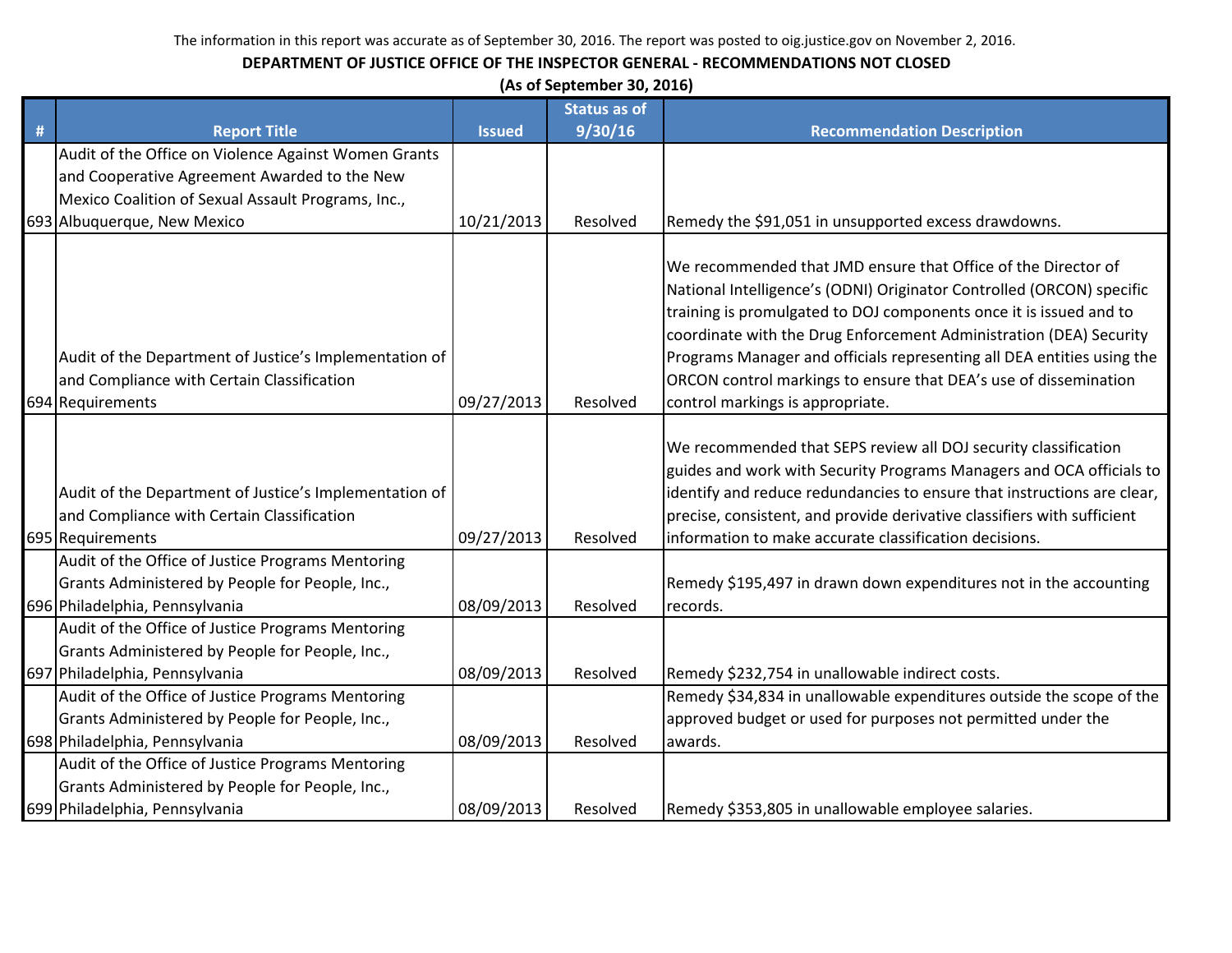|   | (As of September 30, 2016)                            |               |                     |                                                                      |  |  |
|---|-------------------------------------------------------|---------------|---------------------|----------------------------------------------------------------------|--|--|
|   |                                                       |               | <b>Status as of</b> |                                                                      |  |  |
| # | <b>Report Title</b>                                   | <b>Issued</b> | 9/30/16             | <b>Recommendation Description</b>                                    |  |  |
|   | Audit of the Office of Justice Programs Mentoring     |               |                     |                                                                      |  |  |
|   | Grants Administered by People for People, Inc.,       |               |                     |                                                                      |  |  |
|   | 700 Philadelphia, Pennsylvania                        | 08/09/2013    | Resolved            | Remedy \$66,924 in unallowable fringe benefits.                      |  |  |
|   | Audit of the Office of Justice Programs Mentoring     |               |                     |                                                                      |  |  |
|   | Grants Administered by People for People, Inc.,       |               |                     | Remedy \$9,631 in unsupported expenditures including background      |  |  |
|   | 701 Philadelphia, Pennsylvania                        | 08/09/2013    | Resolved            | checks and recruiting mentors.                                       |  |  |
|   | Audit of the Office of Community Oriented Policing    |               |                     |                                                                      |  |  |
|   | Services Hiring Recovery Program Grant Administered   |               |                     |                                                                      |  |  |
|   | by the Siskiyou County Sheriff's Department, Yreka,   |               |                     | We recommend that COPS ensure that Siskiyou bases its FFRs on actual |  |  |
|   | 702 California                                        | 08/07/2013    | Resolved            | expenditures rather than estimates or budgeted amounts.              |  |  |
|   | Audit of the Office of Community Oriented Policing    |               |                     | We recommend that COPS ensure that Siskiyou establishes policies to  |  |  |
|   | Services Hiring Recovery Program Grant Administered   |               |                     | account for future program income generated by federal grant-funded  |  |  |
|   | by the Siskiyou County Sheriff's Department, Yreka,   |               |                     | activities and that the resulting revenue is properly applied in     |  |  |
|   | 703 California                                        | 08/07/2013    | Resolved            | accordance with applicable regulations.                              |  |  |
|   | Audit of the Office of Community Oriented Policing    |               |                     |                                                                      |  |  |
|   | Services Hiring Recovery Program Grant Administered   |               |                     |                                                                      |  |  |
|   | by the Siskiyou County Sheriff's Department, Yreka,   |               |                     | We recommend that COPS ensure that Siskiyou establishes procedures   |  |  |
|   | 704 California                                        | 08/07/2013    | Resolved            | to make certain that its employees' timecards are properly approved. |  |  |
|   | Audit of the Office of Community Oriented Policing    |               |                     |                                                                      |  |  |
|   | Services Hiring Recovery Program Grant Administered   |               |                     | We recommend that COPS ensure that Siskiyou establishes procedures   |  |  |
|   | by the Siskiyou County Sheriff's Department, Yreka,   |               |                     | to verify that it submits accurate information for future DOJ grant  |  |  |
|   | 705 California                                        | 08/07/2013    | Resolved            | applications.                                                        |  |  |
|   | Audit of the Office of Community Oriented Policing    |               |                     |                                                                      |  |  |
|   | Services Hiring Recovery Program Grant Administered   |               |                     | We recommend to that COPS ensure that Siskiyou develops              |  |  |
|   | by the Siskiyou County Sheriff's Department, Yreka,   |               |                     | procedures to adequately account for future grant fund expenditures  |  |  |
|   | 706 California                                        | 08/07/2013    | Resolved            | in accordance with 28 C.F.R. Part 66.                                |  |  |
|   | Audit of the Office of Justice Programs Grant         |               |                     |                                                                      |  |  |
|   | Administered by the Educational Advancement Alliance, |               |                     |                                                                      |  |  |
|   | 707 Inc., Philadelphia, Pennsylvania                  | 05/02/2013    | Resolved            | Remedy \$3,784 in unallowable expenditures.                          |  |  |
|   | Audit of the Office of Justice Programs Grant         |               |                     |                                                                      |  |  |
|   | Administered by the Educational Advancement Alliance, |               |                     |                                                                      |  |  |
|   | 708 Inc., Philadelphia, Pennsylvania                  | 05/02/2013    | Resolved            | Remedy \$300,595 in unsupported consultant expenditures.             |  |  |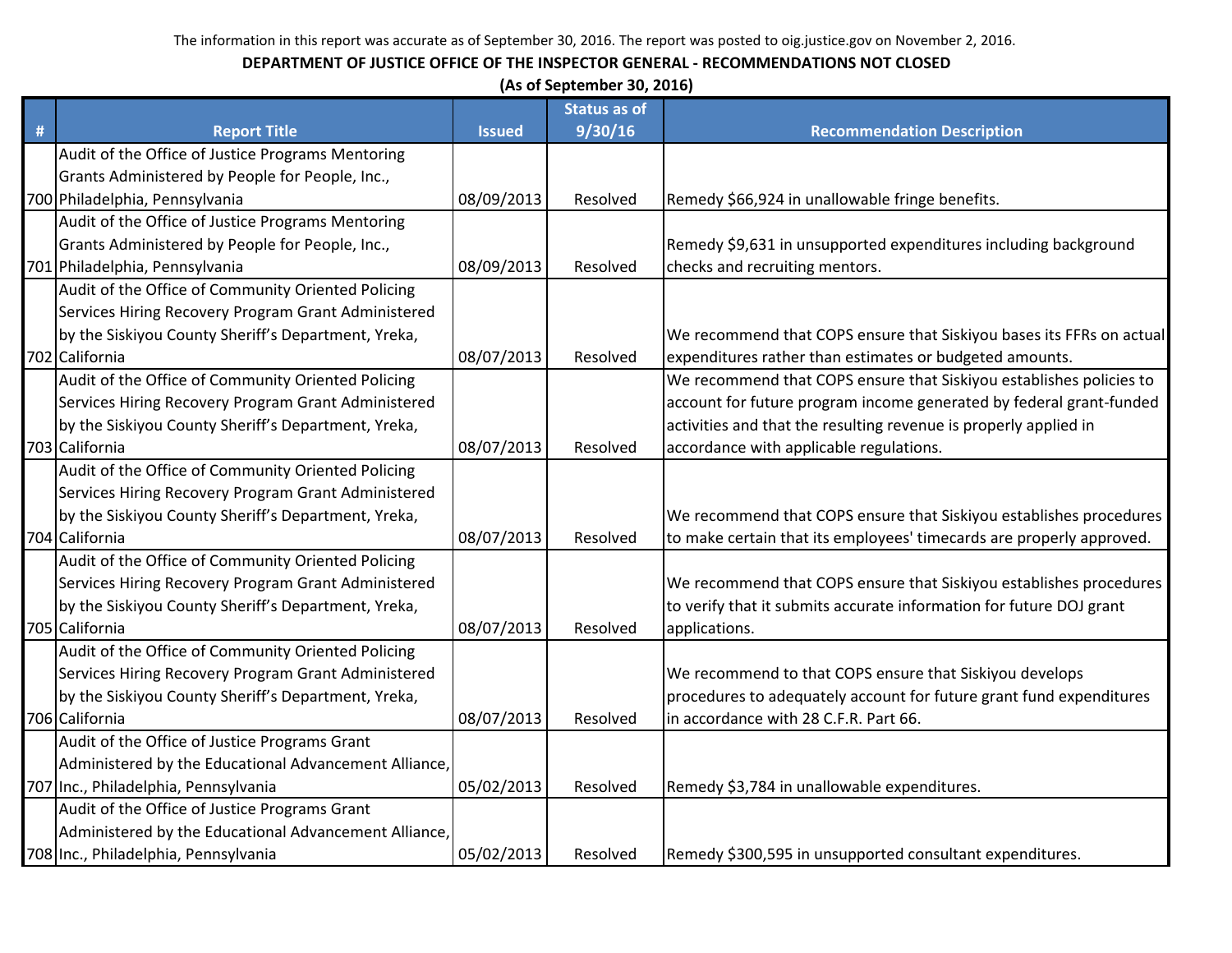| (As of September 30, 2016) |  |
|----------------------------|--|
|----------------------------|--|

| <b>Recommendation Description</b>                                                                                                                                                                                                                                                                                                                                                                                |
|------------------------------------------------------------------------------------------------------------------------------------------------------------------------------------------------------------------------------------------------------------------------------------------------------------------------------------------------------------------------------------------------------------------|
|                                                                                                                                                                                                                                                                                                                                                                                                                  |
| Remedy \$337,376 in unallowable consultant expenditures, which<br>includes \$262,220 in unauthorized costs and \$38,375 for the<br>authorized but sole-sourced Event Planner. The amount also includes<br>costs totaling \$124,470 (\$106,970 + 17,500) for two consultants who<br>were unauthorized and unallowably hired without competitive bidding<br>and one consultant paid over \$450 per day (\$36,781). |
|                                                                                                                                                                                                                                                                                                                                                                                                                  |
|                                                                                                                                                                                                                                                                                                                                                                                                                  |
| Remedy \$46,348 in costs that exceeded the 10 percent budget rule.                                                                                                                                                                                                                                                                                                                                               |
| Remedy \$48,339 in unsupported expenditures.                                                                                                                                                                                                                                                                                                                                                                     |
|                                                                                                                                                                                                                                                                                                                                                                                                                  |
| Remedy \$78,269 in unallowable employee salary.                                                                                                                                                                                                                                                                                                                                                                  |
| Remedy the \$790,594 in contractor payments for sole-sourced                                                                                                                                                                                                                                                                                                                                                     |
| contracts that were not approved by OJP to be procured non-                                                                                                                                                                                                                                                                                                                                                      |
| Establish timeframes for processing requests at each step of the review<br>process, including Warden, Central Office, and external agency input                                                                                                                                                                                                                                                                  |
| Create a reliable, consistent, and efficient mechanism for explosives<br>sellers to verify a buyer's authorization to purchase explosives, such as<br>by providing a Letter of Authorization to every buyer with an expired<br>license that files a timely renewal application.                                                                                                                                  |
| Remedy the \$347,578 in unallowable payroll costs.                                                                                                                                                                                                                                                                                                                                                               |
|                                                                                                                                                                                                                                                                                                                                                                                                                  |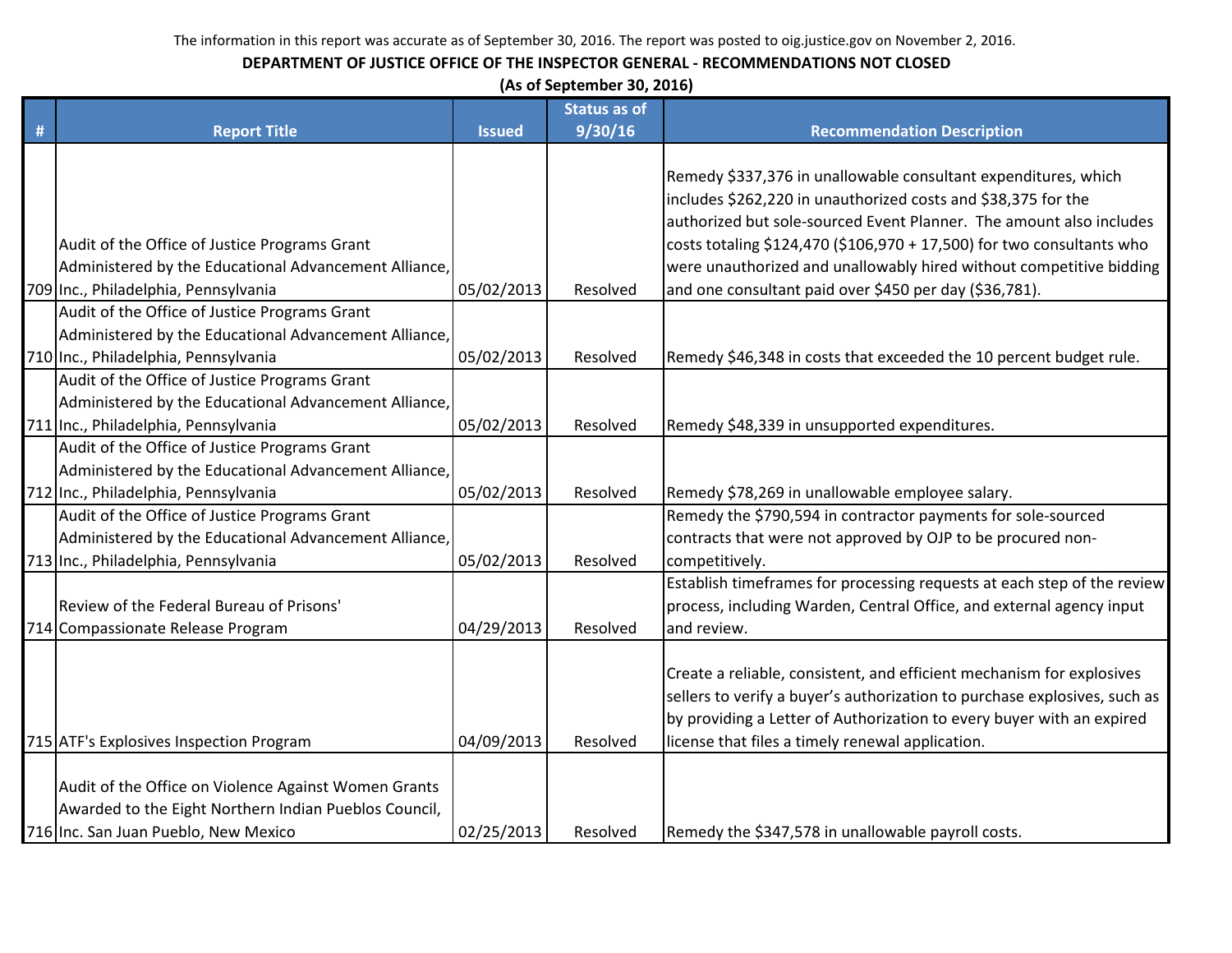|   | (As of September 30, 2016)                                                                                                                                                                             |                          |                      |                                                                                                                                                                                                                                                                                                                                                                                                                                                |  |  |  |  |
|---|--------------------------------------------------------------------------------------------------------------------------------------------------------------------------------------------------------|--------------------------|----------------------|------------------------------------------------------------------------------------------------------------------------------------------------------------------------------------------------------------------------------------------------------------------------------------------------------------------------------------------------------------------------------------------------------------------------------------------------|--|--|--|--|
|   |                                                                                                                                                                                                        |                          | <b>Status as of</b>  |                                                                                                                                                                                                                                                                                                                                                                                                                                                |  |  |  |  |
| # | <b>Report Title</b>                                                                                                                                                                                    | <b>Issued</b>            | 9/30/16              | <b>Recommendation Description</b>                                                                                                                                                                                                                                                                                                                                                                                                              |  |  |  |  |
|   |                                                                                                                                                                                                        |                          |                      |                                                                                                                                                                                                                                                                                                                                                                                                                                                |  |  |  |  |
|   | Audit of the Office on Violence Against Women Grants                                                                                                                                                   |                          |                      |                                                                                                                                                                                                                                                                                                                                                                                                                                                |  |  |  |  |
|   | Awarded to the Eight Northern Indian Pueblos Council,                                                                                                                                                  |                          |                      |                                                                                                                                                                                                                                                                                                                                                                                                                                                |  |  |  |  |
|   | 717 Inc. San Juan Pueblo, New Mexico                                                                                                                                                                   | 02/25/2013               | Resolved             | Remedy the \$81,068 in unallowable fringe costs.                                                                                                                                                                                                                                                                                                                                                                                               |  |  |  |  |
|   | Audit of the Office on Violence Against Women Grants<br>Awarded to the Eight Northern Indian Pueblos Council,                                                                                          |                          |                      |                                                                                                                                                                                                                                                                                                                                                                                                                                                |  |  |  |  |
|   | 718 Inc. San Juan Pueblo, New Mexico                                                                                                                                                                   | 02/25/2013               | Resolved             | Remedy the \$83,328 in unallowable training and travel costs.                                                                                                                                                                                                                                                                                                                                                                                  |  |  |  |  |
|   | Management of Immigration Cases and Appeals by the<br>719 Executive Office for Immigration Review<br>Management of Immigration Cases and Appeals by the<br>720 Executive Office for Immigration Review | 10/31/2012<br>10/31/2012 | Resolved<br>Resolved | To improve case processing by the immigration courts, we recommend<br>that EOIR develop a process for tracking time that immigration judges<br>spend on different types of cases and work activities.<br>To improve case processing by the immigration courts, we recommend<br>that EOIR develop an objective staffing model to assist in determining<br>staffing requirements and the allocation of positions among<br>immigration courts.    |  |  |  |  |
|   | A Review of ATF's Operation Fast and Furious and<br>721 Related Matters                                                                                                                                | 09/19/2012               | Resolved             | The OIG recommends that the Department should examine ATF's case<br>review procedures adopted in other Department law enforcement<br>components to ensure that matters involving "sensitive<br>circumstances," "special requirements," and "otherwise illegal activity"<br>are sufficiently evaluated. The Department should assess ATF's<br>implementation of these procedures to ensure that they are effective<br>and consistently applied. |  |  |  |  |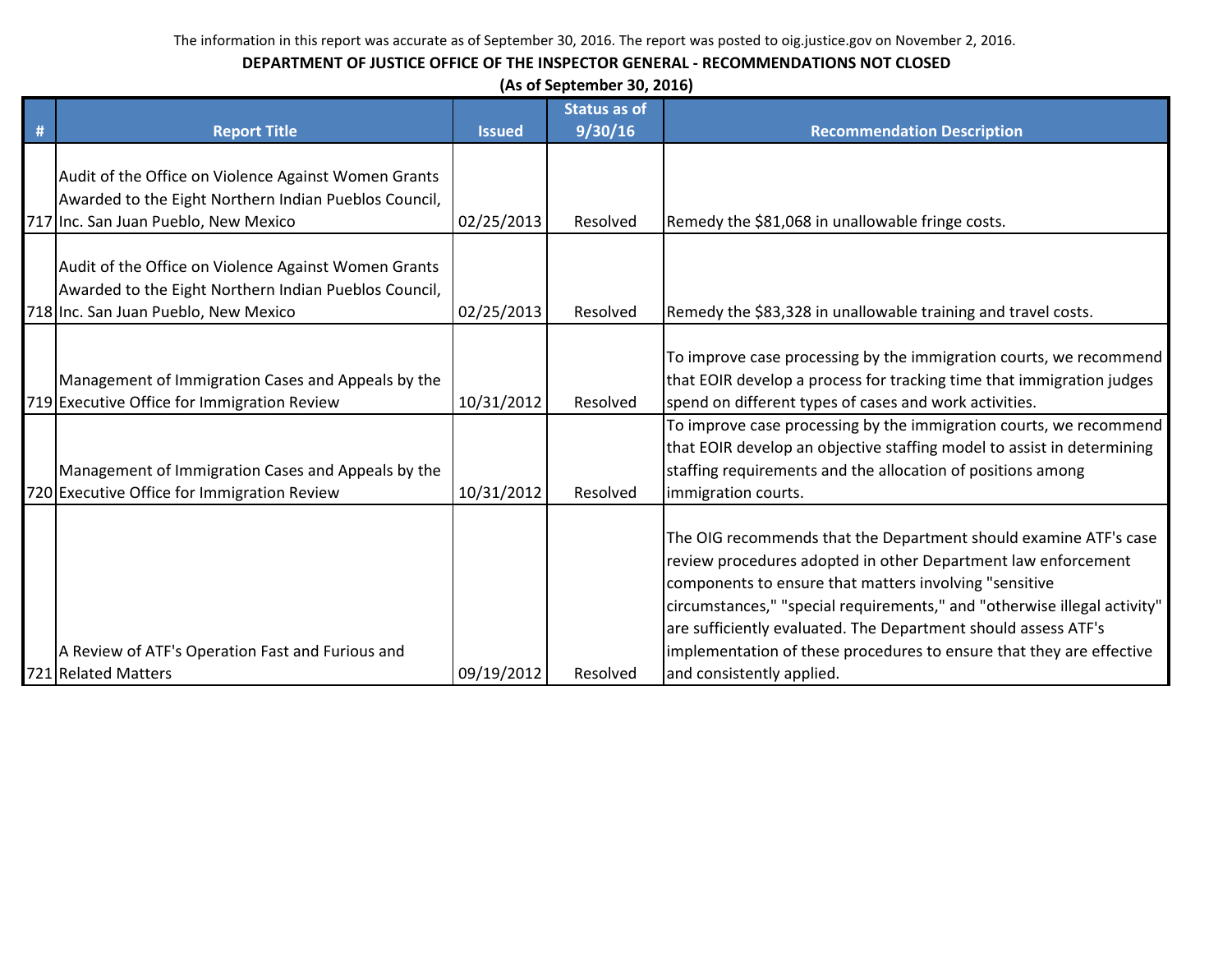#### **DEPARTMENT OF JUSTICE OFFICE OF THE INSPECTOR GENERAL - RECOMMENDATIONS NOT CLOSED**

**(As of September 30, 2016)**

|   |                                                                                                                                                                                     |               | <b>Status as of</b> |                                                                                                                                                                                                                                                                                                                                                                                                                                                                                                                              |
|---|-------------------------------------------------------------------------------------------------------------------------------------------------------------------------------------|---------------|---------------------|------------------------------------------------------------------------------------------------------------------------------------------------------------------------------------------------------------------------------------------------------------------------------------------------------------------------------------------------------------------------------------------------------------------------------------------------------------------------------------------------------------------------------|
| # | <b>Report Title</b>                                                                                                                                                                 | <b>Issued</b> | 9/30/16             | <b>Recommendation Description</b>                                                                                                                                                                                                                                                                                                                                                                                                                                                                                            |
|   | A Review of ATF's Operation Fast and Furious and                                                                                                                                    | 09/19/2012    |                     | The OIG recommends that the Department should review the policies<br>and procedures of its other law enforcement components to ensure<br>that they are sufficient to address the concerns we have identified in<br>the conduct of Operations Wide Receiver and Fast and Furious,<br>particularly regarding oversight of sensitive and major cases, the<br>authorization and oversight of "otherwise illegal activity," and the use<br>of informants in situations where the law enforcement component also                   |
|   | 722 Related Matters<br>A Review of the Federal Bureau of Investigation's<br>Activities Under Section 702 of the Foreign Intelligence                                                |               | Resolved            | has a regulatory function.<br>The OIG recommends that the FBI OGC should promptly issue guidance<br>for meeting its annual reporting requirement under Section<br>702(1)(3)(A). The guidance should define the phrases "with respect to"<br>and "reference to United States-person identity" for statutory<br>reporting purposes, and clarify the circumstances under which<br>metadata may constitute a reference to a U.S. person identity, so that<br>the FBI can fulfill these annual reporting requirements in a timely |
|   | 723 Surveillance Act Amendments Act of 2008                                                                                                                                         | 9/12/2012     | Resolved            | manner.                                                                                                                                                                                                                                                                                                                                                                                                                                                                                                                      |
|   | Audit of the Office on Violence Against Women<br>Technical Assistance Cooperative Agreements<br>Administered by the Pennsylvania Coalition Against<br>724 Rape, Enola, Pennsylvania | 09/04/2012    | Resolved            | Remedy \$298,980 in unsupportable consultant costs.                                                                                                                                                                                                                                                                                                                                                                                                                                                                          |
|   | Audit of the Office of Community Oriented Policing<br>725 Services Grant to the City of Newark, New Jersey                                                                          | 07/10/2012    | Resolved            | Ensure Newark implement and adhere to policies and procedures for<br>submitting timely FSRs and accurate progress reports.                                                                                                                                                                                                                                                                                                                                                                                                   |
|   | Audit of the Office of Community Oriented Policing<br>726 Services Grant to the City of Newark, New Jersey                                                                          | 07/10/2012    | Resolved            | Ensure that Newark implements and adheres to policies and<br>procedures to adequately administer grant funding that address our<br>concerns over the related internal controls. These include, but should<br>not be limited to the following: adhering to procurement regulations,<br>approving grant expenditures in accordance with applicable budgets,<br>and safeguarding equipment.                                                                                                                                     |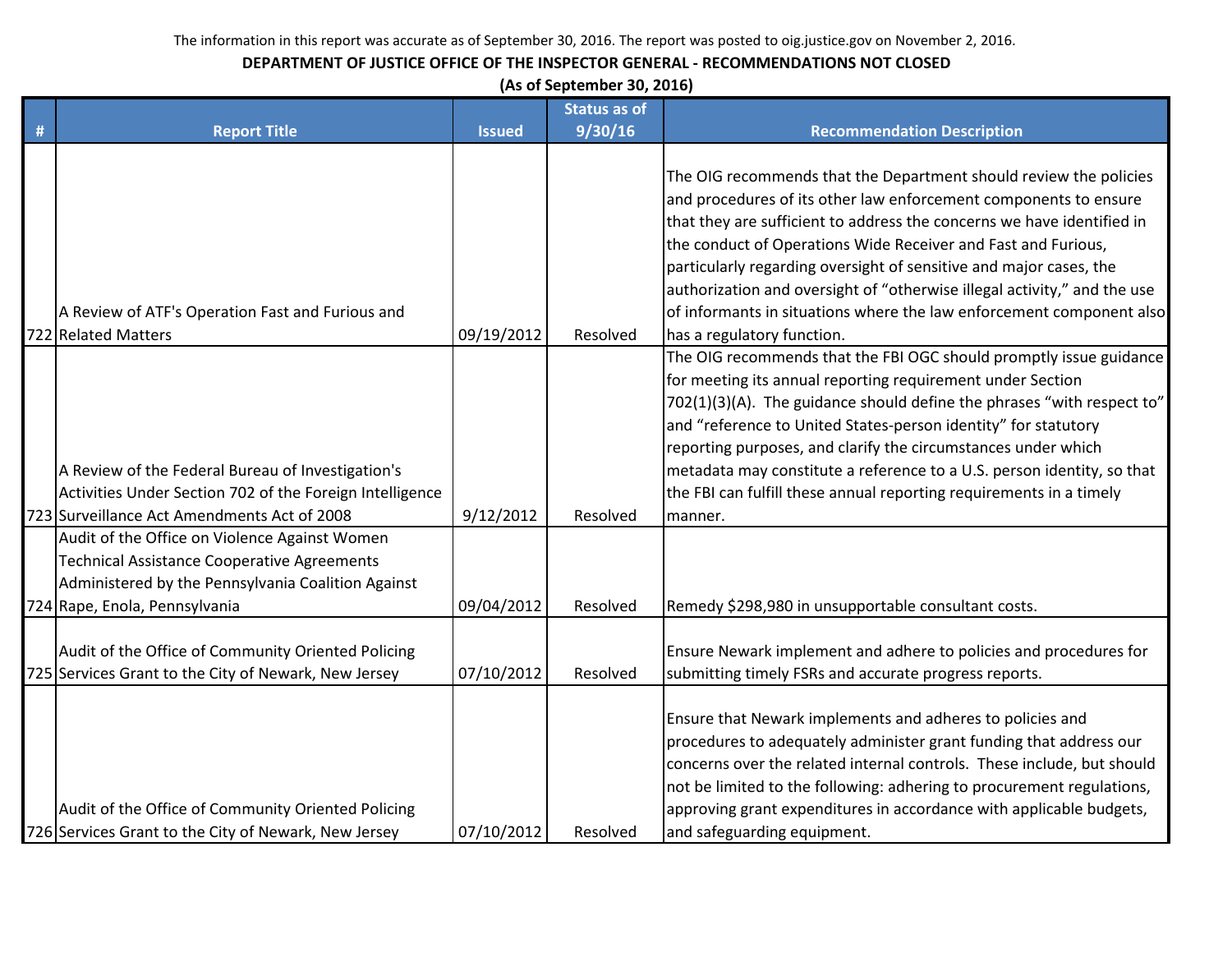|   |                                                      |               | (As of September 30, 2016) |                                                                             |
|---|------------------------------------------------------|---------------|----------------------------|-----------------------------------------------------------------------------|
|   |                                                      |               | <b>Status as of</b>        |                                                                             |
| # | <b>Report Title</b>                                  | <b>Issued</b> | 9/30/16                    | <b>Recommendation Description</b>                                           |
|   |                                                      |               |                            | Remedy the \$2,282,513 in expenditures for equipment not adequately         |
|   | Audit of the Office of Community Oriented Policing   |               |                            | supported or safeguarded by a property management system with               |
|   | 727 Services Grant to the City of Newark, New Jersey | 07/10/2012    | Resolved                   | periodic inventories.                                                       |
|   |                                                      |               |                            |                                                                             |
|   |                                                      |               |                            |                                                                             |
|   |                                                      |               |                            | We recommend that COPS remedy the \$3,539,432 in unallowable                |
|   |                                                      |               |                            | expenditures resulting from a) project changes that were not approved       |
|   |                                                      |               |                            | by COPS and failure to achieve the voice communication objective of         |
|   |                                                      |               |                            | the grant (net project costs of \$3,539,432); b) purchase of equipment      |
|   |                                                      |               |                            | not competitively procured and not authorized for purchase under the        |
|   |                                                      |               |                            | New Jersey Cooperative Purchasing Program (net expenditures of              |
|   |                                                      |               |                            | $\vert$ \$2,777,569); c) purchase of a mobile communications command center |
|   |                                                      |               |                            | vehicle procured in a manner that likely hindered an open and               |
|   |                                                      |               |                            | competitive bid process (\$626, 221); d) purchase of surveillance           |
|   |                                                      |               |                            | cameras denied by COPS during the grant budget review (\$62,325);           |
|   | Audit of the Office of Community Oriented Policing   |               |                            | and e) purchase of a record management system and other computer            |
|   | 728 Services Grant to the City of Newark, New Jersey | 07/10/2012    | Resolved                   | equipment not related to the project (\$73, 316).                           |
|   | Audit of the Office of Community Oriented Policing   |               |                            | Ensure grant-funded equipment is properly recorded and reconciled to        |
|   | Services Grant Awarded to the City of Wilmington,    |               |                            | a physical inventory at least once every 2 years in accordance with the     |
|   | 729 Delaware                                         | 05/11/2012    | Resolved                   | federal regulations.                                                        |
|   | Audit of the Office of Community Oriented Policing   |               |                            | Remedy the \$2,990,985 in expenditures that were unsupported as a           |
|   | Services Grant Awarded to the City of Wilmington,    |               |                            | result of deficiencies related to contract competition, equipment, and      |
|   | 730 Delaware                                         | 05/11/2012    | Resolved                   | an electrical study.                                                        |
|   | Audit of the Office of Community Oriented Policing   |               |                            |                                                                             |
|   | Services Grant Awarded to the City of Wilmington,    |               |                            | Remedy the \$2,990,985 in unallowable expenditures that were not            |
|   | 731 Delaware                                         | 05/11/2012    | Resolved                   | approved by COPS as a result of the project scope change.                   |
|   | Audit of Management of DOJ Grants Awarded to the     |               |                            |                                                                             |
|   | U.S. Virgin Islands Law Enforcement Planning         |               |                            |                                                                             |
|   | Commission by the Office of Justice Programs and the |               |                            |                                                                             |
|   | 732 Office on Violence Against Women                 | 03/29/2012    | Resolved                   | Deobligate \$472,056 in OVW grant funds that have expired.                  |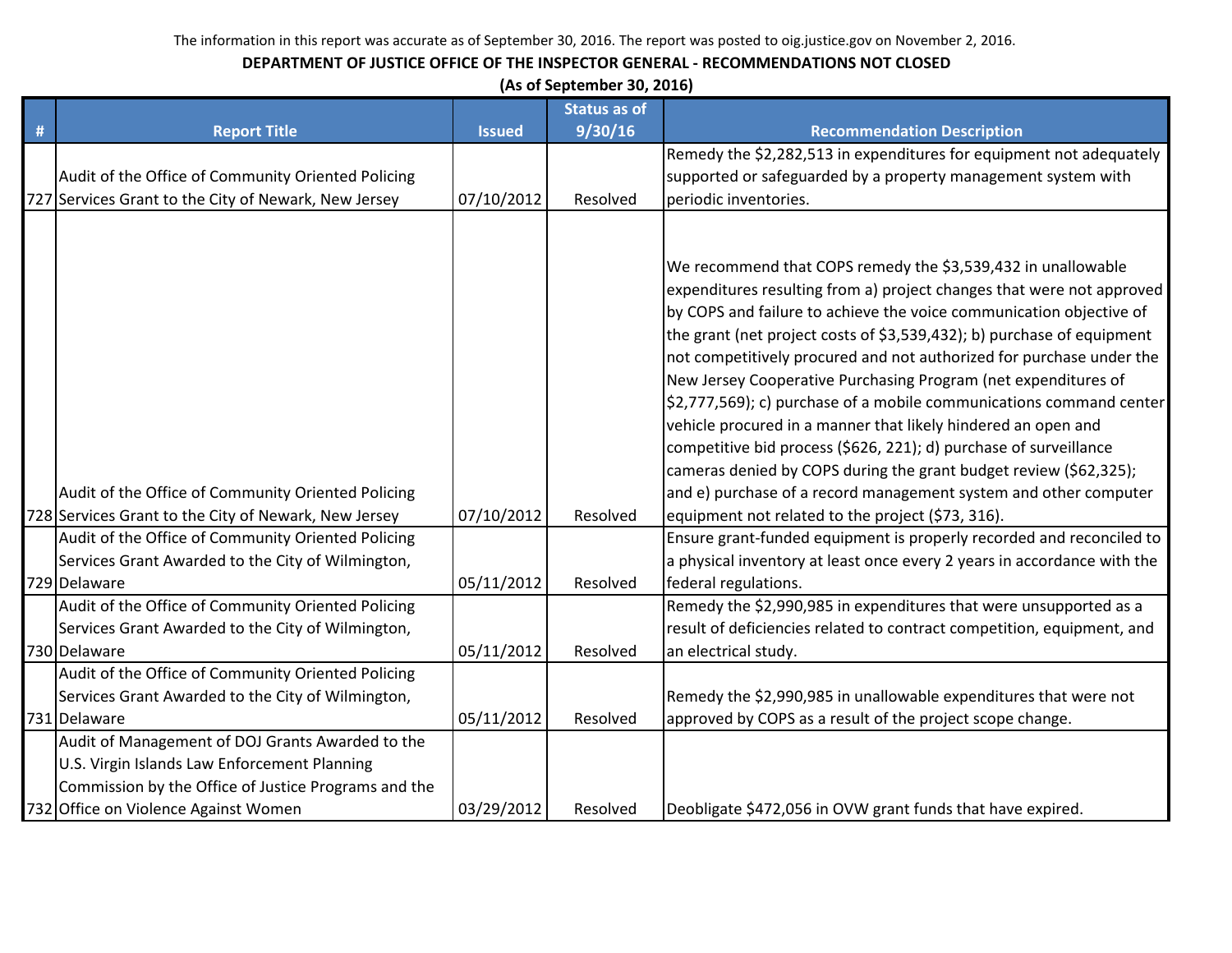| (As of September 30, 2016) |  |
|----------------------------|--|
|----------------------------|--|

|   |                                                                                                                          |               | <b>Status as of</b> |                                                                                                                                                                                                                                                                                                                                                                                                                                                                                                                                                                                                                                           |
|---|--------------------------------------------------------------------------------------------------------------------------|---------------|---------------------|-------------------------------------------------------------------------------------------------------------------------------------------------------------------------------------------------------------------------------------------------------------------------------------------------------------------------------------------------------------------------------------------------------------------------------------------------------------------------------------------------------------------------------------------------------------------------------------------------------------------------------------------|
| # | <b>Report Title</b>                                                                                                      | <b>Issued</b> | 9/30/16             | <b>Recommendation Description</b>                                                                                                                                                                                                                                                                                                                                                                                                                                                                                                                                                                                                         |
|   |                                                                                                                          |               |                     | Remedy \$16,972 in total unallowable and unreasonable expenditures<br>charged to grant 2007-MU-AX-0067. This total represents \$12,691 in<br>unallowable conference expenditures, which includes \$487 in                                                                                                                                                                                                                                                                                                                                                                                                                                 |
|   |                                                                                                                          |               |                     | unallowable expenditures for alcohol and bar related charges.                                                                                                                                                                                                                                                                                                                                                                                                                                                                                                                                                                             |
|   | Audit of the Office on Violence Against Women Grants                                                                     |               |                     | Additionally, this total includes \$4,281 in unreasonable expenditures                                                                                                                                                                                                                                                                                                                                                                                                                                                                                                                                                                    |
|   | 733 to Jane Doe, Inc. Boston Massachusetts                                                                               | 08/10/2011    | Resolved            | for exceeding lodging and M&IE per diem limits.                                                                                                                                                                                                                                                                                                                                                                                                                                                                                                                                                                                           |
|   | Audit of the Office on Violence Against Women Grants                                                                     |               | Resolved            | Remedy \$605,504 in unsupported personnel and fringe benefit                                                                                                                                                                                                                                                                                                                                                                                                                                                                                                                                                                              |
|   | 734 to Jane Doe, Inc. Boston Massachusetts<br>Audit of the Community Oriented Policing Services                          | 08/10/2011    |                     | expenditures for the grants.                                                                                                                                                                                                                                                                                                                                                                                                                                                                                                                                                                                                              |
|   | Technology Grant Awarded to Nassau County, Mineola,                                                                      |               |                     |                                                                                                                                                                                                                                                                                                                                                                                                                                                                                                                                                                                                                                           |
|   | 735 New York                                                                                                             | 01/10/2011    | Resolved            | Continue monitoring the grant to ensure grant objectives are met.                                                                                                                                                                                                                                                                                                                                                                                                                                                                                                                                                                         |
|   | Audit of the Community Oriented Policing Services                                                                        |               |                     |                                                                                                                                                                                                                                                                                                                                                                                                                                                                                                                                                                                                                                           |
|   | Technology Grant Awarded to Nassau County, Mineola,                                                                      |               |                     | Ensure that equipment purchased with grant funding is identified and                                                                                                                                                                                                                                                                                                                                                                                                                                                                                                                                                                      |
|   | 736 New York                                                                                                             | 01/10/2011    | Resolved            | included in a property management system as required.                                                                                                                                                                                                                                                                                                                                                                                                                                                                                                                                                                                     |
|   | Audit of the Community Oriented Policing Services<br>Technology Grant Awarded to Nassau County, Mineola,<br>737 New York | 01/10/2011    | Resolved            | Ensure that the Nassau County Police Department implements policies<br>and procedures to adequately administer grant funding that address<br>our concerns over the related internal controls. These include, but<br>should not be limited to the following: obtaining written approval from<br>COPS prior to making significant changes to grant budgets, adequately<br>supporting expenditures and drawdowns, identifying grant-related<br>expenditures acquired with unrelated expenditures in a single<br>procurement, and submitting financial and progress reports that are<br>timely, accurate, complete, and adequately supported. |
|   | Audit of the Community Oriented Policing Services<br>Technology Grant Awarded to Nassau County, Mineola,                 |               |                     |                                                                                                                                                                                                                                                                                                                                                                                                                                                                                                                                                                                                                                           |
|   | 738 New York                                                                                                             | 01/10/2011    | Resolved            | Remedy the \$1,278 in unsupported overtime expenditures.                                                                                                                                                                                                                                                                                                                                                                                                                                                                                                                                                                                  |
|   | Audit of the Community Oriented Policing Services<br>Technology Grant Awarded to Nassau County, Mineola,<br>739 New York | 01/10/2011    | Resolved            | Remedy the \$1,531,142 in unallowable local match expenditures that<br>are unrelated to the grant award.                                                                                                                                                                                                                                                                                                                                                                                                                                                                                                                                  |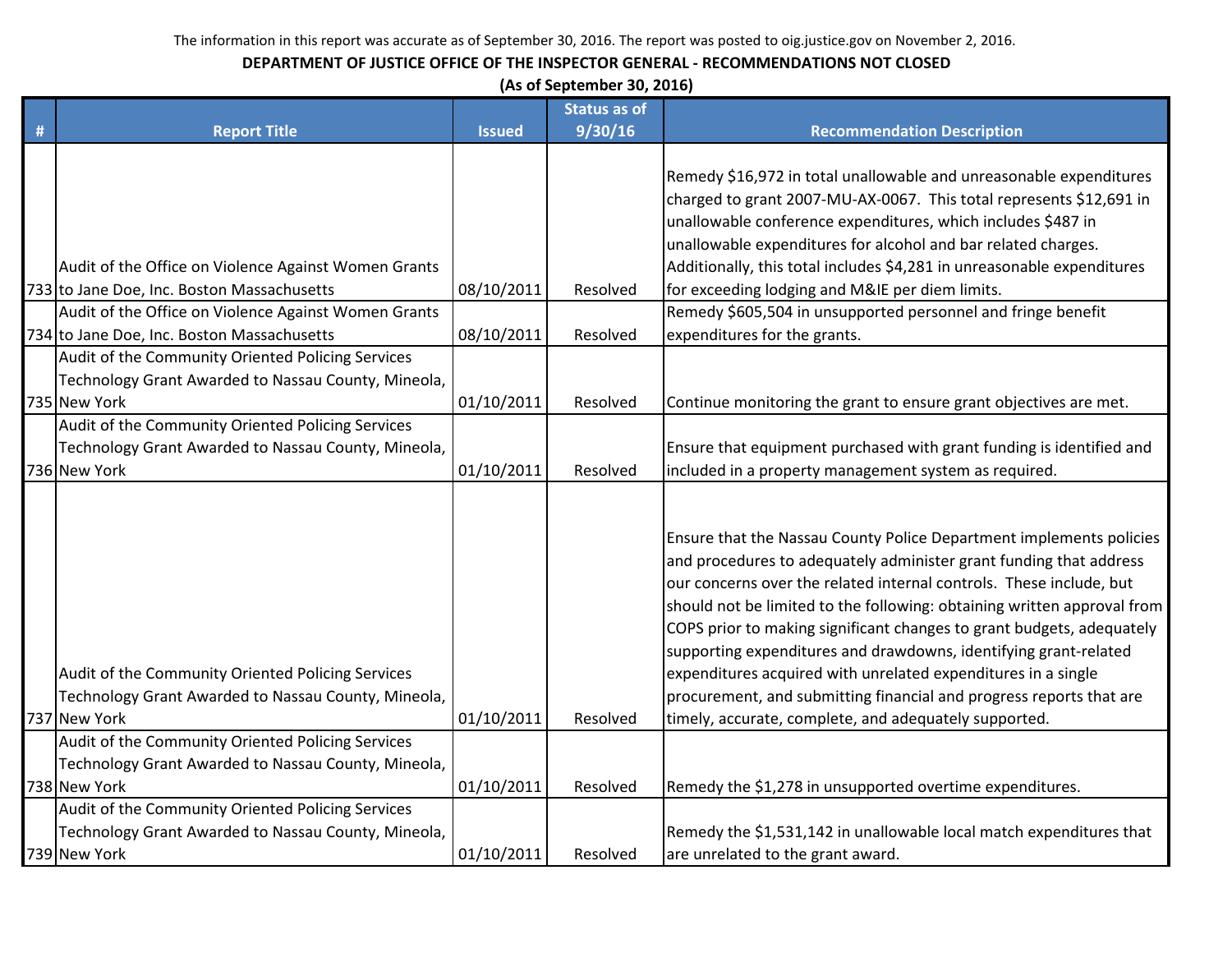|   | (As of September 30, 2016)                               |               |                     |                                                                           |  |  |
|---|----------------------------------------------------------|---------------|---------------------|---------------------------------------------------------------------------|--|--|
|   |                                                          |               | <b>Status as of</b> |                                                                           |  |  |
| # | <b>Report Title</b>                                      | <b>Issued</b> | 9/30/16             | <b>Recommendation Description</b>                                         |  |  |
|   | Audit of the Community Oriented Policing Services        |               |                     |                                                                           |  |  |
|   | Technology Grant Awarded to Nassau County, Mineola,      |               |                     |                                                                           |  |  |
|   | 740 New York                                             | 01/10/2011    | Resolved            | Remedy the \$2,066,564 deficiency in the match requirement.               |  |  |
|   | Audit of the Community Oriented Policing Services        |               |                     |                                                                           |  |  |
|   | Technology Grant Awarded to Nassau County, Mineola,      |               |                     | Remedy the \$2,468,129 in excess drawdowns that are unrelated to the      |  |  |
|   | 741 New York                                             | 01/10/2011    | Resolved            | grant award.                                                              |  |  |
|   | Audit of the Community Oriented Policing Services        |               |                     | Remedy the \$9,076,609 in unallowable grant-funded contractor             |  |  |
|   | Technology Grant Awarded to Nassau County, Mineola,      |               |                     | expenditures claimed by Nassau and the related drawdowns of grant         |  |  |
|   | 742 New York                                             | 01/10/2011    | Resolved            | funding.                                                                  |  |  |
|   | Audit of the Community Oriented Policing Services        |               |                     | Remedy the \$9,076,609 in unsupportable grant-funded contractor           |  |  |
|   | Technology Grant Awarded to Nassau County, Mineola,      |               |                     | expenditures claimed by Nassau and the related drawdowns of grant         |  |  |
|   | 743 New York                                             | 01/10/2011    | Resolved            | funding.                                                                  |  |  |
|   |                                                          |               |                     |                                                                           |  |  |
|   |                                                          |               | On                  | The OIG recommends that the FBI seek to ensure that it is able to         |  |  |
|   | A Review of the FBI's Investigations of Certain Domestic |               | Hold/Pending        | identify and document the source of facts provided to Congress            |  |  |
|   | 744 Advocacy Groups                                      | 09/20/2010    | with OIG            | through testimony and correspondence, and to the public.                  |  |  |
|   |                                                          |               |                     |                                                                           |  |  |
|   |                                                          |               |                     | The OIG recommends that FBI agents be required to specify the             |  |  |
|   |                                                          |               |                     | potential violation of a specific federal criminal statute as part of     |  |  |
|   |                                                          |               |                     | documenting the basis for opening a preliminary or full investigation in  |  |  |
|   | A Review of the FBI's Investigations of Certain Domestic |               |                     | cases involving investigation of advocacy groups or their members for     |  |  |
|   | 745 Advocacy Groups                                      | 09/20/2010    | Resolved            | activities connected to the exercise of their First Amendment rights.     |  |  |
|   |                                                          |               |                     | The OIG recommends that the Department examine the Guidelines and         |  |  |
|   |                                                          |               |                     | the DIOG to determine whether to reinstate the prohibition on             |  |  |
|   | A Review of the FBI's Investigations of Certain Domestic |               |                     | retaining information from public events that is not related to potential |  |  |
|   | 746 Advocacy Groups                                      | 09/20/2010    | Resolved            | criminal or terrorist activity.                                           |  |  |
|   |                                                          |               |                     | The OIG recommends that the FBI and the Department consider and           |  |  |
|   |                                                          |               |                     | provide further guidance on when such cases involving First               |  |  |
|   | A Review of the FBI's Investigations of Certain Domestic |               |                     | Amendment issues should be classified as Acts of Terrorism matters        |  |  |
|   | 747 Advocacy Groups                                      | 09/20/2010    | Resolved            | and when they should not.                                                 |  |  |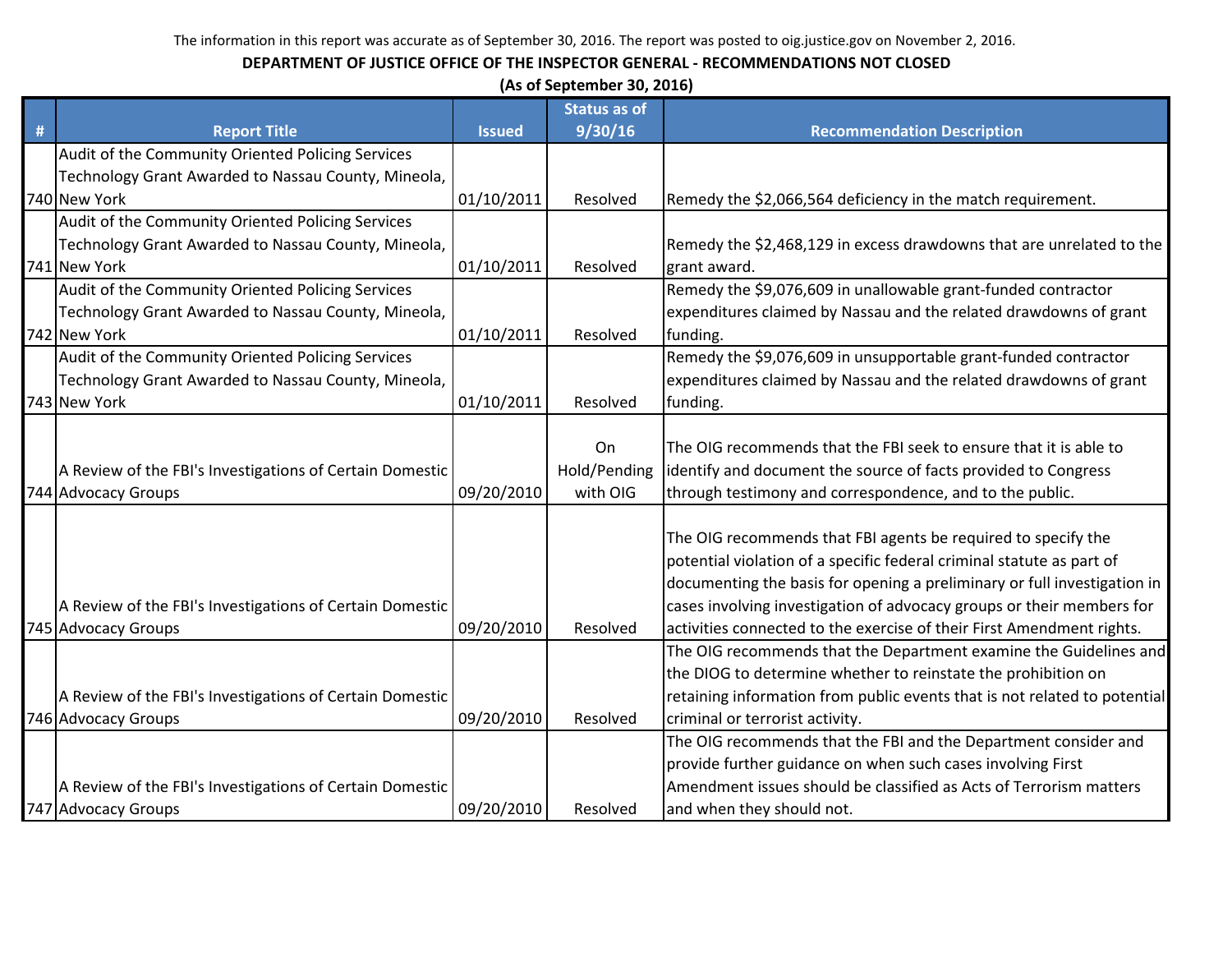|   | (As of September 30, 2016)                               |               |                     |                                                                       |  |  |  |
|---|----------------------------------------------------------|---------------|---------------------|-----------------------------------------------------------------------|--|--|--|
|   |                                                          |               | <b>Status as of</b> |                                                                       |  |  |  |
| # | <b>Report Title</b>                                      | <b>Issued</b> | 9/30/16             | <b>Recommendation Description</b>                                     |  |  |  |
|   |                                                          |               |                     | We recommended that the Federal Bureau of Prisons (BOP) continue      |  |  |  |
|   |                                                          |               |                     | to explore alternative methods for sharing and storing documentation  |  |  |  |
|   | Audit of the Federal Bureau of Prisons' Furlough         |               |                     | related to furloughs, such as the development of an electronic inmate |  |  |  |
|   | 748 Program                                              | 09/01/2010    | Resolved            | case file system.                                                     |  |  |  |
|   |                                                          |               |                     | Ensure that the revised Program Statement on Health Care Provider     |  |  |  |
|   |                                                          |               |                     | Credential Verification, Privileges, and Practice Agreement Program   |  |  |  |
|   | Follow-up Audit of the Federal Bureau of Prisons'        |               |                     | incorporates the interim guidance established as a result of          |  |  |  |
|   | 749 Efforts to Manage Inmate Health Care                 | 07/07/2010    | Resolved            | Recommendations 1 through 5.                                          |  |  |  |
|   | Review of the Grantee Selection Process for the COPS     |               |                     | Provide OJP additional access to grant management documentation,      |  |  |  |
|   | 750 Hiring Recovery Act                                  | 05/14/2010    | Resolved            | such as through direct access of CMS.                                 |  |  |  |
|   | Department of Justice Awards to the National District    |               |                     |                                                                       |  |  |  |
|   | 751 Attorneys Association                                | 04/22/2010    | Resolved            | Remedy \$1,071,039 in unsupported indirect costs.                     |  |  |  |
|   |                                                          |               |                     |                                                                       |  |  |  |
|   | Department of Justice Awards to the National District    |               |                     | Remedy \$163,662 for travel transactions without written              |  |  |  |
|   | 752 Attorneys Association                                | 04/22/2010    | Resolved            | authorizations, vouchers or adequate supporting documentation.        |  |  |  |
|   | Department of Justice Awards to the National District    |               |                     |                                                                       |  |  |  |
|   | 753 Attorneys Association                                | 04/22/2010    | Resolved            | Remedy questioned costs of \$18,483 in personal charges.              |  |  |  |
|   | Department of Justice Awards to the National District    |               |                     |                                                                       |  |  |  |
|   | 754 Attorneys Association                                | 04/22/2010    | Resolved            | Remedy questioned costs of \$85,536 in holiday charges.               |  |  |  |
|   | Department of Justice Awards to the National District    |               |                     |                                                                       |  |  |  |
|   | 755 Attorneys Association                                | 04/22/2010    | Resolved            | Remedy the \$1,047,688 in unsupported fringe benefits.                |  |  |  |
|   | Department of Justice Awards to the National District    |               |                     | Remedy \$90,209 for travel transactions without authorizations or     |  |  |  |
|   | 756 Attorneys Association                                | 04/22/2010    | Resolved            | vouchers.                                                             |  |  |  |
|   | Department of Justice Awards to the National District    |               |                     |                                                                       |  |  |  |
|   | 757 Attorneys Association                                | 04/22/2010    | Resolved            | Remedy questioned costs of \$24,141 in holiday charges.               |  |  |  |
|   | Department of Justice Awards to the National District    |               |                     |                                                                       |  |  |  |
|   | 758 Attorneys Association                                | 04/22/2010    | Resolved            | Remedy questioned costs of \$6,038 in personal charges.               |  |  |  |
|   |                                                          |               |                     |                                                                       |  |  |  |
|   |                                                          |               |                     | The OIG recommends that the FBI should issue guidance specifically    |  |  |  |
|   | A Review of the Federal Bureau of Investigation's Use of |               | On                  | directing FBI personnel that they may not use the practices known as  |  |  |  |
|   | Exigent Letters and Other Informal Requests for          |               | Hold/Pending        | hot number [classified and redacted] to obtain calling activity       |  |  |  |
|   | 759 Telephone Records                                    | 01/19/2010    | with OIG            | information from electronic communications service providers.         |  |  |  |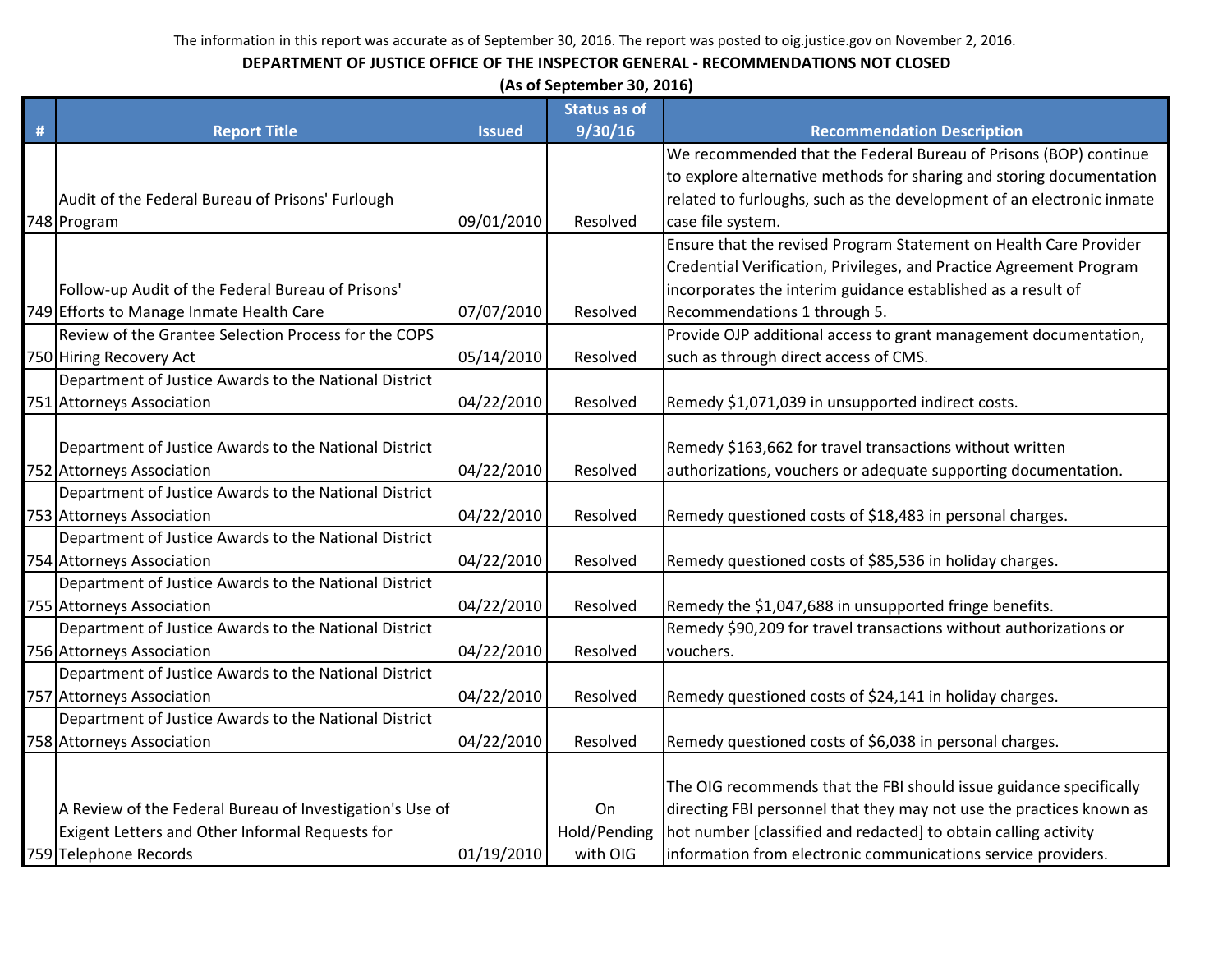| (As of September 30, 2016) |  |
|----------------------------|--|
|----------------------------|--|

|                                                                                                             |               | <b>Status as of</b> |                                                                                                                                                                                                                                                                                                                                                                                                                                                                                                                                                                                                                                                                                                                                                                                                           |
|-------------------------------------------------------------------------------------------------------------|---------------|---------------------|-----------------------------------------------------------------------------------------------------------------------------------------------------------------------------------------------------------------------------------------------------------------------------------------------------------------------------------------------------------------------------------------------------------------------------------------------------------------------------------------------------------------------------------------------------------------------------------------------------------------------------------------------------------------------------------------------------------------------------------------------------------------------------------------------------------|
| <b>Report Title</b>                                                                                         | <b>Issued</b> | 9/30/16             | <b>Recommendation Description</b>                                                                                                                                                                                                                                                                                                                                                                                                                                                                                                                                                                                                                                                                                                                                                                         |
| A Review of the Federal Bureau of Investigation's Use of<br>Exigent Letters and Other Informal Requests for |               |                     | The OIG recommends that the FBI and the Department should consider<br>how the FBI may use [classified and redacted] when seeking telephone<br>billing records, particularly with respect to [classified and redacted].<br>We also recommend that the Department notify Congress of this issue<br>and of the OLC opinion interpreting the scope of the FBI's authority<br>under it, so that Congress can consider the [classified and redacted]                                                                                                                                                                                                                                                                                                                                                            |
| 760 Telephone Records                                                                                       | 01/19/2010    | Resolved            | and the implications of its potential use.                                                                                                                                                                                                                                                                                                                                                                                                                                                                                                                                                                                                                                                                                                                                                                |
| A Review of the Federal Bureau of Investigation's Use of<br>Exigent Letters and Other Informal Requests for |               |                     | The OIG recommends that the FBI should issue guidance regarding<br>when FBI personnel may issue [classified and redacted] community of<br>interest [classified and redacted] requests. As described in Chapter<br>Two, in November 2007 the FBI Counterterrorism Division prepared<br>draft guidance that would require advance determinations of the<br>relevance of [classified and redacted] telephone numbers included in<br>the community of interest [classified and redacted] requests. The draft<br>guidance also would require that senior FBI officials and a Department<br>attorney approve such requests and that telephone numbers [classified]<br>and redacted] pursuant to these requests be documented for purposes<br>of congressional reporting on NSL usage. We recommend that the FBI |
| 761 Telephone Records                                                                                       | 01/19/2010    | Resolved            | finalize and issue this guidance to FBI personnel.                                                                                                                                                                                                                                                                                                                                                                                                                                                                                                                                                                                                                                                                                                                                                        |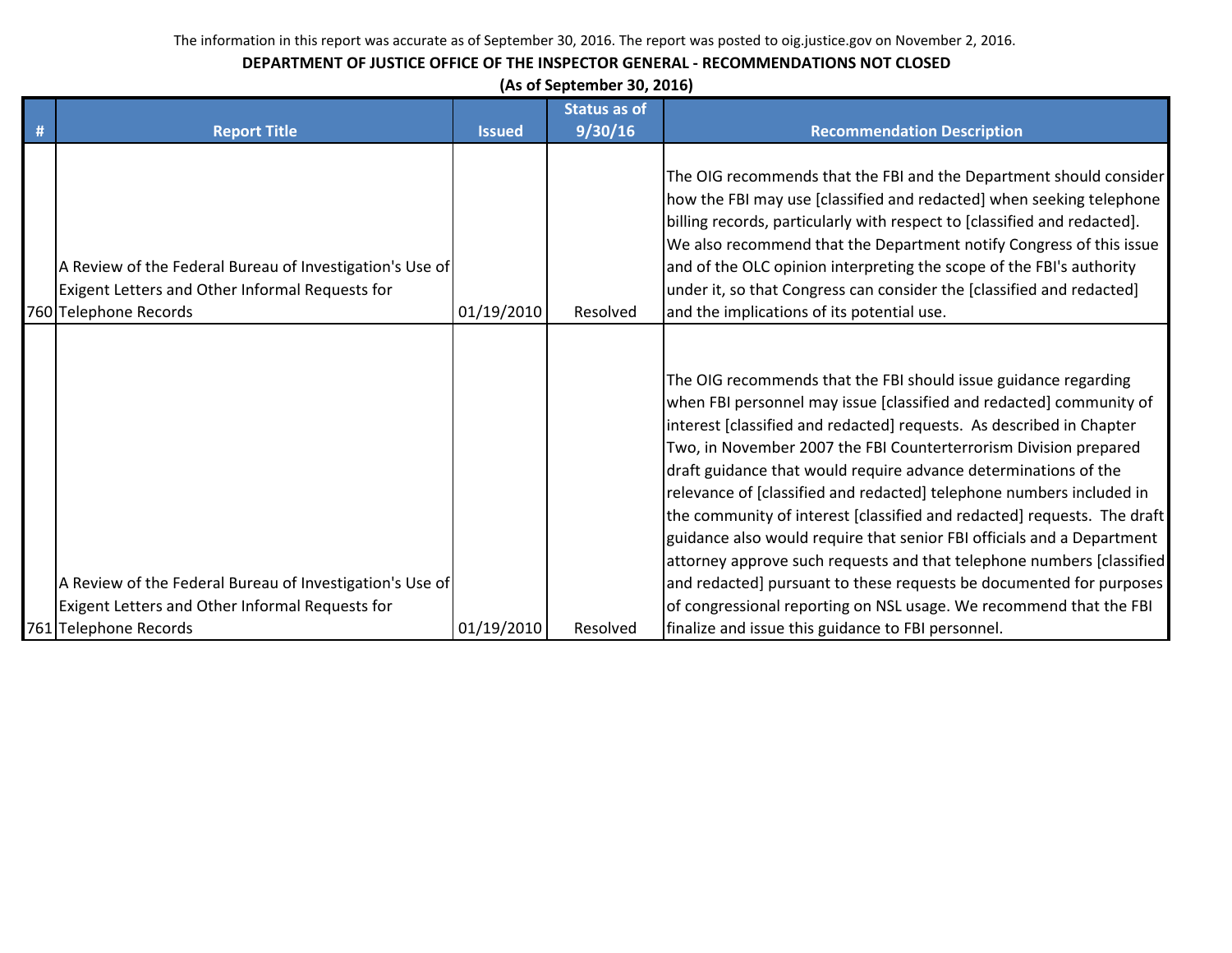#### **DEPARTMENT OF JUSTICE OFFICE OF THE INSPECTOR GENERAL - RECOMMENDATIONS NOT CLOSED**

**(As of September 30, 2016)**

|   |                                                                                                                                                                                    |               | <b>Status as of</b>            |                                                                                                                                                                                                                                                                                                                                                                                                                                                                                                                                                                                                                                                                                                                                           |
|---|------------------------------------------------------------------------------------------------------------------------------------------------------------------------------------|---------------|--------------------------------|-------------------------------------------------------------------------------------------------------------------------------------------------------------------------------------------------------------------------------------------------------------------------------------------------------------------------------------------------------------------------------------------------------------------------------------------------------------------------------------------------------------------------------------------------------------------------------------------------------------------------------------------------------------------------------------------------------------------------------------------|
| # | <b>Report Title</b>                                                                                                                                                                | <b>Issued</b> | 9/30/16                        | <b>Recommendation Description</b>                                                                                                                                                                                                                                                                                                                                                                                                                                                                                                                                                                                                                                                                                                         |
|   | A Review of the Federal Bureau of Investigation's Use of<br>Exigent Letters and Other Informal Requests for                                                                        |               |                                | The OIG recommends that the FBI should issue periodic guidance and<br>conduct periodic training of FBI Headquarters and field personnel<br>engaged in national security investigations regarding the authorities<br>available to the FBI under the Electronic Communicatons Privacy Act<br>(ECPA) and other federal statutes to obtain telephone subscriber and<br>toll billing records information and other information protected by the<br>ECPA. Such training should cover not only the provisions of the ECPA,<br>but also other federal statutes and regulations governing the FBI's<br>authority to obtain such records, including the Pen Register Act, the<br>federal regulation governing subpoenas for toll billing records of |
|   | 762 Telephone Records                                                                                                                                                              | 01/19/2010    | Resolved                       | reporters, and the FBI's administrative subpoena authorities.                                                                                                                                                                                                                                                                                                                                                                                                                                                                                                                                                                                                                                                                             |
|   | A Review of the Federal Bureau of Investigation's Use of<br>Exigent Letters and Other Informal Requests for<br>763 Telephone Records                                               | 01/19/2010    | Resolved                       | The OIG recommends that the FBI, in conjunction with the National<br>Security Division(NSD) and other relevant Department components,<br>should review current policies and procedures governing [classified and<br>redacted] reporters by Department personnel.                                                                                                                                                                                                                                                                                                                                                                                                                                                                          |
|   | Office of Justice Programs National Institute of Justice<br>Cooperative Agreements and Grants Awarded to the<br>National Forensic Science Technology Center, Largo,<br>764 Florida | 09/30/2009    | On<br>Hold/Pending<br>with OIG | Require the NFSTC to account for the entire \$744,395 in costs it shifted<br>from cooperative agreement number 2006-MU-BX-K002 to number<br>2000-RC-CX-K001.                                                                                                                                                                                                                                                                                                                                                                                                                                                                                                                                                                              |
|   | 765 Report on the President's Surveillance Program                                                                                                                                 | 07/10/2009    | On<br>Hold/Pending<br>with OIG | The OIG recommends that the Department assess its discovery<br>obligations regarding Stellar Wind-derived information in international<br>terrorism prosecutions.                                                                                                                                                                                                                                                                                                                                                                                                                                                                                                                                                                         |
|   | 766 Report on the President's Surveillance Program                                                                                                                                 | 07/10/2009    | On<br>Hold/Pending<br>with OIG | The OIG recommends the Department carefully consider whether it<br>must re-examine past cases to see whether potentially discoverable<br>but undisclosed Rule 16 or Brady material was collected by the NSA<br>under the program, and take appropriate steps to ensure that it has<br>complied with its discovery obligations in such cases.                                                                                                                                                                                                                                                                                                                                                                                              |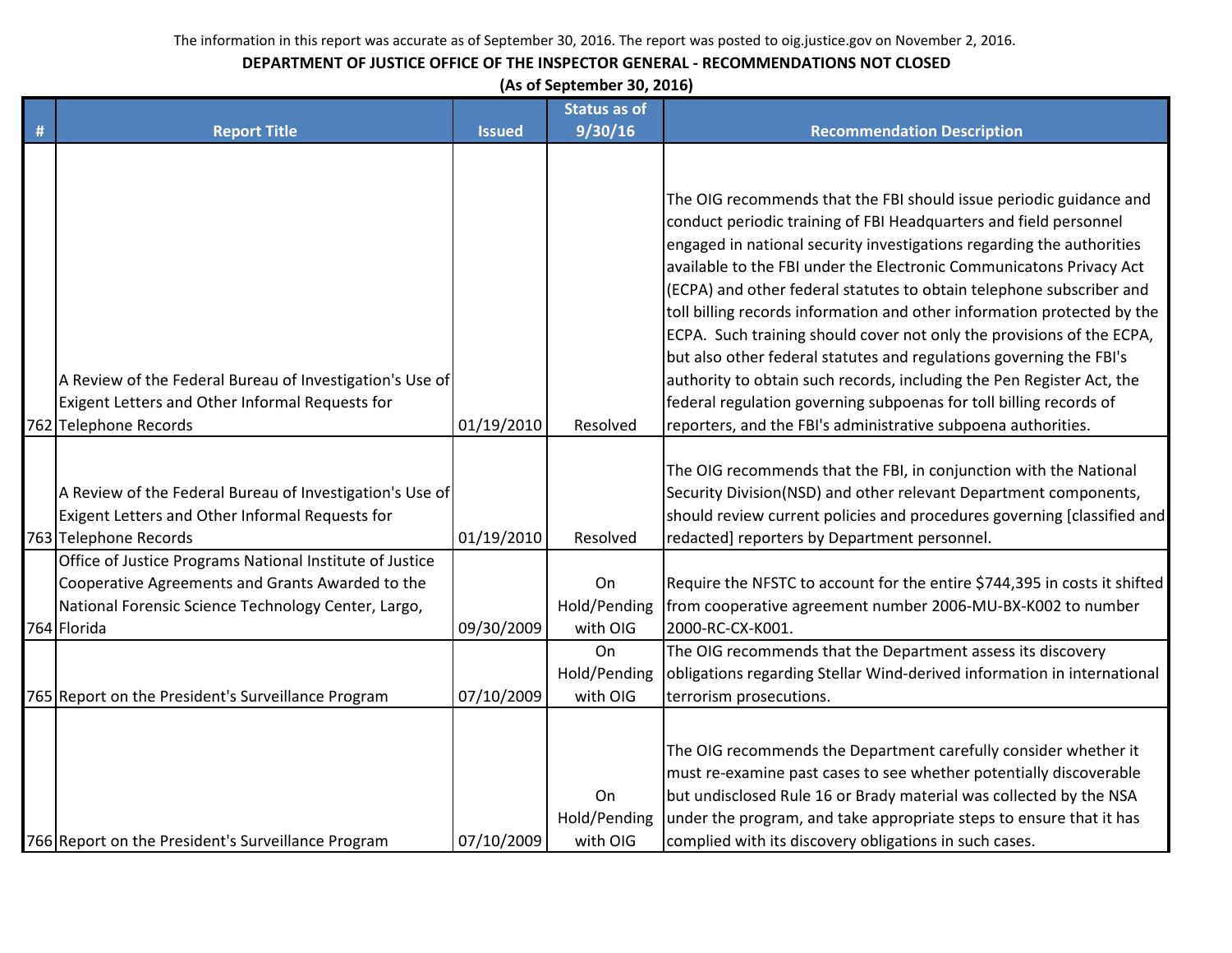|   |                                                    |               | (As of September 30, 2016) |                                                                         |
|---|----------------------------------------------------|---------------|----------------------------|-------------------------------------------------------------------------|
|   |                                                    |               | <b>Status as of</b>        |                                                                         |
| # | <b>Report Title</b>                                | <b>Issued</b> | 9/30/16                    | <b>Recommendation Description</b>                                       |
|   |                                                    |               |                            | The OIG recommends that, as part of the [Redacted] project, the         |
|   |                                                    |               |                            | Justice Department's National Security Division (NSD), working with the |
|   |                                                    |               |                            | FBI, should collect information about the quantity of telephone         |
|   |                                                    |               | On                         | numbers and e-mail addresses disseminated to FBI field offices that are |
|   |                                                    |               | Hold/Pending               | assigned as Action leads and that require offices to conduct threat     |
|   | 767 Report on the President's Surveillance Program | 7/10/2009     | with OIG                   | assessments.                                                            |
|   |                                                    |               |                            |                                                                         |
|   |                                                    |               |                            | The OIG recommends that, consistent with NSD's current oversight        |
|   |                                                    |               | On                         | activities and as part of its periodic reviews of national security     |
|   |                                                    |               | Hold/Pending               | investigations at FBI Headquarters and field offices, NSD should review |
|   | 768 Report on the President's Surveillance Program | 7/10/2009     | with OIG                   | a representative sampling [Redacted] leads to those offices.            |
|   |                                                    |               |                            |                                                                         |
|   |                                                    |               |                            | The OIG recommends that the Department, in coordination with the        |
|   |                                                    |               |                            | NSA, implement a procedure to identify Stellar Wind-derived             |
|   |                                                    |               |                            | information that may be associated with international terrorism cases   |
|   |                                                    |               | On                         | currently pending or likely to be brought in the future and evaluate    |
|   |                                                    |               | Hold/Pending               | whether such information should be disclosed in light of the            |
|   | 769 Report on the President's Surveillance Program | 7/10/2009     | with OIG                   | government's discovery obligations under Rule 16 and Brady.             |
|   |                                                    |               |                            | We recommended that the Federal Bureau of Investigation (FBI)           |
|   |                                                    |               |                            | evaluate the overall watchlist nomination process, determine the total  |
|   |                                                    |               |                            | amount of time that is needed and can be afforded to this process, and  |
|   | Audit of the FBI's Terrorist Watchlist Nominations |               |                            | determine how much time should be allocated to each phase of the        |
|   | 770 Practices                                      | 05/06/2009    | Resolved                   | process.                                                                |
|   |                                                    |               |                            |                                                                         |
|   | An Investigation of Overtime Payments to FBI and   |               |                            | The OIG recommends that ATF, USMS, DEA should comply with the           |
|   | Other Department of Justice Employees Deployed to  |               |                            | requirement that overtime for their employees in Iraq and Afghanistan   |
|   | 771 Iraq and Afghanistan                           | 12/08/2008    | Resolved                   | be officially ordered, approved in writing, and actually worked.        |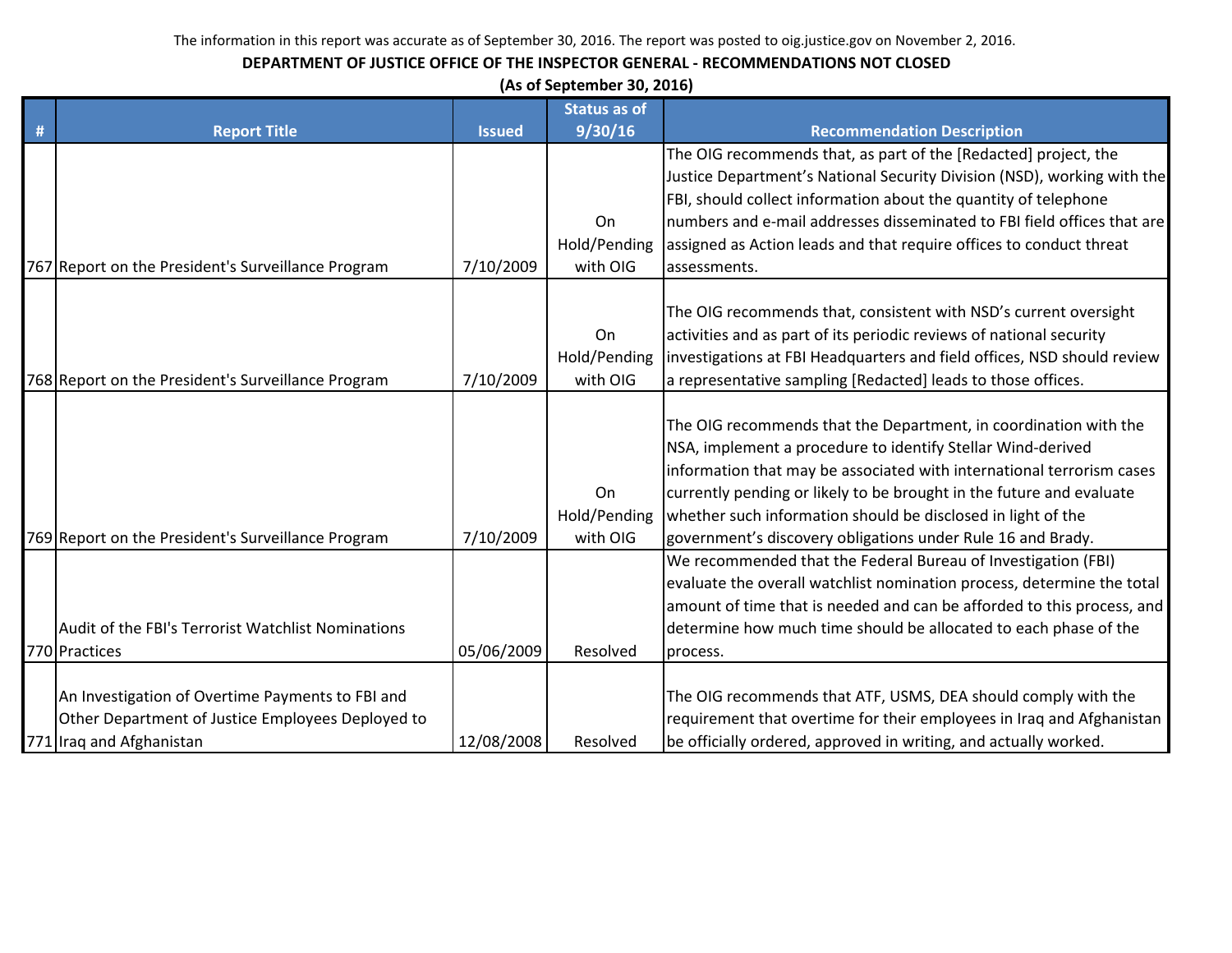| (As of September 30, 2016) |  |  |
|----------------------------|--|--|
|----------------------------|--|--|

|   |                                                                                                                                          |               | <b>Status as of</b>            |                                                                                                                                                                                                                                                                                                                                                                                                                                                                                                                                                                                                                                                 |
|---|------------------------------------------------------------------------------------------------------------------------------------------|---------------|--------------------------------|-------------------------------------------------------------------------------------------------------------------------------------------------------------------------------------------------------------------------------------------------------------------------------------------------------------------------------------------------------------------------------------------------------------------------------------------------------------------------------------------------------------------------------------------------------------------------------------------------------------------------------------------------|
| # | <b>Report Title</b>                                                                                                                      | <b>Issued</b> | 9/30/16                        | <b>Recommendation Description</b>                                                                                                                                                                                                                                                                                                                                                                                                                                                                                                                                                                                                               |
|   | An Investigation of Overtime Payments to FBI and<br>Other Department of Justice Employees Deployed to<br>772 Iraq and Afghanistan        | 12/08/2008    | Resolved                       | The OIG recommends that DEA should issue new guidance documents<br>governing premium pay for employees in Iraq and Afghanistan. This<br>document should be drafted in consultation with the component's<br>Office of General Counsel, Human Resources Division or equivalent<br>division, and the component's division responsible for administering<br>the missions in Iraq and Afghanistan.                                                                                                                                                                                                                                                   |
|   | An Investigation of Allegations of Politicized Hiring by<br>Monica Goodling and Other Staff in the Office of the<br>773 Attorney General | 07/28/2008    | On<br>Hold/Pending<br>with OIG | The OIG recommends that the Department clarify its policies regarding<br>the use of political or ideological affiliations to select career attorney<br>candidates for temporary details within the Department.                                                                                                                                                                                                                                                                                                                                                                                                                                  |
|   | A Review of the FBI's Use of National Security Letters:<br>Assessment of Corrective Actions and Examination of<br>774 NSL Usage in 2006  | 03/17/2008    | Resolved                       | The OIG recommends that the FBI implement measures to verify that<br>data requested in NSLs is checked against serialized source documents<br>to verify that the data extracted from the source document and used in<br>the NSL (such as the telephone number or e-mail address) is accurately<br>recorded on the NSL and approval EC.                                                                                                                                                                                                                                                                                                          |
|   | A Review of the FBI's Use of National Security Letters:<br>Assessment of Corrective Actions and Examination of<br>775 NSL Usage in 2006  | 03/17/2008    | Resolved                       | The OIG recommends that the FBI Implement measures to verify the<br>accuracy of data entry into the new NSL data system by including<br>periodic reviews of a sample of NSLs in the database to ensure that the<br>training provided on data entry to the support staff of the FBI OGC<br>National Security Law Branch (NSLB), other Headquarters divisions, and<br>field personnel is successfully applied in practice and has reduced or<br>eliminated data entry errors. These periodic reviews should also draw<br>upon resources available from the FBI Inspection Division and the FBI's<br>new Office of Integrity and Compliance (OIC). |
|   | A Review of the FBI's Use of National Security Letters:<br>Assessment of Corrective Actions and Examination of<br>776 NSL Usage in 2006  | 03/17/2008    | Resolved                       | The OIG recommends that the FBI include in its routine case file<br>reviews and the National Security Division's (NSD) national security<br>reviews an analysis of the FBI's compliance with requirements<br>governing the filing and retention of NSL-derived information.                                                                                                                                                                                                                                                                                                                                                                     |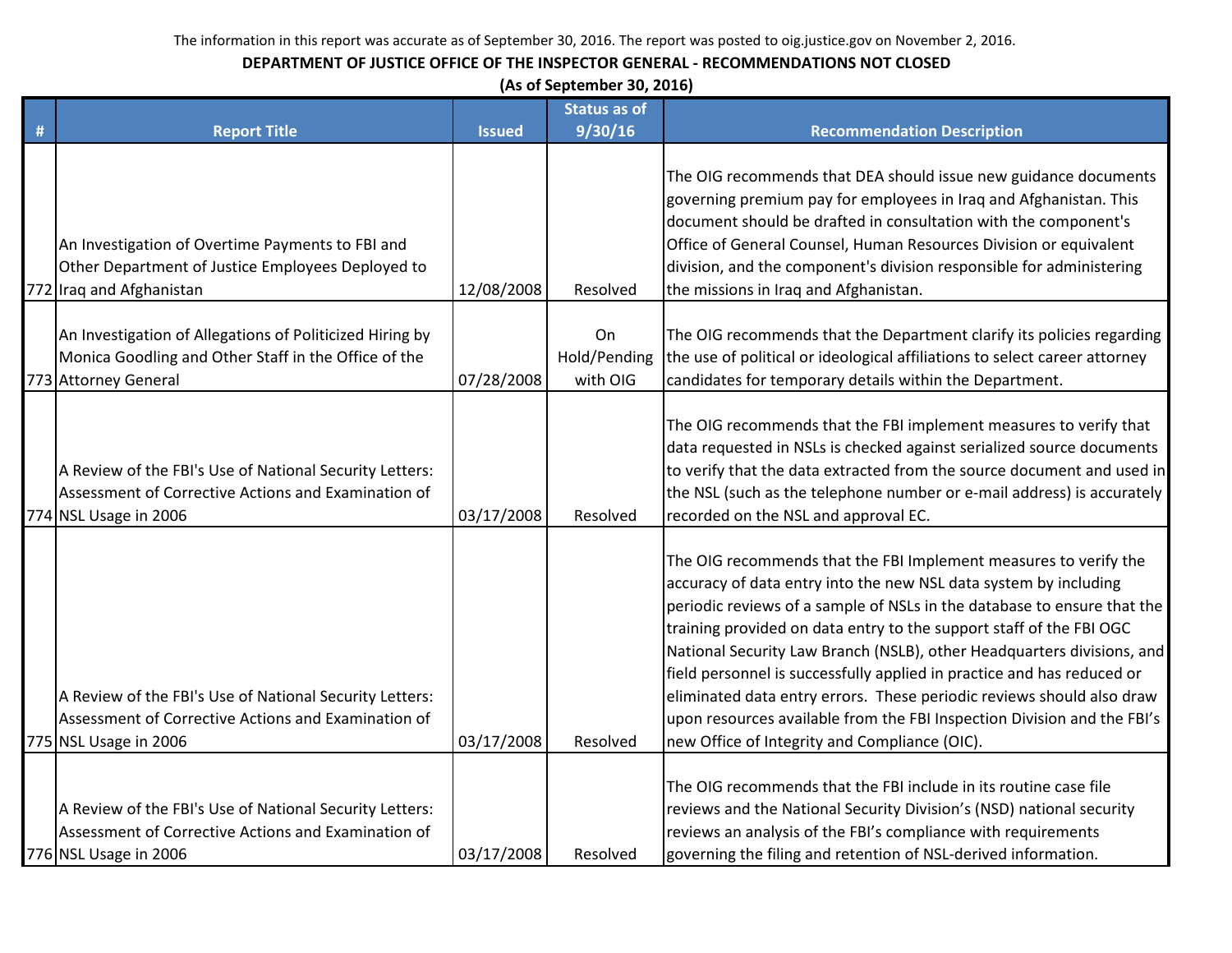|   | (As of September 30, 2016)                                                     |               |                     |                                                                                                                                            |  |  |  |  |
|---|--------------------------------------------------------------------------------|---------------|---------------------|--------------------------------------------------------------------------------------------------------------------------------------------|--|--|--|--|
|   |                                                                                |               | <b>Status as of</b> |                                                                                                                                            |  |  |  |  |
| # | <b>Report Title</b>                                                            | <b>Issued</b> | 9/30/16             | <b>Recommendation Description</b>                                                                                                          |  |  |  |  |
|   |                                                                                |               |                     | Direct that the NSL Working Group, with the FBI's and the NSD's                                                                            |  |  |  |  |
|   |                                                                                |               |                     | participation, re-examine measures for (a) addressing the privacy                                                                          |  |  |  |  |
|   |                                                                                |               |                     | interests associated with NSL-derived information, including the                                                                           |  |  |  |  |
|   | A Review of the FBI's Use of National Security Letters:                        |               |                     | benefits and feasibility of labeling or tagging NSL-derived information,                                                                   |  |  |  |  |
|   | Assessment of Corrective Actions and Examination of                            |               |                     | and (b) minimizing the retention and dissemination of such                                                                                 |  |  |  |  |
|   | 777 NSL Usage in 2006                                                          | 03/17/2008    | Resolved            | information.                                                                                                                               |  |  |  |  |
|   |                                                                                |               |                     | The OIG recommends that the FBI consider measures that would                                                                               |  |  |  |  |
|   |                                                                                |               |                     | enable FBI agents and analysts to (a) label or tag their use of                                                                            |  |  |  |  |
|   |                                                                                |               |                     | information derived from national security letters in analytical                                                                           |  |  |  |  |
|   |                                                                                |               |                     | intelligence products and (b) identify when and how often information                                                                      |  |  |  |  |
|   | A Review of the Federal Bureau of Investigation's Use of                       |               |                     | derived from NSLs is provided to law enforcement authorities for use                                                                       |  |  |  |  |
|   | 778 National Security Letters                                                  | 03/09/2007    | Resolved            | in criminal proceedings.                                                                                                                   |  |  |  |  |
|   |                                                                                |               |                     |                                                                                                                                            |  |  |  |  |
|   |                                                                                |               |                     | The OIG recommends that the FBI require agents to record in the asset                                                                      |  |  |  |  |
|   | A Review of the FBI's Handling and Oversight of FBI                            |               |                     | file any documents passed and all matters discussed with the asset, as                                                                     |  |  |  |  |
|   | 779 Asset Katrina Leung                                                        | 03/31/2006    | Resolved            | well as each person present for the meeting.                                                                                               |  |  |  |  |
|   |                                                                                |               |                     |                                                                                                                                            |  |  |  |  |
|   | A Review of the FBI's Handling and Oversight of FBI<br>780 Asset Katrina Leung | 03/31/2006    | Resolved            | The OIG recommends that the FBI require alternate case agents to<br>meet with the source on a regular basis, together with the case agent. |  |  |  |  |
|   |                                                                                |               |                     |                                                                                                                                            |  |  |  |  |
|   |                                                                                |               |                     | The OIG recommends that the FBI should continue its FBI Headquarters                                                                       |  |  |  |  |
|   | A Review of the FBI's Handling and Oversight of FBI                            |               |                     | managed asset validation review process and provide sufficient                                                                             |  |  |  |  |
|   | 781 Asset Katrina Leung                                                        | 03/31/2006    | Resolved            | resources for the Analytical Unit to devote to these reviews.                                                                              |  |  |  |  |
|   |                                                                                |               |                     | The OIG recommends that the FBI should limit the number of years any                                                                       |  |  |  |  |
|   | A Review of the FBI's Handling and Oversight of FBI                            |               |                     | Special Agent can continue as an asset's handler. Exceptions should be                                                                     |  |  |  |  |
|   | 782 Asset Katrina Leung                                                        | 03/31/2006    | Resolved            | allowed for good cause only.                                                                                                               |  |  |  |  |
|   |                                                                                |               |                     |                                                                                                                                            |  |  |  |  |
|   |                                                                                |               |                     | The OIG recommends that the FBI should require that any analytical                                                                         |  |  |  |  |
|   |                                                                                |               |                     | products relating to the asset, together with red flags, derogatory                                                                        |  |  |  |  |
|   | A Review of the FBI's Handling and Oversight of FBI                            |               |                     | reporting, anomalies, and other counterintelligence concerns be                                                                            |  |  |  |  |
|   | 783 Asset Katrina Leung                                                        | 03/31/2006    | Resolved            | documented in a subsection of the asset's file.                                                                                            |  |  |  |  |